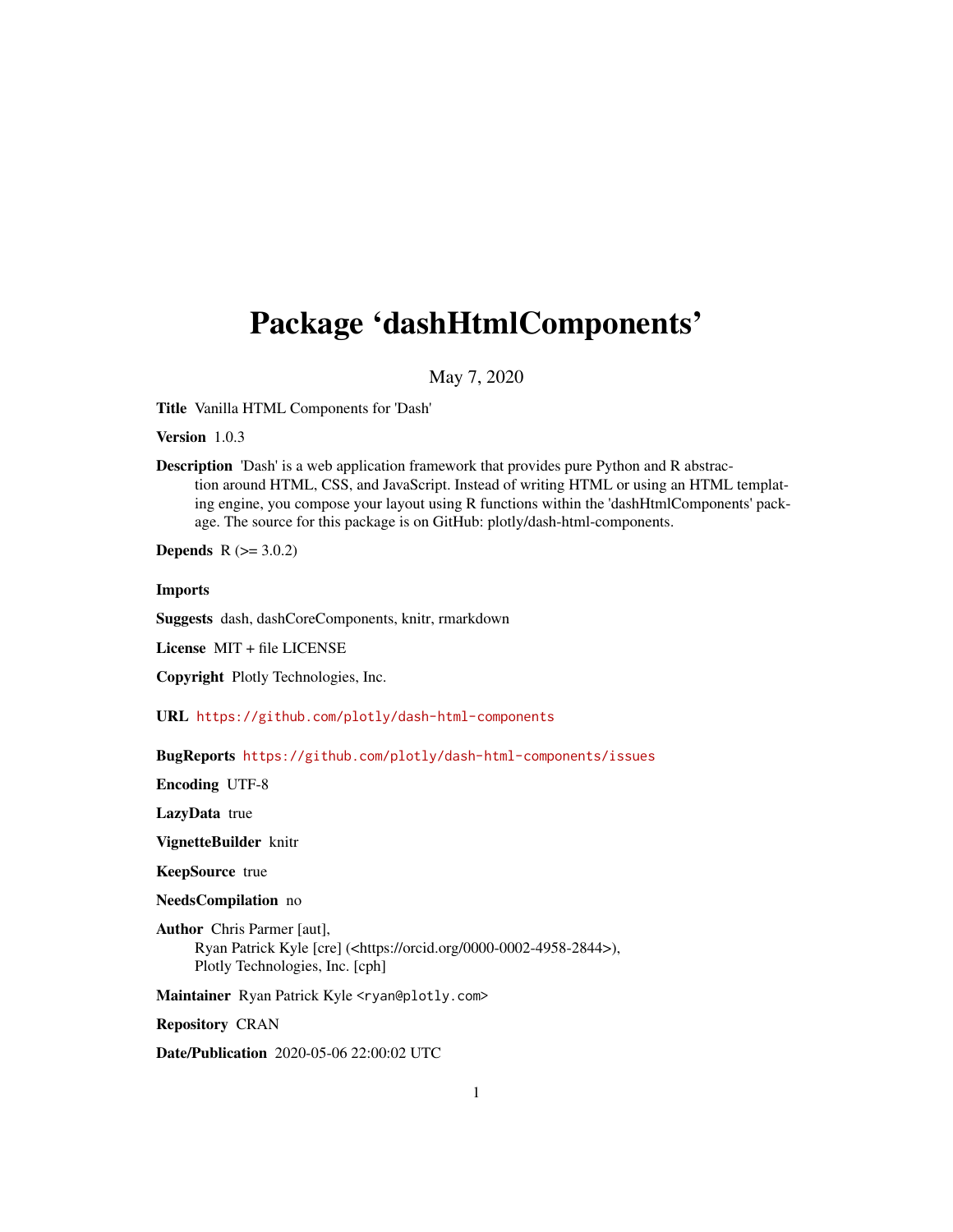# R topics documented:

|                |  |  |  |  |  |  |  |  |  |  | 5              |
|----------------|--|--|--|--|--|--|--|--|--|--|----------------|
|                |  |  |  |  |  |  |  |  |  |  | 5              |
|                |  |  |  |  |  |  |  |  |  |  | $\overline{7}$ |
|                |  |  |  |  |  |  |  |  |  |  | 9              |
|                |  |  |  |  |  |  |  |  |  |  | 11             |
|                |  |  |  |  |  |  |  |  |  |  | 12             |
|                |  |  |  |  |  |  |  |  |  |  | 15             |
|                |  |  |  |  |  |  |  |  |  |  | 17             |
|                |  |  |  |  |  |  |  |  |  |  | 19             |
| htmlB          |  |  |  |  |  |  |  |  |  |  | 21             |
|                |  |  |  |  |  |  |  |  |  |  | 23             |
|                |  |  |  |  |  |  |  |  |  |  | 25             |
| htmlBdi        |  |  |  |  |  |  |  |  |  |  | 27             |
|                |  |  |  |  |  |  |  |  |  |  | 28             |
|                |  |  |  |  |  |  |  |  |  |  | 30             |
|                |  |  |  |  |  |  |  |  |  |  | 32             |
|                |  |  |  |  |  |  |  |  |  |  | 34             |
|                |  |  |  |  |  |  |  |  |  |  | 36             |
|                |  |  |  |  |  |  |  |  |  |  | 38             |
|                |  |  |  |  |  |  |  |  |  |  | 40             |
|                |  |  |  |  |  |  |  |  |  |  | 42.            |
|                |  |  |  |  |  |  |  |  |  |  | 44             |
|                |  |  |  |  |  |  |  |  |  |  | 46             |
|                |  |  |  |  |  |  |  |  |  |  | 48             |
|                |  |  |  |  |  |  |  |  |  |  | 50             |
|                |  |  |  |  |  |  |  |  |  |  | 52             |
|                |  |  |  |  |  |  |  |  |  |  | 54             |
|                |  |  |  |  |  |  |  |  |  |  | 56             |
| htmlData       |  |  |  |  |  |  |  |  |  |  | 57             |
|                |  |  |  |  |  |  |  |  |  |  | 59             |
|                |  |  |  |  |  |  |  |  |  |  | 61             |
|                |  |  |  |  |  |  |  |  |  |  | 63             |
|                |  |  |  |  |  |  |  |  |  |  | 65             |
|                |  |  |  |  |  |  |  |  |  |  | 67             |
| htmlDialog     |  |  |  |  |  |  |  |  |  |  | 69             |
| htmlDiv        |  |  |  |  |  |  |  |  |  |  | 70             |
|                |  |  |  |  |  |  |  |  |  |  | 72             |
|                |  |  |  |  |  |  |  |  |  |  | 74             |
|                |  |  |  |  |  |  |  |  |  |  | 76             |
| htmlEm         |  |  |  |  |  |  |  |  |  |  | 77             |
| htmlEmbed      |  |  |  |  |  |  |  |  |  |  | 79             |
|                |  |  |  |  |  |  |  |  |  |  | 81             |
| htmlFigcaption |  |  |  |  |  |  |  |  |  |  | 83             |
|                |  |  |  |  |  |  |  |  |  |  | 85             |
|                |  |  |  |  |  |  |  |  |  |  | 87             |
|                |  |  |  |  |  |  |  |  |  |  | 88             |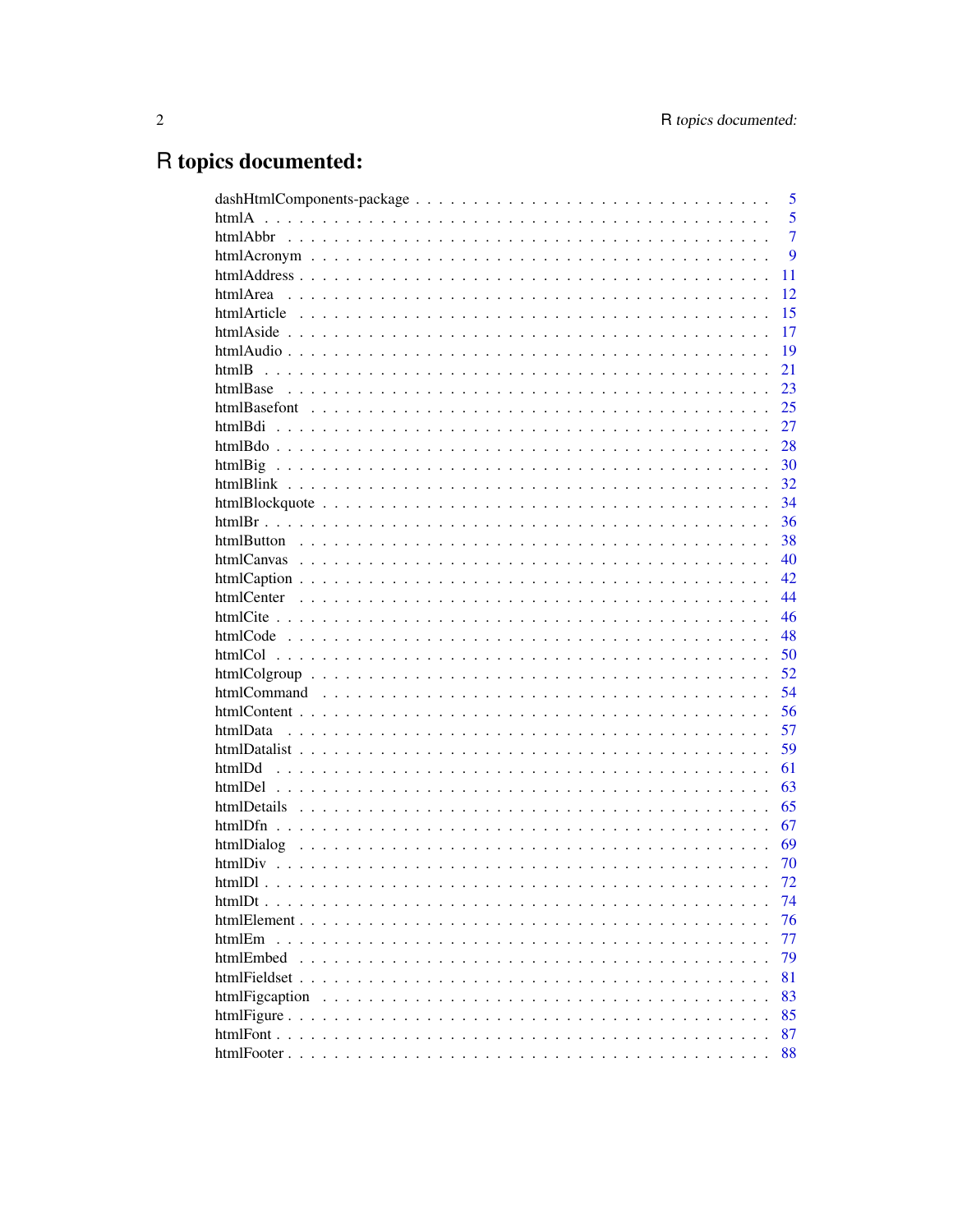|                   | 90 |
|-------------------|----|
|                   | 93 |
|                   | 94 |
| htmlH1            | 96 |
| htmlH2            | 98 |
| htmlH3            |    |
| htmlH4            |    |
| html <sub>5</sub> |    |
|                   |    |
|                   |    |
|                   |    |
|                   |    |
|                   |    |
|                   |    |
|                   |    |
|                   |    |
|                   |    |
|                   |    |
|                   |    |
|                   |    |
|                   |    |
|                   |    |
|                   |    |
|                   |    |
|                   |    |
|                   |    |
|                   |    |
|                   |    |
|                   |    |
|                   |    |
|                   |    |
|                   |    |
|                   |    |
|                   |    |
|                   |    |
|                   |    |
|                   |    |
|                   |    |
|                   |    |
| htmlOption        |    |
|                   |    |
| htmlP             |    |
|                   |    |
| htmlPicture       |    |
|                   |    |
| htmlPre           |    |
|                   |    |
|                   |    |
|                   |    |
|                   |    |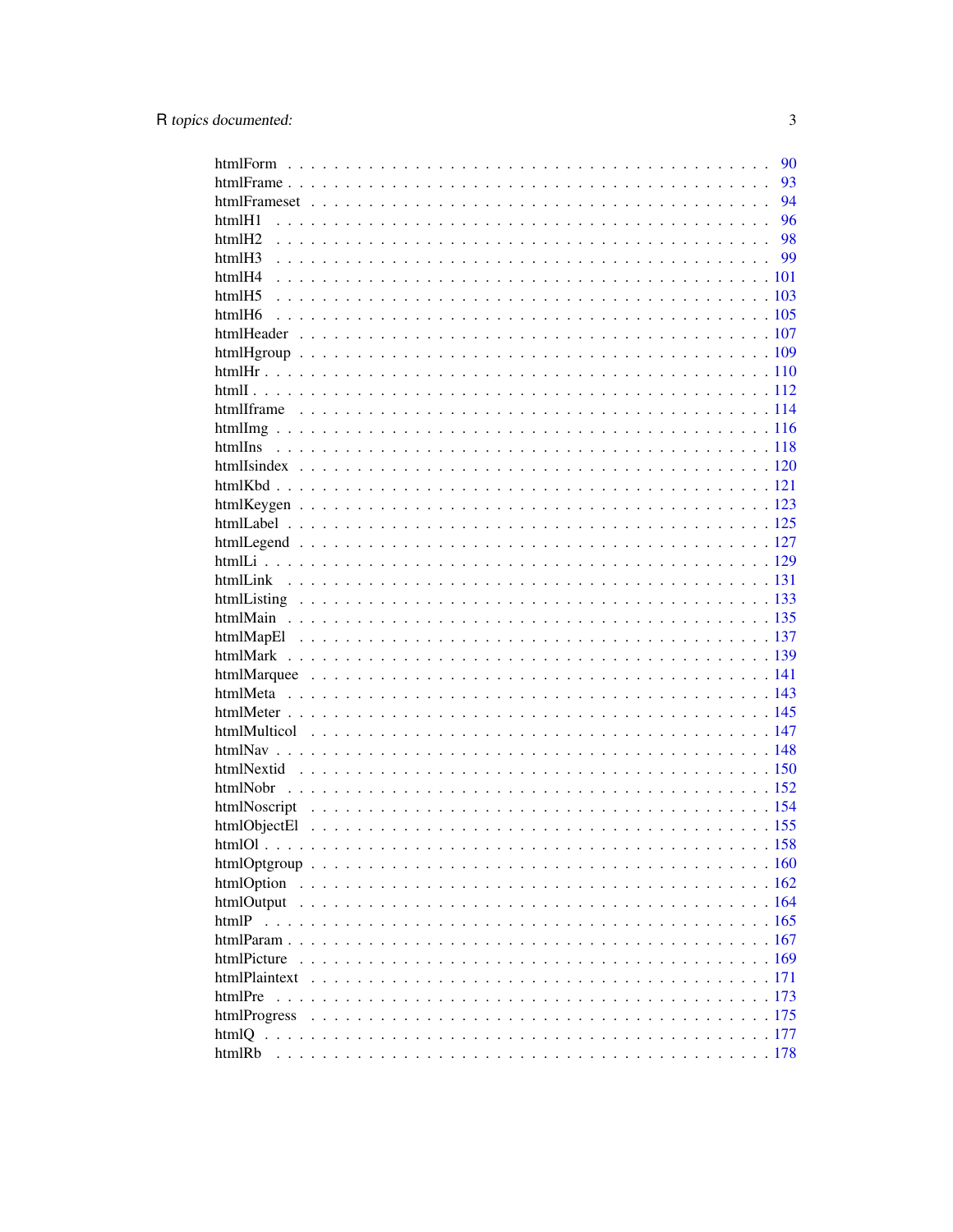**Index**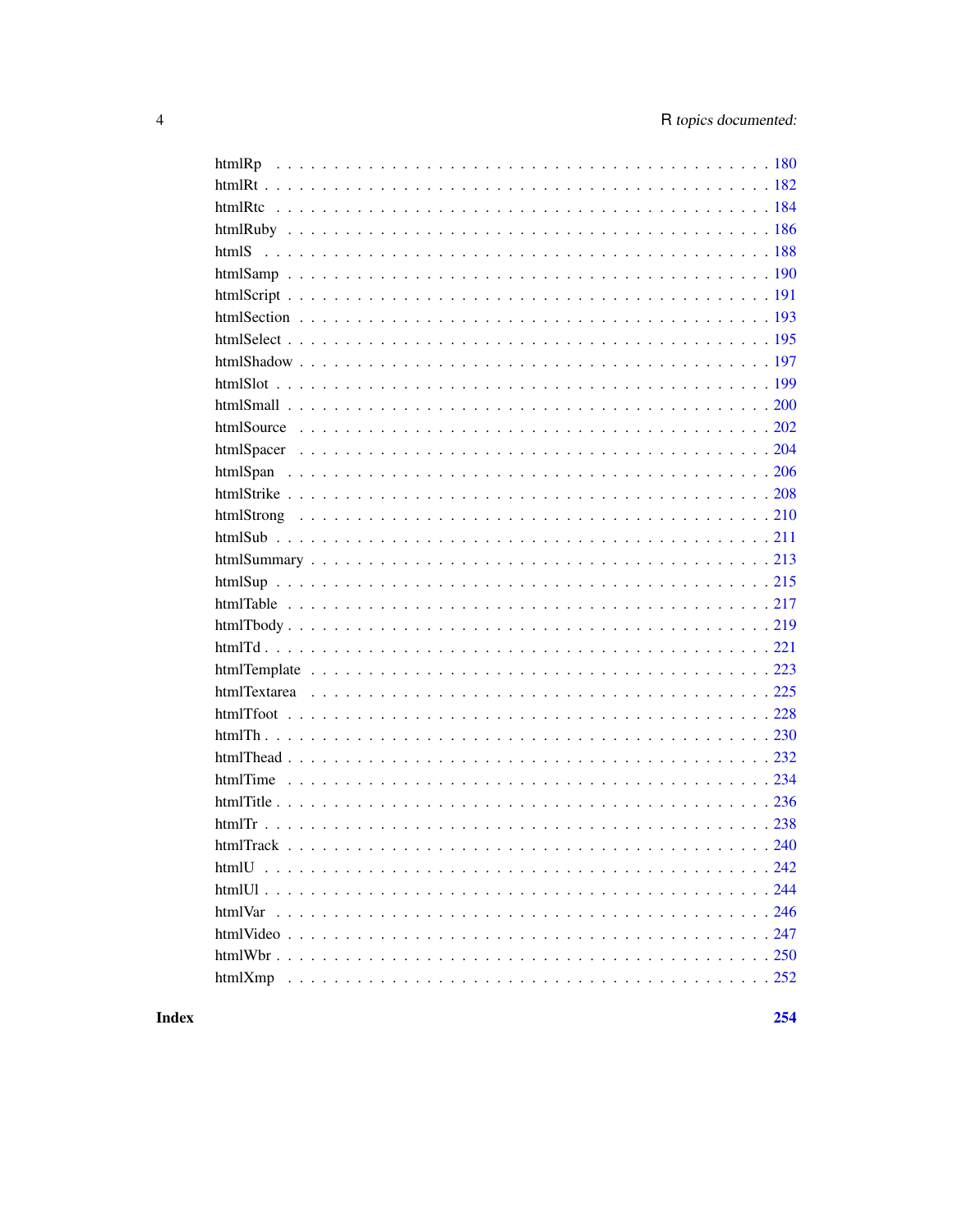<span id="page-4-0"></span>dashHtmlComponents-package

*Vanilla HTML Components for 'Dash'*

### Description

'Dash' is a web application framework that provides pure Python and R abstraction around HTML, CSS, and JavaScript. Instead of writing HTML or using an HTML templating engine, you compose your layout using R functions within the 'dashHtmlComponents' package. The source for this package is on GitHub: plotly/dash-html-components.

### Author(s)

Maintainer: Ryan Patrick Kyle <ryan@plotly.com>

htmlA *A component*

### **Description**

A is a wrapper for the <a> HTML5 element. For detailed attribute info see: https://developer.mozilla.org/en-US/docs/Web/HTML/Element/a

#### Usage

```
htmlA(children=NULL, id=NULL, n_clicks=NULL,
n_clicks_timestamp=NULL, key=NULL, role=NULL, download=NULL,
href=NULL, hrefLang=NULL, media=NULL, rel=NULL, shape=NULL,
target=NULL, accessKey=NULL, className=NULL,
contentEditable=NULL, contextMenu=NULL, dir=NULL,
draggable=NULL, hidden=NULL, lang=NULL, spellCheck=NULL,
style=NULL, tabIndex=NULL, title=NULL, loading_state=NULL,
...)
```

| children | A list of or a singular dash component, string or number. The children of this<br>component                                                                |
|----------|------------------------------------------------------------------------------------------------------------------------------------------------------------|
| id       | Character. The ID of this component, used to identify dash components in call-<br>backs. The ID needs to be unique across all of the components in an app. |
| n_clicks | Numeric. An integer that represents the number of times that this element has<br>been clicked on.                                                          |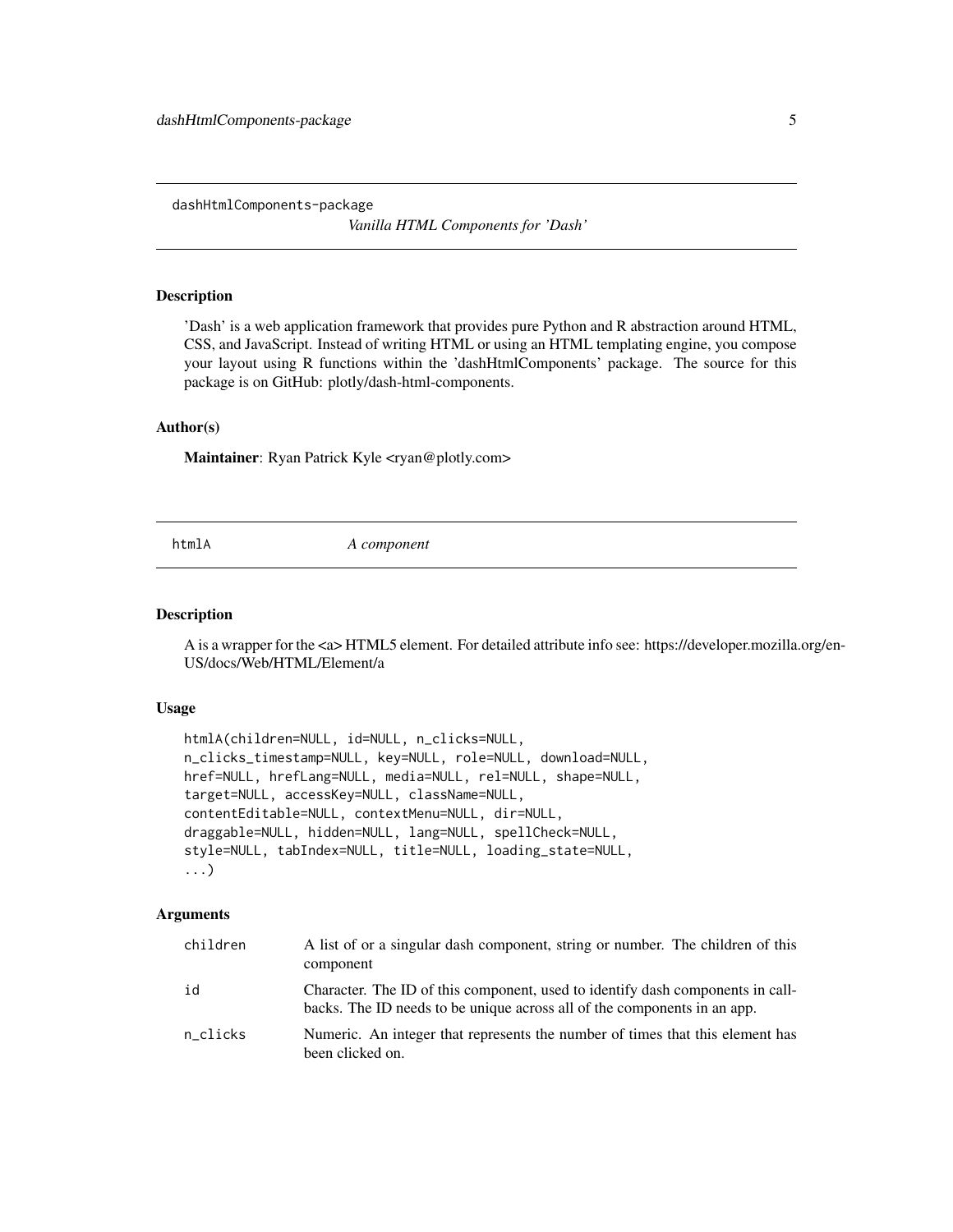| n_clicks_timestamp |  |
|--------------------|--|
|                    |  |

Numeric. An integer that represents the time (in ms since 1970) at which n\_clicks changed. This can be used to tell which button was changed most recently.

- key Character. A unique identifier for the component, used to improve performance by React.js while rendering components See https://reactjs.org/docs/lists-andkeys.html for more info
- role Character. The ARIA role attribute download Character. Indicates that the hyperlink is to be used for downloading a resource.
- href Character. The URL of a linked resource.
- hrefLang Character. Specifies the language of the linked resource.
- media Character. Specifies a hint of the media for which the linked resource was designed.
- rel Character. Specifies the relationship of the target object to the link object.
- shape Character.
- target Character.
- accessKey Character. Keyboard shortcut to activate or add focus to the element.
- className Character. Often used with CSS to style elements with common properties.
- contentEditable
	- Character. Indicates whether the element's content is editable.
- contextMenu Character. Defines the ID of a <menu> element which will serve as the element's context menu.
- dir Character. Defines the text direction. Allowed values are ltr (Left-To-Right) or rtl (Right-To-Left)
- draggable Character. Defines whether the element can be dragged.
- hidden A value equal to: 'hidden', 'hidden' | logical. Prevents rendering of given element, while keeping child elements, e.g. script elements, active.
- lang Character. Defines the language used in the element.
- spellCheck Character. Indicates whether spell checking is allowed for the element.
- style Named list. Defines CSS styles which will override styles previously set.
- tabIndex Character. Overrides the browser's default tab order and follows the one specified instead.
- title Character. Text to be displayed in a tooltip when hovering over the element.
- loading\_state Lists containing elements 'is\_loading', 'prop\_name', 'component\_name'. those elements have the following types: - is\_loading (logical; optional): determines if the component is loading or not - prop\_name (character; optional): holds which property is loading - component\_name (character; optional): holds the name of the component that is loading. Object that holds the loading state object coming from dash-renderer
- ... wildcards allowed have the form: ''data-\*', 'aria-\*''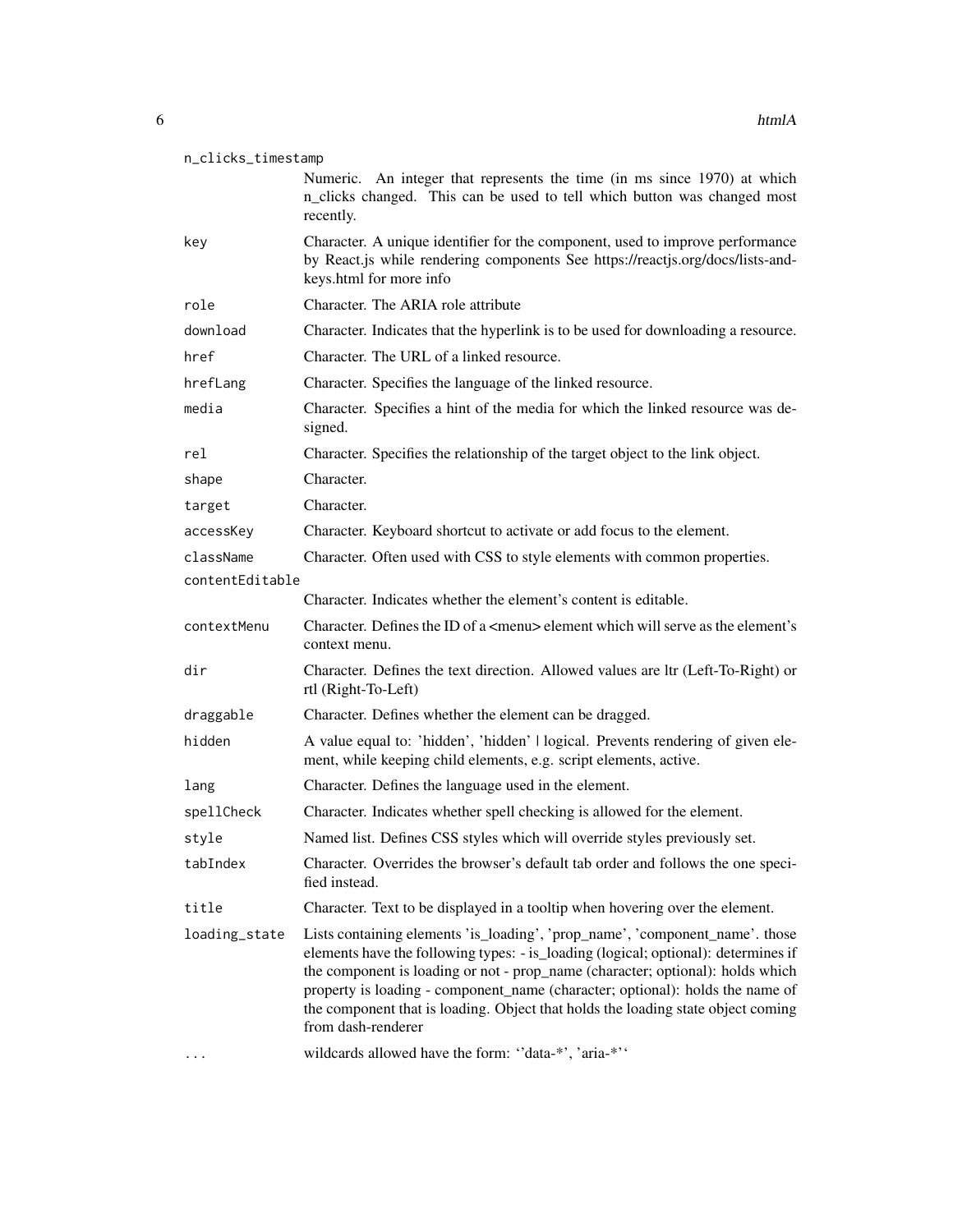#### <span id="page-6-0"></span>htmlAbbr 7

### Value

named list of JSON elements corresponding to React.js properties and their values

### Examples

```
if (interactive() && require(dash)) {
 library(dash)
 library(dashHtmlComponents)
 app <- Dash$new()
 app$layout(
   htmlDiv(list(
     htmlA(children='Link to external site',
            href='https://plotly.com',
            target='_blank')
      )
   )
 \lambdaapp$run_server()
}
```
htmlAbbr *Abbr component*

### Description

Abbr is a wrapper for the <abbr> HTML5 element. For detailed attribute info see: https://developer.mozilla.org/en-US/docs/Web/HTML/Element/abbr

# Usage

```
htmlAbbr(children=NULL, id=NULL, n_clicks=NULL,
n_clicks_timestamp=NULL, key=NULL, role=NULL,
accessKey=NULL, className=NULL, contentEditable=NULL,
contextMenu=NULL, dir=NULL, draggable=NULL, hidden=NULL,
lang=NULL, spellCheck=NULL, style=NULL, tabIndex=NULL,
title=NULL, loading_state=NULL, ...)
```

| children | A list of or a singular dash component, string or number. The children of this<br>component                                                                |
|----------|------------------------------------------------------------------------------------------------------------------------------------------------------------|
| id       | Character. The ID of this component, used to identify dash components in call-<br>backs. The ID needs to be unique across all of the components in an app. |
| n clicks | Numeric. An integer that represents the number of times that this element has<br>been clicked on.                                                          |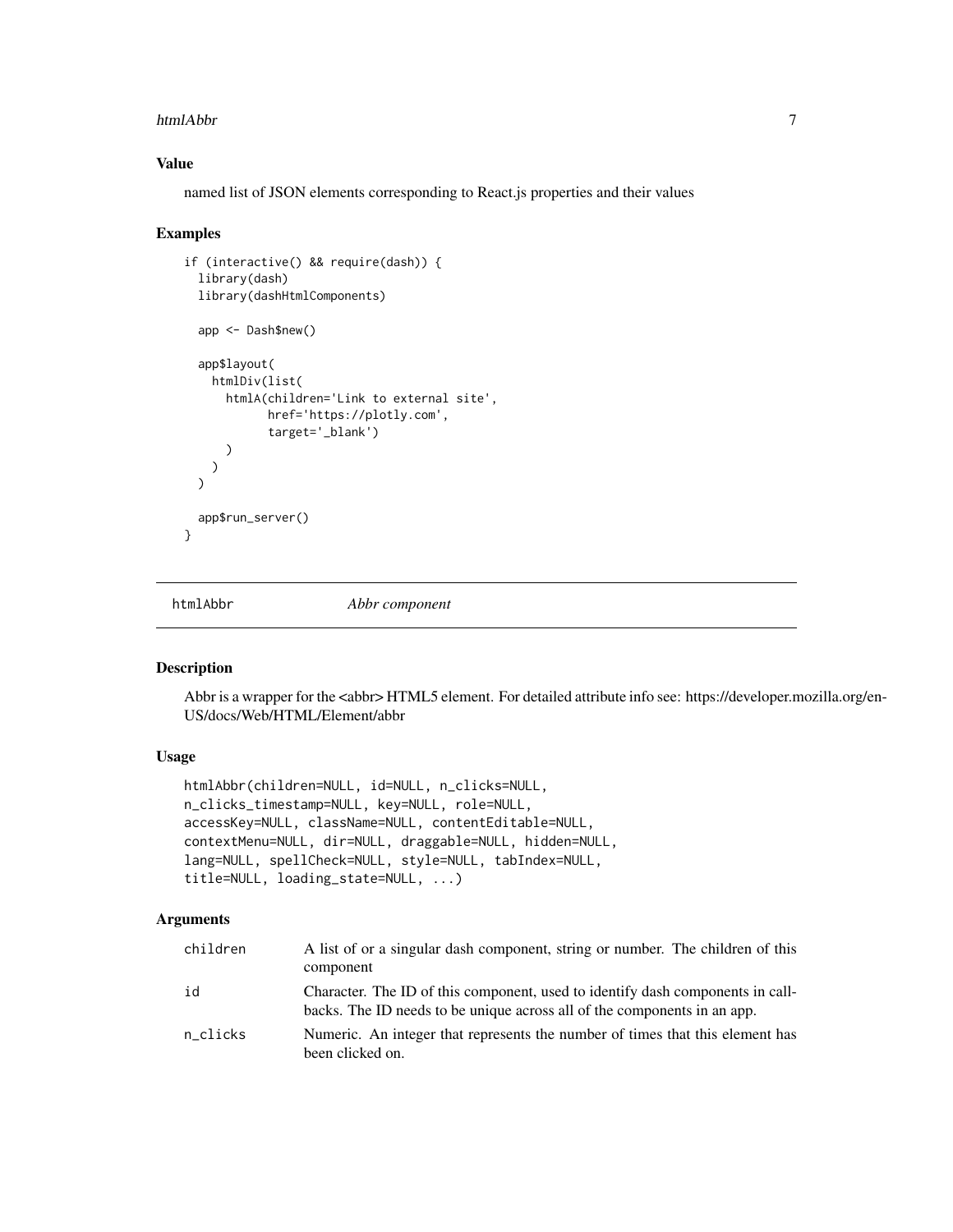| n_clicks_timestamp           |                                                                                                                                                                                                                                                                                                                                                                                                                                                 |
|------------------------------|-------------------------------------------------------------------------------------------------------------------------------------------------------------------------------------------------------------------------------------------------------------------------------------------------------------------------------------------------------------------------------------------------------------------------------------------------|
|                              | Numeric. An integer that represents the time (in ms since 1970) at which<br>n_clicks changed. This can be used to tell which button was changed most<br>recently.                                                                                                                                                                                                                                                                               |
| key                          | Character. A unique identifier for the component, used to improve performance<br>by React.js while rendering components See https://reactjs.org/docs/lists-and-<br>keys.html for more info                                                                                                                                                                                                                                                      |
| role                         | Character. The ARIA role attribute                                                                                                                                                                                                                                                                                                                                                                                                              |
| accessKey                    | Character. Keyboard shortcut to activate or add focus to the element.                                                                                                                                                                                                                                                                                                                                                                           |
| className<br>contentEditable | Character. Often used with CSS to style elements with common properties.                                                                                                                                                                                                                                                                                                                                                                        |
|                              | Character. Indicates whether the element's content is editable.                                                                                                                                                                                                                                                                                                                                                                                 |
| contextMenu                  | Character. Defines the ID of a <menu> element which will serve as the element's<br/>context menu.</menu>                                                                                                                                                                                                                                                                                                                                        |
| dir                          | Character. Defines the text direction. Allowed values are ltr (Left-To-Right) or<br>rtl (Right-To-Left)                                                                                                                                                                                                                                                                                                                                         |
| draggable                    | Character. Defines whether the element can be dragged.                                                                                                                                                                                                                                                                                                                                                                                          |
| hidden                       | A value equal to: 'hidden', 'hidden'   logical. Prevents rendering of given ele-<br>ment, while keeping child elements, e.g. script elements, active.                                                                                                                                                                                                                                                                                           |
| lang                         | Character. Defines the language used in the element.                                                                                                                                                                                                                                                                                                                                                                                            |
| spellCheck                   | Character. Indicates whether spell checking is allowed for the element.                                                                                                                                                                                                                                                                                                                                                                         |
| style                        | Named list. Defines CSS styles which will override styles previously set.                                                                                                                                                                                                                                                                                                                                                                       |
| tabIndex                     | Character. Overrides the browser's default tab order and follows the one speci-<br>fied instead.                                                                                                                                                                                                                                                                                                                                                |
| title                        | Character. Text to be displayed in a tooltip when hovering over the element.                                                                                                                                                                                                                                                                                                                                                                    |
| loading_state                | Lists containing elements 'is_loading', 'prop_name', 'component_name'. those<br>elements have the following types: - is_loading (logical; optional): determines if<br>the component is loading or not - prop_name (character; optional): holds which<br>property is loading - component_name (character; optional): holds the name of<br>the component that is loading. Object that holds the loading state object coming<br>from dash-renderer |
| $\cdots$                     | wildcards allowed have the form: "data-*', 'aria-*''                                                                                                                                                                                                                                                                                                                                                                                            |

named list of JSON elements corresponding to React.js properties and their values

```
if (interactive() && require(dash)) {
 library(dash)
 library(dashHtmlComponents)
  app <- Dash$new()
```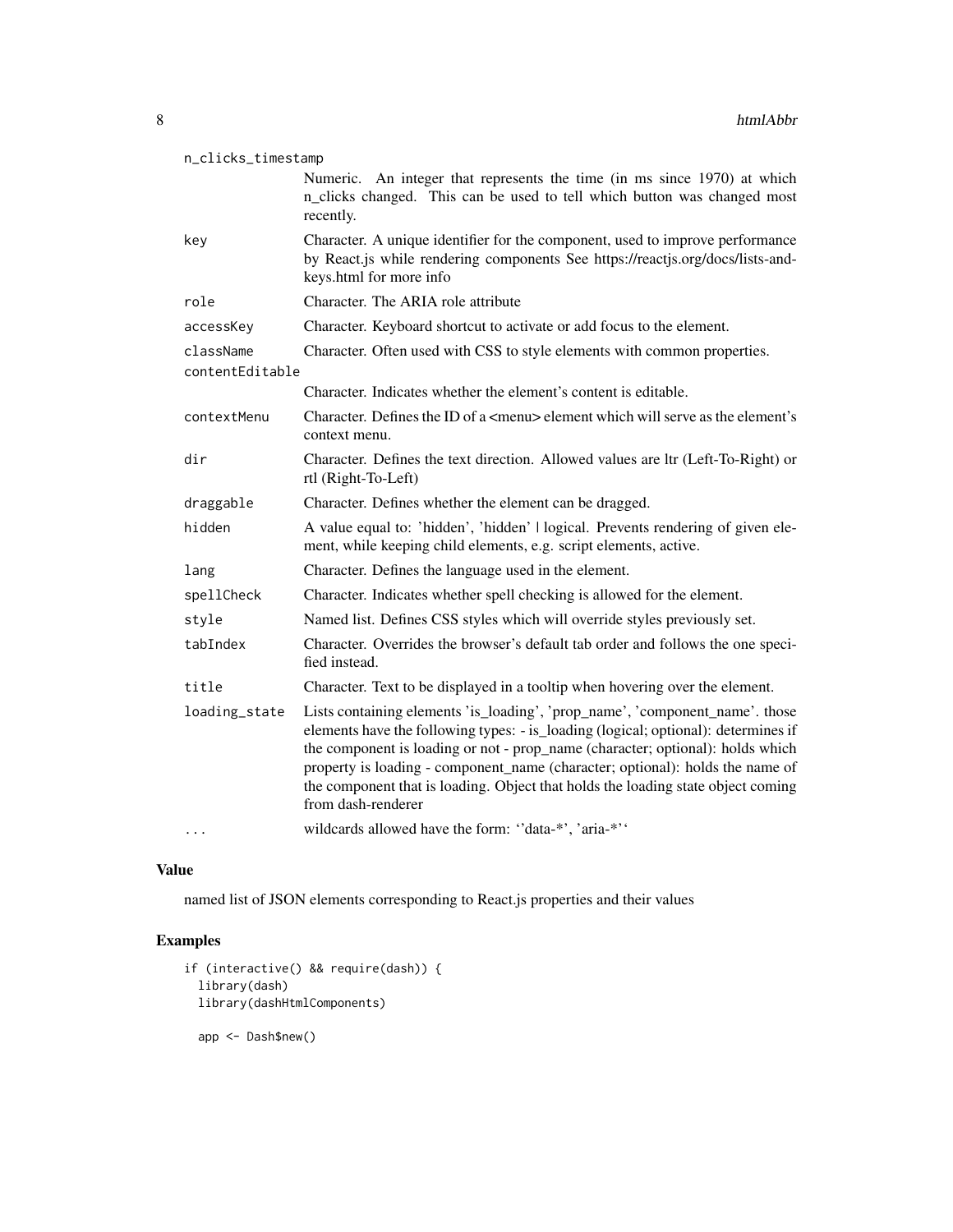# <span id="page-8-0"></span>htmlAcronym 9

```
app$layout(
    htmlDiv(list(
      htmlAbbr(children='Hello! htmlAbbr at work!',
    title='\U{1F50D} Hover over this line for a few seconds and see the text box appear...')
      )
    )
  \mathcal{L}app$run_server()
}
```
htmlAcronym *Acronym component*

# Description

Acronym is a wrapper for the <acronym> HTML5 element. For detailed attribute info see: https://developer.mozilla.org/en-US/docs/Web/HTML/Element/acronym

# Usage

```
htmlAcronym(children=NULL, id=NULL, n_clicks=NULL,
n_clicks_timestamp=NULL, key=NULL, role=NULL,
accessKey=NULL, className=NULL, contentEditable=NULL,
contextMenu=NULL, dir=NULL, draggable=NULL, hidden=NULL,
lang=NULL, spellCheck=NULL, style=NULL, tabIndex=NULL,
title=NULL, loading_state=NULL, ...)
```

| children           | A list of or a singular dash component, string or number. The children of this<br>component                                                                                                |
|--------------------|--------------------------------------------------------------------------------------------------------------------------------------------------------------------------------------------|
| id                 | Character. The ID of this component, used to identify dash components in call-<br>backs. The ID needs to be unique across all of the components in an app.                                 |
| n_clicks           | Numeric. An integer that represents the number of times that this element has<br>been clicked on.                                                                                          |
| n_clicks_timestamp |                                                                                                                                                                                            |
|                    | Numeric. An integer that represents the time (in ms since 1970) at which<br>n_clicks changed. This can be used to tell which button was changed most<br>recently.                          |
| key                | Character. A unique identifier for the component, used to improve performance<br>by React.js while rendering components See https://reactjs.org/docs/lists-and-<br>keys.html for more info |
| role               | Character. The ARIA role attribute                                                                                                                                                         |
| accessKey          | Character. Keyboard shortcut to activate or add focus to the element.                                                                                                                      |
| className          | Character. Often used with CSS to style elements with common properties.                                                                                                                   |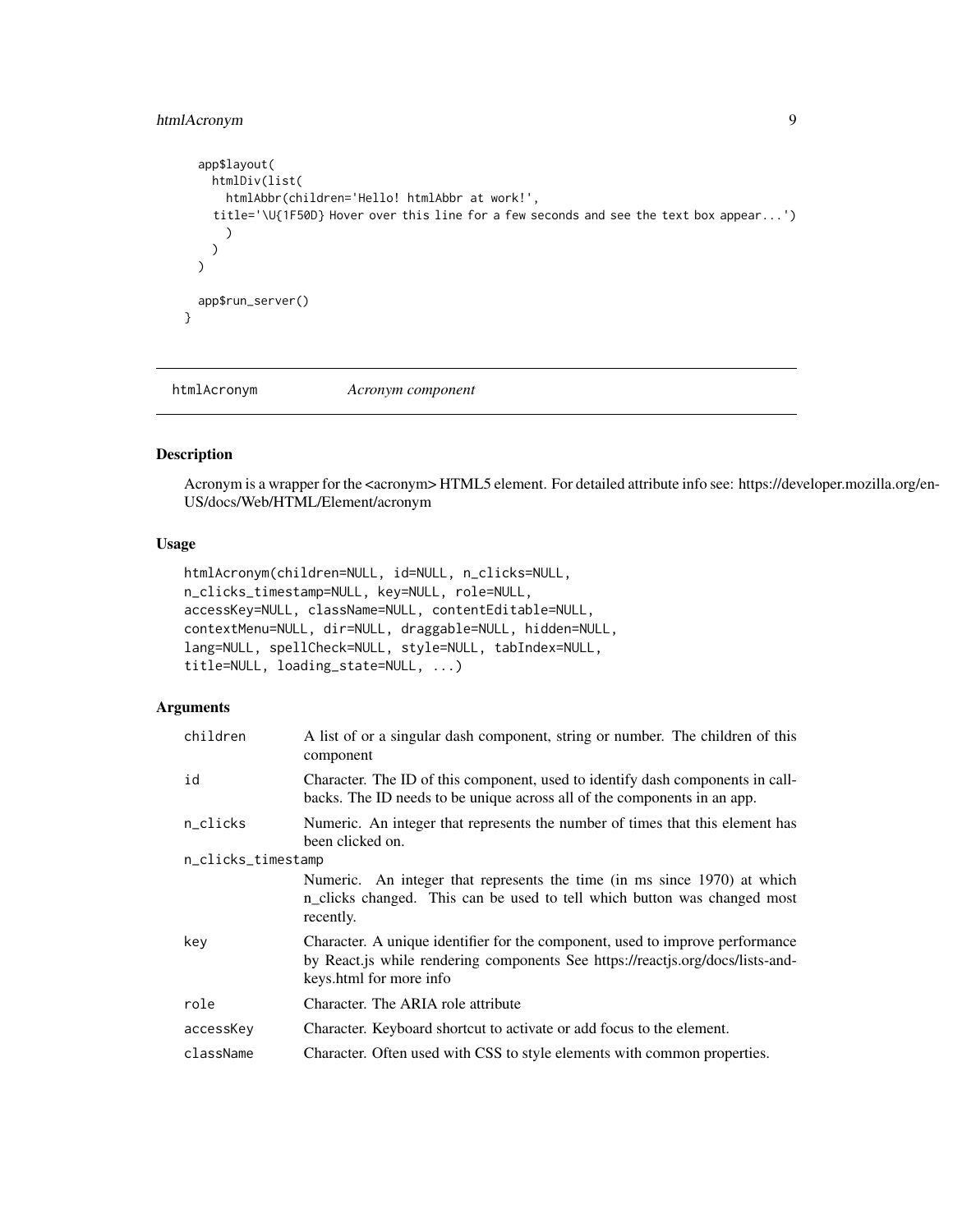| contentEditable |                                                                                                                                                                                                                                                                                                                                                                                                                                                 |
|-----------------|-------------------------------------------------------------------------------------------------------------------------------------------------------------------------------------------------------------------------------------------------------------------------------------------------------------------------------------------------------------------------------------------------------------------------------------------------|
|                 | Character. Indicates whether the element's content is editable.                                                                                                                                                                                                                                                                                                                                                                                 |
| contextMenu     | Character. Defines the ID of a $\leq$ menu $\geq$ element which will serve as the element's<br>context menu.                                                                                                                                                                                                                                                                                                                                    |
| dir             | Character. Defines the text direction. Allowed values are ltr (Left-To-Right) or<br>rtl (Right-To-Left)                                                                                                                                                                                                                                                                                                                                         |
| draggable       | Character. Defines whether the element can be dragged.                                                                                                                                                                                                                                                                                                                                                                                          |
| hidden          | A value equal to: 'hidden', 'hidden'   logical. Prevents rendering of given ele-<br>ment, while keeping child elements, e.g. script elements, active.                                                                                                                                                                                                                                                                                           |
| lang            | Character. Defines the language used in the element.                                                                                                                                                                                                                                                                                                                                                                                            |
| spellCheck      | Character. Indicates whether spell checking is allowed for the element.                                                                                                                                                                                                                                                                                                                                                                         |
| style           | Named list. Defines CSS styles which will override styles previously set.                                                                                                                                                                                                                                                                                                                                                                       |
| tabIndex        | Character. Overrides the browser's default tab order and follows the one speci-<br>fied instead.                                                                                                                                                                                                                                                                                                                                                |
| title           | Character. Text to be displayed in a tooltip when hovering over the element.                                                                                                                                                                                                                                                                                                                                                                    |
| loading_state   | Lists containing elements 'is_loading', 'prop_name', 'component_name'. those<br>elements have the following types: - is_loading (logical; optional): determines if<br>the component is loading or not - prop_name (character; optional): holds which<br>property is loading - component_name (character; optional): holds the name of<br>the component that is loading. Object that holds the loading state object coming<br>from dash-renderer |
| $\cdots$        | wildcards allowed have the form: "data-*', 'aria-*''                                                                                                                                                                                                                                                                                                                                                                                            |

named list of JSON elements corresponding to React.js properties and their values

```
if (interactive() && require(dash)) {
 library(dash)
 library(dashHtmlComponents)
 app <- Dash$new()
 app$layout(
   htmlDiv(list(
     htmlAcronym(children='ASAP',
      title='Mouse over these words to see the acronym for \'as soon as possible\'.')
       )
   )
 \mathcal{L}app$run_server()
}
```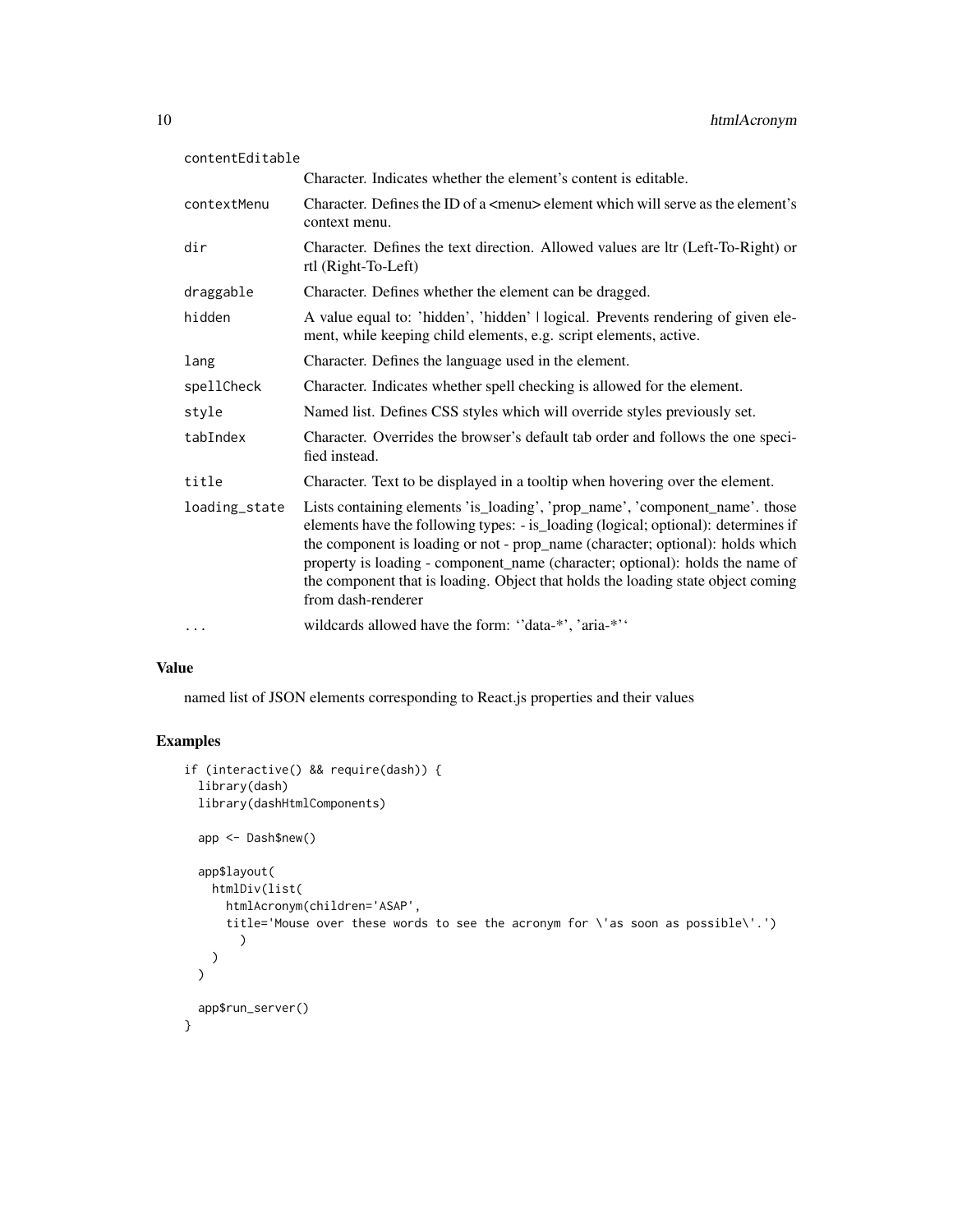<span id="page-10-0"></span>htmlAddress *Address component*

### Description

Address is a wrapper for the <address> HTML5 element. For detailed attribute info see: https://developer.mozilla.org/en-US/docs/Web/HTML/Element/address

# Usage

```
htmlAddress(children=NULL, id=NULL, n_clicks=NULL,
n_clicks_timestamp=NULL, key=NULL, role=NULL,
accessKey=NULL, className=NULL, contentEditable=NULL,
contextMenu=NULL, dir=NULL, draggable=NULL, hidden=NULL,
lang=NULL, spellCheck=NULL, style=NULL, tabIndex=NULL,
title=NULL, loading_state=NULL, ...)
```

| children           | A list of or a singular dash component, string or number. The children of this<br>component                                                                                                |
|--------------------|--------------------------------------------------------------------------------------------------------------------------------------------------------------------------------------------|
| id                 | Character. The ID of this component, used to identify dash components in call-<br>backs. The ID needs to be unique across all of the components in an app.                                 |
| n_clicks           | Numeric. An integer that represents the number of times that this element has<br>been clicked on.                                                                                          |
| n_clicks_timestamp |                                                                                                                                                                                            |
|                    | Numeric. An integer that represents the time (in ms since 1970) at which<br>n_clicks changed. This can be used to tell which button was changed most<br>recently.                          |
| key                | Character. A unique identifier for the component, used to improve performance<br>by React.js while rendering components See https://reactjs.org/docs/lists-and-<br>keys.html for more info |
| role               | Character. The ARIA role attribute                                                                                                                                                         |
| accessKey          | Character. Keyboard shortcut to activate or add focus to the element.                                                                                                                      |
| className          | Character. Often used with CSS to style elements with common properties.                                                                                                                   |
| contentEditable    |                                                                                                                                                                                            |
|                    | Character. Indicates whether the element's content is editable.                                                                                                                            |
| contextMenu        | Character. Defines the ID of a <menu> element which will serve as the element's<br/>context menu.</menu>                                                                                   |
| dir                | Character. Defines the text direction. Allowed values are ltr (Left-To-Right) or<br>rtl (Right-To-Left)                                                                                    |
| draggable          | Character. Defines whether the element can be dragged.                                                                                                                                     |
| hidden             | A value equal to: 'hidden', 'hidden'   logical. Prevents rendering of given ele-<br>ment, while keeping child elements, e.g. script elements, active.                                      |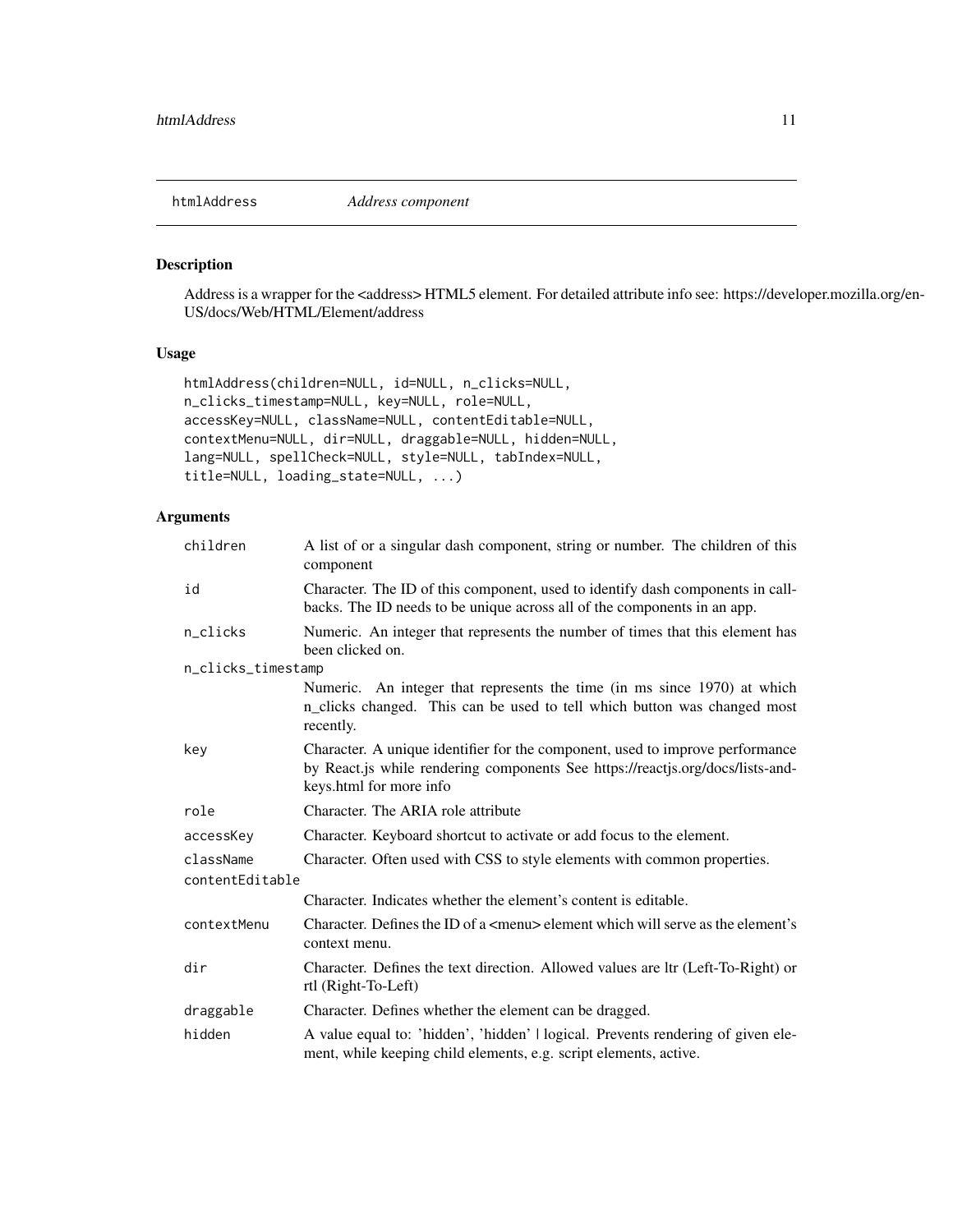<span id="page-11-0"></span>

| lang          | Character. Defines the language used in the element.                                                                                                                                                                                                                                                                                                                                                                                            |
|---------------|-------------------------------------------------------------------------------------------------------------------------------------------------------------------------------------------------------------------------------------------------------------------------------------------------------------------------------------------------------------------------------------------------------------------------------------------------|
| spellCheck    | Character. Indicates whether spell checking is allowed for the element.                                                                                                                                                                                                                                                                                                                                                                         |
| style         | Named list. Defines CSS styles which will override styles previously set.                                                                                                                                                                                                                                                                                                                                                                       |
| tabIndex      | Character. Overrides the browser's default tab order and follows the one speci-<br>fied instead.                                                                                                                                                                                                                                                                                                                                                |
| title         | Character. Text to be displayed in a tooltip when hovering over the element.                                                                                                                                                                                                                                                                                                                                                                    |
| loading_state | Lists containing elements 'is_loading', 'prop_name', 'component_name'. those<br>elements have the following types: - is loading (logical; optional): determines if<br>the component is loading or not - prop_name (character; optional): holds which<br>property is loading - component name (character; optional): holds the name of<br>the component that is loading. Object that holds the loading state object coming<br>from dash-renderer |
| $\ddots$      | wildcards allowed have the form: "data-*", 'aria-*"                                                                                                                                                                                                                                                                                                                                                                                             |

named list of JSON elements corresponding to React.js properties and their values

# Examples

```
if (interactive() && require(dash)) {
 library(dash)
 library(dashHtmlComponents)
 app <- Dash$new()
 app$layout(
   htmlDiv(list(
      htmlAddress(children='5555 Avenue de Gaspe, Montreal QC H2T 2A3')
      )
   )
 \overline{)}app$run_server()
}
```
htmlArea *Area component*

# Description

Area is a wrapper for the <area> HTML5 element. For detailed attribute info see: https://developer.mozilla.org/en-US/docs/Web/HTML/Element/area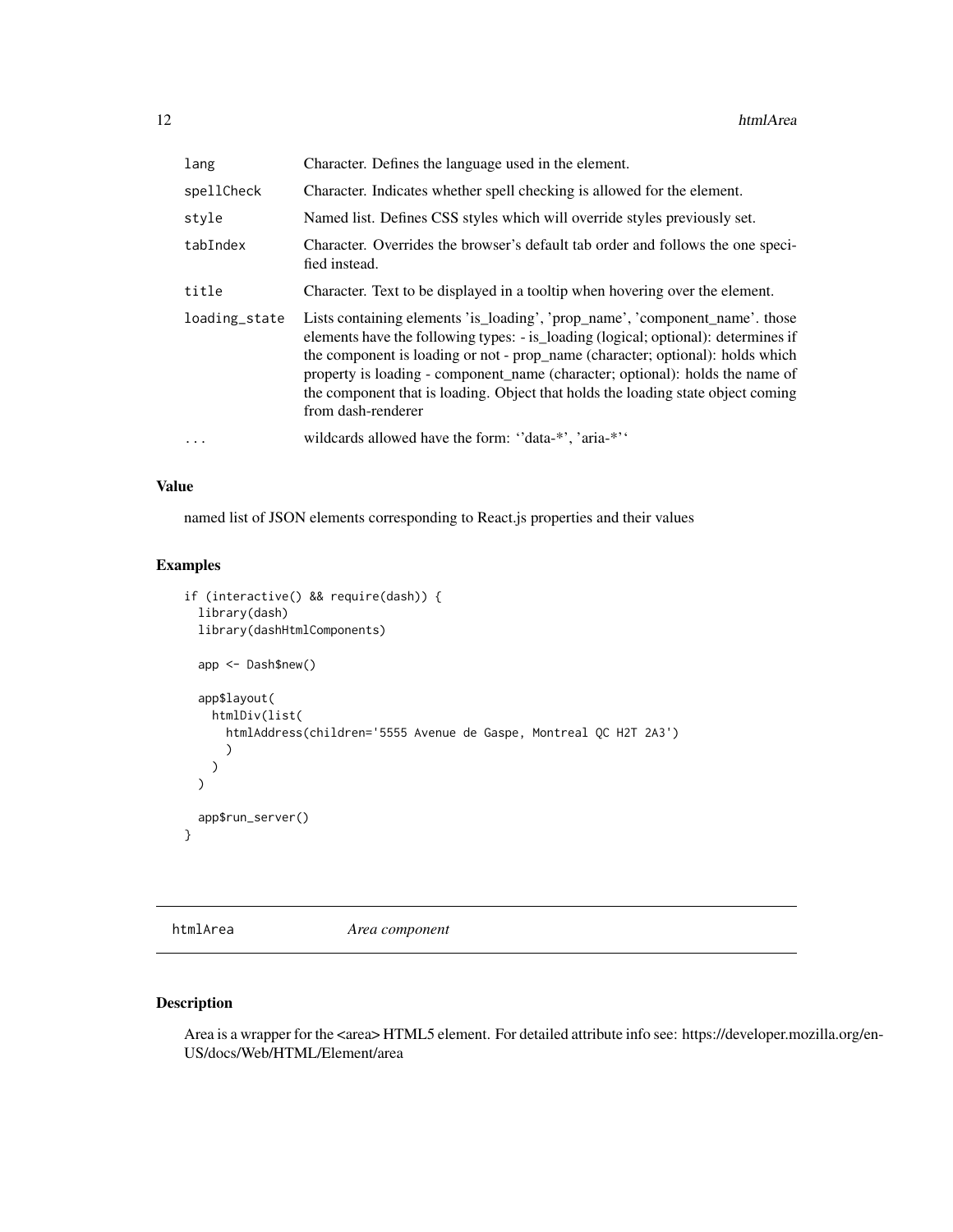### htmlArea 13

# Usage

```
htmlArea(children=NULL, id=NULL, n_clicks=NULL,
n_clicks_timestamp=NULL, key=NULL, role=NULL, alt=NULL,
coords=NULL, download=NULL, href=NULL, hrefLang=NULL,
media=NULL, rel=NULL, shape=NULL, target=NULL,
accessKey=NULL, className=NULL, contentEditable=NULL,
contextMenu=NULL, dir=NULL, draggable=NULL, hidden=NULL,
lang=NULL, spellCheck=NULL, style=NULL, tabIndex=NULL,
title=NULL, loading_state=NULL, ...)
```

| children           | A list of or a singular dash component, string or number. The children of this<br>component                                                                                                |
|--------------------|--------------------------------------------------------------------------------------------------------------------------------------------------------------------------------------------|
| id                 | Character. The ID of this component, used to identify dash components in call-<br>backs. The ID needs to be unique across all of the components in an app.                                 |
| n_clicks           | Numeric. An integer that represents the number of times that this element has<br>been clicked on.                                                                                          |
| n_clicks_timestamp |                                                                                                                                                                                            |
|                    | Numeric. An integer that represents the time (in ms since 1970) at which<br>n_clicks changed. This can be used to tell which button was changed most<br>recently.                          |
| key                | Character. A unique identifier for the component, used to improve performance<br>by React.js while rendering components See https://reactjs.org/docs/lists-and-<br>keys.html for more info |
| role               | Character. The ARIA role attribute                                                                                                                                                         |
| alt                | Character. Alternative text in case an image can't be displayed.                                                                                                                           |
| coords             | Character. A set of values specifying the coordinates of the hot-spot region.                                                                                                              |
| download           | Character. Indicates that the hyperlink is to be used for downloading a resource.                                                                                                          |
| href               | Character. The URL of a linked resource.                                                                                                                                                   |
| hrefLang           | Character. Specifies the language of the linked resource.                                                                                                                                  |
| media              | Character. Specifies a hint of the media for which the linked resource was de-<br>signed.                                                                                                  |
| rel                | Character. Specifies the relationship of the target object to the link object.                                                                                                             |
| shape              | Character.                                                                                                                                                                                 |
| target             | Character.                                                                                                                                                                                 |
| accessKey          | Character. Keyboard shortcut to activate or add focus to the element.                                                                                                                      |
| className          | Character. Often used with CSS to style elements with common properties.                                                                                                                   |
| contentEditable    |                                                                                                                                                                                            |
|                    | Character. Indicates whether the element's content is editable.                                                                                                                            |
| contextMenu        | Character. Defines the ID of a <menu> element which will serve as the element's<br/>context menu.</menu>                                                                                   |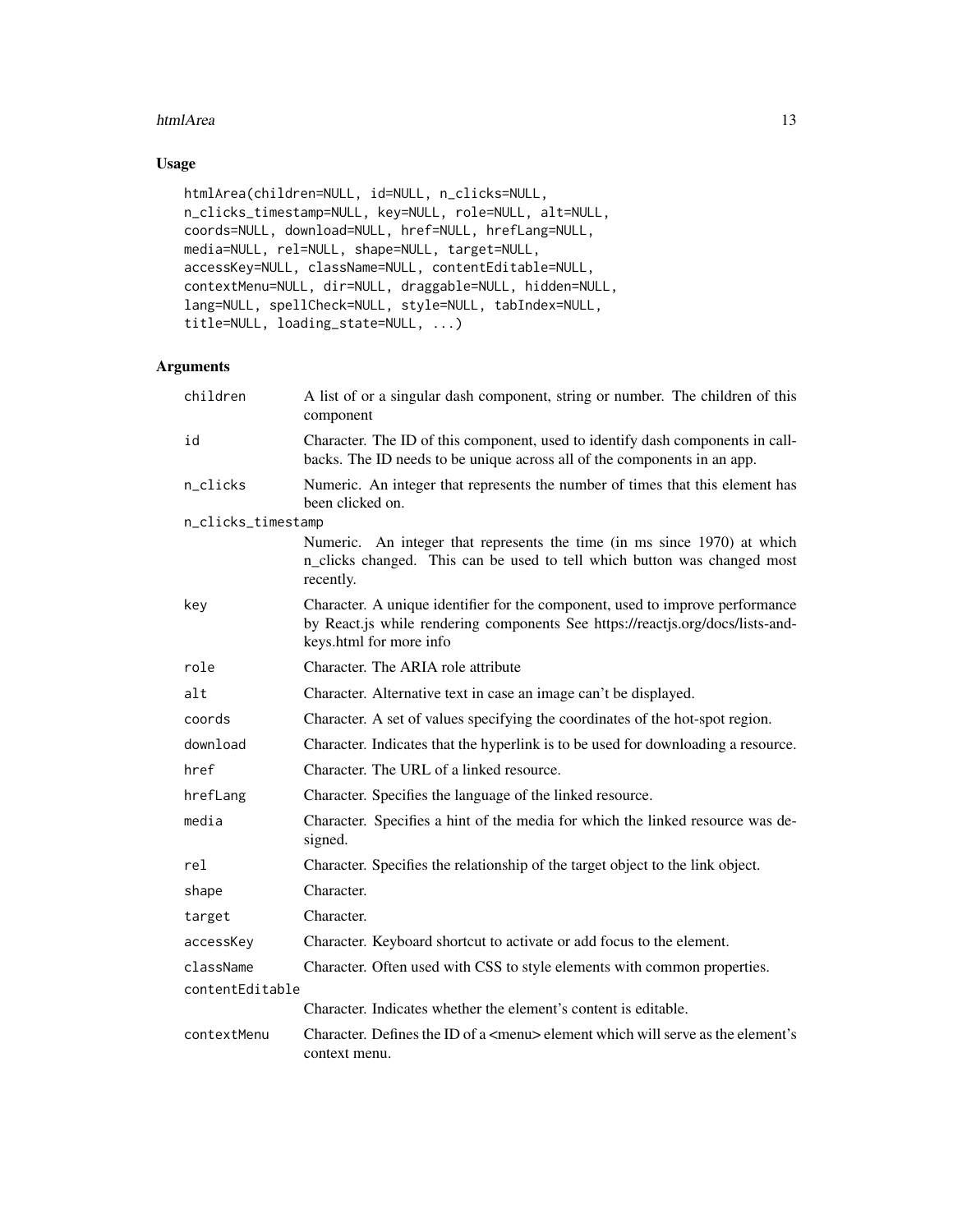| dir           | Character. Defines the text direction. Allowed values are ltr (Left-To-Right) or<br>rtl (Right-To-Left)                                                                                                                                                                                                                                                                                                                                         |
|---------------|-------------------------------------------------------------------------------------------------------------------------------------------------------------------------------------------------------------------------------------------------------------------------------------------------------------------------------------------------------------------------------------------------------------------------------------------------|
| draggable     | Character. Defines whether the element can be dragged.                                                                                                                                                                                                                                                                                                                                                                                          |
| hidden        | A value equal to: 'hidden', 'hidden'   logical. Prevents rendering of given ele-<br>ment, while keeping child elements, e.g. script elements, active.                                                                                                                                                                                                                                                                                           |
| lang          | Character. Defines the language used in the element.                                                                                                                                                                                                                                                                                                                                                                                            |
| spellCheck    | Character. Indicates whether spell checking is allowed for the element.                                                                                                                                                                                                                                                                                                                                                                         |
| style         | Named list. Defines CSS styles which will override styles previously set.                                                                                                                                                                                                                                                                                                                                                                       |
| tabIndex      | Character. Overrides the browser's default tab order and follows the one speci-<br>fied instead.                                                                                                                                                                                                                                                                                                                                                |
| title         | Character. Text to be displayed in a tooltip when hovering over the element.                                                                                                                                                                                                                                                                                                                                                                    |
| loading_state | Lists containing elements 'is_loading', 'prop_name', 'component_name'. those<br>elements have the following types: - is_loading (logical; optional): determines if<br>the component is loading or not - prop_name (character; optional): holds which<br>property is loading - component_name (character; optional): holds the name of<br>the component that is loading. Object that holds the loading state object coming<br>from dash-renderer |
| $\cdots$      | wildcards allowed have the form: "data-*", 'aria-*"                                                                                                                                                                                                                                                                                                                                                                                             |

named list of JSON elements corresponding to React.js properties and their values

```
# The URL below has been chunked to comply with CRAN
# requirements; the use of file.path is optional and not required
# for this component.
if (interactive() && require(dash)) {
  library(dash)
  library(dashHtmlComponents)
  app$layout(
   htmlDiv(list(
      htmlImg(src = file.path('https://upload.wikimedia.org',
              'wikipedia/commons/0/0c',
              'PIA17351-ApparentSizes-MarsDeimosPhobos-EarthMoon.jpg',
              fsep = '/'),
              useMap = '#image-map'),
      htmlMapEl(list(
       htmlArea(target='_blank',
               alt='Deimos',
                title='Deimos',
                href='https://en.wikipedia.org/wiki/Deimos_(moon)',
                coords='5,114,32,147',
                shape='rect'),
       htmlArea(target='_blank',
                alt='Phobos',
```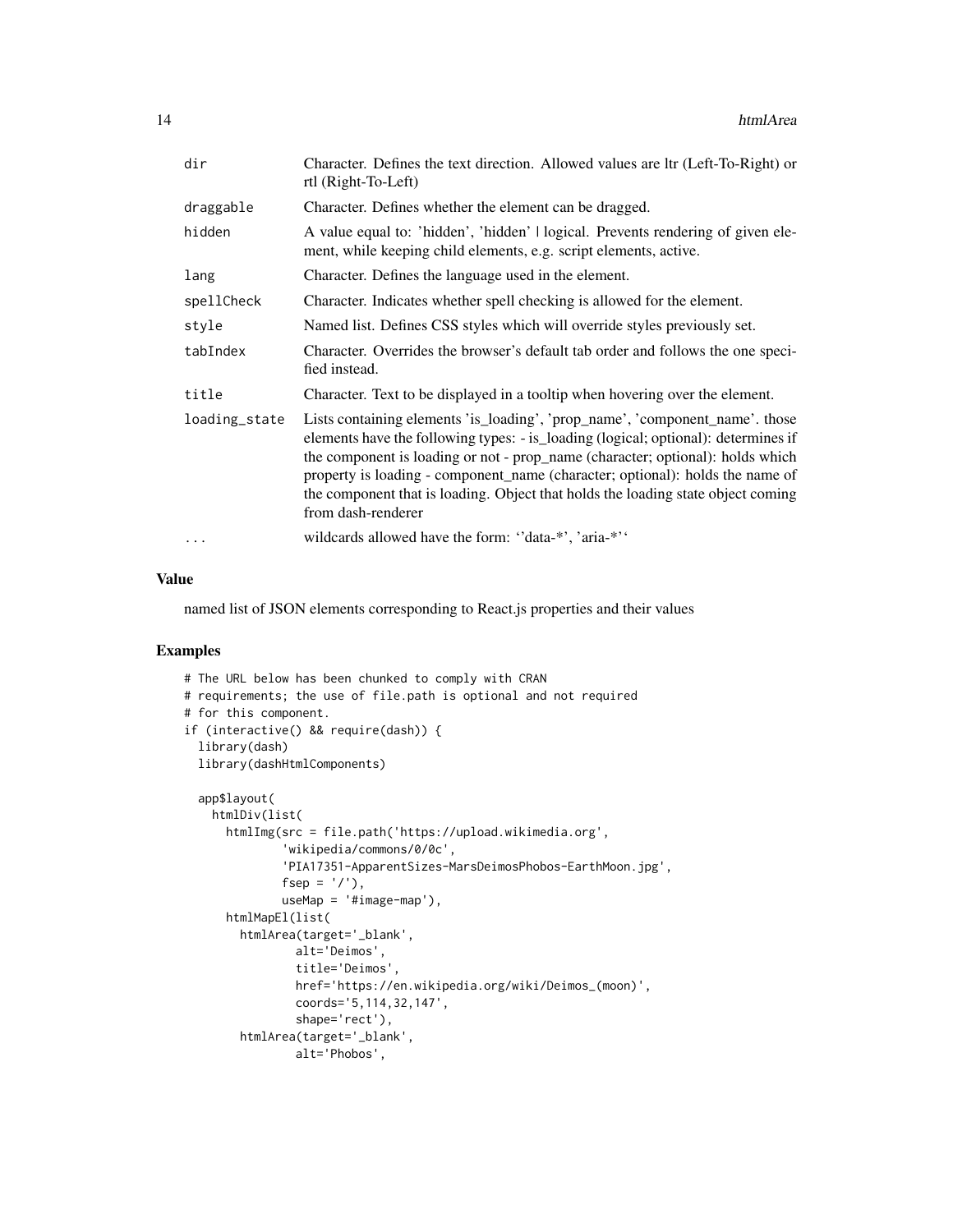#### <span id="page-14-0"></span>htmlArticle 15

```
title='Phobos',
                href='https://en.wikipedia.org/wiki/Phobos_(moon)',
                coords='113,196,32,103',
                shape='rect'),
        htmlArea(target='_blank',
                alt='Moon',
                title='Moon',
                href='https://en.wikipedia.org/wiki/Moon',
                coords='127,285,294,1',
                shape='rect')
        ),
        name = 'image-map'
      ),
      htmlDiv(children = 'Click on the image to visit a Wikipedia article',
              id = 'object-name')
      )
   )
 \mathcal{L}app$run_server()
}
```
htmlArticle *Article component*

### Description

Article is a wrapper for the <article> HTML5 element. For detailed attribute info see: https://developer.mozilla.org/en-US/docs/Web/HTML/Element/article

### Usage

```
htmlArticle(children=NULL, id=NULL, n_clicks=NULL,
n_clicks_timestamp=NULL, key=NULL, role=NULL,
accessKey=NULL, className=NULL, contentEditable=NULL,
contextMenu=NULL, dir=NULL, draggable=NULL, hidden=NULL,
lang=NULL, spellCheck=NULL, style=NULL, tabIndex=NULL,
title=NULL, loading_state=NULL, ...)
```

| children | A list of or a singular dash component, string or number. The children of this<br>component                                                                |
|----------|------------------------------------------------------------------------------------------------------------------------------------------------------------|
| id       | Character. The ID of this component, used to identify dash components in call-<br>backs. The ID needs to be unique across all of the components in an app. |
| n clicks | Numeric. An integer that represents the number of times that this element has<br>been clicked on.                                                          |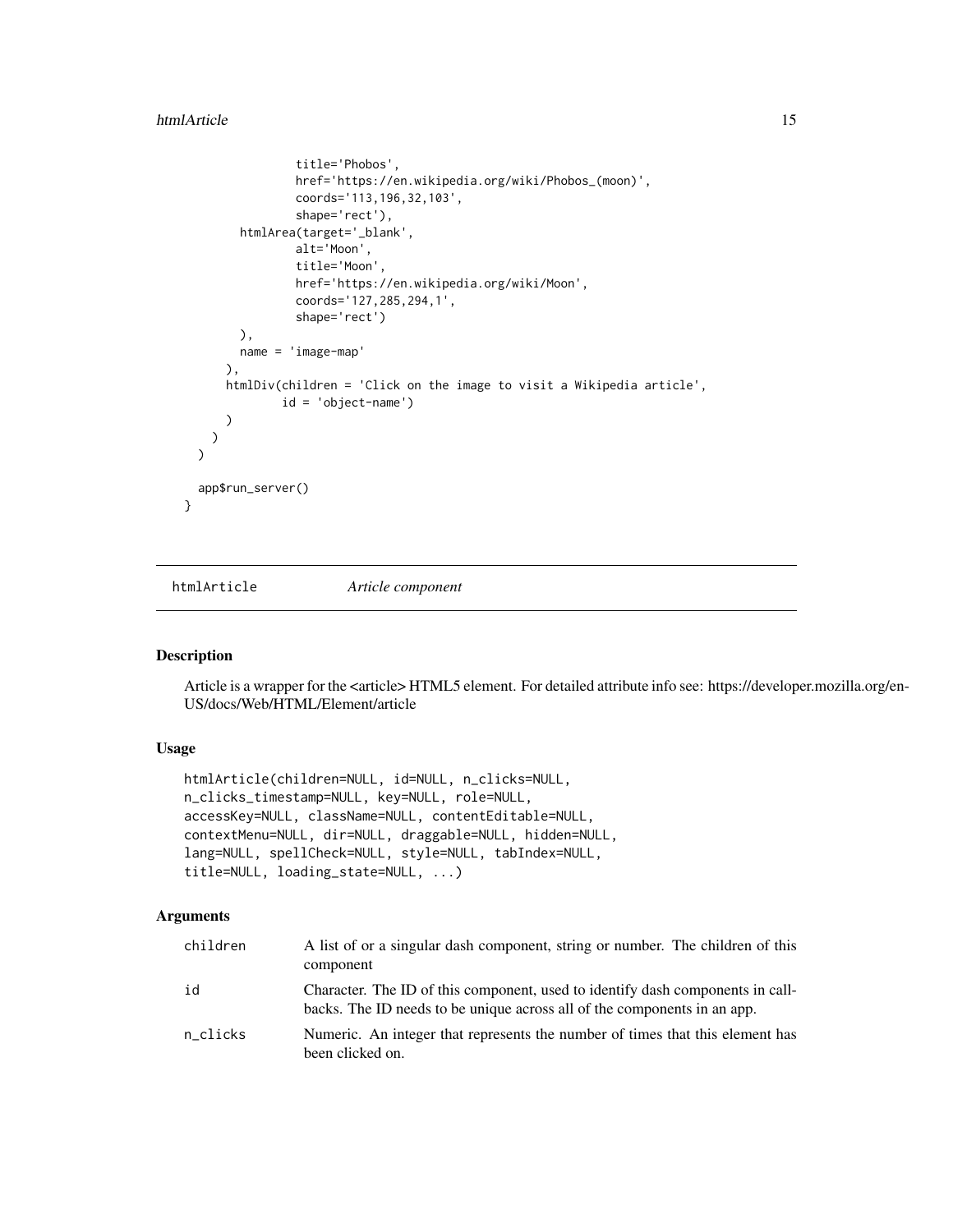| n_clicks_timestamp           |                                                                                                                                                                                                                                                                                                                                                                                                                                                 |  |
|------------------------------|-------------------------------------------------------------------------------------------------------------------------------------------------------------------------------------------------------------------------------------------------------------------------------------------------------------------------------------------------------------------------------------------------------------------------------------------------|--|
|                              | Numeric. An integer that represents the time (in ms since 1970) at which<br>n_clicks changed. This can be used to tell which button was changed most<br>recently.                                                                                                                                                                                                                                                                               |  |
| key                          | Character. A unique identifier for the component, used to improve performance<br>by React.js while rendering components See https://reactjs.org/docs/lists-and-<br>keys.html for more info                                                                                                                                                                                                                                                      |  |
| role                         | Character. The ARIA role attribute                                                                                                                                                                                                                                                                                                                                                                                                              |  |
| accessKey                    | Character. Keyboard shortcut to activate or add focus to the element.                                                                                                                                                                                                                                                                                                                                                                           |  |
| className<br>contentEditable | Character. Often used with CSS to style elements with common properties.                                                                                                                                                                                                                                                                                                                                                                        |  |
|                              | Character. Indicates whether the element's content is editable.                                                                                                                                                                                                                                                                                                                                                                                 |  |
| contextMenu                  | Character. Defines the ID of a <menu> element which will serve as the element's<br/>context menu.</menu>                                                                                                                                                                                                                                                                                                                                        |  |
| dir                          | Character. Defines the text direction. Allowed values are ltr (Left-To-Right) or<br>rtl (Right-To-Left)                                                                                                                                                                                                                                                                                                                                         |  |
| draggable                    | Character. Defines whether the element can be dragged.                                                                                                                                                                                                                                                                                                                                                                                          |  |
| hidden                       | A value equal to: 'hidden', 'hidden'   logical. Prevents rendering of given ele-<br>ment, while keeping child elements, e.g. script elements, active.                                                                                                                                                                                                                                                                                           |  |
| lang                         | Character. Defines the language used in the element.                                                                                                                                                                                                                                                                                                                                                                                            |  |
| spellCheck                   | Character. Indicates whether spell checking is allowed for the element.                                                                                                                                                                                                                                                                                                                                                                         |  |
| style                        | Named list. Defines CSS styles which will override styles previously set.                                                                                                                                                                                                                                                                                                                                                                       |  |
| tabIndex                     | Character. Overrides the browser's default tab order and follows the one speci-<br>fied instead.                                                                                                                                                                                                                                                                                                                                                |  |
| title                        | Character. Text to be displayed in a tooltip when hovering over the element.                                                                                                                                                                                                                                                                                                                                                                    |  |
| loading_state                | Lists containing elements 'is_loading', 'prop_name', 'component_name'. those<br>elements have the following types: - is_loading (logical; optional): determines if<br>the component is loading or not - prop_name (character; optional): holds which<br>property is loading - component_name (character; optional): holds the name of<br>the component that is loading. Object that holds the loading state object coming<br>from dash-renderer |  |
|                              | wildcards allowed have the form: "data-*', 'aria-*''                                                                                                                                                                                                                                                                                                                                                                                            |  |

named list of JSON elements corresponding to React.js properties and their values

```
if (interactive() && require(dash)) {
 library(dash)
 library(dashHtmlComponents)
 app <- Dash$new()
```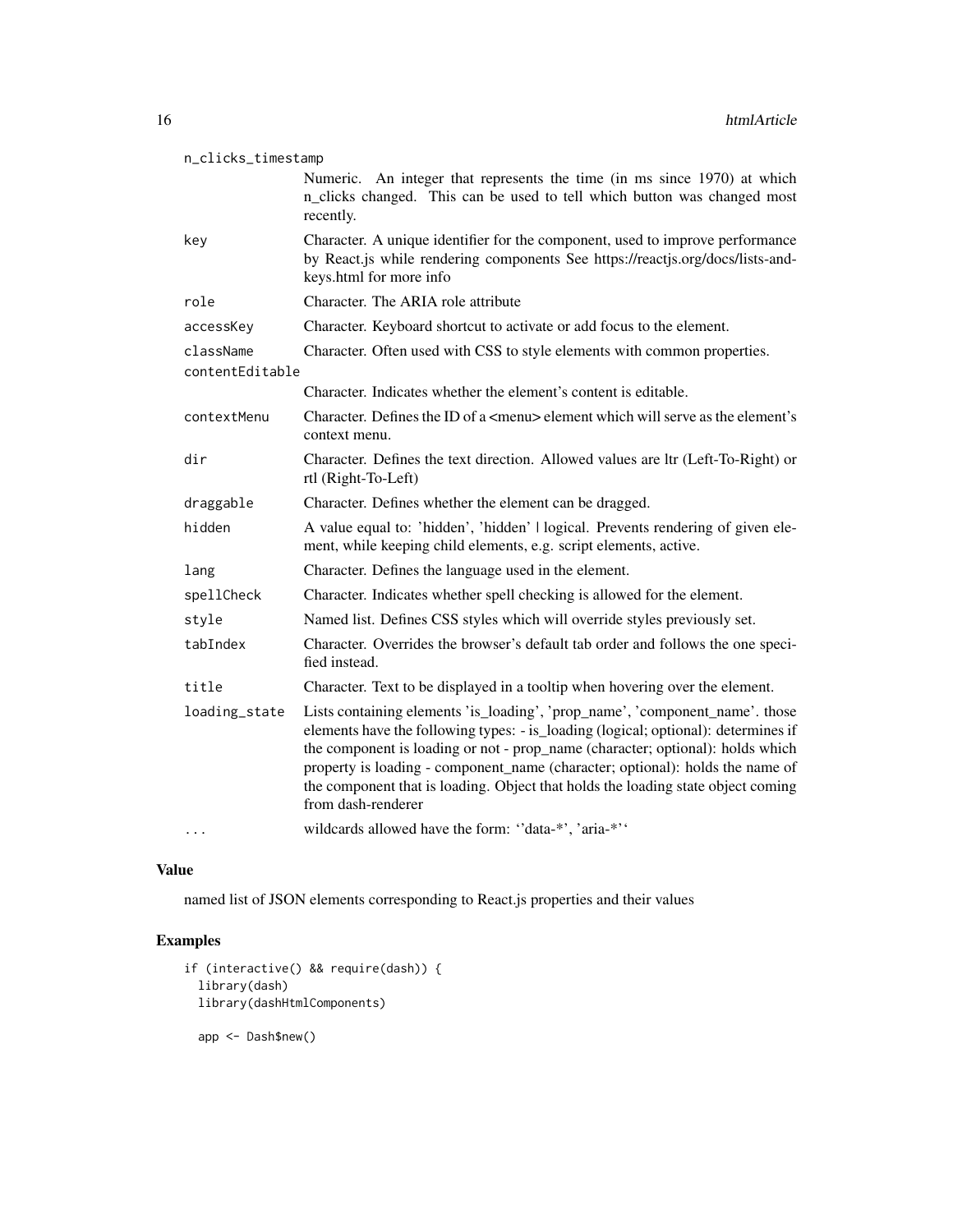#### <span id="page-16-0"></span>htmlAside 17

```
app$layout(
   htmlDiv(list(
      htmlArticle(list(
       htmlH2('Dash for R launched!'),
        htmlP('Dash is a user interface library for creating analytical\n
              web applications. Those who use R for data analysis, data\n
              exploration, visualization, modelling, instrument control,\n
              and reporting will find immediate use for Dash for R.'),
        htmlAside('Plotly is a technical computing company with offices\n
                   in Montreal, Canada and Cambridge, Massachusetts.')
        )
      )
   )
   \frac{1}{2})
 app$run_server()
}
```
htmlAside *Aside component*

#### Description

Aside is a wrapper for the <aside> HTML5 element. For detailed attribute info see: https://developer.mozilla.org/en-US/docs/Web/HTML/Element/aside

#### Usage

```
htmlAside(children=NULL, id=NULL, n_clicks=NULL,
n_clicks_timestamp=NULL, key=NULL, role=NULL,
accessKey=NULL, className=NULL, contentEditable=NULL,
contextMenu=NULL, dir=NULL, draggable=NULL, hidden=NULL,
lang=NULL, spellCheck=NULL, style=NULL, tabIndex=NULL,
title=NULL, loading_state=NULL, ...)
```

| children           | A list of or a singular dash component, string or number. The children of this<br>component                                                                       |  |
|--------------------|-------------------------------------------------------------------------------------------------------------------------------------------------------------------|--|
| id                 | Character. The ID of this component, used to identify dash components in call-<br>backs. The ID needs to be unique across all of the components in an app.        |  |
| n clicks           | Numeric. An integer that represents the number of times that this element has<br>been clicked on.                                                                 |  |
| n_clicks_timestamp |                                                                                                                                                                   |  |
|                    | Numeric. An integer that represents the time (in ms since 1970) at which<br>n_clicks changed. This can be used to tell which button was changed most<br>recently. |  |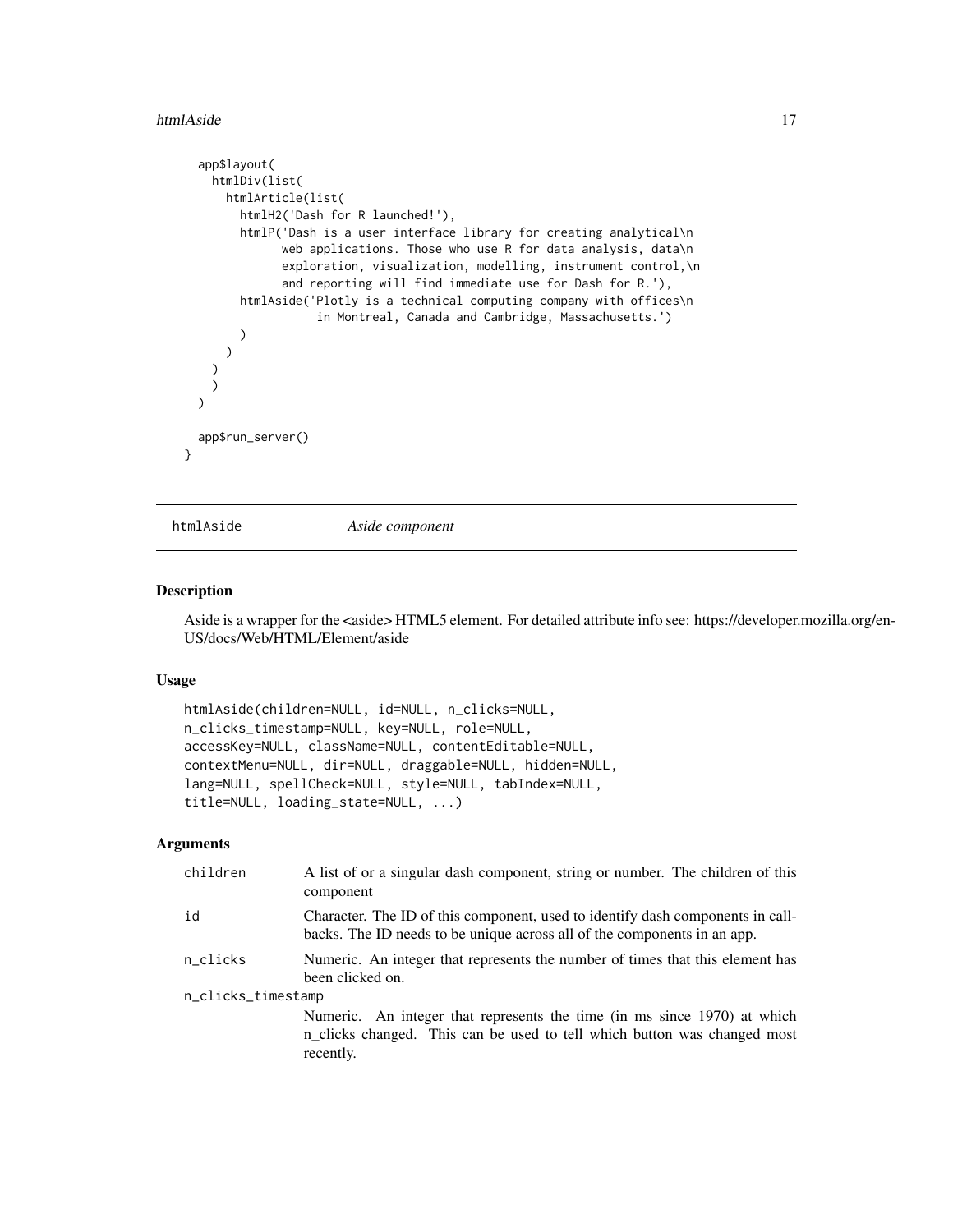| key             | Character. A unique identifier for the component, used to improve performance<br>by React.js while rendering components See https://reactjs.org/docs/lists-and-<br>keys.html for more info                                                                                                                                                                                                                                                      |
|-----------------|-------------------------------------------------------------------------------------------------------------------------------------------------------------------------------------------------------------------------------------------------------------------------------------------------------------------------------------------------------------------------------------------------------------------------------------------------|
| role            | Character. The ARIA role attribute                                                                                                                                                                                                                                                                                                                                                                                                              |
| accessKey       | Character. Keyboard shortcut to activate or add focus to the element.                                                                                                                                                                                                                                                                                                                                                                           |
| className       | Character. Often used with CSS to style elements with common properties.                                                                                                                                                                                                                                                                                                                                                                        |
| contentEditable |                                                                                                                                                                                                                                                                                                                                                                                                                                                 |
|                 | Character. Indicates whether the element's content is editable.                                                                                                                                                                                                                                                                                                                                                                                 |
| contextMenu     | Character. Defines the ID of a <menu> element which will serve as the element's<br/>context menu.</menu>                                                                                                                                                                                                                                                                                                                                        |
| dir             | Character. Defines the text direction. Allowed values are ltr (Left-To-Right) or<br>rtl (Right-To-Left)                                                                                                                                                                                                                                                                                                                                         |
| draggable       | Character. Defines whether the element can be dragged.                                                                                                                                                                                                                                                                                                                                                                                          |
| hidden          | A value equal to: 'hidden', 'hidden'   logical. Prevents rendering of given ele-<br>ment, while keeping child elements, e.g. script elements, active.                                                                                                                                                                                                                                                                                           |
| lang            | Character. Defines the language used in the element.                                                                                                                                                                                                                                                                                                                                                                                            |
| spellCheck      | Character. Indicates whether spell checking is allowed for the element.                                                                                                                                                                                                                                                                                                                                                                         |
| style           | Named list. Defines CSS styles which will override styles previously set.                                                                                                                                                                                                                                                                                                                                                                       |
| tabIndex        | Character. Overrides the browser's default tab order and follows the one speci-<br>fied instead.                                                                                                                                                                                                                                                                                                                                                |
| title           | Character. Text to be displayed in a tooltip when hovering over the element.                                                                                                                                                                                                                                                                                                                                                                    |
| loading_state   | Lists containing elements 'is_loading', 'prop_name', 'component_name'. those<br>elements have the following types: - is_loading (logical; optional): determines if<br>the component is loading or not - prop_name (character; optional): holds which<br>property is loading - component_name (character; optional): holds the name of<br>the component that is loading. Object that holds the loading state object coming<br>from dash-renderer |
| $\cdots$        | wildcards allowed have the form: "data-*', 'aria-*''                                                                                                                                                                                                                                                                                                                                                                                            |

named list of JSON elements corresponding to React.js properties and their values

```
if (interactive() && require(dash)) {
  library(dash)
  library(dashHtmlComponents)
  app <- Dash$new()
  app$layout(
   htmlDiv(list(
     htmlArticle(list(
       htmlH2('Dash for R launched!'),
```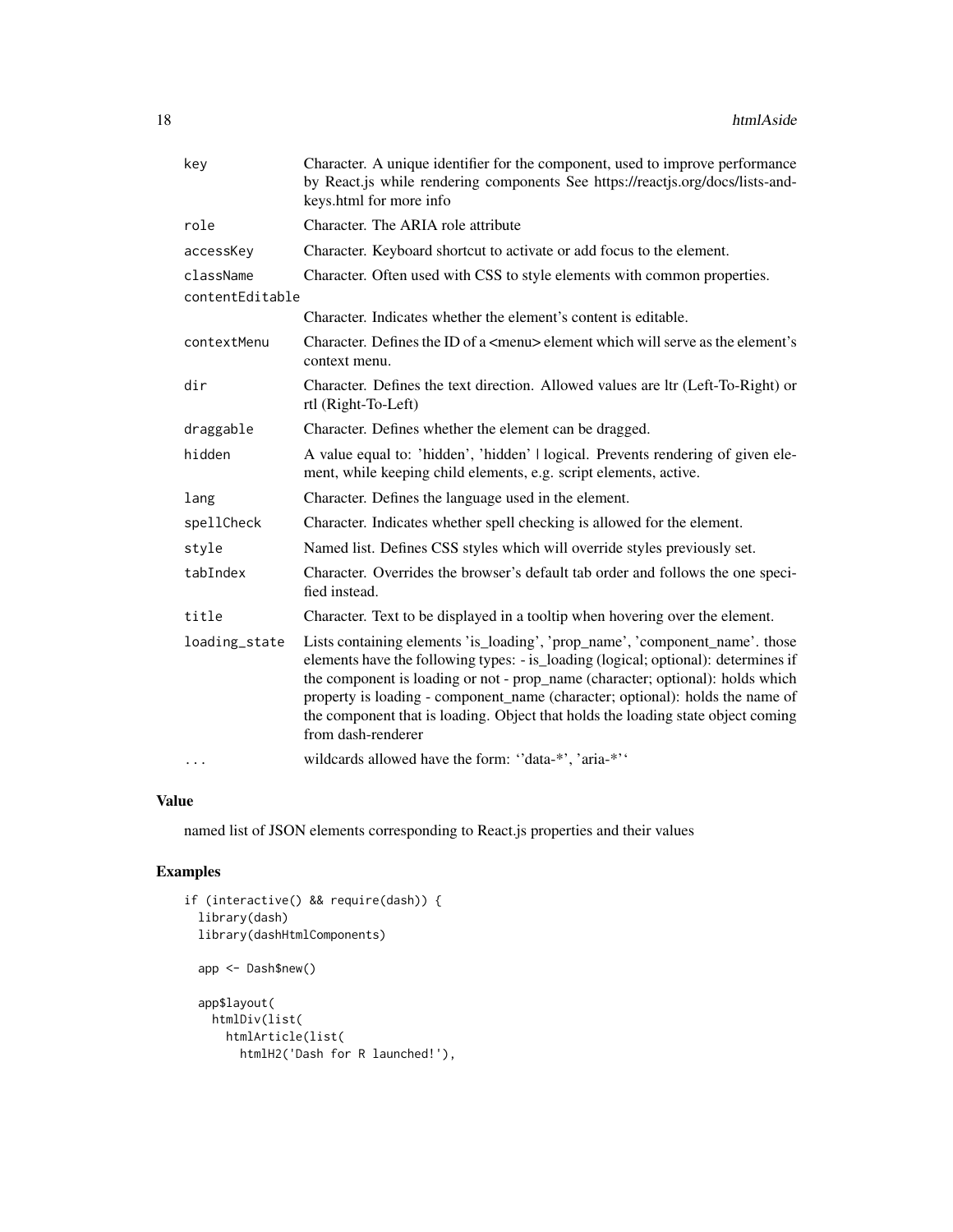```
htmlP('Dash is a user interface library for creating analytical\n
              web applications. Those who use R for data analysis, data\n
              exploration, visualization, modelling, instrument control,\n
              and reporting will find immediate use for Dash for R.'),
       htmlAside('Plotly is a technical computing company with offices\n
                   in Montreal, Canada and Cambridge, Massachusetts.')
       )
     )
   )
   )
 )
 app$run_server()
}
```
htmlAudio *Audio component*

## Description

Audio is a wrapper for the <audio> HTML5 element. For detailed attribute info see: https://developer.mozilla.org/en-US/docs/Web/HTML/Element/audio

### Usage

```
htmlAudio(children=NULL, id=NULL, n_clicks=NULL,
n_clicks_timestamp=NULL, key=NULL, role=NULL, autoPlay=NULL,
controls=NULL, crossOrigin=NULL, loop=NULL, muted=NULL,
preload=NULL, src=NULL, accessKey=NULL, className=NULL,
contentEditable=NULL, contextMenu=NULL, dir=NULL,
draggable=NULL, hidden=NULL, lang=NULL, spellCheck=NULL,
style=NULL, tabIndex=NULL, title=NULL, loading_state=NULL,
...)
```

| children           | A list of or a singular dash component, string or number. The children of this<br>component                                                                       |  |
|--------------------|-------------------------------------------------------------------------------------------------------------------------------------------------------------------|--|
| id                 | Character. The ID of this component, used to identify dash components in call-<br>backs. The ID needs to be unique across all of the components in an app.        |  |
| n_clicks           | Numeric. An integer that represents the number of times that this element has<br>been clicked on.                                                                 |  |
| n_clicks_timestamp |                                                                                                                                                                   |  |
|                    | Numeric. An integer that represents the time (in ms since 1970) at which<br>n_clicks changed. This can be used to tell which button was changed most<br>recently. |  |
|                    |                                                                                                                                                                   |  |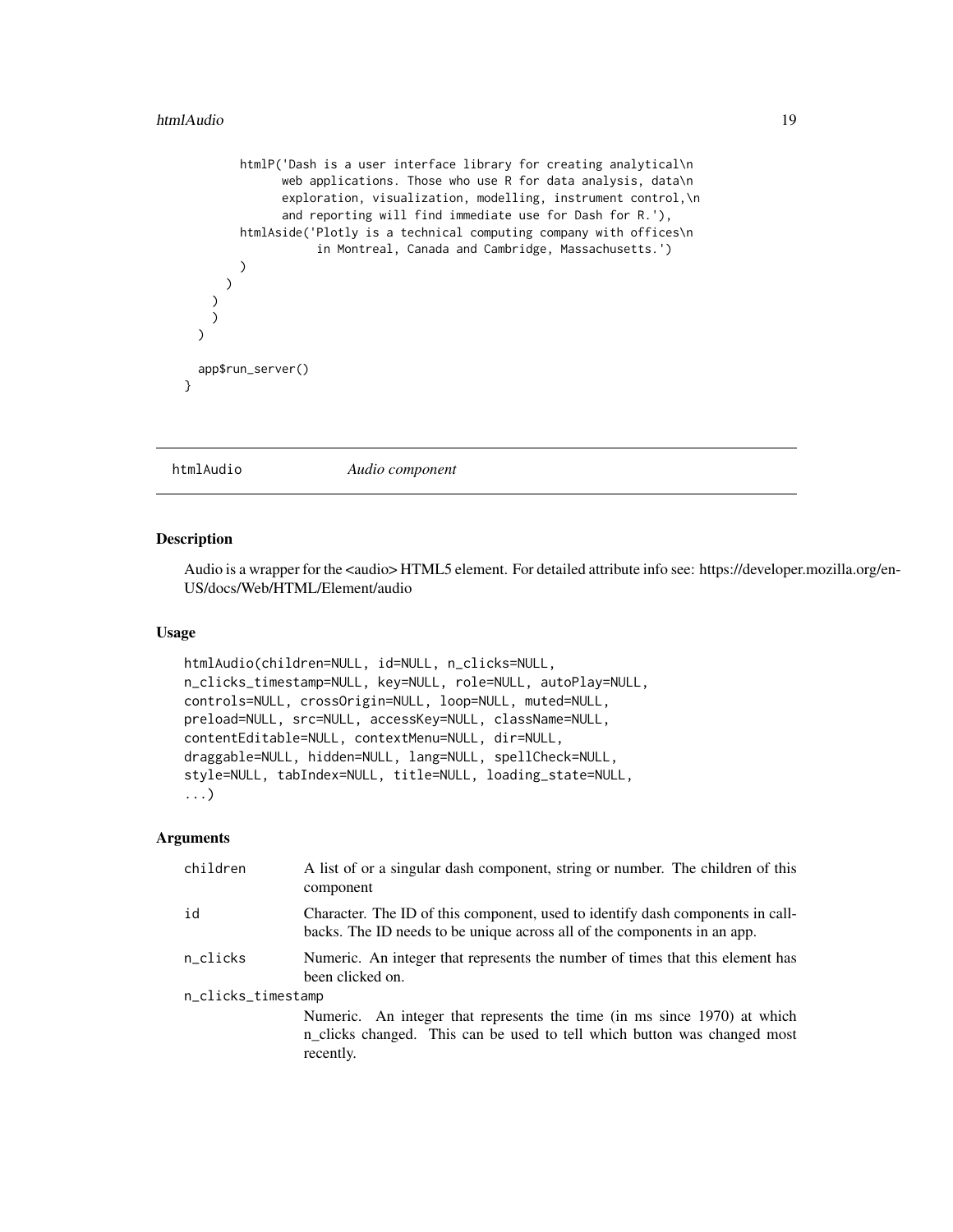| key             | Character. A unique identifier for the component, used to improve performance<br>by React.js while rendering components See https://reactjs.org/docs/lists-and-<br>keys.html for more info                                                                                                                                                                                                                                                      |
|-----------------|-------------------------------------------------------------------------------------------------------------------------------------------------------------------------------------------------------------------------------------------------------------------------------------------------------------------------------------------------------------------------------------------------------------------------------------------------|
| role            | Character. The ARIA role attribute                                                                                                                                                                                                                                                                                                                                                                                                              |
| autoPlay        | A value equal to: 'autoplay', 'autoplay', 'autoplay'   logical. The audio or video<br>should play as soon as possible.                                                                                                                                                                                                                                                                                                                          |
| controls        | A value equal to: 'controls', 'controls'   logical. Indicates whether the browser<br>should show playback controls to the user.                                                                                                                                                                                                                                                                                                                 |
| crossOrigin     | Character. How the element handles cross-origin requests                                                                                                                                                                                                                                                                                                                                                                                        |
| loop            | A value equal to: 'loop', 'loop'   logical. Indicates whether the media should<br>start playing from the start when it's finished.                                                                                                                                                                                                                                                                                                              |
| muted           | A value equal to: 'muted', 'muted'   logical. Indicates whether the audio will be<br>initially silenced on page load.                                                                                                                                                                                                                                                                                                                           |
| preload         | Character. Indicates whether the whole resource, parts of it or nothing should<br>be preloaded.                                                                                                                                                                                                                                                                                                                                                 |
| src             | Character. The URL of the embeddable content.                                                                                                                                                                                                                                                                                                                                                                                                   |
| accessKey       | Character. Keyboard shortcut to activate or add focus to the element.                                                                                                                                                                                                                                                                                                                                                                           |
| className       | Character. Often used with CSS to style elements with common properties.                                                                                                                                                                                                                                                                                                                                                                        |
| contentEditable |                                                                                                                                                                                                                                                                                                                                                                                                                                                 |
|                 | Character. Indicates whether the element's content is editable.                                                                                                                                                                                                                                                                                                                                                                                 |
| contextMenu     | Character. Defines the ID of a <menu> element which will serve as the element's<br/>context menu.</menu>                                                                                                                                                                                                                                                                                                                                        |
| dir             | Character. Defines the text direction. Allowed values are ltr (Left-To-Right) or<br>rtl (Right-To-Left)                                                                                                                                                                                                                                                                                                                                         |
| draggable       | Character. Defines whether the element can be dragged.                                                                                                                                                                                                                                                                                                                                                                                          |
| hidden          | A value equal to: 'hidden', 'hidden'   logical. Prevents rendering of given ele-<br>ment, while keeping child elements, e.g. script elements, active.                                                                                                                                                                                                                                                                                           |
| lang            | Character. Defines the language used in the element.                                                                                                                                                                                                                                                                                                                                                                                            |
| spellCheck      | Character. Indicates whether spell checking is allowed for the element.                                                                                                                                                                                                                                                                                                                                                                         |
| style           | Named list. Defines CSS styles which will override styles previously set.                                                                                                                                                                                                                                                                                                                                                                       |
| tabIndex        | Character. Overrides the browser's default tab order and follows the one speci-<br>fied instead.                                                                                                                                                                                                                                                                                                                                                |
| title           | Character. Text to be displayed in a tooltip when hovering over the element.                                                                                                                                                                                                                                                                                                                                                                    |
| loading_state   | Lists containing elements 'is_loading', 'prop_name', 'component_name'. those<br>elements have the following types: - is_loading (logical; optional): determines if<br>the component is loading or not - prop_name (character; optional): holds which<br>property is loading - component_name (character; optional): holds the name of<br>the component that is loading. Object that holds the loading state object coming<br>from dash-renderer |
|                 | wildcards allowed have the form: "data-*', 'aria-*''                                                                                                                                                                                                                                                                                                                                                                                            |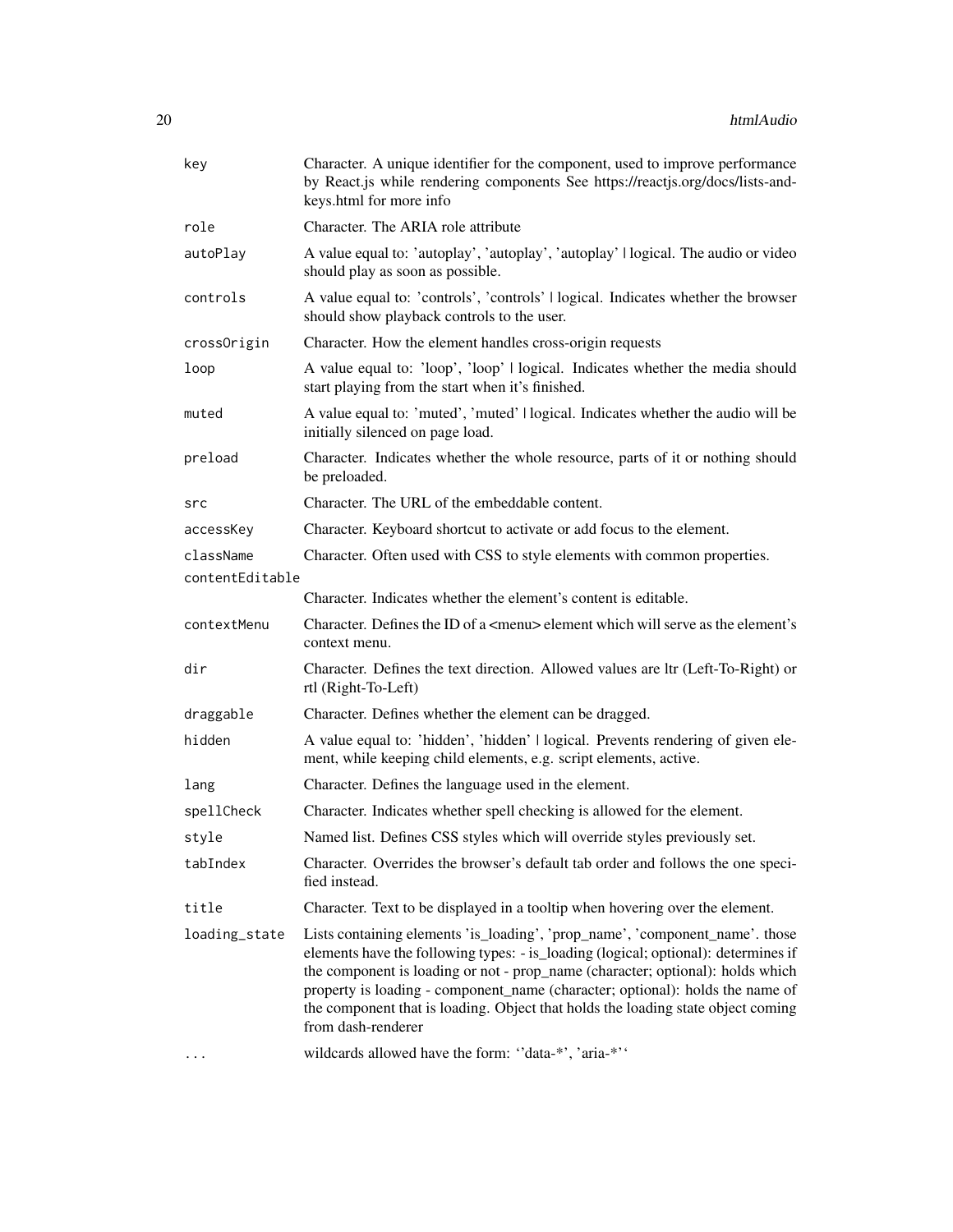### <span id="page-20-0"></span>htmlB 21

# Value

named list of JSON elements corresponding to React.js properties and their values

### Examples

```
if (interactive() && require(dash)) {
 library(dash)
 library(dashHtmlComponents)
 app <- Dash$new()
 app$layout(
   htmlDiv(list(
     htmlAudio(src='https://www.nasa.gov/62284main_onesmall2.wav',
                controls=TRUE,
                title='Apollo 11 - July 16, 1969 - Neil Armstrong')
        )
   )
 \lambdaapp$run_server()
}
```
htmlB *B component*

### Description

B is a wrapper for the <b> HTML5 element. For detailed attribute info see: https://developer.mozilla.org/en-US/docs/Web/HTML/Element/b

# Usage

```
htmlB(children=NULL, id=NULL, n_clicks=NULL,
n_clicks_timestamp=NULL, key=NULL, role=NULL,
accessKey=NULL, className=NULL, contentEditable=NULL,
contextMenu=NULL, dir=NULL, draggable=NULL, hidden=NULL,
lang=NULL, spellCheck=NULL, style=NULL, tabIndex=NULL,
title=NULL, loading_state=NULL, ...)
```

| children | A list of or a singular dash component, string or number. The children of this<br>component                                                                |
|----------|------------------------------------------------------------------------------------------------------------------------------------------------------------|
| id       | Character. The ID of this component, used to identify dash components in call-<br>backs. The ID needs to be unique across all of the components in an app. |
| n clicks | Numeric. An integer that represents the number of times that this element has<br>been clicked on.                                                          |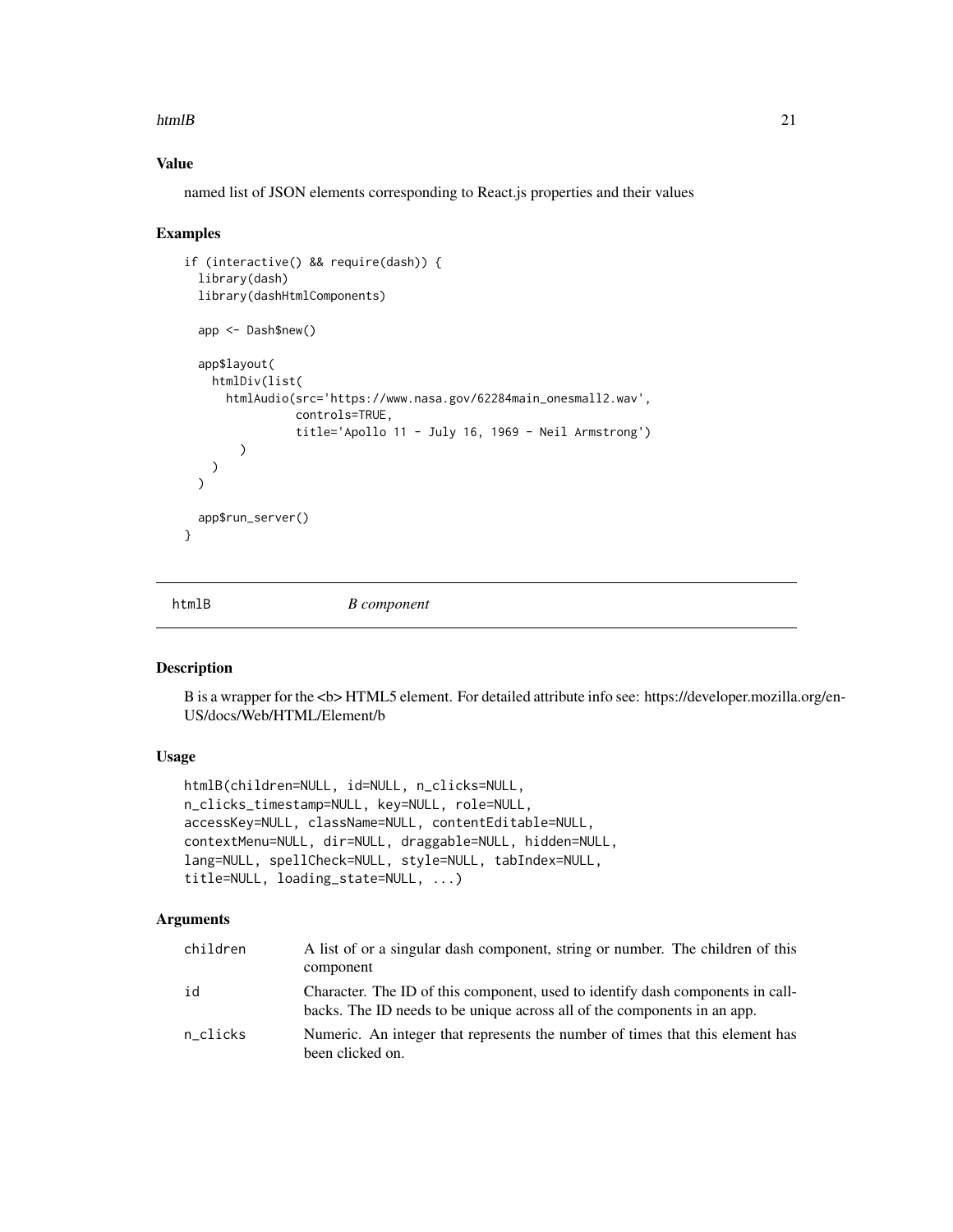| n_clicks_timestamp |                                                                                                                                                                                                                                                                                                                                                                                                                                                 |  |
|--------------------|-------------------------------------------------------------------------------------------------------------------------------------------------------------------------------------------------------------------------------------------------------------------------------------------------------------------------------------------------------------------------------------------------------------------------------------------------|--|
|                    | Numeric. An integer that represents the time (in ms since 1970) at which<br>n_clicks changed. This can be used to tell which button was changed most<br>recently.                                                                                                                                                                                                                                                                               |  |
| key                | Character. A unique identifier for the component, used to improve performance<br>by React.js while rendering components See https://reactjs.org/docs/lists-and-<br>keys.html for more info                                                                                                                                                                                                                                                      |  |
| role               | Character. The ARIA role attribute                                                                                                                                                                                                                                                                                                                                                                                                              |  |
| accessKey          | Character. Keyboard shortcut to activate or add focus to the element.                                                                                                                                                                                                                                                                                                                                                                           |  |
| className          | Character. Often used with CSS to style elements with common properties.                                                                                                                                                                                                                                                                                                                                                                        |  |
| contentEditable    |                                                                                                                                                                                                                                                                                                                                                                                                                                                 |  |
|                    | Character. Indicates whether the element's content is editable.                                                                                                                                                                                                                                                                                                                                                                                 |  |
| contextMenu        | Character. Defines the ID of a <menu> element which will serve as the element's<br/>context menu.</menu>                                                                                                                                                                                                                                                                                                                                        |  |
| dir                | Character. Defines the text direction. Allowed values are ltr (Left-To-Right) or<br>rtl (Right-To-Left)                                                                                                                                                                                                                                                                                                                                         |  |
| draggable          | Character. Defines whether the element can be dragged.                                                                                                                                                                                                                                                                                                                                                                                          |  |
| hidden             | A value equal to: 'hidden', 'hidden'   logical. Prevents rendering of given ele-<br>ment, while keeping child elements, e.g. script elements, active.                                                                                                                                                                                                                                                                                           |  |
| lang               | Character. Defines the language used in the element.                                                                                                                                                                                                                                                                                                                                                                                            |  |
| spellCheck         | Character. Indicates whether spell checking is allowed for the element.                                                                                                                                                                                                                                                                                                                                                                         |  |
| style              | Named list. Defines CSS styles which will override styles previously set.                                                                                                                                                                                                                                                                                                                                                                       |  |
| tabIndex           | Character. Overrides the browser's default tab order and follows the one speci-<br>fied instead.                                                                                                                                                                                                                                                                                                                                                |  |
| title              | Character. Text to be displayed in a tooltip when hovering over the element.                                                                                                                                                                                                                                                                                                                                                                    |  |
| loading_state      | Lists containing elements 'is_loading', 'prop_name', 'component_name'. those<br>elements have the following types: - is_loading (logical; optional): determines if<br>the component is loading or not - prop_name (character; optional): holds which<br>property is loading - component_name (character; optional): holds the name of<br>the component that is loading. Object that holds the loading state object coming<br>from dash-renderer |  |
| $\cdots$           | wildcards allowed have the form: "data-*', 'aria-*''                                                                                                                                                                                                                                                                                                                                                                                            |  |

named list of JSON elements corresponding to React.js properties and their values

```
if (interactive() && require(dash)) {
 library(dash)
 library(dashHtmlComponents)
  app <- Dash$new()
```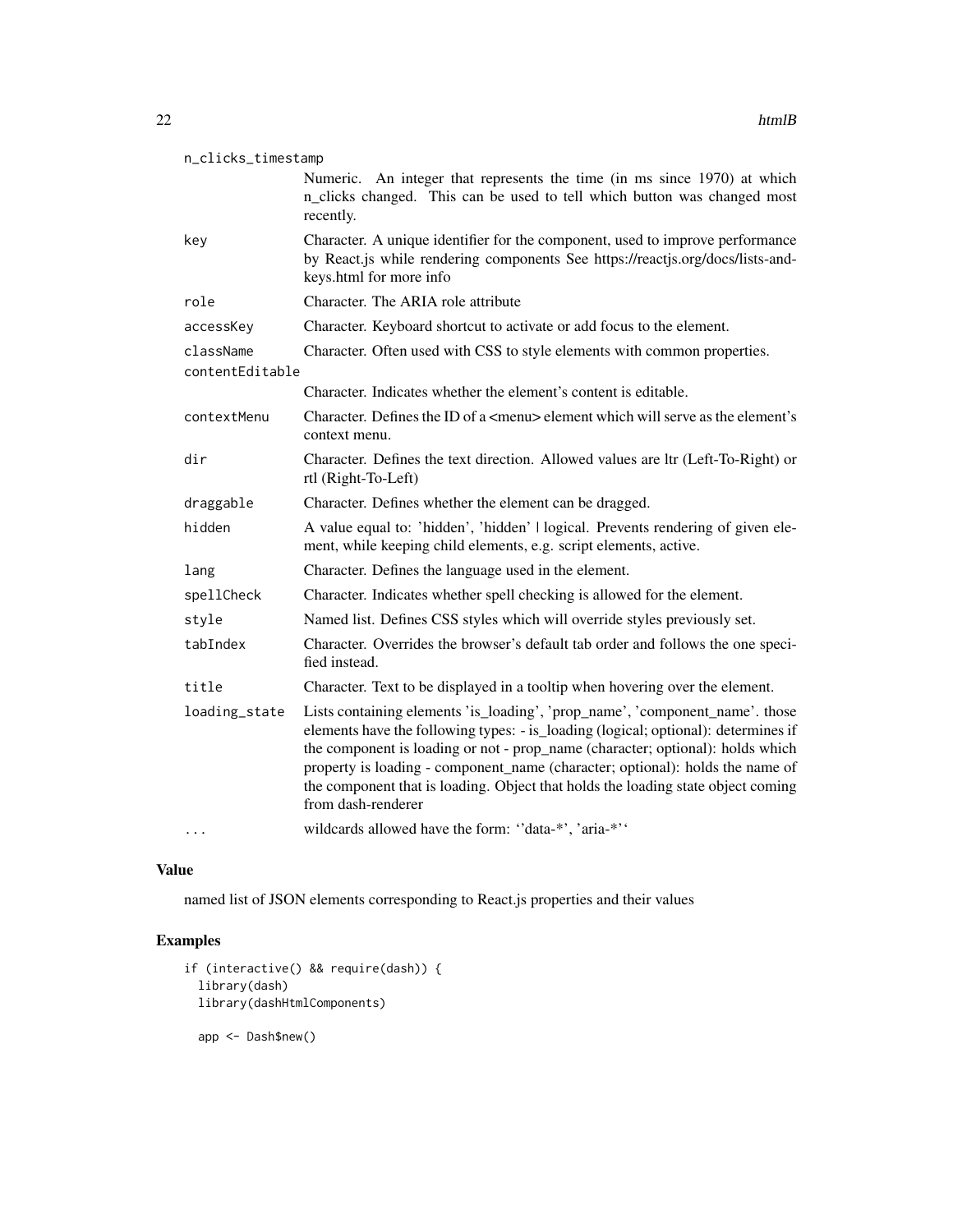### <span id="page-22-0"></span>htmlBase 23

```
app$layout(
    htmlDiv(list(
      htmlB(children="This is a bold statement!"),
      htmlP(children="This is not so bold.")
      )
    )
  \mathcal{L}app$run_server()
}
```
htmlBase *Base component*

### Description

Base is a wrapper for the <base> HTML5 element. For detailed attribute info see: https://developer.mozilla.org/en-US/docs/Web/HTML/Element/base

# Usage

```
htmlBase(children=NULL, id=NULL, n_clicks=NULL,
n_clicks_timestamp=NULL, key=NULL, role=NULL, href=NULL,
target=NULL, accessKey=NULL, className=NULL,
contentEditable=NULL, contextMenu=NULL, dir=NULL,
draggable=NULL, hidden=NULL, lang=NULL, spellCheck=NULL,
style=NULL, tabIndex=NULL, title=NULL, loading_state=NULL,
...)
```

| children           | A list of or a singular dash component, string or number. The children of this<br>component                                                                                                |
|--------------------|--------------------------------------------------------------------------------------------------------------------------------------------------------------------------------------------|
| id                 | Character. The ID of this component, used to identify dash components in call-<br>backs. The ID needs to be unique across all of the components in an app.                                 |
| n_clicks           | Numeric. An integer that represents the number of times that this element has<br>been clicked on.                                                                                          |
| n_clicks_timestamp |                                                                                                                                                                                            |
|                    | Numeric. An integer that represents the time (in ms since 1970) at which<br>n_clicks changed. This can be used to tell which button was changed most<br>recently.                          |
| kev                | Character. A unique identifier for the component, used to improve performance<br>by React.js while rendering components See https://reactjs.org/docs/lists-and-<br>keys.html for more info |
| role               | Character. The ARIA role attribute                                                                                                                                                         |
| href               | Character. The URL of a linked resource.                                                                                                                                                   |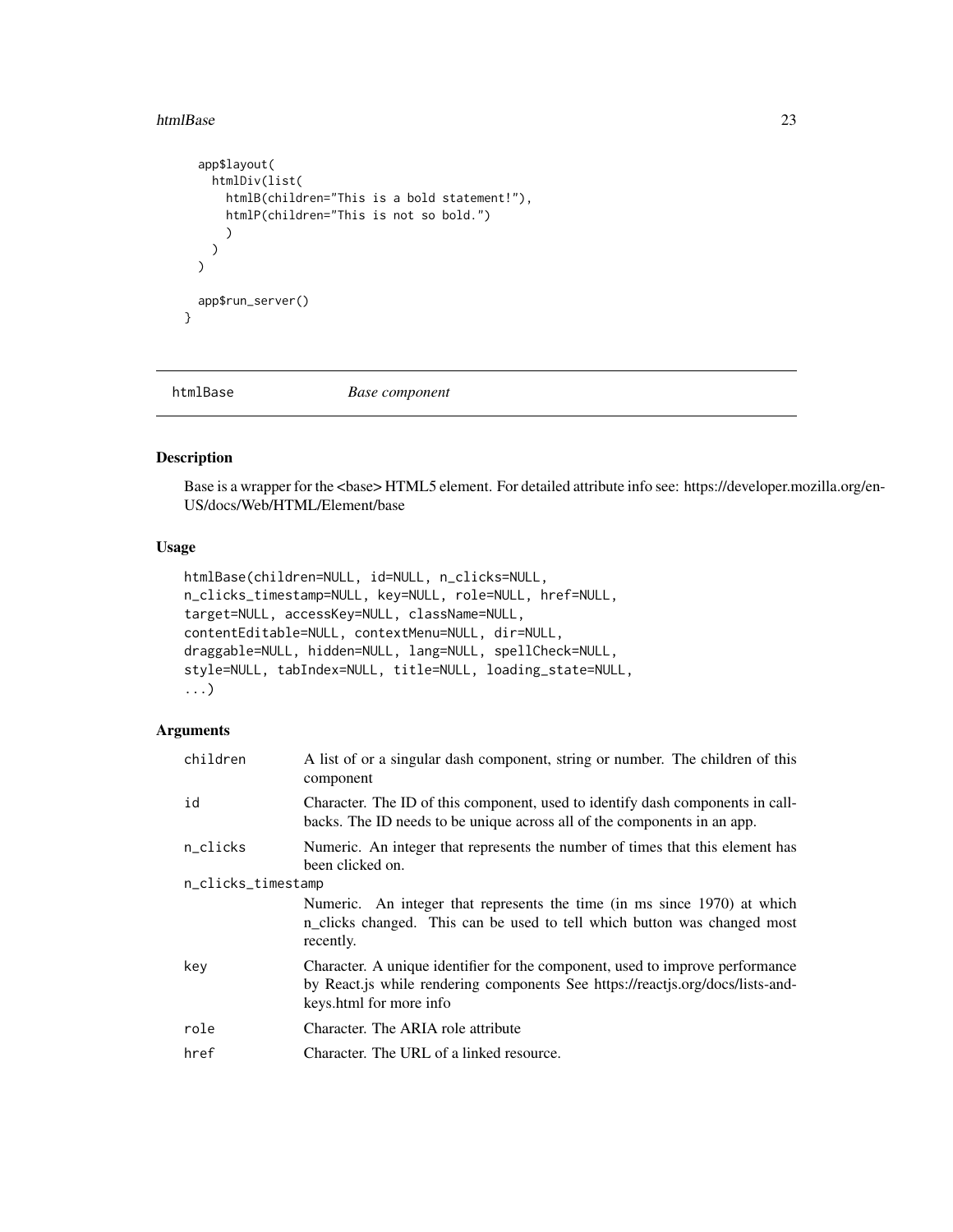| target          | Character.                                                                                                                                                                                                                                                                                                                                                                                                                                      |
|-----------------|-------------------------------------------------------------------------------------------------------------------------------------------------------------------------------------------------------------------------------------------------------------------------------------------------------------------------------------------------------------------------------------------------------------------------------------------------|
| accessKey       | Character. Keyboard shortcut to activate or add focus to the element.                                                                                                                                                                                                                                                                                                                                                                           |
| className       | Character. Often used with CSS to style elements with common properties.                                                                                                                                                                                                                                                                                                                                                                        |
| contentEditable |                                                                                                                                                                                                                                                                                                                                                                                                                                                 |
|                 | Character. Indicates whether the element's content is editable.                                                                                                                                                                                                                                                                                                                                                                                 |
| contextMenu     | Character. Defines the ID of a <menu> element which will serve as the element's<br/>context menu.</menu>                                                                                                                                                                                                                                                                                                                                        |
| dir             | Character. Defines the text direction. Allowed values are ltr (Left-To-Right) or<br>rtl (Right-To-Left)                                                                                                                                                                                                                                                                                                                                         |
| draggable       | Character. Defines whether the element can be dragged.                                                                                                                                                                                                                                                                                                                                                                                          |
| hidden          | A value equal to: 'hidden', 'hidden'   logical. Prevents rendering of given ele-<br>ment, while keeping child elements, e.g. script elements, active.                                                                                                                                                                                                                                                                                           |
| lang            | Character. Defines the language used in the element.                                                                                                                                                                                                                                                                                                                                                                                            |
| spellCheck      | Character. Indicates whether spell checking is allowed for the element.                                                                                                                                                                                                                                                                                                                                                                         |
| style           | Named list. Defines CSS styles which will override styles previously set.                                                                                                                                                                                                                                                                                                                                                                       |
| tabIndex        | Character. Overrides the browser's default tab order and follows the one speci-<br>fied instead.                                                                                                                                                                                                                                                                                                                                                |
| title           | Character. Text to be displayed in a tooltip when hovering over the element.                                                                                                                                                                                                                                                                                                                                                                    |
| loading_state   | Lists containing elements 'is_loading', 'prop_name', 'component_name'. those<br>elements have the following types: - is_loading (logical; optional): determines if<br>the component is loading or not - prop_name (character; optional): holds which<br>property is loading - component_name (character; optional): holds the name of<br>the component that is loading. Object that holds the loading state object coming<br>from dash-renderer |
| $\cdots$        | wildcards allowed have the form: "data-*', 'aria-*''                                                                                                                                                                                                                                                                                                                                                                                            |

named list of JSON elements corresponding to React.js properties and their values

```
if (interactive() && require(dash)) {
 library(dash)
 library(dashHtmlComponents)
 app <- Dash$new()
 app$layout(
   htmlDiv(list(
     htmlBase(href="https://www.w3schools.com/"),
     htmlA(children="HTML base tag", href="tags/tag_base.asp")
     )
   )
 )
 app$run_server()
}
```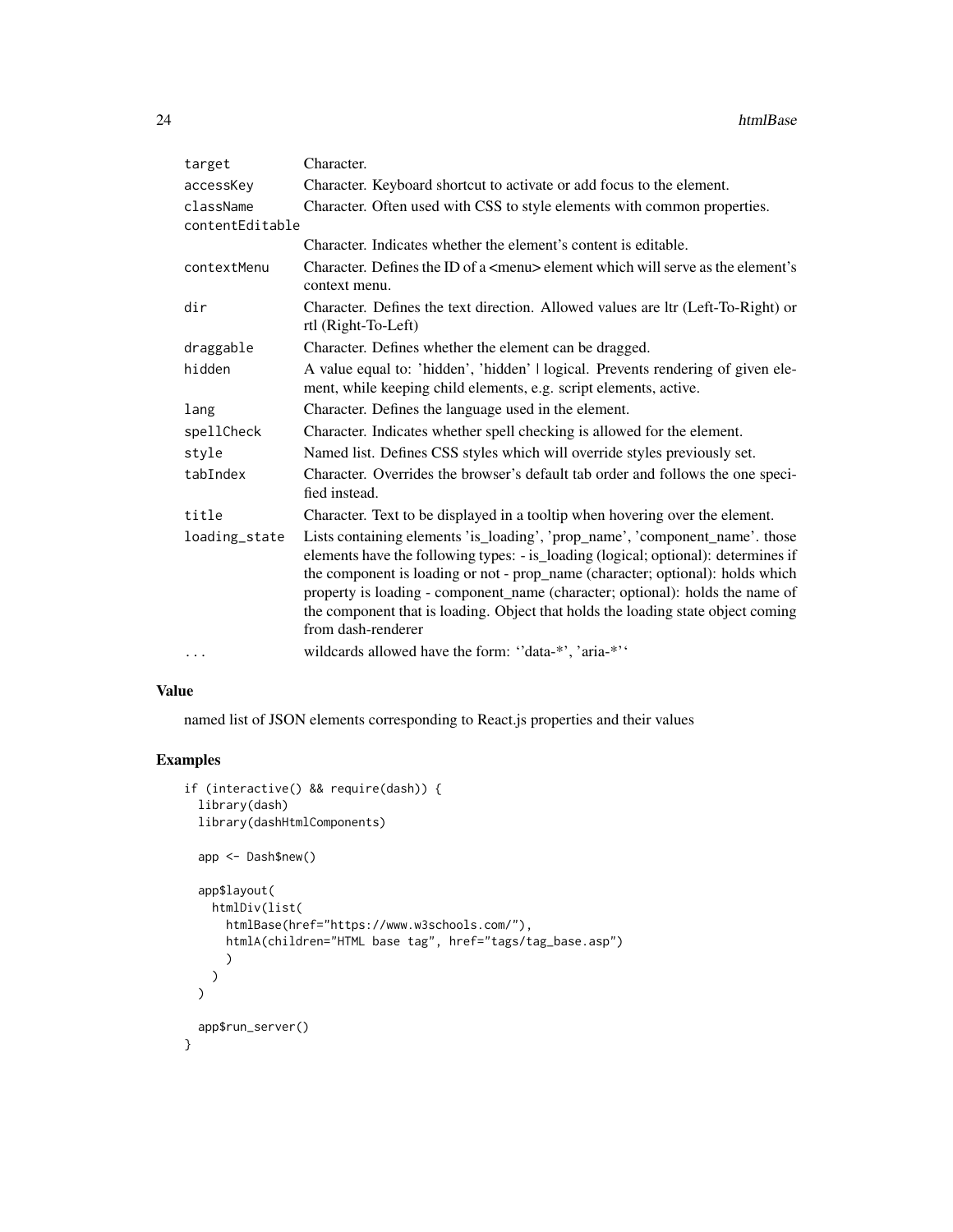<span id="page-24-0"></span>htmlBasefont *Basefont component*

## Description

Basefont is a wrapper for the <basefont> HTML5 element. For detailed attribute info see: https://developer.mozilla.org/en-US/docs/Web/HTML/Element/basefont

# Usage

```
htmlBasefont(children=NULL, id=NULL, n_clicks=NULL,
n_clicks_timestamp=NULL, key=NULL, role=NULL,
accessKey=NULL, className=NULL, contentEditable=NULL,
contextMenu=NULL, dir=NULL, draggable=NULL, hidden=NULL,
lang=NULL, spellCheck=NULL, style=NULL, tabIndex=NULL,
title=NULL, loading_state=NULL, ...)
```

| children           | A list of or a singular dash component, string or number. The children of this<br>component                                                                                                |  |
|--------------------|--------------------------------------------------------------------------------------------------------------------------------------------------------------------------------------------|--|
| id                 | Character. The ID of this component, used to identify dash components in call-<br>backs. The ID needs to be unique across all of the components in an app.                                 |  |
| n_clicks           | Numeric. An integer that represents the number of times that this element has<br>been clicked on.                                                                                          |  |
| n_clicks_timestamp |                                                                                                                                                                                            |  |
|                    | Numeric. An integer that represents the time (in ms since 1970) at which<br>n_clicks changed. This can be used to tell which button was changed most<br>recently.                          |  |
| key                | Character. A unique identifier for the component, used to improve performance<br>by React.js while rendering components See https://reactjs.org/docs/lists-and-<br>keys.html for more info |  |
| role               | Character. The ARIA role attribute                                                                                                                                                         |  |
| accessKey          | Character. Keyboard shortcut to activate or add focus to the element.                                                                                                                      |  |
| className          | Character. Often used with CSS to style elements with common properties.                                                                                                                   |  |
| contentEditable    |                                                                                                                                                                                            |  |
|                    | Character. Indicates whether the element's content is editable.                                                                                                                            |  |
| contextMenu        | Character. Defines the ID of a <menu> element which will serve as the element's<br/>context menu.</menu>                                                                                   |  |
| dir                | Character. Defines the text direction. Allowed values are ltr (Left-To-Right) or<br>rtl (Right-To-Left)                                                                                    |  |
| draggable          | Character. Defines whether the element can be dragged.                                                                                                                                     |  |
| hidden             | A value equal to: 'hidden', 'hidden'   logical. Prevents rendering of given ele-<br>ment, while keeping child elements, e.g. script elements, active.                                      |  |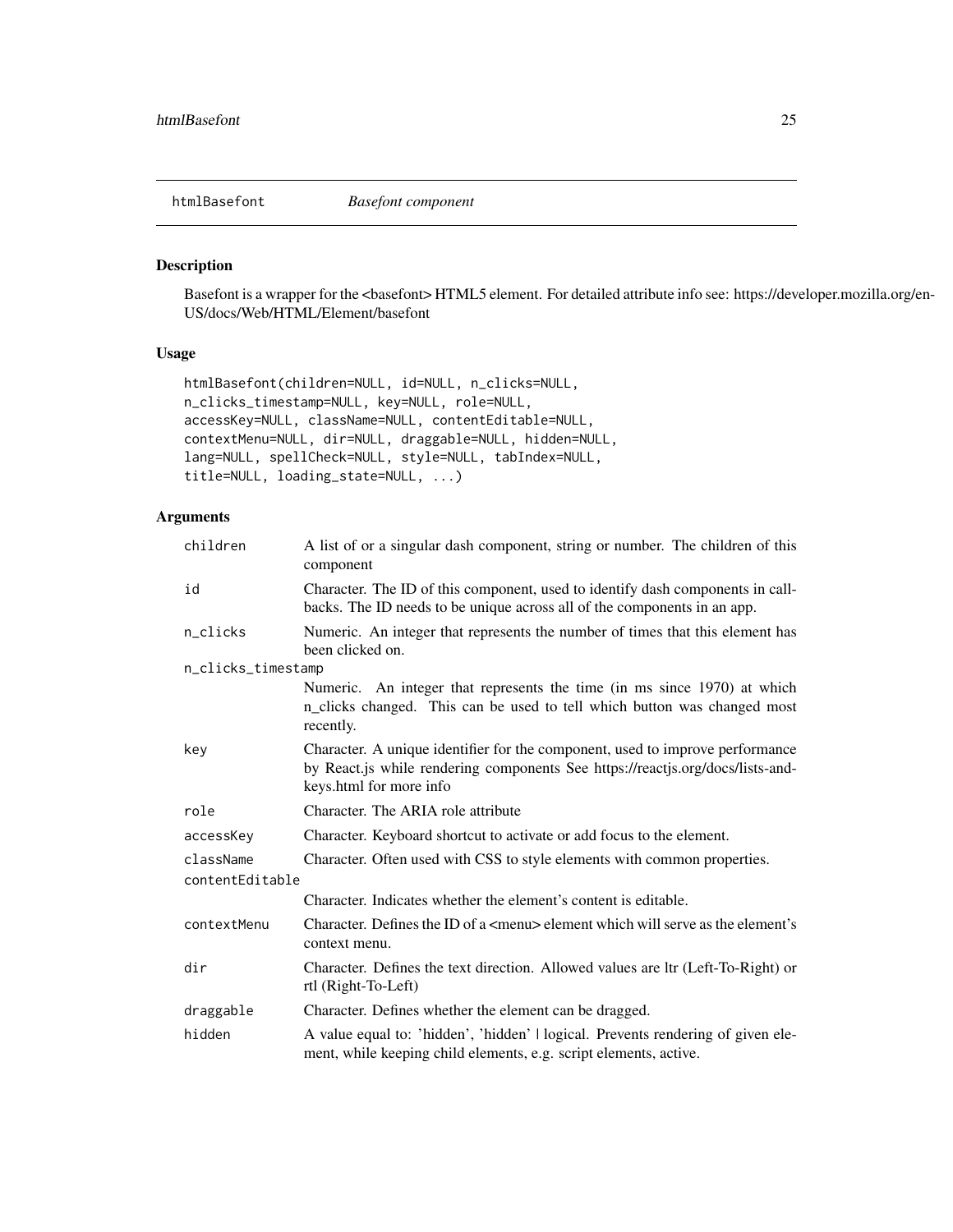| lang          | Character. Defines the language used in the element.                                                                                                                                                                                                                                                                                                                                                                                            |
|---------------|-------------------------------------------------------------------------------------------------------------------------------------------------------------------------------------------------------------------------------------------------------------------------------------------------------------------------------------------------------------------------------------------------------------------------------------------------|
| spellCheck    | Character. Indicates whether spell checking is allowed for the element.                                                                                                                                                                                                                                                                                                                                                                         |
| style         | Named list. Defines CSS styles which will override styles previously set.                                                                                                                                                                                                                                                                                                                                                                       |
| tabIndex      | Character. Overrides the browser's default tab order and follows the one speci-<br>fied instead.                                                                                                                                                                                                                                                                                                                                                |
| title         | Character. Text to be displayed in a tooltip when hovering over the element.                                                                                                                                                                                                                                                                                                                                                                    |
| loading_state | Lists containing elements 'is_loading', 'prop_name', 'component_name'. those<br>elements have the following types: - is loading (logical; optional): determines if<br>the component is loading or not - prop_name (character; optional): holds which<br>property is loading - component name (character; optional): holds the name of<br>the component that is loading. Object that holds the loading state object coming<br>from dash-renderer |
| $\cdots$      | wildcards allowed have the form: "data-*", 'aria-*"                                                                                                                                                                                                                                                                                                                                                                                             |

named list of JSON elements corresponding to React.js properties and their values

```
if (interactive() && require(dash)) {
 # This feature is obsolete. It may still work in some
 # browsers, but could stop working at any time. Try to
 # avoid using this component.
 #
 # Instead, use CSS properties to set font, font-family,
 # font-size and color.
 library(dash)
 library(dashHtmlComponents)
 app <- Dash$new()
 app$layout(
   htmlDiv(list(
     htmlBasefont(color="FF0000",
                 face="Helvetica",
                  size="+2"),
    htmlP(children="If it works, this will be Helvetica but a couple point sizes larger.")
      )
   )
 \mathcal{L}app$run_server()
}
```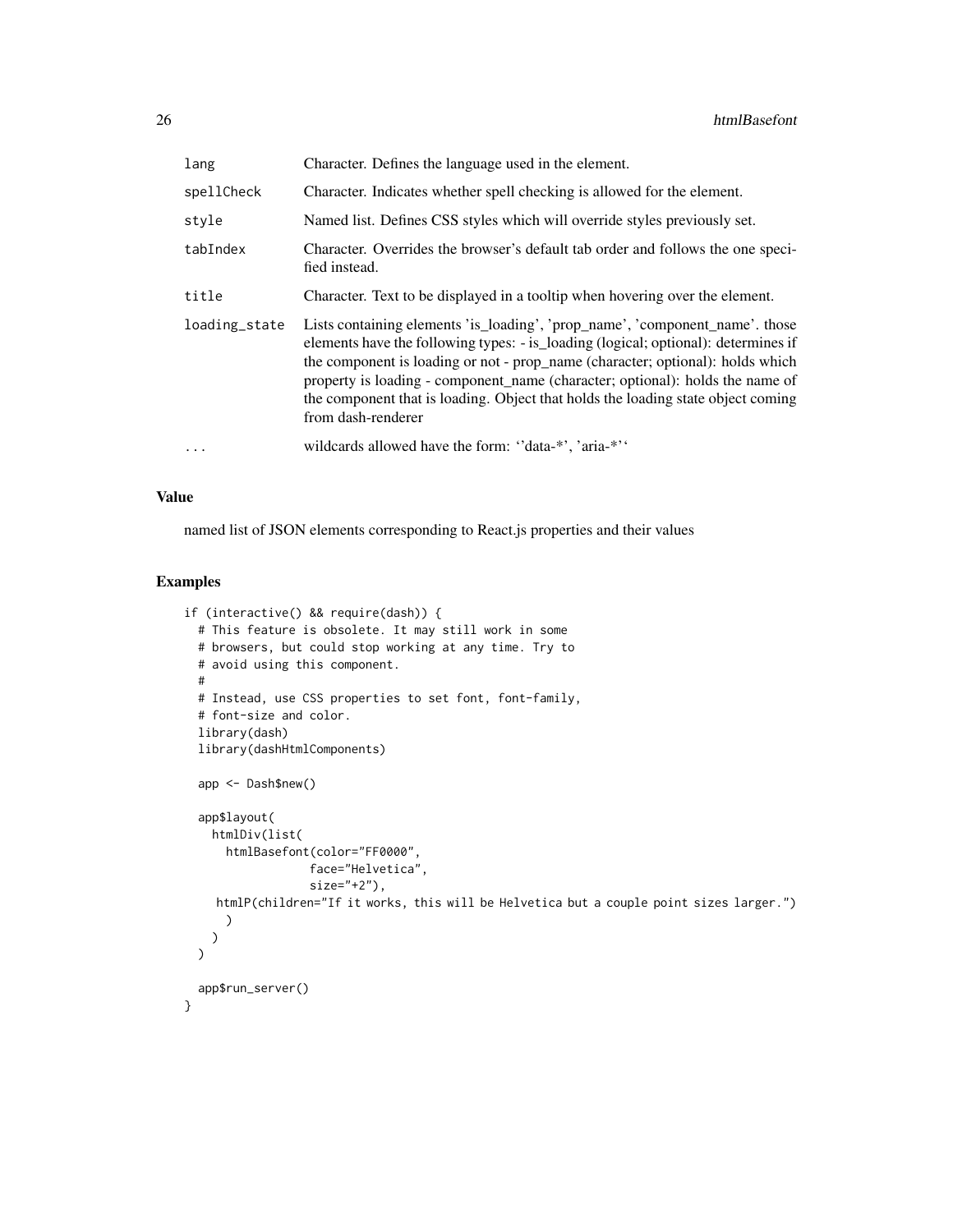<span id="page-26-0"></span>

## Description

Bdi is a wrapper for the <bdi> HTML5 element. For detailed attribute info see: https://developer.mozilla.org/en-US/docs/Web/HTML/Element/bdi

# Usage

```
htmlBdi(children=NULL, id=NULL, n_clicks=NULL,
n_clicks_timestamp=NULL, key=NULL, role=NULL,
accessKey=NULL, className=NULL, contentEditable=NULL,
contextMenu=NULL, dir=NULL, draggable=NULL, hidden=NULL,
lang=NULL, spellCheck=NULL, style=NULL, tabIndex=NULL,
title=NULL, loading_state=NULL, ...)
```

| children           | A list of or a singular dash component, string or number. The children of this<br>component                                                                                                |  |
|--------------------|--------------------------------------------------------------------------------------------------------------------------------------------------------------------------------------------|--|
| id                 | Character. The ID of this component, used to identify dash components in call-<br>backs. The ID needs to be unique across all of the components in an app.                                 |  |
| n_clicks           | Numeric. An integer that represents the number of times that this element has<br>been clicked on.                                                                                          |  |
| n_clicks_timestamp |                                                                                                                                                                                            |  |
|                    | Numeric. An integer that represents the time (in ms since 1970) at which<br>n_clicks changed. This can be used to tell which button was changed most<br>recently.                          |  |
| key                | Character. A unique identifier for the component, used to improve performance<br>by React.js while rendering components See https://reactjs.org/docs/lists-and-<br>keys.html for more info |  |
| role               | Character. The ARIA role attribute                                                                                                                                                         |  |
| accessKey          | Character. Keyboard shortcut to activate or add focus to the element.                                                                                                                      |  |
| className          | Character. Often used with CSS to style elements with common properties.                                                                                                                   |  |
| contentEditable    |                                                                                                                                                                                            |  |
|                    | Character. Indicates whether the element's content is editable.                                                                                                                            |  |
| contextMenu        | Character. Defines the ID of a $\leq$ menu $\geq$ element which will serve as the element's<br>context menu.                                                                               |  |
| dir                | Character. Defines the text direction. Allowed values are ltr (Left-To-Right) or<br>rtl (Right-To-Left)                                                                                    |  |
| draggable          | Character. Defines whether the element can be dragged.                                                                                                                                     |  |
| hidden             | A value equal to: 'hidden', 'hidden'   logical. Prevents rendering of given ele-<br>ment, while keeping child elements, e.g. script elements, active.                                      |  |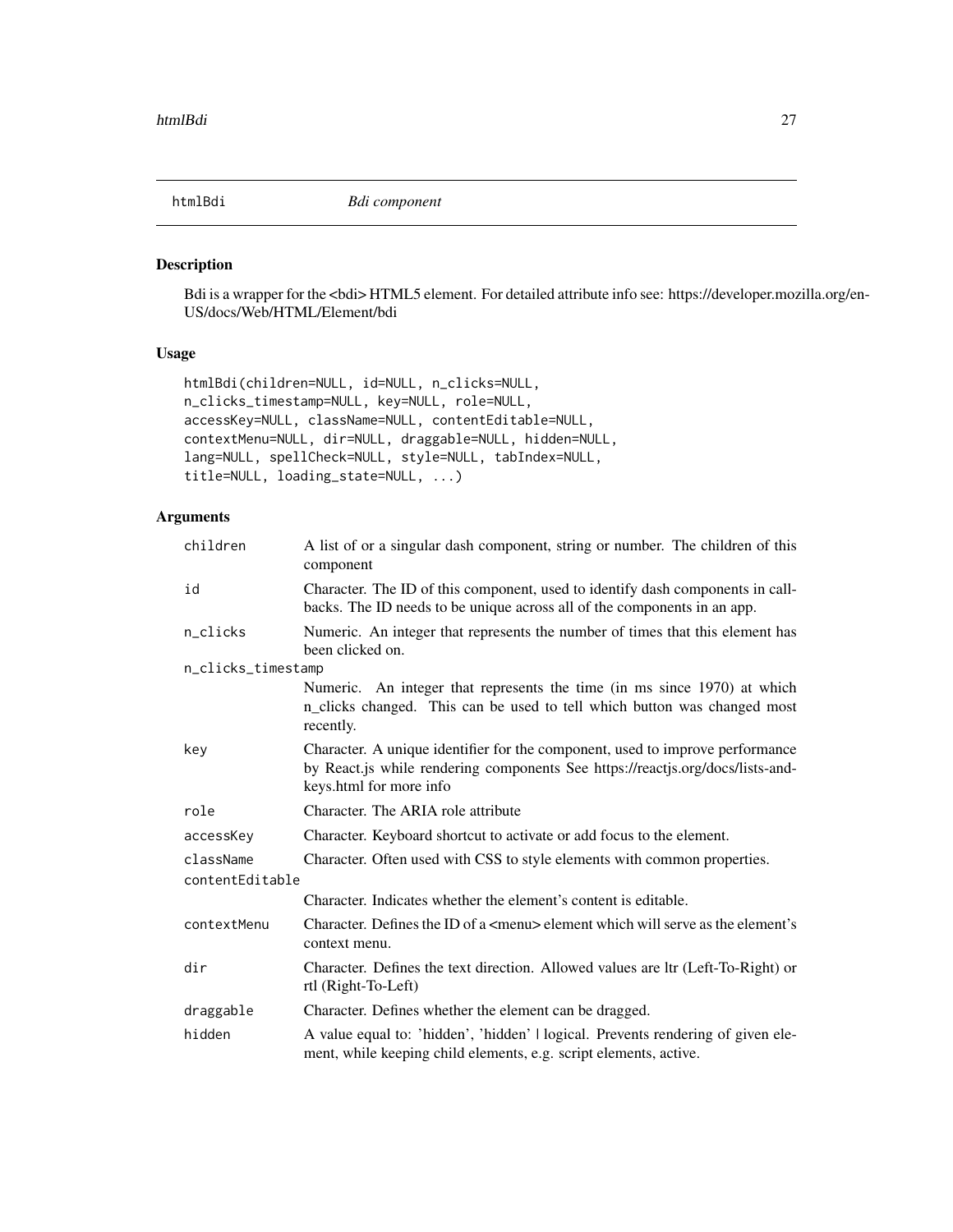<span id="page-27-0"></span>

| lang          | Character. Defines the language used in the element.                                                                                                                                                                                                                                                                                                                                                                                            |
|---------------|-------------------------------------------------------------------------------------------------------------------------------------------------------------------------------------------------------------------------------------------------------------------------------------------------------------------------------------------------------------------------------------------------------------------------------------------------|
| spellCheck    | Character. Indicates whether spell checking is allowed for the element.                                                                                                                                                                                                                                                                                                                                                                         |
| style         | Named list. Defines CSS styles which will override styles previously set.                                                                                                                                                                                                                                                                                                                                                                       |
| tabIndex      | Character. Overrides the browser's default tab order and follows the one speci-<br>fied instead.                                                                                                                                                                                                                                                                                                                                                |
| title         | Character. Text to be displayed in a tooltip when hovering over the element.                                                                                                                                                                                                                                                                                                                                                                    |
| loading_state | Lists containing elements 'is_loading', 'prop_name', 'component_name'. those<br>elements have the following types: - is_loading (logical; optional): determines if<br>the component is loading or not - prop_name (character; optional): holds which<br>property is loading - component_name (character; optional): holds the name of<br>the component that is loading. Object that holds the loading state object coming<br>from dash-renderer |
| $\cdots$      | wildcards allowed have the form: "data-*", 'aria-*"                                                                                                                                                                                                                                                                                                                                                                                             |

named list of JSON elements corresponding to React.js properties and their values

## Examples

```
if (interactive() && require(dash)) {
 library(dash)
 library(dashHtmlComponents)
 app <- Dash$new()
 app$layout(
      htmlDiv(list(
          htmlP(children="This text is 'Aladdin', but in Arabic script:"),
          htmlBdi(children=paste0("\U{0639}\U{0644}\U{0627}\U{0621}",
                                   "\U{0627}\U{0644}\U{062F}\U{064A}\U{0646}"))
      )
      )
 \lambdaapp$run_server()
}
```
htmlBdo *Bdo component*

### Description

Bdo is a wrapper for the <bdo> HTML5 element. For detailed attribute info see: https://developer.mozilla.org/en-US/docs/Web/HTML/Element/bdo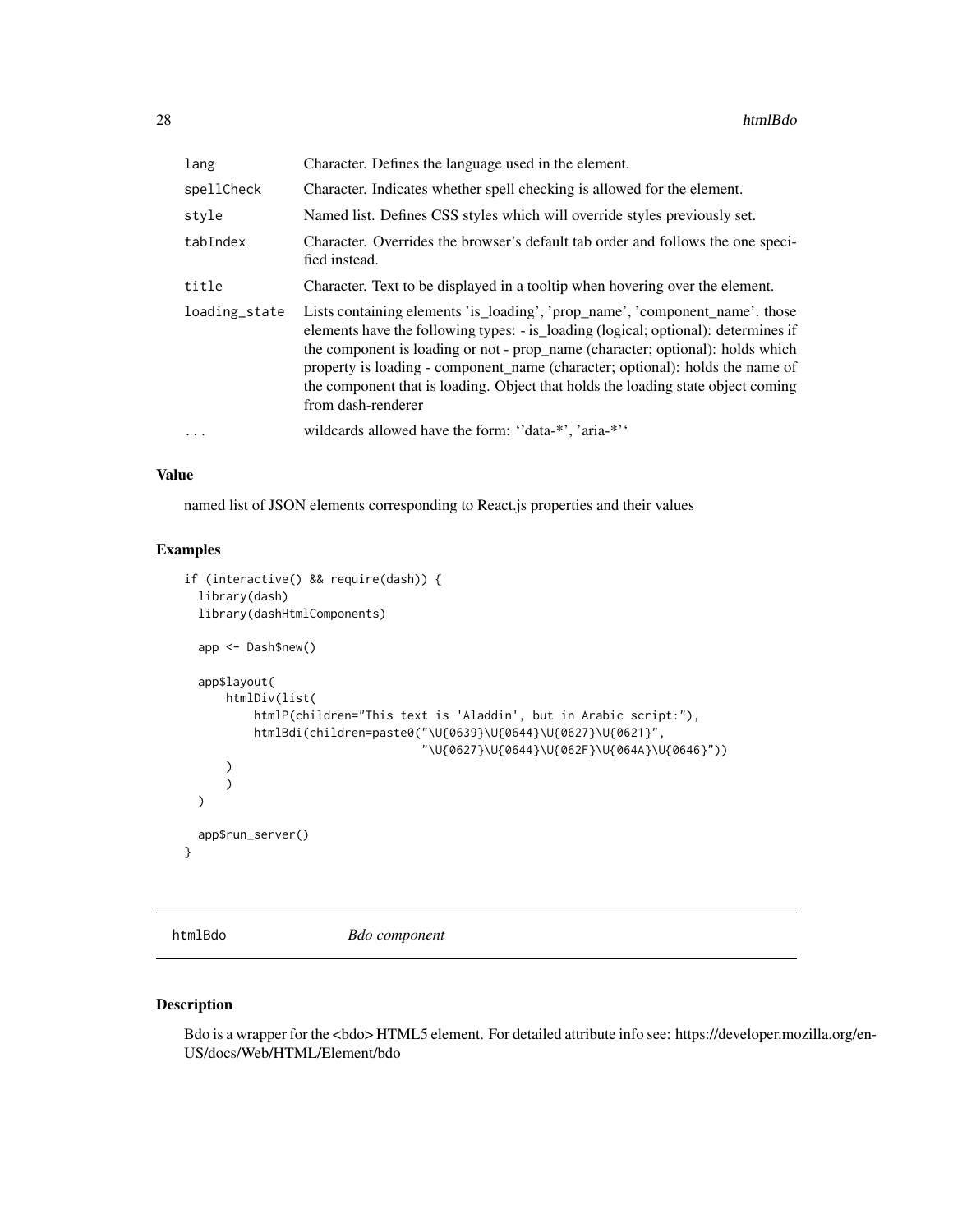### htmlBdo 29

# Usage

```
htmlBdo(children=NULL, id=NULL, n_clicks=NULL,
n_clicks_timestamp=NULL, key=NULL, role=NULL,
accessKey=NULL, className=NULL, contentEditable=NULL,
contextMenu=NULL, dir=NULL, draggable=NULL, hidden=NULL,
lang=NULL, spellCheck=NULL, style=NULL, tabIndex=NULL,
title=NULL, loading_state=NULL, ...)
```

| children           | A list of or a singular dash component, string or number. The children of this<br>component                                                                                                |
|--------------------|--------------------------------------------------------------------------------------------------------------------------------------------------------------------------------------------|
| id                 | Character. The ID of this component, used to identify dash components in call-<br>backs. The ID needs to be unique across all of the components in an app.                                 |
| n_clicks           | Numeric. An integer that represents the number of times that this element has<br>been clicked on.                                                                                          |
| n_clicks_timestamp |                                                                                                                                                                                            |
|                    | Numeric. An integer that represents the time (in ms since 1970) at which<br>n_clicks changed. This can be used to tell which button was changed most<br>recently.                          |
| key                | Character. A unique identifier for the component, used to improve performance<br>by React.js while rendering components See https://reactjs.org/docs/lists-and-<br>keys.html for more info |
| role               | Character. The ARIA role attribute                                                                                                                                                         |
| accessKey          | Character. Keyboard shortcut to activate or add focus to the element.                                                                                                                      |
| className          | Character. Often used with CSS to style elements with common properties.                                                                                                                   |
| contentEditable    |                                                                                                                                                                                            |
|                    | Character. Indicates whether the element's content is editable.                                                                                                                            |
| contextMenu        | Character. Defines the ID of a <menu> element which will serve as the element's<br/>context menu.</menu>                                                                                   |
| dir                | Character. Defines the text direction. Allowed values are ltr (Left-To-Right) or<br>rtl (Right-To-Left)                                                                                    |
| draggable          | Character. Defines whether the element can be dragged.                                                                                                                                     |
| hidden             | A value equal to: 'hidden', 'hidden'   logical. Prevents rendering of given ele-<br>ment, while keeping child elements, e.g. script elements, active.                                      |
| lang               | Character. Defines the language used in the element.                                                                                                                                       |
| spellCheck         | Character. Indicates whether spell checking is allowed for the element.                                                                                                                    |
| style              | Named list. Defines CSS styles which will override styles previously set.                                                                                                                  |
| tabIndex           | Character. Overrides the browser's default tab order and follows the one speci-<br>fied instead.                                                                                           |
| title              | Character. Text to be displayed in a tooltip when hovering over the element.                                                                                                               |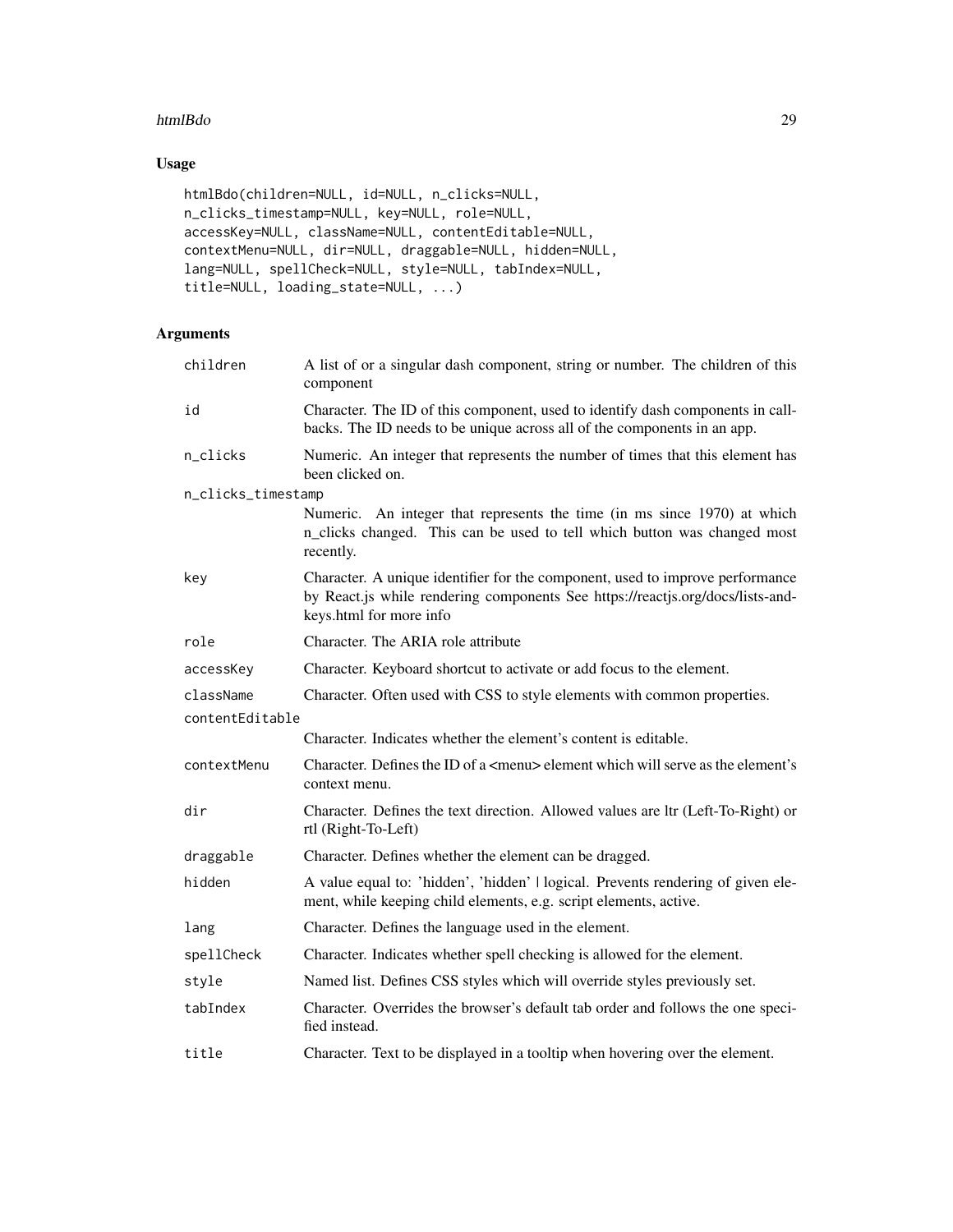<span id="page-29-0"></span>

| loading_state | Lists containing elements 'is_loading', 'prop_name', 'component_name'. those       |
|---------------|------------------------------------------------------------------------------------|
|               | elements have the following types: - is_loading (logical; optional): determines if |
|               | the component is loading or not - prop_name (character; optional): holds which     |
|               | property is loading - component name (character; optional): holds the name of      |
|               | the component that is loading. Object that holds the loading state object coming   |
|               | from dash-renderer                                                                 |
| $\cdots$      | wildcards allowed have the form: "data-*", 'aria-*"                                |

named list of JSON elements corresponding to React.js properties and their values

### Examples

```
if (interactive() && require(dash)) {
 # This element supports bidirectional text override.
 # We can force text to render from right to left instead
 # of left to right.
 library(dash)
 library(dashHtmlComponents)
 app <- Dash$new()
 app$layout(
   htmlDiv(list(
      htmlP(children="This text will print from left to right."),
      htmlP(children="Below, we use bidirectional override to print right to left:"),
      htmlBdo(children="This text will print from right to left.",
              dir="rtl")
   )
   )
 \lambdaapp$run_server()
}
```
htmlBig *Big component*

# Description

Big is a wrapper for the <br/> \times> HTML5 element. For detailed attribute info see: https://developer.mozilla.org/en-US/docs/Web/HTML/Element/big

### Usage

```
htmlBig(children=NULL, id=NULL, n_clicks=NULL,
n_clicks_timestamp=NULL, key=NULL, role=NULL,
accessKey=NULL, className=NULL, contentEditable=NULL,
```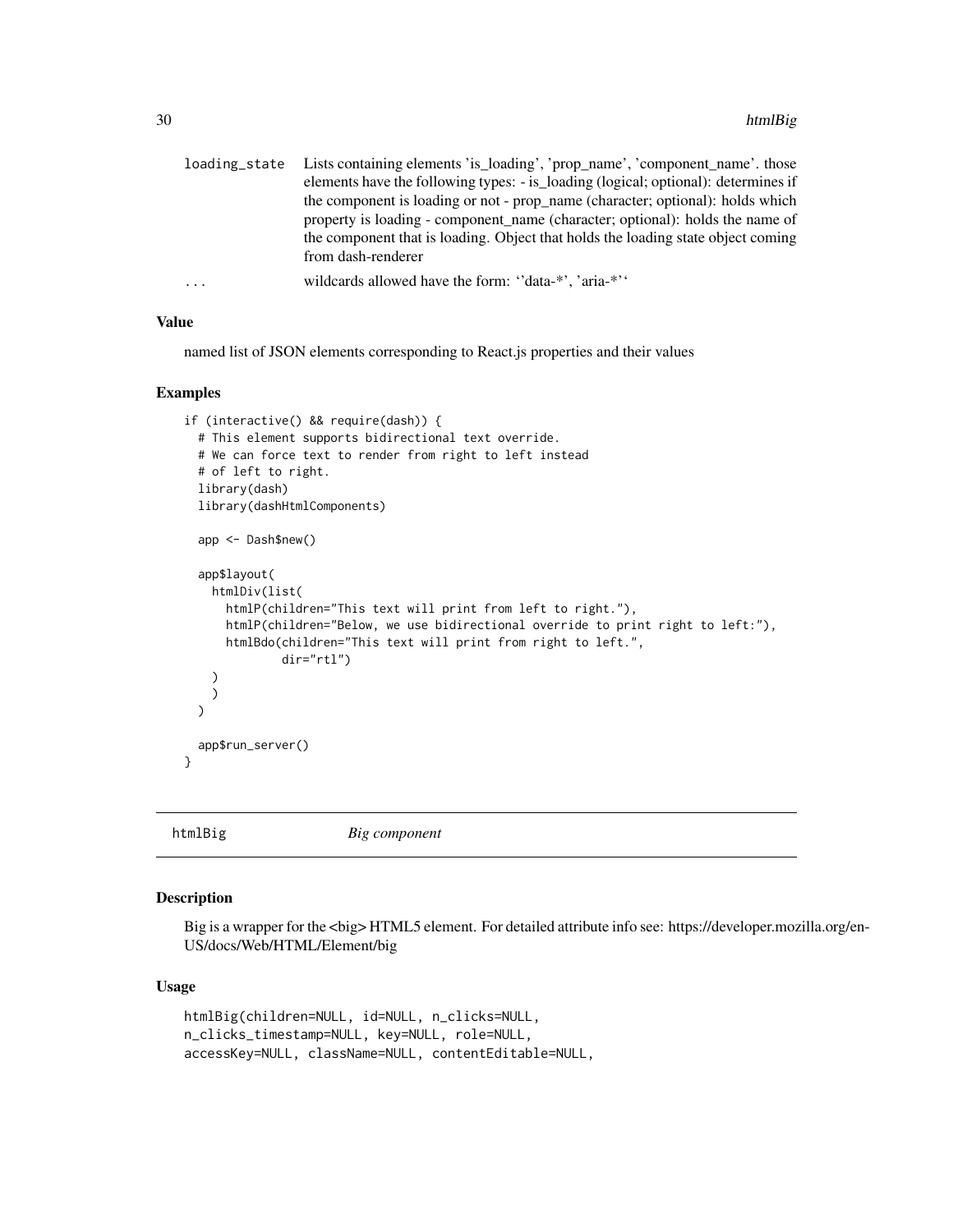#### htmlBig 31

```
contextMenu=NULL, dir=NULL, draggable=NULL, hidden=NULL,
lang=NULL, spellCheck=NULL, style=NULL, tabIndex=NULL,
title=NULL, loading_state=NULL, ...)
```

| children           | A list of or a singular dash component, string or number. The children of this<br>component                                                                                                                                                                                                                                                                                                                                                     |
|--------------------|-------------------------------------------------------------------------------------------------------------------------------------------------------------------------------------------------------------------------------------------------------------------------------------------------------------------------------------------------------------------------------------------------------------------------------------------------|
| id                 | Character. The ID of this component, used to identify dash components in call-<br>backs. The ID needs to be unique across all of the components in an app.                                                                                                                                                                                                                                                                                      |
| n_clicks           | Numeric. An integer that represents the number of times that this element has<br>been clicked on.                                                                                                                                                                                                                                                                                                                                               |
| n_clicks_timestamp |                                                                                                                                                                                                                                                                                                                                                                                                                                                 |
|                    | Numeric. An integer that represents the time (in ms since 1970) at which<br>n_clicks changed. This can be used to tell which button was changed most<br>recently.                                                                                                                                                                                                                                                                               |
| key                | Character. A unique identifier for the component, used to improve performance<br>by React.js while rendering components See https://reactjs.org/docs/lists-and-<br>keys.html for more info                                                                                                                                                                                                                                                      |
| role               | Character. The ARIA role attribute                                                                                                                                                                                                                                                                                                                                                                                                              |
| accessKey          | Character. Keyboard shortcut to activate or add focus to the element.                                                                                                                                                                                                                                                                                                                                                                           |
| className          | Character. Often used with CSS to style elements with common properties.                                                                                                                                                                                                                                                                                                                                                                        |
| contentEditable    |                                                                                                                                                                                                                                                                                                                                                                                                                                                 |
|                    | Character. Indicates whether the element's content is editable.                                                                                                                                                                                                                                                                                                                                                                                 |
| contextMenu        | Character. Defines the ID of a <menu> element which will serve as the element's<br/>context menu.</menu>                                                                                                                                                                                                                                                                                                                                        |
| dir                | Character. Defines the text direction. Allowed values are ltr (Left-To-Right) or<br>rtl (Right-To-Left)                                                                                                                                                                                                                                                                                                                                         |
| draggable          | Character. Defines whether the element can be dragged.                                                                                                                                                                                                                                                                                                                                                                                          |
| hidden             | A value equal to: 'hidden', 'hidden'   logical. Prevents rendering of given ele-<br>ment, while keeping child elements, e.g. script elements, active.                                                                                                                                                                                                                                                                                           |
| lang               | Character. Defines the language used in the element.                                                                                                                                                                                                                                                                                                                                                                                            |
| spellCheck         | Character. Indicates whether spell checking is allowed for the element.                                                                                                                                                                                                                                                                                                                                                                         |
| style              | Named list. Defines CSS styles which will override styles previously set.                                                                                                                                                                                                                                                                                                                                                                       |
| tabIndex           | Character. Overrides the browser's default tab order and follows the one speci-<br>fied instead.                                                                                                                                                                                                                                                                                                                                                |
| title              | Character. Text to be displayed in a tooltip when hovering over the element.                                                                                                                                                                                                                                                                                                                                                                    |
| loading_state      | Lists containing elements 'is_loading', 'prop_name', 'component_name'. those<br>elements have the following types: - is_loading (logical; optional): determines if<br>the component is loading or not - prop_name (character; optional): holds which<br>property is loading - component_name (character; optional): holds the name of<br>the component that is loading. Object that holds the loading state object coming<br>from dash-renderer |
|                    | wildcards allowed have the form: "data-*', 'aria-*''                                                                                                                                                                                                                                                                                                                                                                                            |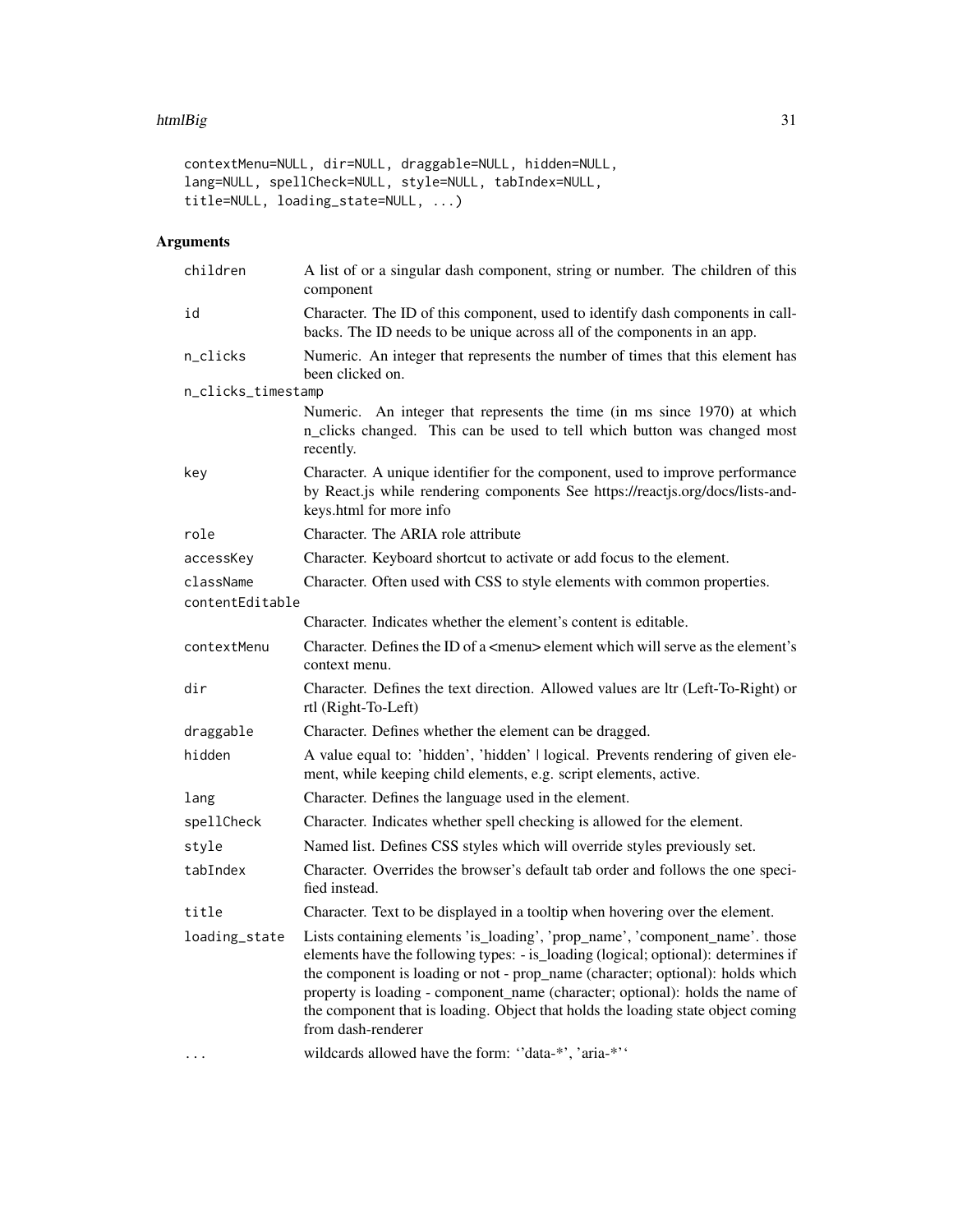named list of JSON elements corresponding to React.js properties and their values

#### Examples

```
if (interactive() && require(dash)) {
 # The <big> tag is not supported in HTML5.
 # Instead, use the font-size property in
 # CSS to enlarge text.
 library(dash)
 library(dashHtmlComponents)
 app <- Dash$new()
 app$layout(
   htmlDiv(list(
      htmlP(children="This text will display in standard size."),
      htmlBig(children="This text may or may not appear slightly larger.")
   )
   )
 \lambdaapp$run_server()
}
```
htmlBlink *Blink component*

### Description

Blink is a wrapper for the <blink> HTML5 element. For detailed attribute info see: https://developer.mozilla.org/en-US/docs/Web/HTML/Element/blink

# Usage

```
htmlBlink(children=NULL, id=NULL, n_clicks=NULL,
n_clicks_timestamp=NULL, key=NULL, role=NULL,
accessKey=NULL, className=NULL, contentEditable=NULL,
contextMenu=NULL, dir=NULL, draggable=NULL, hidden=NULL,
lang=NULL, spellCheck=NULL, style=NULL, tabIndex=NULL,
title=NULL, loading_state=NULL, ...)
```

| children | A list of or a singular dash component, string or number. The children of this |
|----------|--------------------------------------------------------------------------------|
|          | component                                                                      |
| id       | Character. The ID of this component, used to identify dash components in call- |
|          | backs. The ID needs to be unique across all of the components in an app.       |

<span id="page-31-0"></span>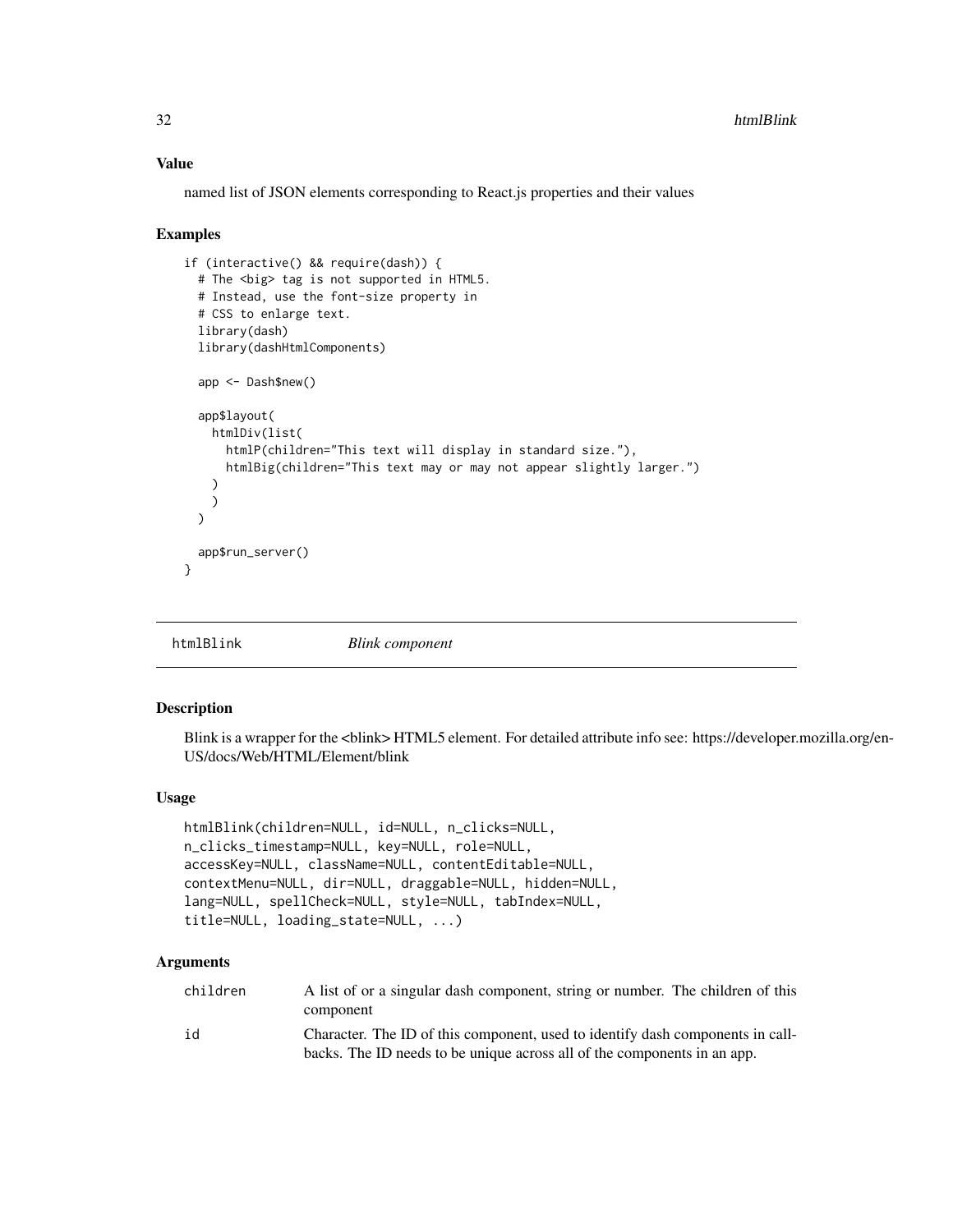### htmlBlink 33

| n_clicks           | Numeric. An integer that represents the number of times that this element has<br>been clicked on.                                                                                                                                                                                                                                                                                                                                               |
|--------------------|-------------------------------------------------------------------------------------------------------------------------------------------------------------------------------------------------------------------------------------------------------------------------------------------------------------------------------------------------------------------------------------------------------------------------------------------------|
| n_clicks_timestamp |                                                                                                                                                                                                                                                                                                                                                                                                                                                 |
|                    | Numeric. An integer that represents the time (in ms since 1970) at which<br>n_clicks changed. This can be used to tell which button was changed most<br>recently.                                                                                                                                                                                                                                                                               |
| key                | Character. A unique identifier for the component, used to improve performance<br>by React.js while rendering components See https://reactjs.org/docs/lists-and-<br>keys.html for more info                                                                                                                                                                                                                                                      |
| role               | Character. The ARIA role attribute                                                                                                                                                                                                                                                                                                                                                                                                              |
| accessKey          | Character. Keyboard shortcut to activate or add focus to the element.                                                                                                                                                                                                                                                                                                                                                                           |
| className          | Character. Often used with CSS to style elements with common properties.                                                                                                                                                                                                                                                                                                                                                                        |
| contentEditable    |                                                                                                                                                                                                                                                                                                                                                                                                                                                 |
|                    | Character. Indicates whether the element's content is editable.                                                                                                                                                                                                                                                                                                                                                                                 |
| contextMenu        | Character. Defines the ID of a <menu> element which will serve as the element's<br/>context menu.</menu>                                                                                                                                                                                                                                                                                                                                        |
| dir                | Character. Defines the text direction. Allowed values are ltr (Left-To-Right) or<br>rtl (Right-To-Left)                                                                                                                                                                                                                                                                                                                                         |
| draggable          | Character. Defines whether the element can be dragged.                                                                                                                                                                                                                                                                                                                                                                                          |
| hidden             | A value equal to: 'hidden', 'hidden'   logical. Prevents rendering of given ele-<br>ment, while keeping child elements, e.g. script elements, active.                                                                                                                                                                                                                                                                                           |
| lang               | Character. Defines the language used in the element.                                                                                                                                                                                                                                                                                                                                                                                            |
| spellCheck         | Character. Indicates whether spell checking is allowed for the element.                                                                                                                                                                                                                                                                                                                                                                         |
| style              | Named list. Defines CSS styles which will override styles previously set.                                                                                                                                                                                                                                                                                                                                                                       |
| tabIndex           | Character. Overrides the browser's default tab order and follows the one speci-<br>fied instead.                                                                                                                                                                                                                                                                                                                                                |
| title              | Character. Text to be displayed in a tooltip when hovering over the element.                                                                                                                                                                                                                                                                                                                                                                    |
| loading_state      | Lists containing elements 'is_loading', 'prop_name', 'component_name'. those<br>elements have the following types: - is_loading (logical; optional): determines if<br>the component is loading or not - prop_name (character; optional): holds which<br>property is loading - component_name (character; optional): holds the name of<br>the component that is loading. Object that holds the loading state object coming<br>from dash-renderer |
| $\cdots$           | wildcards allowed have the form: "data-*', 'aria-*''                                                                                                                                                                                                                                                                                                                                                                                            |

### Value

named list of JSON elements corresponding to React.js properties and their values

- if (interactive() && require(dash)) {
	- # The blink tag is now obsolete and deprecated.
	- # It may not function properly in all browsers,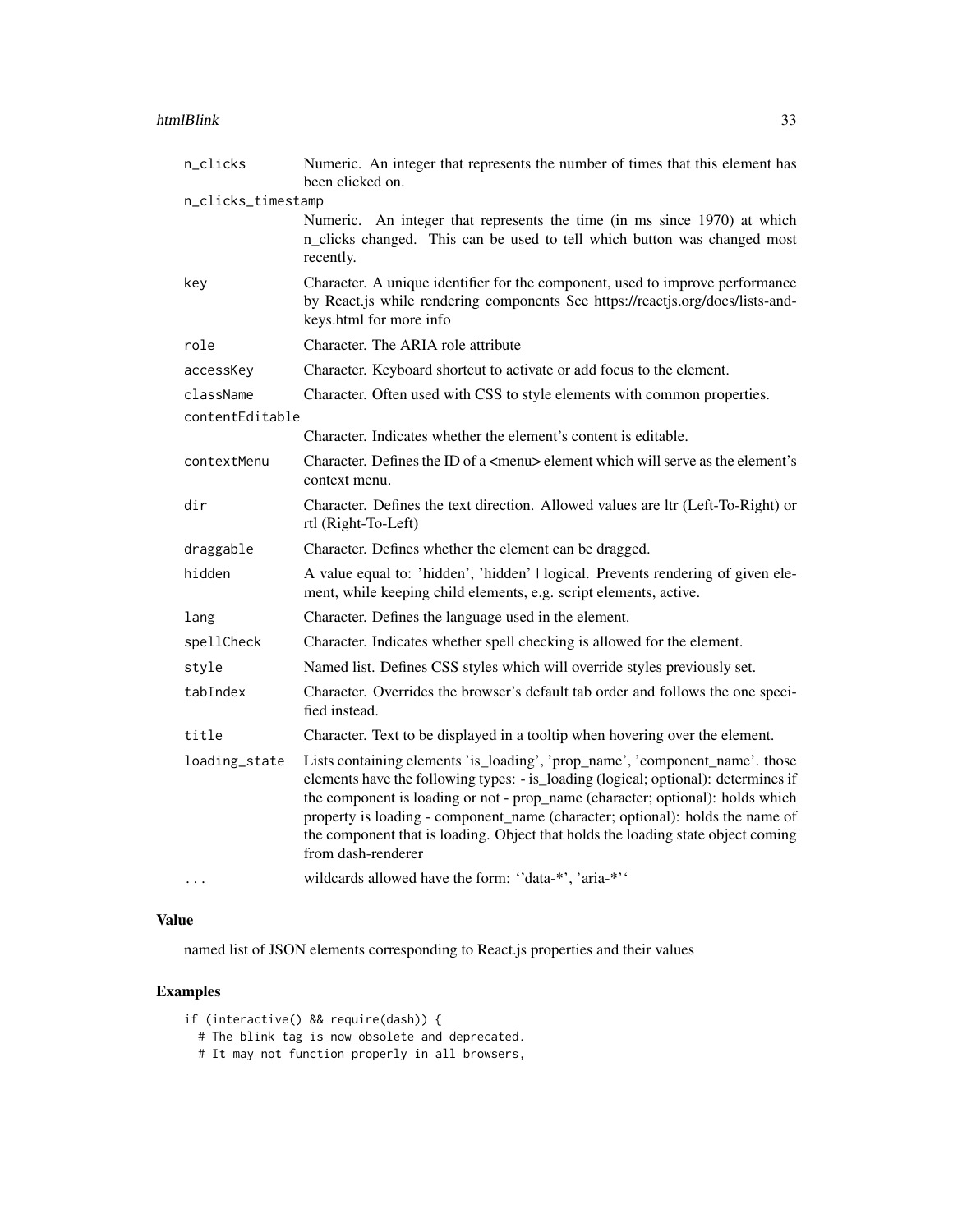```
# and it may cease working without warning.
 #
 # This element is generally unsupported on all
 # modern browser releases.
 library(dash)
 library(dashHtmlComponents)
 app <- Dash$new()
 app$layout(
   htmlDiv(list(
     htmlP(children="Here is a bit of text."),
     htmlBlink(children="Here is a bit of blinking text.")
   )
   )
 )
 app$run_server()
}
```
htmlBlockquote *Blockquote component*

### Description

Blockquote is a wrapper for the <br/>>blockquote> HTML5 element. For detailed attribute info see: https://developer.mozilla.org/en-US/docs/Web/HTML/Element/blockquote

#### Usage

```
htmlBlockquote(children=NULL, id=NULL, n_clicks=NULL,
n_clicks_timestamp=NULL, key=NULL, role=NULL, cite=NULL,
accessKey=NULL, className=NULL, contentEditable=NULL,
contextMenu=NULL, dir=NULL, draggable=NULL, hidden=NULL,
lang=NULL, spellCheck=NULL, style=NULL, tabIndex=NULL,
title=NULL, loading_state=NULL, ...)
```

| children           | A list of or a singular dash component, string or number. The children of this<br>component                                                                       |  |
|--------------------|-------------------------------------------------------------------------------------------------------------------------------------------------------------------|--|
| id                 | Character. The ID of this component, used to identify dash components in call-<br>backs. The ID needs to be unique across all of the components in an app.        |  |
| n clicks           | Numeric. An integer that represents the number of times that this element has<br>been clicked on.                                                                 |  |
| n_clicks_timestamp |                                                                                                                                                                   |  |
|                    | Numeric. An integer that represents the time (in ms since 1970) at which<br>n_clicks changed. This can be used to tell which button was changed most<br>recently. |  |
|                    |                                                                                                                                                                   |  |

<span id="page-33-0"></span>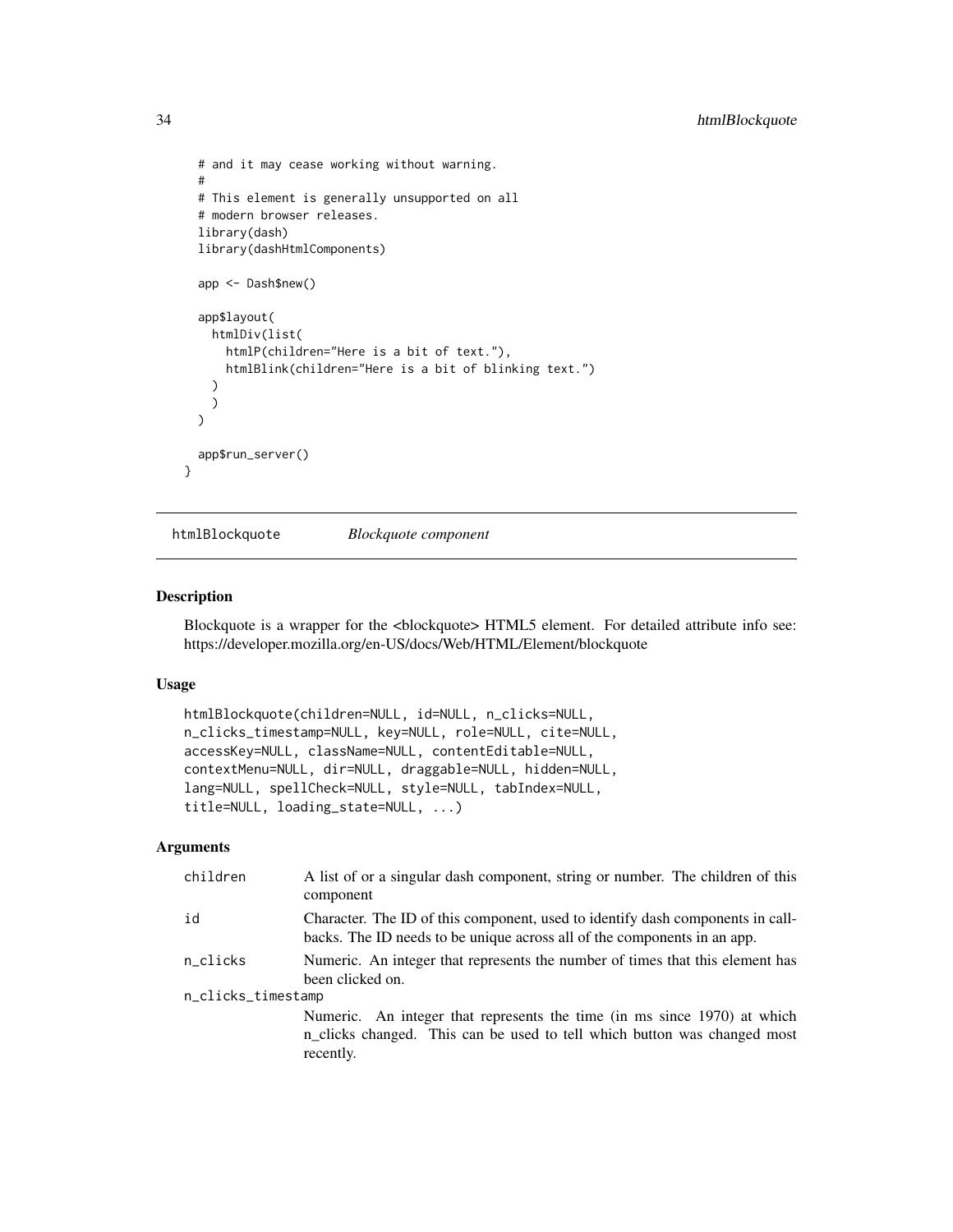# htmlBlockquote 35

| key             | Character. A unique identifier for the component, used to improve performance<br>by React.js while rendering components See https://reactjs.org/docs/lists-and-<br>keys.html for more info                                                                                                                                                                                                                                                      |
|-----------------|-------------------------------------------------------------------------------------------------------------------------------------------------------------------------------------------------------------------------------------------------------------------------------------------------------------------------------------------------------------------------------------------------------------------------------------------------|
| role            | Character. The ARIA role attribute                                                                                                                                                                                                                                                                                                                                                                                                              |
| cite            | Character. Contains a URI which points to the source of the quote or change.                                                                                                                                                                                                                                                                                                                                                                    |
| accessKey       | Character. Keyboard shortcut to activate or add focus to the element.                                                                                                                                                                                                                                                                                                                                                                           |
| className       | Character. Often used with CSS to style elements with common properties.                                                                                                                                                                                                                                                                                                                                                                        |
| contentEditable |                                                                                                                                                                                                                                                                                                                                                                                                                                                 |
|                 | Character. Indicates whether the element's content is editable.                                                                                                                                                                                                                                                                                                                                                                                 |
| contextMenu     | Character. Defines the ID of a $\leq$ menu $\geq$ element which will serve as the element's<br>context menu.                                                                                                                                                                                                                                                                                                                                    |
| dir             | Character. Defines the text direction. Allowed values are ltr (Left-To-Right) or<br>rtl (Right-To-Left)                                                                                                                                                                                                                                                                                                                                         |
| draggable       | Character. Defines whether the element can be dragged.                                                                                                                                                                                                                                                                                                                                                                                          |
| hidden          | A value equal to: 'hidden', 'hidden'   logical. Prevents rendering of given ele-<br>ment, while keeping child elements, e.g. script elements, active.                                                                                                                                                                                                                                                                                           |
| lang            | Character. Defines the language used in the element.                                                                                                                                                                                                                                                                                                                                                                                            |
| spellCheck      | Character. Indicates whether spell checking is allowed for the element.                                                                                                                                                                                                                                                                                                                                                                         |
| style           | Named list. Defines CSS styles which will override styles previously set.                                                                                                                                                                                                                                                                                                                                                                       |
| tabIndex        | Character. Overrides the browser's default tab order and follows the one speci-<br>fied instead.                                                                                                                                                                                                                                                                                                                                                |
| title           | Character. Text to be displayed in a tooltip when hovering over the element.                                                                                                                                                                                                                                                                                                                                                                    |
| loading_state   | Lists containing elements 'is_loading', 'prop_name', 'component_name'. those<br>elements have the following types: - is_loading (logical; optional): determines if<br>the component is loading or not - prop_name (character; optional): holds which<br>property is loading - component_name (character; optional): holds the name of<br>the component that is loading. Object that holds the loading state object coming<br>from dash-renderer |
| $\cdots$        | wildcards allowed have the form: "data-*', 'aria-*''                                                                                                                                                                                                                                                                                                                                                                                            |

### Value

named list of JSON elements corresponding to React.js properties and their values

```
if (interactive() && require(dash)) {
  library(dash)
  library(dashHtmlComponents)
  app <- Dash$new()
  app$layout(
   htmlDiv(list(
     htmlP("Here is some text."),
```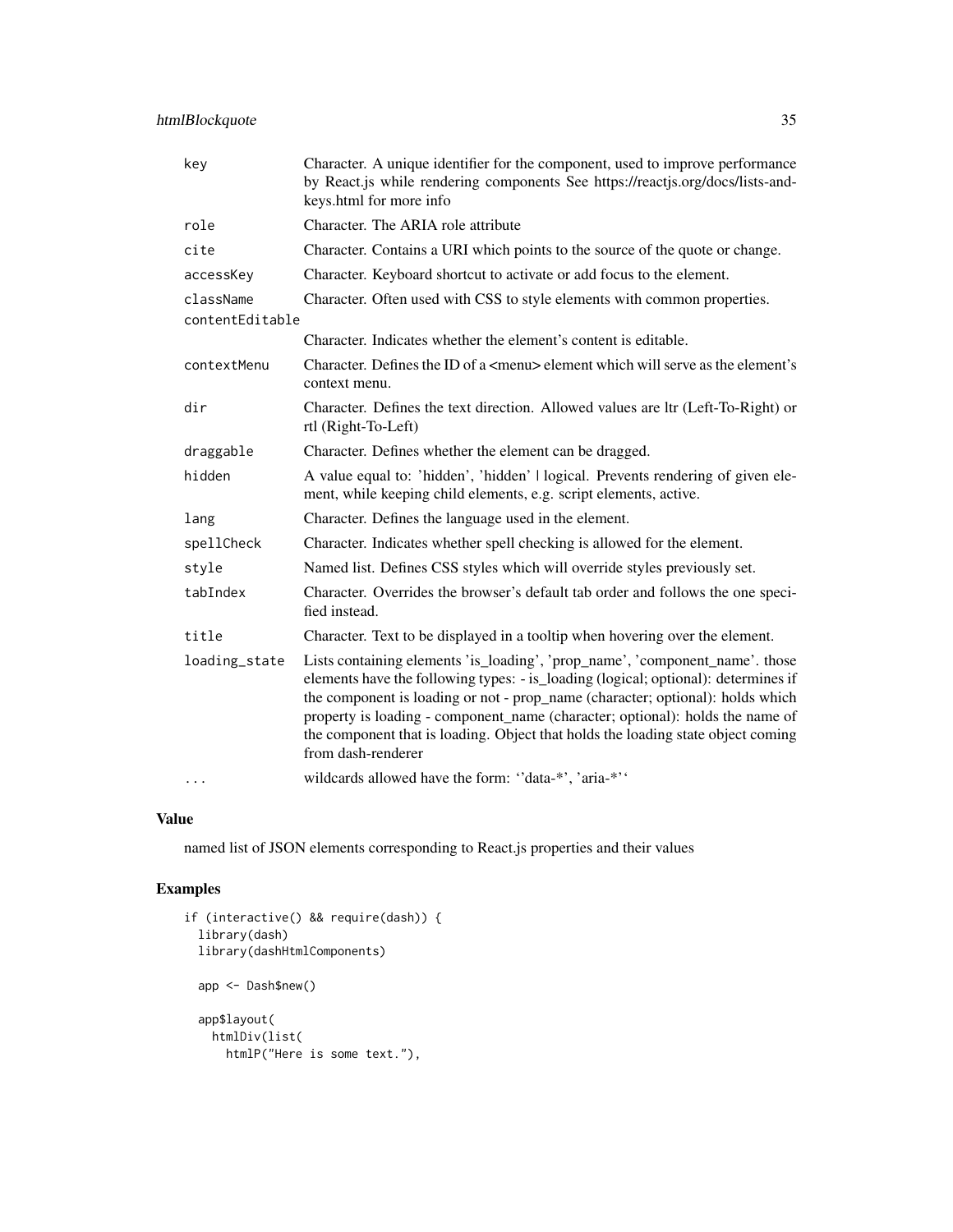#### <span id="page-35-0"></span>36 htmlBr

```
htmlBlockquote(children=list(
         htmlP("And here is a quotation in block format.")
         )
      \lambda)
     )
  \mathcal{L}app$run_server()
}
```
htmlBr *Br component*

# Description

Br is a wrapper for the <br > HTML5 element. For detailed attribute info see: https://developer.mozilla.org/en-US/docs/Web/HTML/Element/br

# Usage

```
htmlBr(children=NULL, id=NULL, n_clicks=NULL,
n_clicks_timestamp=NULL, key=NULL, role=NULL,
accessKey=NULL, className=NULL, contentEditable=NULL,
contextMenu=NULL, dir=NULL, draggable=NULL, hidden=NULL,
lang=NULL, spellCheck=NULL, style=NULL, tabIndex=NULL,
title=NULL, loading_state=NULL, ...)
```

| children           | A list of or a singular dash component, string or number. The children of this<br>component                                                                                                |  |
|--------------------|--------------------------------------------------------------------------------------------------------------------------------------------------------------------------------------------|--|
| id                 | Character. The ID of this component, used to identify dash components in call-<br>backs. The ID needs to be unique across all of the components in an app.                                 |  |
| n_clicks           | Numeric. An integer that represents the number of times that this element has<br>been clicked on.                                                                                          |  |
| n_clicks_timestamp |                                                                                                                                                                                            |  |
|                    | Numeric. An integer that represents the time (in ms since 1970) at which<br>n_clicks changed. This can be used to tell which button was changed most<br>recently.                          |  |
| key                | Character. A unique identifier for the component, used to improve performance<br>by React.js while rendering components See https://reactjs.org/docs/lists-and-<br>keys.html for more info |  |
| role               | Character. The ARIA role attribute                                                                                                                                                         |  |
| accessKey          | Character. Keyboard shortcut to activate or add focus to the element.                                                                                                                      |  |
| className          | Character. Often used with CSS to style elements with common properties.                                                                                                                   |  |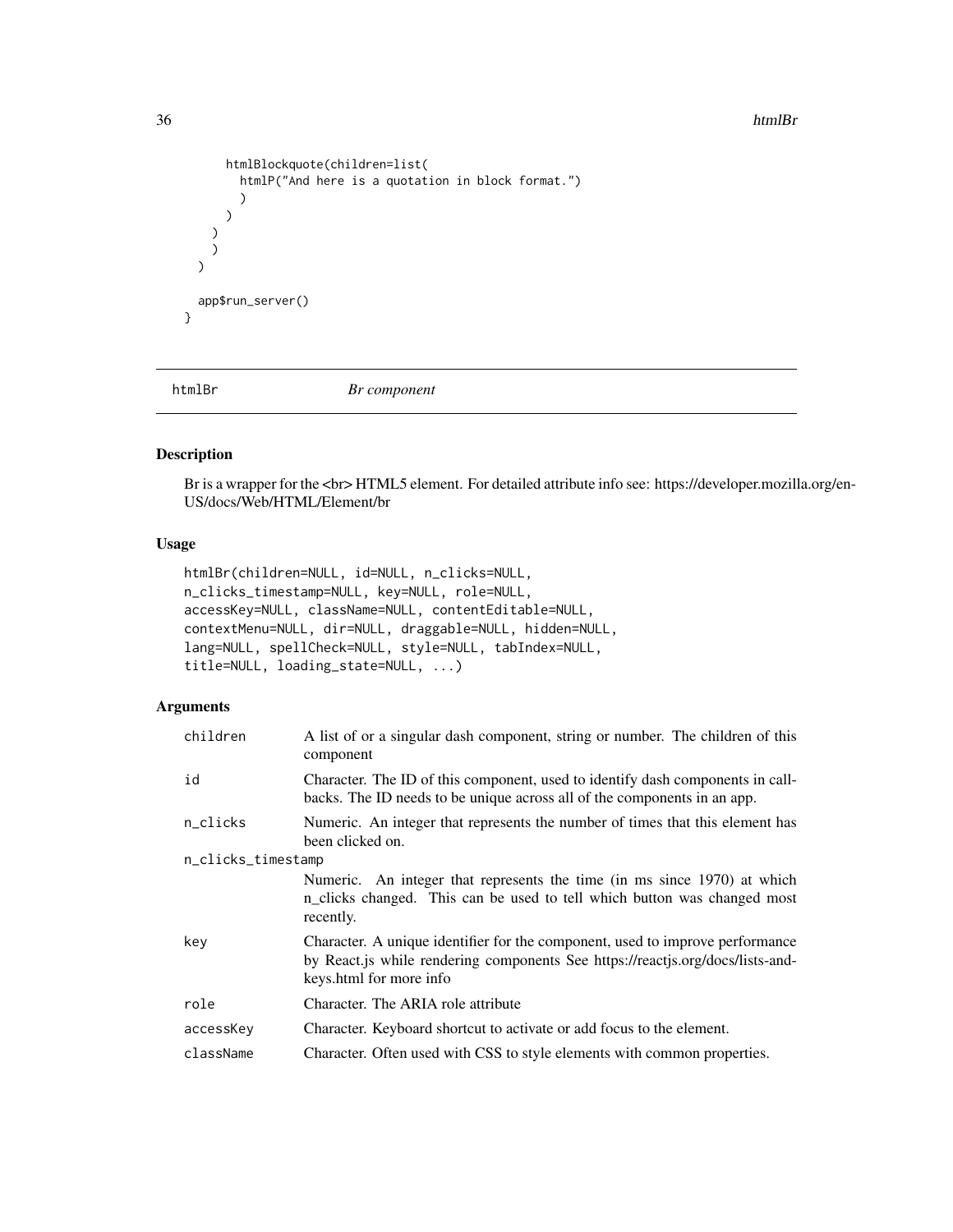#### htmlBr 37

| contentEditable |                                                                                                                                                                                                                                                                                                                                                                                                                                                 |
|-----------------|-------------------------------------------------------------------------------------------------------------------------------------------------------------------------------------------------------------------------------------------------------------------------------------------------------------------------------------------------------------------------------------------------------------------------------------------------|
|                 | Character. Indicates whether the element's content is editable.                                                                                                                                                                                                                                                                                                                                                                                 |
| contextMenu     | Character. Defines the ID of a $\leq$ menu> element which will serve as the element's<br>context menu.                                                                                                                                                                                                                                                                                                                                          |
| dir             | Character. Defines the text direction. Allowed values are ltr (Left-To-Right) or<br>rtl (Right-To-Left)                                                                                                                                                                                                                                                                                                                                         |
| draggable       | Character. Defines whether the element can be dragged.                                                                                                                                                                                                                                                                                                                                                                                          |
| hidden          | A value equal to: 'hidden', 'hidden'   logical. Prevents rendering of given ele-<br>ment, while keeping child elements, e.g. script elements, active.                                                                                                                                                                                                                                                                                           |
| lang            | Character. Defines the language used in the element.                                                                                                                                                                                                                                                                                                                                                                                            |
| spellCheck      | Character. Indicates whether spell checking is allowed for the element.                                                                                                                                                                                                                                                                                                                                                                         |
| style           | Named list. Defines CSS styles which will override styles previously set.                                                                                                                                                                                                                                                                                                                                                                       |
| tabIndex        | Character. Overrides the browser's default tab order and follows the one speci-<br>fied instead.                                                                                                                                                                                                                                                                                                                                                |
| title           | Character. Text to be displayed in a tooltip when hovering over the element.                                                                                                                                                                                                                                                                                                                                                                    |
| loading_state   | Lists containing elements 'is_loading', 'prop_name', 'component_name'. those<br>elements have the following types: - is_loading (logical; optional): determines if<br>the component is loading or not - prop_name (character; optional): holds which<br>property is loading - component_name (character; optional): holds the name of<br>the component that is loading. Object that holds the loading state object coming<br>from dash-renderer |
| $\cdots$        | wildcards allowed have the form: "data-*', 'aria-*''                                                                                                                                                                                                                                                                                                                                                                                            |

### Value

named list of JSON elements corresponding to React.js properties and their values

```
if (interactive() && require(dash)) {
 library(dash)
 library(dashHtmlComponents)
 app <- Dash$new()
 app$layout(
   htmlDiv(list(
     htmlP("Here is some text."),
     htmlBr(),
     htmlP("Here is additional text."),
     htmlBr(),
     htmlP("See the gap in between the lines?")
      )
   )
 \mathcal{L}app$run_server()
}
```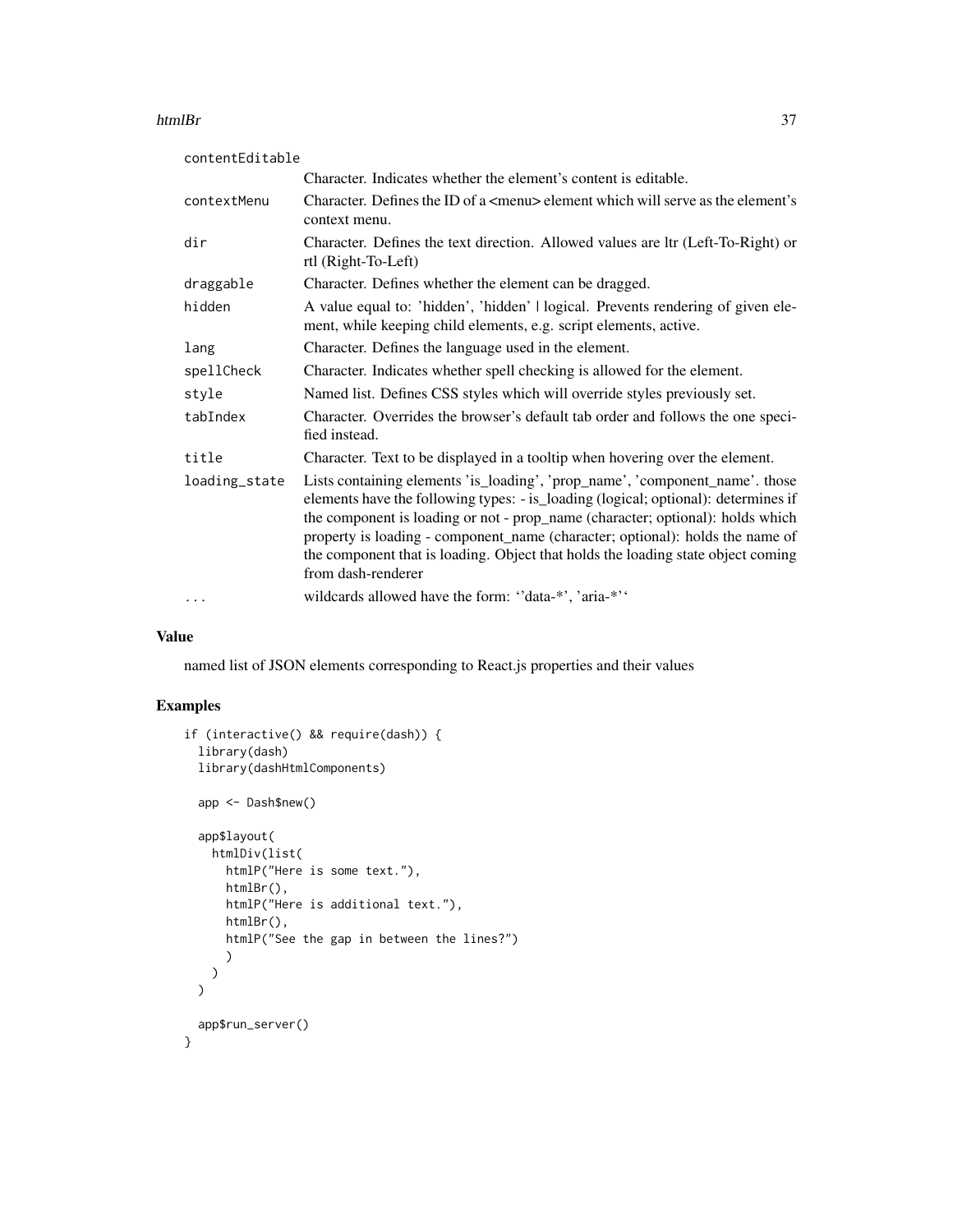## Description

Button is a wrapper for the <br/>button> HTML5 element. For detailed attribute info see: https://developer.mozilla.org/en-US/docs/Web/HTML/Element/button

## Usage

```
htmlButton(children=NULL, id=NULL, n_clicks=NULL,
n_clicks_timestamp=NULL, key=NULL, role=NULL,
autoFocus=NULL, disabled=NULL, form=NULL, formAction=NULL,
formEncType=NULL, formMethod=NULL, formNoValidate=NULL,
formTarget=NULL, name=NULL, type=NULL, value=NULL,
accessKey=NULL, className=NULL, contentEditable=NULL,
contextMenu=NULL, dir=NULL, draggable=NULL, hidden=NULL,
lang=NULL, spellCheck=NULL, style=NULL, tabIndex=NULL,
title=NULL, loading_state=NULL, ...)
```

| children           | A list of or a singular dash component, string or number. The children of this<br>component                                                                                                |
|--------------------|--------------------------------------------------------------------------------------------------------------------------------------------------------------------------------------------|
| id                 | Character. The ID of this component, used to identify dash components in call-<br>backs. The ID needs to be unique across all of the components in an app.                                 |
| n_clicks           | Numeric. An integer that represents the number of times that this element has<br>been clicked on.                                                                                          |
| n_clicks_timestamp |                                                                                                                                                                                            |
|                    | Numeric. An integer that represents the time (in ms since 1970) at which<br>n_clicks changed. This can be used to tell which button was changed most<br>recently.                          |
| key                | Character. A unique identifier for the component, used to improve performance<br>by React.js while rendering components See https://reactjs.org/docs/lists-and-<br>keys.html for more info |
| role               | Character. The ARIA role attribute                                                                                                                                                         |
| autoFocus          | A value equal to: 'autofocus', 'autofocus', 'autofocus'   logical. The element<br>should be automatically focused after the page loaded.                                                   |
| disabled           | A value equal to: 'disabled', 'disabled'   logical. Indicates whether the user can<br>interact with the element.                                                                           |
| form               | Character. Indicates the form that is the owner of the element.                                                                                                                            |
| formAction         | Character. Indicates the action of the element, overriding the action defined in<br>the $<$ form $>$ .                                                                                     |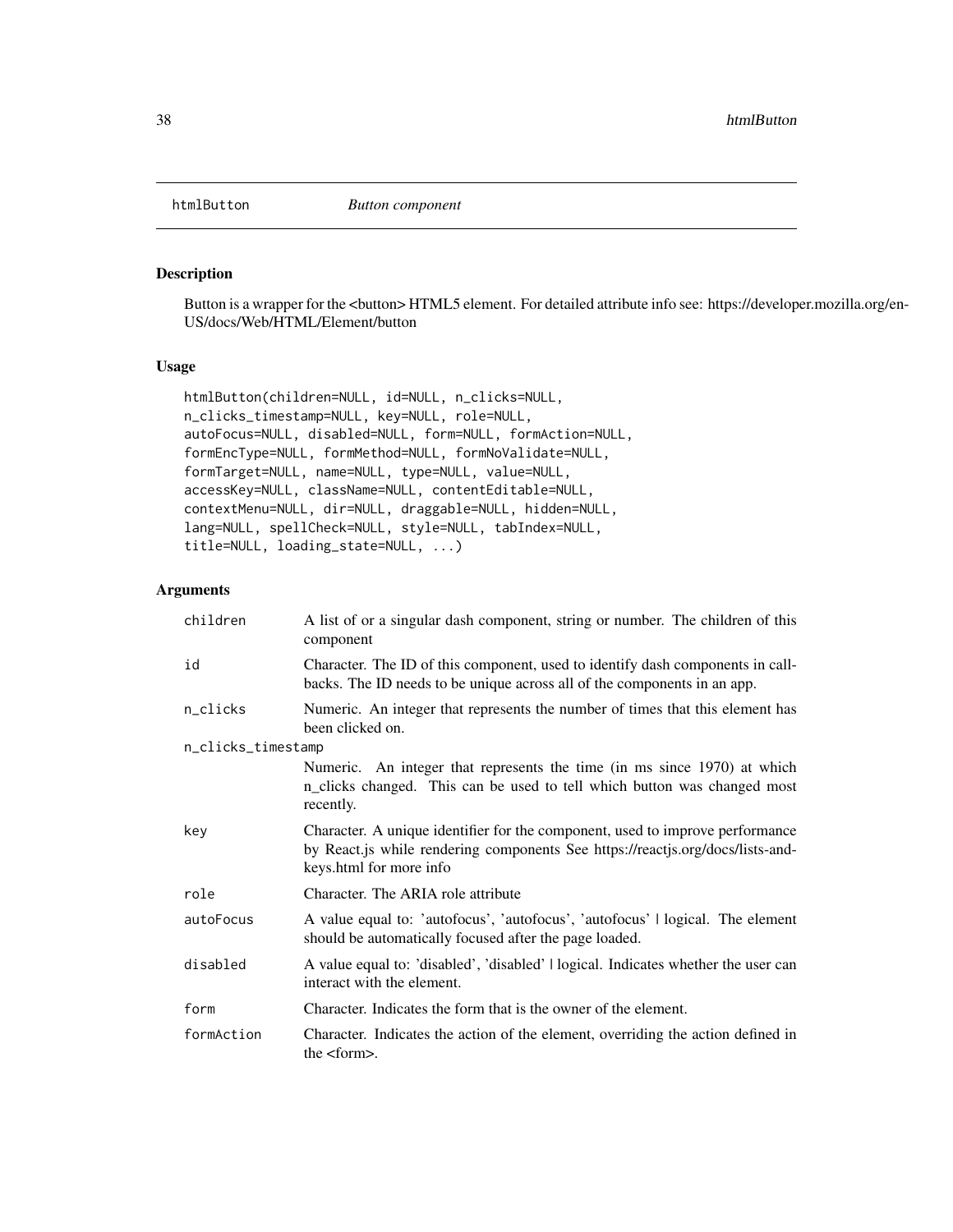| formEncType     | Character. If the button/input is a submit button (type="submit"), this attribute<br>sets the encoding type to use during form submission. If this attribute is speci-<br>fied, it overrides the enctype attribute of the button's form owner.                                                                                                                                                                                                  |
|-----------------|-------------------------------------------------------------------------------------------------------------------------------------------------------------------------------------------------------------------------------------------------------------------------------------------------------------------------------------------------------------------------------------------------------------------------------------------------|
| formMethod      | Character. If the button/input is a submit button (type="submit"), this attribute<br>sets the submission method to use during form submission (GET, POST, etc.).<br>If this attribute is specified, it overrides the method attribute of the button's form<br>owner.                                                                                                                                                                            |
|                 | formNoValidate A value equal to: 'formnovalidate', 'formnovalidate', 'formnovalidate'   logical.<br>If the button/input is a submit button (type="submit"), this boolean attribute<br>specifies that the form is not to be validated when it is submitted. If this attribute<br>is specified, it overrides the novalidate attribute of the button's form owner.                                                                                 |
| formTarget      | Character. If the button/input is a submit button (type="submit"), this attribute<br>specifies the browsing context (for example, tab, window, or inline frame) in<br>which to display the response that is received after submitting the form. If this<br>attribute is specified, it overrides the target attribute of the button's form owner.                                                                                                |
| name            | Character. Name of the element. For example used by the server to identify the<br>fields in form submits.                                                                                                                                                                                                                                                                                                                                       |
| type            | Character. Defines the type of the element.                                                                                                                                                                                                                                                                                                                                                                                                     |
| value           | Character. Defines a default value which will be displayed in the element on<br>page load.                                                                                                                                                                                                                                                                                                                                                      |
| accessKey       | Character. Keyboard shortcut to activate or add focus to the element.                                                                                                                                                                                                                                                                                                                                                                           |
| className       | Character. Often used with CSS to style elements with common properties.                                                                                                                                                                                                                                                                                                                                                                        |
| contentEditable |                                                                                                                                                                                                                                                                                                                                                                                                                                                 |
|                 | Character. Indicates whether the element's content is editable.                                                                                                                                                                                                                                                                                                                                                                                 |
| contextMenu     | Character. Defines the ID of a <menu> element which will serve as the element's<br/>context menu.</menu>                                                                                                                                                                                                                                                                                                                                        |
| dir             | Character. Defines the text direction. Allowed values are ltr (Left-To-Right) or<br>rtl (Right-To-Left)                                                                                                                                                                                                                                                                                                                                         |
| draggable       | Character. Defines whether the element can be dragged.                                                                                                                                                                                                                                                                                                                                                                                          |
| hidden          | A value equal to: 'hidden', 'hidden'   logical. Prevents rendering of given ele-<br>ment, while keeping child elements, e.g. script elements, active.                                                                                                                                                                                                                                                                                           |
| lang            | Character. Defines the language used in the element.                                                                                                                                                                                                                                                                                                                                                                                            |
| spellCheck      | Character. Indicates whether spell checking is allowed for the element.                                                                                                                                                                                                                                                                                                                                                                         |
| style           | Named list. Defines CSS styles which will override styles previously set.                                                                                                                                                                                                                                                                                                                                                                       |
| tabIndex        | Character. Overrides the browser's default tab order and follows the one speci-<br>fied instead.                                                                                                                                                                                                                                                                                                                                                |
| title           | Character. Text to be displayed in a tooltip when hovering over the element.                                                                                                                                                                                                                                                                                                                                                                    |
| loading_state   | Lists containing elements 'is_loading', 'prop_name', 'component_name'. those<br>elements have the following types: - is_loading (logical; optional): determines if<br>the component is loading or not - prop_name (character; optional): holds which<br>property is loading - component_name (character; optional): holds the name of<br>the component that is loading. Object that holds the loading state object coming<br>from dash-renderer |
|                 | wildcards allowed have the form: "data-*', 'aria-*''                                                                                                                                                                                                                                                                                                                                                                                            |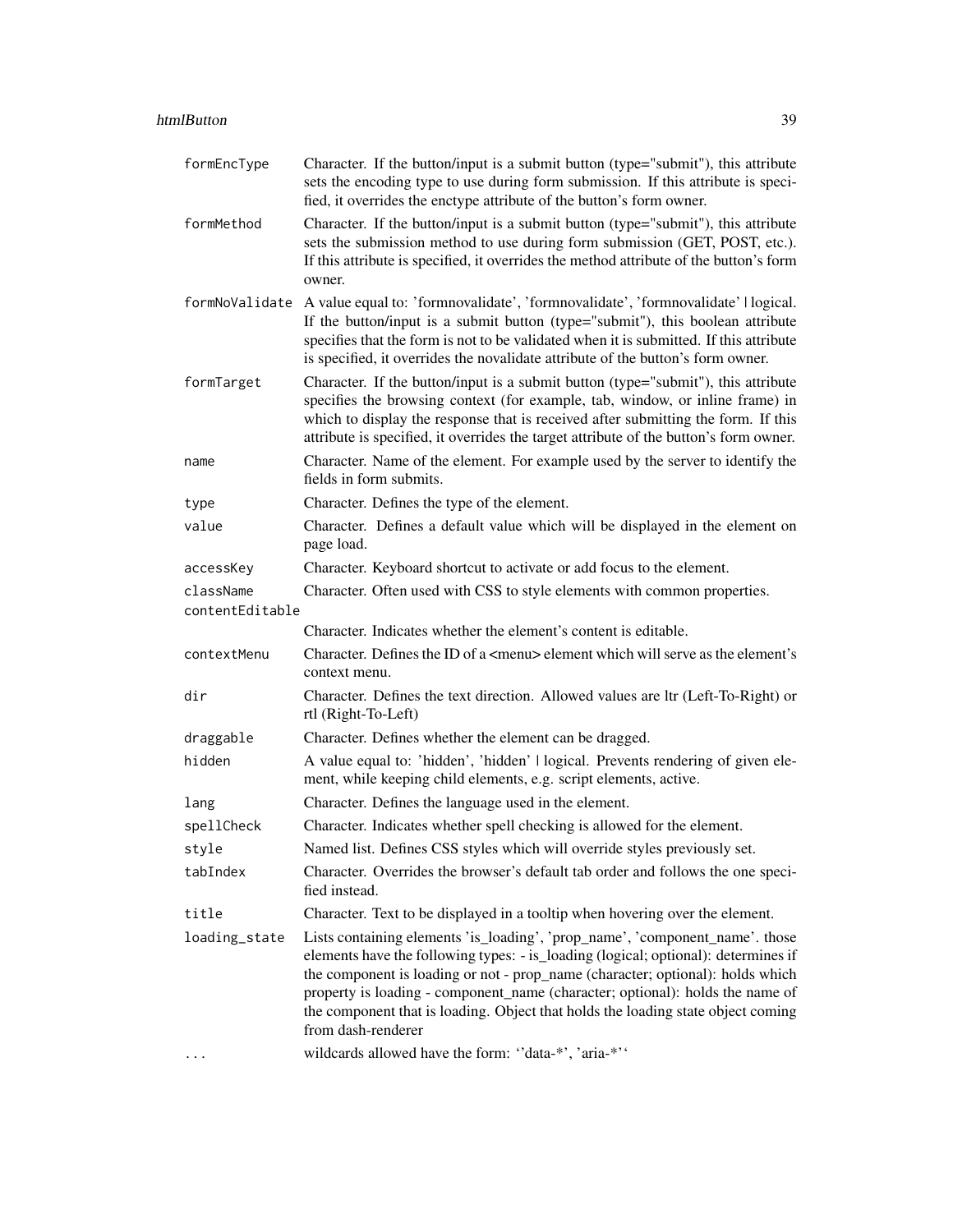named list of JSON elements corresponding to React.js properties and their values

#### Examples

```
if (interactive() && require(dash)) {
 library(dash)
 library(dashHtmlComponents)
 app <- Dash$new()
 app$layout(
   htmlDiv(list(
      htmlButton("Click me!")
      )
   )
 \lambdaapp$run_server()
}
```
htmlCanvas *Canvas component*

#### Description

Canvas is a wrapper for the <canvas> HTML5 element. For detailed attribute info see: https://developer.mozilla.org/en-US/docs/Web/HTML/Element/canvas

### Usage

```
htmlCanvas(children=NULL, id=NULL, n_clicks=NULL,
n_clicks_timestamp=NULL, key=NULL, role=NULL, height=NULL,
width=NULL, accessKey=NULL, className=NULL,
contentEditable=NULL, contextMenu=NULL, dir=NULL,
draggable=NULL, hidden=NULL, lang=NULL, spellCheck=NULL,
style=NULL, tabIndex=NULL, title=NULL, loading_state=NULL,
...)
```

| children | A list of or a singular dash component, string or number. The children of this<br>component                                                                |
|----------|------------------------------------------------------------------------------------------------------------------------------------------------------------|
| id       | Character. The ID of this component, used to identify dash components in call-<br>backs. The ID needs to be unique across all of the components in an app. |
| n clicks | Numeric. An integer that represents the number of times that this element has<br>been clicked on.                                                          |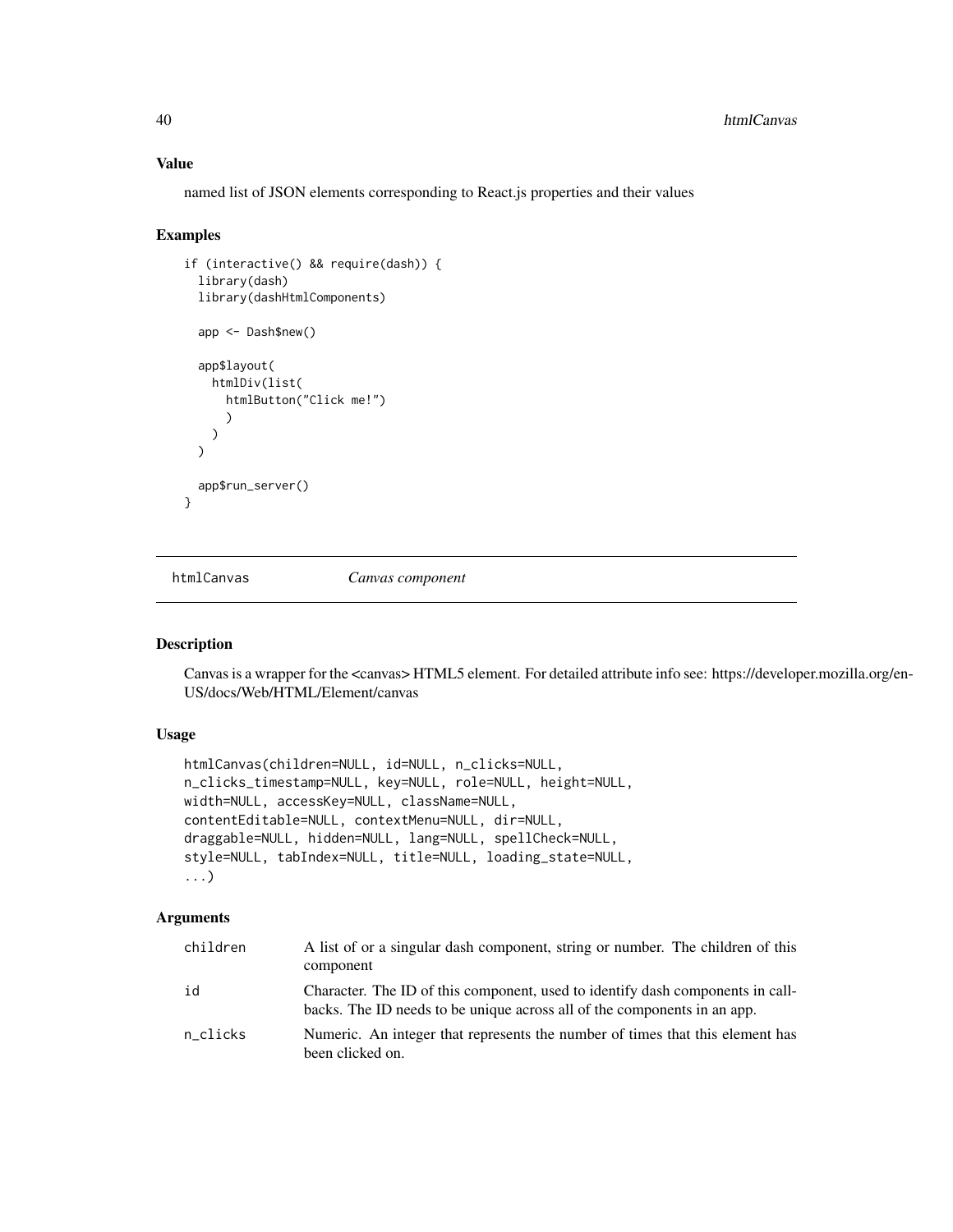| n_clicks_timestamp |                                                                                                                                                                                                                                                                                                                                                                                                                                                 |
|--------------------|-------------------------------------------------------------------------------------------------------------------------------------------------------------------------------------------------------------------------------------------------------------------------------------------------------------------------------------------------------------------------------------------------------------------------------------------------|
|                    | Numeric. An integer that represents the time (in ms since 1970) at which<br>n_clicks changed. This can be used to tell which button was changed most<br>recently.                                                                                                                                                                                                                                                                               |
| key                | Character. A unique identifier for the component, used to improve performance<br>by React.js while rendering components See https://reactjs.org/docs/lists-and-<br>keys.html for more info                                                                                                                                                                                                                                                      |
| role               | Character. The ARIA role attribute                                                                                                                                                                                                                                                                                                                                                                                                              |
| height             | Character   numeric. Specifies the height of elements listed here. For all other<br>elements, use the CSS height property. Note: In some instances, such as <div>,<br/>this is a legacy attribute, in which case the CSS height property should be used<br/>instead.</div>                                                                                                                                                                      |
| width              | Character   numeric. For the elements listed here, this establishes the element's<br>width. Note: For all other instances, such as <div>, this is a legacy attribute, in<br/>which case the CSS width property should be used instead.</div>                                                                                                                                                                                                    |
| accessKey          | Character. Keyboard shortcut to activate or add focus to the element.                                                                                                                                                                                                                                                                                                                                                                           |
| className          | Character. Often used with CSS to style elements with common properties.                                                                                                                                                                                                                                                                                                                                                                        |
| contentEditable    |                                                                                                                                                                                                                                                                                                                                                                                                                                                 |
|                    | Character. Indicates whether the element's content is editable.                                                                                                                                                                                                                                                                                                                                                                                 |
| contextMenu        | Character. Defines the ID of a <menu> element which will serve as the element's<br/>context menu.</menu>                                                                                                                                                                                                                                                                                                                                        |
| dir                | Character. Defines the text direction. Allowed values are ltr (Left-To-Right) or<br>rtl (Right-To-Left)                                                                                                                                                                                                                                                                                                                                         |
| draggable          | Character. Defines whether the element can be dragged.                                                                                                                                                                                                                                                                                                                                                                                          |
| hidden             | A value equal to: 'hidden', 'hidden'   logical. Prevents rendering of given ele-<br>ment, while keeping child elements, e.g. script elements, active.                                                                                                                                                                                                                                                                                           |
| lang               | Character. Defines the language used in the element.                                                                                                                                                                                                                                                                                                                                                                                            |
| spellCheck         | Character. Indicates whether spell checking is allowed for the element.                                                                                                                                                                                                                                                                                                                                                                         |
| style              | Named list. Defines CSS styles which will override styles previously set.                                                                                                                                                                                                                                                                                                                                                                       |
| tabIndex           | Character. Overrides the browser's default tab order and follows the one speci-<br>fied instead.                                                                                                                                                                                                                                                                                                                                                |
| title              | Character. Text to be displayed in a tooltip when hovering over the element.                                                                                                                                                                                                                                                                                                                                                                    |
| loading_state      | Lists containing elements 'is_loading', 'prop_name', 'component_name'. those<br>elements have the following types: - is_loading (logical; optional): determines if<br>the component is loading or not - prop_name (character; optional): holds which<br>property is loading - component_name (character; optional): holds the name of<br>the component that is loading. Object that holds the loading state object coming<br>from dash-renderer |
|                    | wildcards allowed have the form: "data-*', 'aria-*''                                                                                                                                                                                                                                                                                                                                                                                            |

named list of JSON elements corresponding to React.js properties and their values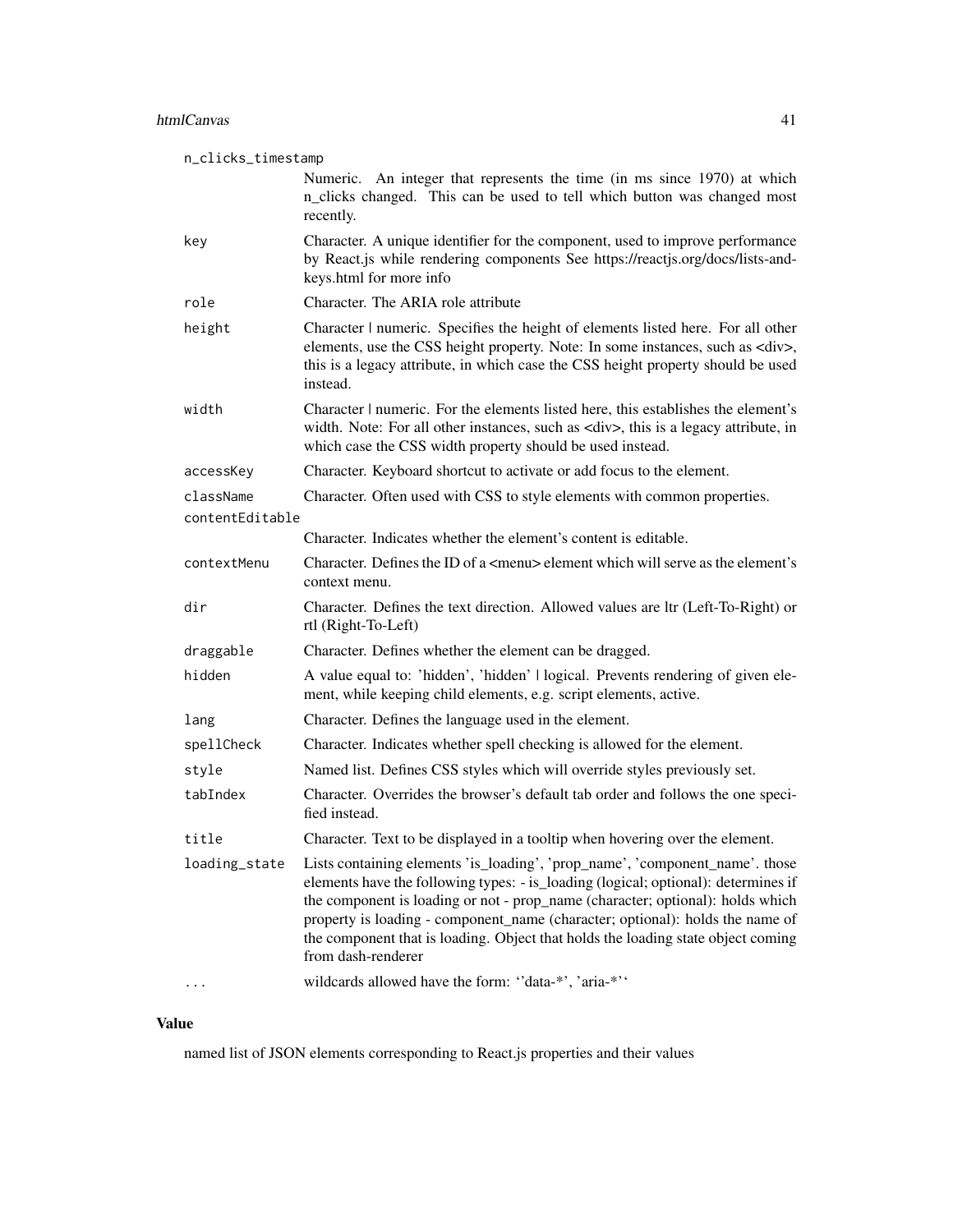## Examples

```
if (interactive() && require(dash)) {
 # this component requires JavaScript code to draw on the canvas
 library(dash)
 library(dashHtmlComponents)
 app <- Dash$new()
 app$layout(
   htmlDiv(list(
      htmlCanvas(id="canvas-component")
      \lambda)
 \mathcal{L}app$run_server()
}
```
htmlCaption *Caption component*

### Description

Caption is a wrapper for the <caption> HTML5 element. For detailed attribute info see: https://developer.mozilla.org/en-US/docs/Web/HTML/Element/caption

#### Usage

```
htmlCaption(children=NULL, id=NULL, n_clicks=NULL,
n_clicks_timestamp=NULL, key=NULL, role=NULL,
accessKey=NULL, className=NULL, contentEditable=NULL,
contextMenu=NULL, dir=NULL, draggable=NULL, hidden=NULL,
lang=NULL, spellCheck=NULL, style=NULL, tabIndex=NULL,
title=NULL, loading_state=NULL, ...)
```

| children           | A list of or a singular dash component, string or number. The children of this<br>component                                                                       |  |
|--------------------|-------------------------------------------------------------------------------------------------------------------------------------------------------------------|--|
| id                 | Character. The ID of this component, used to identify dash components in call-<br>backs. The ID needs to be unique across all of the components in an app.        |  |
| n clicks           | Numeric. An integer that represents the number of times that this element has<br>been clicked on.                                                                 |  |
| n_clicks_timestamp |                                                                                                                                                                   |  |
|                    | Numeric. An integer that represents the time (in ms since 1970) at which<br>n_clicks changed. This can be used to tell which button was changed most<br>recently. |  |
|                    |                                                                                                                                                                   |  |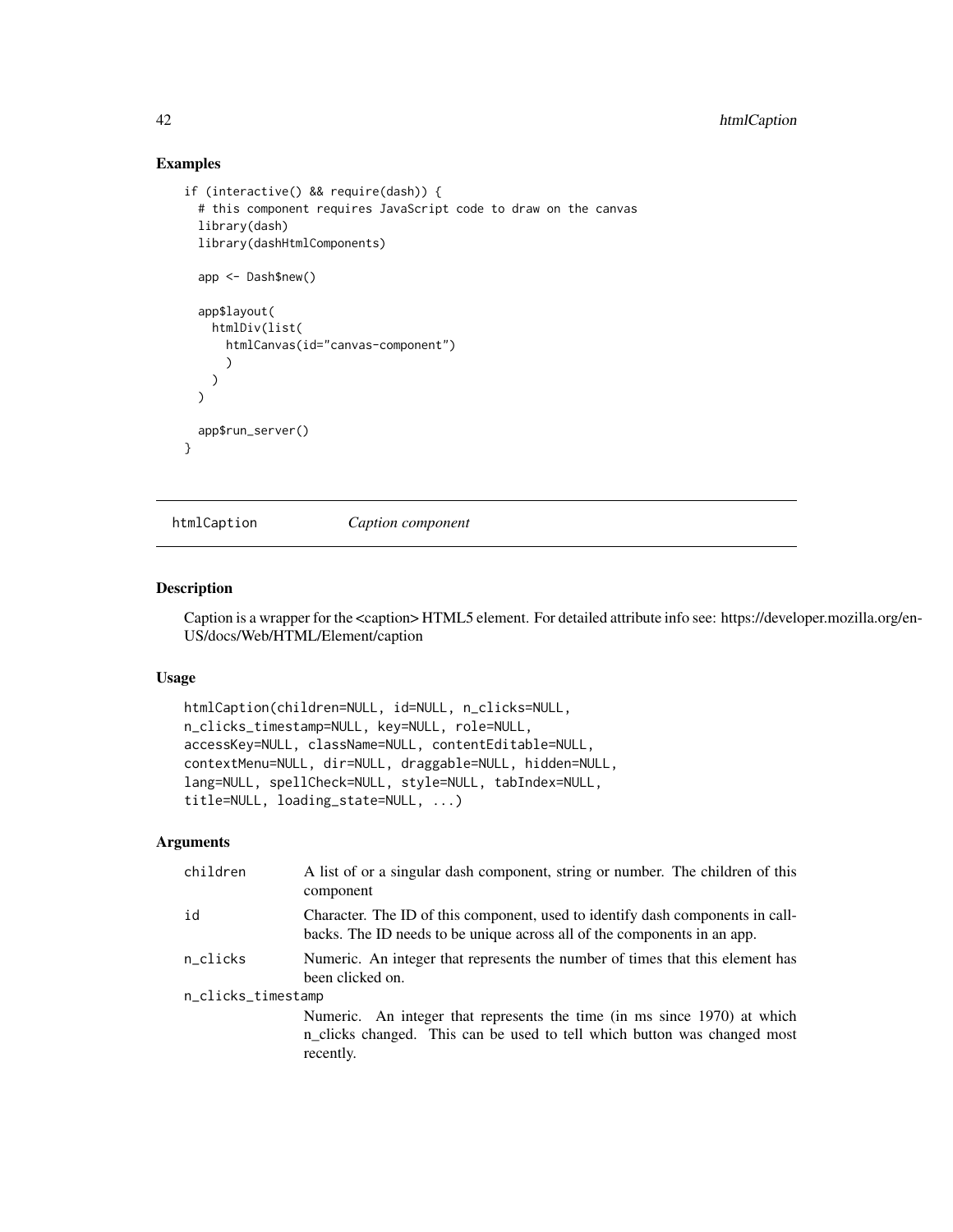| key             | Character. A unique identifier for the component, used to improve performance<br>by React.js while rendering components See https://reactjs.org/docs/lists-and-<br>keys.html for more info                                                                                                                                                                                                                                                      |
|-----------------|-------------------------------------------------------------------------------------------------------------------------------------------------------------------------------------------------------------------------------------------------------------------------------------------------------------------------------------------------------------------------------------------------------------------------------------------------|
| role            | Character. The ARIA role attribute                                                                                                                                                                                                                                                                                                                                                                                                              |
| accessKey       | Character. Keyboard shortcut to activate or add focus to the element.                                                                                                                                                                                                                                                                                                                                                                           |
| className       | Character. Often used with CSS to style elements with common properties.                                                                                                                                                                                                                                                                                                                                                                        |
| contentEditable |                                                                                                                                                                                                                                                                                                                                                                                                                                                 |
|                 | Character. Indicates whether the element's content is editable.                                                                                                                                                                                                                                                                                                                                                                                 |
| contextMenu     | Character. Defines the ID of a <menu> element which will serve as the element's<br/>context menu.</menu>                                                                                                                                                                                                                                                                                                                                        |
| dir             | Character. Defines the text direction. Allowed values are ltr (Left-To-Right) or<br>rtl (Right-To-Left)                                                                                                                                                                                                                                                                                                                                         |
| draggable       | Character. Defines whether the element can be dragged.                                                                                                                                                                                                                                                                                                                                                                                          |
| hidden          | A value equal to: 'hidden', 'hidden'   logical. Prevents rendering of given ele-<br>ment, while keeping child elements, e.g. script elements, active.                                                                                                                                                                                                                                                                                           |
| lang            | Character. Defines the language used in the element.                                                                                                                                                                                                                                                                                                                                                                                            |
| spellCheck      | Character. Indicates whether spell checking is allowed for the element.                                                                                                                                                                                                                                                                                                                                                                         |
| style           | Named list. Defines CSS styles which will override styles previously set.                                                                                                                                                                                                                                                                                                                                                                       |
| tabIndex        | Character. Overrides the browser's default tab order and follows the one speci-<br>fied instead.                                                                                                                                                                                                                                                                                                                                                |
| title           | Character. Text to be displayed in a tooltip when hovering over the element.                                                                                                                                                                                                                                                                                                                                                                    |
| loading_state   | Lists containing elements 'is_loading', 'prop_name', 'component_name'. those<br>elements have the following types: - is_loading (logical; optional): determines if<br>the component is loading or not - prop_name (character; optional): holds which<br>property is loading - component_name (character; optional): holds the name of<br>the component that is loading. Object that holds the loading state object coming<br>from dash-renderer |
| $\cdots$        | wildcards allowed have the form: "data-*', 'aria-*''                                                                                                                                                                                                                                                                                                                                                                                            |

named list of JSON elements corresponding to React.js properties and their values

```
if (interactive() && require(dash)) {
 library(dash)
 library(dashHtmlComponents)
 app <- Dash$new()
 app$layout(
   htmlDiv(list(
     htmlTable(list(
       htmlCaption("Elevations of a few Cascade Range volcanoes"),
```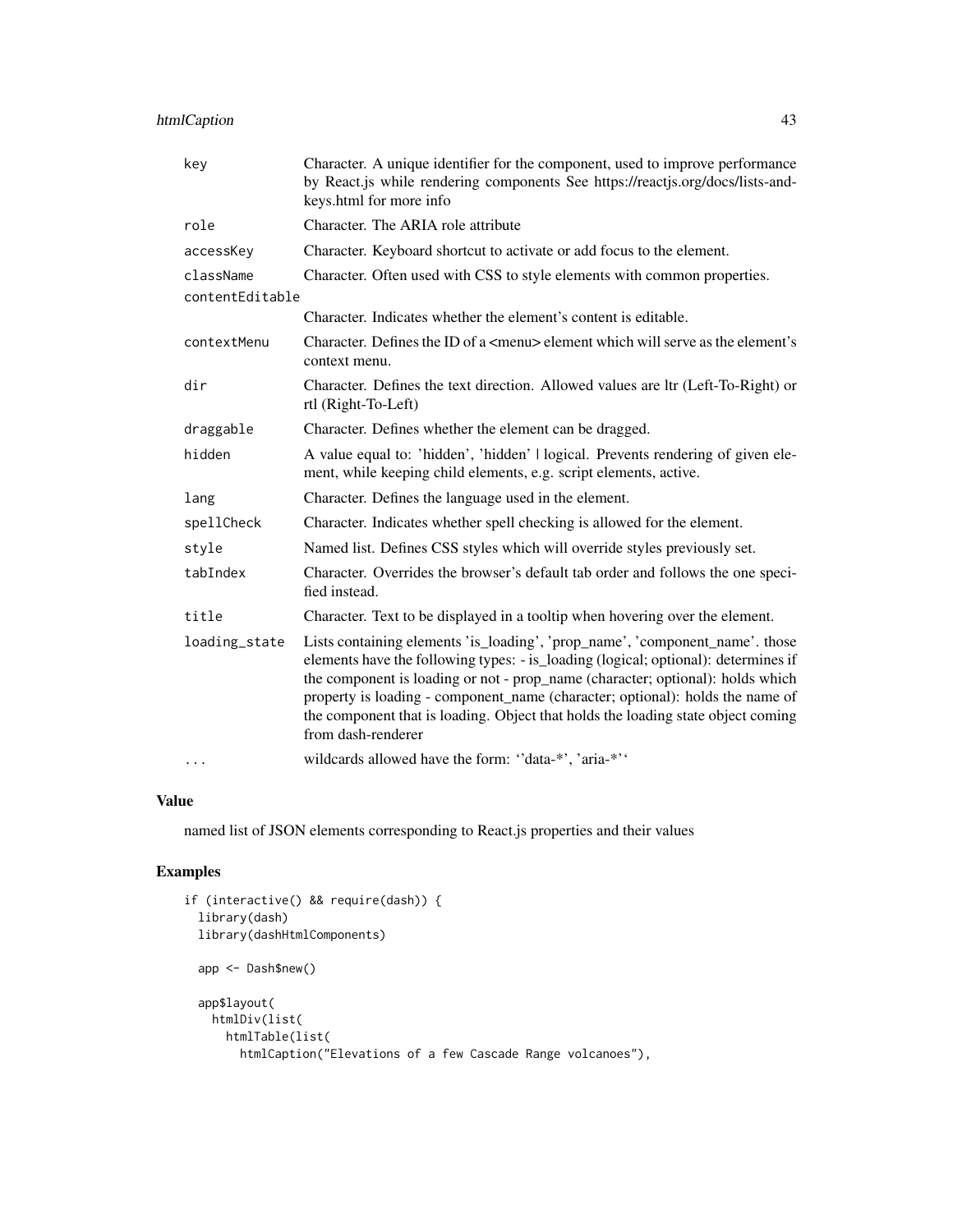44 htmlCenter and the set of the set of the set of the set of the set of the set of the set of the set of the set of the set of the set of the set of the set of the set of the set of the set of the set of the set of the se

```
htmlThead(
          htmlTr(list(
            htmlTh("Mountain"),
            htmlTh("Elevation (m)"),
            htmlTh("Elevation (ft)")
          )
        )),
        htmlTbody(list(
          htmlTr(list(
            htmlTd("Mount Rainier"),
            htmlTd("4,392"),
            htmlTd("14,411")
          )
          ),
          htmlTr(list(
            htmlTd("Mount Hood"),
            htmlTd("3,429"),
            htmlTd("11,249")
          )
          ),
          htmlTr(list(
            htmlTd("Lassen Peak"),
            htmlTd("3,187"),
            htmlTd("10,457")
          )
          ),
          htmlTr(list(
            htmlTd("Mount St. Helens"),
            htmlTd("2,549"),
            htmlTd("8,363")
          )
          )
        )
       )
      ), style = list(
            border = "1px black solid"
      \lambda)
   )
 )
 \mathcal{L}app$run_server()
}
```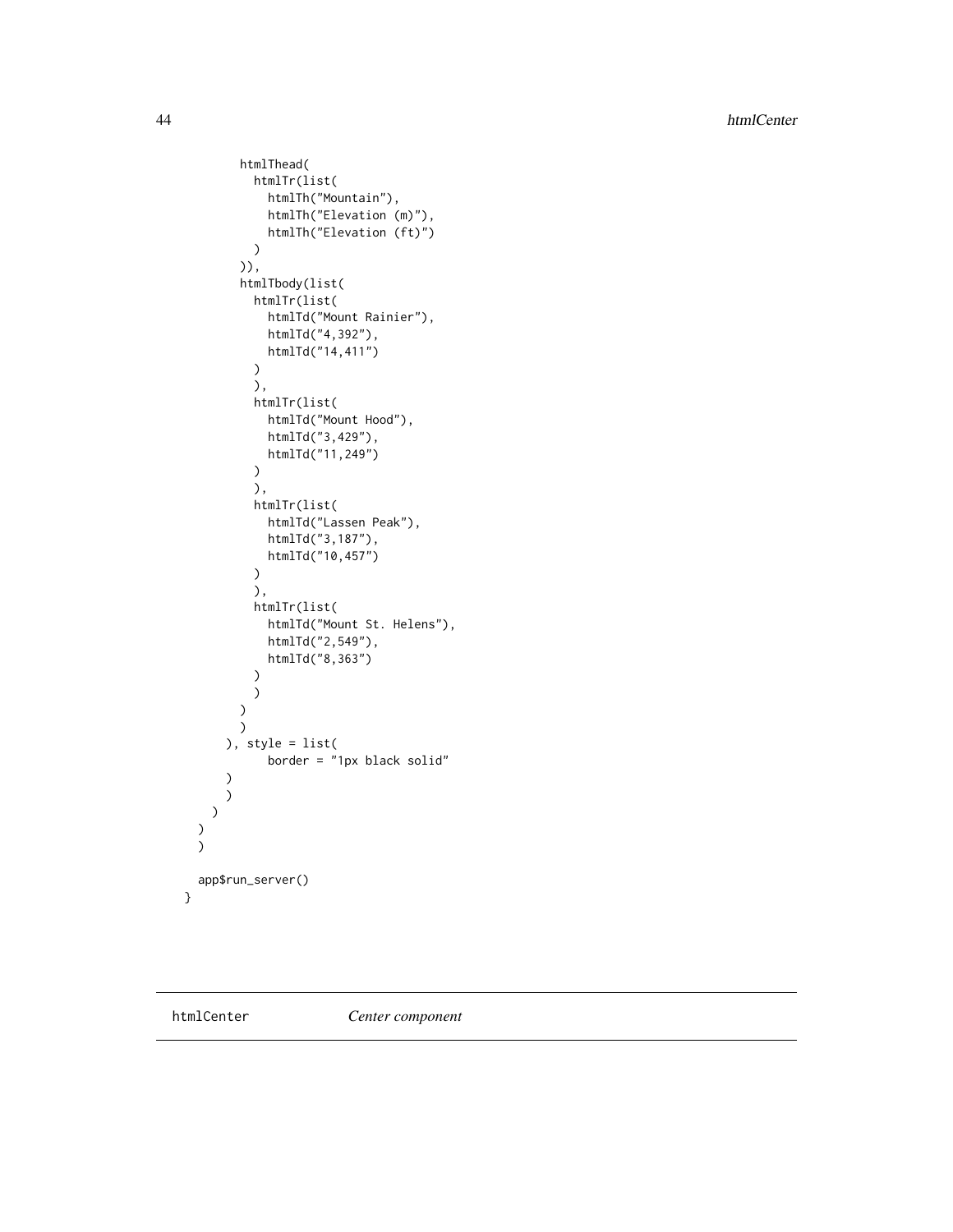#### htmlCenter 45

## Description

Center is a wrapper for the <center> HTML5 element. For detailed attribute info see: https://developer.mozilla.org/en-US/docs/Web/HTML/Element/center

## Usage

htmlCenter(children=NULL, id=NULL, n\_clicks=NULL, n\_clicks\_timestamp=NULL, key=NULL, role=NULL, accessKey=NULL, className=NULL, contentEditable=NULL, contextMenu=NULL, dir=NULL, draggable=NULL, hidden=NULL, lang=NULL, spellCheck=NULL, style=NULL, tabIndex=NULL, title=NULL, loading\_state=NULL, ...)

| children           | A list of or a singular dash component, string or number. The children of this<br>component                                                                                                |
|--------------------|--------------------------------------------------------------------------------------------------------------------------------------------------------------------------------------------|
| id                 | Character. The ID of this component, used to identify dash components in call-<br>backs. The ID needs to be unique across all of the components in an app.                                 |
| n_clicks           | Numeric. An integer that represents the number of times that this element has<br>been clicked on.                                                                                          |
| n_clicks_timestamp |                                                                                                                                                                                            |
|                    | Numeric. An integer that represents the time (in ms since 1970) at which<br>n_clicks changed. This can be used to tell which button was changed most<br>recently.                          |
| key                | Character. A unique identifier for the component, used to improve performance<br>by React.js while rendering components See https://reactjs.org/docs/lists-and-<br>keys.html for more info |
| role               | Character. The ARIA role attribute                                                                                                                                                         |
| accessKey          | Character. Keyboard shortcut to activate or add focus to the element.                                                                                                                      |
| className          | Character. Often used with CSS to style elements with common properties.                                                                                                                   |
| contentEditable    |                                                                                                                                                                                            |
|                    | Character. Indicates whether the element's content is editable.                                                                                                                            |
| contextMenu        | Character. Defines the ID of a <menu> element which will serve as the element's<br/>context menu.</menu>                                                                                   |
| dir                | Character. Defines the text direction. Allowed values are ltr (Left-To-Right) or<br>rtl (Right-To-Left)                                                                                    |
| draggable          | Character. Defines whether the element can be dragged.                                                                                                                                     |
| hidden             | A value equal to: 'hidden', 'hidden'   logical. Prevents rendering of given ele-<br>ment, while keeping child elements, e.g. script elements, active.                                      |
| lang               | Character. Defines the language used in the element.                                                                                                                                       |
| spellCheck         | Character. Indicates whether spell checking is allowed for the element.                                                                                                                    |
| style              | Named list. Defines CSS styles which will override styles previously set.                                                                                                                  |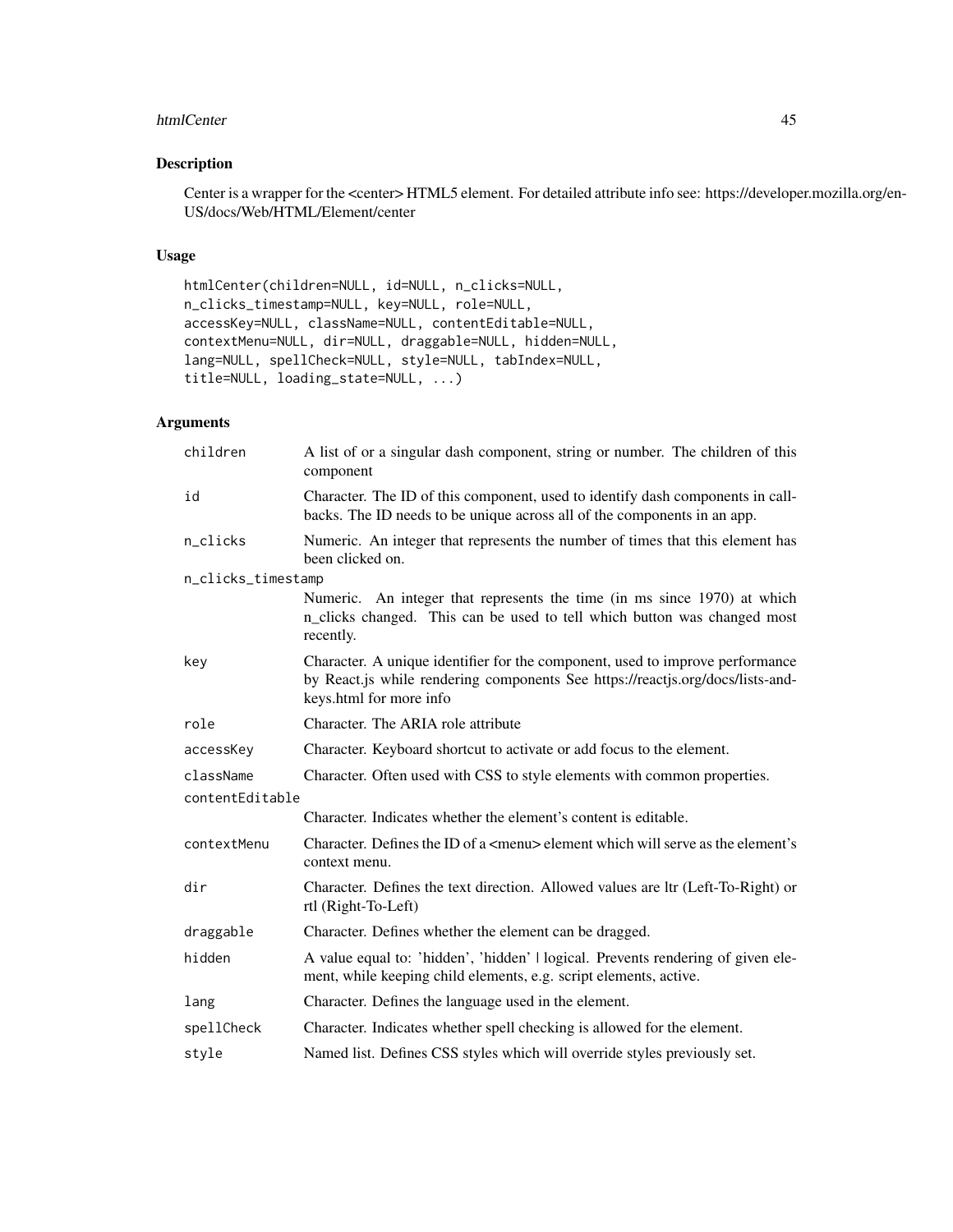| tabIndex      | Character. Overrides the browser's default tab order and follows the one speci-<br>fied instead.                                                                                                                                                                                                                                                                                                                                                |
|---------------|-------------------------------------------------------------------------------------------------------------------------------------------------------------------------------------------------------------------------------------------------------------------------------------------------------------------------------------------------------------------------------------------------------------------------------------------------|
| title         | Character. Text to be displayed in a tooltip when hovering over the element.                                                                                                                                                                                                                                                                                                                                                                    |
| loading_state | Lists containing elements 'is_loading', 'prop_name', 'component_name'. those<br>elements have the following types: - is_loading (logical; optional): determines if<br>the component is loading or not - prop_name (character; optional): holds which<br>property is loading - component_name (character; optional): holds the name of<br>the component that is loading. Object that holds the loading state object coming<br>from dash-renderer |
| .             | wildcards allowed have the form: "data-*', 'aria-*''                                                                                                                                                                                                                                                                                                                                                                                            |

named list of JSON elements corresponding to React.js properties and their values

## Examples

```
if (interactive() && require(dash)) {
 library(dash)
 library(dashHtmlComponents)
 app <- Dash$new()
 app$layout(
   htmlDiv(list(
      htmlCenter("Centered text!")
      )
   \lambda\lambdaapp$run_server()
}
```
htmlCite *Cite component*

#### Description

Cite is a wrapper for the <cite> HTML5 element. For detailed attribute info see: https://developer.mozilla.org/en-US/docs/Web/HTML/Element/cite

#### Usage

```
htmlCite(children=NULL, id=NULL, n_clicks=NULL,
n_clicks_timestamp=NULL, key=NULL, role=NULL,
accessKey=NULL, className=NULL, contentEditable=NULL,
contextMenu=NULL, dir=NULL, draggable=NULL, hidden=NULL,
lang=NULL, spellCheck=NULL, style=NULL, tabIndex=NULL,
title=NULL, loading_state=NULL, ...)
```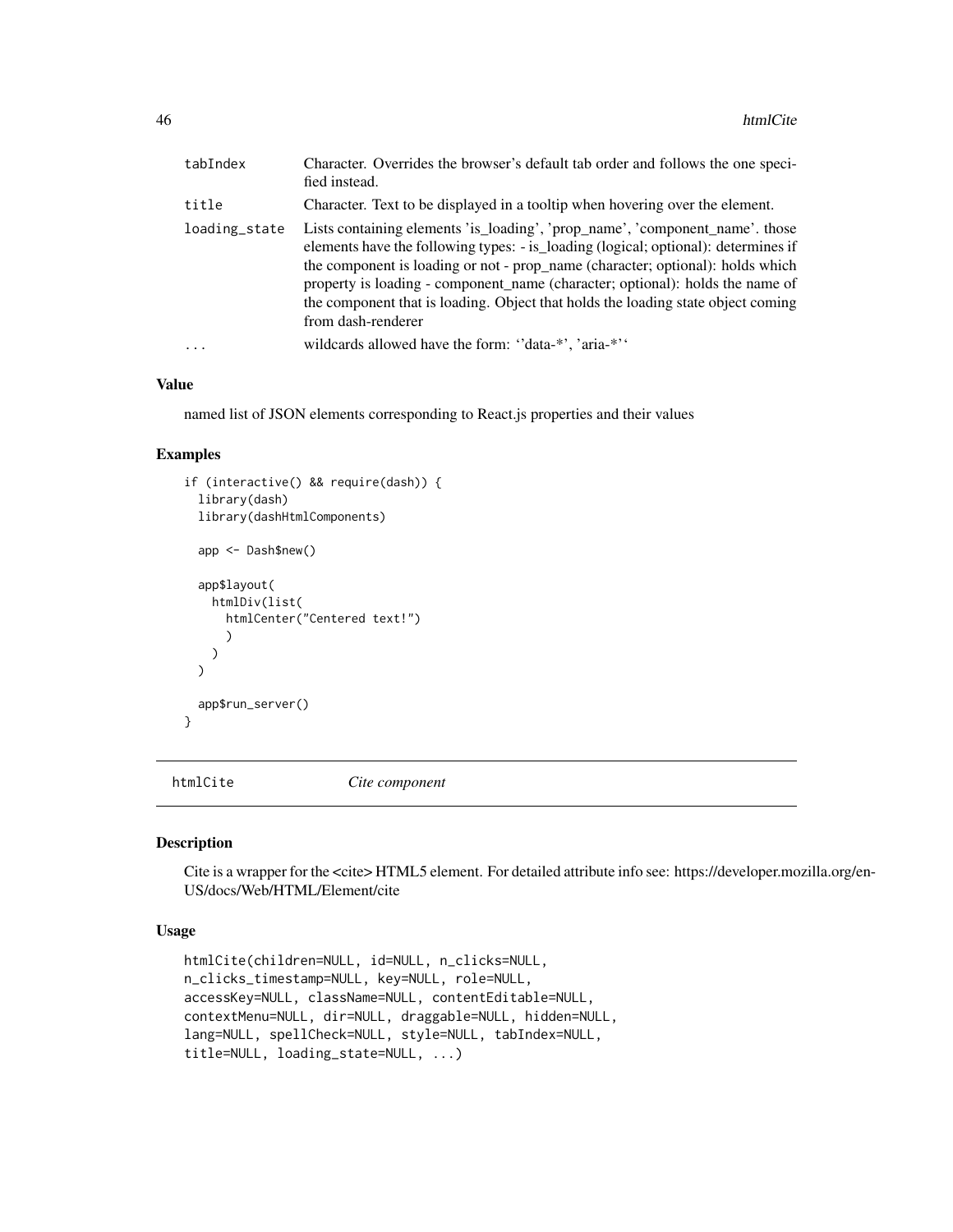#### htmlCite and the state of the state of the state and the state of the state of the state and the state of the state of the state of the state of the state of the state of the state of the state of the state of the state of

# Arguments

| children           | A list of or a singular dash component, string or number. The children of this<br>component                                                                                                                                                                                                                                                                                                                                                     |
|--------------------|-------------------------------------------------------------------------------------------------------------------------------------------------------------------------------------------------------------------------------------------------------------------------------------------------------------------------------------------------------------------------------------------------------------------------------------------------|
| id                 | Character. The ID of this component, used to identify dash components in call-<br>backs. The ID needs to be unique across all of the components in an app.                                                                                                                                                                                                                                                                                      |
| n_clicks           | Numeric. An integer that represents the number of times that this element has<br>been clicked on.                                                                                                                                                                                                                                                                                                                                               |
| n_clicks_timestamp |                                                                                                                                                                                                                                                                                                                                                                                                                                                 |
|                    | Numeric. An integer that represents the time (in ms since 1970) at which<br>n_clicks changed. This can be used to tell which button was changed most<br>recently.                                                                                                                                                                                                                                                                               |
| key                | Character. A unique identifier for the component, used to improve performance<br>by React.js while rendering components See https://reactjs.org/docs/lists-and-<br>keys.html for more info                                                                                                                                                                                                                                                      |
| role               | Character. The ARIA role attribute                                                                                                                                                                                                                                                                                                                                                                                                              |
| accessKey          | Character. Keyboard shortcut to activate or add focus to the element.                                                                                                                                                                                                                                                                                                                                                                           |
| className          | Character. Often used with CSS to style elements with common properties.                                                                                                                                                                                                                                                                                                                                                                        |
| contentEditable    |                                                                                                                                                                                                                                                                                                                                                                                                                                                 |
|                    | Character. Indicates whether the element's content is editable.                                                                                                                                                                                                                                                                                                                                                                                 |
| contextMenu        | Character. Defines the ID of a <menu> element which will serve as the element's<br/>context menu.</menu>                                                                                                                                                                                                                                                                                                                                        |
| dir                | Character. Defines the text direction. Allowed values are ltr (Left-To-Right) or<br>rtl (Right-To-Left)                                                                                                                                                                                                                                                                                                                                         |
| draggable          | Character. Defines whether the element can be dragged.                                                                                                                                                                                                                                                                                                                                                                                          |
| hidden             | A value equal to: 'hidden', 'hidden'   logical. Prevents rendering of given ele-<br>ment, while keeping child elements, e.g. script elements, active.                                                                                                                                                                                                                                                                                           |
| lang               | Character. Defines the language used in the element.                                                                                                                                                                                                                                                                                                                                                                                            |
| spellCheck         | Character. Indicates whether spell checking is allowed for the element.                                                                                                                                                                                                                                                                                                                                                                         |
| style              | Named list. Defines CSS styles which will override styles previously set.                                                                                                                                                                                                                                                                                                                                                                       |
| tabIndex           | Character. Overrides the browser's default tab order and follows the one speci-<br>fied instead.                                                                                                                                                                                                                                                                                                                                                |
| title              | Character. Text to be displayed in a tooltip when hovering over the element.                                                                                                                                                                                                                                                                                                                                                                    |
| loading_state      | Lists containing elements 'is_loading', 'prop_name', 'component_name'. those<br>elements have the following types: - is_loading (logical; optional): determines if<br>the component is loading or not - prop_name (character; optional): holds which<br>property is loading - component_name (character; optional): holds the name of<br>the component that is loading. Object that holds the loading state object coming<br>from dash-renderer |
|                    | wildcards allowed have the form: "data-*', 'aria-*''                                                                                                                                                                                                                                                                                                                                                                                            |

## Value

named list of JSON elements corresponding to React.js properties and their values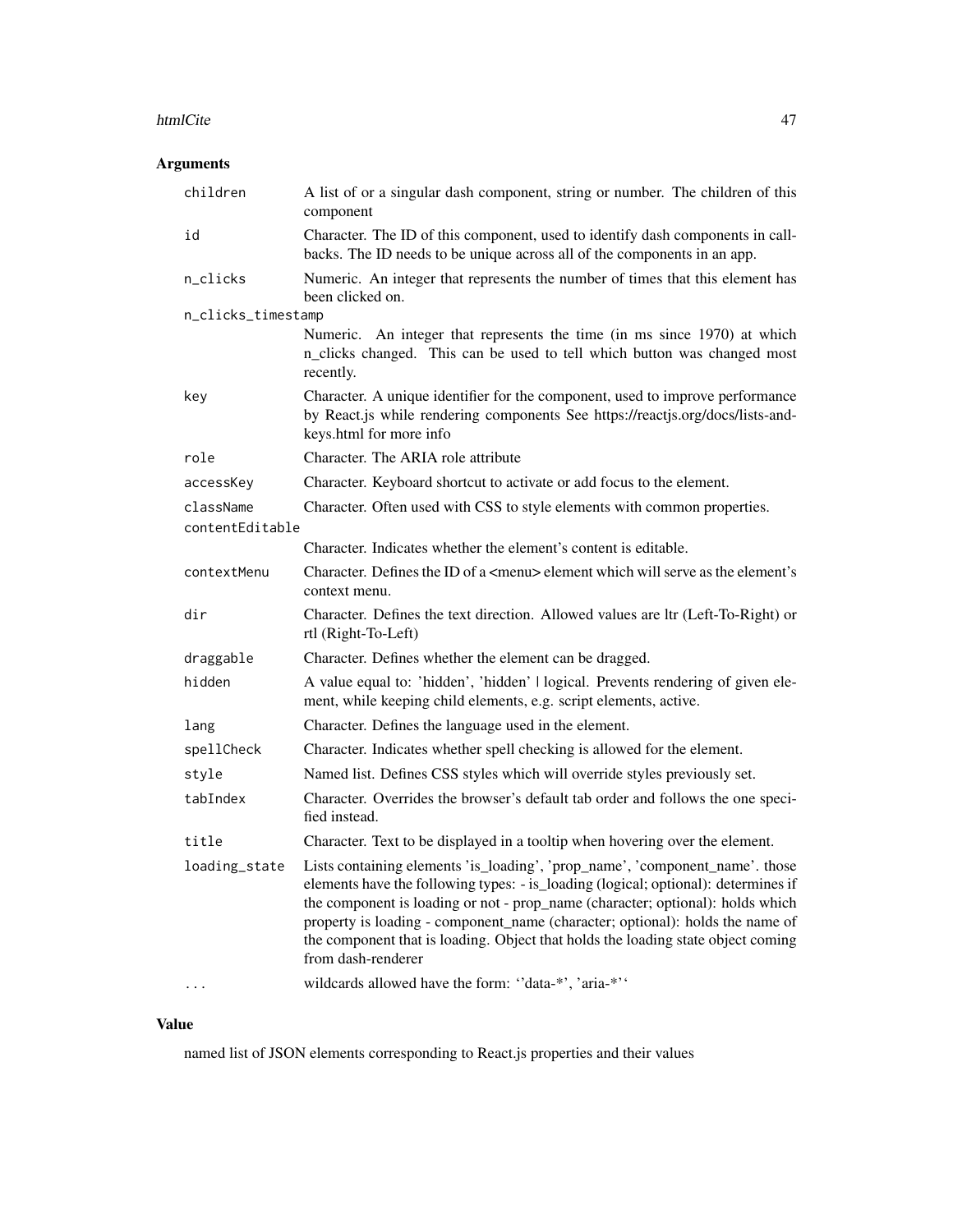## Examples

```
if (interactive() && require(dash)) {
 library(dash)
 library(dashHtmlComponents)
 app <- Dash$new()
 app$layout(
   htmlDiv(list(
     htmlCite("Click me!")
      \lambda)
 \lambdaapp$run_server()
}
```
htmlCode *Code component*

## Description

Code is a wrapper for the <code>HTML5 element. For detailed attribute info see: https://developer.mozilla.org/en-US/docs/Web/HTML/Element/code

## Usage

```
htmlCode(children=NULL, id=NULL, n_clicks=NULL,
n_clicks_timestamp=NULL, key=NULL, role=NULL,
accessKey=NULL, className=NULL, contentEditable=NULL,
contextMenu=NULL, dir=NULL, draggable=NULL, hidden=NULL,
lang=NULL, spellCheck=NULL, style=NULL, tabIndex=NULL,
title=NULL, loading_state=NULL, ...)
```

| children           | A list of or a singular dash component, string or number. The children of this<br>component                                                                       |  |
|--------------------|-------------------------------------------------------------------------------------------------------------------------------------------------------------------|--|
| id                 | Character. The ID of this component, used to identify dash components in call-<br>backs. The ID needs to be unique across all of the components in an app.        |  |
| n_clicks           | Numeric. An integer that represents the number of times that this element has<br>been clicked on.                                                                 |  |
| n_clicks_timestamp |                                                                                                                                                                   |  |
|                    | Numeric. An integer that represents the time (in ms since 1970) at which<br>n_clicks changed. This can be used to tell which button was changed most<br>recently. |  |
|                    |                                                                                                                                                                   |  |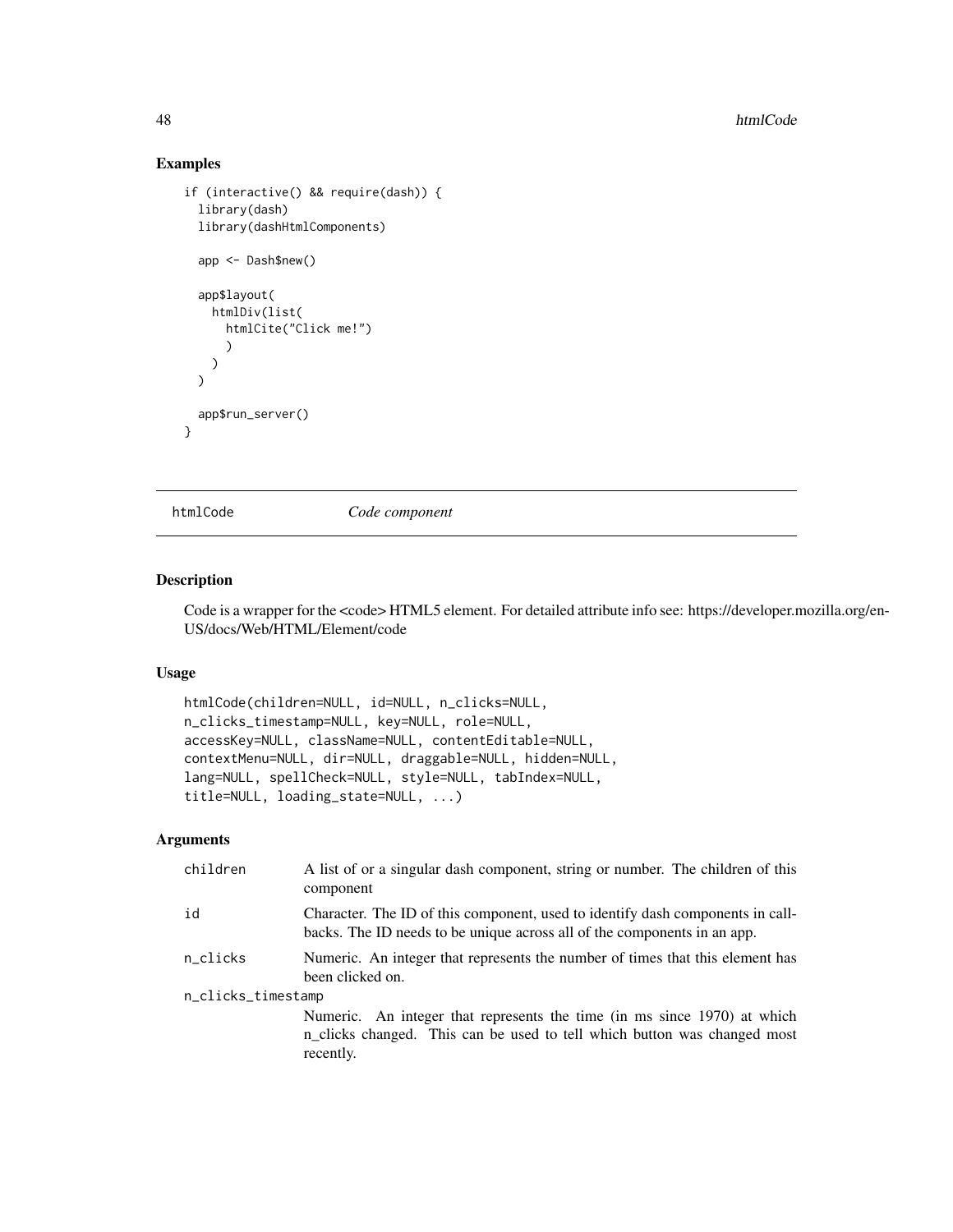#### htmlCode and the set of the set of the set of the set of the set of the set of the set of the set of the set of the set of the set of the set of the set of the set of the set of the set of the set of the set of the set of

| key             | Character. A unique identifier for the component, used to improve performance<br>by React.js while rendering components See https://reactjs.org/docs/lists-and-<br>keys.html for more info                                                                                                                                                                                                                                                      |
|-----------------|-------------------------------------------------------------------------------------------------------------------------------------------------------------------------------------------------------------------------------------------------------------------------------------------------------------------------------------------------------------------------------------------------------------------------------------------------|
| role            | Character. The ARIA role attribute                                                                                                                                                                                                                                                                                                                                                                                                              |
| accessKey       | Character. Keyboard shortcut to activate or add focus to the element.                                                                                                                                                                                                                                                                                                                                                                           |
| className       | Character. Often used with CSS to style elements with common properties.                                                                                                                                                                                                                                                                                                                                                                        |
| contentEditable |                                                                                                                                                                                                                                                                                                                                                                                                                                                 |
|                 | Character. Indicates whether the element's content is editable.                                                                                                                                                                                                                                                                                                                                                                                 |
| contextMenu     | Character. Defines the ID of a <menu> element which will serve as the element's<br/>context menu.</menu>                                                                                                                                                                                                                                                                                                                                        |
| dir             | Character. Defines the text direction. Allowed values are ltr (Left-To-Right) or<br>rtl (Right-To-Left)                                                                                                                                                                                                                                                                                                                                         |
| draggable       | Character. Defines whether the element can be dragged.                                                                                                                                                                                                                                                                                                                                                                                          |
| hidden          | A value equal to: 'hidden', 'hidden'   logical. Prevents rendering of given ele-<br>ment, while keeping child elements, e.g. script elements, active.                                                                                                                                                                                                                                                                                           |
| lang            | Character. Defines the language used in the element.                                                                                                                                                                                                                                                                                                                                                                                            |
| spellCheck      | Character. Indicates whether spell checking is allowed for the element.                                                                                                                                                                                                                                                                                                                                                                         |
| style           | Named list. Defines CSS styles which will override styles previously set.                                                                                                                                                                                                                                                                                                                                                                       |
| tabIndex        | Character. Overrides the browser's default tab order and follows the one speci-<br>fied instead.                                                                                                                                                                                                                                                                                                                                                |
| title           | Character. Text to be displayed in a tooltip when hovering over the element.                                                                                                                                                                                                                                                                                                                                                                    |
| loading_state   | Lists containing elements 'is_loading', 'prop_name', 'component_name'. those<br>elements have the following types: - is_loading (logical; optional): determines if<br>the component is loading or not - prop_name (character; optional): holds which<br>property is loading - component_name (character; optional): holds the name of<br>the component that is loading. Object that holds the loading state object coming<br>from dash-renderer |
| $\ddotsc$       | wildcards allowed have the form: "data-*', 'aria-*''                                                                                                                                                                                                                                                                                                                                                                                            |

#### Value

named list of JSON elements corresponding to React.js properties and their values

```
if (interactive() && require(dash)) {
  library(dash)
  library(dashHtmlComponents)
  app <- Dash$new()
  app$layout(htmlDiv(list(
   htmlCode(
     children = 'cat("Hello world!")'
        \lambda
```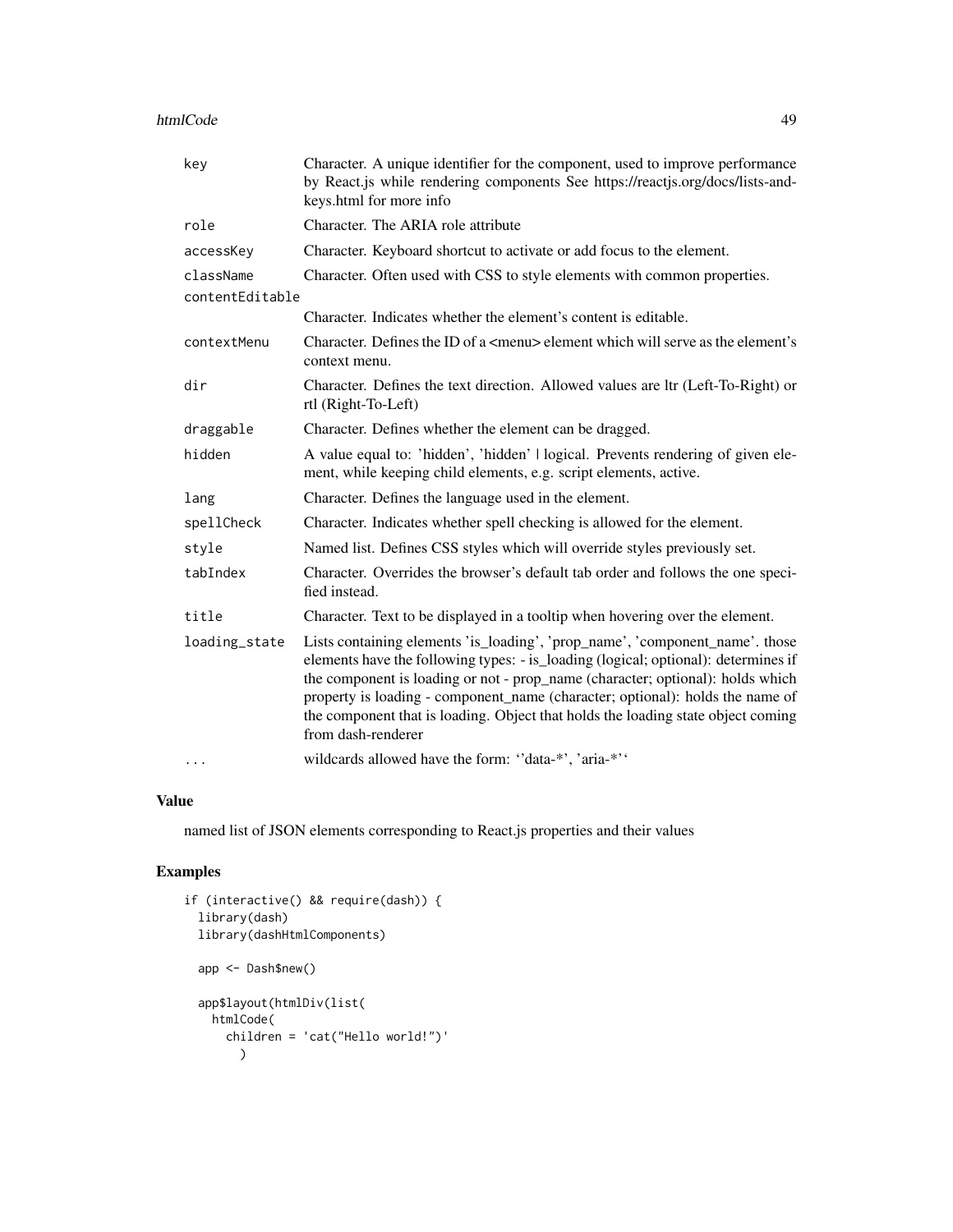```
)
    )
  )
  app$run_server()
}
```
htmlCol *Col component*

#### Description

Col is a wrapper for the <col> HTML5 element. For detailed attribute info see: https://developer.mozilla.org/en-US/docs/Web/HTML/Element/col

## Usage

```
htmlCol(children=NULL, id=NULL, n_clicks=NULL,
n_clicks_timestamp=NULL, key=NULL, role=NULL, span=NULL,
accessKey=NULL, className=NULL, contentEditable=NULL,
contextMenu=NULL, dir=NULL, draggable=NULL, hidden=NULL,
lang=NULL, spellCheck=NULL, style=NULL, tabIndex=NULL,
title=NULL, loading_state=NULL, ...)
```
## Arguments

| children           | A list of or a singular dash component, string or number. The children of this<br>component                                                                                                |
|--------------------|--------------------------------------------------------------------------------------------------------------------------------------------------------------------------------------------|
| id                 | Character. The ID of this component, used to identify dash components in call-<br>backs. The ID needs to be unique across all of the components in an app.                                 |
| n_clicks           | Numeric. An integer that represents the number of times that this element has<br>been clicked on.                                                                                          |
| n_clicks_timestamp |                                                                                                                                                                                            |
|                    | Numeric. An integer that represents the time (in ms since 1970) at which<br>n_clicks changed. This can be used to tell which button was changed most<br>recently.                          |
| key                | Character. A unique identifier for the component, used to improve performance<br>by React.js while rendering components See https://reactjs.org/docs/lists-and-<br>keys.html for more info |
| role               | Character. The ARIA role attribute                                                                                                                                                         |
| span               | Character.                                                                                                                                                                                 |
| accessKey          | Character. Keyboard shortcut to activate or add focus to the element.                                                                                                                      |
| className          | Character. Often used with CSS to style elements with common properties.                                                                                                                   |
| contentEditable    |                                                                                                                                                                                            |
|                    | Character. Indicates whether the element's content is editable.                                                                                                                            |

50 htmlCol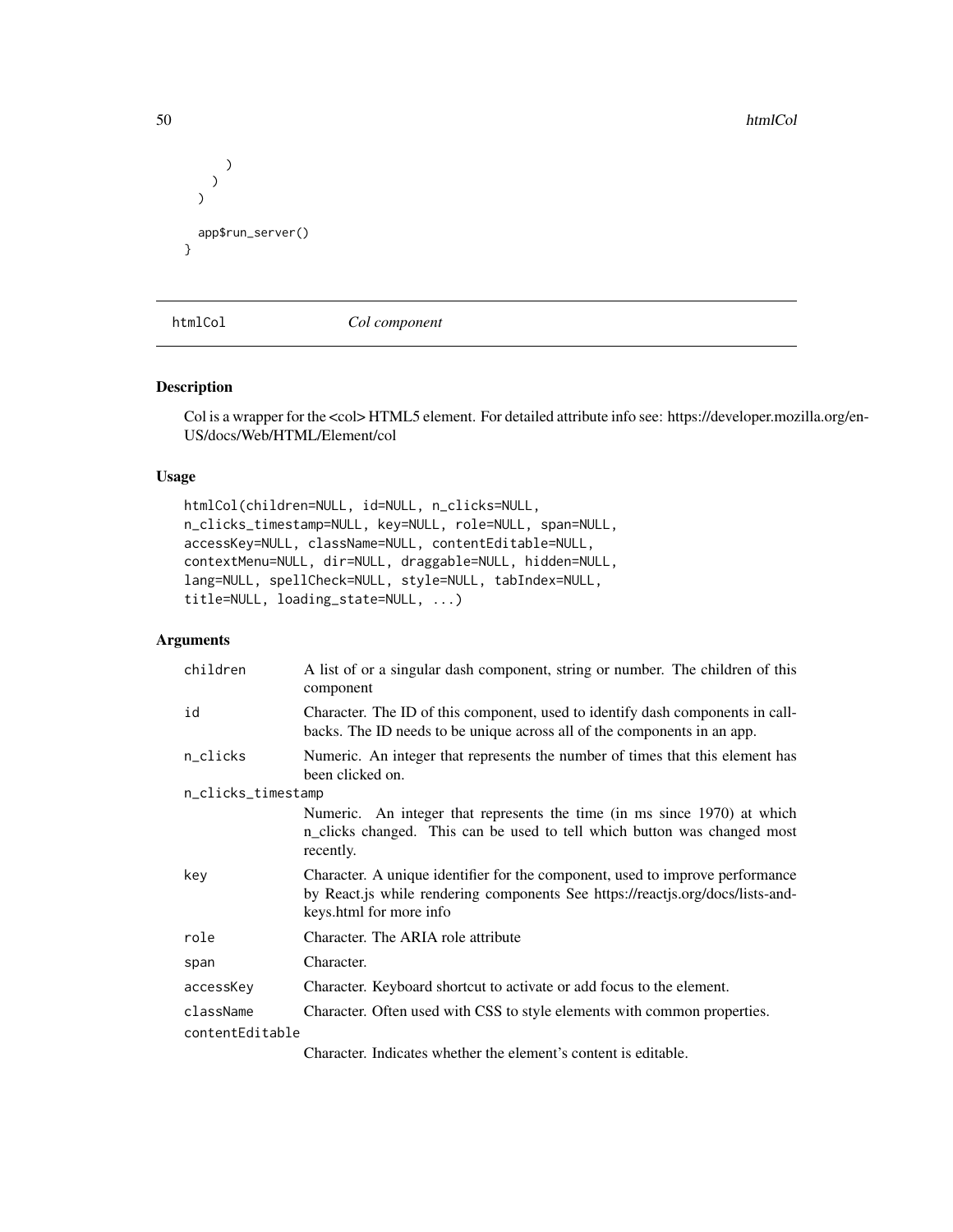| htmlCol |  |  |
|---------|--|--|
|         |  |  |

| contextMenu   | Character. Defines the ID of a $\leq$ menu> element which will serve as the element's<br>context menu.                                                                                                                                                                                                                                                                                                                                          |
|---------------|-------------------------------------------------------------------------------------------------------------------------------------------------------------------------------------------------------------------------------------------------------------------------------------------------------------------------------------------------------------------------------------------------------------------------------------------------|
| dir           | Character. Defines the text direction. Allowed values are ltr (Left-To-Right) or<br>rtl (Right-To-Left)                                                                                                                                                                                                                                                                                                                                         |
| draggable     | Character. Defines whether the element can be dragged.                                                                                                                                                                                                                                                                                                                                                                                          |
| hidden        | A value equal to: 'hidden', 'hidden'   logical. Prevents rendering of given ele-<br>ment, while keeping child elements, e.g. script elements, active.                                                                                                                                                                                                                                                                                           |
| lang          | Character. Defines the language used in the element.                                                                                                                                                                                                                                                                                                                                                                                            |
| spellCheck    | Character. Indicates whether spell checking is allowed for the element.                                                                                                                                                                                                                                                                                                                                                                         |
| style         | Named list. Defines CSS styles which will override styles previously set.                                                                                                                                                                                                                                                                                                                                                                       |
| tabIndex      | Character. Overrides the browser's default tab order and follows the one speci-<br>fied instead.                                                                                                                                                                                                                                                                                                                                                |
| title         | Character. Text to be displayed in a tooltip when hovering over the element.                                                                                                                                                                                                                                                                                                                                                                    |
| loading_state | Lists containing elements 'is_loading', 'prop_name', 'component_name'. those<br>elements have the following types: - is_loading (logical; optional): determines if<br>the component is loading or not - prop_name (character; optional): holds which<br>property is loading - component_name (character; optional): holds the name of<br>the component that is loading. Object that holds the loading state object coming<br>from dash-renderer |
| $\cdots$      | wildcards allowed have the form: "data-*', 'aria-*''                                                                                                                                                                                                                                                                                                                                                                                            |

named list of JSON elements corresponding to React.js properties and their values

```
if (interactive() && require(dash)) {
  # Used within htmlColgroup to define columns.
  library(dash)
  library(dashHtmlComponents)
  app <- Dash$new()
  app$layout(
    htmlDiv(list(
      htmlTable(list(
          htmlColgroup(
            list(
              htmlCol(span = 2, style = list("background-color"= "red"))
            \lambda),
          htmlTr(
            list(
              htmlTd("Cell A"),
              htmlTd("Cell B"),
              htmlTd("Cell C")
            \mathcal{L}
```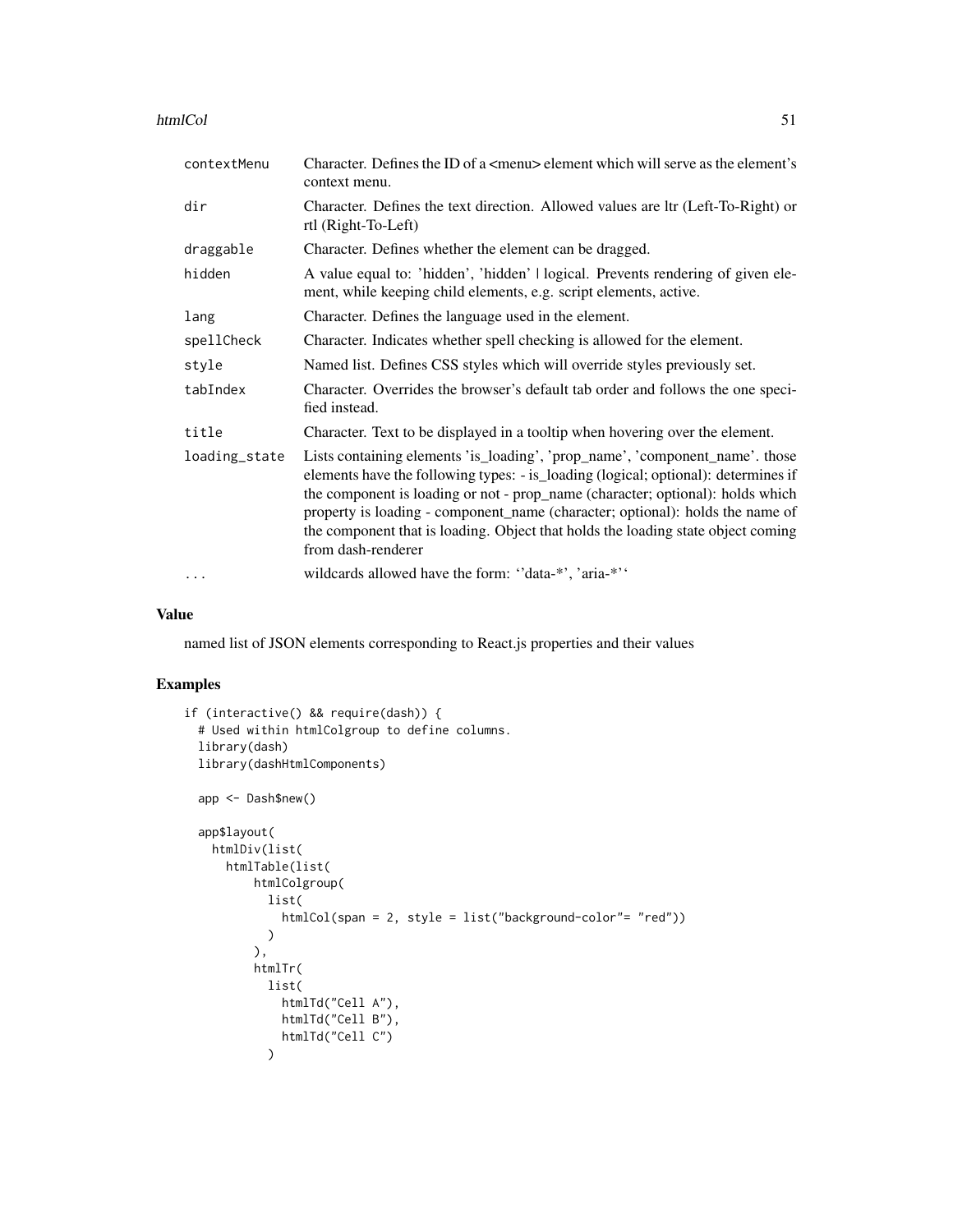```
)
              ))
          )
    )
   \overline{\phantom{a}}app$run_server()
}
```
htmlColgroup *Colgroup component*

## Description

Colgroup is a wrapper for the <colgroup> HTML5 element. For detailed attribute info see: https://developer.mozilla.org/en-US/docs/Web/HTML/Element/colgroup

## Usage

```
htmlColgroup(children=NULL, id=NULL, n_clicks=NULL,
n_clicks_timestamp=NULL, key=NULL, role=NULL, span=NULL,
accessKey=NULL, className=NULL, contentEditable=NULL,
contextMenu=NULL, dir=NULL, draggable=NULL, hidden=NULL,
lang=NULL, spellCheck=NULL, style=NULL, tabIndex=NULL,
title=NULL, loading_state=NULL, ...)
```

| children           | A list of or a singular dash component, string or number. The children of this<br>component                                                                                                 |
|--------------------|---------------------------------------------------------------------------------------------------------------------------------------------------------------------------------------------|
| id                 | Character. The ID of this component, used to identify dash components in call-<br>backs. The ID needs to be unique across all of the components in an app.                                  |
| n_clicks           | Numeric. An integer that represents the number of times that this element has<br>been clicked on.                                                                                           |
| n_clicks_timestamp |                                                                                                                                                                                             |
|                    | Numeric. An integer that represents the time (in ms since 1970) at which<br>n_clicks changed. This can be used to tell which button was changed most<br>recently.                           |
| key                | Character. A unique identifier for the component, used to improve performance<br>by React. is while rendering components See https://reactis.org/docs/lists-and-<br>keys.html for more info |
| role               | Character. The ARIA role attribute                                                                                                                                                          |
| span               | Character.                                                                                                                                                                                  |
| accessKey          | Character. Keyboard shortcut to activate or add focus to the element.                                                                                                                       |
| className          | Character. Often used with CSS to style elements with common properties.                                                                                                                    |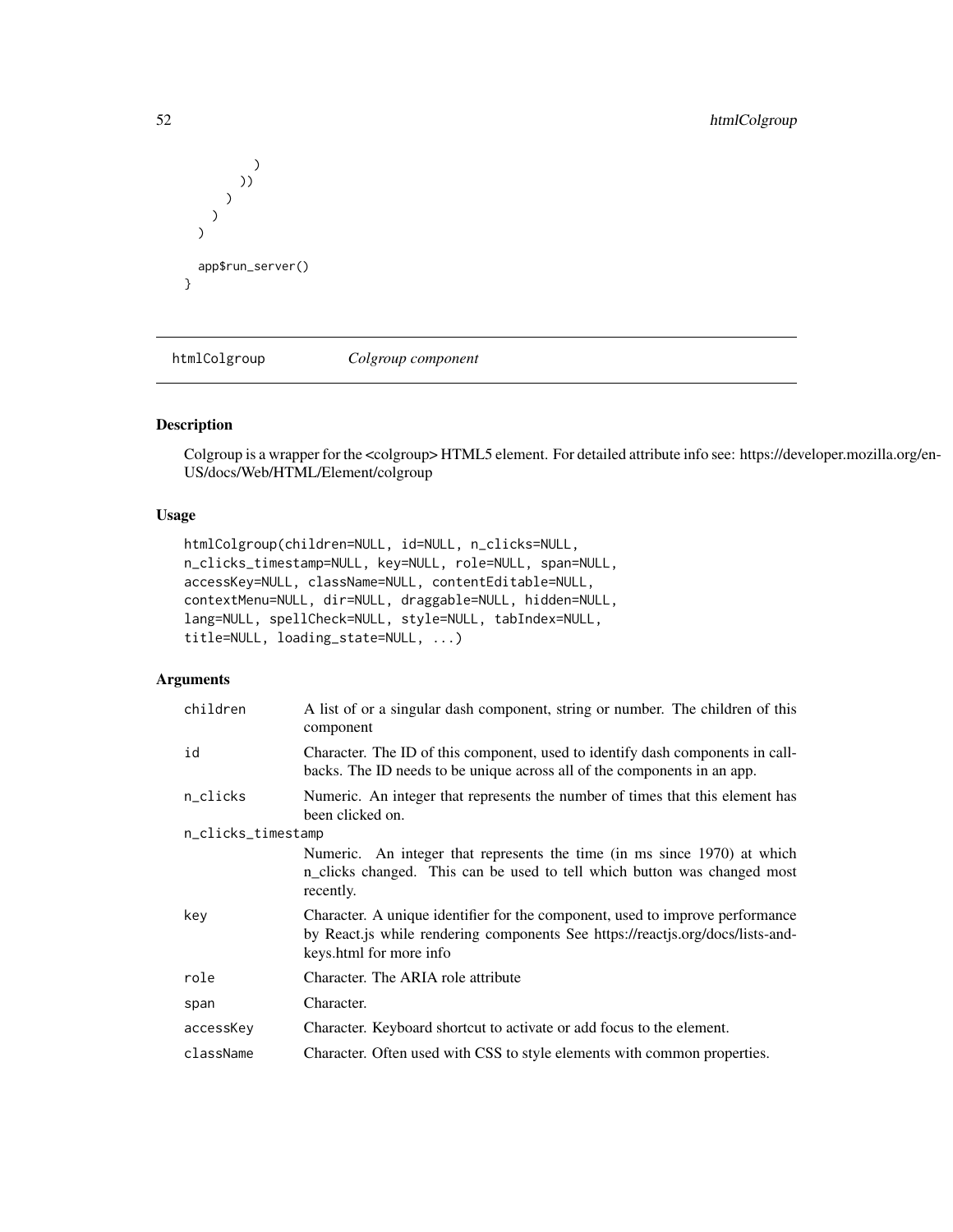| contentEditable |                                                                                                                                                                                                                                                                                                                                                                                                                                                 |
|-----------------|-------------------------------------------------------------------------------------------------------------------------------------------------------------------------------------------------------------------------------------------------------------------------------------------------------------------------------------------------------------------------------------------------------------------------------------------------|
|                 | Character. Indicates whether the element's content is editable.                                                                                                                                                                                                                                                                                                                                                                                 |
| contextMenu     | Character. Defines the ID of a $\leq$ menu $\geq$ element which will serve as the element's<br>context menu.                                                                                                                                                                                                                                                                                                                                    |
| dir             | Character. Defines the text direction. Allowed values are ltr (Left-To-Right) or<br>rtl (Right-To-Left)                                                                                                                                                                                                                                                                                                                                         |
| draggable       | Character. Defines whether the element can be dragged.                                                                                                                                                                                                                                                                                                                                                                                          |
| hidden          | A value equal to: 'hidden', 'hidden'   logical. Prevents rendering of given ele-<br>ment, while keeping child elements, e.g. script elements, active.                                                                                                                                                                                                                                                                                           |
| lang            | Character. Defines the language used in the element.                                                                                                                                                                                                                                                                                                                                                                                            |
| spellCheck      | Character. Indicates whether spell checking is allowed for the element.                                                                                                                                                                                                                                                                                                                                                                         |
| style           | Named list. Defines CSS styles which will override styles previously set.                                                                                                                                                                                                                                                                                                                                                                       |
| tabIndex        | Character. Overrides the browser's default tab order and follows the one speci-<br>fied instead.                                                                                                                                                                                                                                                                                                                                                |
| title           | Character. Text to be displayed in a tooltip when hovering over the element.                                                                                                                                                                                                                                                                                                                                                                    |
| loading_state   | Lists containing elements 'is_loading', 'prop_name', 'component_name'. those<br>elements have the following types: - is_loading (logical; optional): determines if<br>the component is loading or not - prop_name (character; optional): holds which<br>property is loading - component_name (character; optional): holds the name of<br>the component that is loading. Object that holds the loading state object coming<br>from dash-renderer |
| $\cdots$        | wildcards allowed have the form: "data-*', 'aria-*''                                                                                                                                                                                                                                                                                                                                                                                            |

named list of JSON elements corresponding to React.js properties and their values

```
if (interactive() && require(dash)) {
  library(dash)
  library(dashHtmlComponents)
  app <- Dash$new()
  app$layout(
   htmlDiv(list(
      htmlTable(list(
         htmlColgroup(
            list(
              htmlCol(span = 2, style = list("background-color"= "red"))
            \lambda),
          htmlTr(
            list(
              htmlTd("Cell A"),
              htmlTd("Cell B"),
```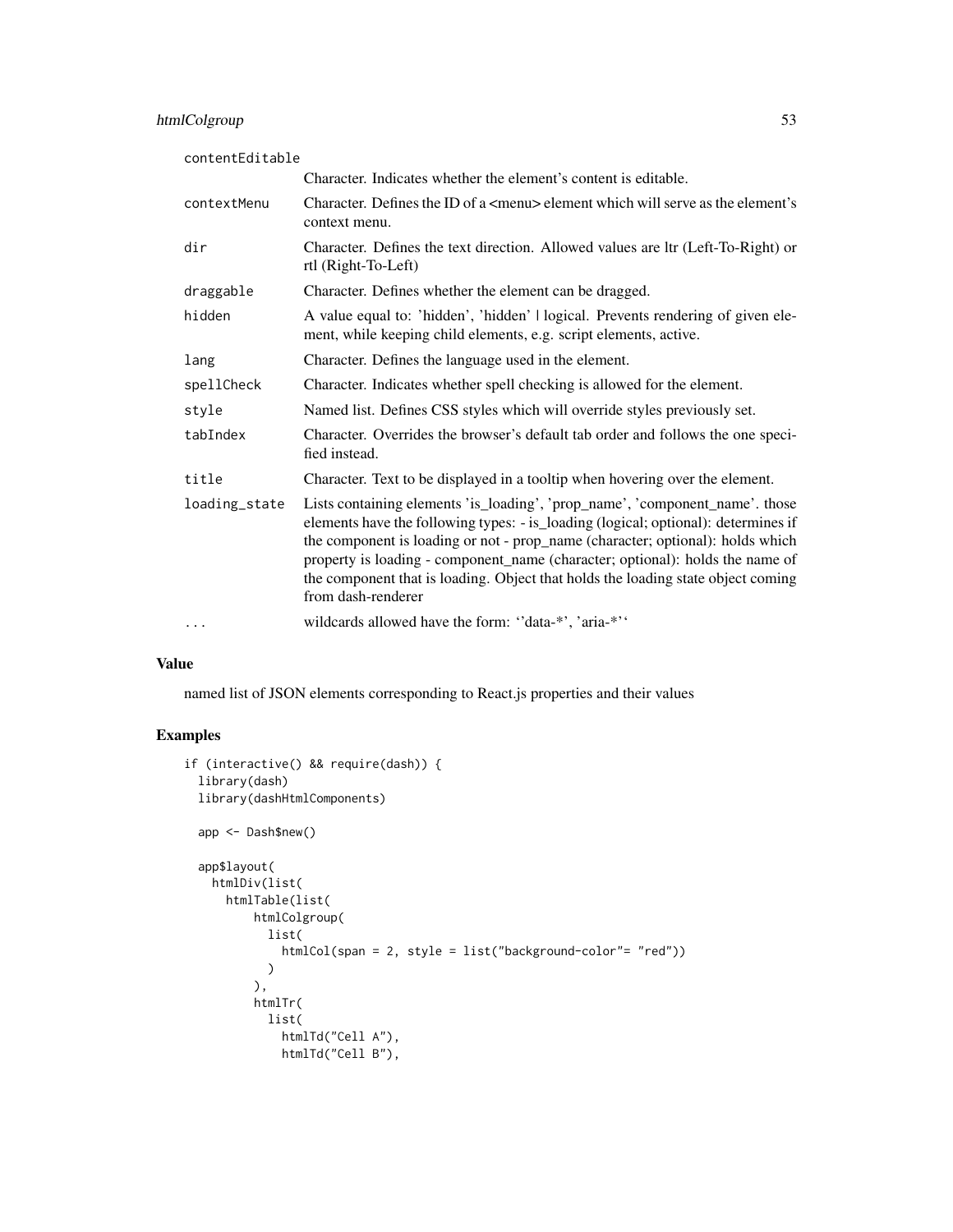```
htmlTd("Cell C")
                  )
                )
             ))
          )
      )
  \overline{\phantom{a}}app$run_server()
}
```
htmlCommand *Command component*

## Description

Command is a wrapper for the <command> HTML5 element. For detailed attribute info see: https://developer.mozilla.org/en-US/docs/Web/HTML/Element/command

#### Usage

```
htmlCommand(children=NULL, id=NULL, n_clicks=NULL,
n_clicks_timestamp=NULL, key=NULL, role=NULL, checked=NULL,
disabled=NULL, icon=NULL, radioGroup=NULL, type=NULL,
accessKey=NULL, className=NULL, contentEditable=NULL,
contextMenu=NULL, dir=NULL, draggable=NULL, hidden=NULL,
lang=NULL, spellCheck=NULL, style=NULL, tabIndex=NULL,
title=NULL, loading_state=NULL, ...)
```

| children           | A list of or a singular dash component, string or number. The children of this<br>component                                                                                                |
|--------------------|--------------------------------------------------------------------------------------------------------------------------------------------------------------------------------------------|
| id                 | Character. The ID of this component, used to identify dash components in call-<br>backs. The ID needs to be unique across all of the components in an app.                                 |
| n_clicks           | Numeric. An integer that represents the number of times that this element has<br>been clicked on.                                                                                          |
| n_clicks_timestamp |                                                                                                                                                                                            |
|                    | Numeric. An integer that represents the time (in ms since 1970) at which<br>n_clicks changed. This can be used to tell which button was changed most<br>recently.                          |
| key                | Character. A unique identifier for the component, used to improve performance<br>by React.js while rendering components See https://reactjs.org/docs/lists-and-<br>keys.html for more info |
| role               | Character. The ARIA role attribute                                                                                                                                                         |
| checked            | A value equal to: 'checked', 'checked'   logical. Indicates whether the element<br>should be checked on page load.                                                                         |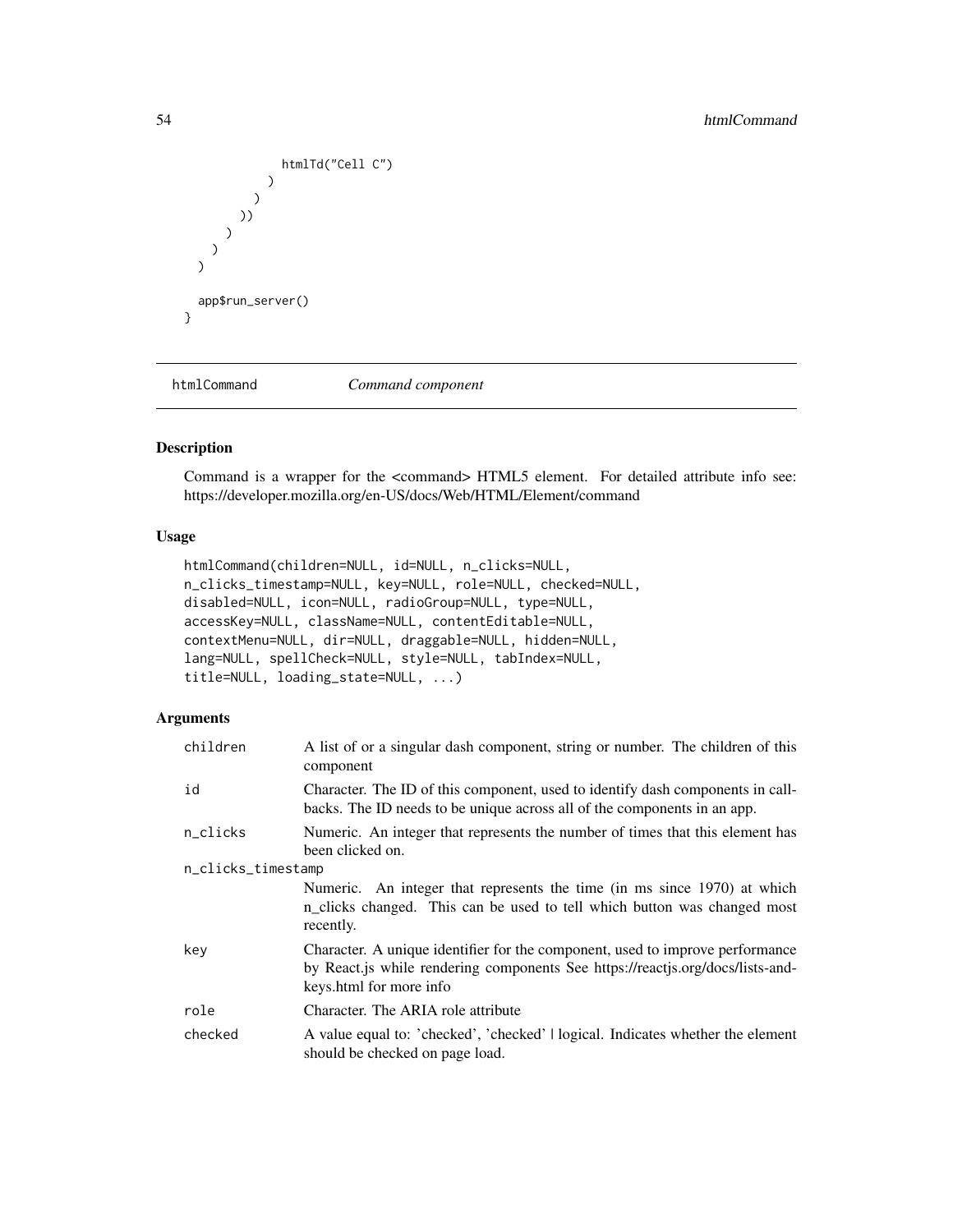| disabled        | A value equal to: 'disabled', 'disabled'   logical. Indicates whether the user can<br>interact with the element.                                                                                                                                                                                                                                                                                                                                |
|-----------------|-------------------------------------------------------------------------------------------------------------------------------------------------------------------------------------------------------------------------------------------------------------------------------------------------------------------------------------------------------------------------------------------------------------------------------------------------|
| icon            | Character. Specifies a picture which represents the command.                                                                                                                                                                                                                                                                                                                                                                                    |
| radioGroup      | Character.                                                                                                                                                                                                                                                                                                                                                                                                                                      |
| type            | Character. Defines the type of the element.                                                                                                                                                                                                                                                                                                                                                                                                     |
| accessKey       | Character. Keyboard shortcut to activate or add focus to the element.                                                                                                                                                                                                                                                                                                                                                                           |
| className       | Character. Often used with CSS to style elements with common properties.                                                                                                                                                                                                                                                                                                                                                                        |
| contentEditable |                                                                                                                                                                                                                                                                                                                                                                                                                                                 |
|                 | Character. Indicates whether the element's content is editable.                                                                                                                                                                                                                                                                                                                                                                                 |
| contextMenu     | Character. Defines the ID of a <menu> element which will serve as the element's<br/>context menu.</menu>                                                                                                                                                                                                                                                                                                                                        |
| dir             | Character. Defines the text direction. Allowed values are ltr (Left-To-Right) or<br>rtl (Right-To-Left)                                                                                                                                                                                                                                                                                                                                         |
| draggable       | Character. Defines whether the element can be dragged.                                                                                                                                                                                                                                                                                                                                                                                          |
| hidden          | A value equal to: 'hidden', 'hidden'   logical. Prevents rendering of given ele-<br>ment, while keeping child elements, e.g. script elements, active.                                                                                                                                                                                                                                                                                           |
| lang            | Character. Defines the language used in the element.                                                                                                                                                                                                                                                                                                                                                                                            |
| spellCheck      | Character. Indicates whether spell checking is allowed for the element.                                                                                                                                                                                                                                                                                                                                                                         |
| style           | Named list. Defines CSS styles which will override styles previously set.                                                                                                                                                                                                                                                                                                                                                                       |
| tabIndex        | Character. Overrides the browser's default tab order and follows the one speci-<br>fied instead.                                                                                                                                                                                                                                                                                                                                                |
| title           | Character. Text to be displayed in a tooltip when hovering over the element.                                                                                                                                                                                                                                                                                                                                                                    |
| loading_state   | Lists containing elements 'is_loading', 'prop_name', 'component_name'. those<br>elements have the following types: - is_loading (logical; optional): determines if<br>the component is loading or not - prop_name (character; optional): holds which<br>property is loading - component_name (character; optional): holds the name of<br>the component that is loading. Object that holds the loading state object coming<br>from dash-renderer |
|                 | wildcards allowed have the form: "data-*', 'aria-*''                                                                                                                                                                                                                                                                                                                                                                                            |

named list of JSON elements corresponding to React.js properties and their values

# Examples

# This component is deprecated and its use is no longer recommended.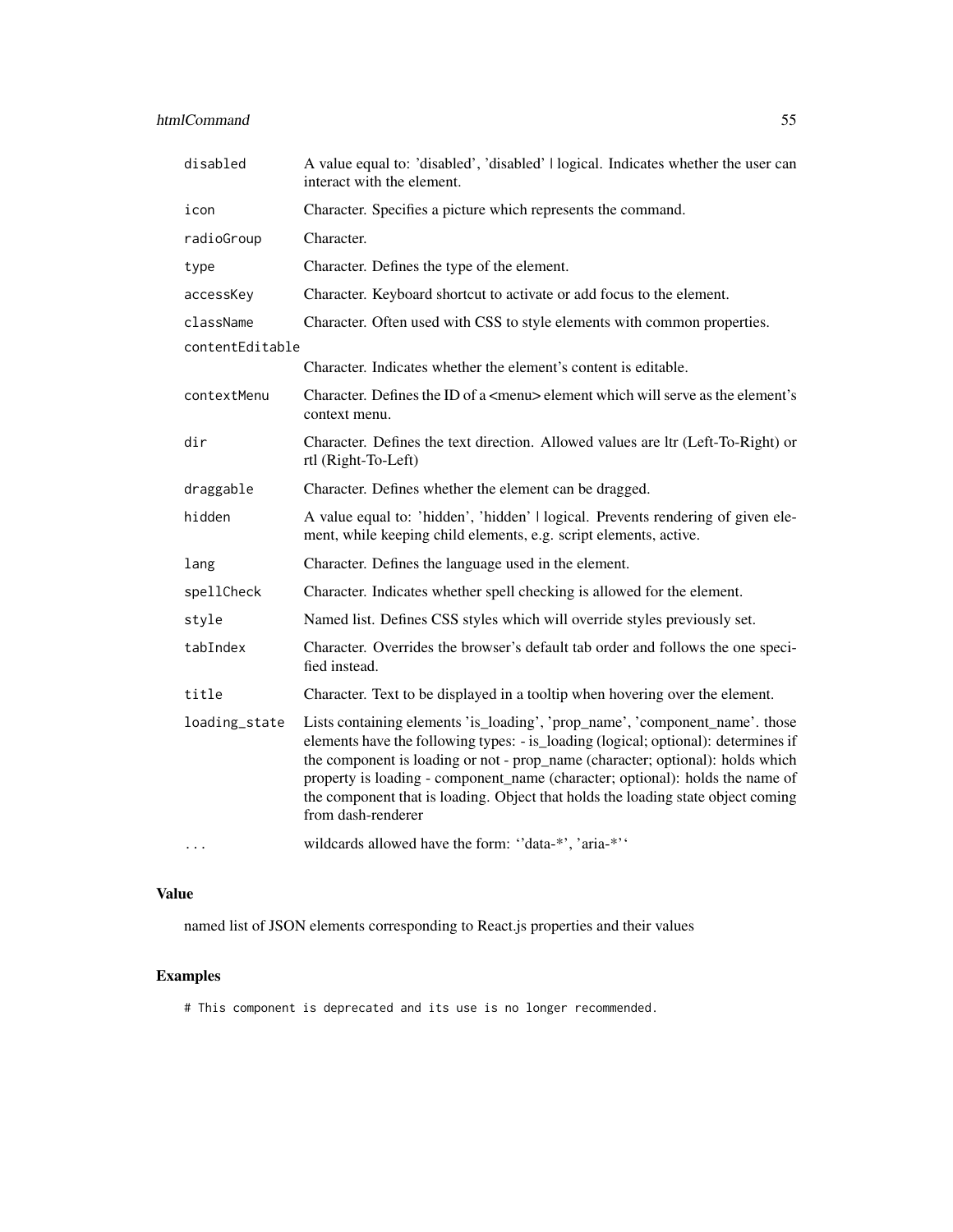#### Description

Content is a wrapper for the <content> HTML5 element. For detailed attribute info see: https://developer.mozilla.org/en-US/docs/Web/HTML/Element/content

### Usage

```
htmlContent(children=NULL, id=NULL, n_clicks=NULL,
n_clicks_timestamp=NULL, key=NULL, role=NULL,
accessKey=NULL, className=NULL, contentEditable=NULL,
contextMenu=NULL, dir=NULL, draggable=NULL, hidden=NULL,
lang=NULL, spellCheck=NULL, style=NULL, tabIndex=NULL,
title=NULL, loading_state=NULL, ...)
```

| children           | A list of or a singular dash component, string or number. The children of this<br>component                                                                                                |
|--------------------|--------------------------------------------------------------------------------------------------------------------------------------------------------------------------------------------|
| id                 | Character. The ID of this component, used to identify dash components in call-<br>backs. The ID needs to be unique across all of the components in an app.                                 |
| n_clicks           | Numeric. An integer that represents the number of times that this element has<br>been clicked on.                                                                                          |
| n_clicks_timestamp |                                                                                                                                                                                            |
|                    | Numeric. An integer that represents the time (in ms since 1970) at which<br>n_clicks changed. This can be used to tell which button was changed most<br>recently.                          |
| key                | Character. A unique identifier for the component, used to improve performance<br>by React.js while rendering components See https://reactjs.org/docs/lists-and-<br>keys.html for more info |
| role               | Character. The ARIA role attribute                                                                                                                                                         |
| accessKey          | Character. Keyboard shortcut to activate or add focus to the element.                                                                                                                      |
| className          | Character. Often used with CSS to style elements with common properties.                                                                                                                   |
| contentEditable    |                                                                                                                                                                                            |
|                    | Character. Indicates whether the element's content is editable.                                                                                                                            |
| contextMenu        | Character. Defines the ID of a <menu> element which will serve as the element's<br/>context menu.</menu>                                                                                   |
| dir                | Character. Defines the text direction. Allowed values are ltr (Left-To-Right) or<br>rtl (Right-To-Left)                                                                                    |
| draggable          | Character. Defines whether the element can be dragged.                                                                                                                                     |
| hidden             | A value equal to: 'hidden', 'hidden'   logical. Prevents rendering of given ele-<br>ment, while keeping child elements, e.g. script elements, active.                                      |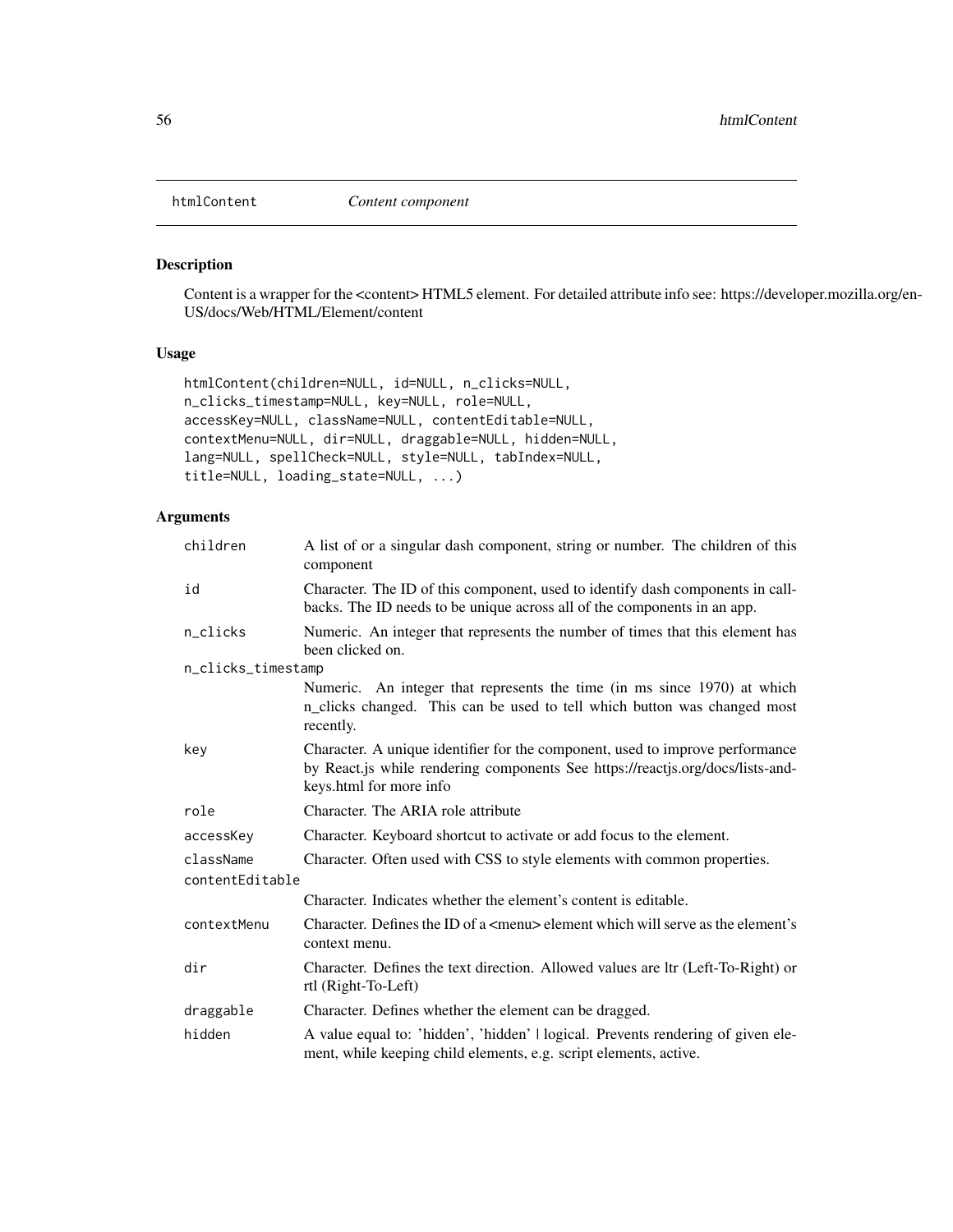#### htmlData 57

| lang          | Character. Defines the language used in the element.                                                                                                                                                                                                                                                                                                                                                                                            |
|---------------|-------------------------------------------------------------------------------------------------------------------------------------------------------------------------------------------------------------------------------------------------------------------------------------------------------------------------------------------------------------------------------------------------------------------------------------------------|
| spellCheck    | Character. Indicates whether spell checking is allowed for the element.                                                                                                                                                                                                                                                                                                                                                                         |
| style         | Named list. Defines CSS styles which will override styles previously set.                                                                                                                                                                                                                                                                                                                                                                       |
| tabIndex      | Character. Overrides the browser's default tab order and follows the one speci-<br>fied instead.                                                                                                                                                                                                                                                                                                                                                |
| title         | Character. Text to be displayed in a tooltip when hovering over the element.                                                                                                                                                                                                                                                                                                                                                                    |
| loading_state | Lists containing elements 'is_loading', 'prop_name', 'component_name'. those<br>elements have the following types: - is loading (logical; optional): determines if<br>the component is loading or not - prop_name (character; optional): holds which<br>property is loading - component_name (character; optional): holds the name of<br>the component that is loading. Object that holds the loading state object coming<br>from dash-renderer |
| $\ddotsc$     | wildcards allowed have the form: "data-*', 'aria-*''                                                                                                                                                                                                                                                                                                                                                                                            |

#### Value

named list of JSON elements corresponding to React.js properties and their values

#### Examples

# This feature is obsolete and no longer supported. It is recommended

# that you use the htmlSlot component instead.

htmlData *Data component*

#### Description

Data is a wrapper for the <data> HTML5 element. For detailed attribute info see: https://developer.mozilla.org/en-US/docs/Web/HTML/Element/data

### Usage

```
htmlData(children=NULL, id=NULL, n_clicks=NULL,
n_clicks_timestamp=NULL, key=NULL, role=NULL, value=NULL,
accessKey=NULL, className=NULL, contentEditable=NULL,
contextMenu=NULL, dir=NULL, draggable=NULL, hidden=NULL,
lang=NULL, spellCheck=NULL, style=NULL, tabIndex=NULL,
title=NULL, loading_state=NULL, ...)
```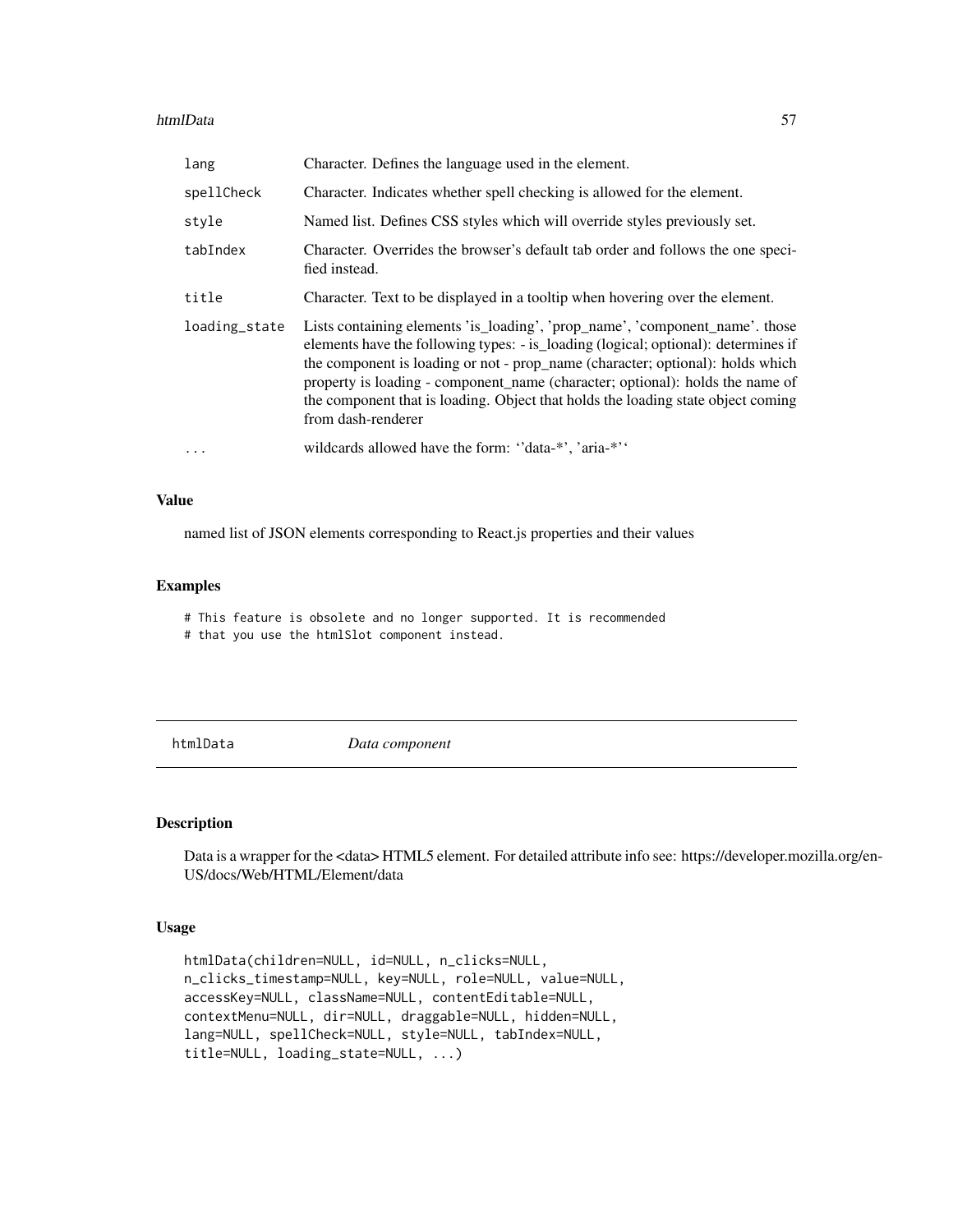| children           | A list of or a singular dash component, string or number. The children of this<br>component                                                                                                                                                                                                                                                                                                                                                     |
|--------------------|-------------------------------------------------------------------------------------------------------------------------------------------------------------------------------------------------------------------------------------------------------------------------------------------------------------------------------------------------------------------------------------------------------------------------------------------------|
| id                 | Character. The ID of this component, used to identify dash components in call-<br>backs. The ID needs to be unique across all of the components in an app.                                                                                                                                                                                                                                                                                      |
| n_clicks           | Numeric. An integer that represents the number of times that this element has<br>been clicked on.                                                                                                                                                                                                                                                                                                                                               |
| n_clicks_timestamp |                                                                                                                                                                                                                                                                                                                                                                                                                                                 |
|                    | Numeric. An integer that represents the time (in ms since 1970) at which<br>n_clicks changed. This can be used to tell which button was changed most<br>recently.                                                                                                                                                                                                                                                                               |
| key                | Character. A unique identifier for the component, used to improve performance<br>by React.js while rendering components See https://reactjs.org/docs/lists-and-<br>keys.html for more info                                                                                                                                                                                                                                                      |
| role               | Character. The ARIA role attribute                                                                                                                                                                                                                                                                                                                                                                                                              |
| value              | Character. Defines a default value which will be displayed in the element on<br>page load.                                                                                                                                                                                                                                                                                                                                                      |
| accessKey          | Character. Keyboard shortcut to activate or add focus to the element.                                                                                                                                                                                                                                                                                                                                                                           |
| className          | Character. Often used with CSS to style elements with common properties.                                                                                                                                                                                                                                                                                                                                                                        |
| contentEditable    |                                                                                                                                                                                                                                                                                                                                                                                                                                                 |
|                    | Character. Indicates whether the element's content is editable.                                                                                                                                                                                                                                                                                                                                                                                 |
| contextMenu        | Character. Defines the ID of a <menu> element which will serve as the element's<br/>context menu.</menu>                                                                                                                                                                                                                                                                                                                                        |
| dir                | Character. Defines the text direction. Allowed values are ltr (Left-To-Right) or<br>rtl (Right-To-Left)                                                                                                                                                                                                                                                                                                                                         |
| draggable          | Character. Defines whether the element can be dragged.                                                                                                                                                                                                                                                                                                                                                                                          |
| hidden             | A value equal to: 'hidden', 'hidden'   logical. Prevents rendering of given ele-<br>ment, while keeping child elements, e.g. script elements, active.                                                                                                                                                                                                                                                                                           |
| lang               | Character. Defines the language used in the element.                                                                                                                                                                                                                                                                                                                                                                                            |
| spellCheck         | Character. Indicates whether spell checking is allowed for the element.                                                                                                                                                                                                                                                                                                                                                                         |
| style              | Named list. Defines CSS styles which will override styles previously set.                                                                                                                                                                                                                                                                                                                                                                       |
| tabIndex           | Character. Overrides the browser's default tab order and follows the one speci-<br>fied instead.                                                                                                                                                                                                                                                                                                                                                |
| title              | Character. Text to be displayed in a tooltip when hovering over the element.                                                                                                                                                                                                                                                                                                                                                                    |
| loading_state      | Lists containing elements 'is_loading', 'prop_name', 'component_name'. those<br>elements have the following types: - is_loading (logical; optional): determines if<br>the component is loading or not - prop_name (character; optional): holds which<br>property is loading - component_name (character; optional): holds the name of<br>the component that is loading. Object that holds the loading state object coming<br>from dash-renderer |
| $\cdots$           | wildcards allowed have the form: "data-*', 'aria-*''                                                                                                                                                                                                                                                                                                                                                                                            |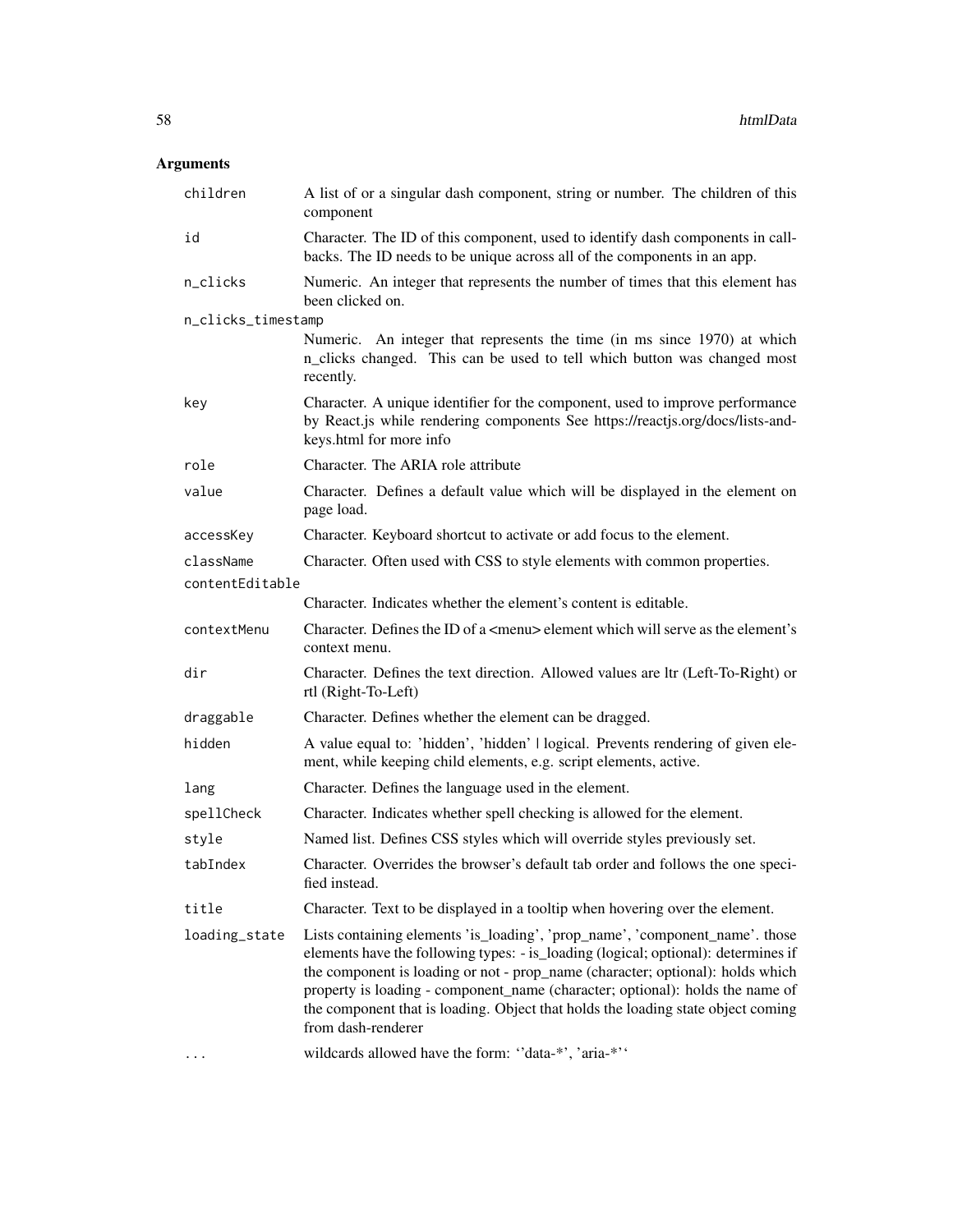#### htmlDatalist 59

#### Value

named list of JSON elements corresponding to React.js properties and their values

#### Examples

```
if (interactive() && require(dash)) {
 library(dash)
 library(dashHtmlComponents)
 app <- Dash$new()
 app$layout(
   htmlDiv(list(
     htmlUl(list(
          htmlLi(list(htmlData(value = 398, "First Element"))),
          htmlLi(list(htmlData(value = 399, "Second Element"))),
          htmlLi(list(htmlData(value = 400, "First Element")))
       ))
     )
   )
 \lambda# Include the following in a seperate CSS file in an
 # `assets` directory in the root of your app.
 #
 # data:hover::after {
 # content: ' (ID ' attr(value) ')';
 # font-size: .7em;
 # }
 app$run_server()
}
```
htmlDatalist *Datalist component*

#### Description

Datalist is a wrapper for the <datalist> HTML5 element. For detailed attribute info see: https://developer.mozilla.org/en-US/docs/Web/HTML/Element/datalist

#### Usage

```
htmlDatalist(children=NULL, id=NULL, n_clicks=NULL,
n_clicks_timestamp=NULL, key=NULL, role=NULL,
accessKey=NULL, className=NULL, contentEditable=NULL,
contextMenu=NULL, dir=NULL, draggable=NULL, hidden=NULL,
lang=NULL, spellCheck=NULL, style=NULL, tabIndex=NULL,
title=NULL, loading_state=NULL, ...)
```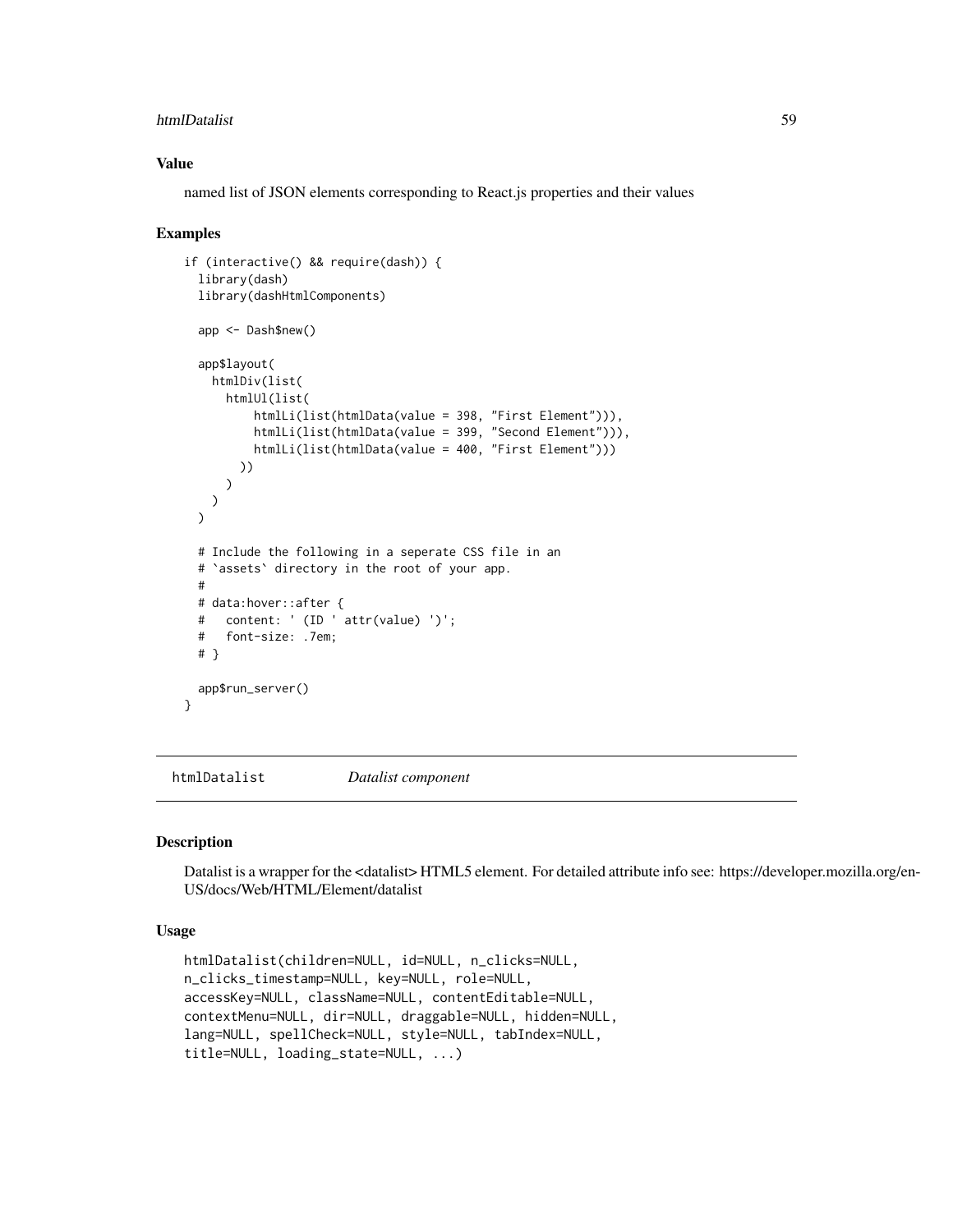# Arguments

| children           | A list of or a singular dash component, string or number. The children of this<br>component                                                                                                                                                                                                                                                                                                                                                     |
|--------------------|-------------------------------------------------------------------------------------------------------------------------------------------------------------------------------------------------------------------------------------------------------------------------------------------------------------------------------------------------------------------------------------------------------------------------------------------------|
| id                 | Character. The ID of this component, used to identify dash components in call-<br>backs. The ID needs to be unique across all of the components in an app.                                                                                                                                                                                                                                                                                      |
| n_clicks           | Numeric. An integer that represents the number of times that this element has<br>been clicked on.                                                                                                                                                                                                                                                                                                                                               |
| n_clicks_timestamp |                                                                                                                                                                                                                                                                                                                                                                                                                                                 |
|                    | Numeric. An integer that represents the time (in ms since 1970) at which<br>n_clicks changed. This can be used to tell which button was changed most<br>recently.                                                                                                                                                                                                                                                                               |
| key                | Character. A unique identifier for the component, used to improve performance<br>by React.js while rendering components See https://reactjs.org/docs/lists-and-<br>keys.html for more info                                                                                                                                                                                                                                                      |
| role               | Character. The ARIA role attribute                                                                                                                                                                                                                                                                                                                                                                                                              |
| accessKey          | Character. Keyboard shortcut to activate or add focus to the element.                                                                                                                                                                                                                                                                                                                                                                           |
| className          | Character. Often used with CSS to style elements with common properties.                                                                                                                                                                                                                                                                                                                                                                        |
| contentEditable    |                                                                                                                                                                                                                                                                                                                                                                                                                                                 |
|                    | Character. Indicates whether the element's content is editable.                                                                                                                                                                                                                                                                                                                                                                                 |
| contextMenu        | Character. Defines the ID of a <menu> element which will serve as the element's<br/>context menu.</menu>                                                                                                                                                                                                                                                                                                                                        |
| dir                | Character. Defines the text direction. Allowed values are ltr (Left-To-Right) or<br>rtl (Right-To-Left)                                                                                                                                                                                                                                                                                                                                         |
| draggable          | Character. Defines whether the element can be dragged.                                                                                                                                                                                                                                                                                                                                                                                          |
| hidden             | A value equal to: 'hidden', 'hidden'   logical. Prevents rendering of given ele-<br>ment, while keeping child elements, e.g. script elements, active.                                                                                                                                                                                                                                                                                           |
| lang               | Character. Defines the language used in the element.                                                                                                                                                                                                                                                                                                                                                                                            |
| spellCheck         | Character. Indicates whether spell checking is allowed for the element.                                                                                                                                                                                                                                                                                                                                                                         |
| stvle              | Named list. Defines CSS styles which will override styles previously set.                                                                                                                                                                                                                                                                                                                                                                       |
| tabIndex           | Character. Overrides the browser's default tab order and follows the one speci-<br>fied instead.                                                                                                                                                                                                                                                                                                                                                |
| title              | Character. Text to be displayed in a tooltip when hovering over the element.                                                                                                                                                                                                                                                                                                                                                                    |
| loading_state      | Lists containing elements 'is_loading', 'prop_name', 'component_name'. those<br>elements have the following types: - is_loading (logical; optional): determines if<br>the component is loading or not - prop_name (character; optional): holds which<br>property is loading - component_name (character; optional): holds the name of<br>the component that is loading. Object that holds the loading state object coming<br>from dash-renderer |
|                    | wildcards allowed have the form: "data-*', 'aria-*''                                                                                                                                                                                                                                                                                                                                                                                            |

## Value

named list of JSON elements corresponding to React.js properties and their values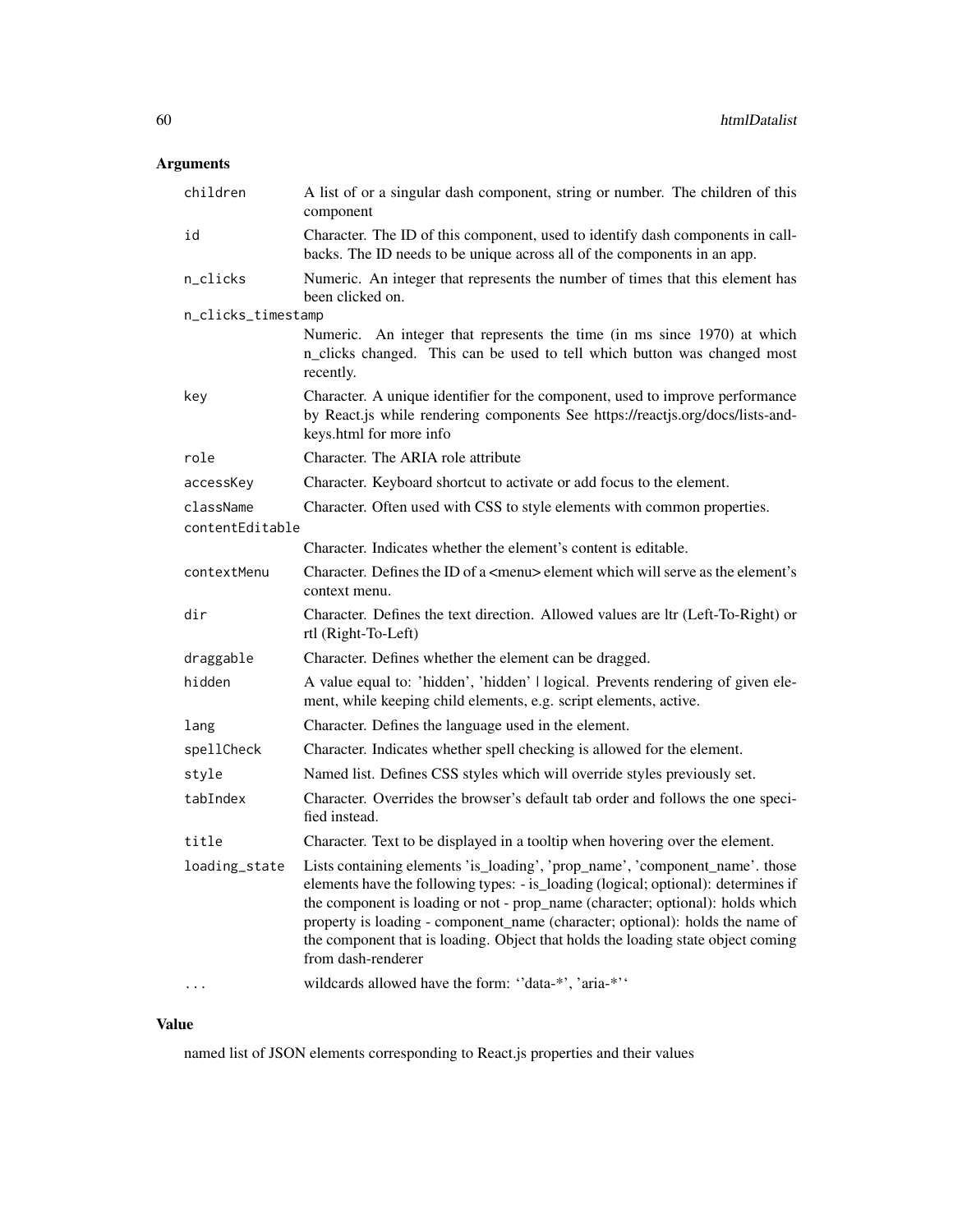#### htmlDd 61

## Examples

```
if (interactive() && require(dash)) {
 library(dash)
 library(dashHtmlComponents)
 library(dashCoreComponents)
 app <- Dash$new()
 app$layout(htmlDiv(list(
   dccInput(
      placeholder = 'Enter here',
      list = 'list-of-options'),
   htmlDatalist(id = 'list-of-options',
      children=list(
        htmlOption("Option 1"),
        htmlOption("Option 2"),
        htmlOption("Option 3")
          )
        \lambda)
   )
 \mathcal{L}app$run_server()
}
```
htmlDd *Dd component*

### Description

Dd is a wrapper for the <dd> HTML5 element. For detailed attribute info see: https://developer.mozilla.org/en-US/docs/Web/HTML/Element/dd

#### Usage

```
htmlDd(children=NULL, id=NULL, n_clicks=NULL,
n_clicks_timestamp=NULL, key=NULL, role=NULL,
accessKey=NULL, className=NULL, contentEditable=NULL,
contextMenu=NULL, dir=NULL, draggable=NULL, hidden=NULL,
lang=NULL, spellCheck=NULL, style=NULL, tabIndex=NULL,
title=NULL, loading_state=NULL, ...)
```

| children | A list of or a singular dash component, string or number. The children of this |
|----------|--------------------------------------------------------------------------------|
|          | component                                                                      |
| id       | Character. The ID of this component, used to identify dash components in call- |
|          | backs. The ID needs to be unique across all of the components in an app.       |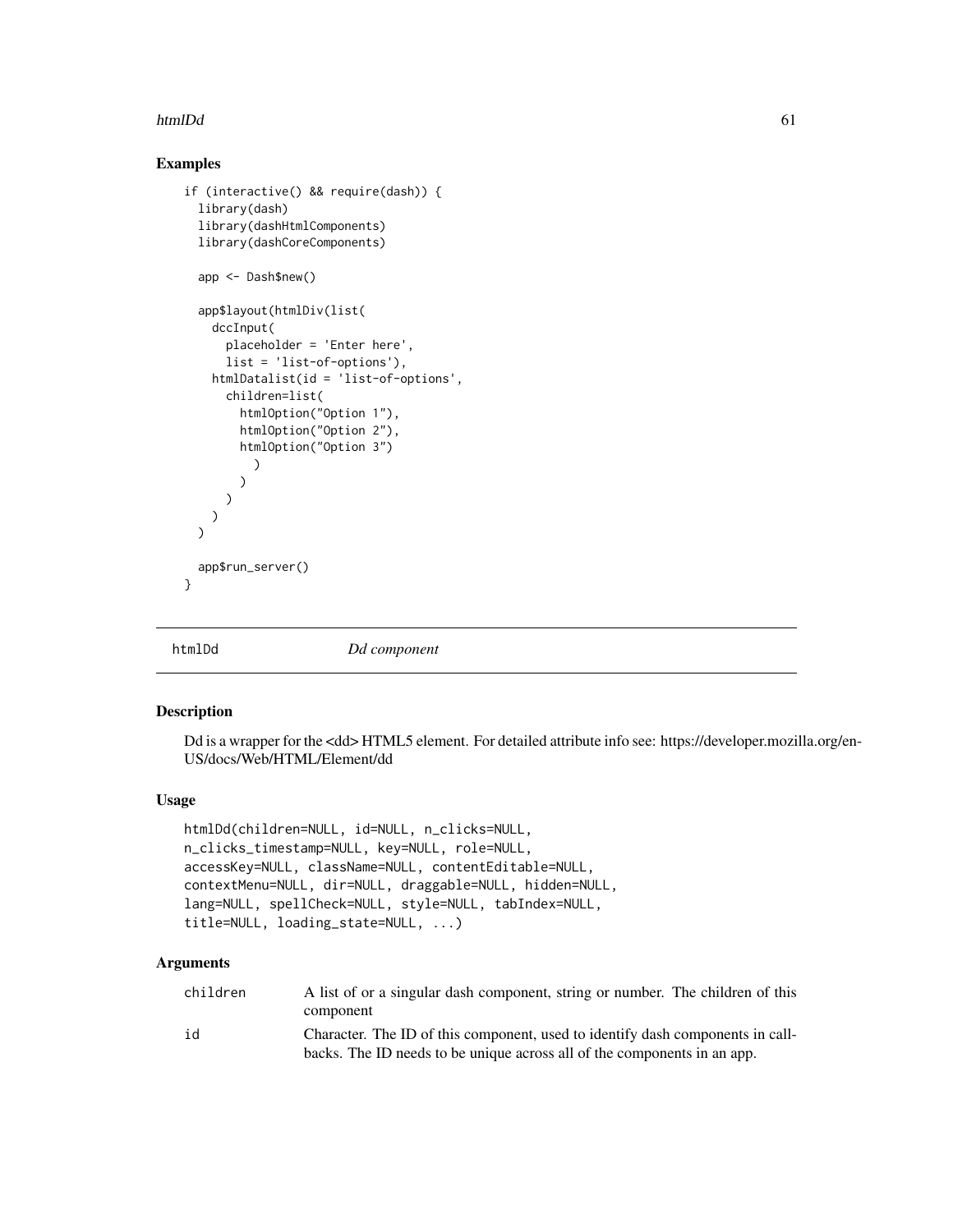| n_clicks           | Numeric. An integer that represents the number of times that this element has<br>been clicked on.                                                                                                                                                                                                                                                                                                                                               |
|--------------------|-------------------------------------------------------------------------------------------------------------------------------------------------------------------------------------------------------------------------------------------------------------------------------------------------------------------------------------------------------------------------------------------------------------------------------------------------|
| n_clicks_timestamp |                                                                                                                                                                                                                                                                                                                                                                                                                                                 |
|                    | Numeric. An integer that represents the time (in ms since 1970) at which<br>n_clicks changed. This can be used to tell which button was changed most<br>recently.                                                                                                                                                                                                                                                                               |
| key                | Character. A unique identifier for the component, used to improve performance<br>by React.js while rendering components See https://reactjs.org/docs/lists-and-<br>keys.html for more info                                                                                                                                                                                                                                                      |
| role               | Character. The ARIA role attribute                                                                                                                                                                                                                                                                                                                                                                                                              |
| accessKey          | Character. Keyboard shortcut to activate or add focus to the element.                                                                                                                                                                                                                                                                                                                                                                           |
| className          | Character. Often used with CSS to style elements with common properties.                                                                                                                                                                                                                                                                                                                                                                        |
| contentEditable    |                                                                                                                                                                                                                                                                                                                                                                                                                                                 |
|                    | Character. Indicates whether the element's content is editable.                                                                                                                                                                                                                                                                                                                                                                                 |
| contextMenu        | Character. Defines the ID of a <menu> element which will serve as the element's<br/>context menu.</menu>                                                                                                                                                                                                                                                                                                                                        |
| dir                | Character. Defines the text direction. Allowed values are ltr (Left-To-Right) or<br>rtl (Right-To-Left)                                                                                                                                                                                                                                                                                                                                         |
| draggable          | Character. Defines whether the element can be dragged.                                                                                                                                                                                                                                                                                                                                                                                          |
| hidden             | A value equal to: 'hidden', 'hidden'   logical. Prevents rendering of given ele-<br>ment, while keeping child elements, e.g. script elements, active.                                                                                                                                                                                                                                                                                           |
| lang               | Character. Defines the language used in the element.                                                                                                                                                                                                                                                                                                                                                                                            |
| spellCheck         | Character. Indicates whether spell checking is allowed for the element.                                                                                                                                                                                                                                                                                                                                                                         |
| style              | Named list. Defines CSS styles which will override styles previously set.                                                                                                                                                                                                                                                                                                                                                                       |
| tabIndex           | Character. Overrides the browser's default tab order and follows the one speci-<br>fied instead.                                                                                                                                                                                                                                                                                                                                                |
| title              | Character. Text to be displayed in a tooltip when hovering over the element.                                                                                                                                                                                                                                                                                                                                                                    |
| loading_state      | Lists containing elements 'is_loading', 'prop_name', 'component_name'. those<br>elements have the following types: - is_loading (logical; optional): determines if<br>the component is loading or not - prop_name (character; optional): holds which<br>property is loading - component_name (character; optional): holds the name of<br>the component that is loading. Object that holds the loading state object coming<br>from dash-renderer |
|                    | wildcards allowed have the form: "data-*', 'aria-*''                                                                                                                                                                                                                                                                                                                                                                                            |

named list of JSON elements corresponding to React.js properties and their values

```
if (interactive() && require(dash)) {
 library(dash)
 library(dashHtmlComponents)
```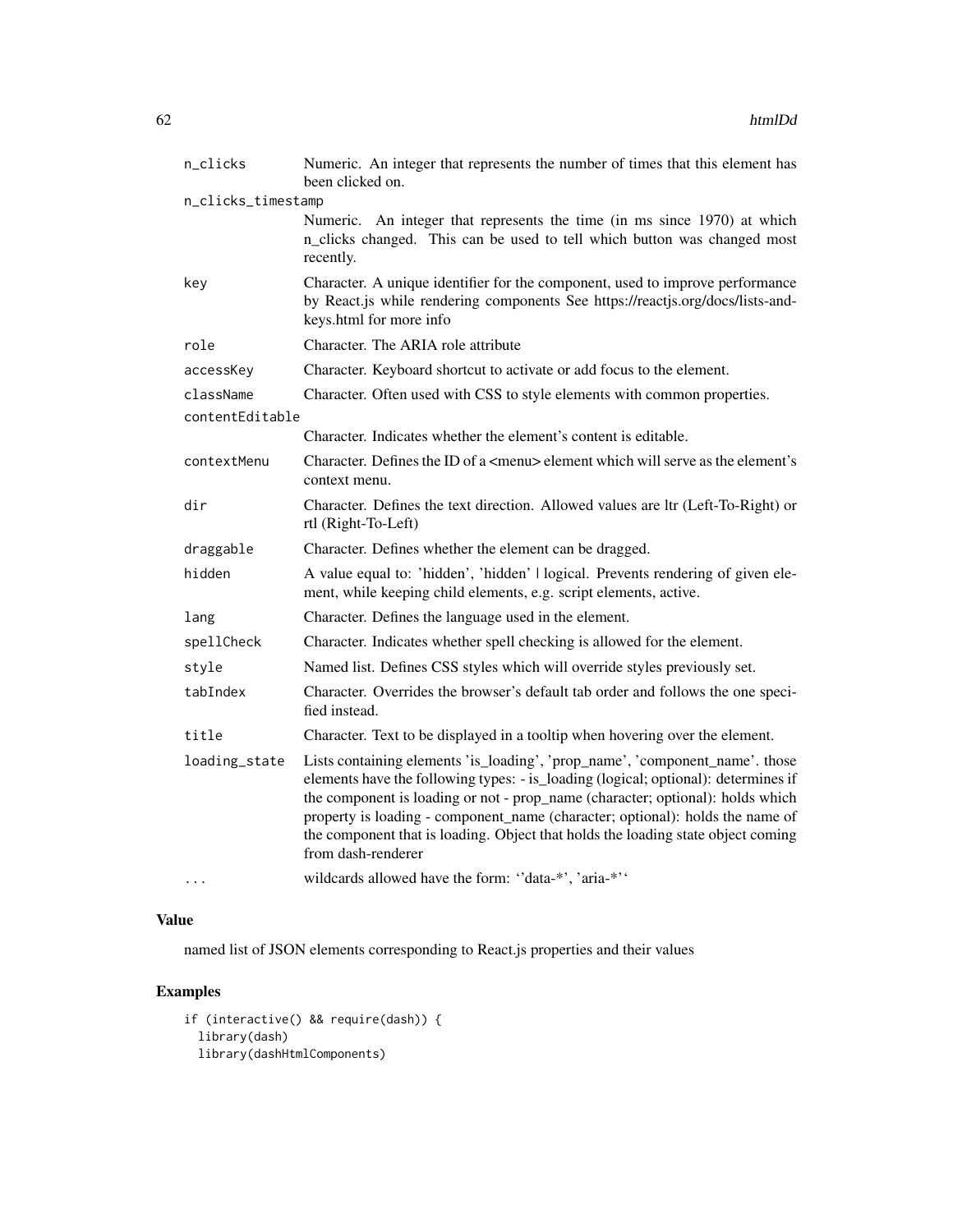#### htmlDel 63

```
app <- Dash$new()
  app$layout(htmlDiv(list(
    htmlDl(
      children= list(htmlDt("Dash for R"),
                     htmlDd('HtmlDt and htmlDD must be used
                              within htmlDl'))
        )
      \lambda)
  \mathcal{L}app$run_server()
}
```
htmlDel *Del component*

### Description

Del is a wrapper for the <del>HTML5 element. For detailed attribute info see: https://developer.mozilla.org/en-US/docs/Web/HTML/Element/del

#### Usage

```
htmlDel(children=NULL, id=NULL, n_clicks=NULL,
n_clicks_timestamp=NULL, key=NULL, role=NULL, cite=NULL,
dateTime=NULL, accessKey=NULL, className=NULL,
contentEditable=NULL, contextMenu=NULL, dir=NULL,
draggable=NULL, hidden=NULL, lang=NULL, spellCheck=NULL,
style=NULL, tabIndex=NULL, title=NULL, loading_state=NULL,
...)
```

| children           | A list of or a singular dash component, string or number. The children of this<br>component                                                                       |  |
|--------------------|-------------------------------------------------------------------------------------------------------------------------------------------------------------------|--|
| id                 | Character. The ID of this component, used to identify dash components in call-<br>backs. The ID needs to be unique across all of the components in an app.        |  |
| n_clicks           | Numeric. An integer that represents the number of times that this element has<br>been clicked on.                                                                 |  |
| n_clicks_timestamp |                                                                                                                                                                   |  |
|                    | Numeric. An integer that represents the time (in ms since 1970) at which<br>n_clicks changed. This can be used to tell which button was changed most<br>recently. |  |
|                    |                                                                                                                                                                   |  |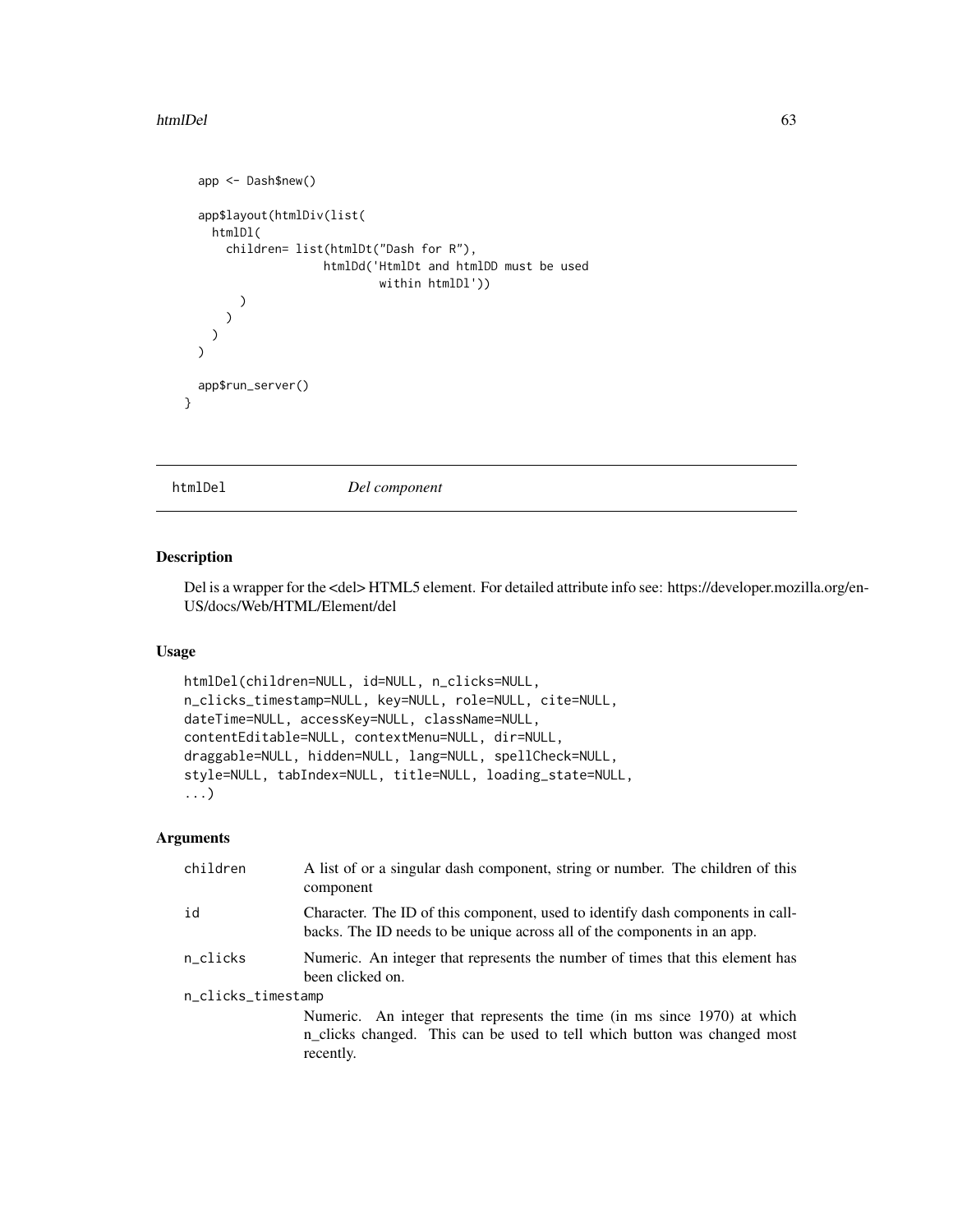| key             | Character. A unique identifier for the component, used to improve performance<br>by React.js while rendering components See https://reactjs.org/docs/lists-and-<br>keys.html for more info                                                                                                                                                                                                                                                      |
|-----------------|-------------------------------------------------------------------------------------------------------------------------------------------------------------------------------------------------------------------------------------------------------------------------------------------------------------------------------------------------------------------------------------------------------------------------------------------------|
| role            | Character. The ARIA role attribute                                                                                                                                                                                                                                                                                                                                                                                                              |
| cite            | Character. Contains a URI which points to the source of the quote or change.                                                                                                                                                                                                                                                                                                                                                                    |
| dateTime        | Character. Indicates the date and time associated with the element.                                                                                                                                                                                                                                                                                                                                                                             |
| accessKey       | Character. Keyboard shortcut to activate or add focus to the element.                                                                                                                                                                                                                                                                                                                                                                           |
| className       | Character. Often used with CSS to style elements with common properties.                                                                                                                                                                                                                                                                                                                                                                        |
| contentEditable |                                                                                                                                                                                                                                                                                                                                                                                                                                                 |
|                 | Character. Indicates whether the element's content is editable.                                                                                                                                                                                                                                                                                                                                                                                 |
| contextMenu     | Character. Defines the ID of a <menu> element which will serve as the element's<br/>context menu.</menu>                                                                                                                                                                                                                                                                                                                                        |
| dir             | Character. Defines the text direction. Allowed values are ltr (Left-To-Right) or<br>rtl (Right-To-Left)                                                                                                                                                                                                                                                                                                                                         |
| draggable       | Character. Defines whether the element can be dragged.                                                                                                                                                                                                                                                                                                                                                                                          |
| hidden          | A value equal to: 'hidden', 'hidden'   logical. Prevents rendering of given ele-<br>ment, while keeping child elements, e.g. script elements, active.                                                                                                                                                                                                                                                                                           |
| lang            | Character. Defines the language used in the element.                                                                                                                                                                                                                                                                                                                                                                                            |
| spellCheck      | Character. Indicates whether spell checking is allowed for the element.                                                                                                                                                                                                                                                                                                                                                                         |
| style           | Named list. Defines CSS styles which will override styles previously set.                                                                                                                                                                                                                                                                                                                                                                       |
| tabIndex        | Character. Overrides the browser's default tab order and follows the one speci-<br>fied instead.                                                                                                                                                                                                                                                                                                                                                |
| title           | Character. Text to be displayed in a tooltip when hovering over the element.                                                                                                                                                                                                                                                                                                                                                                    |
| loading_state   | Lists containing elements 'is_loading', 'prop_name', 'component_name'. those<br>elements have the following types: - is_loading (logical; optional): determines if<br>the component is loading or not - prop_name (character; optional): holds which<br>property is loading - component_name (character; optional): holds the name of<br>the component that is loading. Object that holds the loading state object coming<br>from dash-renderer |
|                 | wildcards allowed have the form: "data-*', 'aria-*''                                                                                                                                                                                                                                                                                                                                                                                            |

named list of JSON elements corresponding to React.js properties and their values

```
if (interactive() && require(dash)) {
  library(dash)
 library(dashHtmlComponents)
 app <- Dash$new()
  app$layout(htmlDiv(list(
```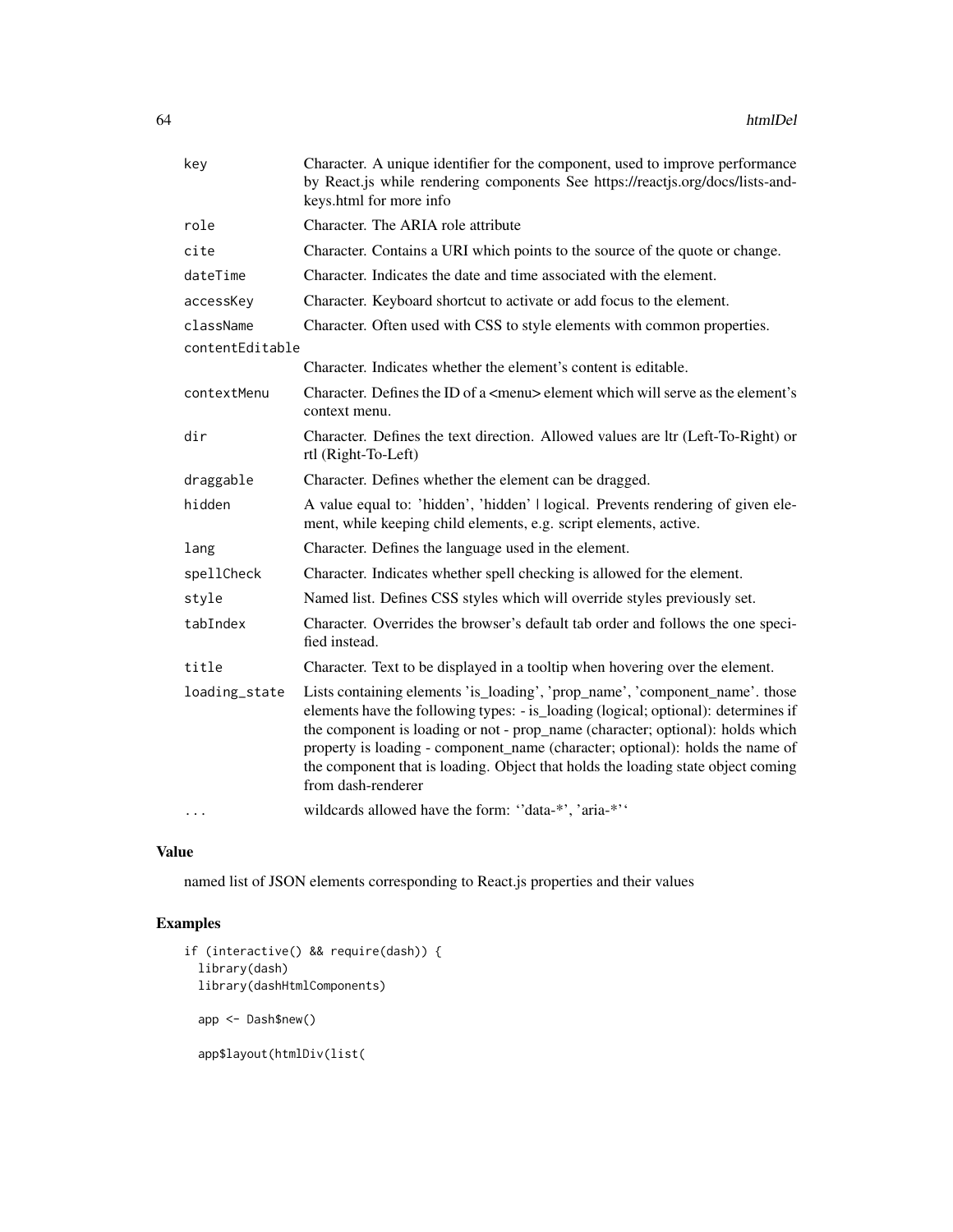#### htmlDetails 65

```
htmlDel(
         children ="Deleted Hello"
      )
    )
 )
\mathcal{L}app$run_server()
```
htmlDetails *Details component*

## Description

}

Details is a wrapper for the <details> HTML5 element. For detailed attribute info see: https://developer.mozilla.org/en-US/docs/Web/HTML/Element/details

### Usage

```
htmlDetails(children=NULL, id=NULL, n_clicks=NULL,
n_clicks_timestamp=NULL, key=NULL, role=NULL, open=NULL,
accessKey=NULL, className=NULL, contentEditable=NULL,
contextMenu=NULL, dir=NULL, draggable=NULL, hidden=NULL,
lang=NULL, spellCheck=NULL, style=NULL, tabIndex=NULL,
title=NULL, loading_state=NULL, ...)
```

| children           | A list of or a singular dash component, string or number. The children of this<br>component                                                                                                 |
|--------------------|---------------------------------------------------------------------------------------------------------------------------------------------------------------------------------------------|
| id                 | Character. The ID of this component, used to identify dash components in call-<br>backs. The ID needs to be unique across all of the components in an app.                                  |
| n_clicks           | Numeric. An integer that represents the number of times that this element has<br>been clicked on.                                                                                           |
| n_clicks_timestamp |                                                                                                                                                                                             |
|                    | Numeric. An integer that represents the time (in ms since 1970) at which<br>n_clicks changed. This can be used to tell which button was changed most<br>recently.                           |
| key                | Character. A unique identifier for the component, used to improve performance<br>by React. is while rendering components See https://reactis.org/docs/lists-and-<br>keys.html for more info |
| role               | Character. The ARIA role attribute                                                                                                                                                          |
| open               | A value equal to: 'open', 'open'   logical. Indicates whether the details will be<br>shown on page load.                                                                                    |
| accessKey          | Character. Keyboard shortcut to activate or add focus to the element.                                                                                                                       |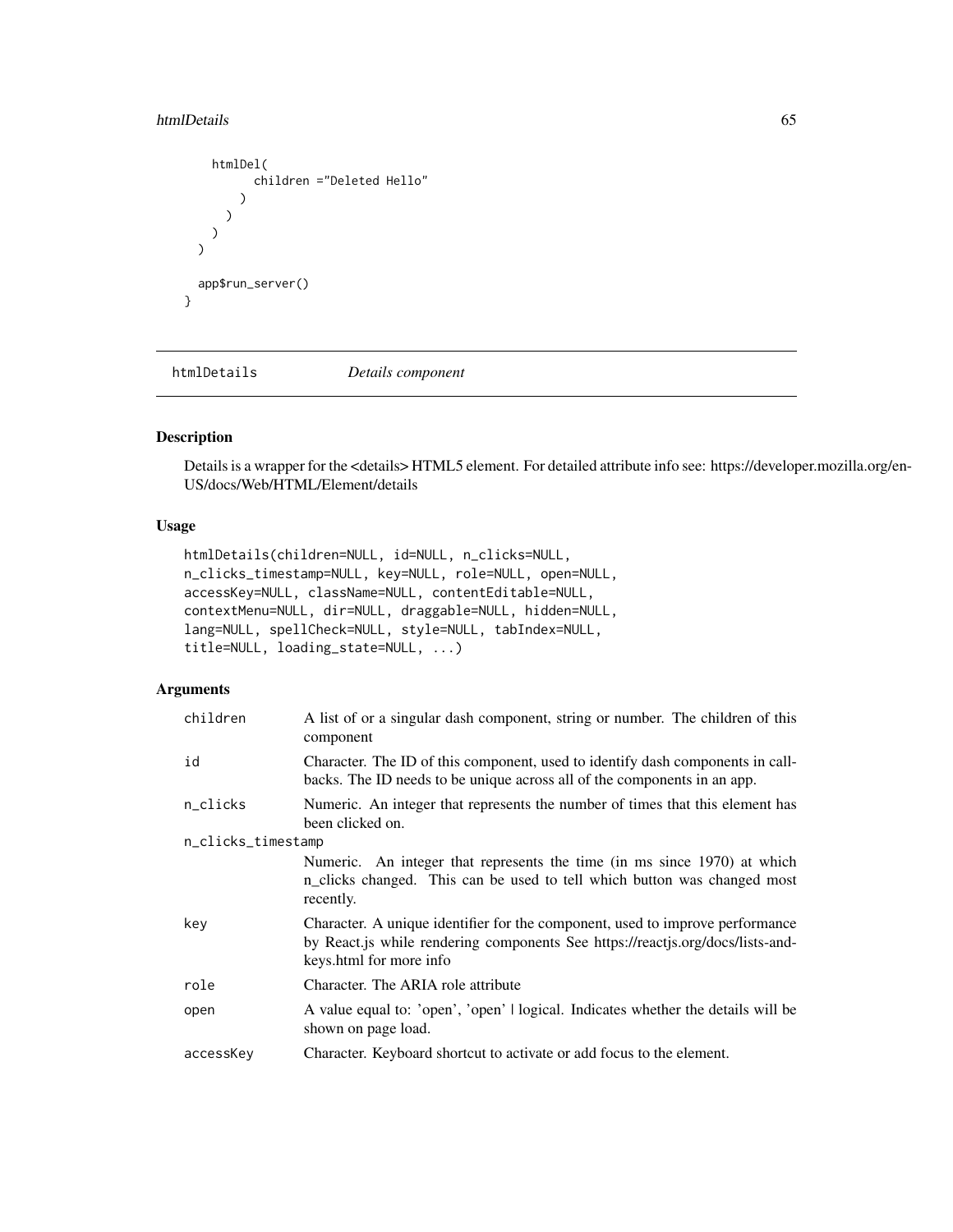| className       | Character. Often used with CSS to style elements with common properties.                                                                                                                                                                                                                                                                                                                                                                        |
|-----------------|-------------------------------------------------------------------------------------------------------------------------------------------------------------------------------------------------------------------------------------------------------------------------------------------------------------------------------------------------------------------------------------------------------------------------------------------------|
| contentEditable |                                                                                                                                                                                                                                                                                                                                                                                                                                                 |
|                 | Character. Indicates whether the element's content is editable.                                                                                                                                                                                                                                                                                                                                                                                 |
| contextMenu     | Character. Defines the ID of a <menu> element which will serve as the element's<br/>context menu.</menu>                                                                                                                                                                                                                                                                                                                                        |
| dir             | Character. Defines the text direction. Allowed values are ltr (Left-To-Right) or<br>rtl (Right-To-Left)                                                                                                                                                                                                                                                                                                                                         |
| draggable       | Character. Defines whether the element can be dragged.                                                                                                                                                                                                                                                                                                                                                                                          |
| hidden          | A value equal to: 'hidden', 'hidden'   logical. Prevents rendering of given ele-<br>ment, while keeping child elements, e.g. script elements, active.                                                                                                                                                                                                                                                                                           |
| lang            | Character. Defines the language used in the element.                                                                                                                                                                                                                                                                                                                                                                                            |
| spellCheck      | Character. Indicates whether spell checking is allowed for the element.                                                                                                                                                                                                                                                                                                                                                                         |
| style           | Named list. Defines CSS styles which will override styles previously set.                                                                                                                                                                                                                                                                                                                                                                       |
| tabIndex        | Character. Overrides the browser's default tab order and follows the one speci-<br>fied instead.                                                                                                                                                                                                                                                                                                                                                |
| title           | Character. Text to be displayed in a tooltip when hovering over the element.                                                                                                                                                                                                                                                                                                                                                                    |
| loading_state   | Lists containing elements 'is_loading', 'prop_name', 'component_name'. those<br>elements have the following types: - is_loading (logical; optional): determines if<br>the component is loading or not - prop_name (character; optional): holds which<br>property is loading - component_name (character; optional): holds the name of<br>the component that is loading. Object that holds the loading state object coming<br>from dash-renderer |
| $\cdots$        | wildcards allowed have the form: "data-*', 'aria-*''                                                                                                                                                                                                                                                                                                                                                                                            |

named list of JSON elements corresponding to React.js properties and their values

```
if (interactive() && require(dash)) {
  library(dash)
  library(dashHtmlComponents)
  app <- Dash$new()
  app$layout(
    htmlDiv(list(
      htmlDetails(
        children = list(
          htmlSummary(
        children = "Within a details element, the summary can act as a clickable description"
          ),
           "And the rest is hidden until the summary is clicked"
        )
      \lambda\overline{\phantom{a}}
```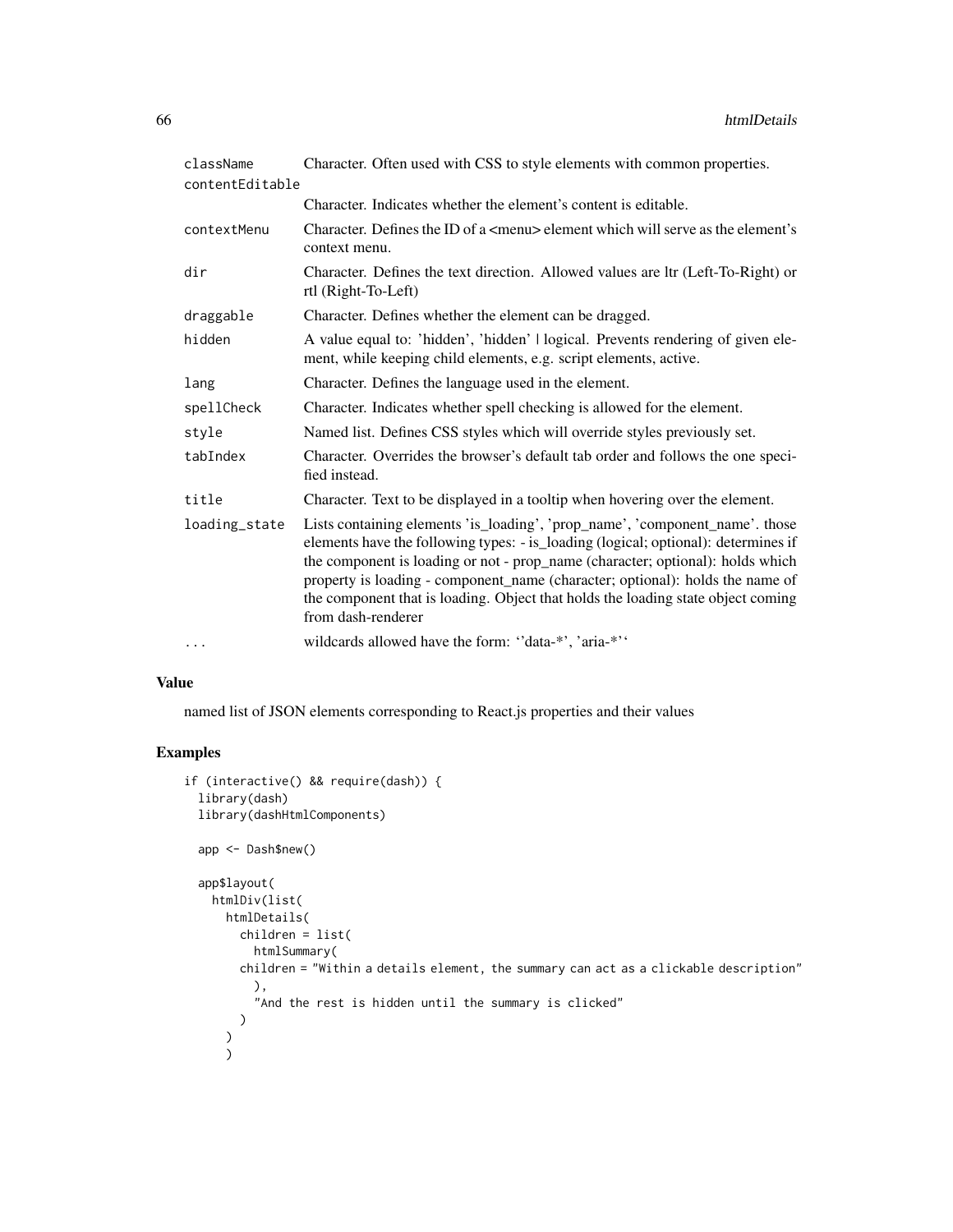#### htmlDfn 67

```
)
  \mathcal{L}app$run_server()
}
```
htmlDfn *Dfn component*

### Description

Dfn is a wrapper for the <dfn> HTML5 element. For detailed attribute info see: https://developer.mozilla.org/en-US/docs/Web/HTML/Element/dfn

#### Usage

```
htmlDfn(children=NULL, id=NULL, n_clicks=NULL,
n_clicks_timestamp=NULL, key=NULL, role=NULL,
accessKey=NULL, className=NULL, contentEditable=NULL,
contextMenu=NULL, dir=NULL, draggable=NULL, hidden=NULL,
lang=NULL, spellCheck=NULL, style=NULL, tabIndex=NULL,
title=NULL, loading_state=NULL, ...)
```

| children           | A list of or a singular dash component, string or number. The children of this<br>component                                                                                                |  |
|--------------------|--------------------------------------------------------------------------------------------------------------------------------------------------------------------------------------------|--|
| id                 | Character. The ID of this component, used to identify dash components in call-<br>backs. The ID needs to be unique across all of the components in an app.                                 |  |
| n_clicks           | Numeric. An integer that represents the number of times that this element has<br>been clicked on.                                                                                          |  |
| n_clicks_timestamp |                                                                                                                                                                                            |  |
|                    | Numeric. An integer that represents the time (in ms since 1970) at which<br>n_clicks changed. This can be used to tell which button was changed most<br>recently.                          |  |
| key                | Character. A unique identifier for the component, used to improve performance<br>by React.js while rendering components See https://reactjs.org/docs/lists-and-<br>keys.html for more info |  |
| role               | Character. The ARIA role attribute                                                                                                                                                         |  |
| accessKey          | Character. Keyboard shortcut to activate or add focus to the element.                                                                                                                      |  |
| className          | Character. Often used with CSS to style elements with common properties.                                                                                                                   |  |
| contentEditable    |                                                                                                                                                                                            |  |
|                    | Character. Indicates whether the element's content is editable.                                                                                                                            |  |
| contextMenu        | Character. Defines the ID of a $\leq$ menu> element which will serve as the element's<br>context menu.                                                                                     |  |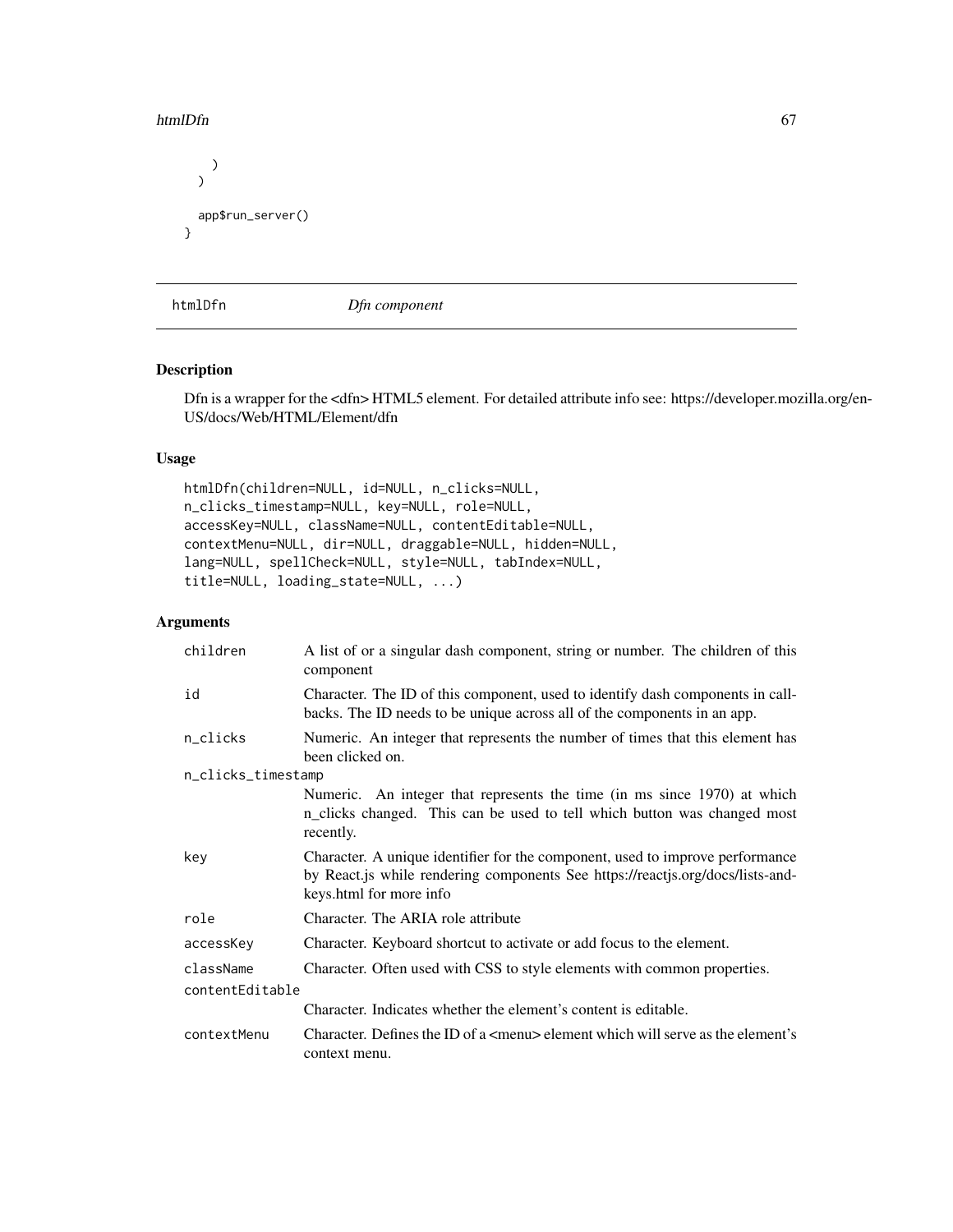| dir           | Character. Defines the text direction. Allowed values are ltr (Left-To-Right) or<br>rtl (Right-To-Left)                                                                                                                                                                                                                                                                                                                                         |
|---------------|-------------------------------------------------------------------------------------------------------------------------------------------------------------------------------------------------------------------------------------------------------------------------------------------------------------------------------------------------------------------------------------------------------------------------------------------------|
| draggable     | Character. Defines whether the element can be dragged.                                                                                                                                                                                                                                                                                                                                                                                          |
| hidden        | A value equal to: 'hidden', 'hidden'   logical. Prevents rendering of given ele-<br>ment, while keeping child elements, e.g. script elements, active.                                                                                                                                                                                                                                                                                           |
| lang          | Character. Defines the language used in the element.                                                                                                                                                                                                                                                                                                                                                                                            |
| spellCheck    | Character. Indicates whether spell checking is allowed for the element.                                                                                                                                                                                                                                                                                                                                                                         |
| style         | Named list. Defines CSS styles which will override styles previously set.                                                                                                                                                                                                                                                                                                                                                                       |
| tabIndex      | Character. Overrides the browser's default tab order and follows the one speci-<br>fied instead.                                                                                                                                                                                                                                                                                                                                                |
| title         | Character. Text to be displayed in a tooltip when hovering over the element.                                                                                                                                                                                                                                                                                                                                                                    |
| loading_state | Lists containing elements 'is_loading', 'prop_name', 'component_name'. those<br>elements have the following types: - is_loading (logical; optional): determines if<br>the component is loading or not - prop_name (character; optional): holds which<br>property is loading - component_name (character; optional): holds the name of<br>the component that is loading. Object that holds the loading state object coming<br>from dash-renderer |
| $\ddotsc$     | wildcards allowed have the form: "data-*", 'aria-*"                                                                                                                                                                                                                                                                                                                                                                                             |

named list of JSON elements corresponding to React.js properties and their values

```
if (interactive() && require(dash)) {
 library(dash)
 library(dashHtmlComponents)
 app <- Dash$new()
 app$layout(htmlDiv(list(
   htmlDfn(
         children ="Hello"
       )
     )
   )
 )
 app$run_server()
}
```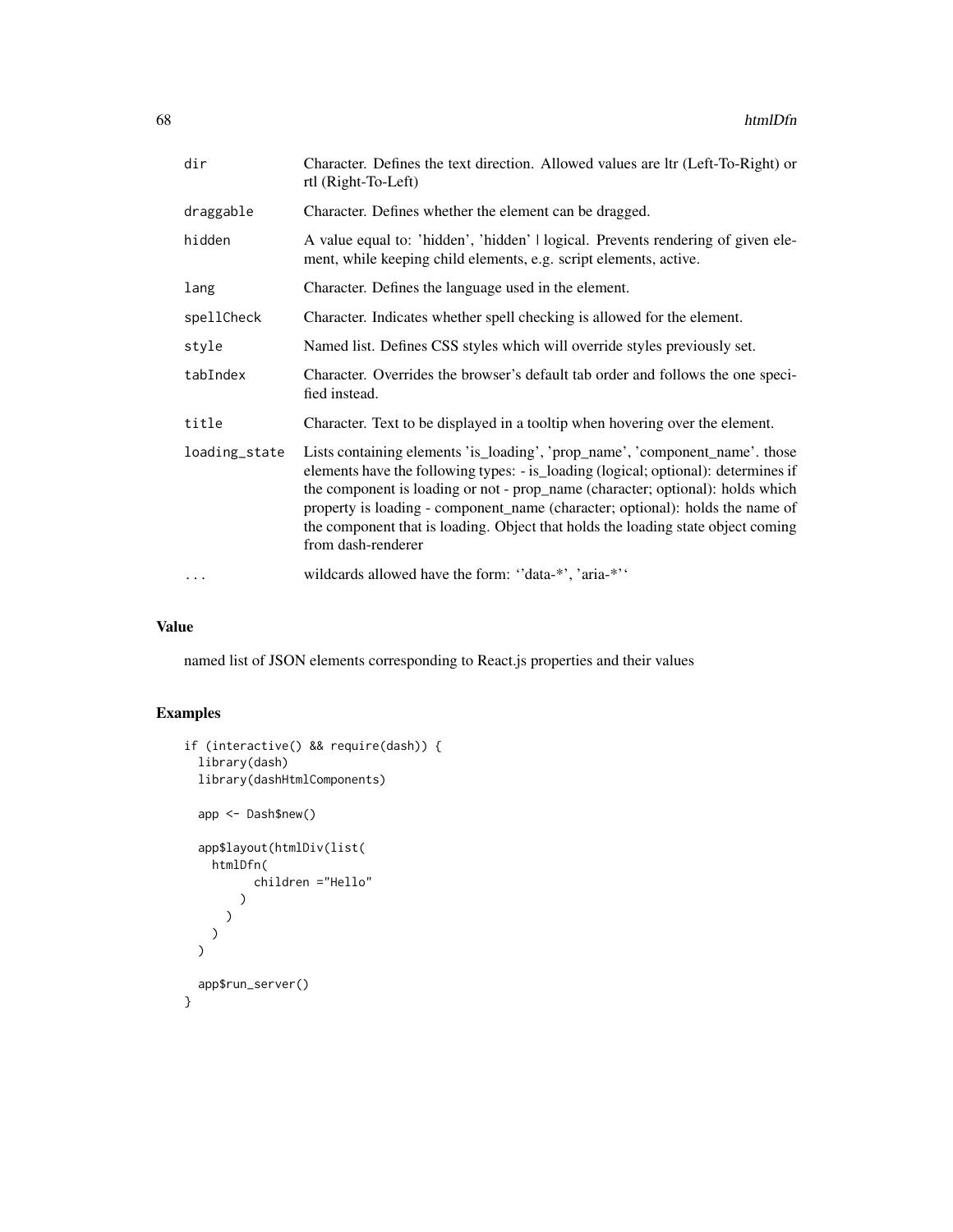htmlDialog *Dialog component*

#### Description

Dialog is a wrapper for the <dialog> HTML5 element. For detailed attribute info see: https://developer.mozilla.org/en-US/docs/Web/HTML/Element/dialog

## Usage

```
htmlDialog(children=NULL, id=NULL, n_clicks=NULL,
n_clicks_timestamp=NULL, key=NULL, role=NULL,
accessKey=NULL, className=NULL, contentEditable=NULL,
contextMenu=NULL, dir=NULL, draggable=NULL, hidden=NULL,
lang=NULL, spellCheck=NULL, style=NULL, tabIndex=NULL,
title=NULL, loading_state=NULL, ...)
```

| children           | A list of or a singular dash component, string or number. The children of this<br>component                                                                                                |  |
|--------------------|--------------------------------------------------------------------------------------------------------------------------------------------------------------------------------------------|--|
| id                 | Character. The ID of this component, used to identify dash components in call-<br>backs. The ID needs to be unique across all of the components in an app.                                 |  |
| n_clicks           | Numeric. An integer that represents the number of times that this element has<br>been clicked on.                                                                                          |  |
| n_clicks_timestamp |                                                                                                                                                                                            |  |
|                    | Numeric. An integer that represents the time (in ms since 1970) at which<br>n_clicks changed. This can be used to tell which button was changed most<br>recently.                          |  |
| key                | Character. A unique identifier for the component, used to improve performance<br>by React.js while rendering components See https://reactjs.org/docs/lists-and-<br>keys.html for more info |  |
| role               | Character. The ARIA role attribute                                                                                                                                                         |  |
| accessKey          | Character. Keyboard shortcut to activate or add focus to the element.                                                                                                                      |  |
| className          | Character. Often used with CSS to style elements with common properties.                                                                                                                   |  |
| contentEditable    |                                                                                                                                                                                            |  |
|                    | Character. Indicates whether the element's content is editable.                                                                                                                            |  |
| contextMenu        | Character. Defines the ID of a $\leq$ menu $\geq$ element which will serve as the element's<br>context menu.                                                                               |  |
| dir                | Character. Defines the text direction. Allowed values are ltr (Left-To-Right) or<br>rtl (Right-To-Left)                                                                                    |  |
| draggable          | Character. Defines whether the element can be dragged.                                                                                                                                     |  |
| hidden             | A value equal to: 'hidden', 'hidden'   logical. Prevents rendering of given ele-<br>ment, while keeping child elements, e.g. script elements, active.                                      |  |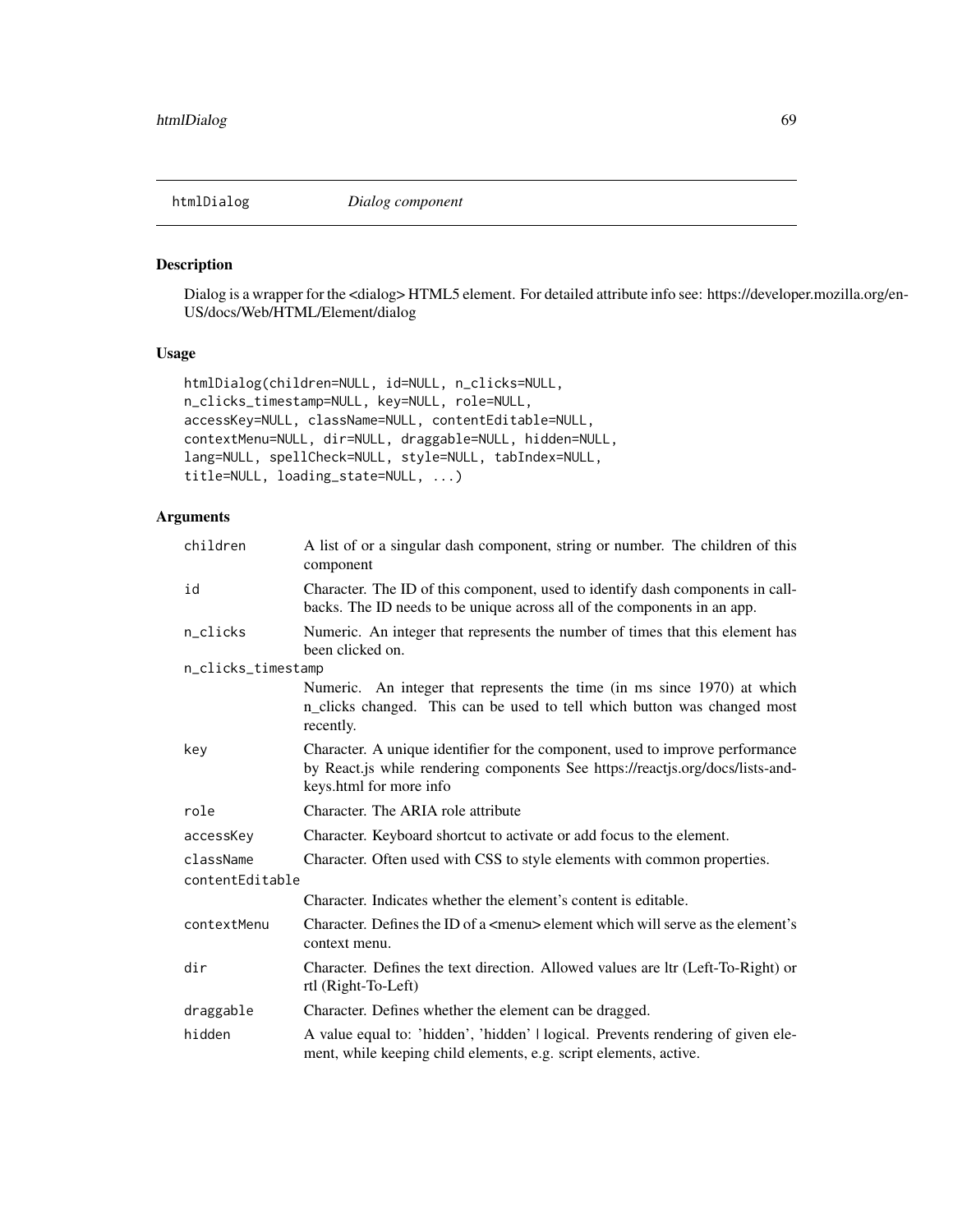| lang          | Character. Defines the language used in the element.                                                                                                                                                                                                                                                                                                                                                                                            |
|---------------|-------------------------------------------------------------------------------------------------------------------------------------------------------------------------------------------------------------------------------------------------------------------------------------------------------------------------------------------------------------------------------------------------------------------------------------------------|
| spellCheck    | Character. Indicates whether spell checking is allowed for the element.                                                                                                                                                                                                                                                                                                                                                                         |
| style         | Named list. Defines CSS styles which will override styles previously set.                                                                                                                                                                                                                                                                                                                                                                       |
| tabIndex      | Character. Overrides the browser's default tab order and follows the one speci-<br>fied instead.                                                                                                                                                                                                                                                                                                                                                |
| title         | Character. Text to be displayed in a tooltip when hovering over the element.                                                                                                                                                                                                                                                                                                                                                                    |
| loading_state | Lists containing elements 'is_loading', 'prop_name', 'component_name'. those<br>elements have the following types: - is loading (logical; optional): determines if<br>the component is loading or not - prop_name (character; optional): holds which<br>property is loading - component name (character; optional): holds the name of<br>the component that is loading. Object that holds the loading state object coming<br>from dash-renderer |
| $\cdots$      | wildcards allowed have the form: "data-*', 'aria-*''                                                                                                                                                                                                                                                                                                                                                                                            |

named list of JSON elements corresponding to React.js properties and their values

## Examples

```
if (interactive() && require(dash)) {
 library(dash)
 library(dashHtmlComponents)
 app <- Dash$new()
 app$layout(htmlDiv(list(
   htmlDialog(
      children = htmlP('Greetings')
        )
      )
   )
 \mathcal{L}app$run_server()
}
```
htmlDiv *Div component*

## Description

Div is a wrapper for the <div> HTML5 element. For detailed attribute info see: https://developer.mozilla.org/en-US/docs/Web/HTML/Element/div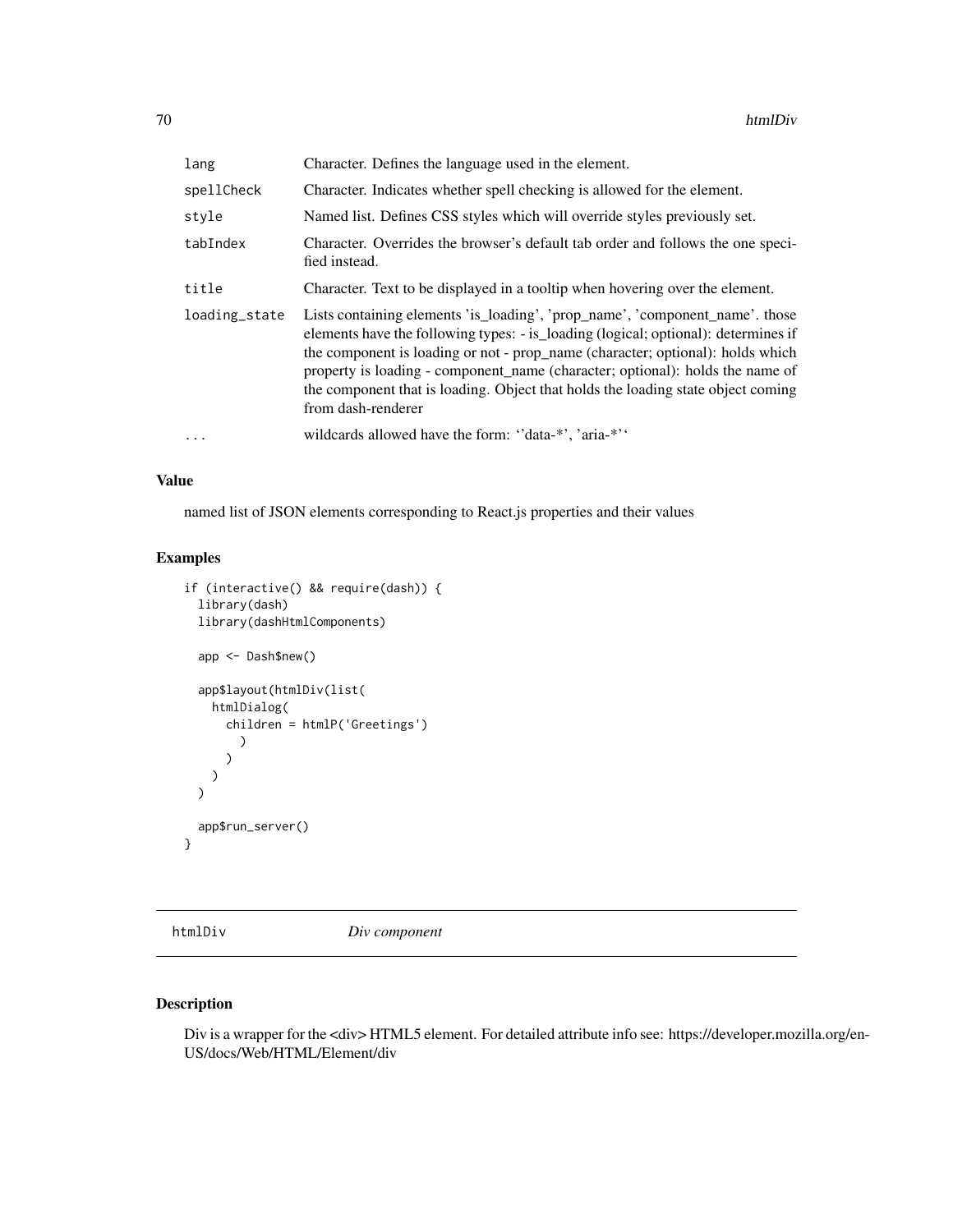#### htmlDiv 71

## Usage

```
htmlDiv(children=NULL, id=NULL, n_clicks=NULL,
n_clicks_timestamp=NULL, key=NULL, role=NULL,
accessKey=NULL, className=NULL, contentEditable=NULL,
contextMenu=NULL, dir=NULL, draggable=NULL, hidden=NULL,
lang=NULL, spellCheck=NULL, style=NULL, tabIndex=NULL,
title=NULL, loading_state=NULL, ...)
```

| children           | A list of or a singular dash component, string or number. The children of this<br>component                                                                                                |
|--------------------|--------------------------------------------------------------------------------------------------------------------------------------------------------------------------------------------|
| id                 | Character. The ID of this component, used to identify dash components in call-<br>backs. The ID needs to be unique across all of the components in an app.                                 |
| n_clicks           | Numeric. An integer that represents the number of times that this element has<br>been clicked on.                                                                                          |
| n_clicks_timestamp |                                                                                                                                                                                            |
|                    | Numeric. An integer that represents the time (in ms since 1970) at which<br>n_clicks changed. This can be used to tell which button was changed most<br>recently.                          |
| key                | Character. A unique identifier for the component, used to improve performance<br>by React.js while rendering components See https://reactjs.org/docs/lists-and-<br>keys.html for more info |
| role               | Character. The ARIA role attribute                                                                                                                                                         |
| accessKey          | Character. Keyboard shortcut to activate or add focus to the element.                                                                                                                      |
| className          | Character. Often used with CSS to style elements with common properties.                                                                                                                   |
| contentEditable    |                                                                                                                                                                                            |
|                    | Character. Indicates whether the element's content is editable.                                                                                                                            |
| contextMenu        | Character. Defines the ID of a <menu> element which will serve as the element's<br/>context menu.</menu>                                                                                   |
| dir                | Character. Defines the text direction. Allowed values are ltr (Left-To-Right) or<br>rtl (Right-To-Left)                                                                                    |
| draggable          | Character. Defines whether the element can be dragged.                                                                                                                                     |
| hidden             | A value equal to: 'hidden', 'hidden'   logical. Prevents rendering of given ele-<br>ment, while keeping child elements, e.g. script elements, active.                                      |
| lang               | Character. Defines the language used in the element.                                                                                                                                       |
| spellCheck         | Character. Indicates whether spell checking is allowed for the element.                                                                                                                    |
| style              | Named list. Defines CSS styles which will override styles previously set.                                                                                                                  |
| tabIndex           | Character. Overrides the browser's default tab order and follows the one speci-<br>fied instead.                                                                                           |
| title              | Character. Text to be displayed in a tooltip when hovering over the element.                                                                                                               |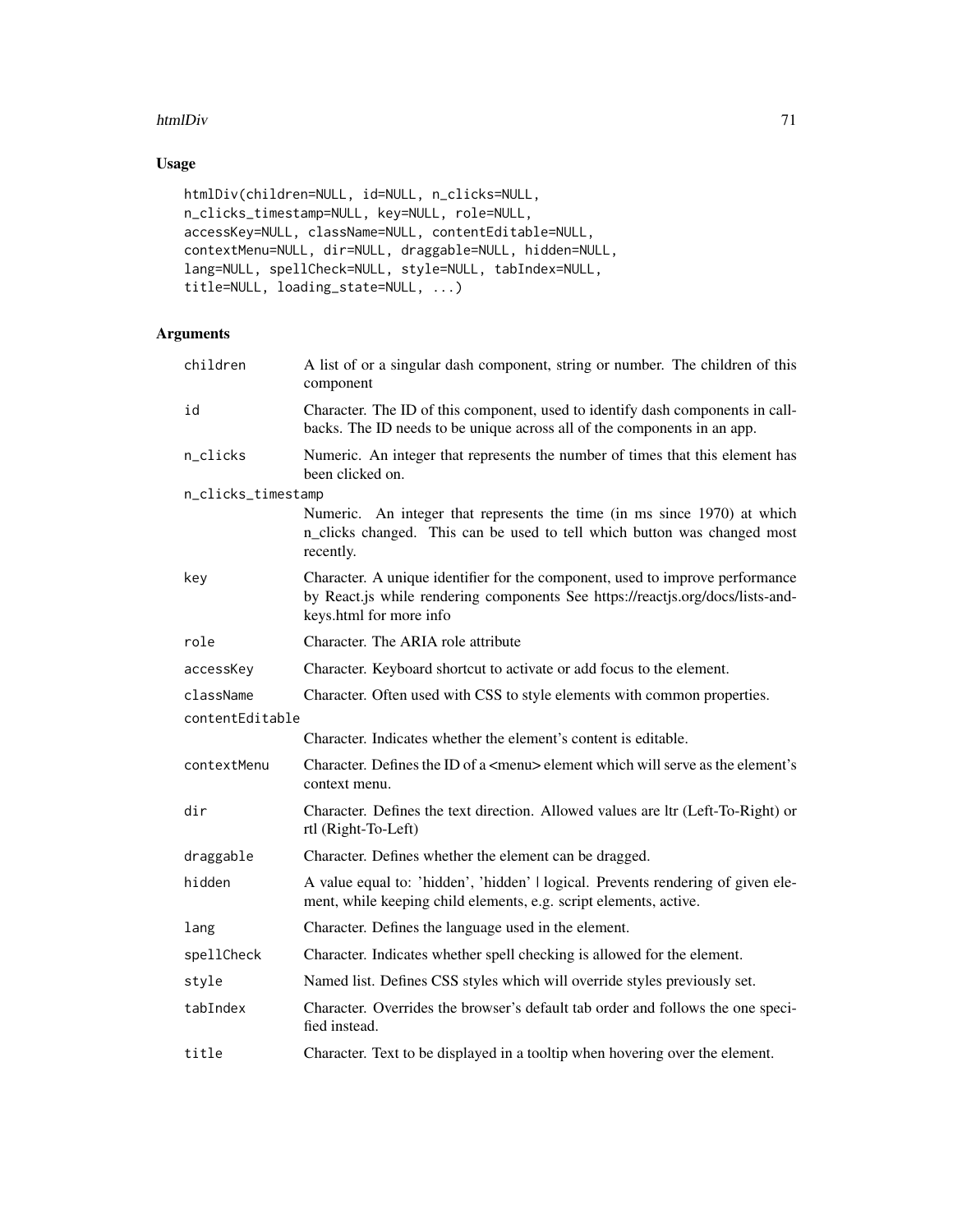| loading state | Lists containing elements 'is_loading', 'prop_name', 'component_name'. those       |
|---------------|------------------------------------------------------------------------------------|
|               | elements have the following types: - is_loading (logical; optional): determines if |
|               | the component is loading or not - prop_name (character; optional): holds which     |
|               | property is loading - component name (character; optional): holds the name of      |
|               | the component that is loading. Object that holds the loading state object coming   |
|               | from dash-renderer                                                                 |
| $\cdots$      | wildcards allowed have the form: "data-*", 'aria-*"                                |

named list of JSON elements corresponding to React.js properties and their values

#### Examples

```
if (interactive() && require(dash)) {
 library(dash)
 library(dashHtmlComponents)
 app <- Dash$new()
 app$layout(
   htmlDiv(list(
      htmlDiv('This Title is Wrapped inside an inner Div')
      )
   )
 \lambdaapp$run_server()
}
```
htmlDl *Dl component*

### Description

Dl is a wrapper for the <dl> HTML5 element. For detailed attribute info see: https://developer.mozilla.org/en-US/docs/Web/HTML/Element/dl

#### Usage

```
htmlDl(children=NULL, id=NULL, n_clicks=NULL,
n_clicks_timestamp=NULL, key=NULL, role=NULL,
accessKey=NULL, className=NULL, contentEditable=NULL,
contextMenu=NULL, dir=NULL, draggable=NULL, hidden=NULL,
lang=NULL, spellCheck=NULL, style=NULL, tabIndex=NULL,
title=NULL, loading_state=NULL, ...)
```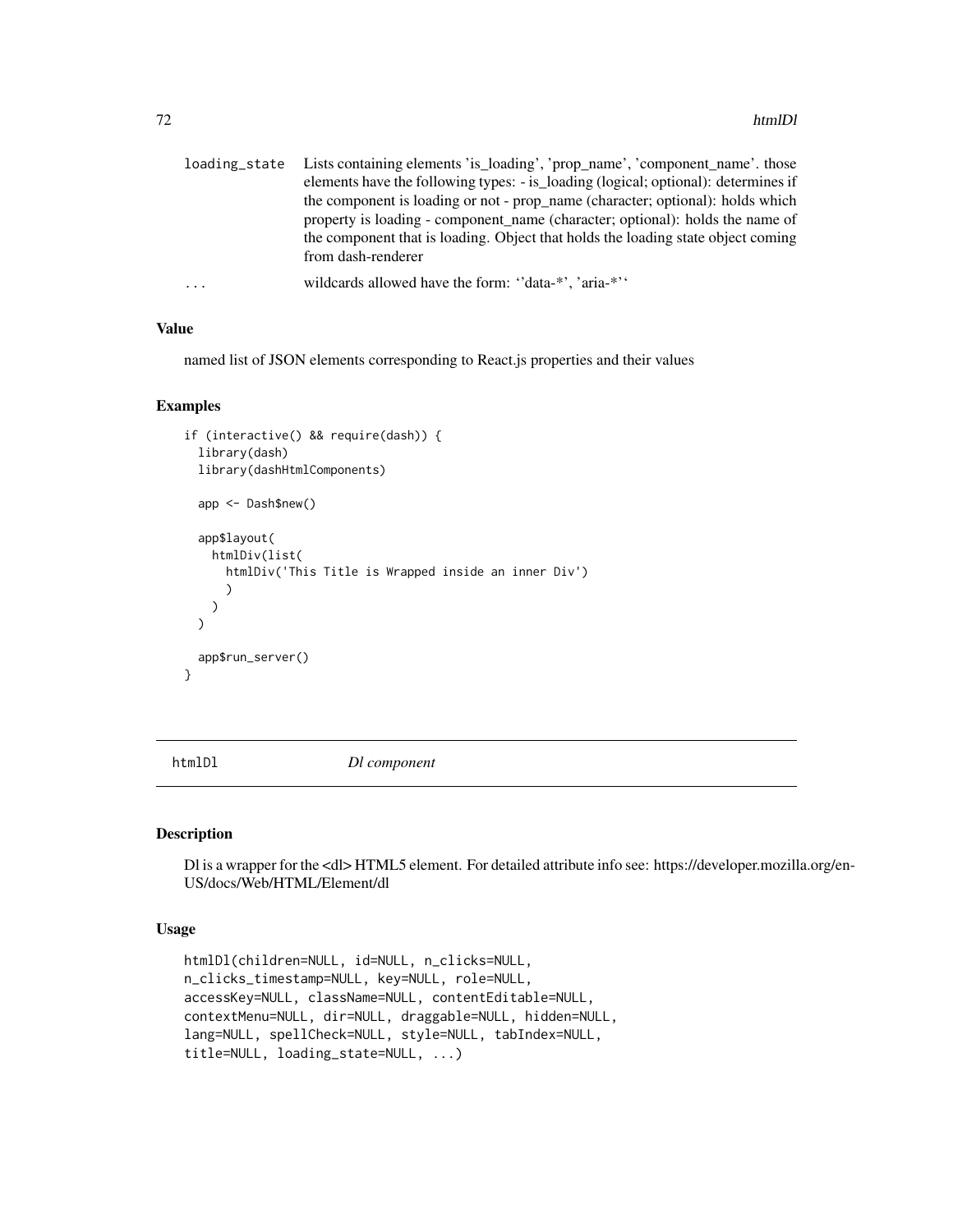### htmlDl 33

# Arguments

| children           | A list of or a singular dash component, string or number. The children of this<br>component                                                                                                                                                                                                                                                                                                                                                     |
|--------------------|-------------------------------------------------------------------------------------------------------------------------------------------------------------------------------------------------------------------------------------------------------------------------------------------------------------------------------------------------------------------------------------------------------------------------------------------------|
| id                 | Character. The ID of this component, used to identify dash components in call-<br>backs. The ID needs to be unique across all of the components in an app.                                                                                                                                                                                                                                                                                      |
| n_clicks           | Numeric. An integer that represents the number of times that this element has<br>been clicked on.                                                                                                                                                                                                                                                                                                                                               |
| n_clicks_timestamp |                                                                                                                                                                                                                                                                                                                                                                                                                                                 |
|                    | Numeric. An integer that represents the time (in ms since 1970) at which<br>n_clicks changed. This can be used to tell which button was changed most<br>recently.                                                                                                                                                                                                                                                                               |
| key                | Character. A unique identifier for the component, used to improve performance<br>by React.js while rendering components See https://reactjs.org/docs/lists-and-<br>keys.html for more info                                                                                                                                                                                                                                                      |
| role               | Character. The ARIA role attribute                                                                                                                                                                                                                                                                                                                                                                                                              |
| accessKey          | Character. Keyboard shortcut to activate or add focus to the element.                                                                                                                                                                                                                                                                                                                                                                           |
| className          | Character. Often used with CSS to style elements with common properties.                                                                                                                                                                                                                                                                                                                                                                        |
| contentEditable    |                                                                                                                                                                                                                                                                                                                                                                                                                                                 |
|                    | Character. Indicates whether the element's content is editable.                                                                                                                                                                                                                                                                                                                                                                                 |
| contextMenu        | Character. Defines the ID of a <menu> element which will serve as the element's<br/>context menu.</menu>                                                                                                                                                                                                                                                                                                                                        |
| dir                | Character. Defines the text direction. Allowed values are ltr (Left-To-Right) or<br>rtl (Right-To-Left)                                                                                                                                                                                                                                                                                                                                         |
| draggable          | Character. Defines whether the element can be dragged.                                                                                                                                                                                                                                                                                                                                                                                          |
| hidden             | A value equal to: 'hidden', 'hidden'   logical. Prevents rendering of given ele-<br>ment, while keeping child elements, e.g. script elements, active.                                                                                                                                                                                                                                                                                           |
| lang               | Character. Defines the language used in the element.                                                                                                                                                                                                                                                                                                                                                                                            |
| spellCheck         | Character. Indicates whether spell checking is allowed for the element.                                                                                                                                                                                                                                                                                                                                                                         |
| style              | Named list. Defines CSS styles which will override styles previously set.                                                                                                                                                                                                                                                                                                                                                                       |
| tabIndex           | Character. Overrides the browser's default tab order and follows the one speci-<br>fied instead.                                                                                                                                                                                                                                                                                                                                                |
| title              | Character. Text to be displayed in a tooltip when hovering over the element.                                                                                                                                                                                                                                                                                                                                                                    |
| loading_state      | Lists containing elements 'is_loading', 'prop_name', 'component_name'. those<br>elements have the following types: - is_loading (logical; optional): determines if<br>the component is loading or not - prop_name (character; optional): holds which<br>property is loading - component_name (character; optional): holds the name of<br>the component that is loading. Object that holds the loading state object coming<br>from dash-renderer |
|                    | wildcards allowed have the form: "data-*', 'aria-*''                                                                                                                                                                                                                                                                                                                                                                                            |

# Value

named list of JSON elements corresponding to React.js properties and their values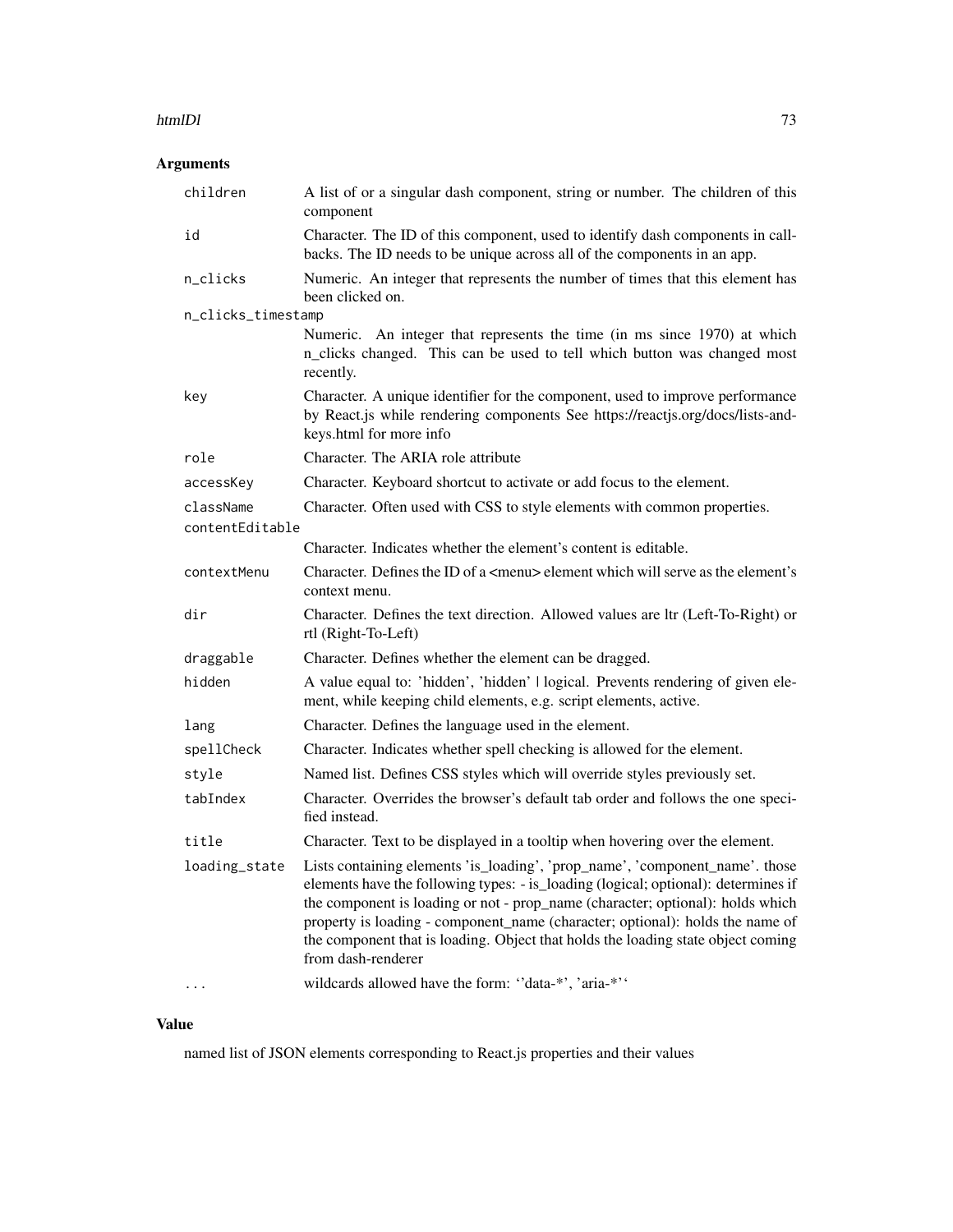74 htmlDt and the control of the control of the control of the control of the control of the control of the control of the control of the control of the control of the control of the control of the control of the control o

# Examples

```
if (interactive() && require(dash)) {
 library(dash)
 library(dashHtmlComponents)
 app <- Dash$new()
 app$layout(htmlDiv(list(
   htmlDl(
      children= list(htmlDt("Dash for R"),
                    htmlDd('HtmlDt and htmlDD must be used
                            within htmlDl'))
        )
      )
   )
 \lambdaapp$run_server()
}
```
htmlDt *Dt component*

## Description

Dt is a wrapper for the <dt> HTML5 element. For detailed attribute info see: https://developer.mozilla.org/en-US/docs/Web/HTML/Element/dt

# Usage

```
htmlDt(children=NULL, id=NULL, n_clicks=NULL,
n_clicks_timestamp=NULL, key=NULL, role=NULL,
accessKey=NULL, className=NULL, contentEditable=NULL,
contextMenu=NULL, dir=NULL, draggable=NULL, hidden=NULL,
lang=NULL, spellCheck=NULL, style=NULL, tabIndex=NULL,
title=NULL, loading_state=NULL, ...)
```

| children | A list of or a singular dash component, string or number. The children of this<br>component                                                                |
|----------|------------------------------------------------------------------------------------------------------------------------------------------------------------|
| id       | Character. The ID of this component, used to identify dash components in call-<br>backs. The ID needs to be unique across all of the components in an app. |
| n_clicks | Numeric. An integer that represents the number of times that this element has<br>been clicked on.                                                          |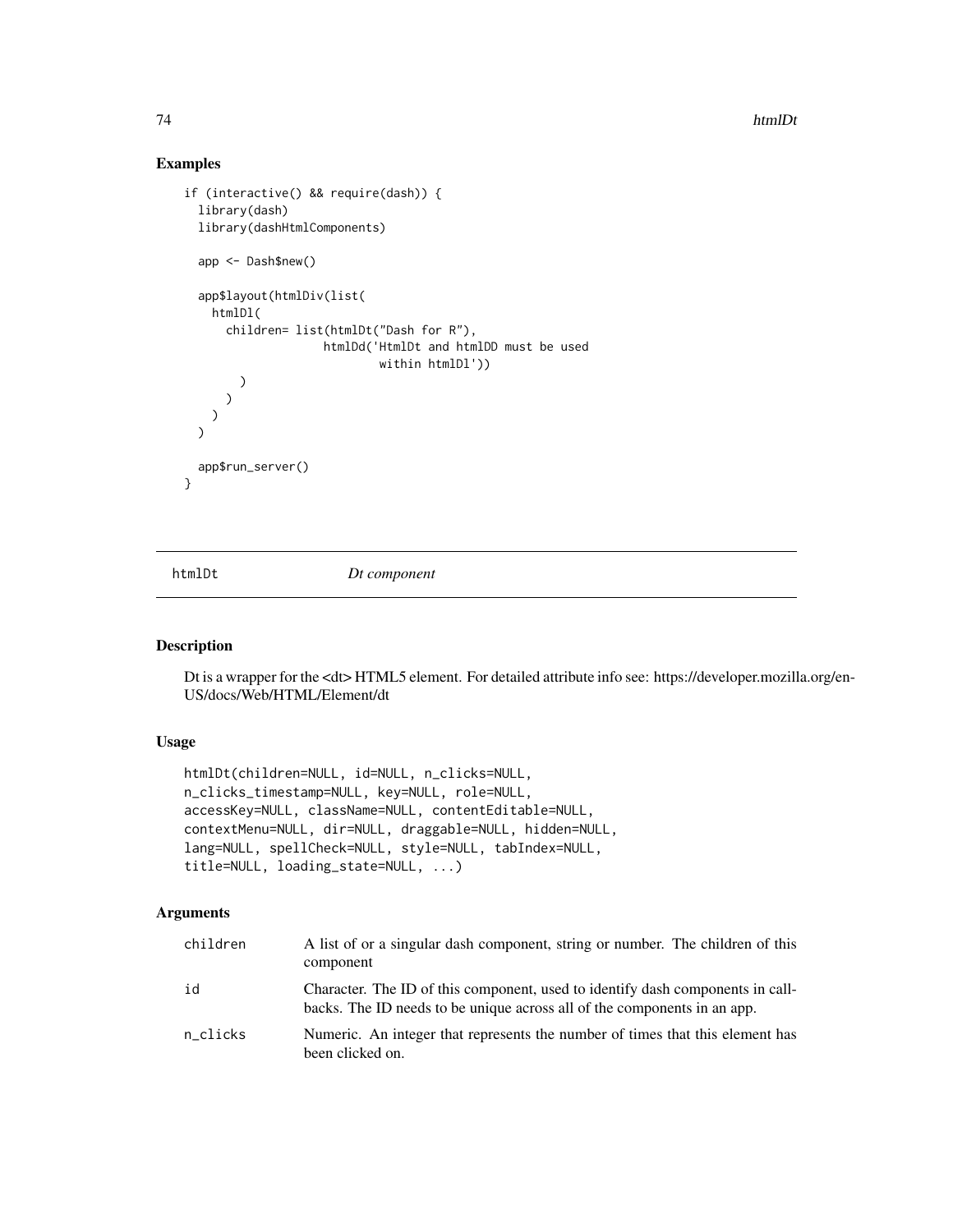### htmlDt 75

| n_clicks_timestamp           |                                                                                                                                                                                                                                                                                                                                                                                                                                                 |
|------------------------------|-------------------------------------------------------------------------------------------------------------------------------------------------------------------------------------------------------------------------------------------------------------------------------------------------------------------------------------------------------------------------------------------------------------------------------------------------|
|                              | Numeric. An integer that represents the time (in ms since 1970) at which<br>n_clicks changed. This can be used to tell which button was changed most<br>recently.                                                                                                                                                                                                                                                                               |
| key                          | Character. A unique identifier for the component, used to improve performance<br>by React.js while rendering components See https://reactjs.org/docs/lists-and-<br>keys.html for more info                                                                                                                                                                                                                                                      |
| role                         | Character. The ARIA role attribute                                                                                                                                                                                                                                                                                                                                                                                                              |
| accessKey                    | Character. Keyboard shortcut to activate or add focus to the element.                                                                                                                                                                                                                                                                                                                                                                           |
| className<br>contentEditable | Character. Often used with CSS to style elements with common properties.                                                                                                                                                                                                                                                                                                                                                                        |
|                              | Character. Indicates whether the element's content is editable.                                                                                                                                                                                                                                                                                                                                                                                 |
| contextMenu                  | Character. Defines the ID of a <menu> element which will serve as the element's<br/>context menu.</menu>                                                                                                                                                                                                                                                                                                                                        |
| dir                          | Character. Defines the text direction. Allowed values are ltr (Left-To-Right) or<br>rtl (Right-To-Left)                                                                                                                                                                                                                                                                                                                                         |
| draggable                    | Character. Defines whether the element can be dragged.                                                                                                                                                                                                                                                                                                                                                                                          |
| hidden                       | A value equal to: 'hidden', 'hidden'   logical. Prevents rendering of given ele-<br>ment, while keeping child elements, e.g. script elements, active.                                                                                                                                                                                                                                                                                           |
| lang                         | Character. Defines the language used in the element.                                                                                                                                                                                                                                                                                                                                                                                            |
| spellCheck                   | Character. Indicates whether spell checking is allowed for the element.                                                                                                                                                                                                                                                                                                                                                                         |
| style                        | Named list. Defines CSS styles which will override styles previously set.                                                                                                                                                                                                                                                                                                                                                                       |
| tabIndex                     | Character. Overrides the browser's default tab order and follows the one speci-<br>fied instead.                                                                                                                                                                                                                                                                                                                                                |
| title                        | Character. Text to be displayed in a tooltip when hovering over the element.                                                                                                                                                                                                                                                                                                                                                                    |
| loading_state                | Lists containing elements 'is_loading', 'prop_name', 'component_name'. those<br>elements have the following types: - is_loading (logical; optional): determines if<br>the component is loading or not - prop_name (character; optional): holds which<br>property is loading - component_name (character; optional): holds the name of<br>the component that is loading. Object that holds the loading state object coming<br>from dash-renderer |
| $\cdots$                     | wildcards allowed have the form: "data-*', 'aria-*''                                                                                                                                                                                                                                                                                                                                                                                            |

## Value

named list of JSON elements corresponding to React.js properties and their values

# Examples

```
if (interactive() && require(dash)) {
 library(dash)
 library(dashHtmlComponents)
  app <- Dash$new()
```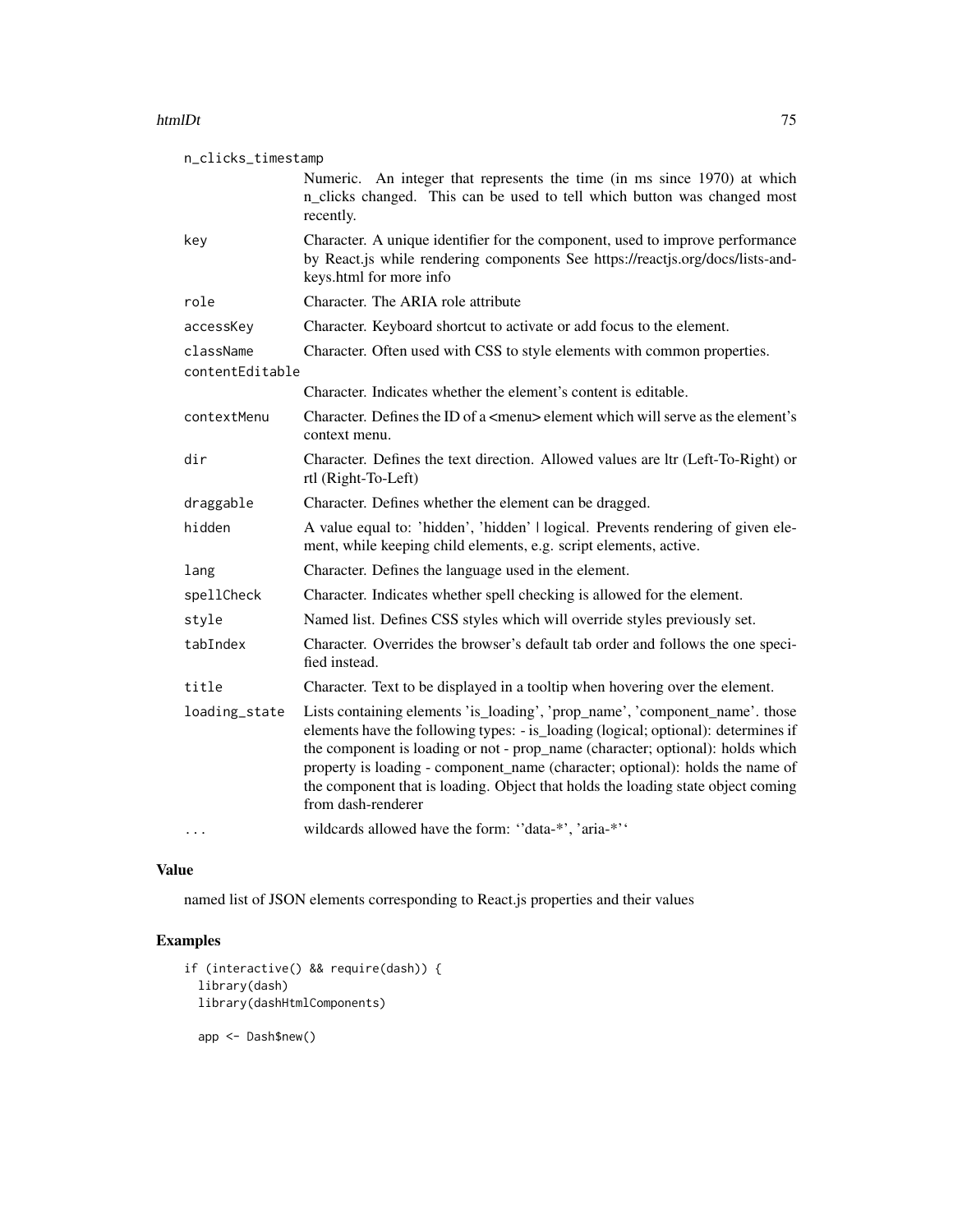```
app$layout(htmlDiv(list(
   htmlDl(
      children= list(htmlDt("Dash for R"),
                     htmlDd('HtmlDt and htmlDD must be used
                             within htmlDl'))
        )
      )
   )
 \mathcal{L}app$run_server()
}
```
htmlElement *Element component*

## Description

Element is a wrapper for the <element> HTML5 element. For detailed attribute info see: https://developer.mozilla.org/en-US/docs/Web/HTML/Element/element

## Usage

```
htmlElement(children=NULL, id=NULL, n_clicks=NULL,
n_clicks_timestamp=NULL, key=NULL, role=NULL,
accessKey=NULL, className=NULL, contentEditable=NULL,
contextMenu=NULL, dir=NULL, draggable=NULL, hidden=NULL,
lang=NULL, spellCheck=NULL, style=NULL, tabIndex=NULL,
title=NULL, loading_state=NULL, ...)
```

| children           | A list of or a singular dash component, string or number. The children of this<br>component                                                                                                |
|--------------------|--------------------------------------------------------------------------------------------------------------------------------------------------------------------------------------------|
| id                 | Character. The ID of this component, used to identify dash components in call-<br>backs. The ID needs to be unique across all of the components in an app.                                 |
| n_clicks           | Numeric. An integer that represents the number of times that this element has<br>been clicked on.                                                                                          |
| n_clicks_timestamp |                                                                                                                                                                                            |
|                    | Numeric. An integer that represents the time (in ms since 1970) at which<br>n_clicks changed. This can be used to tell which button was changed most<br>recently.                          |
| key                | Character. A unique identifier for the component, used to improve performance<br>by React.js while rendering components See https://reactjs.org/docs/lists-and-<br>keys.html for more info |
| role               | Character. The ARIA role attribute                                                                                                                                                         |
| accessKey          | Character. Keyboard shortcut to activate or add focus to the element.                                                                                                                      |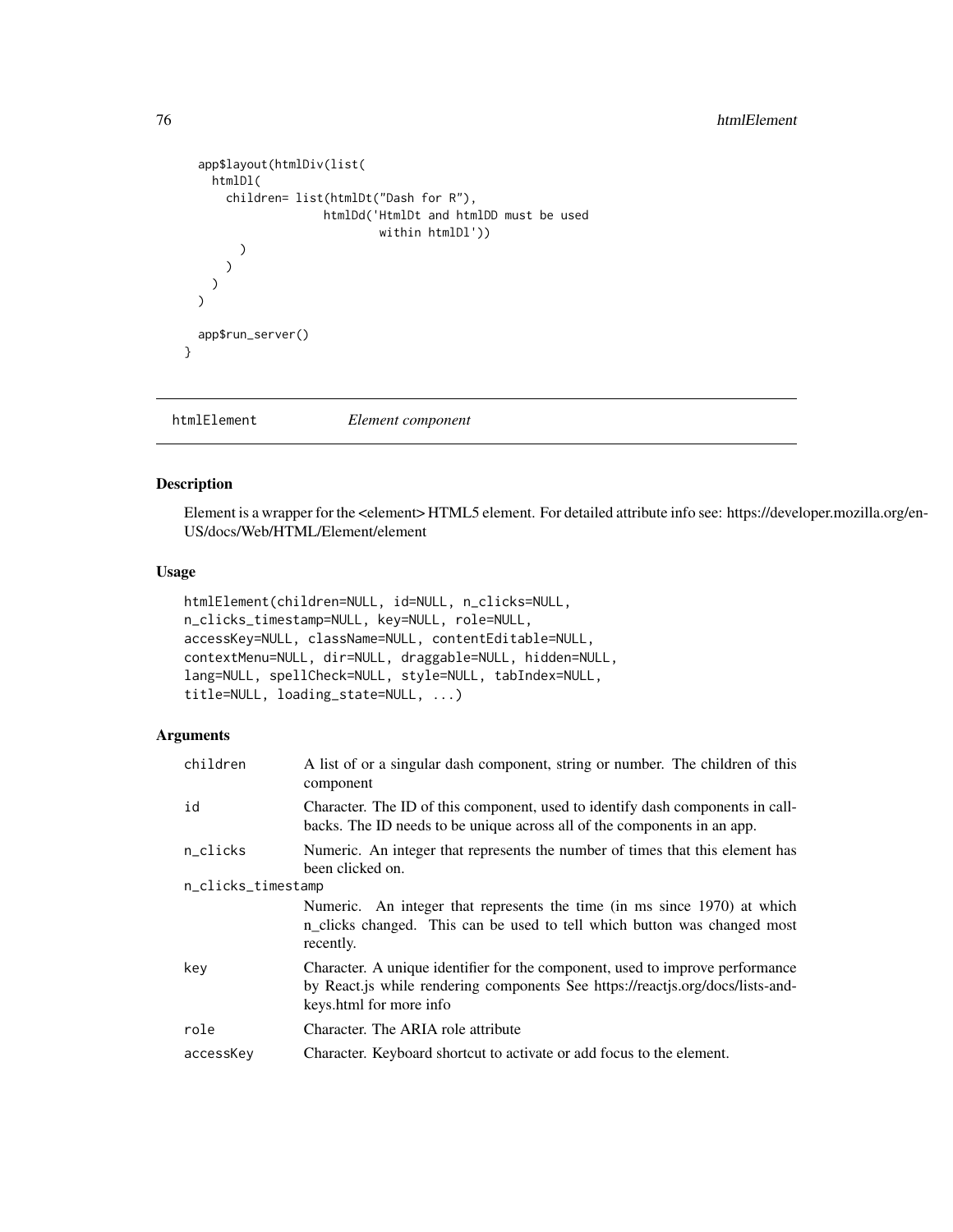#### htmlEm 277

| className       | Character. Often used with CSS to style elements with common properties.                                                                                                                                                                                                                                                                                                                                                                        |
|-----------------|-------------------------------------------------------------------------------------------------------------------------------------------------------------------------------------------------------------------------------------------------------------------------------------------------------------------------------------------------------------------------------------------------------------------------------------------------|
| contentEditable |                                                                                                                                                                                                                                                                                                                                                                                                                                                 |
|                 | Character. Indicates whether the element's content is editable.                                                                                                                                                                                                                                                                                                                                                                                 |
| contextMenu     | Character. Defines the ID of a $\leq$ menu $\geq$ element which will serve as the element's<br>context menu.                                                                                                                                                                                                                                                                                                                                    |
| dir             | Character. Defines the text direction. Allowed values are ltr (Left-To-Right) or<br>rtl (Right-To-Left)                                                                                                                                                                                                                                                                                                                                         |
| draggable       | Character. Defines whether the element can be dragged.                                                                                                                                                                                                                                                                                                                                                                                          |
| hidden          | A value equal to: 'hidden', 'hidden'   logical. Prevents rendering of given ele-<br>ment, while keeping child elements, e.g. script elements, active.                                                                                                                                                                                                                                                                                           |
| lang            | Character. Defines the language used in the element.                                                                                                                                                                                                                                                                                                                                                                                            |
| spellCheck      | Character. Indicates whether spell checking is allowed for the element.                                                                                                                                                                                                                                                                                                                                                                         |
| style           | Named list. Defines CSS styles which will override styles previously set.                                                                                                                                                                                                                                                                                                                                                                       |
| tabIndex        | Character. Overrides the browser's default tab order and follows the one speci-<br>fied instead.                                                                                                                                                                                                                                                                                                                                                |
| title           | Character. Text to be displayed in a tooltip when hovering over the element.                                                                                                                                                                                                                                                                                                                                                                    |
| loading_state   | Lists containing elements 'is_loading', 'prop_name', 'component_name'. those<br>elements have the following types: - is_loading (logical; optional): determines if<br>the component is loading or not - prop_name (character; optional): holds which<br>property is loading - component_name (character; optional): holds the name of<br>the component that is loading. Object that holds the loading state object coming<br>from dash-renderer |
| $\cdots$        | wildcards allowed have the form: "data-*', 'aria-*''                                                                                                                                                                                                                                                                                                                                                                                            |

## Value

named list of JSON elements corresponding to React.js properties and their values

## Examples

# This feature is obsolete. It may still work in some

- # browsers, but could stop working at any time. Try to
- # avoid using this component.

htmlEm *Em component*

# Description

Em is a wrapper for the <em> HTML5 element. For detailed attribute info see: https://developer.mozilla.org/en-US/docs/Web/HTML/Element/em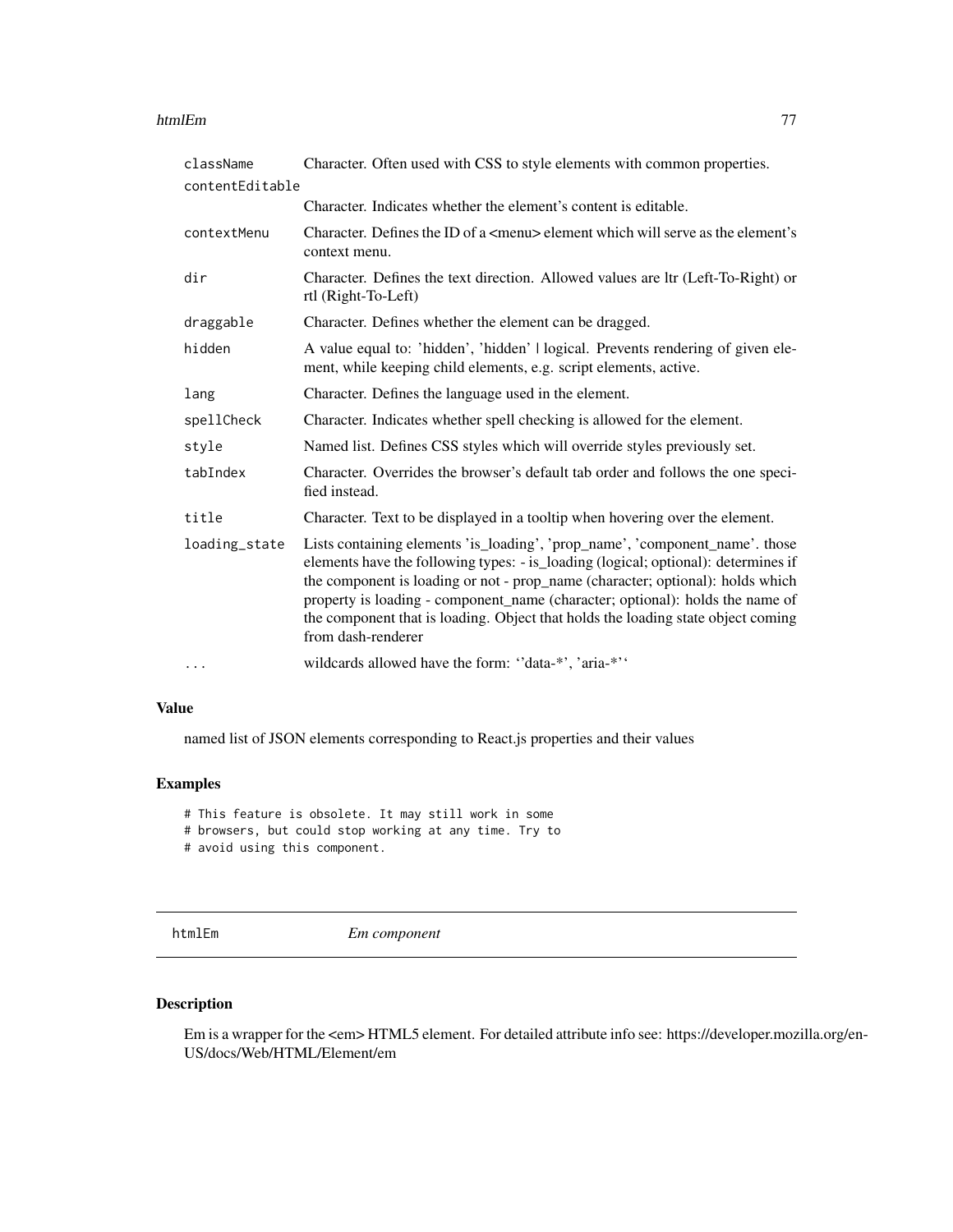# Usage

```
htmlEm(children=NULL, id=NULL, n_clicks=NULL,
n_clicks_timestamp=NULL, key=NULL, role=NULL,
accessKey=NULL, className=NULL, contentEditable=NULL,
contextMenu=NULL, dir=NULL, draggable=NULL, hidden=NULL,
lang=NULL, spellCheck=NULL, style=NULL, tabIndex=NULL,
title=NULL, loading_state=NULL, ...)
```

| children           | A list of or a singular dash component, string or number. The children of this<br>component                                                                                                |
|--------------------|--------------------------------------------------------------------------------------------------------------------------------------------------------------------------------------------|
| id                 | Character. The ID of this component, used to identify dash components in call-<br>backs. The ID needs to be unique across all of the components in an app.                                 |
| n_clicks           | Numeric. An integer that represents the number of times that this element has<br>been clicked on.                                                                                          |
| n_clicks_timestamp |                                                                                                                                                                                            |
|                    | Numeric. An integer that represents the time (in ms since 1970) at which<br>n_clicks changed. This can be used to tell which button was changed most<br>recently.                          |
| key                | Character. A unique identifier for the component, used to improve performance<br>by React.js while rendering components See https://reactjs.org/docs/lists-and-<br>keys.html for more info |
| role               | Character. The ARIA role attribute                                                                                                                                                         |
| accessKey          | Character. Keyboard shortcut to activate or add focus to the element.                                                                                                                      |
| className          | Character. Often used with CSS to style elements with common properties.                                                                                                                   |
| contentEditable    |                                                                                                                                                                                            |
|                    | Character. Indicates whether the element's content is editable.                                                                                                                            |
| contextMenu        | Character. Defines the ID of a <menu> element which will serve as the element's<br/>context menu.</menu>                                                                                   |
| dir                | Character. Defines the text direction. Allowed values are ltr (Left-To-Right) or<br>rtl (Right-To-Left)                                                                                    |
| draggable          | Character. Defines whether the element can be dragged.                                                                                                                                     |
| hidden             | A value equal to: 'hidden', 'hidden'   logical. Prevents rendering of given ele-<br>ment, while keeping child elements, e.g. script elements, active.                                      |
| lang               | Character. Defines the language used in the element.                                                                                                                                       |
| spellCheck         | Character. Indicates whether spell checking is allowed for the element.                                                                                                                    |
| style              | Named list. Defines CSS styles which will override styles previously set.                                                                                                                  |
| tabIndex           | Character. Overrides the browser's default tab order and follows the one speci-<br>fied instead.                                                                                           |
| title              | Character. Text to be displayed in a tooltip when hovering over the element.                                                                                                               |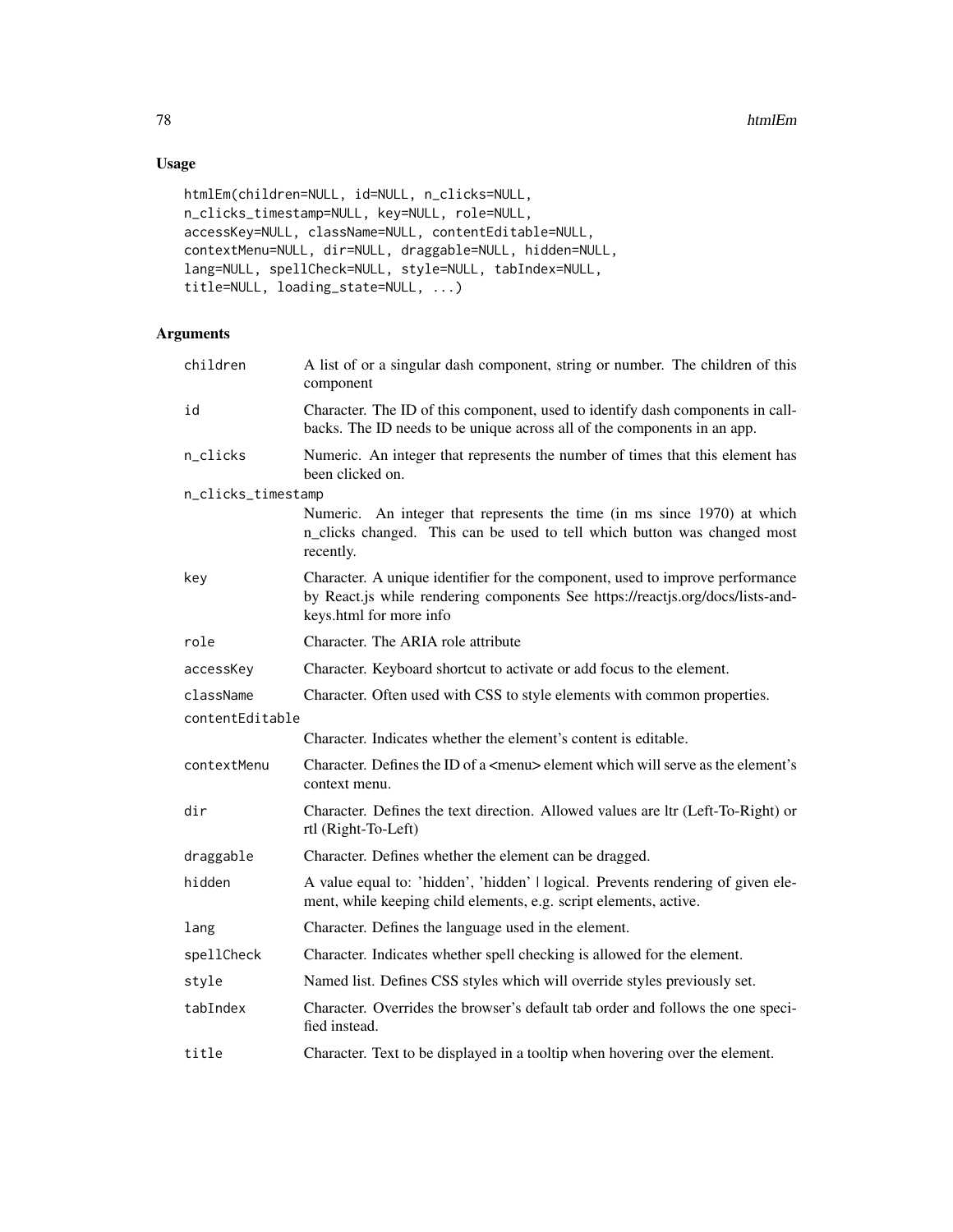### htmlEmbed 79

| loading_state | Lists containing elements 'is_loading', 'prop_name', 'component_name'. those       |
|---------------|------------------------------------------------------------------------------------|
|               | elements have the following types: - is_loading (logical; optional): determines if |
|               | the component is loading or not - prop_name (character; optional): holds which     |
|               | property is loading - component name (character; optional): holds the name of      |
|               | the component that is loading. Object that holds the loading state object coming   |
|               | from dash-renderer                                                                 |
| $\ddots$      | wildcards allowed have the form: "data-*", 'aria-*"                                |

### Value

named list of JSON elements corresponding to React.js properties and their values

### Examples

```
if (interactive() && require(dash)) {
 library(dash)
 library(dashHtmlComponents)
 app <- Dash$new()
 app$layout(htmlDiv(list(
   htmlH1(list('Dash is a very ',
                htmlEm(' important '),
                 'framework')
        )
      )
   )
 \lambdaapp$run_server()
}
```
htmlEmbed *Embed component*

#### Description

Embed is a wrapper for the <embed> HTML5 element. For detailed attribute info see: https://developer.mozilla.org/en-US/docs/Web/HTML/Element/embed

### Usage

```
htmlEmbed(children=NULL, id=NULL, n_clicks=NULL,
n_clicks_timestamp=NULL, key=NULL, role=NULL, height=NULL,
src=NULL, type=NULL, width=NULL, accessKey=NULL,
className=NULL, contentEditable=NULL, contextMenu=NULL,
dir=NULL, draggable=NULL, hidden=NULL, lang=NULL,
spellCheck=NULL, style=NULL, tabIndex=NULL, title=NULL,
loading_state=NULL, ...)
```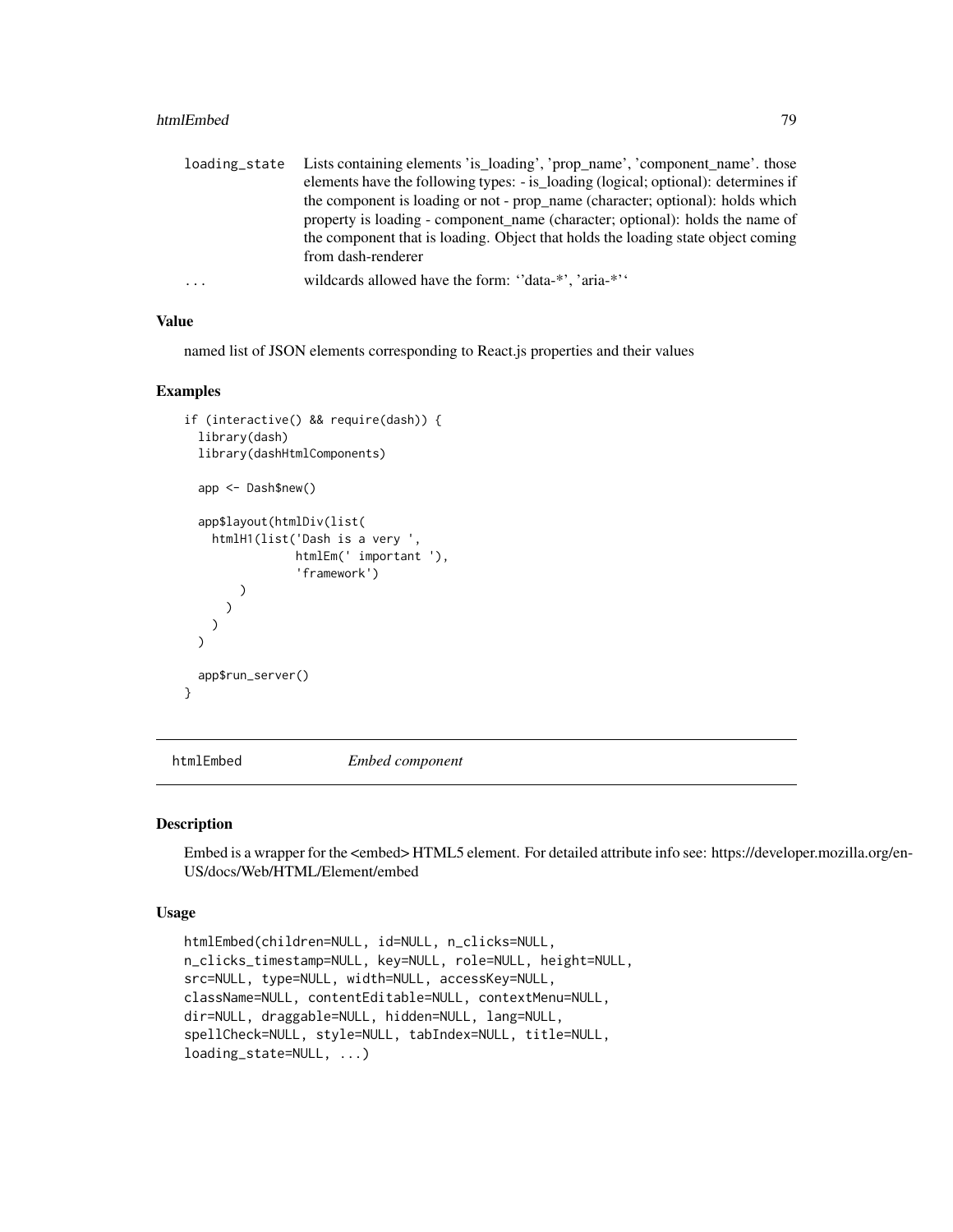| children           | A list of or a singular dash component, string or number. The children of this<br>component                                                                                                                                                                                |
|--------------------|----------------------------------------------------------------------------------------------------------------------------------------------------------------------------------------------------------------------------------------------------------------------------|
| id                 | Character. The ID of this component, used to identify dash components in call-<br>backs. The ID needs to be unique across all of the components in an app.                                                                                                                 |
| n_clicks           | Numeric. An integer that represents the number of times that this element has<br>been clicked on.                                                                                                                                                                          |
| n_clicks_timestamp |                                                                                                                                                                                                                                                                            |
|                    | Numeric. An integer that represents the time (in ms since 1970) at which<br>n_clicks changed. This can be used to tell which button was changed most<br>recently.                                                                                                          |
| key                | Character. A unique identifier for the component, used to improve performance<br>by React.js while rendering components See https://reactjs.org/docs/lists-and-<br>keys.html for more info                                                                                 |
| role               | Character. The ARIA role attribute                                                                                                                                                                                                                                         |
| height             | Character   numeric. Specifies the height of elements listed here. For all other<br>elements, use the CSS height property. Note: In some instances, such as <div>,<br/>this is a legacy attribute, in which case the CSS height property should be used<br/>instead.</div> |
| src                | Character. The URL of the embeddable content.                                                                                                                                                                                                                              |
| type               | Character. Defines the type of the element.                                                                                                                                                                                                                                |
| width              | Character   numeric. For the elements listed here, this establishes the element's<br>width. Note: For all other instances, such as <div>, this is a legacy attribute, in<br/>which case the CSS width property should be used instead.</div>                               |
| accessKey          | Character. Keyboard shortcut to activate or add focus to the element.                                                                                                                                                                                                      |
| className          | Character. Often used with CSS to style elements with common properties.                                                                                                                                                                                                   |
| contentEditable    |                                                                                                                                                                                                                                                                            |
|                    | Character. Indicates whether the element's content is editable.                                                                                                                                                                                                            |
| contextMenu        | Character. Defines the ID of a <menu> element which will serve as the element's<br/>context menu.</menu>                                                                                                                                                                   |
| dir                | Character. Defines the text direction. Allowed values are ltr (Left-To-Right) or<br>rtl (Right-To-Left)                                                                                                                                                                    |
| draggable          | Character. Defines whether the element can be dragged.                                                                                                                                                                                                                     |
| hidden             | A value equal to: 'hidden', 'hidden'   logical. Prevents rendering of given ele-<br>ment, while keeping child elements, e.g. script elements, active.                                                                                                                      |
| lang               | Character. Defines the language used in the element.                                                                                                                                                                                                                       |
| spellCheck         | Character. Indicates whether spell checking is allowed for the element.                                                                                                                                                                                                    |
| style              | Named list. Defines CSS styles which will override styles previously set.                                                                                                                                                                                                  |
| tabIndex           | Character. Overrides the browser's default tab order and follows the one speci-<br>fied instead.                                                                                                                                                                           |
| title              | Character. Text to be displayed in a tooltip when hovering over the element.                                                                                                                                                                                               |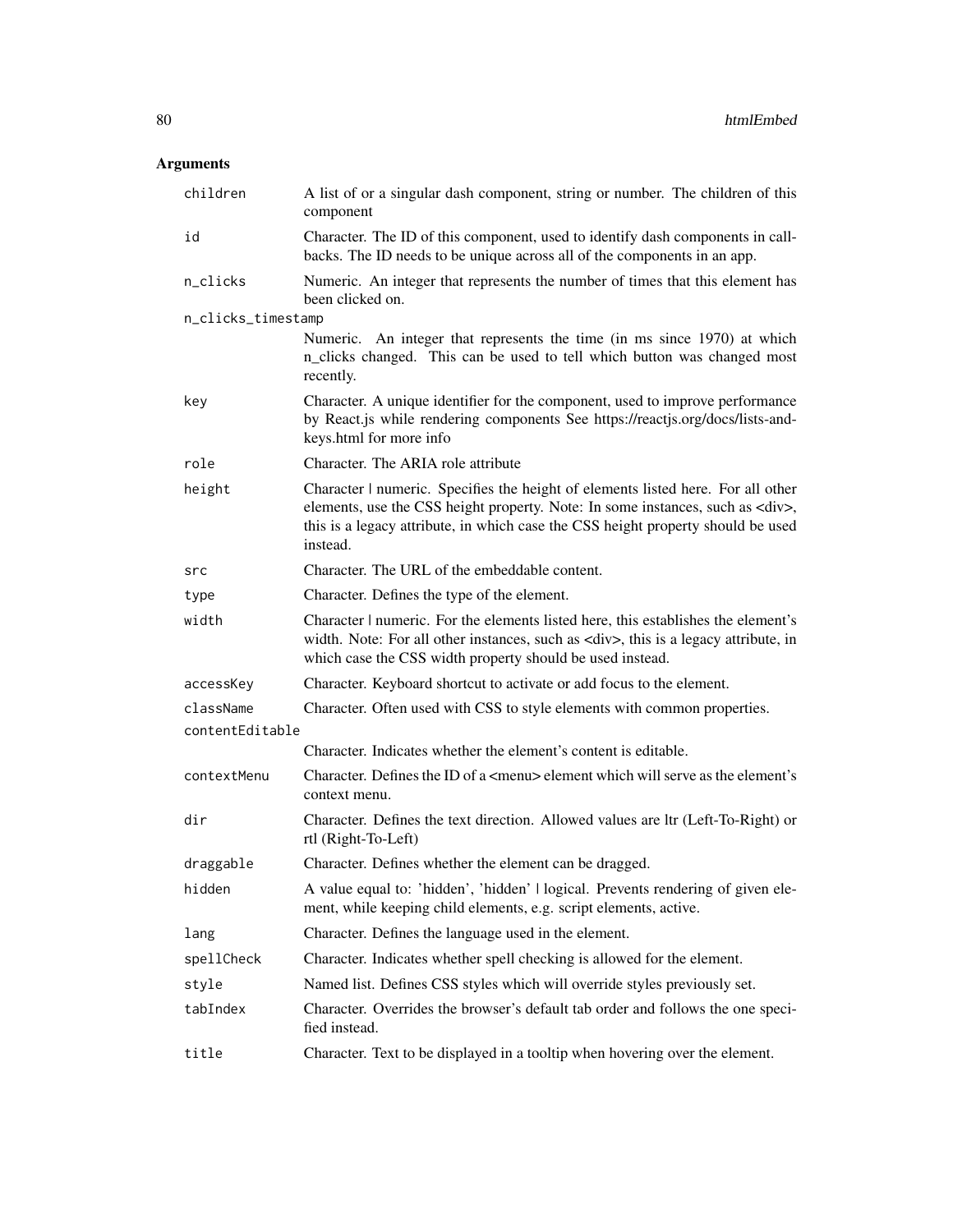### htmlFieldset 81

| loading_state | Lists containing elements 'is_loading', 'prop_name', 'component_name'. those       |
|---------------|------------------------------------------------------------------------------------|
|               | elements have the following types: - is_loading (logical; optional): determines if |
|               | the component is loading or not - prop_name (character; optional): holds which     |
|               | property is loading - component name (character; optional): holds the name of      |
|               | the component that is loading. Object that holds the loading state object coming   |
|               | from dash-renderer                                                                 |
| $\ddots$      | wildcards allowed have the form: "data-*", 'aria-*"                                |

## Value

named list of JSON elements corresponding to React.js properties and their values

### Examples

```
if (interactive() && require(dash)) {
 library(dash)
 library(dashHtmlComponents)
 app <- Dash$new()
 app$layout(htmlDiv(list(
   htmlEmbed(
      src = 'https://archive.org/embed/VintageCartoonsSet1Mp4',
      width = '500',
     height = '500')
      )
   )
 \lambdaapp$run_server()
}
```
htmlFieldset *Fieldset component*

#### Description

Fieldset is a wrapper for the <fieldset> HTML5 element. For detailed attribute info see: https://developer.mozilla.org/en-US/docs/Web/HTML/Element/fieldset

### Usage

```
htmlFieldset(children=NULL, id=NULL, n_clicks=NULL,
n_clicks_timestamp=NULL, key=NULL, role=NULL, disabled=NULL,
form=NULL, name=NULL, accessKey=NULL, className=NULL,
contentEditable=NULL, contextMenu=NULL, dir=NULL,
draggable=NULL, hidden=NULL, lang=NULL, spellCheck=NULL,
style=NULL, tabIndex=NULL, title=NULL, loading_state=NULL,
...)
```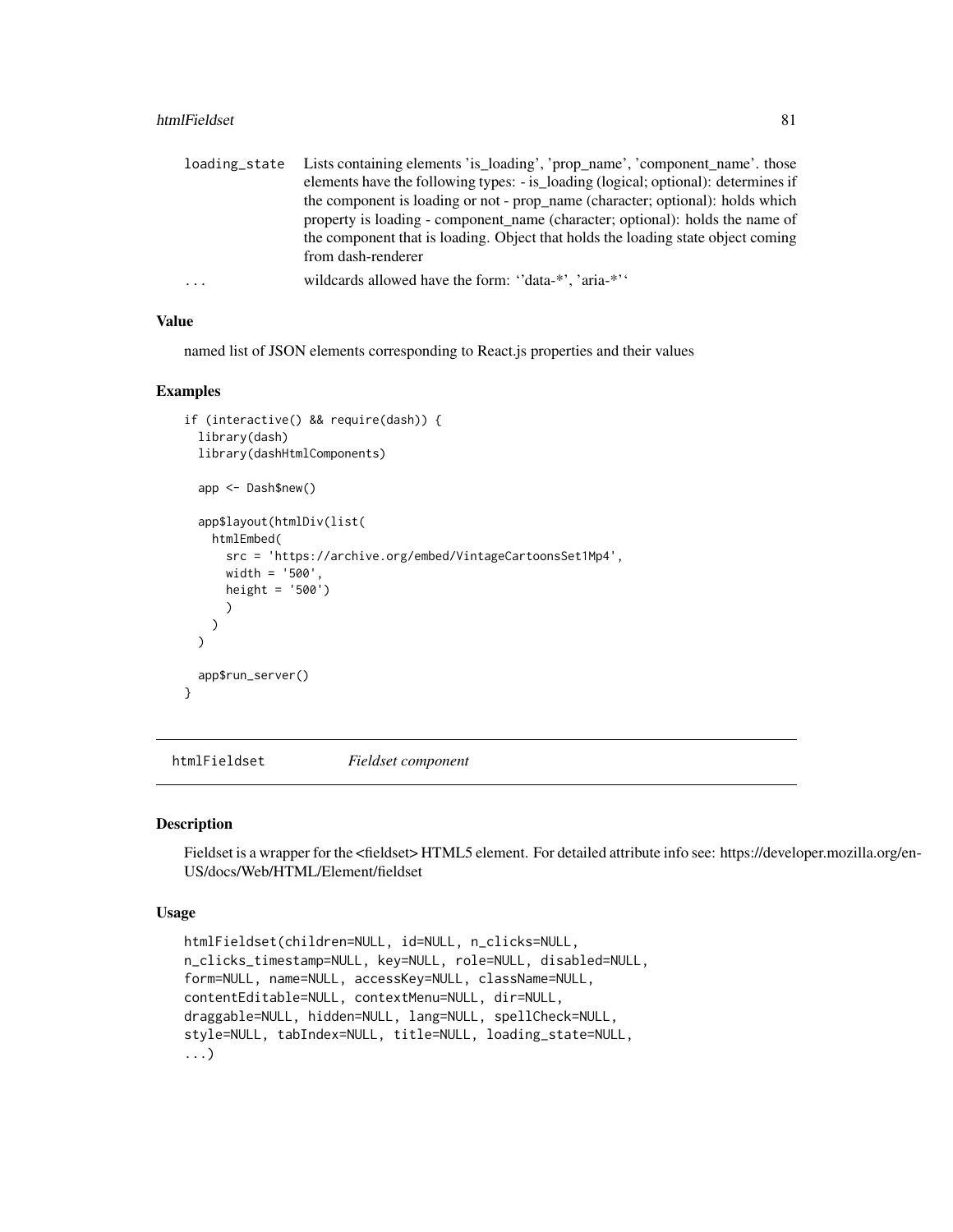| children           | A list of or a singular dash component, string or number. The children of this<br>component                                                                                                                                                                                                                                                                                                                                                     |
|--------------------|-------------------------------------------------------------------------------------------------------------------------------------------------------------------------------------------------------------------------------------------------------------------------------------------------------------------------------------------------------------------------------------------------------------------------------------------------|
| id                 | Character. The ID of this component, used to identify dash components in call-<br>backs. The ID needs to be unique across all of the components in an app.                                                                                                                                                                                                                                                                                      |
| n_clicks           | Numeric. An integer that represents the number of times that this element has<br>been clicked on.                                                                                                                                                                                                                                                                                                                                               |
| n_clicks_timestamp |                                                                                                                                                                                                                                                                                                                                                                                                                                                 |
|                    | Numeric. An integer that represents the time (in ms since 1970) at which<br>n_clicks changed. This can be used to tell which button was changed most<br>recently.                                                                                                                                                                                                                                                                               |
| key                | Character. A unique identifier for the component, used to improve performance<br>by React.js while rendering components See https://reactjs.org/docs/lists-and-<br>keys.html for more info                                                                                                                                                                                                                                                      |
| role               | Character. The ARIA role attribute                                                                                                                                                                                                                                                                                                                                                                                                              |
| disabled           | A value equal to: 'disabled', 'disabled'   logical. Indicates whether the user can<br>interact with the element.                                                                                                                                                                                                                                                                                                                                |
| form               | Character. Indicates the form that is the owner of the element.                                                                                                                                                                                                                                                                                                                                                                                 |
| name               | Character. Name of the element. For example used by the server to identify the<br>fields in form submits.                                                                                                                                                                                                                                                                                                                                       |
| accessKey          | Character. Keyboard shortcut to activate or add focus to the element.                                                                                                                                                                                                                                                                                                                                                                           |
| className          | Character. Often used with CSS to style elements with common properties.                                                                                                                                                                                                                                                                                                                                                                        |
| contentEditable    |                                                                                                                                                                                                                                                                                                                                                                                                                                                 |
|                    | Character. Indicates whether the element's content is editable.                                                                                                                                                                                                                                                                                                                                                                                 |
| contextMenu        | Character. Defines the ID of a <menu> element which will serve as the element's<br/>context menu.</menu>                                                                                                                                                                                                                                                                                                                                        |
| dir                | Character. Defines the text direction. Allowed values are ltr (Left-To-Right) or<br>rtl (Right-To-Left)                                                                                                                                                                                                                                                                                                                                         |
| draggable          | Character. Defines whether the element can be dragged.                                                                                                                                                                                                                                                                                                                                                                                          |
| hidden             | A value equal to: 'hidden', 'hidden'   logical. Prevents rendering of given ele-<br>ment, while keeping child elements, e.g. script elements, active.                                                                                                                                                                                                                                                                                           |
| lang               | Character. Defines the language used in the element.                                                                                                                                                                                                                                                                                                                                                                                            |
| spellCheck         | Character. Indicates whether spell checking is allowed for the element.                                                                                                                                                                                                                                                                                                                                                                         |
| style              | Named list. Defines CSS styles which will override styles previously set.                                                                                                                                                                                                                                                                                                                                                                       |
| tabIndex           | Character. Overrides the browser's default tab order and follows the one speci-<br>fied instead.                                                                                                                                                                                                                                                                                                                                                |
| title              | Character. Text to be displayed in a tooltip when hovering over the element.                                                                                                                                                                                                                                                                                                                                                                    |
| loading_state      | Lists containing elements 'is_loading', 'prop_name', 'component_name'. those<br>elements have the following types: - is_loading (logical; optional): determines if<br>the component is loading or not - prop_name (character; optional): holds which<br>property is loading - component_name (character; optional): holds the name of<br>the component that is loading. Object that holds the loading state object coming<br>from dash-renderer |
|                    | wildcards allowed have the form: "data-*', 'aria-*''                                                                                                                                                                                                                                                                                                                                                                                            |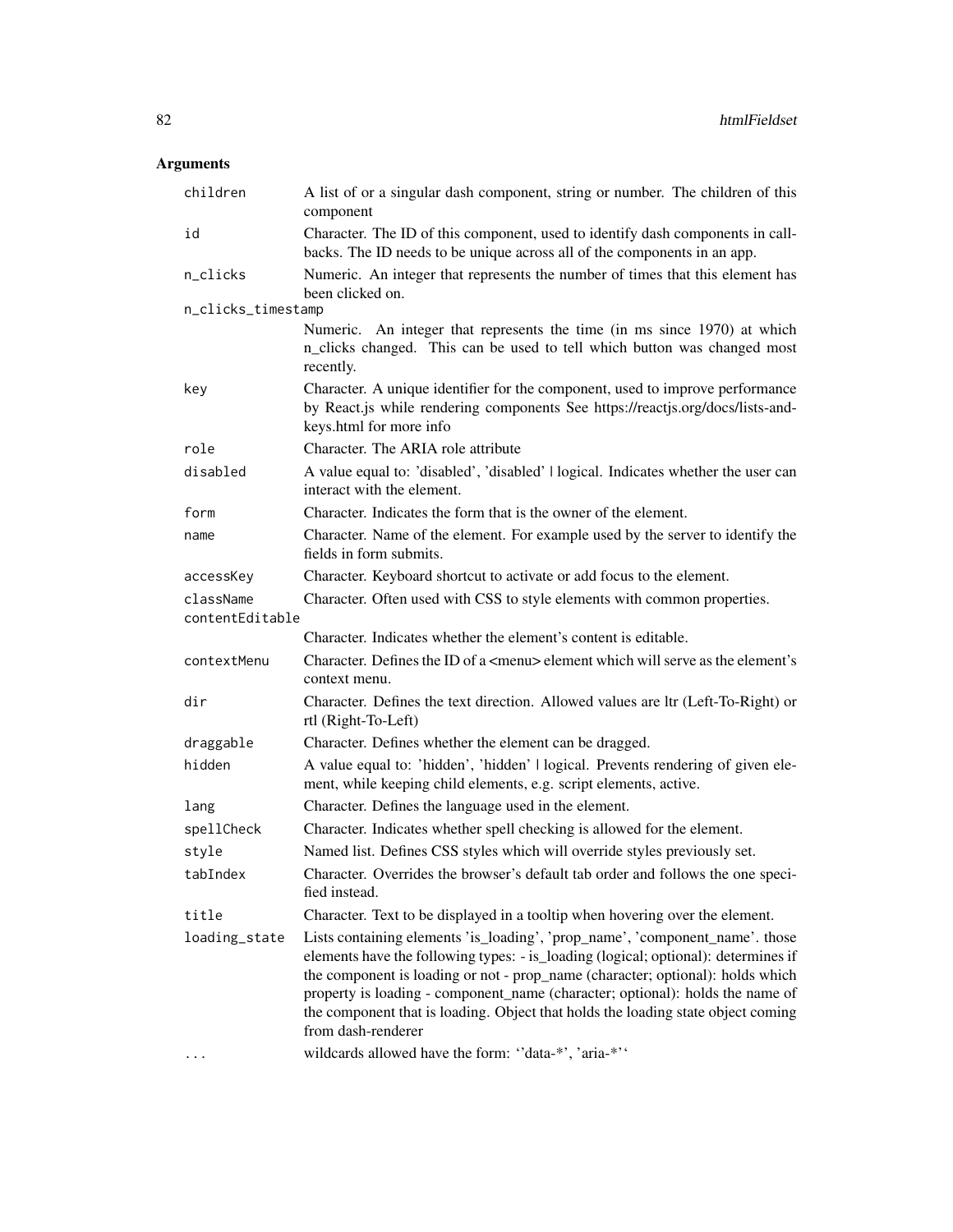# htmlFigcaption 83

## Value

named list of JSON elements corresponding to React.js properties and their values

# Examples

```
if (interactive() && require(dash)) {
 library(dash)
 library(dashHtmlComponents)
 library(dashCoreComponents)
 app <- Dash$new()
 app$layout(htmlDiv(list(
   htmlFieldset(
      children = list('Choose your favorite Dash HTML component',
      dccRadioItems(
       options=list(
          list("label"= "htmlDiv", "value"= "htmlDiv"),
          list("label"= "htmlBase", "value"= "htmlBase"),
          list("label"= "htmlArticle", "value"= "htmlArticle")
              )
            )
         )
       )
     )
   )
 \lambdaapp$run_server()
}
```
htmlFigcaption *Figcaption component*

## Description

Figcaption is a wrapper for the  $\langle$  figcaption> HTML5 element. For detailed attribute info see: https://developer.mozilla.org/en-US/docs/Web/HTML/Element/figcaption

## Usage

```
htmlFigcaption(children=NULL, id=NULL, n_clicks=NULL,
n_clicks_timestamp=NULL, key=NULL, role=NULL,
accessKey=NULL, className=NULL, contentEditable=NULL,
contextMenu=NULL, dir=NULL, draggable=NULL, hidden=NULL,
lang=NULL, spellCheck=NULL, style=NULL, tabIndex=NULL,
title=NULL, loading_state=NULL, ...)
```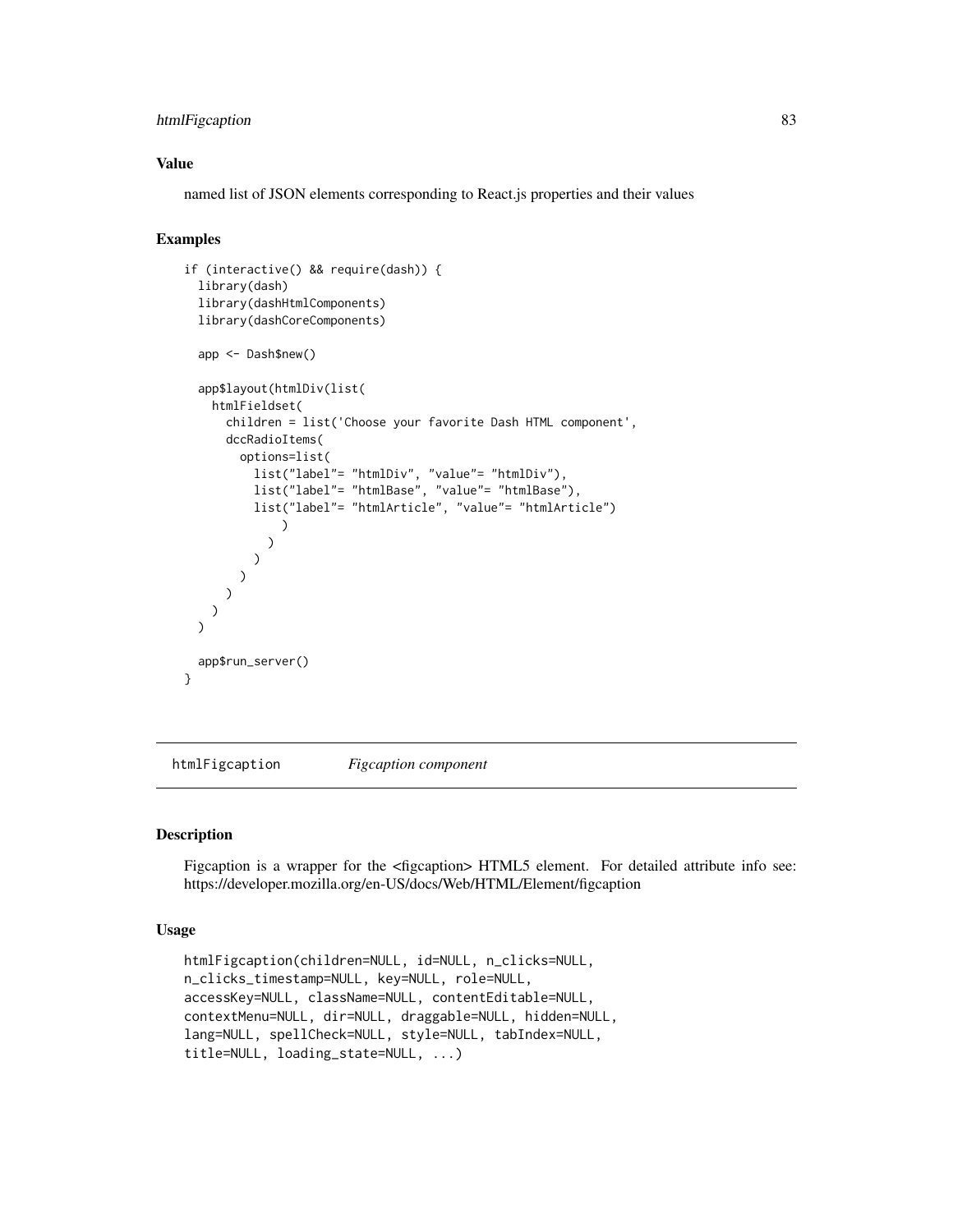# Arguments

| children           | A list of or a singular dash component, string or number. The children of this<br>component                                                                                                                                                                                                                                                                                                                                                     |
|--------------------|-------------------------------------------------------------------------------------------------------------------------------------------------------------------------------------------------------------------------------------------------------------------------------------------------------------------------------------------------------------------------------------------------------------------------------------------------|
| id                 | Character. The ID of this component, used to identify dash components in call-<br>backs. The ID needs to be unique across all of the components in an app.                                                                                                                                                                                                                                                                                      |
| n_clicks           | Numeric. An integer that represents the number of times that this element has<br>been clicked on.                                                                                                                                                                                                                                                                                                                                               |
| n_clicks_timestamp |                                                                                                                                                                                                                                                                                                                                                                                                                                                 |
|                    | Numeric. An integer that represents the time (in ms since 1970) at which<br>n_clicks changed. This can be used to tell which button was changed most<br>recently.                                                                                                                                                                                                                                                                               |
| key                | Character. A unique identifier for the component, used to improve performance<br>by React.js while rendering components See https://reactjs.org/docs/lists-and-<br>keys.html for more info                                                                                                                                                                                                                                                      |
| role               | Character. The ARIA role attribute                                                                                                                                                                                                                                                                                                                                                                                                              |
| accessKey          | Character. Keyboard shortcut to activate or add focus to the element.                                                                                                                                                                                                                                                                                                                                                                           |
| className          | Character. Often used with CSS to style elements with common properties.                                                                                                                                                                                                                                                                                                                                                                        |
| contentEditable    |                                                                                                                                                                                                                                                                                                                                                                                                                                                 |
|                    | Character. Indicates whether the element's content is editable.                                                                                                                                                                                                                                                                                                                                                                                 |
| contextMenu        | Character. Defines the ID of a <menu> element which will serve as the element's<br/>context menu.</menu>                                                                                                                                                                                                                                                                                                                                        |
| dir                | Character. Defines the text direction. Allowed values are ltr (Left-To-Right) or<br>rtl (Right-To-Left)                                                                                                                                                                                                                                                                                                                                         |
| draggable          | Character. Defines whether the element can be dragged.                                                                                                                                                                                                                                                                                                                                                                                          |
| hidden             | A value equal to: 'hidden', 'hidden'   logical. Prevents rendering of given ele-<br>ment, while keeping child elements, e.g. script elements, active.                                                                                                                                                                                                                                                                                           |
| lang               | Character. Defines the language used in the element.                                                                                                                                                                                                                                                                                                                                                                                            |
| spellCheck         | Character. Indicates whether spell checking is allowed for the element.                                                                                                                                                                                                                                                                                                                                                                         |
| style              | Named list. Defines CSS styles which will override styles previously set.                                                                                                                                                                                                                                                                                                                                                                       |
| tabIndex           | Character. Overrides the browser's default tab order and follows the one speci-<br>fied instead.                                                                                                                                                                                                                                                                                                                                                |
| title              | Character. Text to be displayed in a tooltip when hovering over the element.                                                                                                                                                                                                                                                                                                                                                                    |
| loading_state      | Lists containing elements 'is_loading', 'prop_name', 'component_name'. those<br>elements have the following types: - is_loading (logical; optional): determines if<br>the component is loading or not - prop_name (character; optional): holds which<br>property is loading - component_name (character; optional): holds the name of<br>the component that is loading. Object that holds the loading state object coming<br>from dash-renderer |
|                    | wildcards allowed have the form: "data-*', 'aria-*''                                                                                                                                                                                                                                                                                                                                                                                            |

# Value

named list of JSON elements corresponding to React.js properties and their values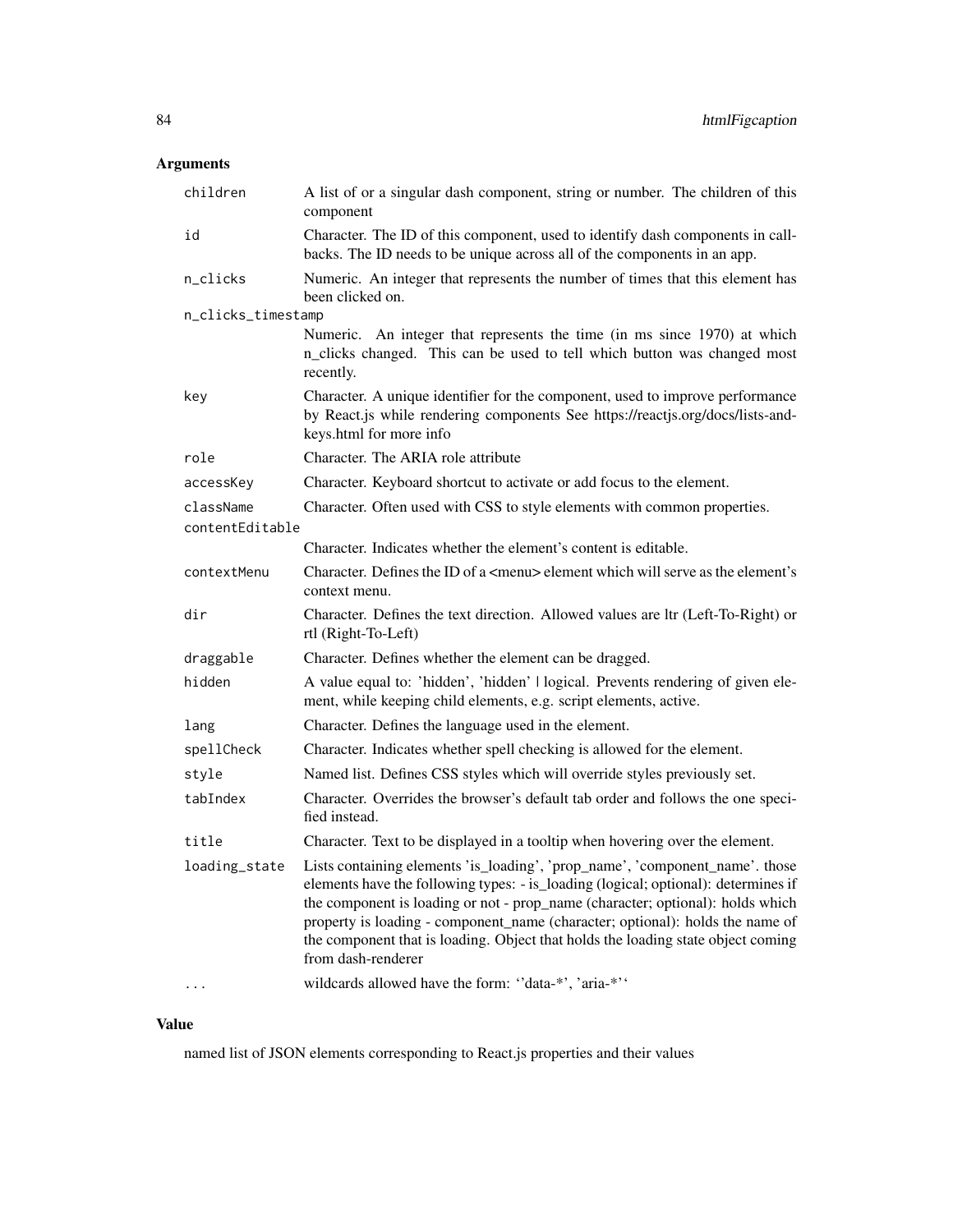#### htmlFigure 85

## Examples

```
if (interactive() && require(dash)) {
 library(dash)
 library(dashHtmlComponents)
 app <- Dash$new()
 app$layout(htmlDiv(list(
   htmlFigure(children = list(
   htmlImg(src = 'https://brand.plotly.com/static/images/plotly-logo-01-stripe@2x.png'),
     htmlFigcaption(children = 'Plotly Logo')))
      )
   )
 \mathcal{L}app$run_server()
}
```
htmlFigure *Figure component*

#### Description

Figure is a wrapper for the <figure> HTML5 element. For detailed attribute info see: https://developer.mozilla.org/en-US/docs/Web/HTML/Element/figure

#### Usage

```
htmlFigure(children=NULL, id=NULL, n_clicks=NULL,
n_clicks_timestamp=NULL, key=NULL, role=NULL,
accessKey=NULL, className=NULL, contentEditable=NULL,
contextMenu=NULL, dir=NULL, draggable=NULL, hidden=NULL,
lang=NULL, spellCheck=NULL, style=NULL, tabIndex=NULL,
title=NULL, loading_state=NULL, ...)
```

| children           | A list of or a singular dash component, string or number. The children of this<br>component                                                                       |  |
|--------------------|-------------------------------------------------------------------------------------------------------------------------------------------------------------------|--|
| id                 | Character. The ID of this component, used to identify dash components in call-<br>backs. The ID needs to be unique across all of the components in an app.        |  |
| n_clicks           | Numeric. An integer that represents the number of times that this element has<br>been clicked on.                                                                 |  |
| n_clicks_timestamp |                                                                                                                                                                   |  |
|                    | Numeric. An integer that represents the time (in ms since 1970) at which<br>n_clicks changed. This can be used to tell which button was changed most<br>recently. |  |
|                    |                                                                                                                                                                   |  |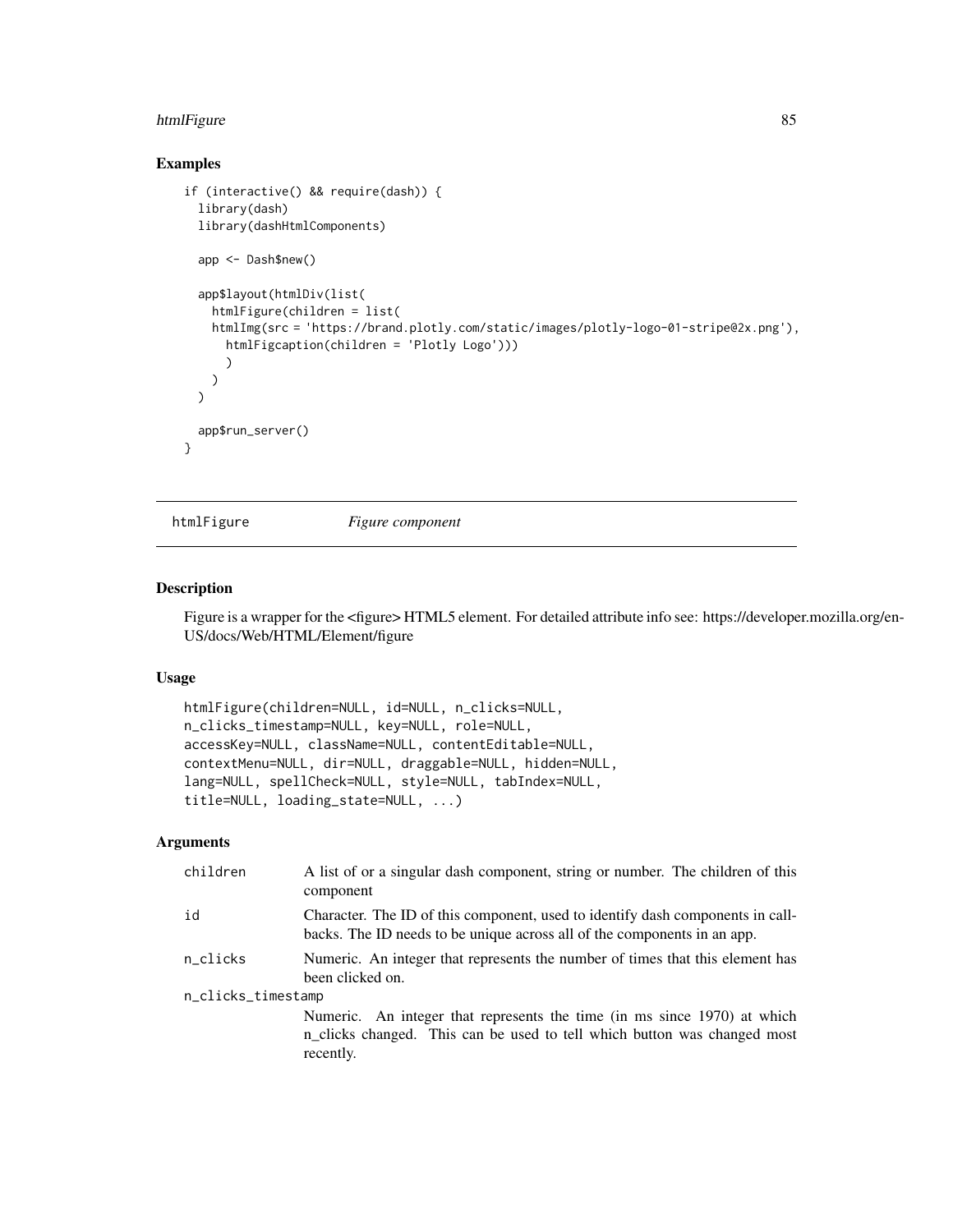| key             | Character. A unique identifier for the component, used to improve performance<br>by React.js while rendering components See https://reactjs.org/docs/lists-and-<br>keys.html for more info                                                                                                                                                                                                                                                      |
|-----------------|-------------------------------------------------------------------------------------------------------------------------------------------------------------------------------------------------------------------------------------------------------------------------------------------------------------------------------------------------------------------------------------------------------------------------------------------------|
| role            | Character. The ARIA role attribute                                                                                                                                                                                                                                                                                                                                                                                                              |
| accessKey       | Character. Keyboard shortcut to activate or add focus to the element.                                                                                                                                                                                                                                                                                                                                                                           |
| className       | Character. Often used with CSS to style elements with common properties.                                                                                                                                                                                                                                                                                                                                                                        |
| contentEditable |                                                                                                                                                                                                                                                                                                                                                                                                                                                 |
|                 | Character. Indicates whether the element's content is editable.                                                                                                                                                                                                                                                                                                                                                                                 |
| contextMenu     | Character. Defines the ID of a <menu> element which will serve as the element's<br/>context menu.</menu>                                                                                                                                                                                                                                                                                                                                        |
| dir             | Character. Defines the text direction. Allowed values are ltr (Left-To-Right) or<br>rtl (Right-To-Left)                                                                                                                                                                                                                                                                                                                                         |
| draggable       | Character. Defines whether the element can be dragged.                                                                                                                                                                                                                                                                                                                                                                                          |
| hidden          | A value equal to: 'hidden', 'hidden'   logical. Prevents rendering of given ele-<br>ment, while keeping child elements, e.g. script elements, active.                                                                                                                                                                                                                                                                                           |
| lang            | Character. Defines the language used in the element.                                                                                                                                                                                                                                                                                                                                                                                            |
| spellCheck      | Character. Indicates whether spell checking is allowed for the element.                                                                                                                                                                                                                                                                                                                                                                         |
| style           | Named list. Defines CSS styles which will override styles previously set.                                                                                                                                                                                                                                                                                                                                                                       |
| tabIndex        | Character. Overrides the browser's default tab order and follows the one speci-<br>fied instead.                                                                                                                                                                                                                                                                                                                                                |
| title           | Character. Text to be displayed in a tooltip when hovering over the element.                                                                                                                                                                                                                                                                                                                                                                    |
| loading_state   | Lists containing elements 'is_loading', 'prop_name', 'component_name'. those<br>elements have the following types: - is_loading (logical; optional): determines if<br>the component is loading or not - prop_name (character; optional): holds which<br>property is loading - component_name (character; optional): holds the name of<br>the component that is loading. Object that holds the loading state object coming<br>from dash-renderer |
| $\cdots$        | wildcards allowed have the form: "data-*', 'aria-*''                                                                                                                                                                                                                                                                                                                                                                                            |

named list of JSON elements corresponding to React.js properties and their values

# Examples

```
if (interactive() && require(dash)) {
 library(dash)
 library(dashHtmlComponents)
 app <- Dash$new()
 app$layout(htmlDiv(list(
   htmlFigure(children = list(
    htmlImg(src = 'https://brand.plotly.com/static/images/plotly-logo-01-stripe@2x.png',
             width = '400',
```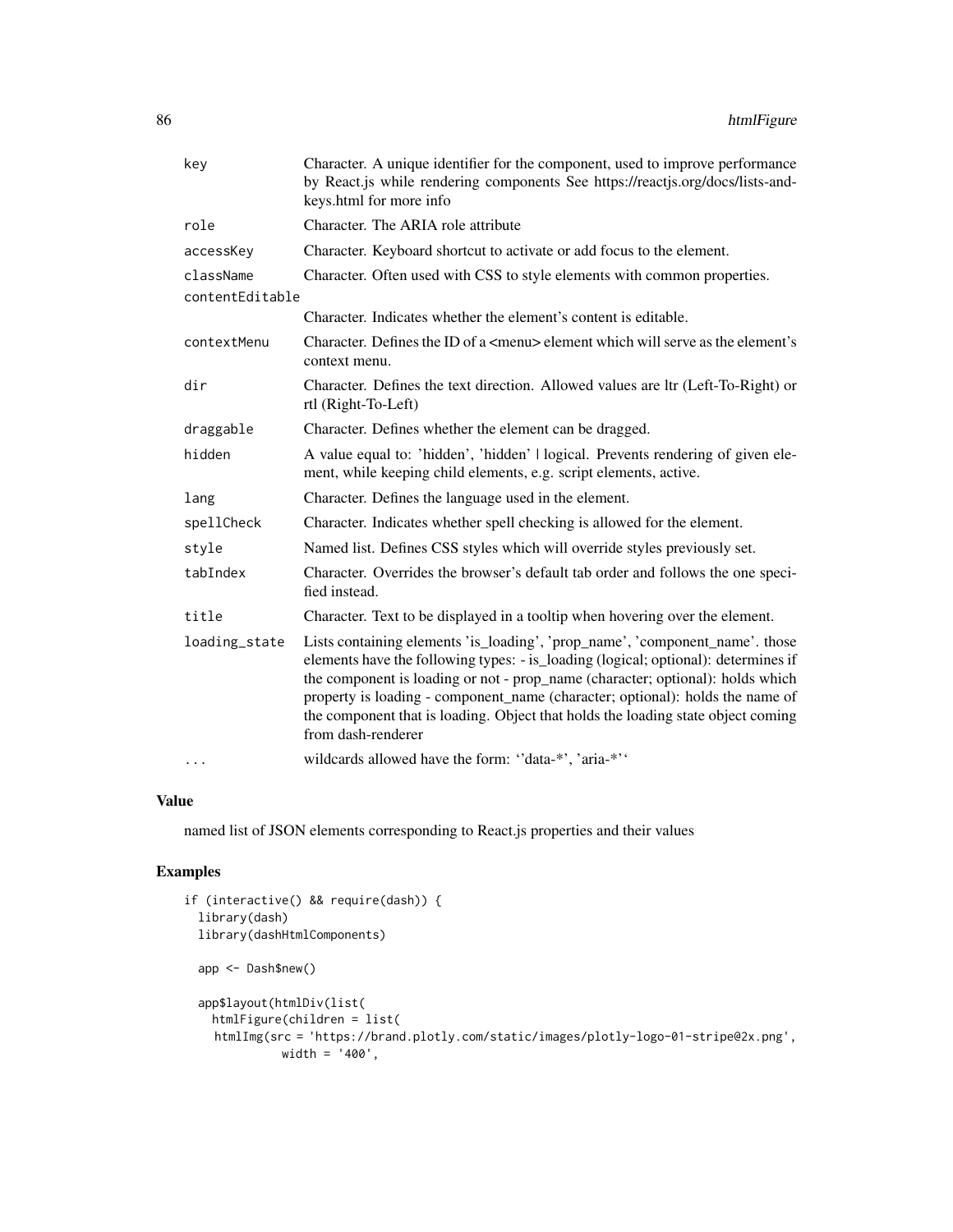#### htmlFont 87

```
height = '150')
             )
          )
       )
     )
  \overline{\phantom{a}}app$run_server()
}
```
htmlFont *Font component*

# Description

Font is a wrapper for the <font> HTML5 element. For detailed attribute info see: https://developer.mozilla.org/en-US/docs/Web/HTML/Element/font

# Usage

```
htmlFont(children=NULL, id=NULL, n_clicks=NULL,
n_clicks_timestamp=NULL, key=NULL, role=NULL,
accessKey=NULL, className=NULL, contentEditable=NULL,
contextMenu=NULL, dir=NULL, draggable=NULL, hidden=NULL,
lang=NULL, spellCheck=NULL, style=NULL, tabIndex=NULL,
title=NULL, loading_state=NULL, ...)
```

| children           | A list of or a singular dash component, string or number. The children of this<br>component                                                                                                 |
|--------------------|---------------------------------------------------------------------------------------------------------------------------------------------------------------------------------------------|
| id                 | Character. The ID of this component, used to identify dash components in call-<br>backs. The ID needs to be unique across all of the components in an app.                                  |
| n_clicks           | Numeric. An integer that represents the number of times that this element has<br>been clicked on.                                                                                           |
| n_clicks_timestamp |                                                                                                                                                                                             |
|                    | Numeric. An integer that represents the time (in ms since 1970) at which<br>n_clicks changed. This can be used to tell which button was changed most<br>recently.                           |
| key                | Character. A unique identifier for the component, used to improve performance<br>by React. is while rendering components See https://reactjs.org/docs/lists-and-<br>keys.html for more info |
| role               | Character. The ARIA role attribute                                                                                                                                                          |
| accessKey          | Character. Keyboard shortcut to activate or add focus to the element.                                                                                                                       |
| className          | Character. Often used with CSS to style elements with common properties.                                                                                                                    |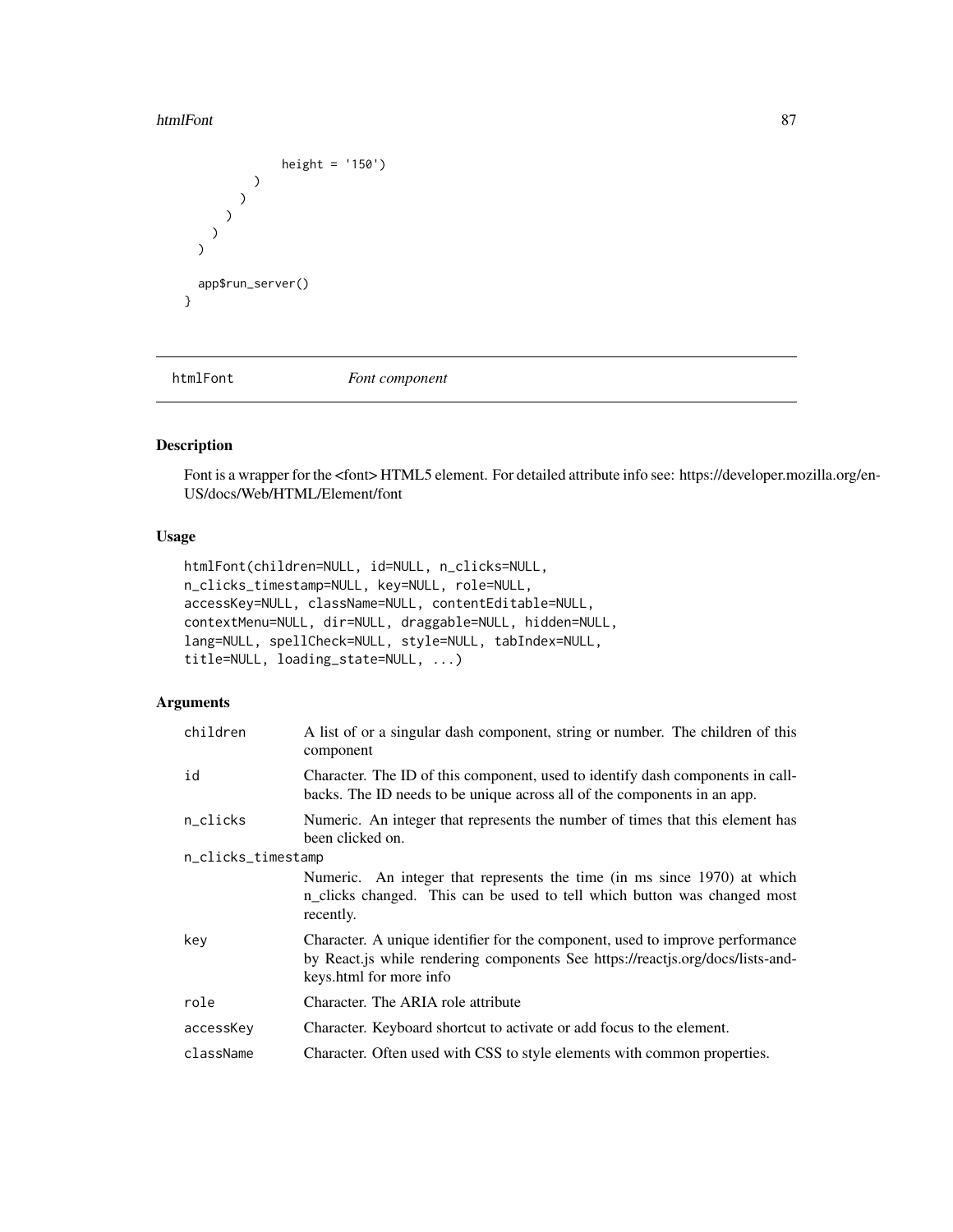| contentEditable |                                                                                                                                                                                                                                                                                                                                                                                                                                                 |
|-----------------|-------------------------------------------------------------------------------------------------------------------------------------------------------------------------------------------------------------------------------------------------------------------------------------------------------------------------------------------------------------------------------------------------------------------------------------------------|
|                 | Character. Indicates whether the element's content is editable.                                                                                                                                                                                                                                                                                                                                                                                 |
| contextMenu     | Character. Defines the ID of a $\leq$ menu $\geq$ element which will serve as the element's<br>context menu.                                                                                                                                                                                                                                                                                                                                    |
| dir             | Character. Defines the text direction. Allowed values are ltr (Left-To-Right) or<br>rtl (Right-To-Left)                                                                                                                                                                                                                                                                                                                                         |
| draggable       | Character. Defines whether the element can be dragged.                                                                                                                                                                                                                                                                                                                                                                                          |
| hidden          | A value equal to: 'hidden', 'hidden'   logical. Prevents rendering of given ele-<br>ment, while keeping child elements, e.g. script elements, active.                                                                                                                                                                                                                                                                                           |
| lang            | Character. Defines the language used in the element.                                                                                                                                                                                                                                                                                                                                                                                            |
| spellCheck      | Character. Indicates whether spell checking is allowed for the element.                                                                                                                                                                                                                                                                                                                                                                         |
| style           | Named list. Defines CSS styles which will override styles previously set.                                                                                                                                                                                                                                                                                                                                                                       |
| tabIndex        | Character. Overrides the browser's default tab order and follows the one speci-<br>fied instead.                                                                                                                                                                                                                                                                                                                                                |
| title           | Character. Text to be displayed in a tooltip when hovering over the element.                                                                                                                                                                                                                                                                                                                                                                    |
| loading_state   | Lists containing elements 'is_loading', 'prop_name', 'component_name'. those<br>elements have the following types: - is_loading (logical; optional): determines if<br>the component is loading or not - prop_name (character; optional): holds which<br>property is loading - component_name (character; optional): holds the name of<br>the component that is loading. Object that holds the loading state object coming<br>from dash-renderer |
| $\cdots$        | wildcards allowed have the form: "data-*', 'aria-*''                                                                                                                                                                                                                                                                                                                                                                                            |

named list of JSON elements corresponding to React.js properties and their values

### Examples

|  |  |  |  |  |  |  |  |  |  | # Starting with HTML 4, HTML does not convey styling information |
|--|--|--|--|--|--|--|--|--|--|------------------------------------------------------------------|
|--|--|--|--|--|--|--|--|--|--|------------------------------------------------------------------|

- # anymore (outside the <style> element or the style attribute of each
- # element). CSS should be used for styling instead.

htmlFooter *Footer component*

# Description

Footer is a wrapper for the <footer> HTML5 element. For detailed attribute info see: https://developer.mozilla.org/en-US/docs/Web/HTML/Element/footer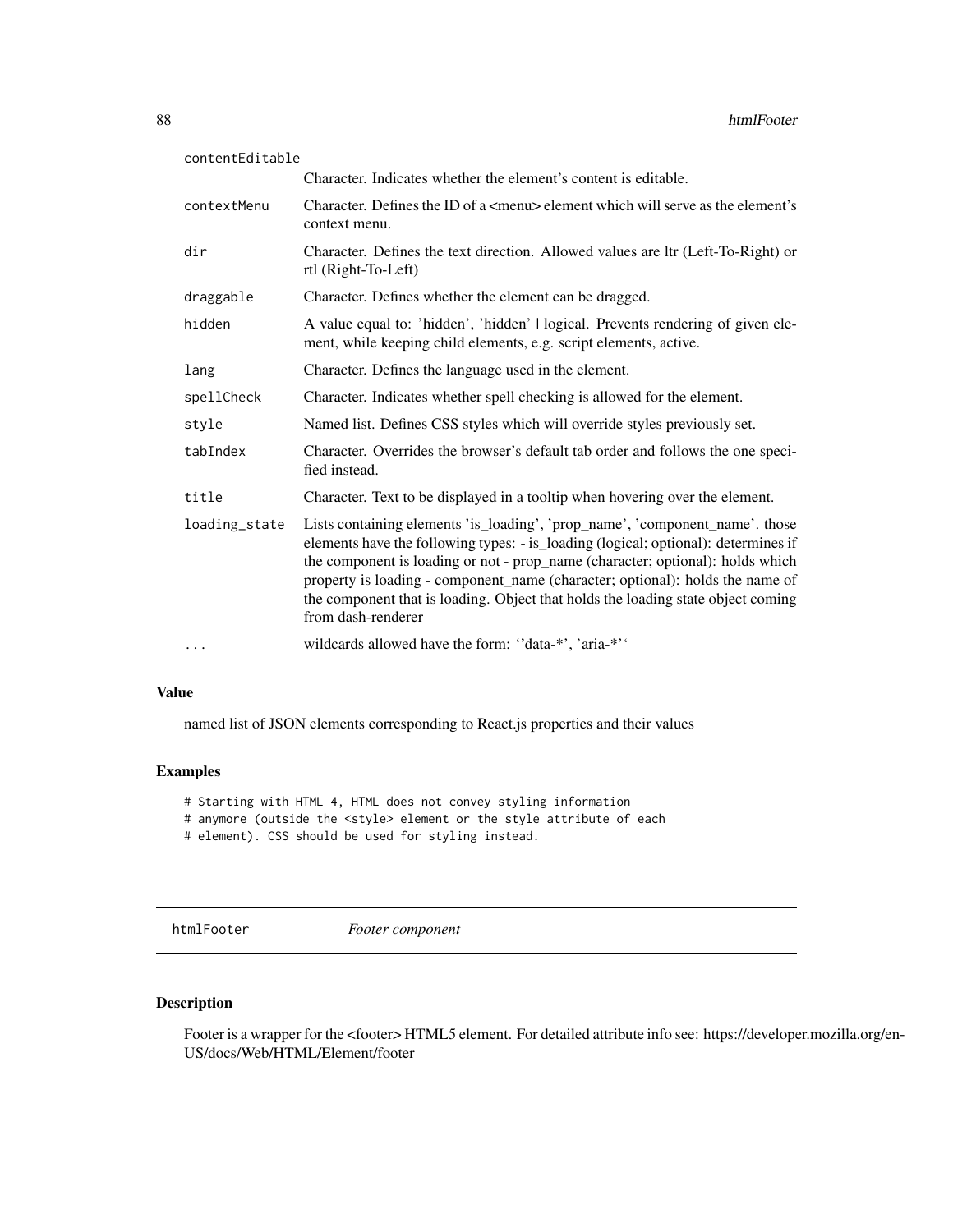### htmlFooter 89

# Usage

```
htmlFooter(children=NULL, id=NULL, n_clicks=NULL,
n_clicks_timestamp=NULL, key=NULL, role=NULL,
accessKey=NULL, className=NULL, contentEditable=NULL,
contextMenu=NULL, dir=NULL, draggable=NULL, hidden=NULL,
lang=NULL, spellCheck=NULL, style=NULL, tabIndex=NULL,
title=NULL, loading_state=NULL, ...)
```

| children           | A list of or a singular dash component, string or number. The children of this<br>component                                                                                                |
|--------------------|--------------------------------------------------------------------------------------------------------------------------------------------------------------------------------------------|
| id                 | Character. The ID of this component, used to identify dash components in call-<br>backs. The ID needs to be unique across all of the components in an app.                                 |
| n_clicks           | Numeric. An integer that represents the number of times that this element has<br>been clicked on.                                                                                          |
| n_clicks_timestamp |                                                                                                                                                                                            |
|                    | Numeric. An integer that represents the time (in ms since 1970) at which<br>n_clicks changed. This can be used to tell which button was changed most<br>recently.                          |
| key                | Character. A unique identifier for the component, used to improve performance<br>by React.js while rendering components See https://reactjs.org/docs/lists-and-<br>keys.html for more info |
| role               | Character. The ARIA role attribute                                                                                                                                                         |
| accessKey          | Character. Keyboard shortcut to activate or add focus to the element.                                                                                                                      |
| className          | Character. Often used with CSS to style elements with common properties.                                                                                                                   |
| contentEditable    |                                                                                                                                                                                            |
|                    | Character. Indicates whether the element's content is editable.                                                                                                                            |
| contextMenu        | Character. Defines the ID of a <menu> element which will serve as the element's<br/>context menu.</menu>                                                                                   |
| dir                | Character. Defines the text direction. Allowed values are ltr (Left-To-Right) or<br>rtl (Right-To-Left)                                                                                    |
| draggable          | Character. Defines whether the element can be dragged.                                                                                                                                     |
| hidden             | A value equal to: 'hidden', 'hidden'   logical. Prevents rendering of given ele-<br>ment, while keeping child elements, e.g. script elements, active.                                      |
| lang               | Character. Defines the language used in the element.                                                                                                                                       |
| spellCheck         | Character. Indicates whether spell checking is allowed for the element.                                                                                                                    |
| style              | Named list. Defines CSS styles which will override styles previously set.                                                                                                                  |
| tabIndex           | Character. Overrides the browser's default tab order and follows the one speci-<br>fied instead.                                                                                           |
| title              | Character. Text to be displayed in a tooltip when hovering over the element.                                                                                                               |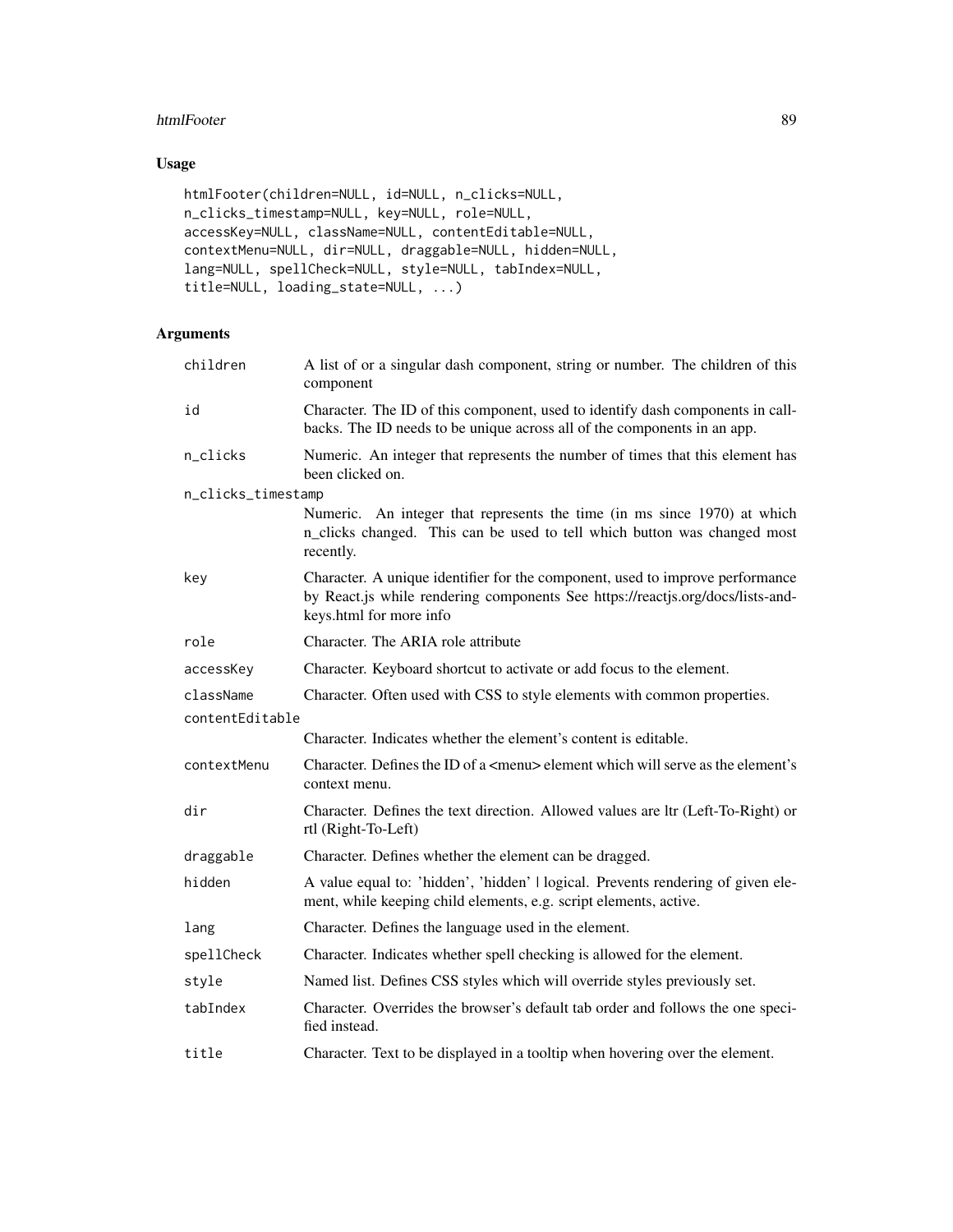|   | loading_state Lists containing elements 'is_loading', 'prop_name', 'component_name'. those |
|---|--------------------------------------------------------------------------------------------|
|   | elements have the following types: - is_loading (logical; optional): determines if         |
|   | the component is loading or not - prop_name (character; optional): holds which             |
|   | property is loading - component name (character; optional): holds the name of              |
|   | the component that is loading. Object that holds the loading state object coming           |
|   | from dash-renderer                                                                         |
| . | wildcards allowed have the form: "data-*", 'aria-*"                                        |

named list of JSON elements corresponding to React.js properties and their values

#### Examples

```
if (interactive() && require(dash)) {
 library(dash)
 library(dashHtmlComponents)
 app <- Dash$new()
 app$layout(htmlDiv(list(
   htmlFooter(list(
      htmlH1('Dash'),
      htmlLi('Pointer1'),
      htmlLi('Pointer2')
          )
        )
      )
   )
 \mathcal{L}app$run_server()
}
```
htmlForm *Form component*

### Description

Form is a wrapper for the <form> HTML5 element. For detailed attribute info see: https://developer.mozilla.org/en-US/docs/Web/HTML/Element/form

## Usage

```
htmlForm(children=NULL, id=NULL, n_clicks=NULL,
n_clicks_timestamp=NULL, key=NULL, role=NULL, accept=NULL,
acceptCharset=NULL, action=NULL, autoComplete=NULL,
encType=NULL, method=NULL, name=NULL, noValidate=NULL,
target=NULL, accessKey=NULL, className=NULL,
```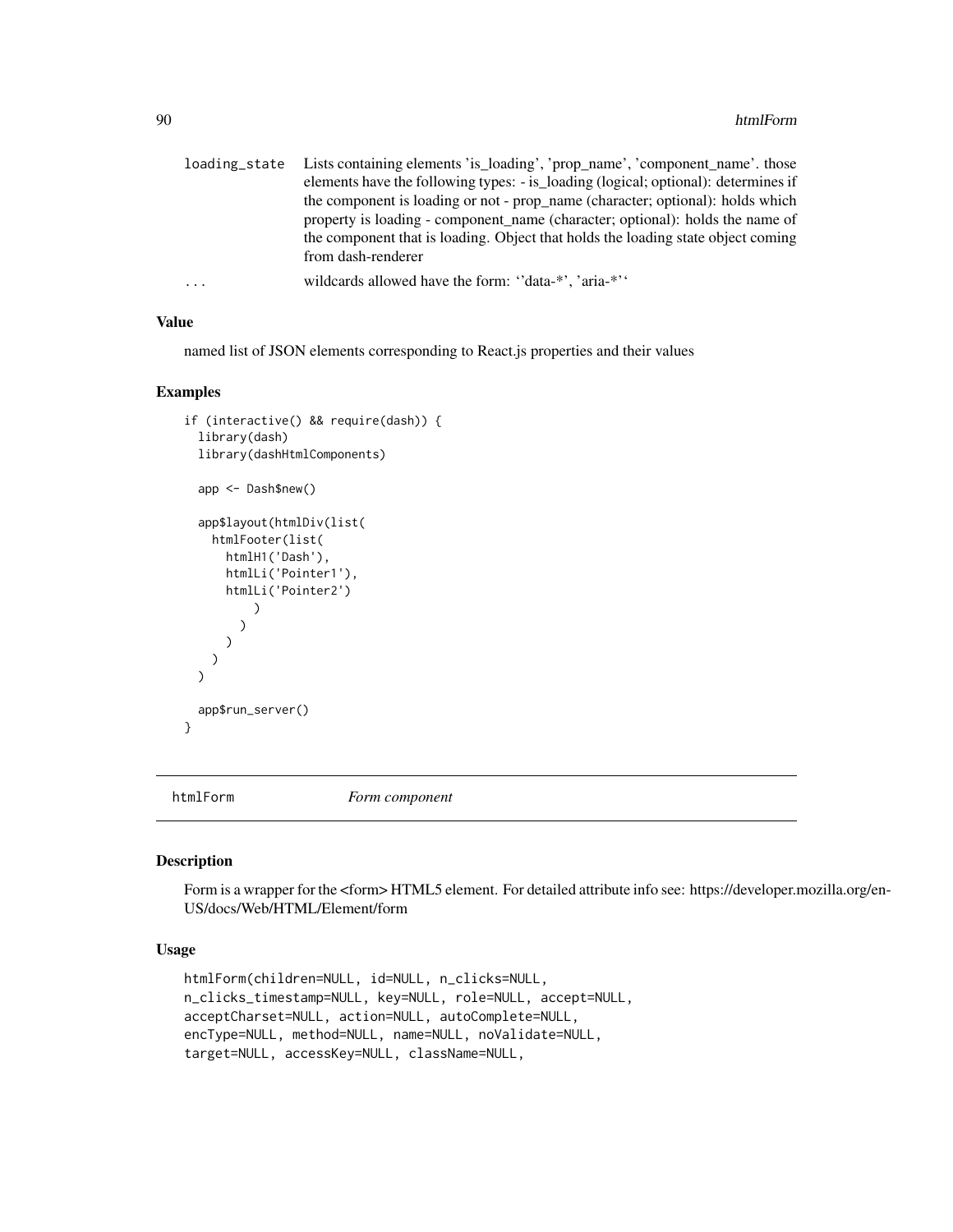#### htmlForm 91

```
contentEditable=NULL, contextMenu=NULL, dir=NULL,
draggable=NULL, hidden=NULL, lang=NULL, spellCheck=NULL,
style=NULL, tabIndex=NULL, title=NULL, loading_state=NULL,
...)
```

| children           | A list of or a singular dash component, string or number. The children of this<br>component                                                                                                |
|--------------------|--------------------------------------------------------------------------------------------------------------------------------------------------------------------------------------------|
| id                 | Character. The ID of this component, used to identify dash components in call-<br>backs. The ID needs to be unique across all of the components in an app.                                 |
| n_clicks           | Numeric. An integer that represents the number of times that this element has<br>been clicked on.                                                                                          |
| n_clicks_timestamp |                                                                                                                                                                                            |
|                    | Numeric. An integer that represents the time (in ms since 1970) at which<br>n_clicks changed. This can be used to tell which button was changed most<br>recently.                          |
| key                | Character. A unique identifier for the component, used to improve performance<br>by React.js while rendering components See https://reactjs.org/docs/lists-and-<br>keys.html for more info |
| role               | Character. The ARIA role attribute                                                                                                                                                         |
| accept             | Character. List of types the server accepts, typically a file type.                                                                                                                        |
| acceptCharset      | Character. List of supported charsets.                                                                                                                                                     |
| action             | Character. The URI of a program that processes the information submitted via<br>the form.                                                                                                  |
| autoComplete       | Character. Indicates whether controls in this form can by default have their<br>values automatically completed by the browser.                                                             |
| encType            | Character. Defines the content type of the form date when the method is POST.                                                                                                              |
| method             | Character. Defines which HTTP method to use when submitting the form. Can<br>be GET (default) or POST.                                                                                     |
| name               | Character. Name of the element. For example used by the server to identify the<br>fields in form submits.                                                                                  |
| noValidate         | A value equal to: 'novalidate', 'novalidate', 'novalidate'   logical. This attribute<br>indicates that the form shouldn't be validated when submitted.                                     |
| target             | Character.                                                                                                                                                                                 |
| accessKey          | Character. Keyboard shortcut to activate or add focus to the element.                                                                                                                      |
| className          | Character. Often used with CSS to style elements with common properties.                                                                                                                   |
| contentEditable    |                                                                                                                                                                                            |
|                    | Character. Indicates whether the element's content is editable.                                                                                                                            |
| contextMenu        | Character. Defines the ID of a <menu> element which will serve as the element's<br/>context menu.</menu>                                                                                   |
| dir                | Character. Defines the text direction. Allowed values are ltr (Left-To-Right) or<br>rtl (Right-To-Left)                                                                                    |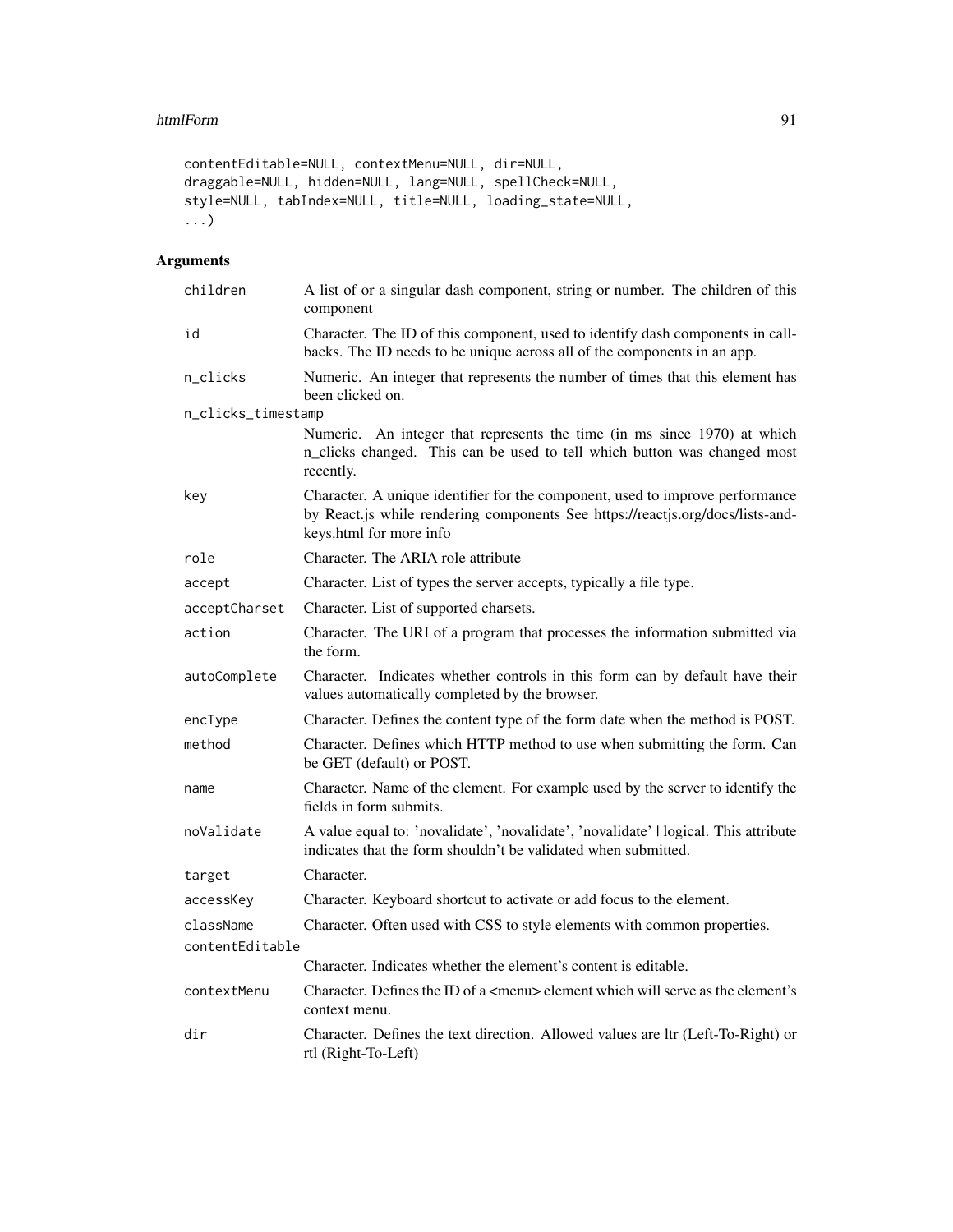| draggable     | Character. Defines whether the element can be dragged.                                                                                                                                                                                                                                                                                                                                                                                          |
|---------------|-------------------------------------------------------------------------------------------------------------------------------------------------------------------------------------------------------------------------------------------------------------------------------------------------------------------------------------------------------------------------------------------------------------------------------------------------|
| hidden        | A value equal to: 'hidden', 'hidden'   logical. Prevents rendering of given ele-<br>ment, while keeping child elements, e.g. script elements, active.                                                                                                                                                                                                                                                                                           |
| lang          | Character. Defines the language used in the element.                                                                                                                                                                                                                                                                                                                                                                                            |
| spellCheck    | Character. Indicates whether spell checking is allowed for the element.                                                                                                                                                                                                                                                                                                                                                                         |
| style         | Named list. Defines CSS styles which will override styles previously set.                                                                                                                                                                                                                                                                                                                                                                       |
| tabIndex      | Character. Overrides the browser's default tab order and follows the one speci-<br>fied instead.                                                                                                                                                                                                                                                                                                                                                |
| title         | Character. Text to be displayed in a tooltip when hovering over the element.                                                                                                                                                                                                                                                                                                                                                                    |
| loading_state | Lists containing elements 'is_loading', 'prop_name', 'component_name'. those<br>elements have the following types: - is_loading (logical; optional): determines if<br>the component is loading or not - prop_name (character; optional): holds which<br>property is loading - component_name (character; optional): holds the name of<br>the component that is loading. Object that holds the loading state object coming<br>from dash-renderer |
| $\cdots$      | wildcards allowed have the form: "data-*', 'aria-*''                                                                                                                                                                                                                                                                                                                                                                                            |

named list of JSON elements corresponding to React.js properties and their values

## Examples

```
if (interactive() && require(dash)) {
 library(dash)
 library(dashHtmlComponents)
 library(dashCoreComponents)
 app <- Dash$new()
 app$layout(htmlDiv(list(
   htmlForm(children=list(
     htmlP(children=list('Username: ',
                          dccInput(type='text',
                                   id='username',
                                   placeholder='username'))),
     htmlP(children=list('Password: ',
                          dccInput(type='password',
                                   id='password',
                                   placeholder='password'))),
     htmlButton(children=list('Login'),
                 type='submit',
                 id='login_button')
          )
        )
      )
    )
  )
```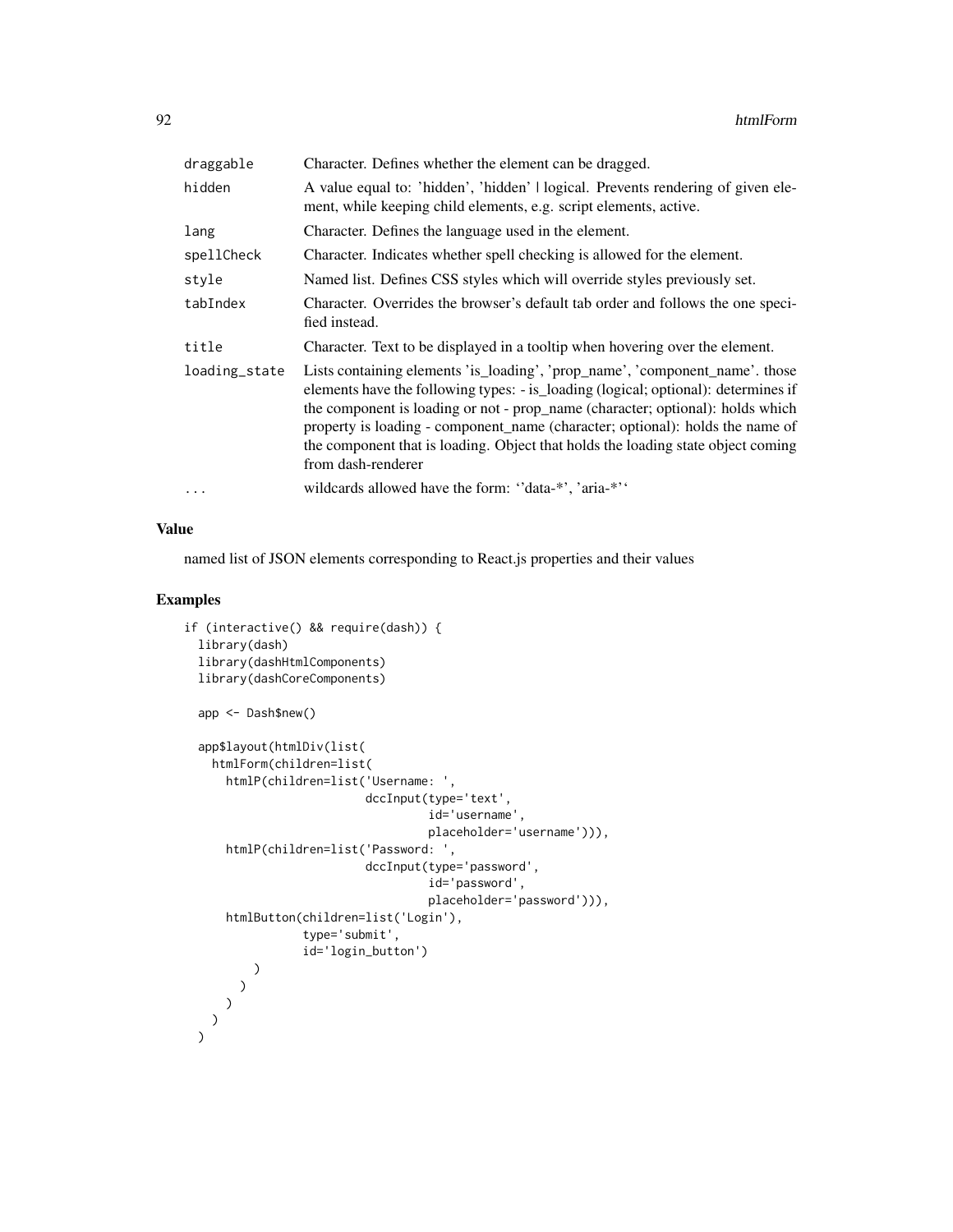#### htmlFrame 93

```
app$run_server()
}
```
htmlFrame *Frame component*

## Description

Frame is a wrapper for the <frame> HTML5 element. For detailed attribute info see: https://developer.mozilla.org/en-US/docs/Web/HTML/Element/frame

## Usage

```
htmlFrame(children=NULL, id=NULL, n_clicks=NULL,
n_clicks_timestamp=NULL, key=NULL, role=NULL,
accessKey=NULL, className=NULL, contentEditable=NULL,
contextMenu=NULL, dir=NULL, draggable=NULL, hidden=NULL,
lang=NULL, spellCheck=NULL, style=NULL, tabIndex=NULL,
title=NULL, loading_state=NULL, ...)
```

| children           | A list of or a singular dash component, string or number. The children of this<br>component                                                                                                |
|--------------------|--------------------------------------------------------------------------------------------------------------------------------------------------------------------------------------------|
| id                 | Character. The ID of this component, used to identify dash components in call-<br>backs. The ID needs to be unique across all of the components in an app.                                 |
| n_clicks           | Numeric. An integer that represents the number of times that this element has<br>been clicked on.                                                                                          |
| n_clicks_timestamp |                                                                                                                                                                                            |
|                    | Numeric. An integer that represents the time (in ms since 1970) at which<br>n_clicks changed. This can be used to tell which button was changed most<br>recently.                          |
| key                | Character. A unique identifier for the component, used to improve performance<br>by React.js while rendering components See https://reactjs.org/docs/lists-and-<br>keys.html for more info |
| role               | Character. The ARIA role attribute                                                                                                                                                         |
| accessKey          | Character. Keyboard shortcut to activate or add focus to the element.                                                                                                                      |
| className          | Character. Often used with CSS to style elements with common properties.                                                                                                                   |
| contentEditable    |                                                                                                                                                                                            |
|                    | Character. Indicates whether the element's content is editable.                                                                                                                            |
| contextMenu        | Character. Defines the ID of a $\leq$ menu> element which will serve as the element's<br>context menu.                                                                                     |
| dir                | Character. Defines the text direction. Allowed values are ltr (Left-To-Right) or<br>rtl (Right-To-Left)                                                                                    |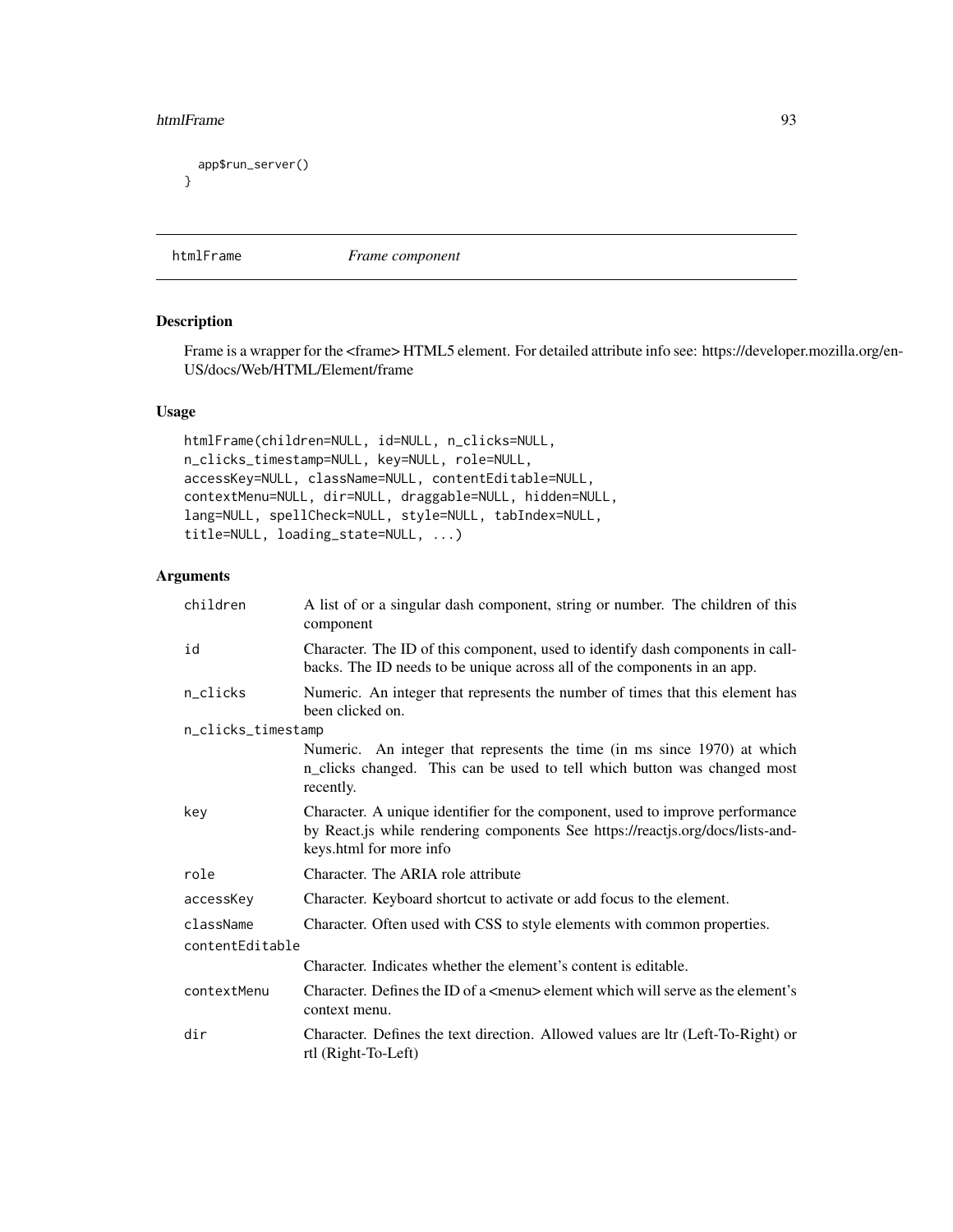| draggable     | Character. Defines whether the element can be dragged.                                                                                                                                                                                                                                                                                                                                                                                          |
|---------------|-------------------------------------------------------------------------------------------------------------------------------------------------------------------------------------------------------------------------------------------------------------------------------------------------------------------------------------------------------------------------------------------------------------------------------------------------|
| hidden        | A value equal to: 'hidden', 'hidden'   logical. Prevents rendering of given ele-<br>ment, while keeping child elements, e.g. script elements, active.                                                                                                                                                                                                                                                                                           |
| lang          | Character. Defines the language used in the element.                                                                                                                                                                                                                                                                                                                                                                                            |
| spellCheck    | Character. Indicates whether spell checking is allowed for the element.                                                                                                                                                                                                                                                                                                                                                                         |
| style         | Named list. Defines CSS styles which will override styles previously set.                                                                                                                                                                                                                                                                                                                                                                       |
| tabIndex      | Character. Overrides the browser's default tab order and follows the one speci-<br>fied instead.                                                                                                                                                                                                                                                                                                                                                |
| title         | Character. Text to be displayed in a tooltip when hovering over the element.                                                                                                                                                                                                                                                                                                                                                                    |
| loading_state | Lists containing elements 'is_loading', 'prop_name', 'component_name'. those<br>elements have the following types: - is_loading (logical; optional): determines if<br>the component is loading or not - prop_name (character; optional): holds which<br>property is loading - component_name (character; optional): holds the name of<br>the component that is loading. Object that holds the loading state object coming<br>from dash-renderer |
| .             | wildcards allowed have the form: "data-*", 'aria-*"                                                                                                                                                                                                                                                                                                                                                                                             |

named list of JSON elements corresponding to React.js properties and their values

### Examples

# htmlFrame is now deprecated. htmlIFrame is recommended instead.

htmlFrameset *Frameset component*

# Description

Frameset is a wrapper for the <frameset> HTML5 element. For detailed attribute info see: https://developer.mozilla.org/en-US/docs/Web/HTML/Element/frameset

### Usage

```
htmlFrameset(children=NULL, id=NULL, n_clicks=NULL,
n_clicks_timestamp=NULL, key=NULL, role=NULL,
accessKey=NULL, className=NULL, contentEditable=NULL,
contextMenu=NULL, dir=NULL, draggable=NULL, hidden=NULL,
lang=NULL, spellCheck=NULL, style=NULL, tabIndex=NULL,
title=NULL, loading_state=NULL, ...)
```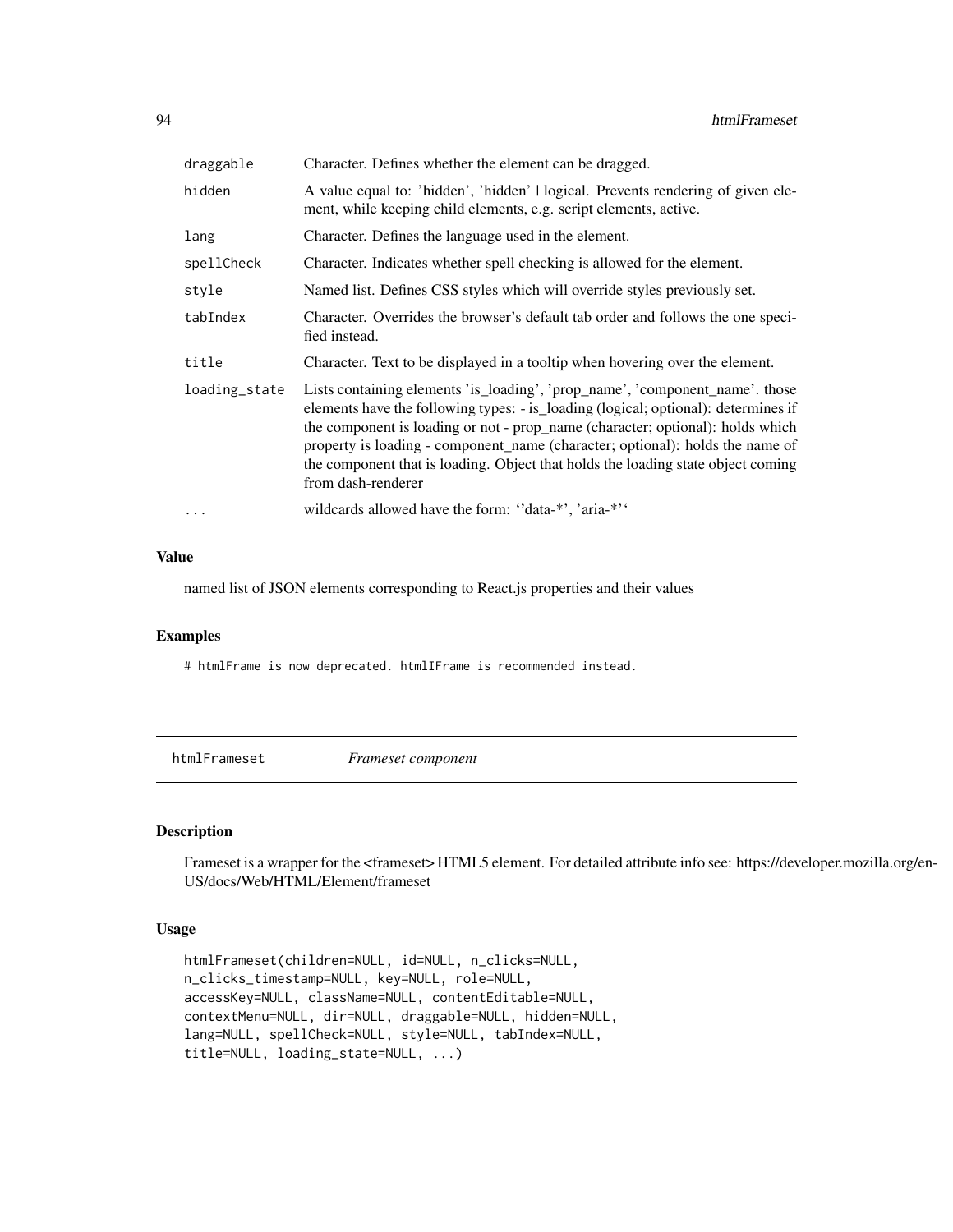# htmlFrameset 95

# Arguments

| children           | A list of or a singular dash component, string or number. The children of this<br>component                                                                                                                                                                                                                                                                                                                                                     |
|--------------------|-------------------------------------------------------------------------------------------------------------------------------------------------------------------------------------------------------------------------------------------------------------------------------------------------------------------------------------------------------------------------------------------------------------------------------------------------|
| id                 | Character. The ID of this component, used to identify dash components in call-<br>backs. The ID needs to be unique across all of the components in an app.                                                                                                                                                                                                                                                                                      |
| n_clicks           | Numeric. An integer that represents the number of times that this element has<br>been clicked on.                                                                                                                                                                                                                                                                                                                                               |
| n_clicks_timestamp |                                                                                                                                                                                                                                                                                                                                                                                                                                                 |
|                    | Numeric. An integer that represents the time (in ms since 1970) at which<br>n_clicks changed. This can be used to tell which button was changed most<br>recently.                                                                                                                                                                                                                                                                               |
| key                | Character. A unique identifier for the component, used to improve performance<br>by React.js while rendering components See https://reactjs.org/docs/lists-and-<br>keys.html for more info                                                                                                                                                                                                                                                      |
| role               | Character. The ARIA role attribute                                                                                                                                                                                                                                                                                                                                                                                                              |
| accessKey          | Character. Keyboard shortcut to activate or add focus to the element.                                                                                                                                                                                                                                                                                                                                                                           |
| className          | Character. Often used with CSS to style elements with common properties.                                                                                                                                                                                                                                                                                                                                                                        |
| contentEditable    |                                                                                                                                                                                                                                                                                                                                                                                                                                                 |
|                    | Character. Indicates whether the element's content is editable.                                                                                                                                                                                                                                                                                                                                                                                 |
| contextMenu        | Character. Defines the ID of a $\leq$ menu> element which will serve as the element's<br>context menu.                                                                                                                                                                                                                                                                                                                                          |
| dir                | Character. Defines the text direction. Allowed values are ltr (Left-To-Right) or<br>rtl (Right-To-Left)                                                                                                                                                                                                                                                                                                                                         |
| draggable          | Character. Defines whether the element can be dragged.                                                                                                                                                                                                                                                                                                                                                                                          |
| hidden             | A value equal to: 'hidden', 'hidden'   logical. Prevents rendering of given ele-<br>ment, while keeping child elements, e.g. script elements, active.                                                                                                                                                                                                                                                                                           |
| lang               | Character. Defines the language used in the element.                                                                                                                                                                                                                                                                                                                                                                                            |
| spellCheck         | Character. Indicates whether spell checking is allowed for the element.                                                                                                                                                                                                                                                                                                                                                                         |
| style              | Named list. Defines CSS styles which will override styles previously set.                                                                                                                                                                                                                                                                                                                                                                       |
| tabIndex           | Character. Overrides the browser's default tab order and follows the one speci-<br>fied instead.                                                                                                                                                                                                                                                                                                                                                |
| title              | Character. Text to be displayed in a tooltip when hovering over the element.                                                                                                                                                                                                                                                                                                                                                                    |
| loading_state      | Lists containing elements 'is_loading', 'prop_name', 'component_name'. those<br>elements have the following types: - is_loading (logical; optional): determines if<br>the component is loading or not - prop_name (character; optional): holds which<br>property is loading - component_name (character; optional): holds the name of<br>the component that is loading. Object that holds the loading state object coming<br>from dash-renderer |
|                    | wildcards allowed have the form: "data-*', 'aria-*''                                                                                                                                                                                                                                                                                                                                                                                            |

# Value

named list of JSON elements corresponding to React.js properties and their values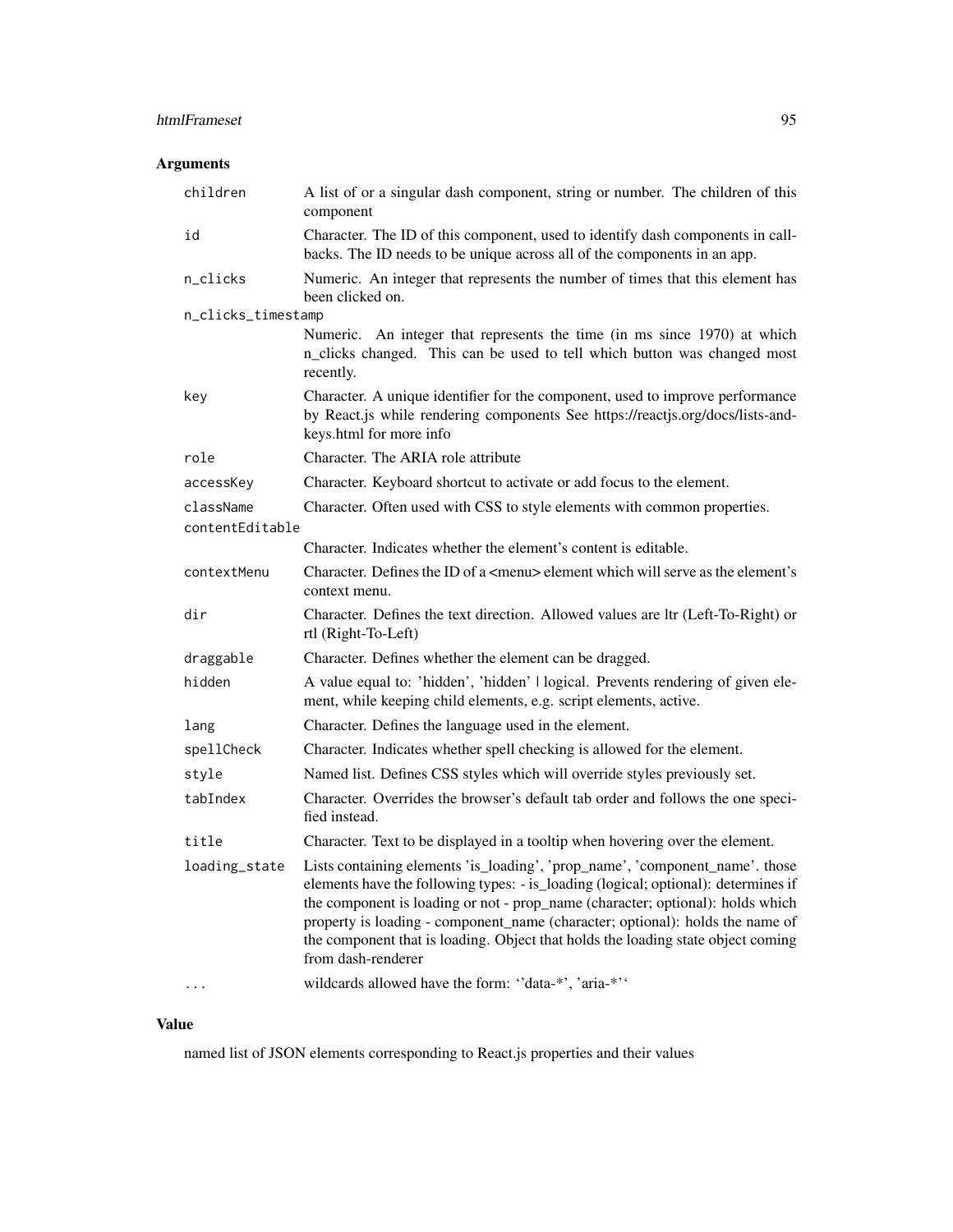## Examples

# htmlFrameset is now deprecated. htmlIFrame is recommended instead.

| htmlH1 | H <sub>1</sub> component |  |
|--------|--------------------------|--|
|--------|--------------------------|--|

#### Description

H1 is a wrapper for the <h1> HTML5 element. For detailed attribute info see: https://developer.mozilla.org/en-US/docs/Web/HTML/Element/h1

## Usage

```
htmlH1(children=NULL, id=NULL, n_clicks=NULL,
n_clicks_timestamp=NULL, key=NULL, role=NULL,
accessKey=NULL, className=NULL, contentEditable=NULL,
contextMenu=NULL, dir=NULL, draggable=NULL, hidden=NULL,
lang=NULL, spellCheck=NULL, style=NULL, tabIndex=NULL,
title=NULL, loading_state=NULL, ...)
```

| children           | A list of or a singular dash component, string or number. The children of this<br>component                                                                                                |  |
|--------------------|--------------------------------------------------------------------------------------------------------------------------------------------------------------------------------------------|--|
| id                 | Character. The ID of this component, used to identify dash components in call-<br>backs. The ID needs to be unique across all of the components in an app.                                 |  |
| n_clicks           | Numeric. An integer that represents the number of times that this element has<br>been clicked on.                                                                                          |  |
| n_clicks_timestamp |                                                                                                                                                                                            |  |
|                    | Numeric. An integer that represents the time (in ms since 1970) at which<br>n_clicks changed. This can be used to tell which button was changed most<br>recently.                          |  |
| key                | Character. A unique identifier for the component, used to improve performance<br>by React.js while rendering components See https://reactjs.org/docs/lists-and-<br>keys.html for more info |  |
| role               | Character. The ARIA role attribute                                                                                                                                                         |  |
| accessKey          | Character. Keyboard shortcut to activate or add focus to the element.                                                                                                                      |  |
| className          | Character. Often used with CSS to style elements with common properties.                                                                                                                   |  |
| contentEditable    |                                                                                                                                                                                            |  |
|                    | Character. Indicates whether the element's content is editable.                                                                                                                            |  |
| contextMenu        | Character. Defines the ID of a $\leq$ menu> element which will serve as the element's<br>context menu.                                                                                     |  |
| dir                | Character. Defines the text direction. Allowed values are ltr (Left-To-Right) or<br>rtl (Right-To-Left)                                                                                    |  |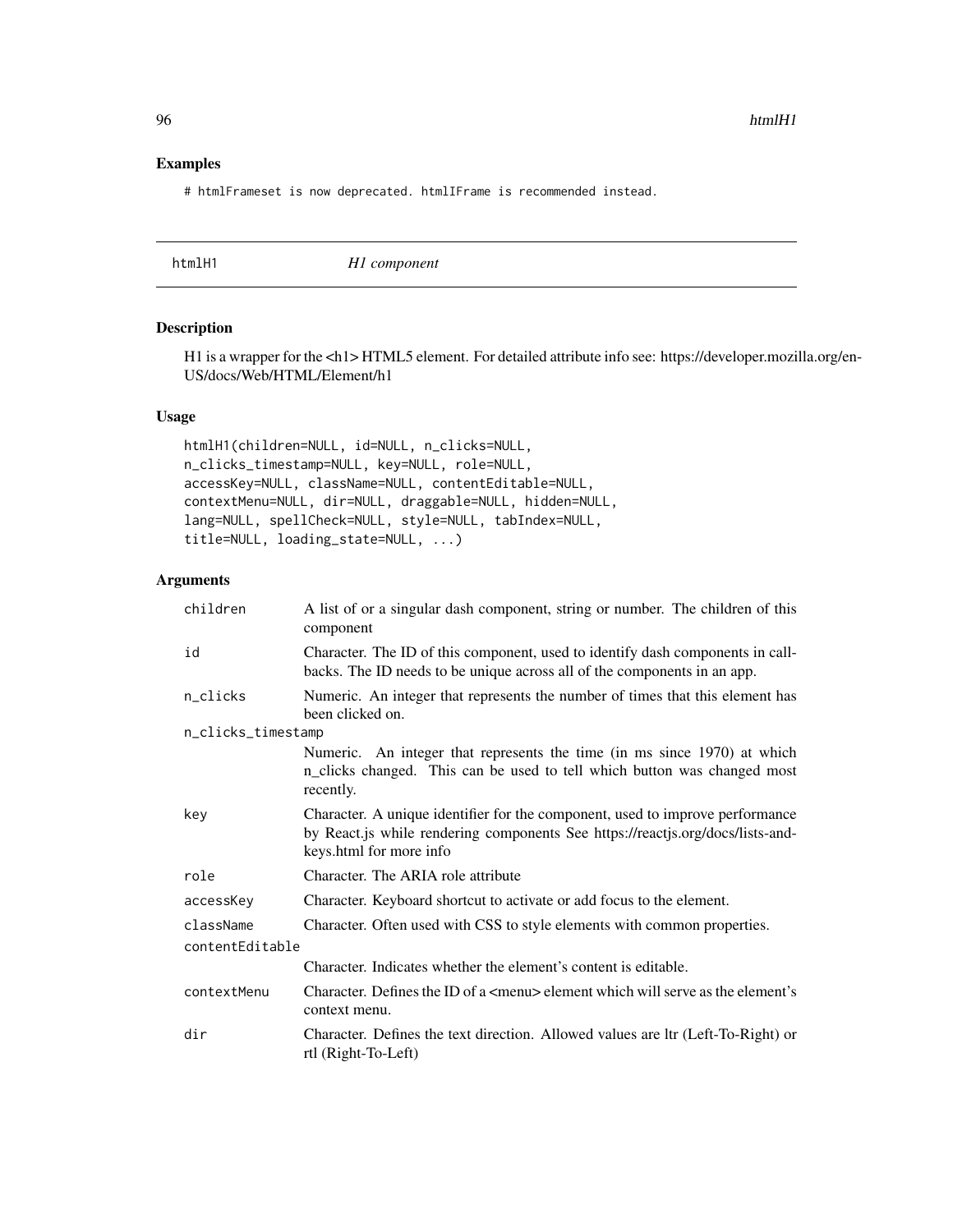### htmlH1 97

| draggable     | Character. Defines whether the element can be dragged.                                                                                                                                                                                                                                                                                                                                                                                          |
|---------------|-------------------------------------------------------------------------------------------------------------------------------------------------------------------------------------------------------------------------------------------------------------------------------------------------------------------------------------------------------------------------------------------------------------------------------------------------|
| hidden        | A value equal to: 'hidden', 'hidden'   logical. Prevents rendering of given ele-<br>ment, while keeping child elements, e.g. script elements, active.                                                                                                                                                                                                                                                                                           |
| lang          | Character. Defines the language used in the element.                                                                                                                                                                                                                                                                                                                                                                                            |
| spellCheck    | Character. Indicates whether spell checking is allowed for the element.                                                                                                                                                                                                                                                                                                                                                                         |
| style         | Named list. Defines CSS styles which will override styles previously set.                                                                                                                                                                                                                                                                                                                                                                       |
| tabIndex      | Character. Overrides the browser's default tab order and follows the one speci-<br>fied instead.                                                                                                                                                                                                                                                                                                                                                |
| title         | Character. Text to be displayed in a tooltip when hovering over the element.                                                                                                                                                                                                                                                                                                                                                                    |
| loading_state | Lists containing elements 'is_loading', 'prop_name', 'component_name'. those<br>elements have the following types: - is loading (logical; optional): determines if<br>the component is loading or not - prop_name (character; optional): holds which<br>property is loading - component_name (character; optional): holds the name of<br>the component that is loading. Object that holds the loading state object coming<br>from dash-renderer |
| $\cdots$      | wildcards allowed have the form: "data-*', 'aria-*''                                                                                                                                                                                                                                                                                                                                                                                            |

### Value

named list of JSON elements corresponding to React.js properties and their values

# Examples

```
if (interactive() && require(dash)) {
  library(dash)
  library(dashHtmlComponents)
  app <- Dash$new()
  app$layout(
    htmlDiv(list(
     htmlH1(list(
        'Dash Html',
        htmlBr(), #We can customize
        htmlSpan('Dash', style = list('opacity' = '0.8')),
        htmlSpan(' Core')))
      )
   )
  \overline{)}app$run_server()
}
```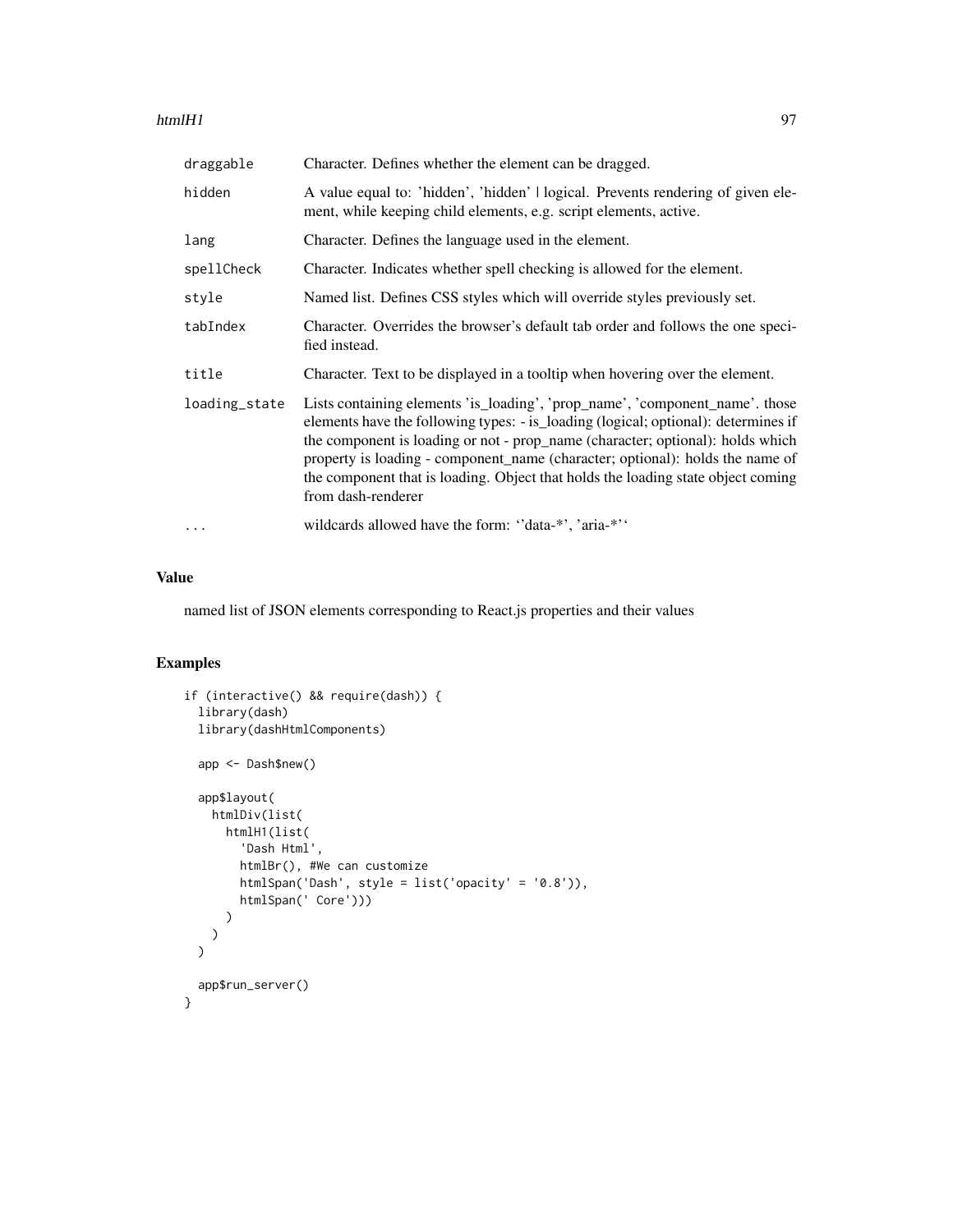## Description

H2 is a wrapper for the <h2> HTML5 element. For detailed attribute info see: https://developer.mozilla.org/en-US/docs/Web/HTML/Element/h2

## Usage

```
htmlH2(children=NULL, id=NULL, n_clicks=NULL,
n_clicks_timestamp=NULL, key=NULL, role=NULL,
accessKey=NULL, className=NULL, contentEditable=NULL,
contextMenu=NULL, dir=NULL, draggable=NULL, hidden=NULL,
lang=NULL, spellCheck=NULL, style=NULL, tabIndex=NULL,
title=NULL, loading_state=NULL, ...)
```

| children           | A list of or a singular dash component, string or number. The children of this<br>component                                                                                                |  |
|--------------------|--------------------------------------------------------------------------------------------------------------------------------------------------------------------------------------------|--|
| id                 | Character. The ID of this component, used to identify dash components in call-<br>backs. The ID needs to be unique across all of the components in an app.                                 |  |
| n_clicks           | Numeric. An integer that represents the number of times that this element has<br>been clicked on.                                                                                          |  |
| n_clicks_timestamp |                                                                                                                                                                                            |  |
|                    | Numeric. An integer that represents the time (in ms since 1970) at which<br>n_clicks changed. This can be used to tell which button was changed most<br>recently.                          |  |
| key                | Character. A unique identifier for the component, used to improve performance<br>by React.js while rendering components See https://reactjs.org/docs/lists-and-<br>keys.html for more info |  |
| role               | Character. The ARIA role attribute                                                                                                                                                         |  |
| accessKey          | Character. Keyboard shortcut to activate or add focus to the element.                                                                                                                      |  |
| className          | Character. Often used with CSS to style elements with common properties.                                                                                                                   |  |
| contentEditable    |                                                                                                                                                                                            |  |
|                    | Character. Indicates whether the element's content is editable.                                                                                                                            |  |
| contextMenu        | Character. Defines the ID of a <menu> element which will serve as the element's<br/>context menu.</menu>                                                                                   |  |
| dir                | Character. Defines the text direction. Allowed values are ltr (Left-To-Right) or<br>rtl (Right-To-Left)                                                                                    |  |
| draggable          | Character. Defines whether the element can be dragged.                                                                                                                                     |  |
| hidden             | A value equal to: 'hidden', 'hidden'   logical. Prevents rendering of given ele-<br>ment, while keeping child elements, e.g. script elements, active.                                      |  |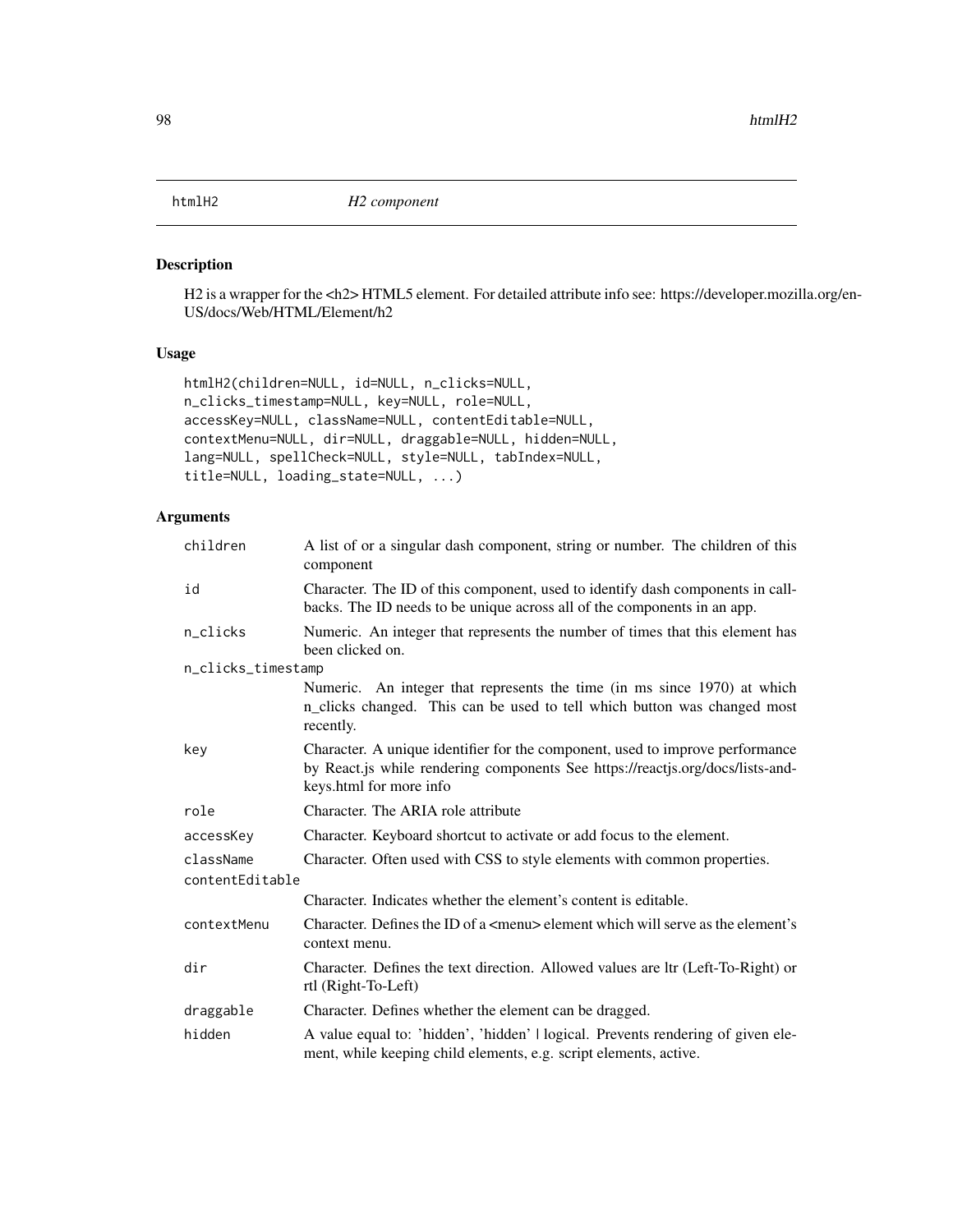### htmlH3 99

| lang          | Character. Defines the language used in the element.                                                                                                                                                                                                                                                                                                                                                                                            |
|---------------|-------------------------------------------------------------------------------------------------------------------------------------------------------------------------------------------------------------------------------------------------------------------------------------------------------------------------------------------------------------------------------------------------------------------------------------------------|
| spellCheck    | Character. Indicates whether spell checking is allowed for the element.                                                                                                                                                                                                                                                                                                                                                                         |
| style         | Named list. Defines CSS styles which will override styles previously set.                                                                                                                                                                                                                                                                                                                                                                       |
| tabIndex      | Character. Overrides the browser's default tab order and follows the one speci-<br>fied instead.                                                                                                                                                                                                                                                                                                                                                |
| title         | Character. Text to be displayed in a tooltip when hovering over the element.                                                                                                                                                                                                                                                                                                                                                                    |
| loading_state | Lists containing elements 'is_loading', 'prop_name', 'component_name'. those<br>elements have the following types: - is loading (logical; optional): determines if<br>the component is loading or not - prop_name (character; optional): holds which<br>property is loading - component_name (character; optional): holds the name of<br>the component that is loading. Object that holds the loading state object coming<br>from dash-renderer |
| $\ddotsc$     | wildcards allowed have the form: "data-*", 'aria-*"                                                                                                                                                                                                                                                                                                                                                                                             |

### Value

named list of JSON elements corresponding to React.js properties and their values

## Examples

```
if (interactive() && require(dash)) {
 library(dash)
 library(dashHtmlComponents)
 app <- Dash$new()
 app$layout(
   htmlDiv(list(
      htmlH2(list(
        'Dash Html',
        htmlBr(), #We can customize
        htmlSpan('Dash', style = list('opacity' = '0.8')),
        htmlSpan(' Core')))
      )
   )
 \mathcal{L}app$run_server()
}
```
htmlH3 *H3 component*

## Description

H3 is a wrapper for the <h3> HTML5 element. For detailed attribute info see: https://developer.mozilla.org/en-US/docs/Web/HTML/Element/h3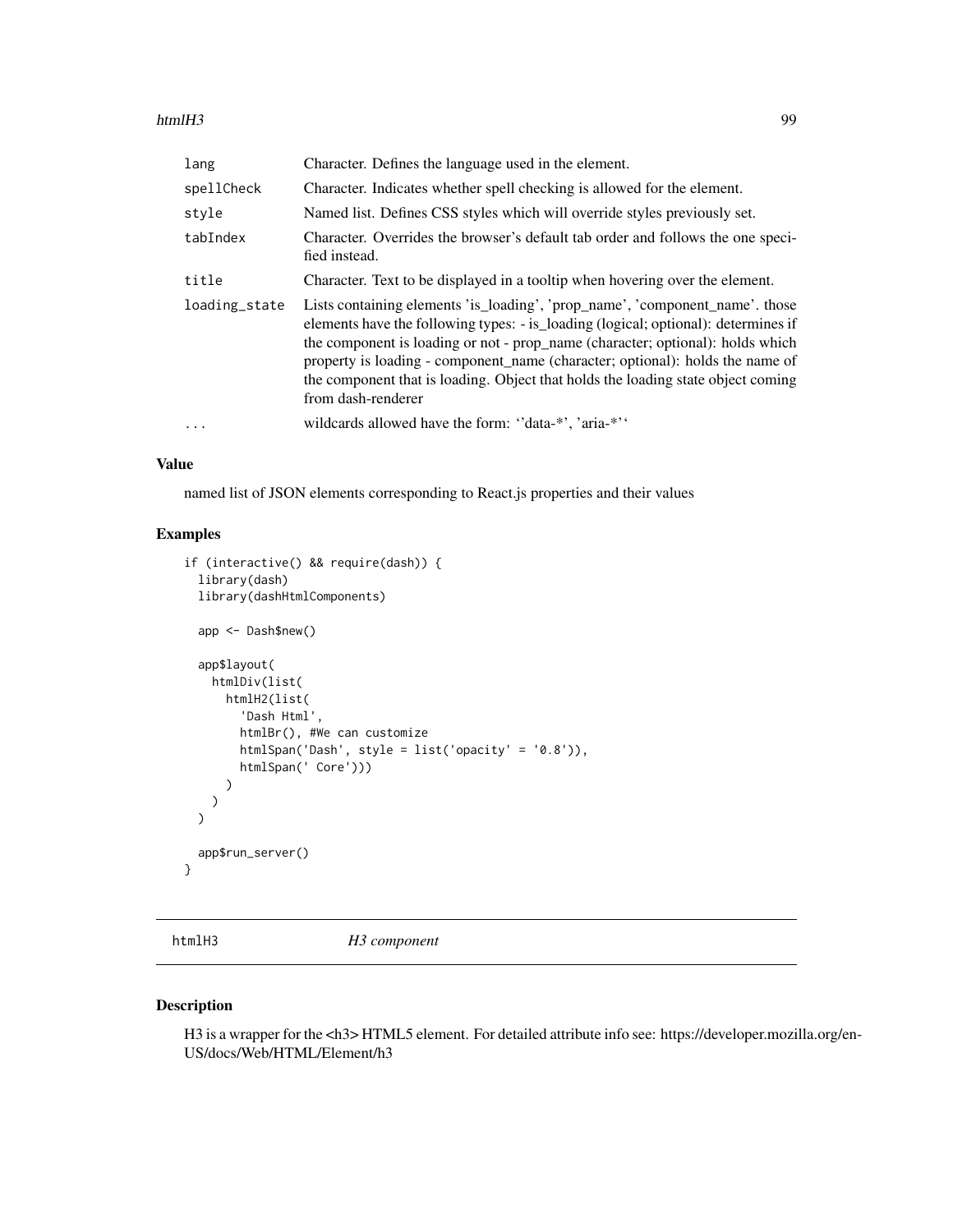# Usage

```
htmlH3(children=NULL, id=NULL, n_clicks=NULL,
n_clicks_timestamp=NULL, key=NULL, role=NULL,
accessKey=NULL, className=NULL, contentEditable=NULL,
contextMenu=NULL, dir=NULL, draggable=NULL, hidden=NULL,
lang=NULL, spellCheck=NULL, style=NULL, tabIndex=NULL,
title=NULL, loading_state=NULL, ...)
```

| children           | A list of or a singular dash component, string or number. The children of this<br>component                                                                                                |
|--------------------|--------------------------------------------------------------------------------------------------------------------------------------------------------------------------------------------|
| id                 | Character. The ID of this component, used to identify dash components in call-<br>backs. The ID needs to be unique across all of the components in an app.                                 |
| n_clicks           | Numeric. An integer that represents the number of times that this element has<br>been clicked on.                                                                                          |
| n_clicks_timestamp |                                                                                                                                                                                            |
|                    | Numeric. An integer that represents the time (in ms since 1970) at which<br>n_clicks changed. This can be used to tell which button was changed most<br>recently.                          |
| key                | Character. A unique identifier for the component, used to improve performance<br>by React.js while rendering components See https://reactjs.org/docs/lists-and-<br>keys.html for more info |
| role               | Character. The ARIA role attribute                                                                                                                                                         |
| accessKey          | Character. Keyboard shortcut to activate or add focus to the element.                                                                                                                      |
| className          | Character. Often used with CSS to style elements with common properties.                                                                                                                   |
| contentEditable    |                                                                                                                                                                                            |
|                    | Character. Indicates whether the element's content is editable.                                                                                                                            |
| contextMenu        | Character. Defines the ID of a <menu> element which will serve as the element's<br/>context menu.</menu>                                                                                   |
| dir                | Character. Defines the text direction. Allowed values are ltr (Left-To-Right) or<br>rtl (Right-To-Left)                                                                                    |
| draggable          | Character. Defines whether the element can be dragged.                                                                                                                                     |
| hidden             | A value equal to: 'hidden', 'hidden'   logical. Prevents rendering of given ele-<br>ment, while keeping child elements, e.g. script elements, active.                                      |
| lang               | Character. Defines the language used in the element.                                                                                                                                       |
| spellCheck         | Character. Indicates whether spell checking is allowed for the element.                                                                                                                    |
| style              | Named list. Defines CSS styles which will override styles previously set.                                                                                                                  |
| tabIndex           | Character. Overrides the browser's default tab order and follows the one speci-<br>fied instead.                                                                                           |
| title              | Character. Text to be displayed in a tooltip when hovering over the element.                                                                                                               |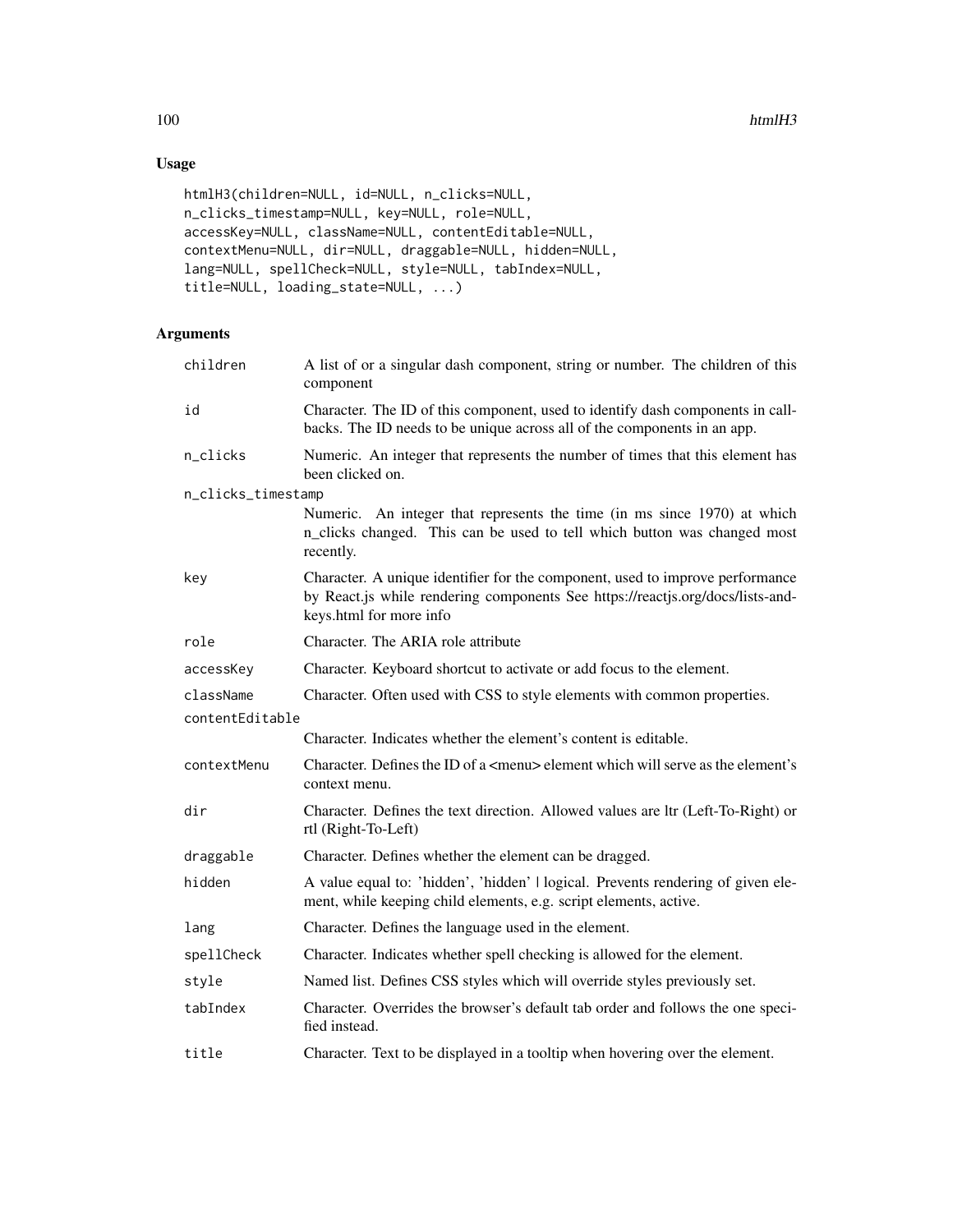### htmlH4 101

|   | loading_state Lists containing elements 'is_loading', 'prop_name', 'component_name'. those |
|---|--------------------------------------------------------------------------------------------|
|   | elements have the following types: - is_loading (logical; optional): determines if         |
|   | the component is loading or not - prop_name (character; optional): holds which             |
|   | property is loading - component name (character; optional): holds the name of              |
|   | the component that is loading. Object that holds the loading state object coming           |
|   | from dash-renderer                                                                         |
| . | wildcards allowed have the form: "data-*", 'aria-*"                                        |

## Value

named list of JSON elements corresponding to React.js properties and their values

### Examples

```
if (interactive() && require(dash)) {
 library(dash)
 library(dashHtmlComponents)
 app <- Dash$new()
 app$layout(
   htmlDiv(list(
     htmlH3(list(
        'Dash Html',
       htmlBr(), #We can customize
       htmlSpan('Dash', style = list('opacity' = '0.8')),
       htmlSpan(' Core')))
     )
   )
 )
 app$run_server()
}
```
htmlH4 *H4 component*

#### Description

H4 is a wrapper for the <h4> HTML5 element. For detailed attribute info see: https://developer.mozilla.org/en-US/docs/Web/HTML/Element/h4

## Usage

```
htmlH4(children=NULL, id=NULL, n_clicks=NULL,
n_clicks_timestamp=NULL, key=NULL, role=NULL,
accessKey=NULL, className=NULL, contentEditable=NULL,
contextMenu=NULL, dir=NULL, draggable=NULL, hidden=NULL,
lang=NULL, spellCheck=NULL, style=NULL, tabIndex=NULL,
title=NULL, loading_state=NULL, ...)
```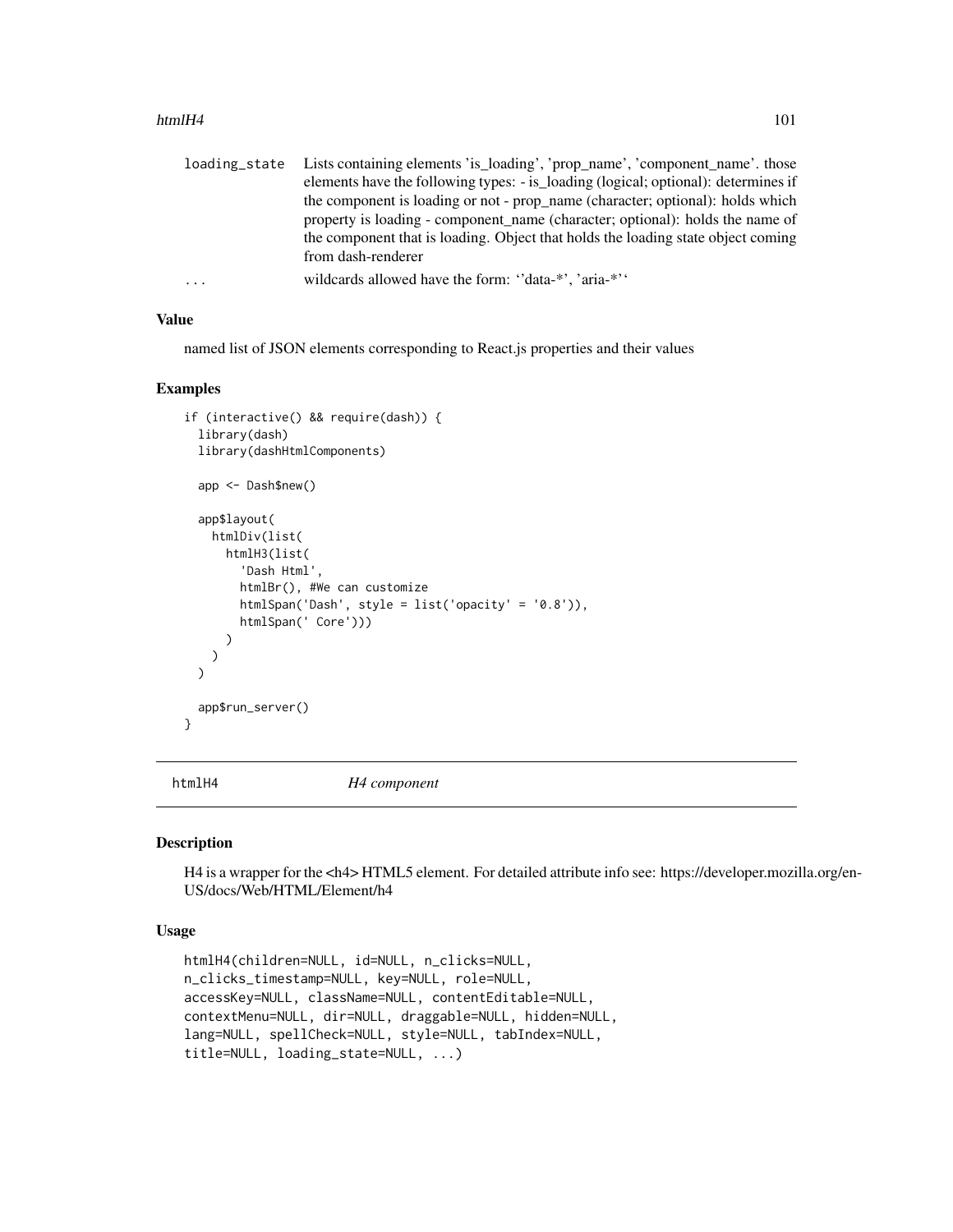# Arguments

| children           | A list of or a singular dash component, string or number. The children of this<br>component                                                                                                                                                                                                                                                                                                                                                     |
|--------------------|-------------------------------------------------------------------------------------------------------------------------------------------------------------------------------------------------------------------------------------------------------------------------------------------------------------------------------------------------------------------------------------------------------------------------------------------------|
| id                 | Character. The ID of this component, used to identify dash components in call-<br>backs. The ID needs to be unique across all of the components in an app.                                                                                                                                                                                                                                                                                      |
| n_clicks           | Numeric. An integer that represents the number of times that this element has<br>been clicked on.                                                                                                                                                                                                                                                                                                                                               |
| n_clicks_timestamp |                                                                                                                                                                                                                                                                                                                                                                                                                                                 |
|                    | Numeric. An integer that represents the time (in ms since 1970) at which<br>n_clicks changed. This can be used to tell which button was changed most<br>recently.                                                                                                                                                                                                                                                                               |
| key                | Character. A unique identifier for the component, used to improve performance<br>by React.js while rendering components See https://reactjs.org/docs/lists-and-<br>keys.html for more info                                                                                                                                                                                                                                                      |
| role               | Character. The ARIA role attribute                                                                                                                                                                                                                                                                                                                                                                                                              |
| accessKey          | Character. Keyboard shortcut to activate or add focus to the element.                                                                                                                                                                                                                                                                                                                                                                           |
| className          | Character. Often used with CSS to style elements with common properties.                                                                                                                                                                                                                                                                                                                                                                        |
| contentEditable    |                                                                                                                                                                                                                                                                                                                                                                                                                                                 |
|                    | Character. Indicates whether the element's content is editable.                                                                                                                                                                                                                                                                                                                                                                                 |
| contextMenu        | Character. Defines the ID of a <menu> element which will serve as the element's<br/>context menu.</menu>                                                                                                                                                                                                                                                                                                                                        |
| dir                | Character. Defines the text direction. Allowed values are ltr (Left-To-Right) or<br>rtl (Right-To-Left)                                                                                                                                                                                                                                                                                                                                         |
| draggable          | Character. Defines whether the element can be dragged.                                                                                                                                                                                                                                                                                                                                                                                          |
| hidden             | A value equal to: 'hidden', 'hidden'   logical. Prevents rendering of given ele-<br>ment, while keeping child elements, e.g. script elements, active.                                                                                                                                                                                                                                                                                           |
| lang               | Character. Defines the language used in the element.                                                                                                                                                                                                                                                                                                                                                                                            |
| spellCheck         | Character. Indicates whether spell checking is allowed for the element.                                                                                                                                                                                                                                                                                                                                                                         |
| style              | Named list. Defines CSS styles which will override styles previously set.                                                                                                                                                                                                                                                                                                                                                                       |
| tabIndex           | Character. Overrides the browser's default tab order and follows the one speci-<br>fied instead.                                                                                                                                                                                                                                                                                                                                                |
| title              | Character. Text to be displayed in a tooltip when hovering over the element.                                                                                                                                                                                                                                                                                                                                                                    |
| loading_state      | Lists containing elements 'is_loading', 'prop_name', 'component_name'. those<br>elements have the following types: - is_loading (logical; optional): determines if<br>the component is loading or not - prop_name (character; optional): holds which<br>property is loading - component_name (character; optional): holds the name of<br>the component that is loading. Object that holds the loading state object coming<br>from dash-renderer |
|                    | wildcards allowed have the form: "data-*', 'aria-*''                                                                                                                                                                                                                                                                                                                                                                                            |

# Value

named list of JSON elements corresponding to React.js properties and their values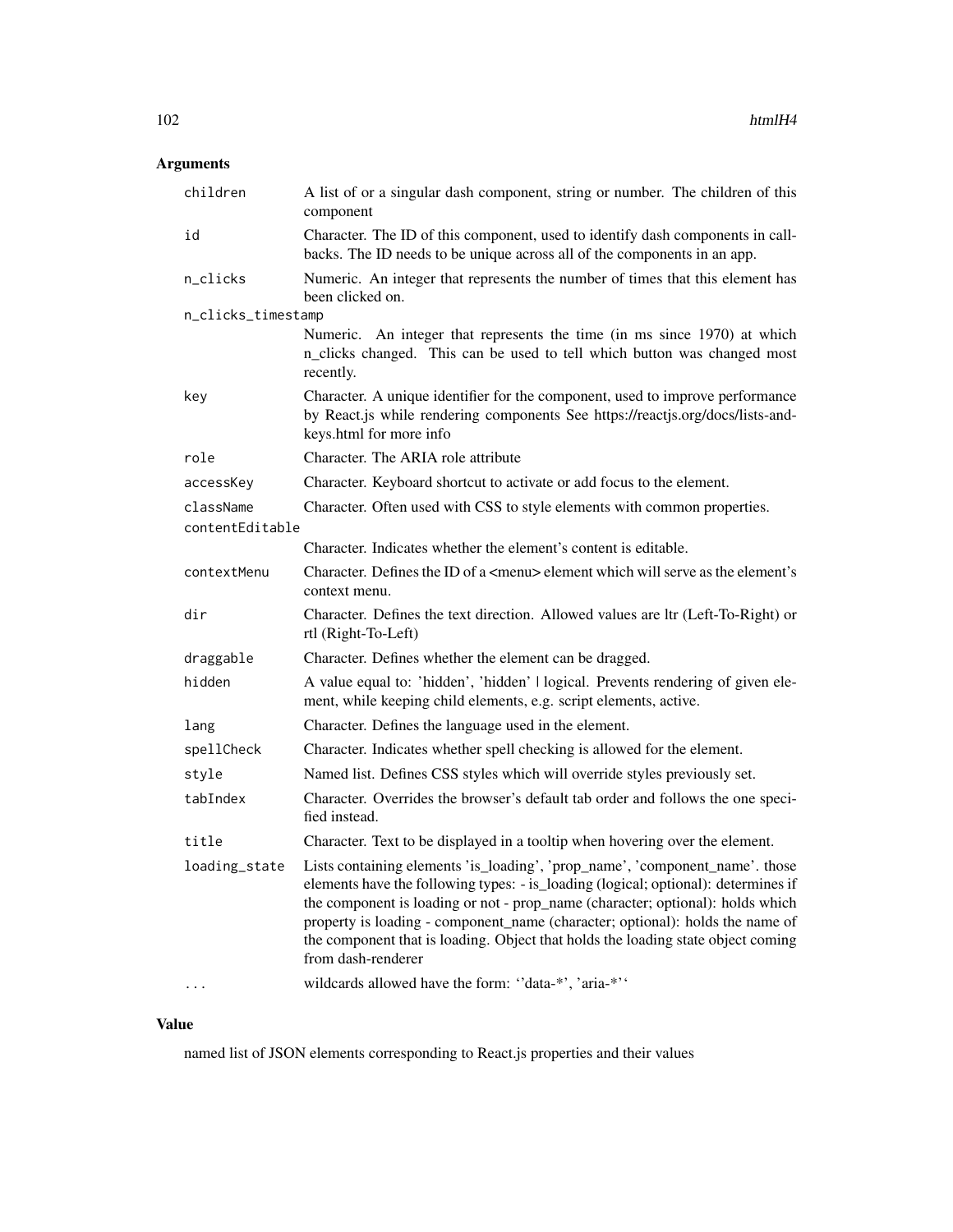### $htmlH5$  103

# Examples

```
if (interactive() && require(dash)) {
 library(dash)
 library(dashHtmlComponents)
 app <- Dash$new()
 app$layout(
   htmlDiv(list(
     htmlH4(list(
        'Dash Html',
       htmlBr(), #We can customize
       htmlSpan('Dash', style = list('opacity' = '0.8')),
       htmlSpan(' Core')))
     )
   )
 )
 app$run_server()
}
```
htmlH5 *H5 component*

### Description

H5 is a wrapper for the <h5> HTML5 element. For detailed attribute info see: https://developer.mozilla.org/en-US/docs/Web/HTML/Element/h5

## Usage

```
htmlH5(children=NULL, id=NULL, n_clicks=NULL,
n_clicks_timestamp=NULL, key=NULL, role=NULL,
accessKey=NULL, className=NULL, contentEditable=NULL,
contextMenu=NULL, dir=NULL, draggable=NULL, hidden=NULL,
lang=NULL, spellCheck=NULL, style=NULL, tabIndex=NULL,
title=NULL, loading_state=NULL, ...)
```

| children | A list of or a singular dash component, string or number. The children of this<br>component                                                                |
|----------|------------------------------------------------------------------------------------------------------------------------------------------------------------|
| id       | Character. The ID of this component, used to identify dash components in call-<br>backs. The ID needs to be unique across all of the components in an app. |
| n_clicks | Numeric. An integer that represents the number of times that this element has<br>been clicked on.                                                          |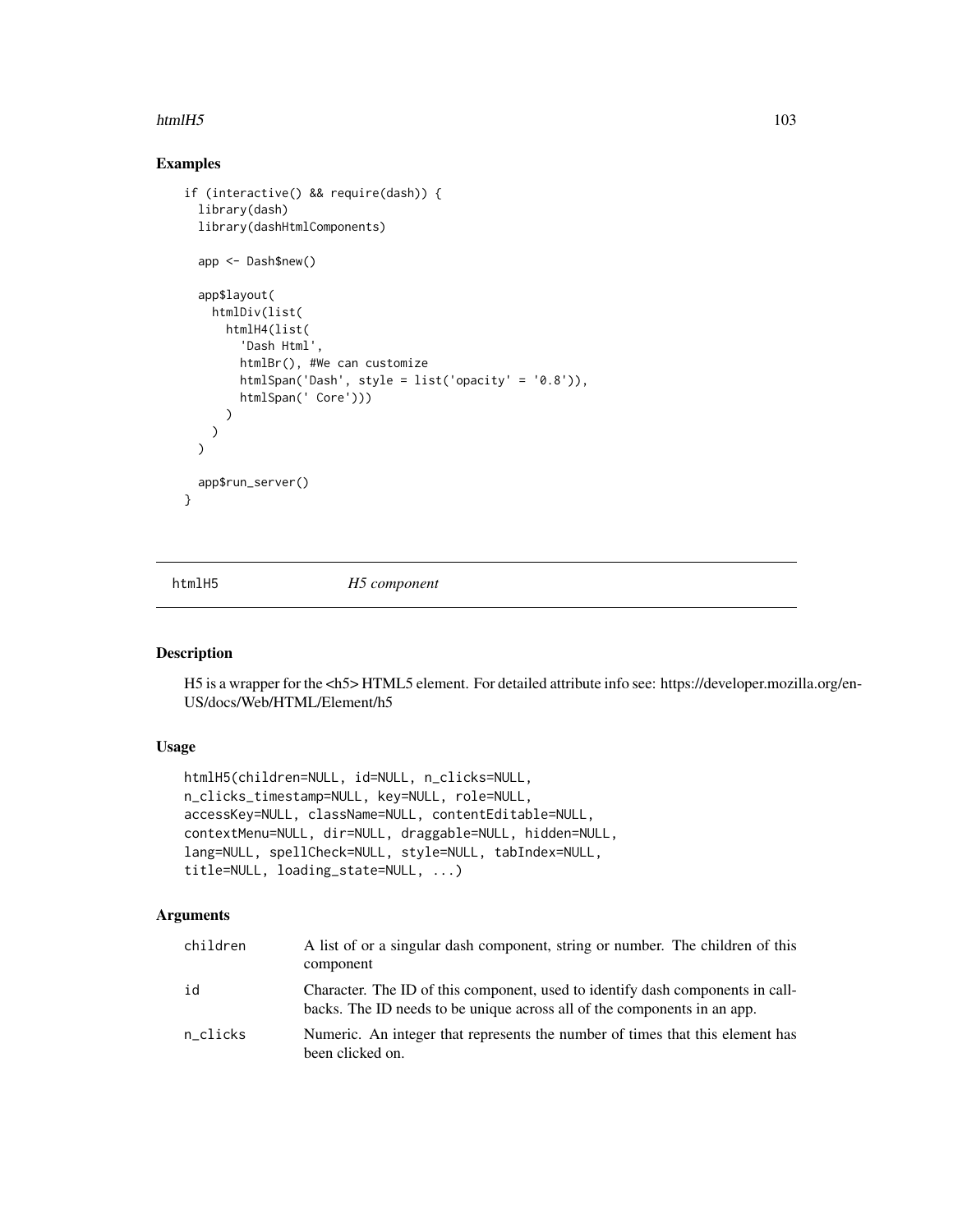| n_clicks_timestamp           |                                                                                                                                                                                                                                                                                                                                                                                                                                                 |  |
|------------------------------|-------------------------------------------------------------------------------------------------------------------------------------------------------------------------------------------------------------------------------------------------------------------------------------------------------------------------------------------------------------------------------------------------------------------------------------------------|--|
|                              | Numeric. An integer that represents the time (in ms since 1970) at which<br>n_clicks changed. This can be used to tell which button was changed most<br>recently.                                                                                                                                                                                                                                                                               |  |
| key                          | Character. A unique identifier for the component, used to improve performance<br>by React.js while rendering components See https://reactjs.org/docs/lists-and-<br>keys.html for more info                                                                                                                                                                                                                                                      |  |
| role                         | Character. The ARIA role attribute                                                                                                                                                                                                                                                                                                                                                                                                              |  |
| accessKey                    | Character. Keyboard shortcut to activate or add focus to the element.                                                                                                                                                                                                                                                                                                                                                                           |  |
| className<br>contentEditable | Character. Often used with CSS to style elements with common properties.                                                                                                                                                                                                                                                                                                                                                                        |  |
|                              | Character. Indicates whether the element's content is editable.                                                                                                                                                                                                                                                                                                                                                                                 |  |
| contextMenu                  | Character. Defines the ID of a <menu> element which will serve as the element's<br/>context menu.</menu>                                                                                                                                                                                                                                                                                                                                        |  |
| dir                          | Character. Defines the text direction. Allowed values are ltr (Left-To-Right) or<br>rtl (Right-To-Left)                                                                                                                                                                                                                                                                                                                                         |  |
| draggable                    | Character. Defines whether the element can be dragged.                                                                                                                                                                                                                                                                                                                                                                                          |  |
| hidden                       | A value equal to: 'hidden', 'hidden'   logical. Prevents rendering of given ele-<br>ment, while keeping child elements, e.g. script elements, active.                                                                                                                                                                                                                                                                                           |  |
| lang                         | Character. Defines the language used in the element.                                                                                                                                                                                                                                                                                                                                                                                            |  |
| spellCheck                   | Character. Indicates whether spell checking is allowed for the element.                                                                                                                                                                                                                                                                                                                                                                         |  |
| style                        | Named list. Defines CSS styles which will override styles previously set.                                                                                                                                                                                                                                                                                                                                                                       |  |
| tabIndex                     | Character. Overrides the browser's default tab order and follows the one speci-<br>fied instead.                                                                                                                                                                                                                                                                                                                                                |  |
| title                        | Character. Text to be displayed in a tooltip when hovering over the element.                                                                                                                                                                                                                                                                                                                                                                    |  |
| loading_state                | Lists containing elements 'is_loading', 'prop_name', 'component_name'. those<br>elements have the following types: - is_loading (logical; optional): determines if<br>the component is loading or not - prop_name (character; optional): holds which<br>property is loading - component_name (character; optional): holds the name of<br>the component that is loading. Object that holds the loading state object coming<br>from dash-renderer |  |
|                              | wildcards allowed have the form: "data-*', 'aria-*''                                                                                                                                                                                                                                                                                                                                                                                            |  |

named list of JSON elements corresponding to React.js properties and their values

# Examples

```
if (interactive() && require(dash)) {
 library(dash)
 library(dashHtmlComponents)
  app <- Dash$new()
```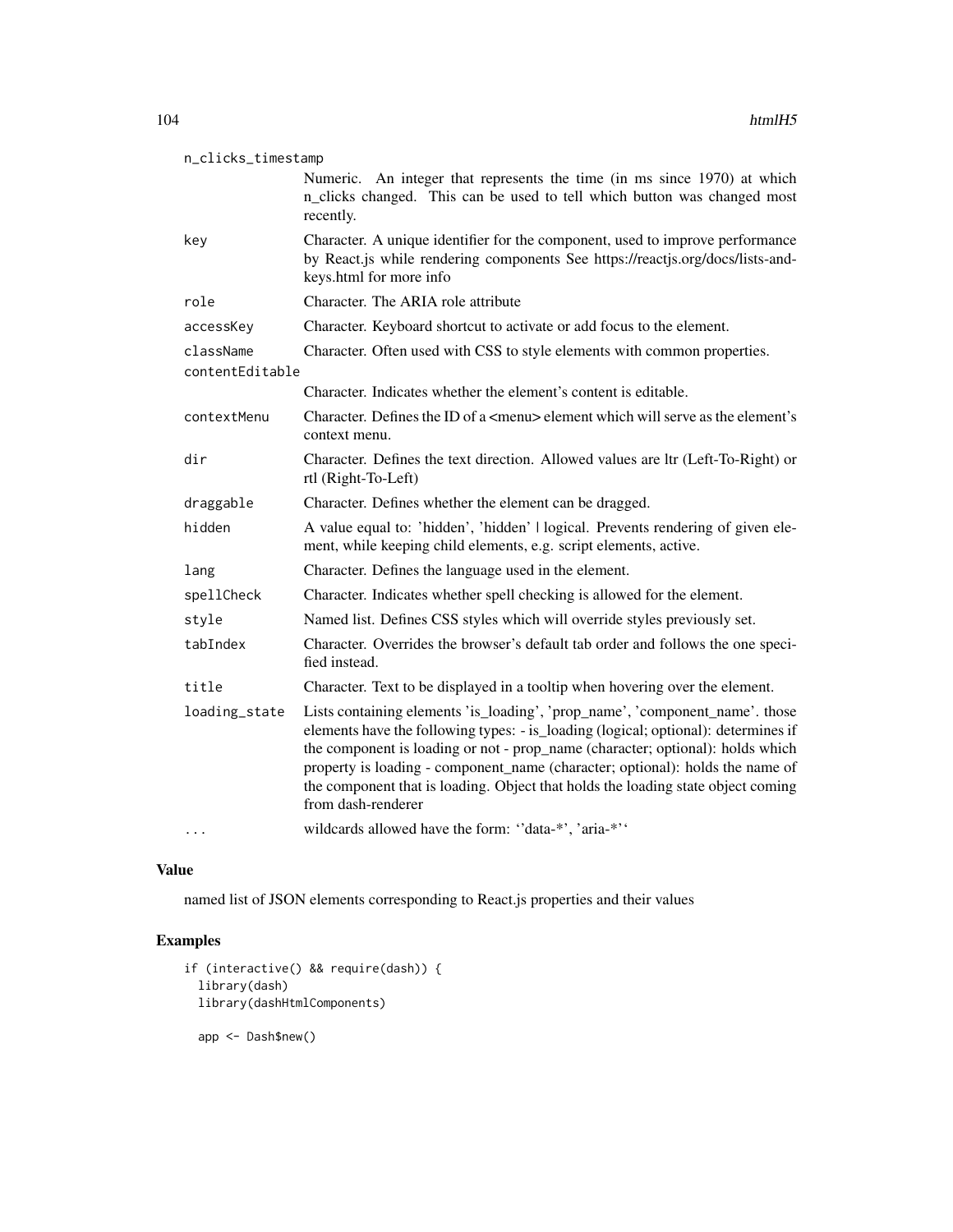### $h$ tmlH6 105

```
app$layout(
   htmlDiv(list(
      htmlH5(list(
        'Dash Html',
        htmlBr(), #We can customize
        htmlSpan('Dash', style = list('opacity' = '0.8')),
        htmlSpan(' Core')))
     )
   )
 \mathcal{L}app$run_server()
}
```
htmlH6 *H6 component*

# Description

H6 is a wrapper for the <h6> HTML5 element. For detailed attribute info see: https://developer.mozilla.org/en-US/docs/Web/HTML/Element/h6

# Usage

```
htmlH6(children=NULL, id=NULL, n_clicks=NULL,
n_clicks_timestamp=NULL, key=NULL, role=NULL,
accessKey=NULL, className=NULL, contentEditable=NULL,
contextMenu=NULL, dir=NULL, draggable=NULL, hidden=NULL,
lang=NULL, spellCheck=NULL, style=NULL, tabIndex=NULL,
title=NULL, loading_state=NULL, ...)
```

| children           | A list of or a singular dash component, string or number. The children of this<br>component                                                                                                |  |
|--------------------|--------------------------------------------------------------------------------------------------------------------------------------------------------------------------------------------|--|
| id                 | Character. The ID of this component, used to identify dash components in call-<br>backs. The ID needs to be unique across all of the components in an app.                                 |  |
| n_clicks           | Numeric. An integer that represents the number of times that this element has<br>been clicked on.                                                                                          |  |
| n_clicks_timestamp |                                                                                                                                                                                            |  |
|                    | Numeric. An integer that represents the time (in ms since 1970) at which<br>n_clicks changed. This can be used to tell which button was changed most<br>recently.                          |  |
| key                | Character. A unique identifier for the component, used to improve performance<br>by React.js while rendering components See https://reactjs.org/docs/lists-and-<br>keys.html for more info |  |
| role               | Character. The ARIA role attribute                                                                                                                                                         |  |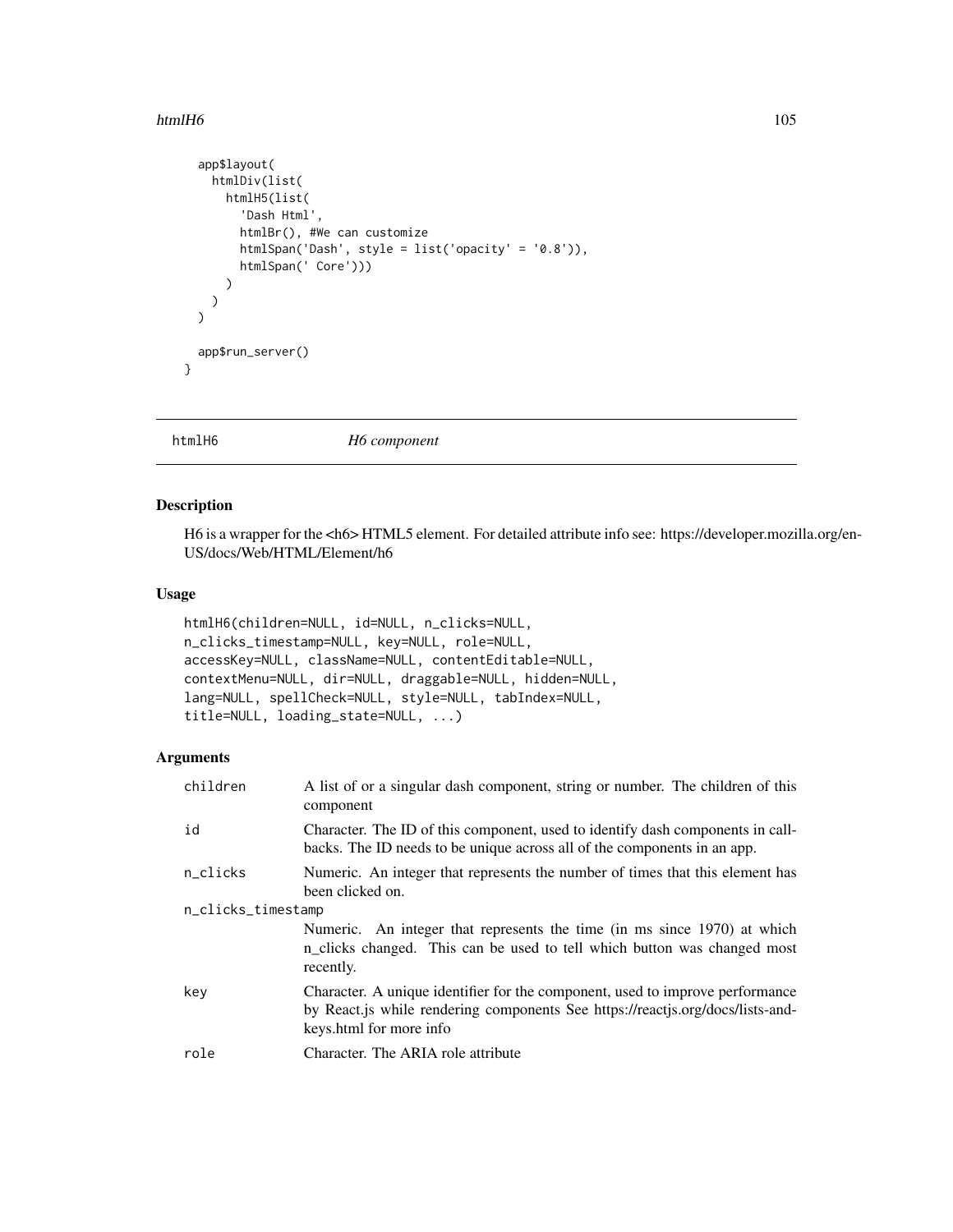| accessKey       | Character. Keyboard shortcut to activate or add focus to the element.                                                                                                                                                                                                                                                                                                                                                                           |
|-----------------|-------------------------------------------------------------------------------------------------------------------------------------------------------------------------------------------------------------------------------------------------------------------------------------------------------------------------------------------------------------------------------------------------------------------------------------------------|
| className       | Character. Often used with CSS to style elements with common properties.                                                                                                                                                                                                                                                                                                                                                                        |
| contentEditable |                                                                                                                                                                                                                                                                                                                                                                                                                                                 |
|                 | Character. Indicates whether the element's content is editable.                                                                                                                                                                                                                                                                                                                                                                                 |
| contextMenu     | Character. Defines the ID of a $\leq$ menu> element which will serve as the element's<br>context menu.                                                                                                                                                                                                                                                                                                                                          |
| dir             | Character. Defines the text direction. Allowed values are ltr (Left-To-Right) or<br>rtl (Right-To-Left)                                                                                                                                                                                                                                                                                                                                         |
| draggable       | Character. Defines whether the element can be dragged.                                                                                                                                                                                                                                                                                                                                                                                          |
| hidden          | A value equal to: 'hidden', 'hidden'   logical. Prevents rendering of given ele-<br>ment, while keeping child elements, e.g. script elements, active.                                                                                                                                                                                                                                                                                           |
| lang            | Character. Defines the language used in the element.                                                                                                                                                                                                                                                                                                                                                                                            |
| spellCheck      | Character. Indicates whether spell checking is allowed for the element.                                                                                                                                                                                                                                                                                                                                                                         |
| style           | Named list. Defines CSS styles which will override styles previously set.                                                                                                                                                                                                                                                                                                                                                                       |
| tabIndex        | Character. Overrides the browser's default tab order and follows the one speci-<br>fied instead.                                                                                                                                                                                                                                                                                                                                                |
| title           | Character. Text to be displayed in a tooltip when hovering over the element.                                                                                                                                                                                                                                                                                                                                                                    |
| loading_state   | Lists containing elements 'is_loading', 'prop_name', 'component_name'. those<br>elements have the following types: - is_loading (logical; optional): determines if<br>the component is loading or not - prop_name (character; optional): holds which<br>property is loading - component_name (character; optional): holds the name of<br>the component that is loading. Object that holds the loading state object coming<br>from dash-renderer |
| $\cdots$        | wildcards allowed have the form: "data-*', 'aria-*''                                                                                                                                                                                                                                                                                                                                                                                            |

named list of JSON elements corresponding to React.js properties and their values

# Examples

```
if (interactive() && require(dash)) {
  library(dash)
  library(dashHtmlComponents)
  app <- Dash$new()
  app$layout(
    htmlDiv(list(
     htmlH6(list(
        'Dash Html',
        htmlBr(), #We can customize
        htmlSpan('Dash', style = list('opacity' = '0.8')),
        htmlSpan(' Core')))
     )
    \overline{)}
```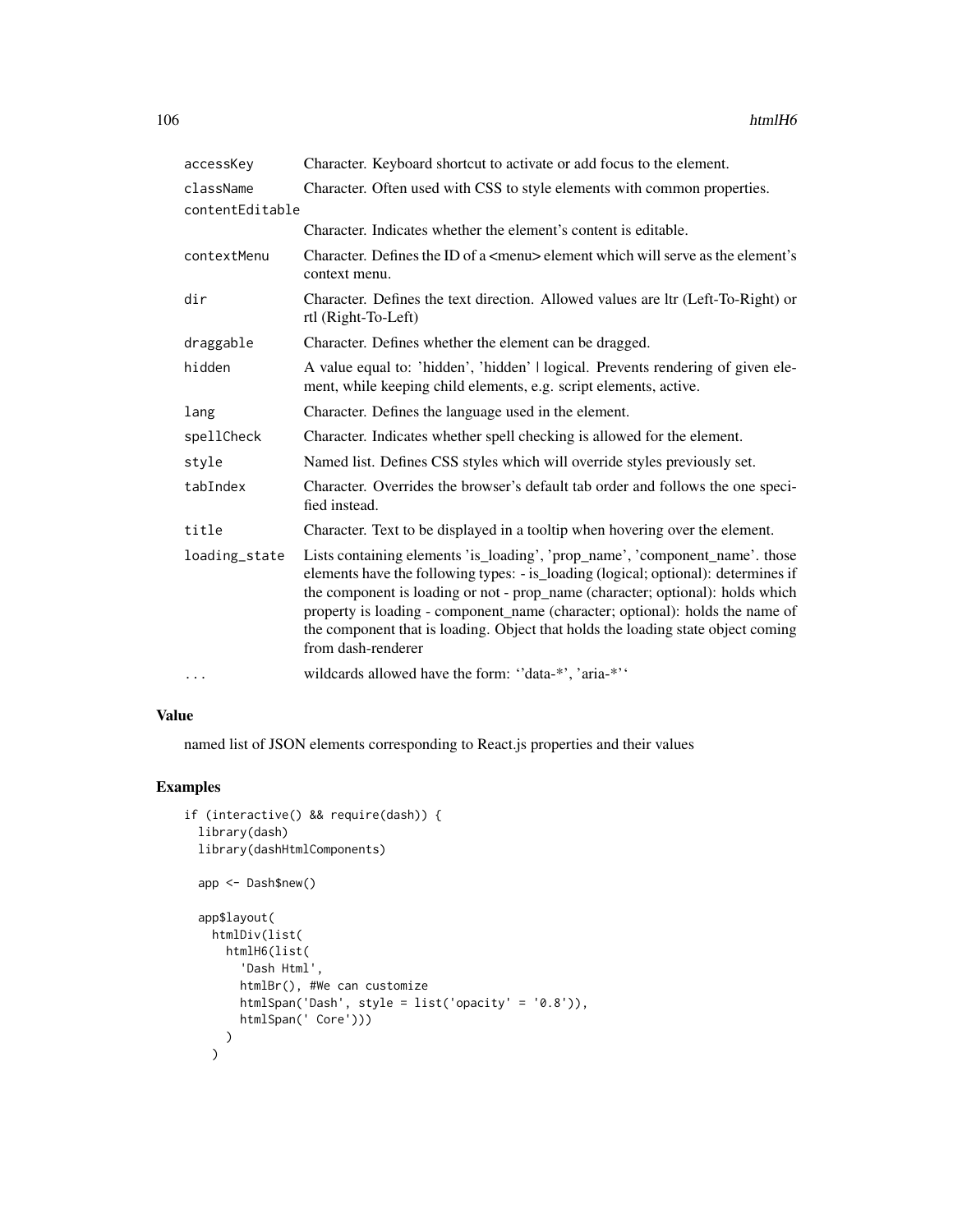### htmlHeader 107

```
)
 app$run_server()
}
```
htmlHeader *Header component*

# Description

Header is a wrapper for the <header> HTML5 element. For detailed attribute info see: https://developer.mozilla.org/en-US/docs/Web/HTML/Element/header

## Usage

```
htmlHeader(children=NULL, id=NULL, n_clicks=NULL,
n_clicks_timestamp=NULL, key=NULL, role=NULL,
accessKey=NULL, className=NULL, contentEditable=NULL,
contextMenu=NULL, dir=NULL, draggable=NULL, hidden=NULL,
lang=NULL, spellCheck=NULL, style=NULL, tabIndex=NULL,
title=NULL, loading_state=NULL, ...)
```

| children           | A list of or a singular dash component, string or number. The children of this<br>component                                                                                                |  |
|--------------------|--------------------------------------------------------------------------------------------------------------------------------------------------------------------------------------------|--|
| id                 | Character. The ID of this component, used to identify dash components in call-<br>backs. The ID needs to be unique across all of the components in an app.                                 |  |
| n_clicks           | Numeric. An integer that represents the number of times that this element has<br>been clicked on.                                                                                          |  |
| n_clicks_timestamp |                                                                                                                                                                                            |  |
|                    | Numeric. An integer that represents the time (in ms since 1970) at which<br>n_clicks changed. This can be used to tell which button was changed most<br>recently.                          |  |
| key                | Character. A unique identifier for the component, used to improve performance<br>by React.js while rendering components See https://reactjs.org/docs/lists-and-<br>keys.html for more info |  |
| role               | Character. The ARIA role attribute                                                                                                                                                         |  |
| accessKey          | Character. Keyboard shortcut to activate or add focus to the element.                                                                                                                      |  |
| className          | Character. Often used with CSS to style elements with common properties.                                                                                                                   |  |
| contentEditable    |                                                                                                                                                                                            |  |
|                    | Character. Indicates whether the element's content is editable.                                                                                                                            |  |
| contextMenu        | Character. Defines the ID of a $\leq$ menu $\geq$ element which will serve as the element's<br>context menu.                                                                               |  |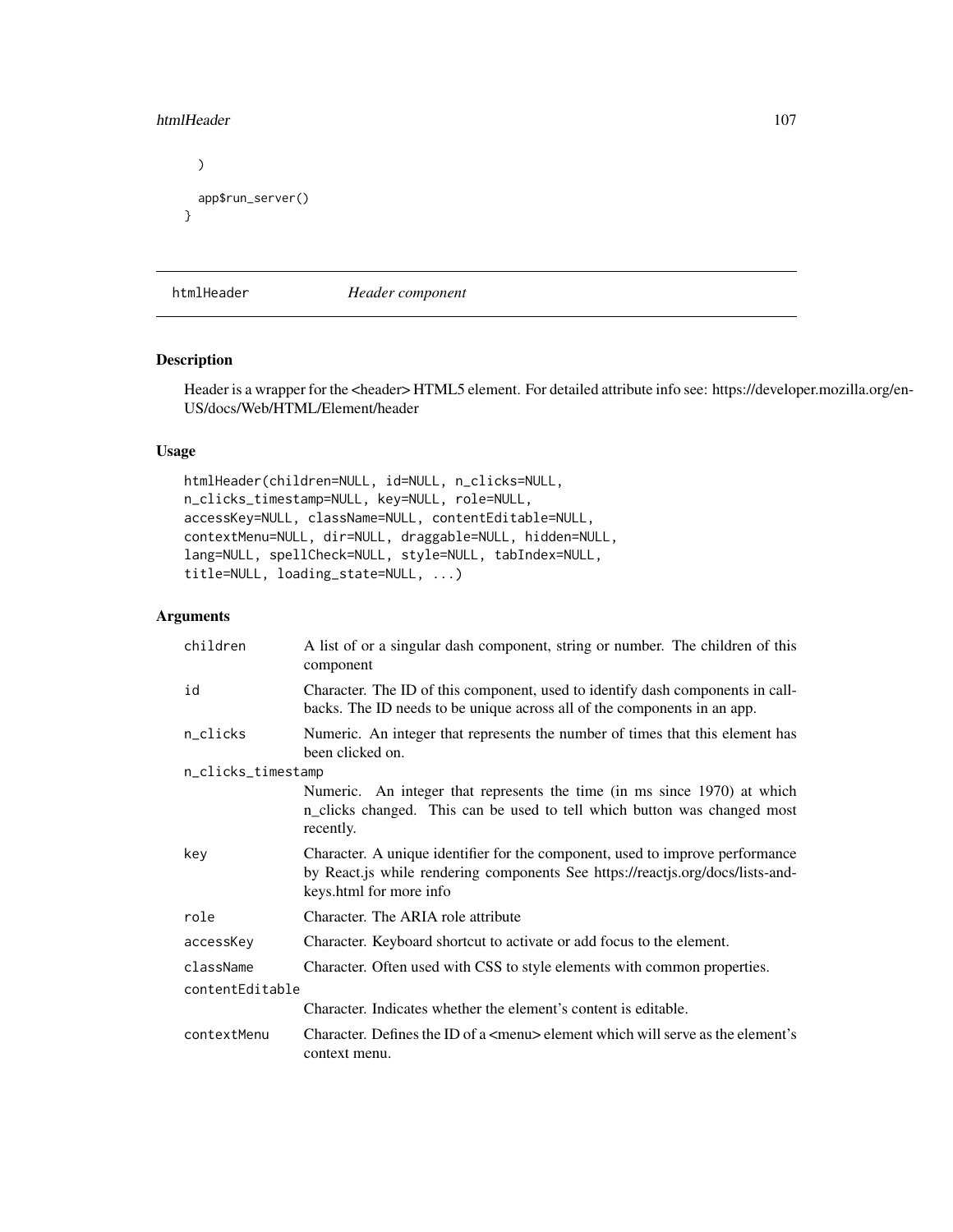| dir           | Character. Defines the text direction. Allowed values are ltr (Left-To-Right) or<br>rtl (Right-To-Left)                                                                                                                                                                                                                                                                                                                                         |
|---------------|-------------------------------------------------------------------------------------------------------------------------------------------------------------------------------------------------------------------------------------------------------------------------------------------------------------------------------------------------------------------------------------------------------------------------------------------------|
| draggable     | Character. Defines whether the element can be dragged.                                                                                                                                                                                                                                                                                                                                                                                          |
| hidden        | A value equal to: 'hidden', 'hidden'   logical. Prevents rendering of given ele-<br>ment, while keeping child elements, e.g. script elements, active.                                                                                                                                                                                                                                                                                           |
| lang          | Character. Defines the language used in the element.                                                                                                                                                                                                                                                                                                                                                                                            |
| spellCheck    | Character. Indicates whether spell checking is allowed for the element.                                                                                                                                                                                                                                                                                                                                                                         |
| style         | Named list. Defines CSS styles which will override styles previously set.                                                                                                                                                                                                                                                                                                                                                                       |
| tabIndex      | Character. Overrides the browser's default tab order and follows the one speci-<br>fied instead.                                                                                                                                                                                                                                                                                                                                                |
| title         | Character. Text to be displayed in a tooltip when hovering over the element.                                                                                                                                                                                                                                                                                                                                                                    |
| loading_state | Lists containing elements 'is_loading', 'prop_name', 'component_name'. those<br>elements have the following types: - is_loading (logical; optional): determines if<br>the component is loading or not - prop_name (character; optional): holds which<br>property is loading - component_name (character; optional): holds the name of<br>the component that is loading. Object that holds the loading state object coming<br>from dash-renderer |
| $\cdots$      | wildcards allowed have the form: "data-*", 'aria-*"                                                                                                                                                                                                                                                                                                                                                                                             |

named list of JSON elements corresponding to React.js properties and their values

# Examples

```
if (interactive() && require(dash)) {
 library(dash)
 library(dashHtmlComponents)
 app <- Dash$new()
 app$layout(
   htmlDiv(list(
     htmlHeader("This is a header"),
     htmlP("And here is some text.")
   )
  )
  )
 app$run_server()
}
```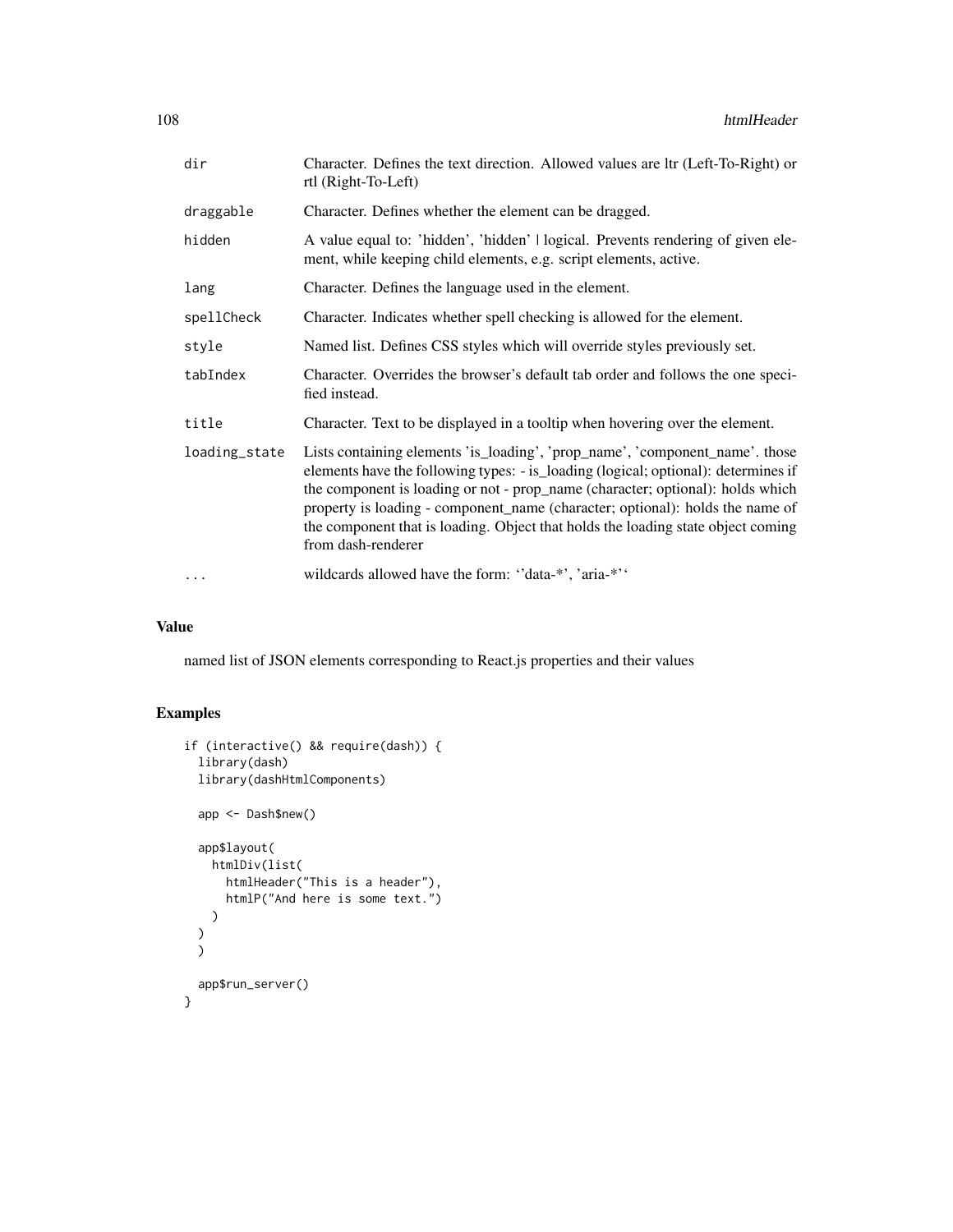htmlHgroup *Hgroup component*

## Description

Hgroup is a wrapper for the <hgroup> HTML5 element. For detailed attribute info see: https://developer.mozilla.org/en-US/docs/Web/HTML/Element/hgroup

## Usage

```
htmlHgroup(children=NULL, id=NULL, n_clicks=NULL,
n_clicks_timestamp=NULL, key=NULL, role=NULL,
accessKey=NULL, className=NULL, contentEditable=NULL,
contextMenu=NULL, dir=NULL, draggable=NULL, hidden=NULL,
lang=NULL, spellCheck=NULL, style=NULL, tabIndex=NULL,
title=NULL, loading_state=NULL, ...)
```

| children           | A list of or a singular dash component, string or number. The children of this<br>component                                                                                                |  |
|--------------------|--------------------------------------------------------------------------------------------------------------------------------------------------------------------------------------------|--|
| id                 | Character. The ID of this component, used to identify dash components in call-<br>backs. The ID needs to be unique across all of the components in an app.                                 |  |
| n_clicks           | Numeric. An integer that represents the number of times that this element has<br>been clicked on.                                                                                          |  |
| n_clicks_timestamp |                                                                                                                                                                                            |  |
|                    | Numeric. An integer that represents the time (in ms since 1970) at which<br>n_clicks changed. This can be used to tell which button was changed most<br>recently.                          |  |
| key                | Character. A unique identifier for the component, used to improve performance<br>by React.js while rendering components See https://reactjs.org/docs/lists-and-<br>keys.html for more info |  |
| role               | Character. The ARIA role attribute                                                                                                                                                         |  |
| accessKey          | Character. Keyboard shortcut to activate or add focus to the element.                                                                                                                      |  |
| className          | Character. Often used with CSS to style elements with common properties.                                                                                                                   |  |
| contentEditable    |                                                                                                                                                                                            |  |
|                    | Character. Indicates whether the element's content is editable.                                                                                                                            |  |
| contextMenu        | Character. Defines the ID of a $\leq$ menu> element which will serve as the element's<br>context menu.                                                                                     |  |
| dir                | Character. Defines the text direction. Allowed values are ltr (Left-To-Right) or<br>rtl (Right-To-Left)                                                                                    |  |
| draggable          | Character. Defines whether the element can be dragged.                                                                                                                                     |  |
| hidden             | A value equal to: 'hidden', 'hidden'   logical. Prevents rendering of given ele-<br>ment, while keeping child elements, e.g. script elements, active.                                      |  |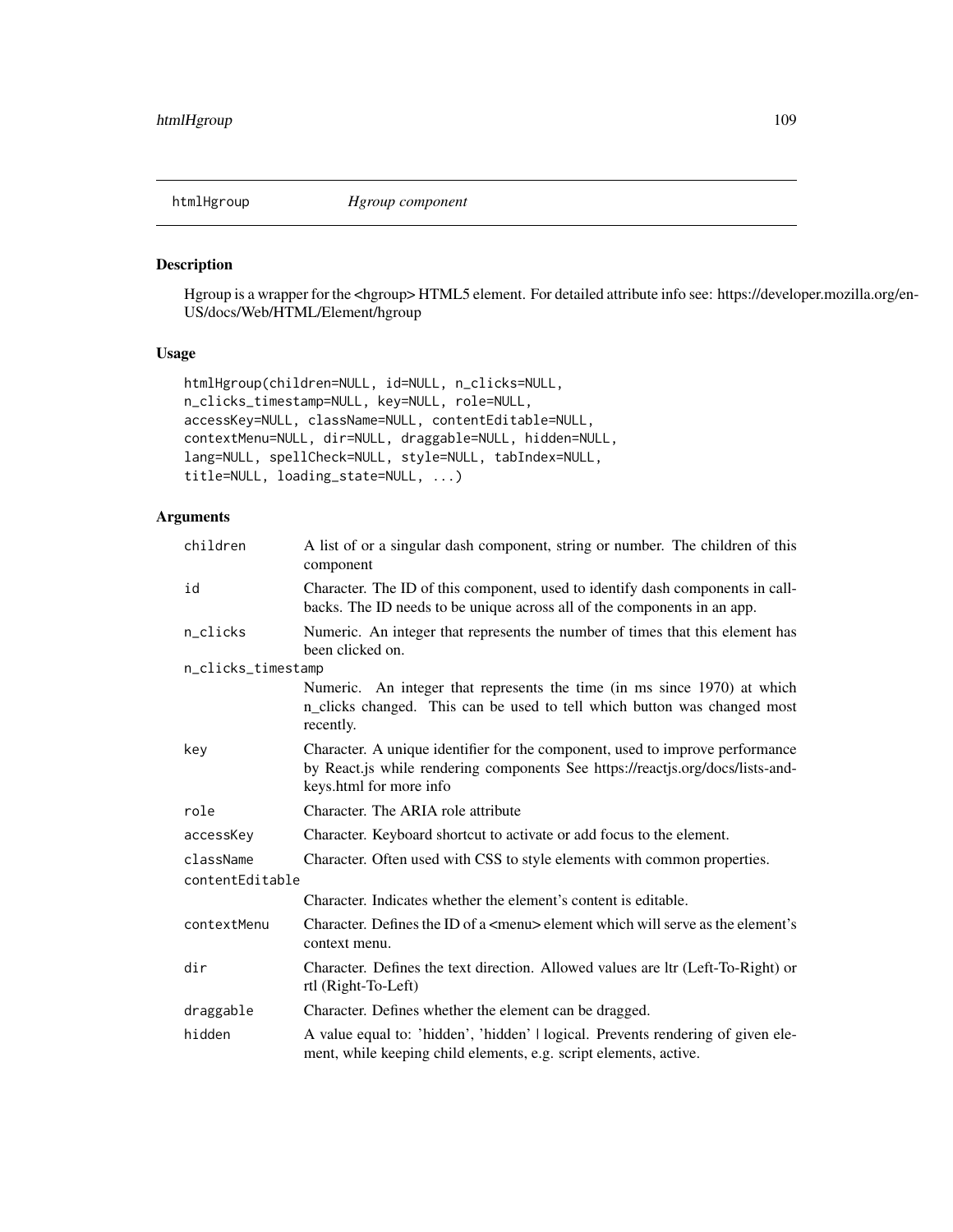| lang          | Character. Defines the language used in the element.                                                                                                                                                                                                                                                                                                                                                                                            |
|---------------|-------------------------------------------------------------------------------------------------------------------------------------------------------------------------------------------------------------------------------------------------------------------------------------------------------------------------------------------------------------------------------------------------------------------------------------------------|
| spellCheck    | Character. Indicates whether spell checking is allowed for the element.                                                                                                                                                                                                                                                                                                                                                                         |
| style         | Named list. Defines CSS styles which will override styles previously set.                                                                                                                                                                                                                                                                                                                                                                       |
| tabIndex      | Character. Overrides the browser's default tab order and follows the one speci-<br>fied instead.                                                                                                                                                                                                                                                                                                                                                |
| title         | Character. Text to be displayed in a tooltip when hovering over the element.                                                                                                                                                                                                                                                                                                                                                                    |
| loading_state | Lists containing elements 'is_loading', 'prop_name', 'component_name'. those<br>elements have the following types: - is_loading (logical; optional): determines if<br>the component is loading or not - prop_name (character; optional): holds which<br>property is loading - component name (character; optional): holds the name of<br>the component that is loading. Object that holds the loading state object coming<br>from dash-renderer |
| $\cdots$      | wildcards allowed have the form: "data-*', 'aria-*''                                                                                                                                                                                                                                                                                                                                                                                            |
|               |                                                                                                                                                                                                                                                                                                                                                                                                                                                 |

named list of JSON elements corresponding to React.js properties and their values

# Examples

```
if (interactive() && require(dash)) {
 library(dash)
 library(dashHtmlComponents)
 app <- Dash$new()
 app$layout(
   htmlDiv(list(
      htmlHgroup(list(
        htmlH1('MultiLevel Title'),
        htmlHr(),
        htmlH2('Header')
          )
        )
     )
   )
 \mathcal{L}app$run_server()
}
```
htmlHr *Hr component*

## Description

Hr is a wrapper for the <hr> HTML5 element. For detailed attribute info see: https://developer.mozilla.org/en-US/docs/Web/HTML/Element/hr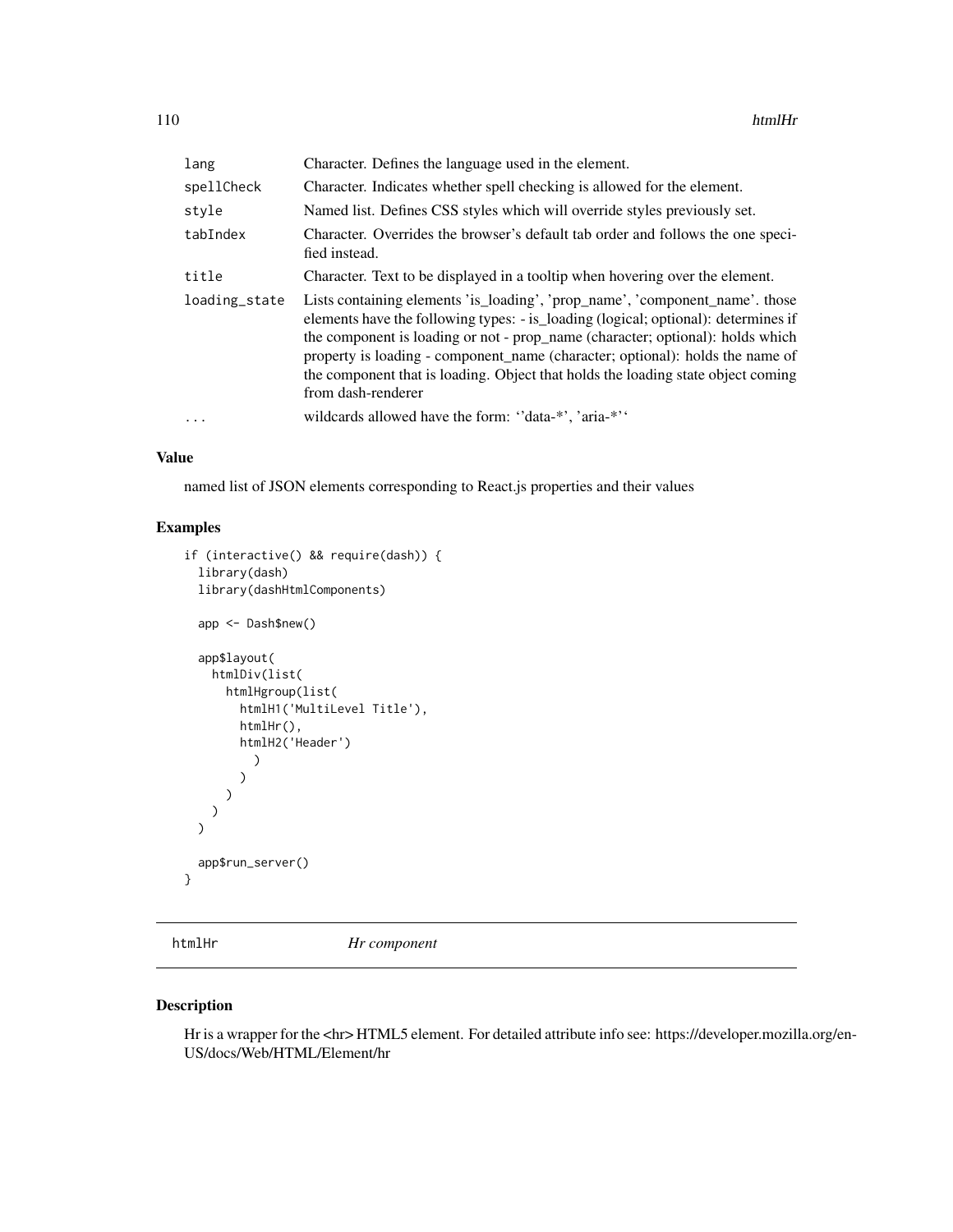### htmlHr 111

# Usage

```
htmlHr(children=NULL, id=NULL, n_clicks=NULL,
n_clicks_timestamp=NULL, key=NULL, role=NULL,
accessKey=NULL, className=NULL, contentEditable=NULL,
contextMenu=NULL, dir=NULL, draggable=NULL, hidden=NULL,
lang=NULL, spellCheck=NULL, style=NULL, tabIndex=NULL,
title=NULL, loading_state=NULL, ...)
```

| children           | A list of or a singular dash component, string or number. The children of this<br>component                                                                                                |
|--------------------|--------------------------------------------------------------------------------------------------------------------------------------------------------------------------------------------|
| id                 | Character. The ID of this component, used to identify dash components in call-<br>backs. The ID needs to be unique across all of the components in an app.                                 |
| n_clicks           | Numeric. An integer that represents the number of times that this element has<br>been clicked on.                                                                                          |
| n_clicks_timestamp |                                                                                                                                                                                            |
|                    | Numeric. An integer that represents the time (in ms since 1970) at which<br>n_clicks changed. This can be used to tell which button was changed most<br>recently.                          |
| key                | Character. A unique identifier for the component, used to improve performance<br>by React.js while rendering components See https://reactjs.org/docs/lists-and-<br>keys.html for more info |
| role               | Character. The ARIA role attribute                                                                                                                                                         |
| accessKey          | Character. Keyboard shortcut to activate or add focus to the element.                                                                                                                      |
| className          | Character. Often used with CSS to style elements with common properties.                                                                                                                   |
| contentEditable    |                                                                                                                                                                                            |
|                    | Character. Indicates whether the element's content is editable.                                                                                                                            |
| contextMenu        | Character. Defines the ID of a <menu> element which will serve as the element's<br/>context menu.</menu>                                                                                   |
| dir                | Character. Defines the text direction. Allowed values are ltr (Left-To-Right) or<br>rtl (Right-To-Left)                                                                                    |
| draggable          | Character. Defines whether the element can be dragged.                                                                                                                                     |
| hidden             | A value equal to: 'hidden', 'hidden'   logical. Prevents rendering of given ele-<br>ment, while keeping child elements, e.g. script elements, active.                                      |
| lang               | Character. Defines the language used in the element.                                                                                                                                       |
| spellCheck         | Character. Indicates whether spell checking is allowed for the element.                                                                                                                    |
| style              | Named list. Defines CSS styles which will override styles previously set.                                                                                                                  |
| tabIndex           | Character. Overrides the browser's default tab order and follows the one speci-<br>fied instead.                                                                                           |
| title              | Character. Text to be displayed in a tooltip when hovering over the element.                                                                                                               |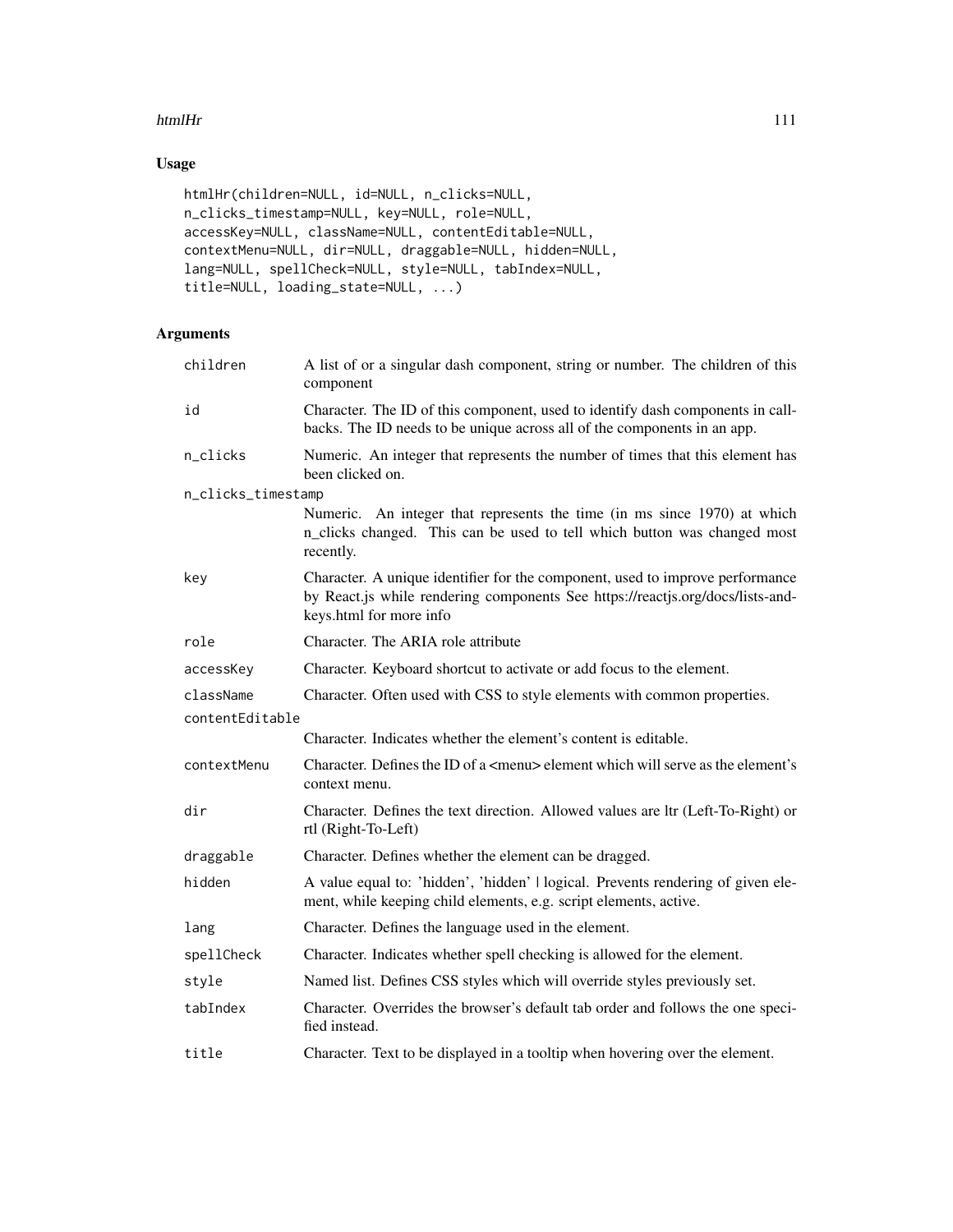|   | loading_state Lists containing elements 'is_loading', 'prop_name', 'component_name'. those |
|---|--------------------------------------------------------------------------------------------|
|   | elements have the following types: - is_loading (logical; optional): determines if         |
|   | the component is loading or not - prop_name (character; optional): holds which             |
|   | property is loading - component name (character; optional): holds the name of              |
|   | the component that is loading. Object that holds the loading state object coming           |
|   | from dash-renderer                                                                         |
| . | wildcards allowed have the form: "data-*", 'aria-*"                                        |

named list of JSON elements corresponding to React.js properties and their values

# Examples

```
if (interactive() && require(dash)) {
 library(dash)
 library(dashHtmlComponents)
 app <- Dash$new()
 app$layout(
   htmlDiv(list(
     htmlDiv(list(
        htmlH1('Dash'),
        htmlHr(),
        htmlH2('Components')
          )
        )
     )
   )
 \mathcal{L}app$run_server()
}
```
htmlI *I component*

#### Description

I is a wrapper for the  $\langle i \rangle$  HTML5 element. For detailed attribute info see: https://developer.mozilla.org/en-US/docs/Web/HTML/Element/i

### Usage

```
htmlI(children=NULL, id=NULL, n_clicks=NULL,
n_clicks_timestamp=NULL, key=NULL, role=NULL,
accessKey=NULL, className=NULL, contentEditable=NULL,
contextMenu=NULL, dir=NULL, draggable=NULL, hidden=NULL,
```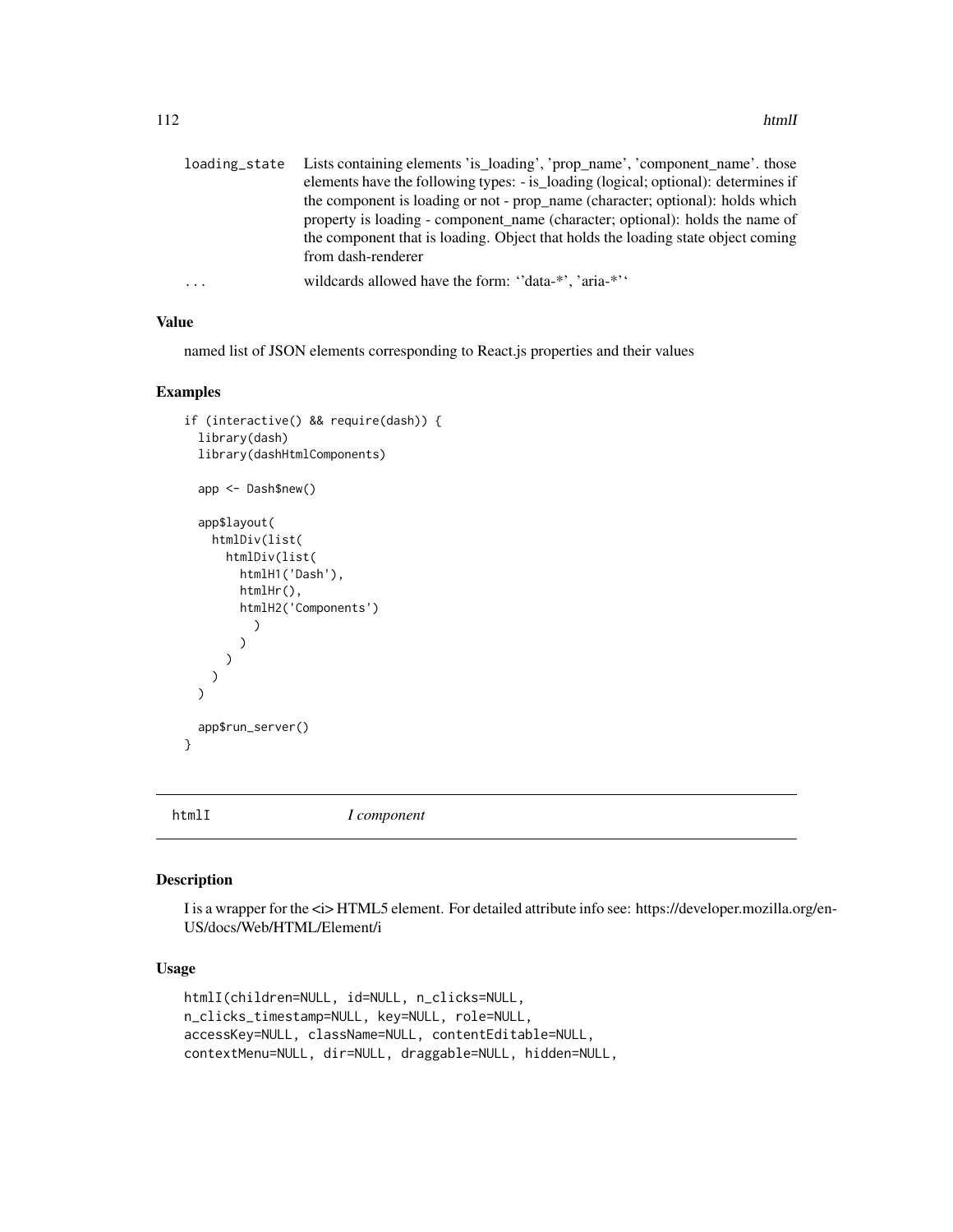#### htmlI 113

lang=NULL, spellCheck=NULL, style=NULL, tabIndex=NULL, title=NULL, loading\_state=NULL, ...)

| children           | A list of or a singular dash component, string or number. The children of this<br>component                                                                                                                                                                                                                                                                                                                                                     |
|--------------------|-------------------------------------------------------------------------------------------------------------------------------------------------------------------------------------------------------------------------------------------------------------------------------------------------------------------------------------------------------------------------------------------------------------------------------------------------|
| id                 | Character. The ID of this component, used to identify dash components in call-<br>backs. The ID needs to be unique across all of the components in an app.                                                                                                                                                                                                                                                                                      |
| n_clicks           | Numeric. An integer that represents the number of times that this element has<br>been clicked on.                                                                                                                                                                                                                                                                                                                                               |
| n_clicks_timestamp |                                                                                                                                                                                                                                                                                                                                                                                                                                                 |
|                    | Numeric. An integer that represents the time (in ms since 1970) at which<br>n_clicks changed. This can be used to tell which button was changed most<br>recently.                                                                                                                                                                                                                                                                               |
| key                | Character. A unique identifier for the component, used to improve performance<br>by React.js while rendering components See https://reactjs.org/docs/lists-and-<br>keys.html for more info                                                                                                                                                                                                                                                      |
| role               | Character. The ARIA role attribute                                                                                                                                                                                                                                                                                                                                                                                                              |
| accessKey          | Character. Keyboard shortcut to activate or add focus to the element.                                                                                                                                                                                                                                                                                                                                                                           |
| className          | Character. Often used with CSS to style elements with common properties.                                                                                                                                                                                                                                                                                                                                                                        |
| contentEditable    |                                                                                                                                                                                                                                                                                                                                                                                                                                                 |
|                    | Character. Indicates whether the element's content is editable.                                                                                                                                                                                                                                                                                                                                                                                 |
| contextMenu        | Character. Defines the ID of a <menu> element which will serve as the element's<br/>context menu.</menu>                                                                                                                                                                                                                                                                                                                                        |
| dir                | Character. Defines the text direction. Allowed values are ltr (Left-To-Right) or<br>rtl (Right-To-Left)                                                                                                                                                                                                                                                                                                                                         |
| draggable          | Character. Defines whether the element can be dragged.                                                                                                                                                                                                                                                                                                                                                                                          |
| hidden             | A value equal to: 'hidden', 'hidden'   logical. Prevents rendering of given ele-<br>ment, while keeping child elements, e.g. script elements, active.                                                                                                                                                                                                                                                                                           |
| lang               | Character. Defines the language used in the element.                                                                                                                                                                                                                                                                                                                                                                                            |
| spellCheck         | Character. Indicates whether spell checking is allowed for the element.                                                                                                                                                                                                                                                                                                                                                                         |
| style              | Named list. Defines CSS styles which will override styles previously set.                                                                                                                                                                                                                                                                                                                                                                       |
| tabIndex           | Character. Overrides the browser's default tab order and follows the one speci-<br>fied instead.                                                                                                                                                                                                                                                                                                                                                |
| title              | Character. Text to be displayed in a tooltip when hovering over the element.                                                                                                                                                                                                                                                                                                                                                                    |
| loading_state      | Lists containing elements 'is_loading', 'prop_name', 'component_name'. those<br>elements have the following types: - is_loading (logical; optional): determines if<br>the component is loading or not - prop_name (character; optional): holds which<br>property is loading - component_name (character; optional): holds the name of<br>the component that is loading. Object that holds the loading state object coming<br>from dash-renderer |
|                    | wildcards allowed have the form: "data-*', 'aria-*''                                                                                                                                                                                                                                                                                                                                                                                            |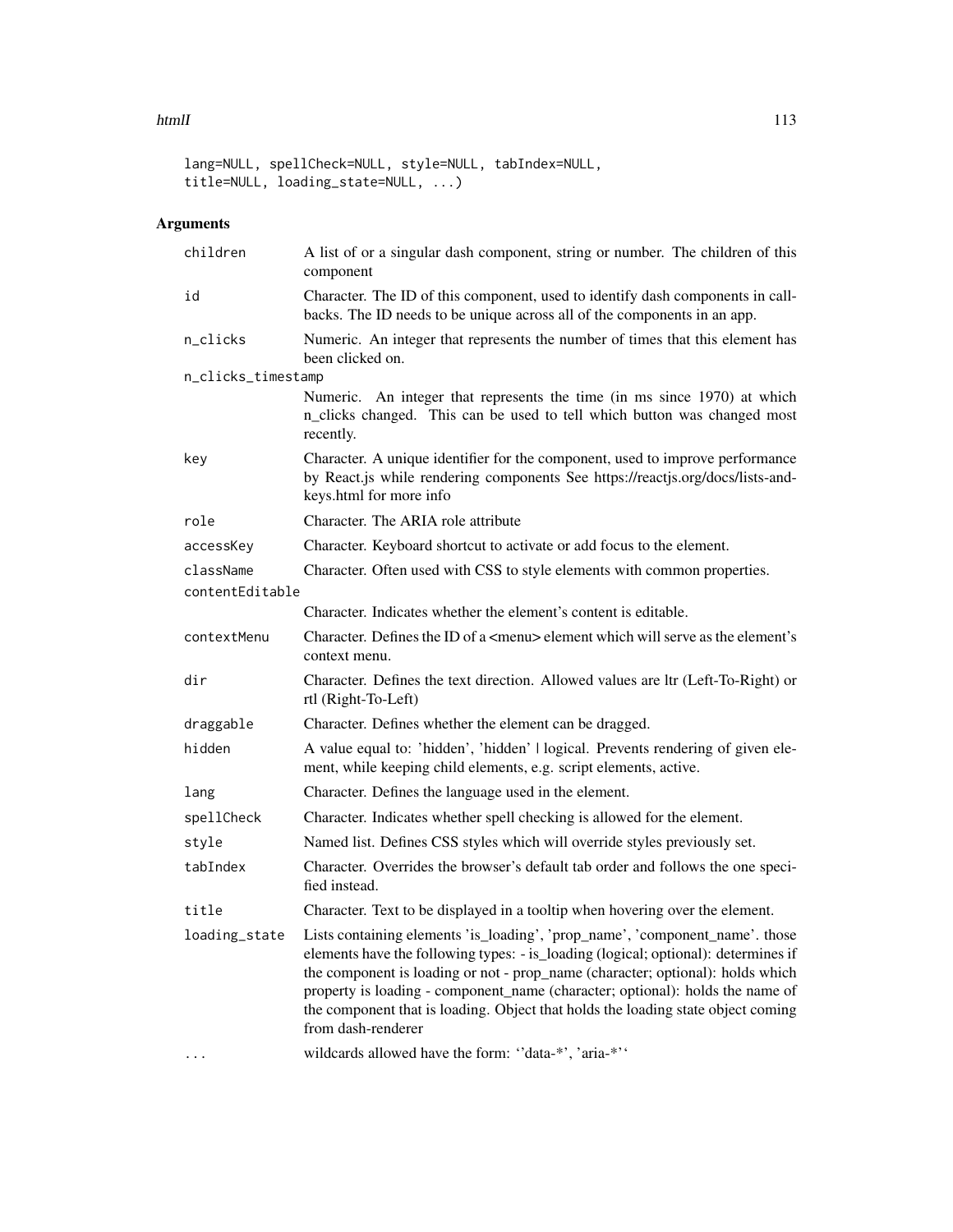named list of JSON elements corresponding to React.js properties and their values

#### Examples

```
if (interactive() && require(dash)) {
 library(dash)
 library(dashHtmlComponents)
 app <- Dash$new()
 app$layout(
   htmlDiv(list(
        htmlI('Italicized Text')
      )
   )
 \lambdaapp$run_server()
}
```
htmlIframe *Iframe component*

#### Description

Iframe is a wrapper for the <iframe> HTML5 element. For detailed attribute info see: https://developer.mozilla.org/en-US/docs/Web/HTML/Element/iframe

# Usage

```
htmlIframe(children=NULL, id=NULL, n_clicks=NULL,
n_clicks_timestamp=NULL, key=NULL, role=NULL, height=NULL,
name=NULL, sandbox=NULL, src=NULL, srcDoc=NULL, width=NULL,
accessKey=NULL, className=NULL, contentEditable=NULL,
contextMenu=NULL, dir=NULL, draggable=NULL, hidden=NULL,
lang=NULL, spellCheck=NULL, style=NULL, tabIndex=NULL,
title=NULL, loading_state=NULL, ...)
```

| children | A list of or a singular dash component, string or number. The children of this<br>component                                                                |
|----------|------------------------------------------------------------------------------------------------------------------------------------------------------------|
| id       | Character. The ID of this component, used to identify dash components in call-<br>backs. The ID needs to be unique across all of the components in an app. |
| n clicks | Numeric. An integer that represents the number of times that this element has<br>been clicked on.                                                          |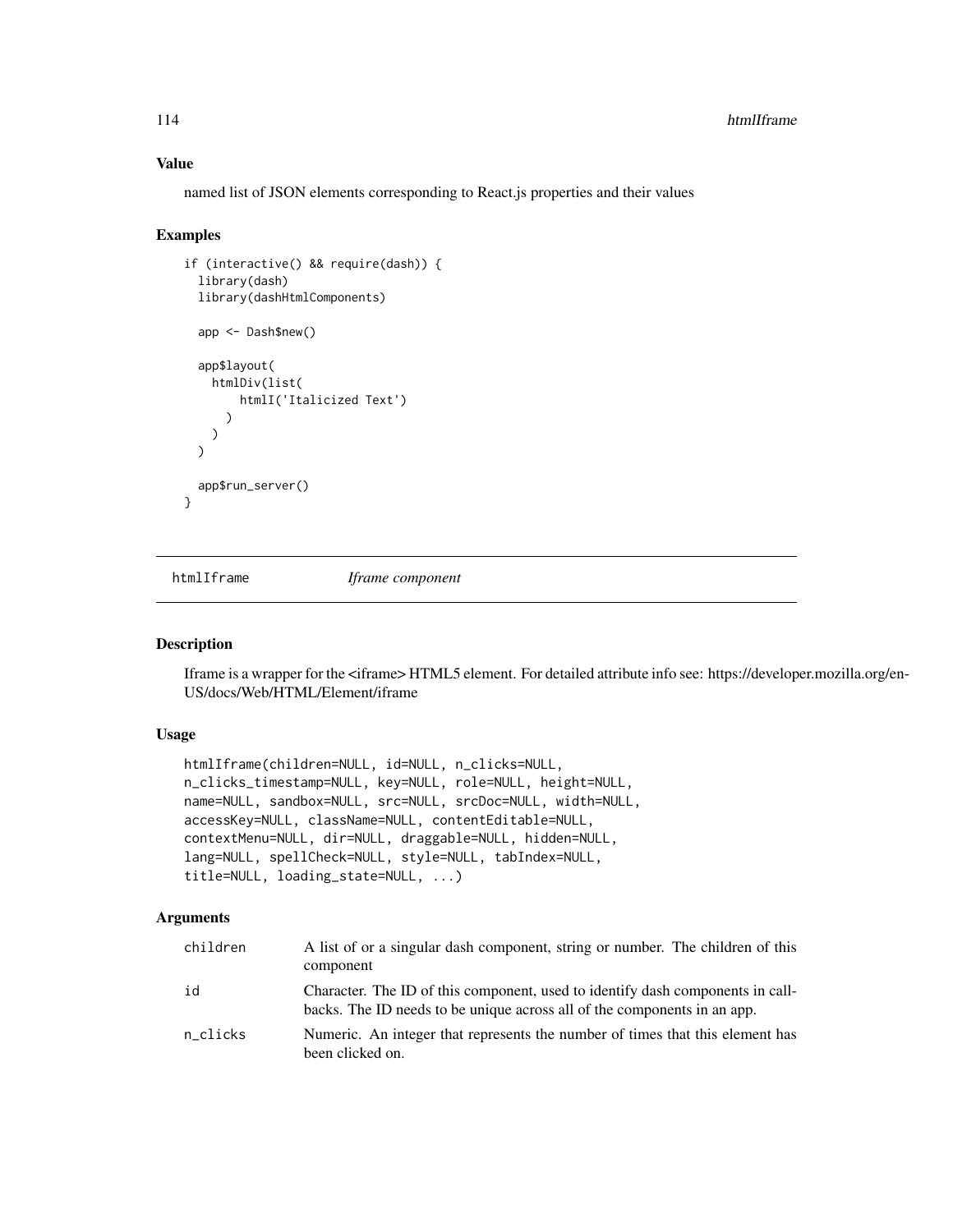| n_clicks_timestamp |                                                                                                                                                                                                                                                                                                                                                                                                                                                                                                         |  |
|--------------------|---------------------------------------------------------------------------------------------------------------------------------------------------------------------------------------------------------------------------------------------------------------------------------------------------------------------------------------------------------------------------------------------------------------------------------------------------------------------------------------------------------|--|
|                    | Numeric. An integer that represents the time (in ms since 1970) at which<br>n_clicks changed. This can be used to tell which button was changed most<br>recently.                                                                                                                                                                                                                                                                                                                                       |  |
| key                | Character. A unique identifier for the component, used to improve performance<br>by React.js while rendering components See https://reactjs.org/docs/lists-and-<br>keys.html for more info                                                                                                                                                                                                                                                                                                              |  |
| role               | Character. The ARIA role attribute                                                                                                                                                                                                                                                                                                                                                                                                                                                                      |  |
| height             | Character   numeric. Specifies the height of elements listed here. For all other<br>elements, use the CSS height property. Note: In some instances, such as <div>,<br/>this is a legacy attribute, in which case the CSS height property should be used<br/>instead.</div>                                                                                                                                                                                                                              |  |
| name               | Character. Name of the element. For example used by the server to identify the<br>fields in form submits.                                                                                                                                                                                                                                                                                                                                                                                               |  |
| sandbox            | Character. Stops a document loaded in an iframe from using certain features<br>(such as submitting forms or opening new windows).                                                                                                                                                                                                                                                                                                                                                                       |  |
| src                | Character. The URL of the embeddable content.                                                                                                                                                                                                                                                                                                                                                                                                                                                           |  |
| srcDoc             | Character.                                                                                                                                                                                                                                                                                                                                                                                                                                                                                              |  |
| width              | Character   numeric. For the elements listed here, this establishes the element's<br>width. Note: For all other instances, such as <div>, this is a legacy attribute, in<br/>which case the CSS width property should be used instead.</div>                                                                                                                                                                                                                                                            |  |
| accessKey          | Character. Keyboard shortcut to activate or add focus to the element.                                                                                                                                                                                                                                                                                                                                                                                                                                   |  |
| className          | Character. Often used with CSS to style elements with common properties.                                                                                                                                                                                                                                                                                                                                                                                                                                |  |
| contentEditable    |                                                                                                                                                                                                                                                                                                                                                                                                                                                                                                         |  |
|                    | Character. Indicates whether the element's content is editable.                                                                                                                                                                                                                                                                                                                                                                                                                                         |  |
| contextMenu        | Character. Defines the ID of a <menu> element which will serve as the element's<br/>context menu.</menu>                                                                                                                                                                                                                                                                                                                                                                                                |  |
| dir                | Character. Defines the text direction. Allowed values are ltr (Left-To-Right) or<br>rtl (Right-To-Left)                                                                                                                                                                                                                                                                                                                                                                                                 |  |
| draggable          | Character. Defines whether the element can be dragged.                                                                                                                                                                                                                                                                                                                                                                                                                                                  |  |
| hidden             | A value equal to: 'hidden', 'hidden'   logical. Prevents rendering of given ele-<br>ment, while keeping child elements, e.g. script elements, active.                                                                                                                                                                                                                                                                                                                                                   |  |
| lang               | Character. Defines the language used in the element.                                                                                                                                                                                                                                                                                                                                                                                                                                                    |  |
| spellCheck         | Character. Indicates whether spell checking is allowed for the element.                                                                                                                                                                                                                                                                                                                                                                                                                                 |  |
| style              | Named list. Defines CSS styles which will override styles previously set.                                                                                                                                                                                                                                                                                                                                                                                                                               |  |
| tabIndex           | Character. Overrides the browser's default tab order and follows the one speci-<br>fied instead.                                                                                                                                                                                                                                                                                                                                                                                                        |  |
| title              | Character. Text to be displayed in a tooltip when hovering over the element.                                                                                                                                                                                                                                                                                                                                                                                                                            |  |
| loading_state      | Lists containing elements 'is_loading', 'prop_name', 'component_name'. those<br>elements have the following types: - is_loading (logical; optional): determines if<br>the component is loading or not - prop_name (character; optional): holds which<br>property is loading - component_name (character; optional): holds the name of<br>the component that is loading. Object that holds the loading state object coming<br>from dash-renderer<br>wildcards allowed have the form: "data-*', 'aria-*'' |  |
|                    |                                                                                                                                                                                                                                                                                                                                                                                                                                                                                                         |  |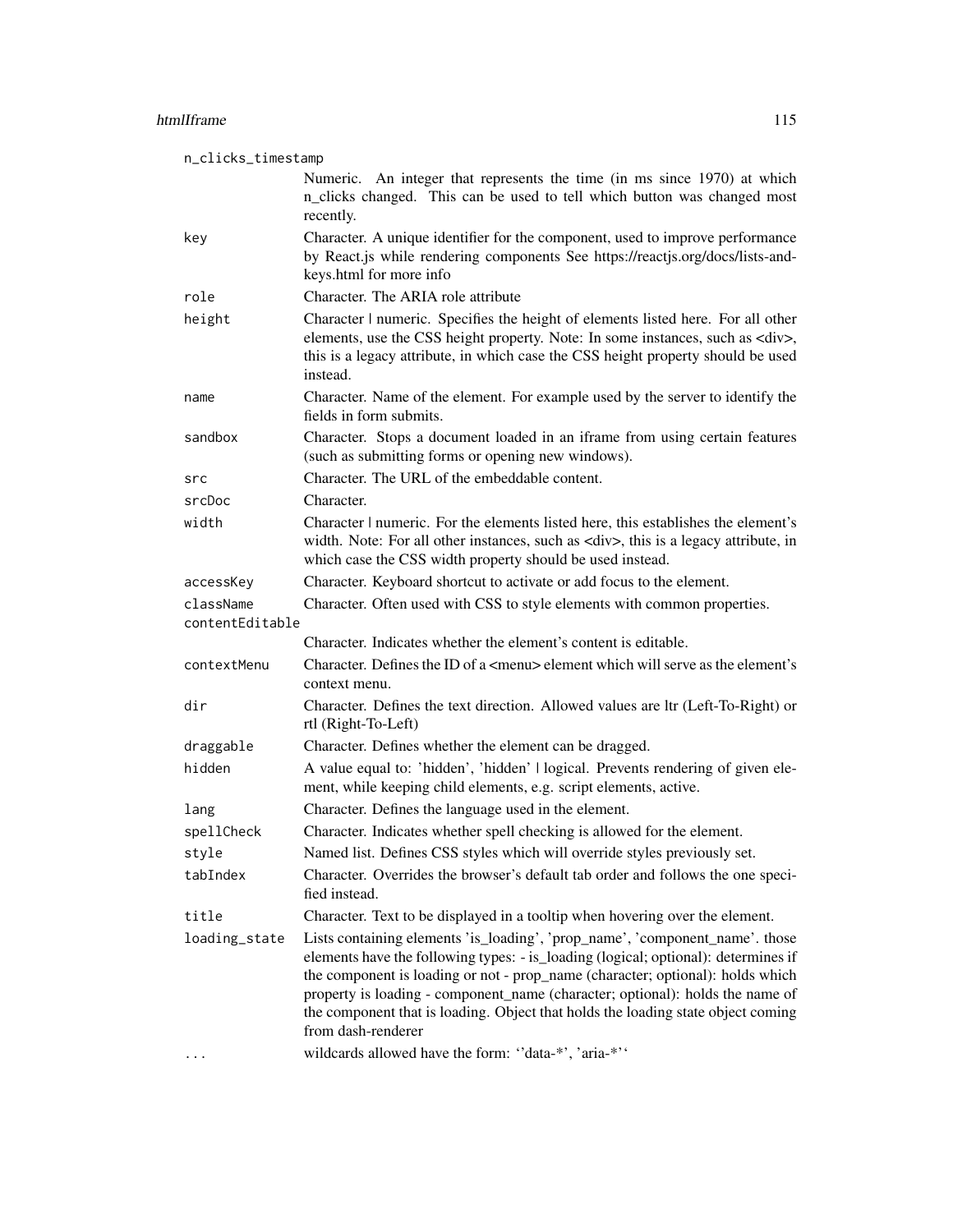named list of JSON elements corresponding to React.js properties and their values

#### Examples

```
if (interactive() && require(dash)) {
 library(dash)
 library(dashHtmlComponents)
 app <- Dash$new()
 app$layout(htmlDiv(list(
   htmlIframe(width = "600px", height = "600px",
              src = "https://dashr.plotly.com/")
      )
   \lambda\lambdaapp$run_server()
}
```
htmlImg *Img component*

#### Description

Img is a wrapper for the  $\langle$ img>HTML5 element. For detailed attribute info see: https://developer.mozilla.org/en-US/docs/Web/HTML/Element/img

# Usage

```
htmlImg(children=NULL, id=NULL, n_clicks=NULL,
n_clicks_timestamp=NULL, key=NULL, role=NULL, alt=NULL,
crossOrigin=NULL, height=NULL, sizes=NULL, src=NULL,
srcSet=NULL, useMap=NULL, width=NULL, accessKey=NULL,
className=NULL, contentEditable=NULL, contextMenu=NULL,
dir=NULL, draggable=NULL, hidden=NULL, lang=NULL,
spellCheck=NULL, style=NULL, tabIndex=NULL, title=NULL,
loading_state=NULL, ...)
```

| children | A list of or a singular dash component, string or number. The children of this<br>component                                                                |
|----------|------------------------------------------------------------------------------------------------------------------------------------------------------------|
| id       | Character. The ID of this component, used to identify dash components in call-<br>backs. The ID needs to be unique across all of the components in an app. |
| n clicks | Numeric. An integer that represents the number of times that this element has<br>been clicked on.                                                          |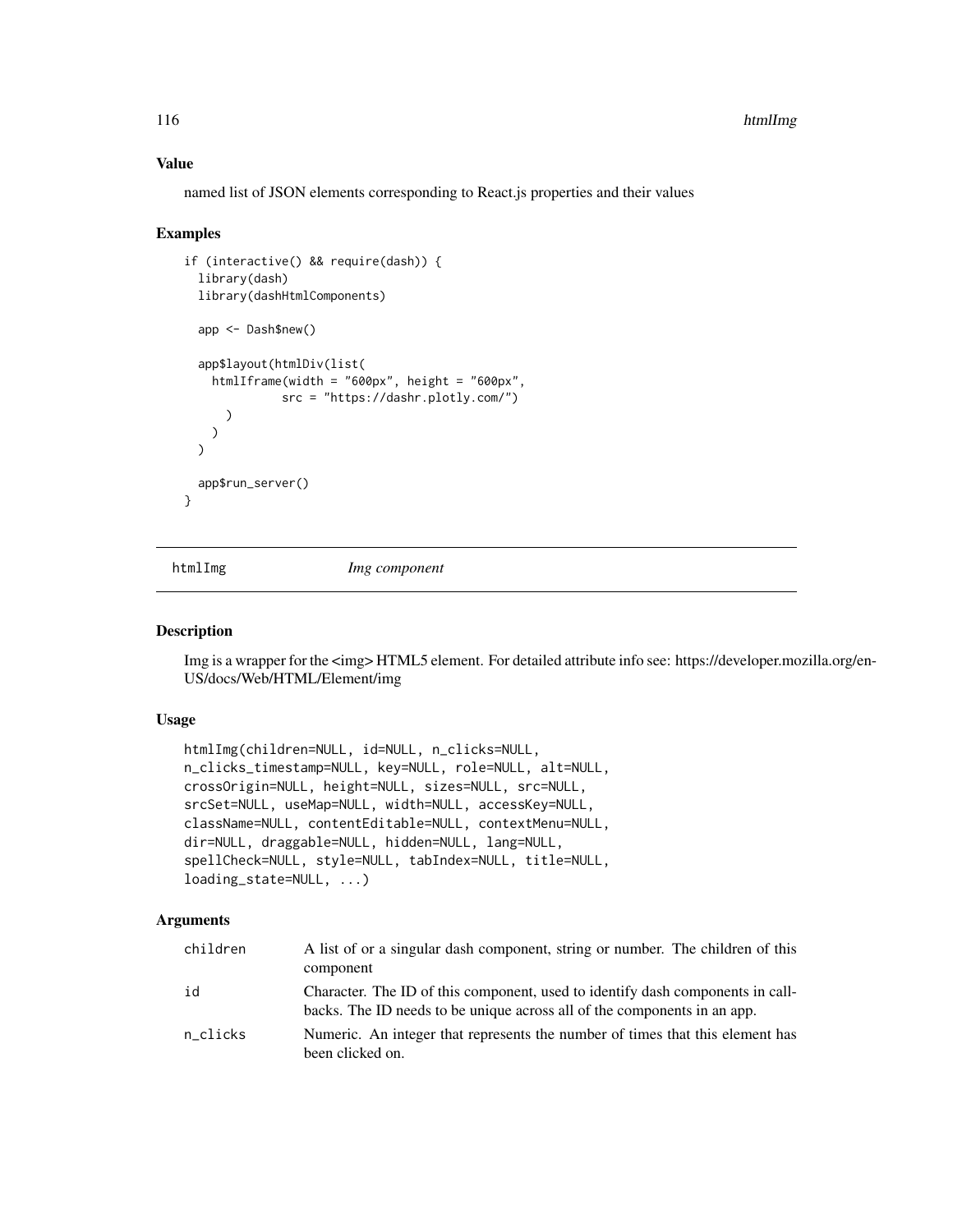#### htmlImg the contract of the contract of the contract of the contract of the contract of the contract of the contract of the contract of the contract of the contract of the contract of the contract of the contract of the co

n\_clicks\_timestamp Numeric. An integer that represents the time (in ms since 1970) at which n\_clicks changed. This can be used to tell which button was changed most recently. key Character. A unique identifier for the component, used to improve performance by React.js while rendering components See https://reactjs.org/docs/lists-andkeys.html for more info role Character. The ARIA role attribute alt Character. Alternative text in case an image can't be displayed. crossOrigin Character. How the element handles cross-origin requests height Character | numeric. Specifies the height of elements listed here. For all other elements, use the CSS height property. Note: In some instances, such as <div>, this is a legacy attribute, in which case the CSS height property should be used instead. sizes Character. src Character. The URL of the embeddable content. srcSet Character. One or more responsive image candidates. useMap Character. width Character | numeric. For the elements listed here, this establishes the element's width. Note: For all other instances, such as <div>, this is a legacy attribute, in which case the CSS width property should be used instead. accessKey Character. Keyboard shortcut to activate or add focus to the element. className Character. Often used with CSS to style elements with common properties. contentEditable Character. Indicates whether the element's content is editable. contextMenu Character. Defines the ID of a <menu> element which will serve as the element's context menu. dir Character. Defines the text direction. Allowed values are ltr (Left-To-Right) or rtl (Right-To-Left) draggable Character. Defines whether the element can be dragged. hidden A value equal to: 'hidden', 'hidden' | logical. Prevents rendering of given element, while keeping child elements, e.g. script elements, active. lang Character. Defines the language used in the element. spellCheck Character. Indicates whether spell checking is allowed for the element. style Named list. Defines CSS styles which will override styles previously set. tabIndex Character. Overrides the browser's default tab order and follows the one specified instead. title Character. Text to be displayed in a tooltip when hovering over the element. loading\_state Lists containing elements 'is\_loading', 'prop\_name', 'component\_name'. those elements have the following types: - is\_loading (logical; optional): determines if the component is loading or not - prop\_name (character; optional): holds which property is loading - component\_name (character; optional): holds the name of the component that is loading. Object that holds the loading state object coming from dash-renderer ... wildcards allowed have the form: ''data-\*', 'aria-\*''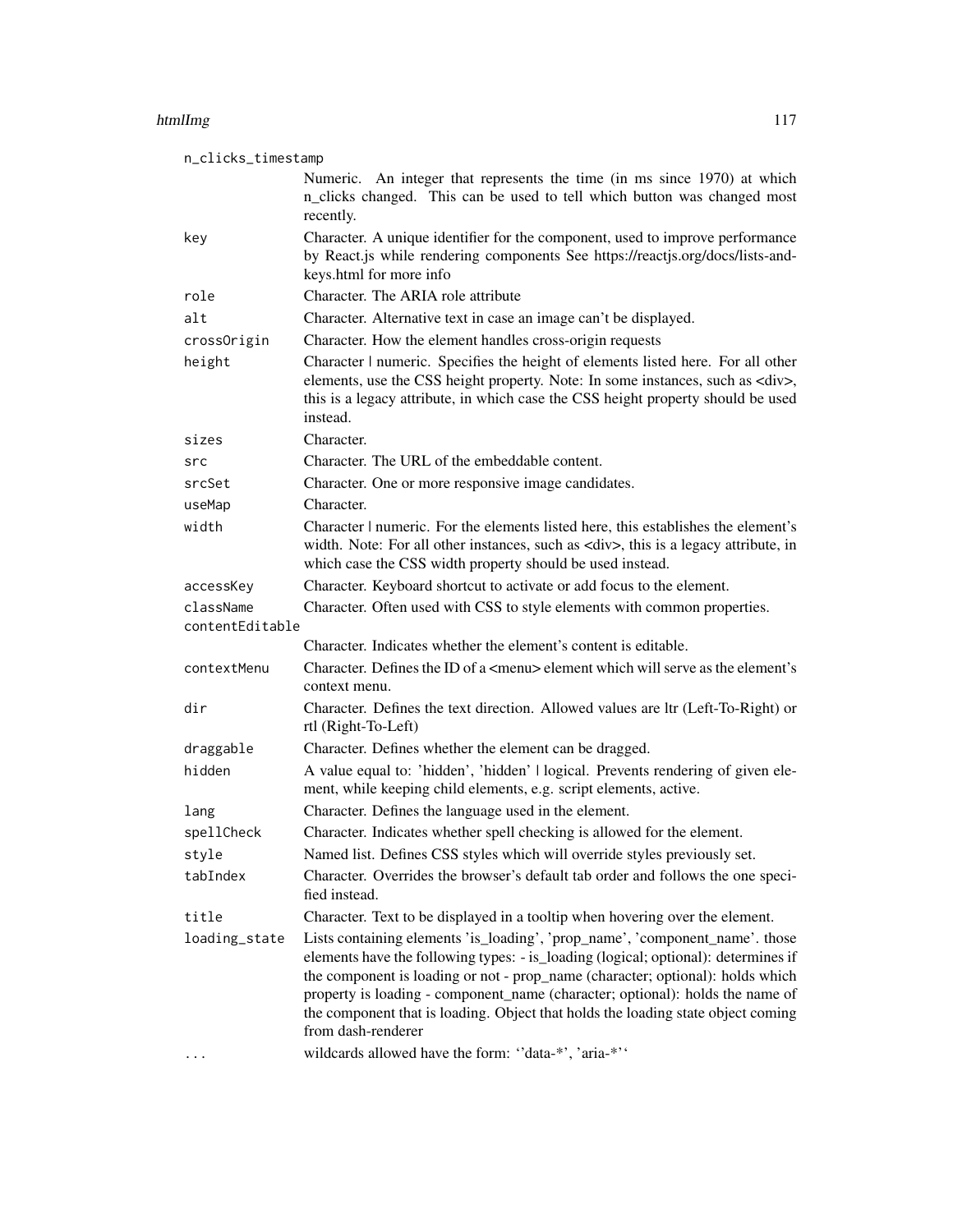named list of JSON elements corresponding to React.js properties and their values

#### Examples

```
if (interactive() && require(dash)) {
 library(dash)
 library(dashHtmlComponents)
 app <- Dash$new()
 app$layout(htmlDiv(list(
    htmlImg(src ='https://brand.plotly.com/static/images/plotly-logo-01-stripe@2x.png',
              height='200', width='400')
      )
   )
 \lambdaapp$run_server()
}
```
htmlIns *Ins component*

### Description

Ins is a wrapper for the <ins>HTML5 element. For detailed attribute info see: https://developer.mozilla.org/en-US/docs/Web/HTML/Element/ins

# Usage

```
htmlIns(children=NULL, id=NULL, n_clicks=NULL,
n_clicks_timestamp=NULL, key=NULL, role=NULL, cite=NULL,
dateTime=NULL, accessKey=NULL, className=NULL,
contentEditable=NULL, contextMenu=NULL, dir=NULL,
draggable=NULL, hidden=NULL, lang=NULL, spellCheck=NULL,
style=NULL, tabIndex=NULL, title=NULL, loading_state=NULL,
...)
```

| children | A list of or a singular dash component, string or number. The children of this<br>component                                                                |
|----------|------------------------------------------------------------------------------------------------------------------------------------------------------------|
| id       | Character. The ID of this component, used to identify dash components in call-<br>backs. The ID needs to be unique across all of the components in an app. |
| n clicks | Numeric. An integer that represents the number of times that this element has<br>been clicked on.                                                          |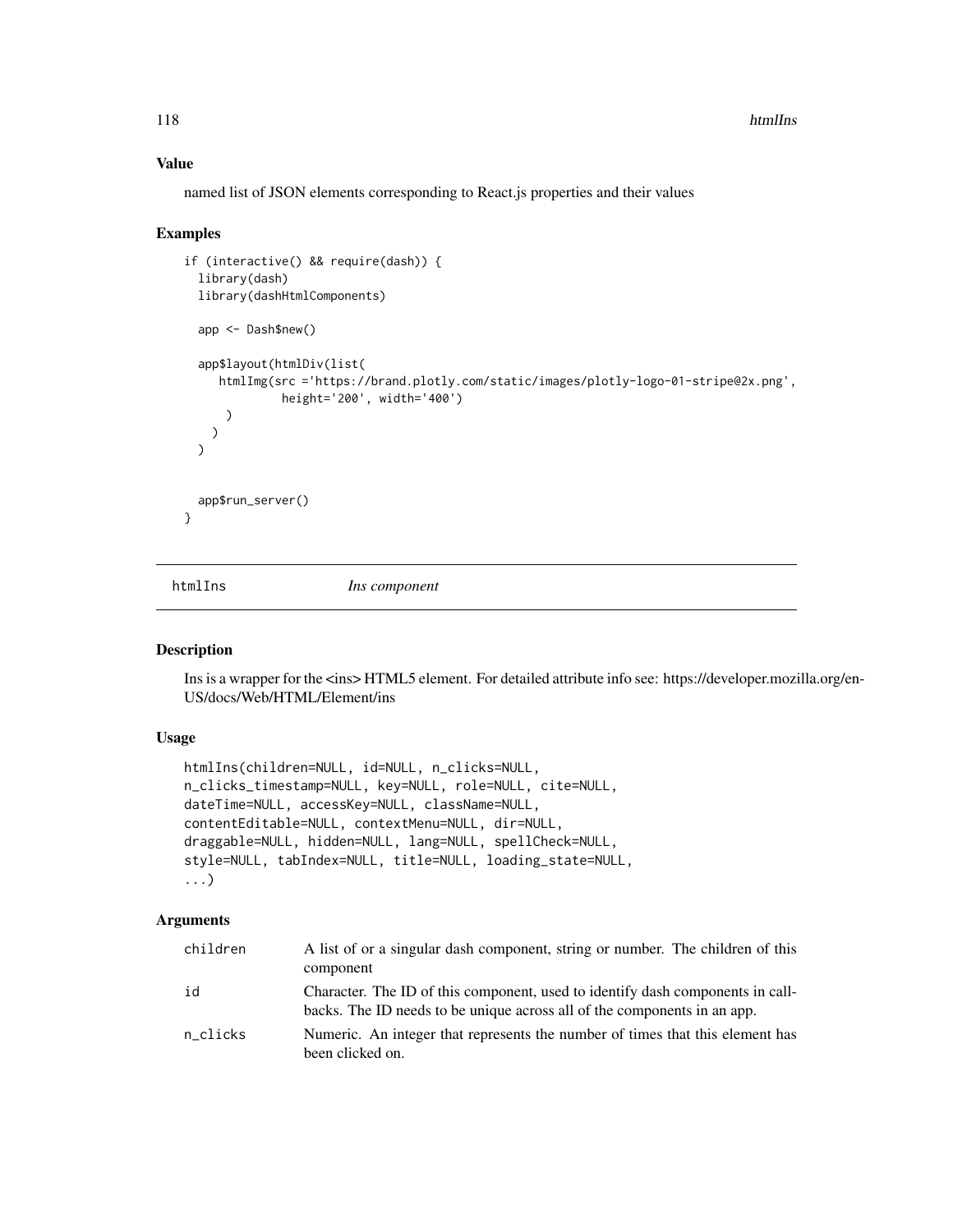#### htmlIns and the control of the control of the control of the control of the control of the control of the control of the control of the control of the control of the control of the control of the control of the control of

| n_clicks_timestamp           |                                                                                                                                                                                                                                                                                                                                                                                                                                                 |  |
|------------------------------|-------------------------------------------------------------------------------------------------------------------------------------------------------------------------------------------------------------------------------------------------------------------------------------------------------------------------------------------------------------------------------------------------------------------------------------------------|--|
|                              | Numeric. An integer that represents the time (in ms since 1970) at which<br>n_clicks changed. This can be used to tell which button was changed most<br>recently.                                                                                                                                                                                                                                                                               |  |
| key                          | Character. A unique identifier for the component, used to improve performance<br>by React.js while rendering components See https://reactjs.org/docs/lists-and-<br>keys.html for more info                                                                                                                                                                                                                                                      |  |
| role                         | Character. The ARIA role attribute                                                                                                                                                                                                                                                                                                                                                                                                              |  |
| cite                         | Character. Contains a URI which points to the source of the quote or change.                                                                                                                                                                                                                                                                                                                                                                    |  |
| dateTime                     | Character. Indicates the date and time associated with the element.                                                                                                                                                                                                                                                                                                                                                                             |  |
| accessKey                    | Character. Keyboard shortcut to activate or add focus to the element.                                                                                                                                                                                                                                                                                                                                                                           |  |
| className<br>contentEditable | Character. Often used with CSS to style elements with common properties.                                                                                                                                                                                                                                                                                                                                                                        |  |
|                              | Character. Indicates whether the element's content is editable.                                                                                                                                                                                                                                                                                                                                                                                 |  |
| contextMenu                  | Character. Defines the ID of a <menu> element which will serve as the element's<br/>context menu.</menu>                                                                                                                                                                                                                                                                                                                                        |  |
| dir                          | Character. Defines the text direction. Allowed values are ltr (Left-To-Right) or<br>rtl (Right-To-Left)                                                                                                                                                                                                                                                                                                                                         |  |
| draggable                    | Character. Defines whether the element can be dragged.                                                                                                                                                                                                                                                                                                                                                                                          |  |
| hidden                       | A value equal to: 'hidden', 'hidden'   logical. Prevents rendering of given ele-<br>ment, while keeping child elements, e.g. script elements, active.                                                                                                                                                                                                                                                                                           |  |
| lang                         | Character. Defines the language used in the element.                                                                                                                                                                                                                                                                                                                                                                                            |  |
| spellCheck                   | Character. Indicates whether spell checking is allowed for the element.                                                                                                                                                                                                                                                                                                                                                                         |  |
| style                        | Named list. Defines CSS styles which will override styles previously set.                                                                                                                                                                                                                                                                                                                                                                       |  |
| tabIndex                     | Character. Overrides the browser's default tab order and follows the one speci-<br>fied instead.                                                                                                                                                                                                                                                                                                                                                |  |
| title                        | Character. Text to be displayed in a tooltip when hovering over the element.                                                                                                                                                                                                                                                                                                                                                                    |  |
| loading_state                | Lists containing elements 'is_loading', 'prop_name', 'component_name'. those<br>elements have the following types: - is_loading (logical; optional): determines if<br>the component is loading or not - prop_name (character; optional): holds which<br>property is loading - component_name (character; optional): holds the name of<br>the component that is loading. Object that holds the loading state object coming<br>from dash-renderer |  |
| .                            | wildcards allowed have the form: "data-*', 'aria-*''                                                                                                                                                                                                                                                                                                                                                                                            |  |

# Value

named list of JSON elements corresponding to React.js properties and their values

```
if (interactive() && require(dash)) {
 library(dash)
 library(dashHtmlComponents)
```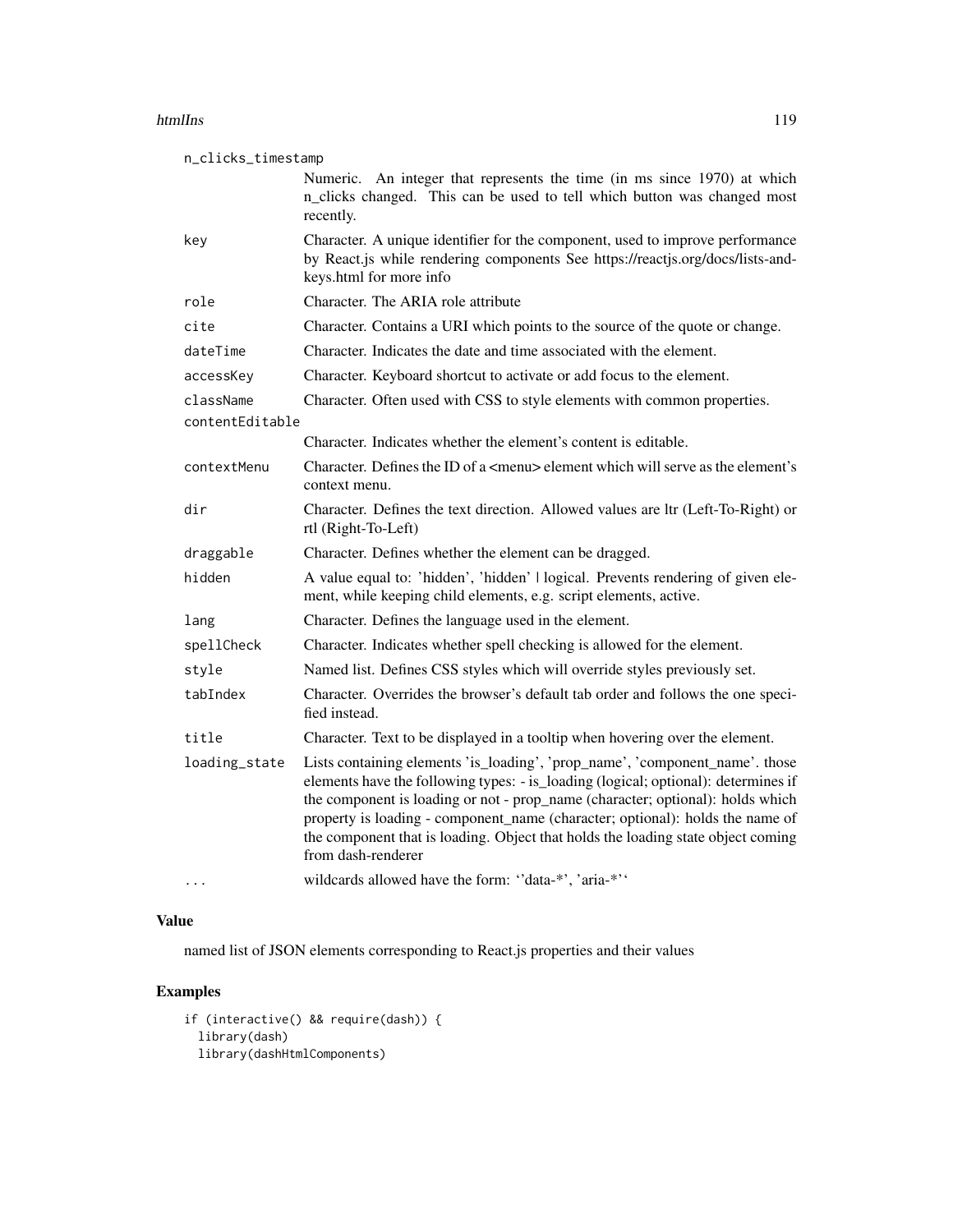```
app <- Dash$new()
  app$layout(
    htmlDiv(list(
      htmlIns('This text has been inserted')
      )
    )
  \mathcal{L}app$run_server()
}
```
htmlIsindex *Isindex component*

# Description

Isindex is a wrapper for the <isindex> HTML5 element. For detailed attribute info see: https://developer.mozilla.org/en-US/docs/Web/HTML/Element/isindex

### Usage

```
htmlIsindex(children=NULL, id=NULL, n_clicks=NULL,
n_clicks_timestamp=NULL, key=NULL, role=NULL,
accessKey=NULL, className=NULL, contentEditable=NULL,
contextMenu=NULL, dir=NULL, draggable=NULL, hidden=NULL,
lang=NULL, spellCheck=NULL, style=NULL, tabIndex=NULL,
title=NULL, loading_state=NULL, ...)
```

| children           | A list of or a singular dash component, string or number. The children of this<br>component                                                                                                |
|--------------------|--------------------------------------------------------------------------------------------------------------------------------------------------------------------------------------------|
| id                 | Character. The ID of this component, used to identify dash components in call-<br>backs. The ID needs to be unique across all of the components in an app.                                 |
| n_clicks           | Numeric. An integer that represents the number of times that this element has<br>been clicked on.                                                                                          |
| n_clicks_timestamp |                                                                                                                                                                                            |
|                    | Numeric. An integer that represents the time (in ms since 1970) at which<br>n_clicks changed. This can be used to tell which button was changed most<br>recently.                          |
| key                | Character. A unique identifier for the component, used to improve performance<br>by React.js while rendering components See https://reactjs.org/docs/lists-and-<br>keys.html for more info |
| role               | Character. The ARIA role attribute                                                                                                                                                         |
| accessKey          | Character. Keyboard shortcut to activate or add focus to the element.                                                                                                                      |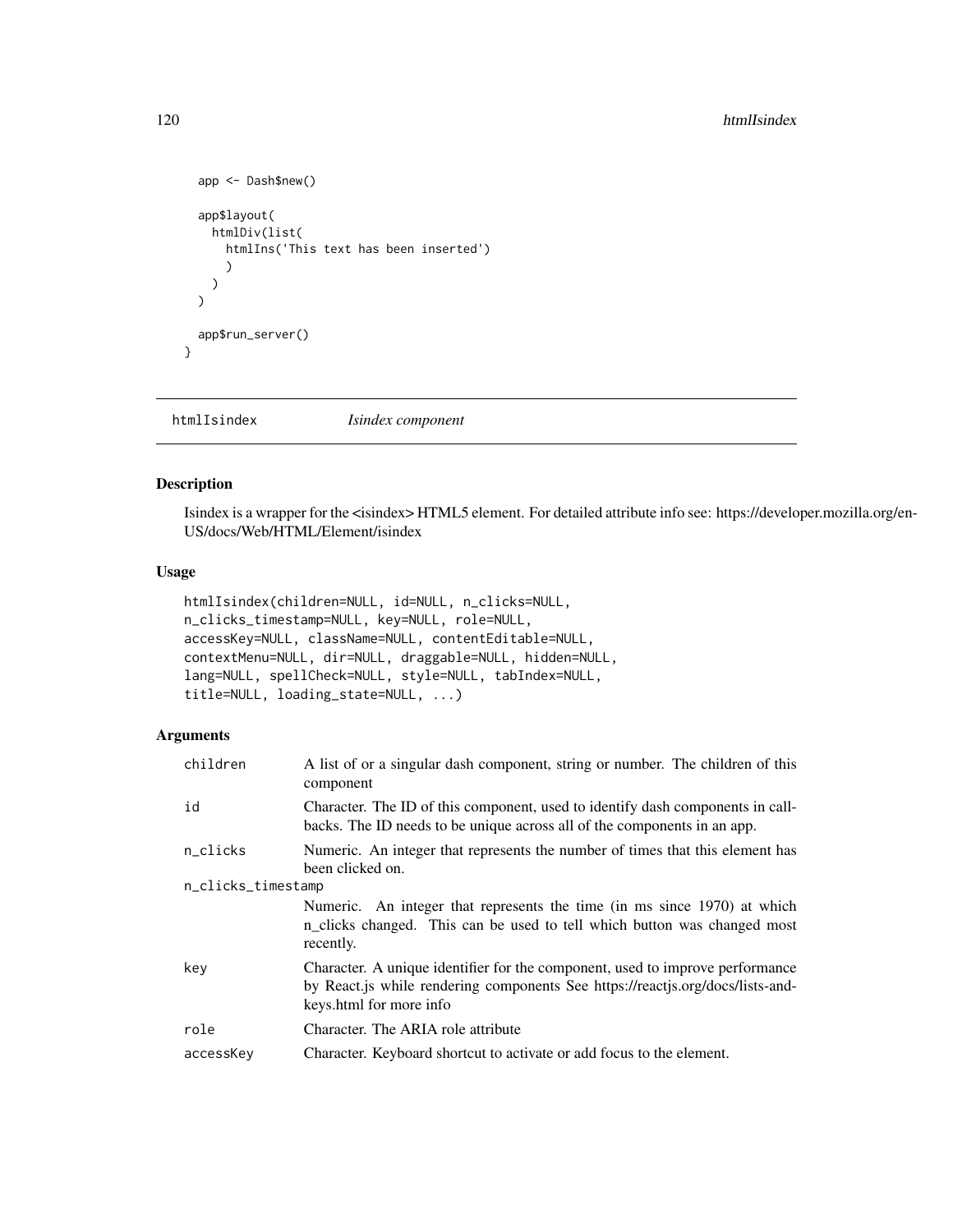#### htmlKbd 121

| className       | Character. Often used with CSS to style elements with common properties.                                                                                                                                                                                                                                                                                                                                                                        |
|-----------------|-------------------------------------------------------------------------------------------------------------------------------------------------------------------------------------------------------------------------------------------------------------------------------------------------------------------------------------------------------------------------------------------------------------------------------------------------|
| contentEditable |                                                                                                                                                                                                                                                                                                                                                                                                                                                 |
|                 | Character. Indicates whether the element's content is editable.                                                                                                                                                                                                                                                                                                                                                                                 |
| contextMenu     | Character. Defines the ID of a <menu> element which will serve as the element's<br/>context menu.</menu>                                                                                                                                                                                                                                                                                                                                        |
| dir             | Character. Defines the text direction. Allowed values are ltr (Left-To-Right) or<br>rtl (Right-To-Left)                                                                                                                                                                                                                                                                                                                                         |
| draggable       | Character. Defines whether the element can be dragged.                                                                                                                                                                                                                                                                                                                                                                                          |
| hidden          | A value equal to: 'hidden', 'hidden'   logical. Prevents rendering of given ele-<br>ment, while keeping child elements, e.g. script elements, active.                                                                                                                                                                                                                                                                                           |
| lang            | Character. Defines the language used in the element.                                                                                                                                                                                                                                                                                                                                                                                            |
| spellCheck      | Character. Indicates whether spell checking is allowed for the element.                                                                                                                                                                                                                                                                                                                                                                         |
| style           | Named list. Defines CSS styles which will override styles previously set.                                                                                                                                                                                                                                                                                                                                                                       |
| tabIndex        | Character. Overrides the browser's default tab order and follows the one speci-<br>fied instead.                                                                                                                                                                                                                                                                                                                                                |
| title           | Character. Text to be displayed in a tooltip when hovering over the element.                                                                                                                                                                                                                                                                                                                                                                    |
| loading_state   | Lists containing elements 'is_loading', 'prop_name', 'component_name'. those<br>elements have the following types: - is_loading (logical; optional): determines if<br>the component is loading or not - prop_name (character; optional): holds which<br>property is loading - component_name (character; optional): holds the name of<br>the component that is loading. Object that holds the loading state object coming<br>from dash-renderer |
| $\cdots$        | wildcards allowed have the form: "data-*', 'aria-*''                                                                                                                                                                                                                                                                                                                                                                                            |

## Value

named list of JSON elements corresponding to React.js properties and their values

## Examples

# This component is deprecated and its use is no longer recommended.

htmlKbd *Kbd component*

# Description

Kbd is a wrapper for the <kbd> HTML5 element. For detailed attribute info see: https://developer.mozilla.org/en-US/docs/Web/HTML/Element/kbd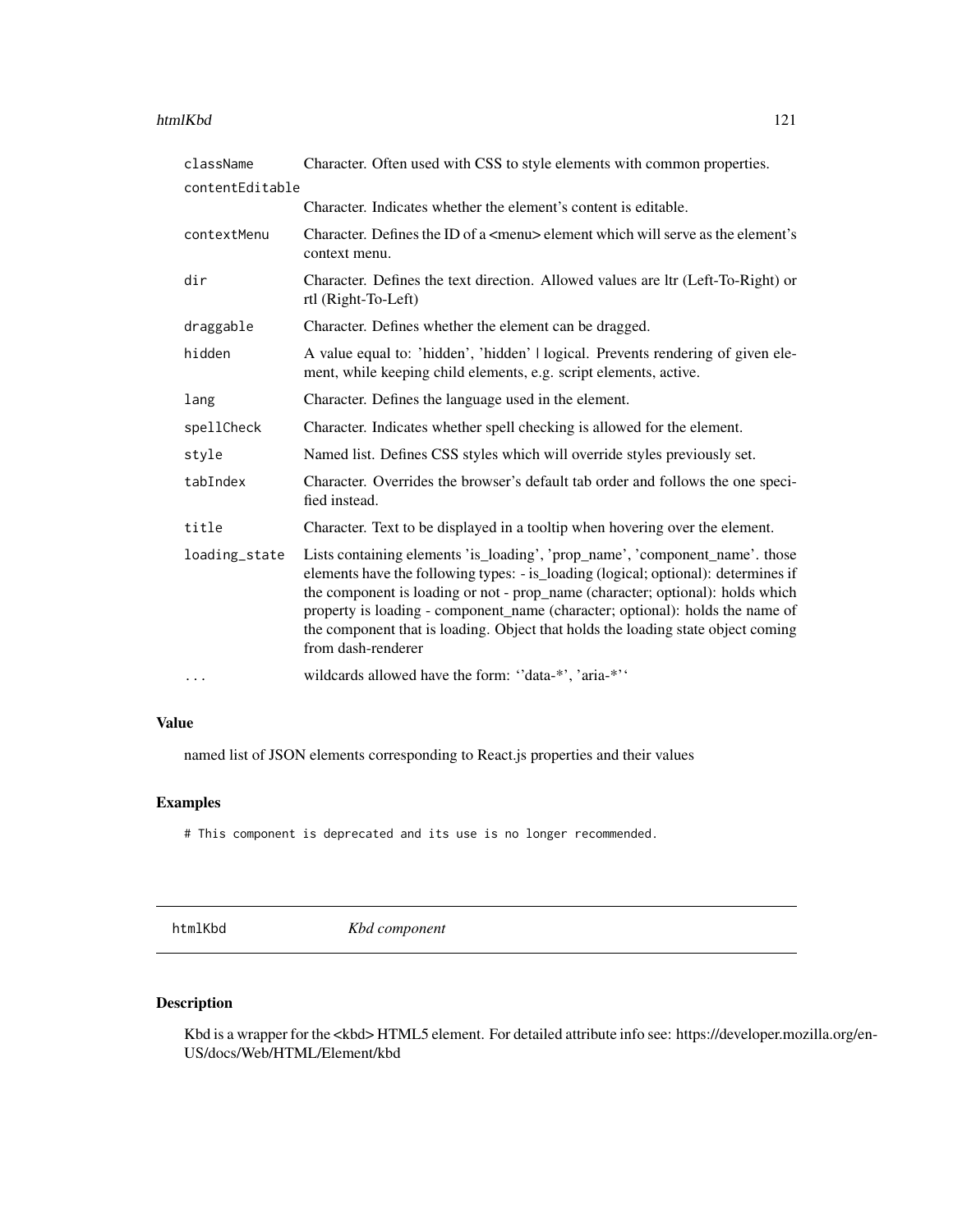# Usage

```
htmlKbd(children=NULL, id=NULL, n_clicks=NULL,
n_clicks_timestamp=NULL, key=NULL, role=NULL,
accessKey=NULL, className=NULL, contentEditable=NULL,
contextMenu=NULL, dir=NULL, draggable=NULL, hidden=NULL,
lang=NULL, spellCheck=NULL, style=NULL, tabIndex=NULL,
title=NULL, loading_state=NULL, ...)
```

| children           | A list of or a singular dash component, string or number. The children of this<br>component                                                                                                |
|--------------------|--------------------------------------------------------------------------------------------------------------------------------------------------------------------------------------------|
| id                 | Character. The ID of this component, used to identify dash components in call-<br>backs. The ID needs to be unique across all of the components in an app.                                 |
| n_clicks           | Numeric. An integer that represents the number of times that this element has<br>been clicked on.                                                                                          |
| n_clicks_timestamp |                                                                                                                                                                                            |
|                    | Numeric. An integer that represents the time (in ms since 1970) at which<br>n_clicks changed. This can be used to tell which button was changed most<br>recently.                          |
| key                | Character. A unique identifier for the component, used to improve performance<br>by React.js while rendering components See https://reactjs.org/docs/lists-and-<br>keys.html for more info |
| role               | Character. The ARIA role attribute                                                                                                                                                         |
| accessKey          | Character. Keyboard shortcut to activate or add focus to the element.                                                                                                                      |
| className          | Character. Often used with CSS to style elements with common properties.                                                                                                                   |
| contentEditable    |                                                                                                                                                                                            |
|                    | Character. Indicates whether the element's content is editable.                                                                                                                            |
| contextMenu        | Character. Defines the ID of a <menu> element which will serve as the element's<br/>context menu.</menu>                                                                                   |
| dir                | Character. Defines the text direction. Allowed values are ltr (Left-To-Right) or<br>rtl (Right-To-Left)                                                                                    |
| draggable          | Character. Defines whether the element can be dragged.                                                                                                                                     |
| hidden             | A value equal to: 'hidden', 'hidden'   logical. Prevents rendering of given ele-<br>ment, while keeping child elements, e.g. script elements, active.                                      |
| lang               | Character. Defines the language used in the element.                                                                                                                                       |
| spellCheck         | Character. Indicates whether spell checking is allowed for the element.                                                                                                                    |
| style              | Named list. Defines CSS styles which will override styles previously set.                                                                                                                  |
| tabIndex           | Character. Overrides the browser's default tab order and follows the one speci-<br>fied instead.                                                                                           |
| title              | Character. Text to be displayed in a tooltip when hovering over the element.                                                                                                               |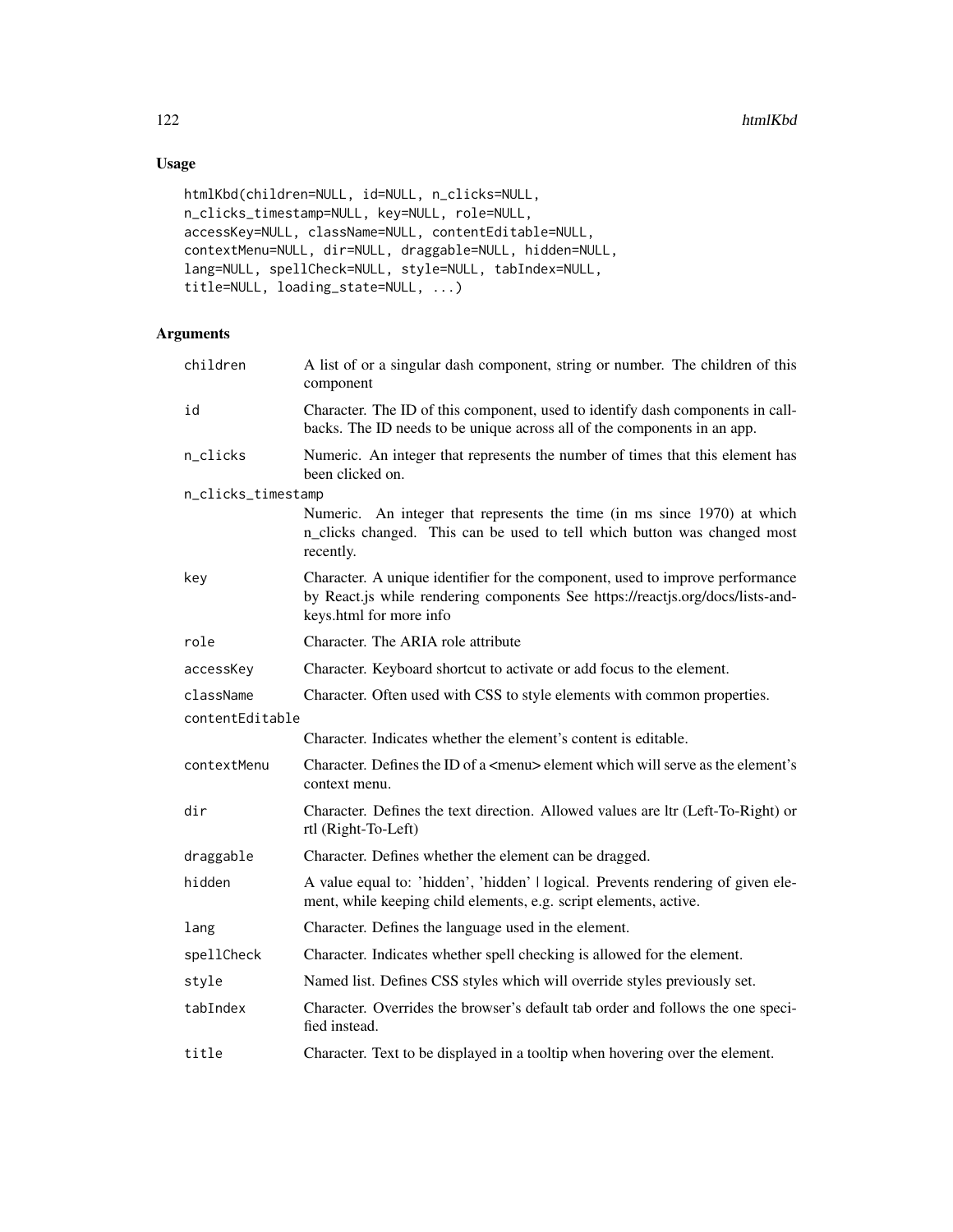## htmlKeygen 123

| loading_state | Lists containing elements 'is_loading', 'prop_name', 'component_name'. those       |
|---------------|------------------------------------------------------------------------------------|
|               | elements have the following types: - is_loading (logical; optional): determines if |
|               | the component is loading or not - prop_name (character; optional): holds which     |
|               | property is loading - component name (character; optional): holds the name of      |
|               | the component that is loading. Object that holds the loading state object coming   |
|               | from dash-renderer                                                                 |
| $\ddots$      | wildcards allowed have the form: "data-*", 'aria-*"                                |

#### Value

named list of JSON elements corresponding to React.js properties and their values

### Examples

```
if (interactive() && require(dash)) {
 library(dash)
 library(dashHtmlComponents)
 app <- Dash$new()
 app$layout(
   htmlDiv(list(
      htmlP('Please Press: '),
      htmlKbd(list(
         'Ctl + ',
         'Alt + ','Delete'))
      )
   )
 \mathcal{L}app$run_server()
}
```
htmlKeygen *Keygen component*

### Description

Keygen is a wrapper for the <keygen> HTML5 element. For detailed attribute info see: https://developer.mozilla.org/en-US/docs/Web/HTML/Element/keygen

# Usage

```
htmlKeygen(children=NULL, id=NULL, n_clicks=NULL,
n_clicks_timestamp=NULL, key=NULL, role=NULL,
autoFocus=NULL, challenge=NULL, disabled=NULL, form=NULL,
keyType=NULL, name=NULL, accessKey=NULL, className=NULL,
contentEditable=NULL, contextMenu=NULL, dir=NULL,
```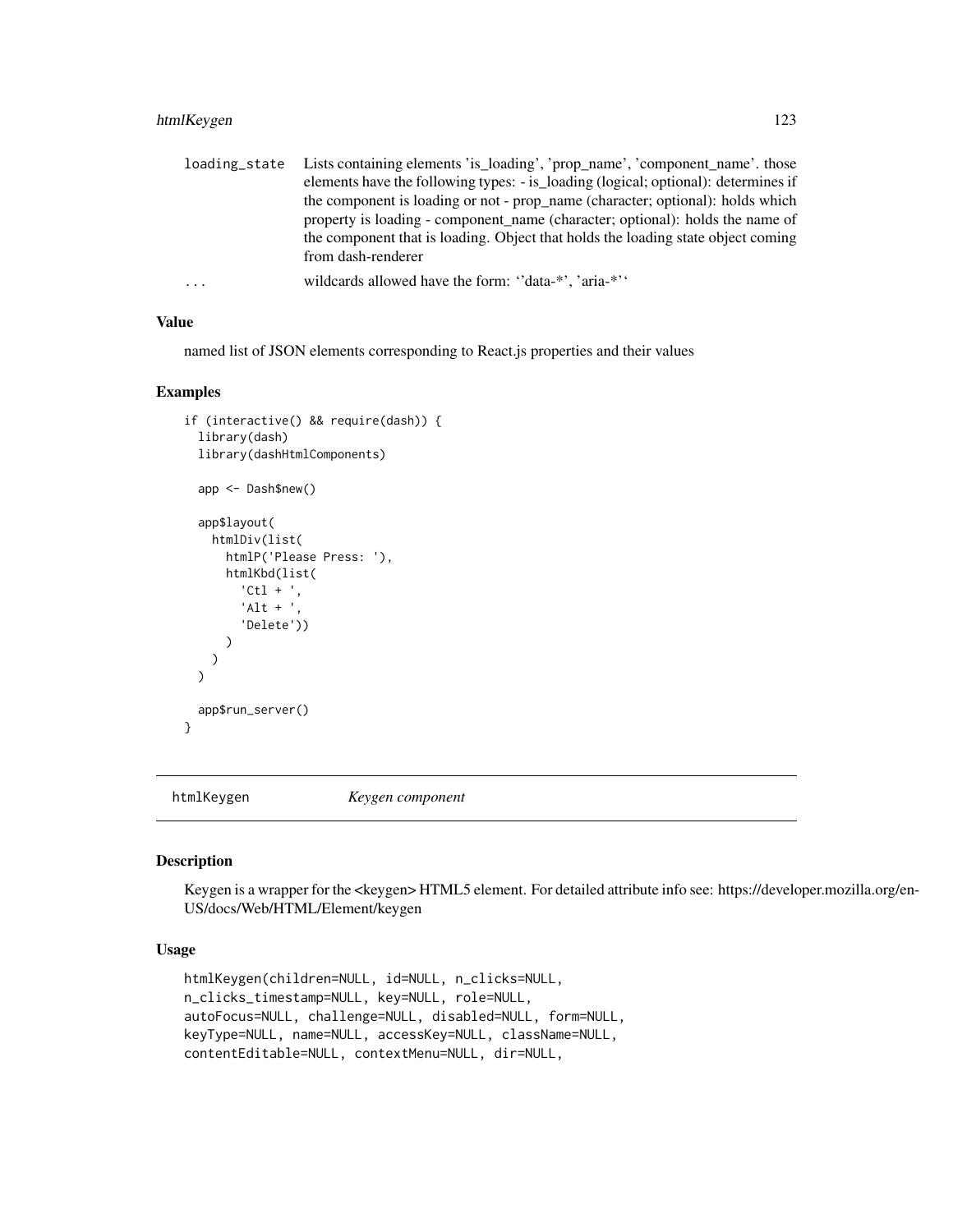```
draggable=NULL, hidden=NULL, lang=NULL, spellCheck=NULL,
style=NULL, tabIndex=NULL, title=NULL, loading_state=NULL,
...)
```

| children           | A list of or a singular dash component, string or number. The children of this<br>component                                                                                                |
|--------------------|--------------------------------------------------------------------------------------------------------------------------------------------------------------------------------------------|
| id                 | Character. The ID of this component, used to identify dash components in call-<br>backs. The ID needs to be unique across all of the components in an app.                                 |
| n_clicks           | Numeric. An integer that represents the number of times that this element has<br>been clicked on.                                                                                          |
| n_clicks_timestamp |                                                                                                                                                                                            |
|                    | Numeric. An integer that represents the time (in ms since 1970) at which<br>n_clicks changed. This can be used to tell which button was changed most<br>recently.                          |
| key                | Character. A unique identifier for the component, used to improve performance<br>by React.js while rendering components See https://reactjs.org/docs/lists-and-<br>keys.html for more info |
| role               | Character. The ARIA role attribute                                                                                                                                                         |
| autoFocus          | A value equal to: 'autofocus', 'autofocus', 'autofocus'   logical. The element<br>should be automatically focused after the page loaded.                                                   |
| challenge          | Character. A challenge string that is submitted along with the public key.                                                                                                                 |
| disabled           | A value equal to: 'disabled', 'disabled'   logical. Indicates whether the user can<br>interact with the element.                                                                           |
| form               | Character. Indicates the form that is the owner of the element.                                                                                                                            |
| keyType            | Character. Specifies the type of key generated.                                                                                                                                            |
| name               | Character. Name of the element. For example used by the server to identify the<br>fields in form submits.                                                                                  |
| accessKey          | Character. Keyboard shortcut to activate or add focus to the element.                                                                                                                      |
| className          | Character. Often used with CSS to style elements with common properties.                                                                                                                   |
| contentEditable    |                                                                                                                                                                                            |
|                    | Character. Indicates whether the element's content is editable.                                                                                                                            |
| contextMenu        | Character. Defines the ID of a $\leq$ menu $\geq$ element which will serve as the element's<br>context menu.                                                                               |
| dir                | Character. Defines the text direction. Allowed values are ltr (Left-To-Right) or<br>rtl (Right-To-Left)                                                                                    |
| draggable          | Character. Defines whether the element can be dragged.                                                                                                                                     |
| hidden             | A value equal to: 'hidden', 'hidden'   logical. Prevents rendering of given ele-<br>ment, while keeping child elements, e.g. script elements, active.                                      |
| lang               | Character. Defines the language used in the element.                                                                                                                                       |
| spellCheck         | Character. Indicates whether spell checking is allowed for the element.                                                                                                                    |
| style              | Named list. Defines CSS styles which will override styles previously set.                                                                                                                  |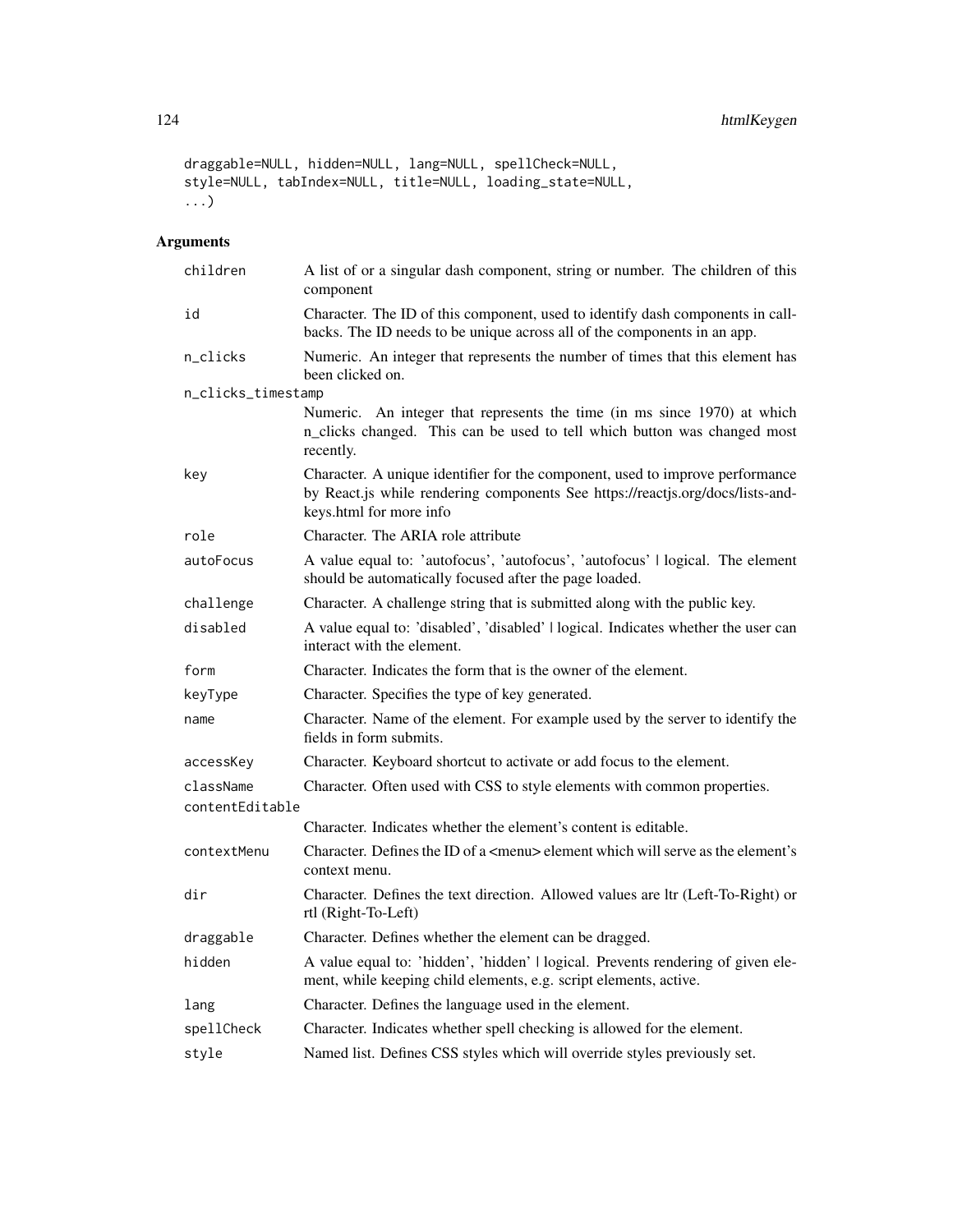#### htmlLabel 125

| tabIndex      | Character. Overrides the browser's default tab order and follows the one speci-<br>fied instead.                                                                                                                                                                                                                                                                                                                                                |
|---------------|-------------------------------------------------------------------------------------------------------------------------------------------------------------------------------------------------------------------------------------------------------------------------------------------------------------------------------------------------------------------------------------------------------------------------------------------------|
| title         | Character. Text to be displayed in a tooltip when hovering over the element.                                                                                                                                                                                                                                                                                                                                                                    |
| loading_state | Lists containing elements 'is_loading', 'prop_name', 'component_name'. those<br>elements have the following types: - is loading (logical; optional): determines if<br>the component is loading or not - prop_name (character; optional): holds which<br>property is loading - component_name (character; optional): holds the name of<br>the component that is loading. Object that holds the loading state object coming<br>from dash-renderer |
| .             | wildcards allowed have the form: "data-*', 'aria-*''                                                                                                                                                                                                                                                                                                                                                                                            |

### Value

named list of JSON elements corresponding to React.js properties and their values

#### Examples

# This feature is obsolete. It may still work in some # browsers, but could stop working at any time. Try to # avoid using this component.

htmlLabel *Label component*

### Description

Label is a wrapper for the <label> HTML5 element. For detailed attribute info see: https://developer.mozilla.org/en-US/docs/Web/HTML/Element/label

## Usage

```
htmlLabel(children=NULL, id=NULL, n_clicks=NULL,
n_clicks_timestamp=NULL, key=NULL, role=NULL, htmlFor=NULL,
form=NULL, accessKey=NULL, className=NULL,
contentEditable=NULL, contextMenu=NULL, dir=NULL,
draggable=NULL, hidden=NULL, lang=NULL, spellCheck=NULL,
style=NULL, tabIndex=NULL, title=NULL, loading_state=NULL,
...)
```

| children | A list of or a singular dash component, string or number. The children of this<br>component                                                                |
|----------|------------------------------------------------------------------------------------------------------------------------------------------------------------|
| id       | Character. The ID of this component, used to identify dash components in call-<br>backs. The ID needs to be unique across all of the components in an app. |
| n clicks | Numeric. An integer that represents the number of times that this element has<br>been clicked on.                                                          |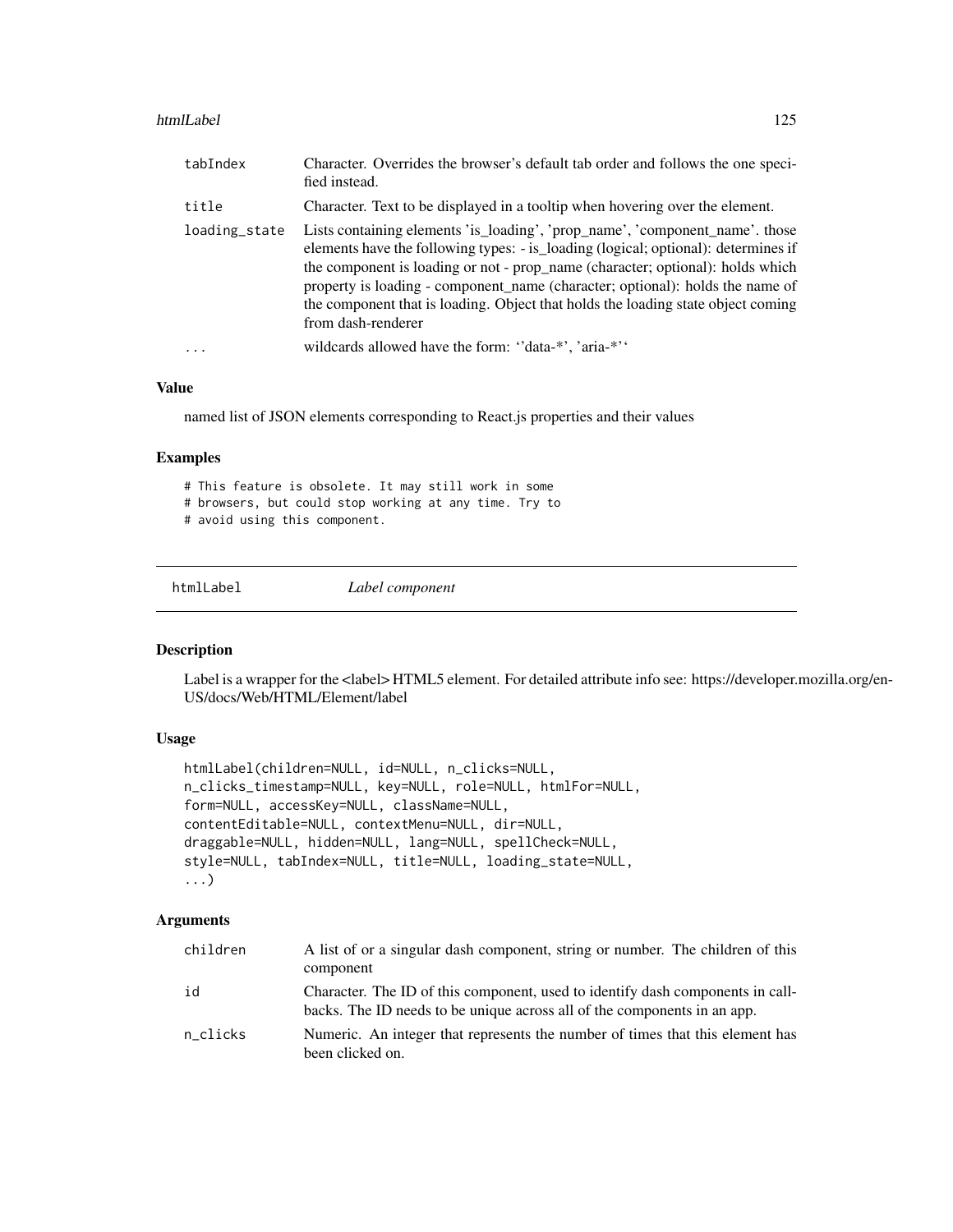| n_clicks_timestamp           |                                                                                                                                                                                                                                                                                                                                                                                                                                                 |
|------------------------------|-------------------------------------------------------------------------------------------------------------------------------------------------------------------------------------------------------------------------------------------------------------------------------------------------------------------------------------------------------------------------------------------------------------------------------------------------|
|                              | Numeric. An integer that represents the time (in ms since 1970) at which<br>n_clicks changed. This can be used to tell which button was changed most<br>recently.                                                                                                                                                                                                                                                                               |
| key                          | Character. A unique identifier for the component, used to improve performance<br>by React.js while rendering components See https://reactjs.org/docs/lists-and-<br>keys.html for more info                                                                                                                                                                                                                                                      |
| role                         | Character. The ARIA role attribute                                                                                                                                                                                                                                                                                                                                                                                                              |
| htmlFor                      | Character. Describes elements which belongs to this one.                                                                                                                                                                                                                                                                                                                                                                                        |
| form                         | Character. Indicates the form that is the owner of the element.                                                                                                                                                                                                                                                                                                                                                                                 |
| accessKey                    | Character. Keyboard shortcut to activate or add focus to the element.                                                                                                                                                                                                                                                                                                                                                                           |
| className<br>contentEditable | Character. Often used with CSS to style elements with common properties.                                                                                                                                                                                                                                                                                                                                                                        |
|                              | Character. Indicates whether the element's content is editable.                                                                                                                                                                                                                                                                                                                                                                                 |
| contextMenu                  | Character. Defines the ID of a <menu> element which will serve as the element's<br/>context menu.</menu>                                                                                                                                                                                                                                                                                                                                        |
| dir                          | Character. Defines the text direction. Allowed values are ltr (Left-To-Right) or<br>rtl (Right-To-Left)                                                                                                                                                                                                                                                                                                                                         |
| draggable                    | Character. Defines whether the element can be dragged.                                                                                                                                                                                                                                                                                                                                                                                          |
| hidden                       | A value equal to: 'hidden', 'hidden'   logical. Prevents rendering of given ele-<br>ment, while keeping child elements, e.g. script elements, active.                                                                                                                                                                                                                                                                                           |
| lang                         | Character. Defines the language used in the element.                                                                                                                                                                                                                                                                                                                                                                                            |
| spellCheck                   | Character. Indicates whether spell checking is allowed for the element.                                                                                                                                                                                                                                                                                                                                                                         |
| style                        | Named list. Defines CSS styles which will override styles previously set.                                                                                                                                                                                                                                                                                                                                                                       |
| tabIndex                     | Character. Overrides the browser's default tab order and follows the one speci-<br>fied instead.                                                                                                                                                                                                                                                                                                                                                |
| title                        | Character. Text to be displayed in a tooltip when hovering over the element.                                                                                                                                                                                                                                                                                                                                                                    |
| loading_state                | Lists containing elements 'is_loading', 'prop_name', 'component_name'. those<br>elements have the following types: - is_loading (logical; optional): determines if<br>the component is loading or not - prop_name (character; optional): holds which<br>property is loading - component_name (character; optional): holds the name of<br>the component that is loading. Object that holds the loading state object coming<br>from dash-renderer |
|                              | wildcards allowed have the form: "data-*', 'aria-*''                                                                                                                                                                                                                                                                                                                                                                                            |

named list of JSON elements corresponding to React.js properties and their values

```
if (interactive() && require(dash)) {
 library(dash)
 library(dashHtmlComponents)
```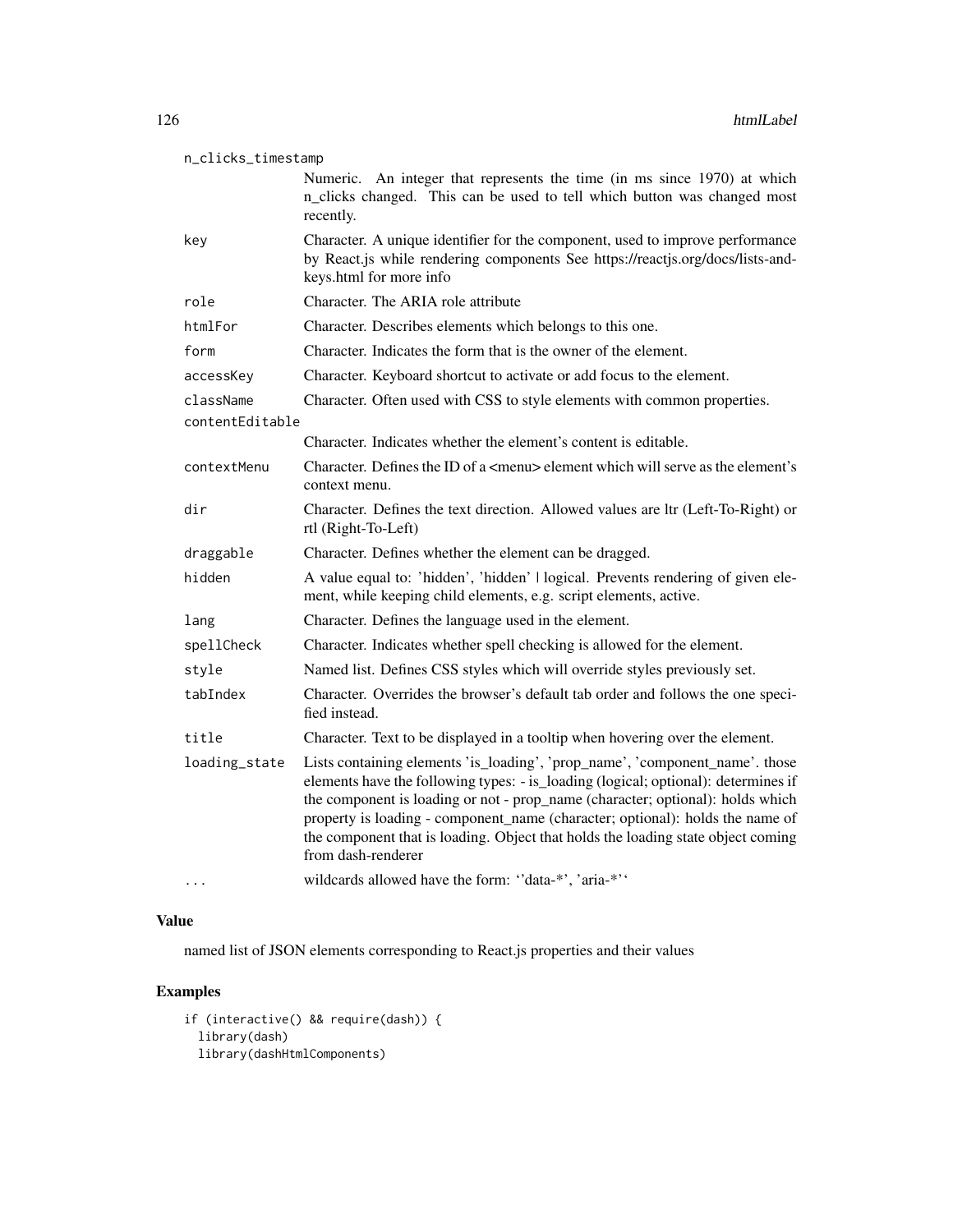## htmlLegend 127

```
library(dashCoreComponents)
 app <- Dash$new()
 app$layout(
   htmlDiv(
     htmlLabel(
       list(htmlDiv(list("Time points")),
            dccInput(
              id = "times-input",
              placeholder = "Enter a value...",
              type = "number",
              value = 1,
              min = 3,
              max = 999)
       )
     )
   )
 )
 app$run_server()
}
```
htmlLegend *Legend component*

## Description

Legend is a wrapper for the <legend> HTML5 element. For detailed attribute info see: https://developer.mozilla.org/en-US/docs/Web/HTML/Element/legend

# Usage

```
htmlLegend(children=NULL, id=NULL, n_clicks=NULL,
n_clicks_timestamp=NULL, key=NULL, role=NULL,
accessKey=NULL, className=NULL, contentEditable=NULL,
contextMenu=NULL, dir=NULL, draggable=NULL, hidden=NULL,
lang=NULL, spellCheck=NULL, style=NULL, tabIndex=NULL,
title=NULL, loading_state=NULL, ...)
```

| children | A list of or a singular dash component, string or number. The children of this<br>component                                                                |
|----------|------------------------------------------------------------------------------------------------------------------------------------------------------------|
| id       | Character. The ID of this component, used to identify dash components in call-<br>backs. The ID needs to be unique across all of the components in an app. |
| n clicks | Numeric. An integer that represents the number of times that this element has<br>been clicked on.                                                          |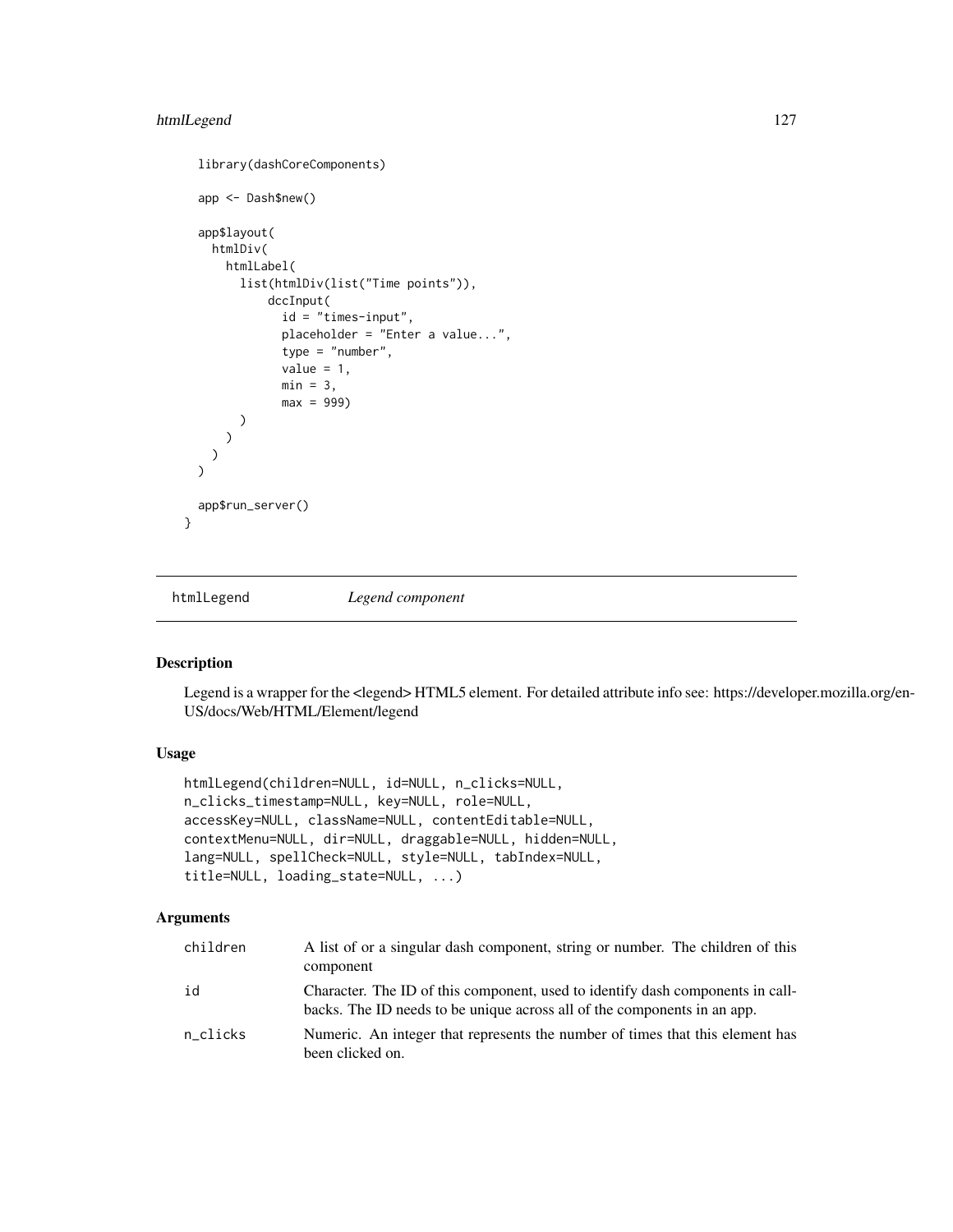| n_clicks_timestamp |                                                                                                                                                                                                                                                                                                                                                                                                                                                 |  |
|--------------------|-------------------------------------------------------------------------------------------------------------------------------------------------------------------------------------------------------------------------------------------------------------------------------------------------------------------------------------------------------------------------------------------------------------------------------------------------|--|
|                    | Numeric. An integer that represents the time (in ms since 1970) at which<br>n_clicks changed. This can be used to tell which button was changed most<br>recently.                                                                                                                                                                                                                                                                               |  |
| key                | Character. A unique identifier for the component, used to improve performance<br>by React.js while rendering components See https://reactjs.org/docs/lists-and-<br>keys.html for more info                                                                                                                                                                                                                                                      |  |
| role               | Character. The ARIA role attribute                                                                                                                                                                                                                                                                                                                                                                                                              |  |
| accessKey          | Character. Keyboard shortcut to activate or add focus to the element.                                                                                                                                                                                                                                                                                                                                                                           |  |
| className          | Character. Often used with CSS to style elements with common properties.                                                                                                                                                                                                                                                                                                                                                                        |  |
| contentEditable    |                                                                                                                                                                                                                                                                                                                                                                                                                                                 |  |
|                    | Character. Indicates whether the element's content is editable.                                                                                                                                                                                                                                                                                                                                                                                 |  |
| contextMenu        | Character. Defines the ID of a <menu> element which will serve as the element's<br/>context menu.</menu>                                                                                                                                                                                                                                                                                                                                        |  |
| dir                | Character. Defines the text direction. Allowed values are ltr (Left-To-Right) or<br>rtl (Right-To-Left)                                                                                                                                                                                                                                                                                                                                         |  |
| draggable          | Character. Defines whether the element can be dragged.                                                                                                                                                                                                                                                                                                                                                                                          |  |
| hidden             | A value equal to: 'hidden', 'hidden'   logical. Prevents rendering of given ele-<br>ment, while keeping child elements, e.g. script elements, active.                                                                                                                                                                                                                                                                                           |  |
| lang               | Character. Defines the language used in the element.                                                                                                                                                                                                                                                                                                                                                                                            |  |
| spellCheck         | Character. Indicates whether spell checking is allowed for the element.                                                                                                                                                                                                                                                                                                                                                                         |  |
| style              | Named list. Defines CSS styles which will override styles previously set.                                                                                                                                                                                                                                                                                                                                                                       |  |
| tabIndex           | Character. Overrides the browser's default tab order and follows the one speci-<br>fied instead.                                                                                                                                                                                                                                                                                                                                                |  |
| title              | Character. Text to be displayed in a tooltip when hovering over the element.                                                                                                                                                                                                                                                                                                                                                                    |  |
| loading_state      | Lists containing elements 'is_loading', 'prop_name', 'component_name'. those<br>elements have the following types: - is_loading (logical; optional): determines if<br>the component is loading or not - prop_name (character; optional): holds which<br>property is loading - component_name (character; optional): holds the name of<br>the component that is loading. Object that holds the loading state object coming<br>from dash-renderer |  |
|                    | wildcards allowed have the form: "data-*', 'aria-*''                                                                                                                                                                                                                                                                                                                                                                                            |  |

named list of JSON elements corresponding to React.js properties and their values

```
if (interactive() && require(dash)) {
 library(dash)
  library(dashHtmlComponents)
 library(dashCoreComponents)
  app <- Dash$new()
```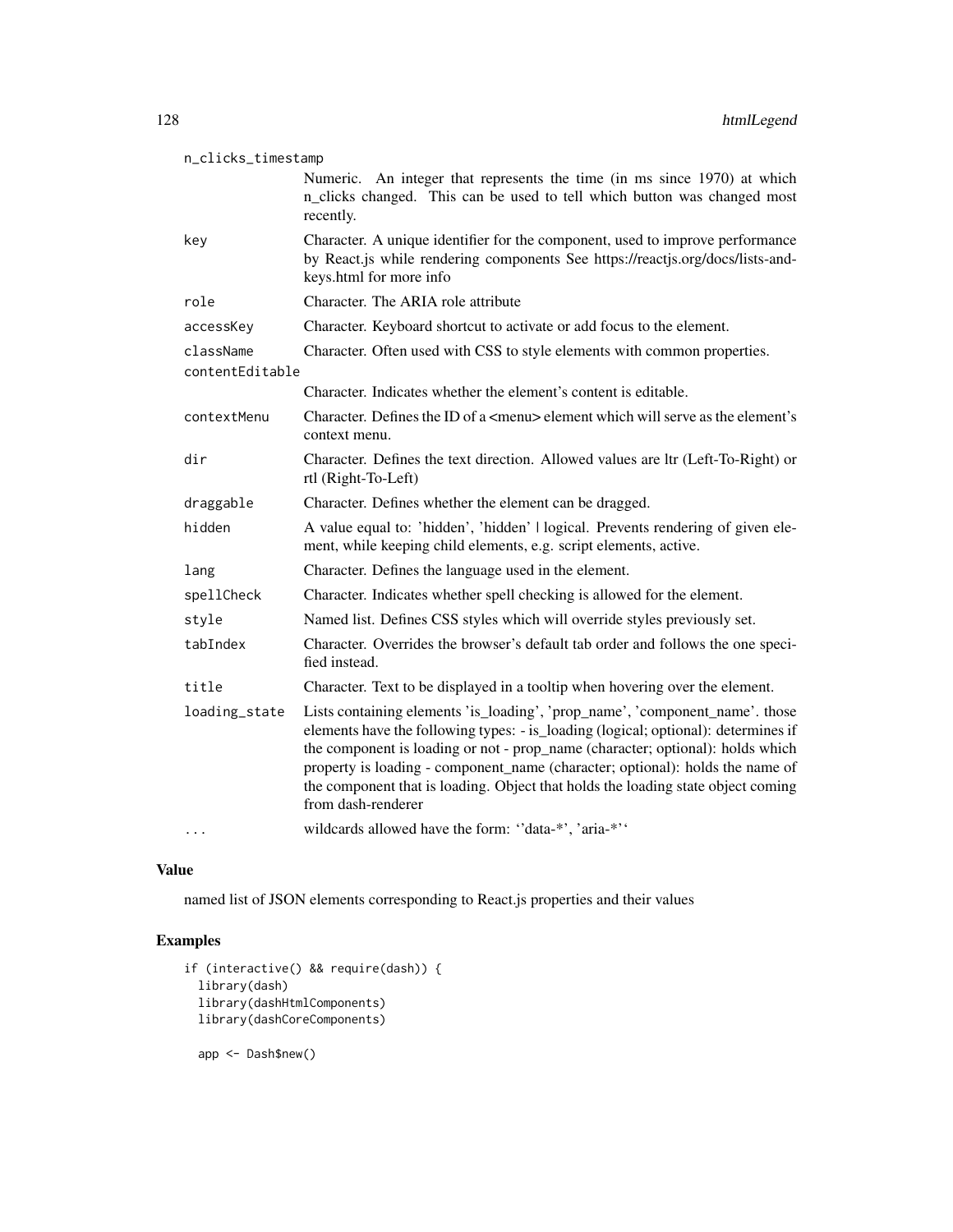```
app$layout(htmlDiv(list(
    htmlFieldset(
      children = list(
                        htmlLegend('Select your favorite component'),
                        dccRadioItems(
                          options=list(
                            list("label"= "htmlDiv", "value"= "htmlDiv"),
                            list("label"= "htmlBase", "value"= "htmlBase"),
                            list("label"= "htmlArticle", "value"= "htmlArticle")
               )
            \rightarrow)
         )
     )
   )
  \overline{\phantom{a}}app$run_server()
}
```
htmlLi *Li component*

### Description

Li is a wrapper for the <li> HTML5 element. For detailed attribute info see: https://developer.mozilla.org/en-US/docs/Web/HTML/Element/li

# Usage

```
htmlLi(children=NULL, id=NULL, n_clicks=NULL,
n_clicks_timestamp=NULL, key=NULL, role=NULL, value=NULL,
accessKey=NULL, className=NULL, contentEditable=NULL,
contextMenu=NULL, dir=NULL, draggable=NULL, hidden=NULL,
lang=NULL, spellCheck=NULL, style=NULL, tabIndex=NULL,
title=NULL, loading_state=NULL, ...)
```

| children | A list of or a singular dash component, string or number. The children of this<br>component                                                                |
|----------|------------------------------------------------------------------------------------------------------------------------------------------------------------|
| id       | Character. The ID of this component, used to identify dash components in call-<br>backs. The ID needs to be unique across all of the components in an app. |
| n clicks | Numeric. An integer that represents the number of times that this element has<br>been clicked on.                                                          |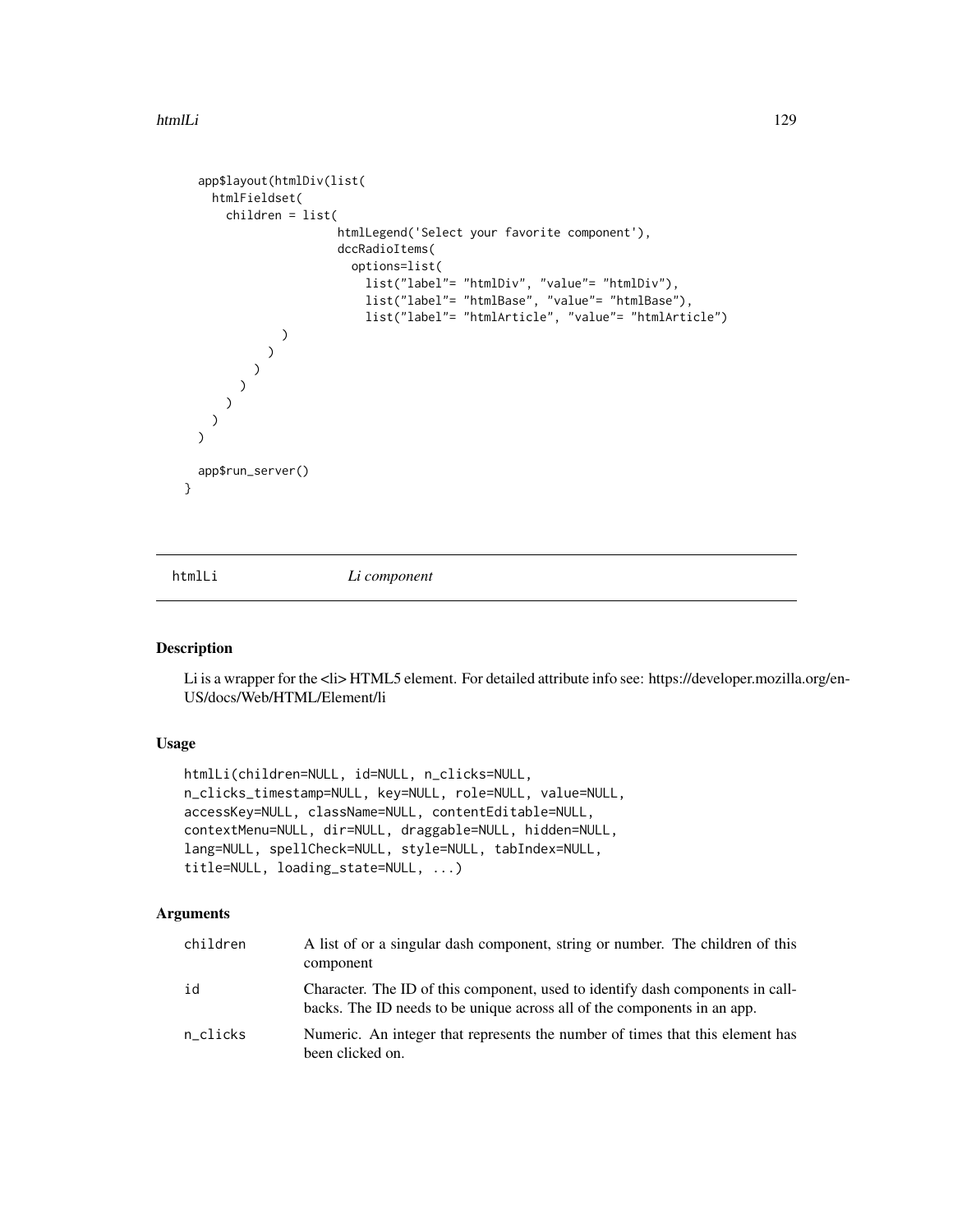| n_clicks_timestamp |  |
|--------------------|--|
|--------------------|--|

Numeric. An integer that represents the time (in ms since 1970) at which n\_clicks changed. This can be used to tell which button was changed most recently. key Character. A unique identifier for the component, used to improve performance by React.js while rendering components See https://reactjs.org/docs/lists-andkeys.html for more info role Character. The ARIA role attribute value Character. Defines a default value which will be displayed in the element on page load. accessKey Character. Keyboard shortcut to activate or add focus to the element. className Character. Often used with CSS to style elements with common properties. contentEditable Character. Indicates whether the element's content is editable. contextMenu Character. Defines the ID of a <menu> element which will serve as the element's context menu. dir Character. Defines the text direction. Allowed values are ltr (Left-To-Right) or rtl (Right-To-Left) draggable Character. Defines whether the element can be dragged. hidden A value equal to: 'hidden', 'hidden' | logical. Prevents rendering of given element, while keeping child elements, e.g. script elements, active. lang Character. Defines the language used in the element. spellCheck Character. Indicates whether spell checking is allowed for the element. style Named list. Defines CSS styles which will override styles previously set. tabIndex Character. Overrides the browser's default tab order and follows the one specified instead. title Character. Text to be displayed in a tooltip when hovering over the element. loading\_state Lists containing elements 'is\_loading', 'prop\_name', 'component\_name'. those elements have the following types: - is\_loading (logical; optional): determines if the component is loading or not - prop\_name (character; optional): holds which property is loading - component\_name (character; optional): holds the name of the component that is loading. Object that holds the loading state object coming from dash-renderer ... wildcards allowed have the form: ''data-\*', 'aria-\*''

#### Value

named list of JSON elements corresponding to React.js properties and their values

```
if (interactive() && require(dash)) {
 library(dash)
 library(dashHtmlComponents)
```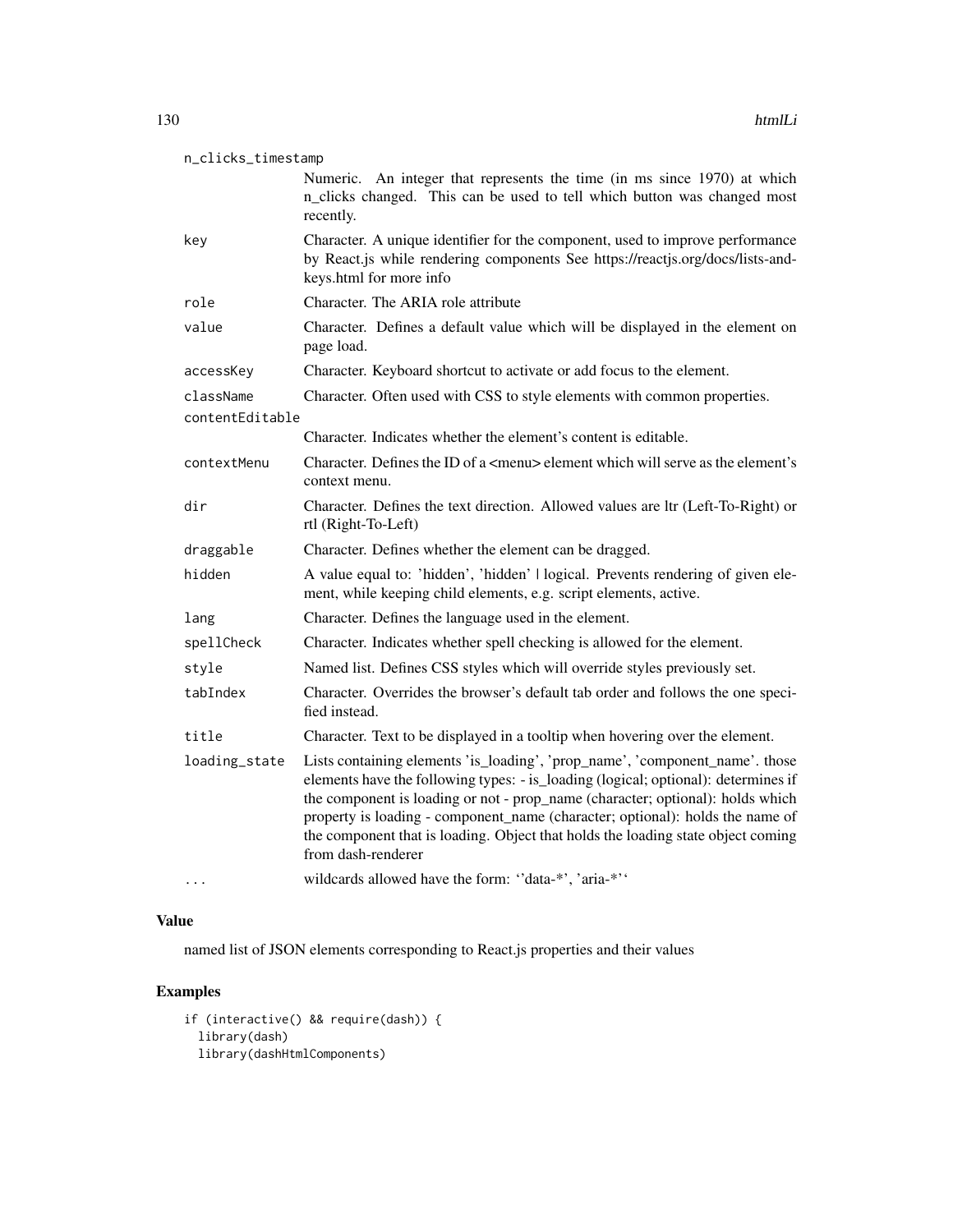#### htmlLink 131

```
app <- Dash$new()
 app$layout(
   htmlDiv(list(
     htmlOl(list(
        htmlLi("Montreal"),
        htmlLi("Toronto"),
        htmlLi("Halifax")
      )),
      htmlUl(list(
        htmlLi("Montreal"),
        htmlLi("Toronto"),
        htmlLi("Halifax")
      ))
   ))
 \lambdaapp$run_server()
}
```
htmlLink *Link component*

### Description

Link is a wrapper for the <link>HTML5 element. For detailed attribute info see: https://developer.mozilla.org/en-US/docs/Web/HTML/Element/link

### Usage

```
htmlLink(children=NULL, id=NULL, n_clicks=NULL,
n_clicks_timestamp=NULL, key=NULL, role=NULL,
crossOrigin=NULL, href=NULL, hrefLang=NULL, integrity=NULL,
media=NULL, rel=NULL, sizes=NULL, accessKey=NULL,
className=NULL, contentEditable=NULL, contextMenu=NULL,
dir=NULL, draggable=NULL, hidden=NULL, lang=NULL,
spellCheck=NULL, style=NULL, tabIndex=NULL, title=NULL,
loading_state=NULL, ...)
```

| children | A list of or a singular dash component, string or number. The children of this<br>component                                                                |
|----------|------------------------------------------------------------------------------------------------------------------------------------------------------------|
| id       | Character. The ID of this component, used to identify dash components in call-<br>backs. The ID needs to be unique across all of the components in an app. |
| n clicks | Numeric. An integer that represents the number of times that this element has<br>been clicked on.                                                          |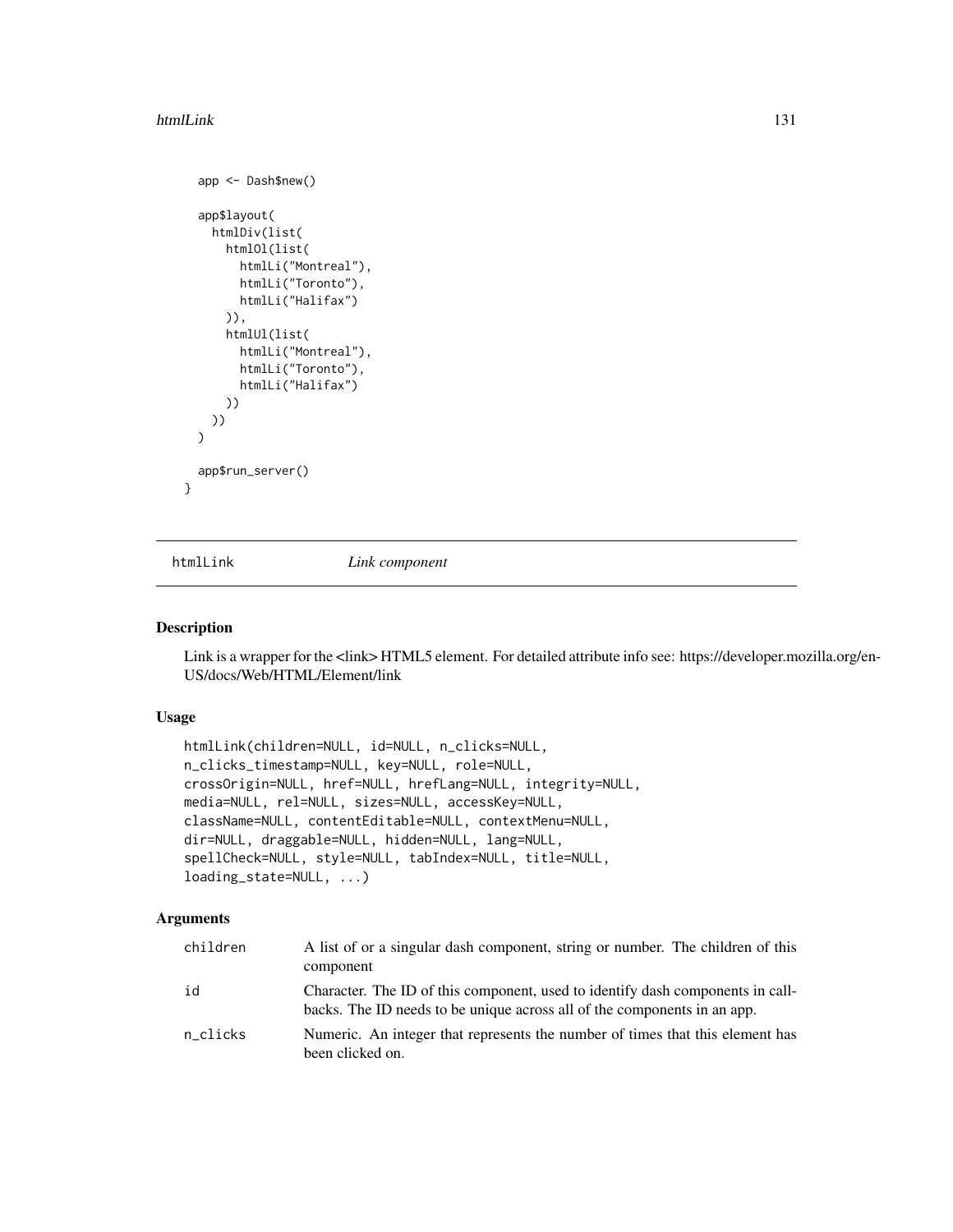### n\_clicks\_timestamp

Numeric. An integer that represents the time (in ms since 1970) at which n\_clicks changed. This can be used to tell which button was changed most recently. key Character. A unique identifier for the component, used to improve performance by React.js while rendering components See https://reactjs.org/docs/lists-andkeys.html for more info role Character. The ARIA role attribute  $\text{Cov}(x)$ 

| crossOrigin     | Character. How the element handles cross-origin requests                                                                                                                                                                                                                                                                                                                                                                                        |
|-----------------|-------------------------------------------------------------------------------------------------------------------------------------------------------------------------------------------------------------------------------------------------------------------------------------------------------------------------------------------------------------------------------------------------------------------------------------------------|
| href            | Character. The URL of a linked resource.                                                                                                                                                                                                                                                                                                                                                                                                        |
| hrefLang        | Character. Specifies the language of the linked resource.                                                                                                                                                                                                                                                                                                                                                                                       |
| integrity       | Character. Specifies a Subresource Integrity value that allows browsers to verify<br>what they fetch.                                                                                                                                                                                                                                                                                                                                           |
| media           | Character. Specifies a hint of the media for which the linked resource was de-<br>signed.                                                                                                                                                                                                                                                                                                                                                       |
| rel             | Character. Specifies the relationship of the target object to the link object.                                                                                                                                                                                                                                                                                                                                                                  |
| sizes           | Character.                                                                                                                                                                                                                                                                                                                                                                                                                                      |
| accessKey       | Character. Keyboard shortcut to activate or add focus to the element.                                                                                                                                                                                                                                                                                                                                                                           |
| className       | Character. Often used with CSS to style elements with common properties.                                                                                                                                                                                                                                                                                                                                                                        |
| contentEditable |                                                                                                                                                                                                                                                                                                                                                                                                                                                 |
|                 | Character. Indicates whether the element's content is editable.                                                                                                                                                                                                                                                                                                                                                                                 |
| contextMenu     | Character. Defines the ID of a <menu> element which will serve as the element's<br/>context menu.</menu>                                                                                                                                                                                                                                                                                                                                        |
| dir             | Character. Defines the text direction. Allowed values are ltr (Left-To-Right) or<br>rtl (Right-To-Left)                                                                                                                                                                                                                                                                                                                                         |
| draggable       | Character. Defines whether the element can be dragged.                                                                                                                                                                                                                                                                                                                                                                                          |
| hidden          | A value equal to: 'hidden', 'hidden'   logical. Prevents rendering of given ele-<br>ment, while keeping child elements, e.g. script elements, active.                                                                                                                                                                                                                                                                                           |
| lang            | Character. Defines the language used in the element.                                                                                                                                                                                                                                                                                                                                                                                            |
| spellCheck      | Character. Indicates whether spell checking is allowed for the element.                                                                                                                                                                                                                                                                                                                                                                         |
| style           | Named list. Defines CSS styles which will override styles previously set.                                                                                                                                                                                                                                                                                                                                                                       |
| tabIndex        | Character. Overrides the browser's default tab order and follows the one speci-<br>fied instead.                                                                                                                                                                                                                                                                                                                                                |
| title           | Character. Text to be displayed in a tooltip when hovering over the element.                                                                                                                                                                                                                                                                                                                                                                    |
| loading_state   | Lists containing elements 'is_loading', 'prop_name', 'component_name'. those<br>elements have the following types: - is_loading (logical; optional): determines if<br>the component is loading or not - prop_name (character; optional): holds which<br>property is loading - component_name (character; optional): holds the name of<br>the component that is loading. Object that holds the loading state object coming<br>from dash-renderer |
|                 | wildcards allowed have the form: "data-*', 'aria-*''                                                                                                                                                                                                                                                                                                                                                                                            |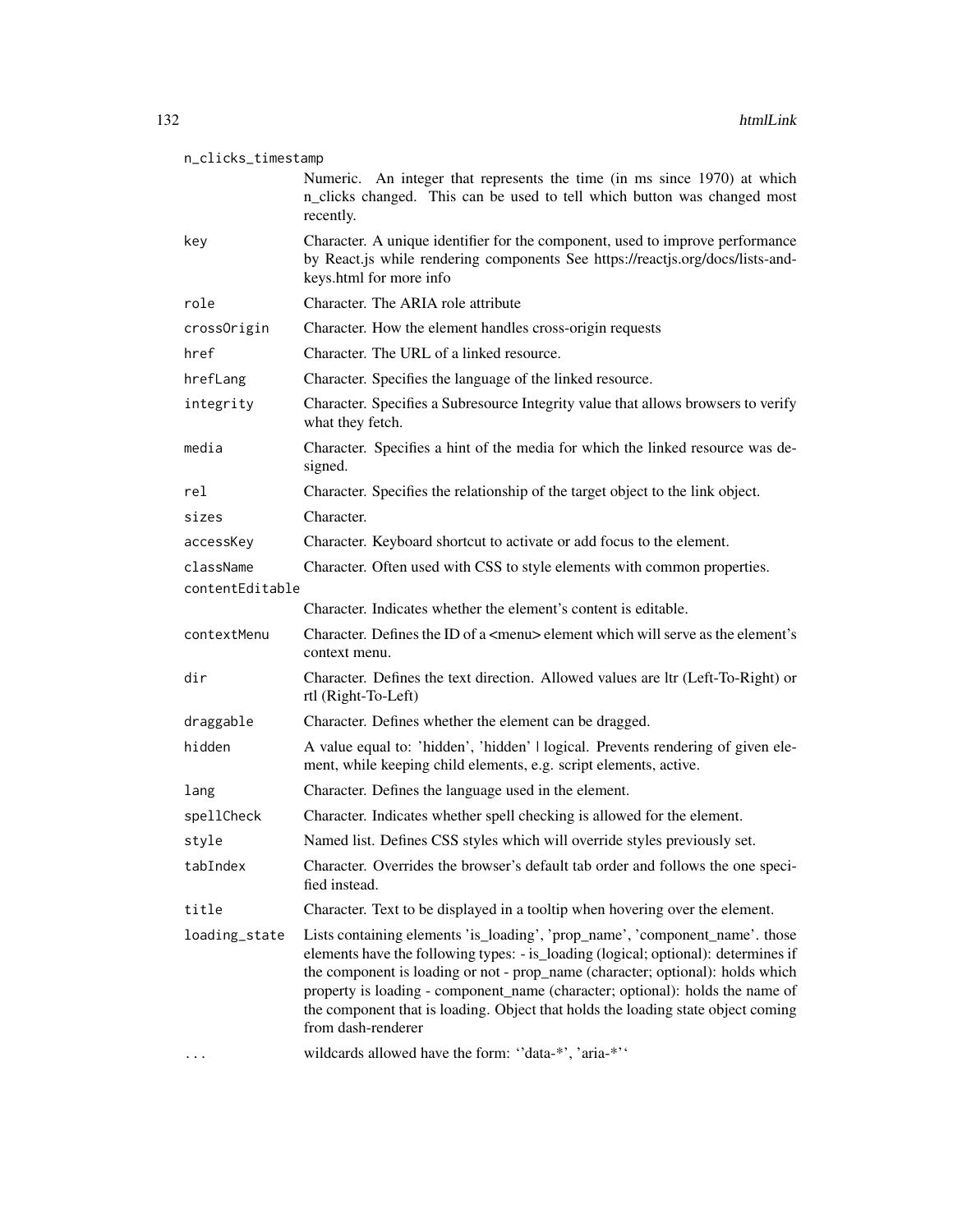# htmlListing 133

### Value

named list of JSON elements corresponding to React.js properties and their values

#### Examples

```
if (interactive() && require(dash)) {
 library(dash)
 library(dashHtmlComponents)
 app <- Dash$new()
 app$layout(
   htmlDiv(list(
      htmlLink(rel = "stylesheet",
              type = "text/css",
              href = "https://codepen.io/chriddyp/pen/bWLwgP.css")
   ))
 \lambdaapp$run_server()
}
```
htmlListing *Listing component*

### Description

Listing is a wrapper for the <listing> HTML5 element. For detailed attribute info see: https://developer.mozilla.org/en-US/docs/Web/HTML/Element/listing

# Usage

```
htmlListing(children=NULL, id=NULL, n_clicks=NULL,
n_clicks_timestamp=NULL, key=NULL, role=NULL,
accessKey=NULL, className=NULL, contentEditable=NULL,
contextMenu=NULL, dir=NULL, draggable=NULL, hidden=NULL,
lang=NULL, spellCheck=NULL, style=NULL, tabIndex=NULL,
title=NULL, loading_state=NULL, ...)
```

| children | A list of or a singular dash component, string or number. The children of this<br>component                                                                |
|----------|------------------------------------------------------------------------------------------------------------------------------------------------------------|
| id       | Character. The ID of this component, used to identify dash components in call-<br>backs. The ID needs to be unique across all of the components in an app. |
| n clicks | Numeric. An integer that represents the number of times that this element has<br>been clicked on.                                                          |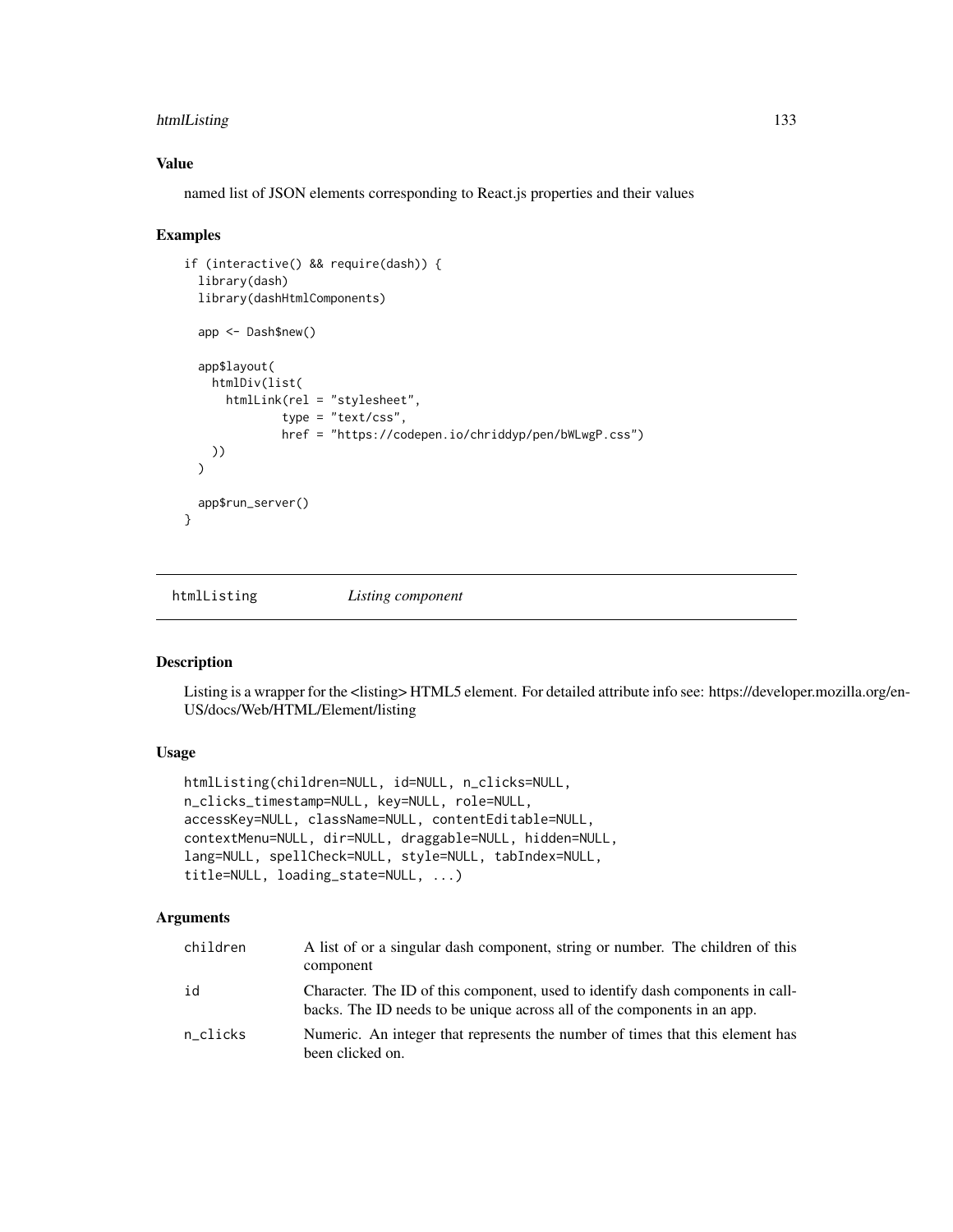| n_clicks_timestamp           |                                                                                                                                                                                                                                                                                                                                                                                                                                                 |  |
|------------------------------|-------------------------------------------------------------------------------------------------------------------------------------------------------------------------------------------------------------------------------------------------------------------------------------------------------------------------------------------------------------------------------------------------------------------------------------------------|--|
|                              | Numeric. An integer that represents the time (in ms since 1970) at which<br>n_clicks changed. This can be used to tell which button was changed most<br>recently.                                                                                                                                                                                                                                                                               |  |
| key                          | Character. A unique identifier for the component, used to improve performance<br>by React.js while rendering components See https://reactjs.org/docs/lists-and-<br>keys.html for more info                                                                                                                                                                                                                                                      |  |
| role                         | Character. The ARIA role attribute                                                                                                                                                                                                                                                                                                                                                                                                              |  |
| accessKey                    | Character. Keyboard shortcut to activate or add focus to the element.                                                                                                                                                                                                                                                                                                                                                                           |  |
| className<br>contentEditable | Character. Often used with CSS to style elements with common properties.                                                                                                                                                                                                                                                                                                                                                                        |  |
|                              | Character. Indicates whether the element's content is editable.                                                                                                                                                                                                                                                                                                                                                                                 |  |
| contextMenu                  | Character. Defines the ID of a $\leq$ menu $\geq$ element which will serve as the element's<br>context menu.                                                                                                                                                                                                                                                                                                                                    |  |
| dir                          | Character. Defines the text direction. Allowed values are ltr (Left-To-Right) or<br>rtl (Right-To-Left)                                                                                                                                                                                                                                                                                                                                         |  |
| draggable                    | Character. Defines whether the element can be dragged.                                                                                                                                                                                                                                                                                                                                                                                          |  |
| hidden                       | A value equal to: 'hidden', 'hidden'   logical. Prevents rendering of given ele-<br>ment, while keeping child elements, e.g. script elements, active.                                                                                                                                                                                                                                                                                           |  |
| lang                         | Character. Defines the language used in the element.                                                                                                                                                                                                                                                                                                                                                                                            |  |
| spellCheck                   | Character. Indicates whether spell checking is allowed for the element.                                                                                                                                                                                                                                                                                                                                                                         |  |
| style                        | Named list. Defines CSS styles which will override styles previously set.                                                                                                                                                                                                                                                                                                                                                                       |  |
| tabIndex                     | Character. Overrides the browser's default tab order and follows the one speci-<br>fied instead.                                                                                                                                                                                                                                                                                                                                                |  |
| title                        | Character. Text to be displayed in a tooltip when hovering over the element.                                                                                                                                                                                                                                                                                                                                                                    |  |
| loading_state                | Lists containing elements 'is_loading', 'prop_name', 'component_name'. those<br>elements have the following types: - is_loading (logical; optional): determines if<br>the component is loading or not - prop_name (character; optional): holds which<br>property is loading - component_name (character; optional): holds the name of<br>the component that is loading. Object that holds the loading state object coming<br>from dash-renderer |  |
|                              | wildcards allowed have the form: "data-*', 'aria-*''                                                                                                                                                                                                                                                                                                                                                                                            |  |

named list of JSON elements corresponding to React.js properties and their values

### Examples

- if (interactive() && require(dash)) {
	- # Warning: The <listing> element was intended as a way to render HTML code on a page.

# It was never properly supported, and is now deprecated. Using <listing> will almost

- # certainly result in unexpected results. Instead, use <code>, or place the content in
- # a <div> with the appropriate CSS styling.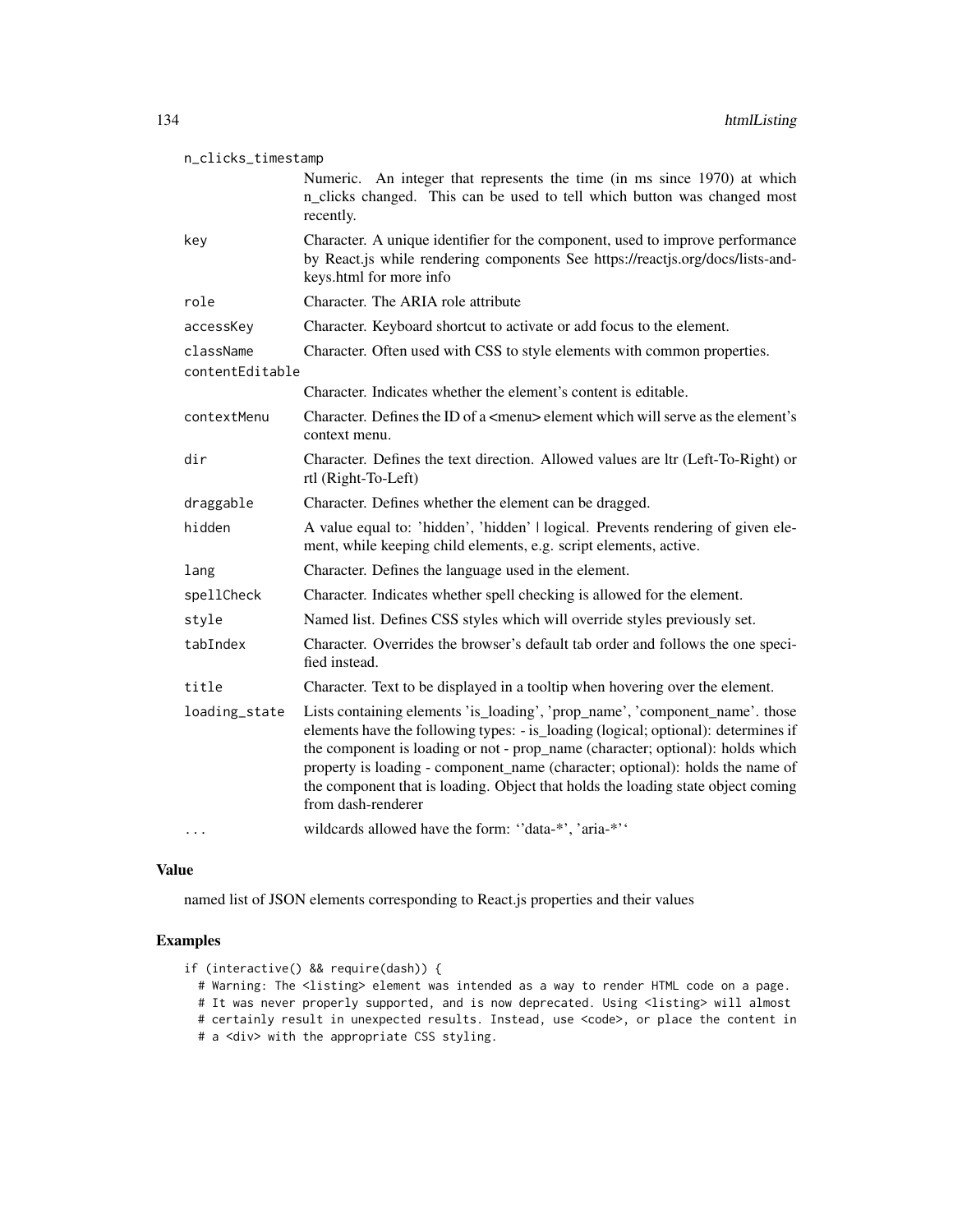#### htmlMain 135

```
library(dash)
library(dashHtmlComponents)
app <- Dash$new()
app$layout(
  htmlDiv(list(
    htmlListing(list(
      htmlUl("A"),
      htmlUl("B"),
      htmlUl("C")
    ))
  ))
\overline{\phantom{a}}app$run_server()
```
}

htmlMain *Main component*

### Description

Main is a wrapper for the <main> HTML5 element. For detailed attribute info see: https://developer.mozilla.org/en-US/docs/Web/HTML/Element/main

### Usage

```
htmlMain(children=NULL, id=NULL, n_clicks=NULL,
n_clicks_timestamp=NULL, key=NULL, role=NULL,
accessKey=NULL, className=NULL, contentEditable=NULL,
contextMenu=NULL, dir=NULL, draggable=NULL, hidden=NULL,
lang=NULL, spellCheck=NULL, style=NULL, tabIndex=NULL,
title=NULL, loading_state=NULL, ...)
```

| children           | A list of or a singular dash component, string or number. The children of this<br>component                                                                       |  |
|--------------------|-------------------------------------------------------------------------------------------------------------------------------------------------------------------|--|
| id                 | Character. The ID of this component, used to identify dash components in call-<br>backs. The ID needs to be unique across all of the components in an app.        |  |
| n_clicks           | Numeric. An integer that represents the number of times that this element has<br>been clicked on.                                                                 |  |
| n_clicks_timestamp |                                                                                                                                                                   |  |
|                    | Numeric. An integer that represents the time (in ms since 1970) at which<br>n_clicks changed. This can be used to tell which button was changed most<br>recently. |  |
|                    |                                                                                                                                                                   |  |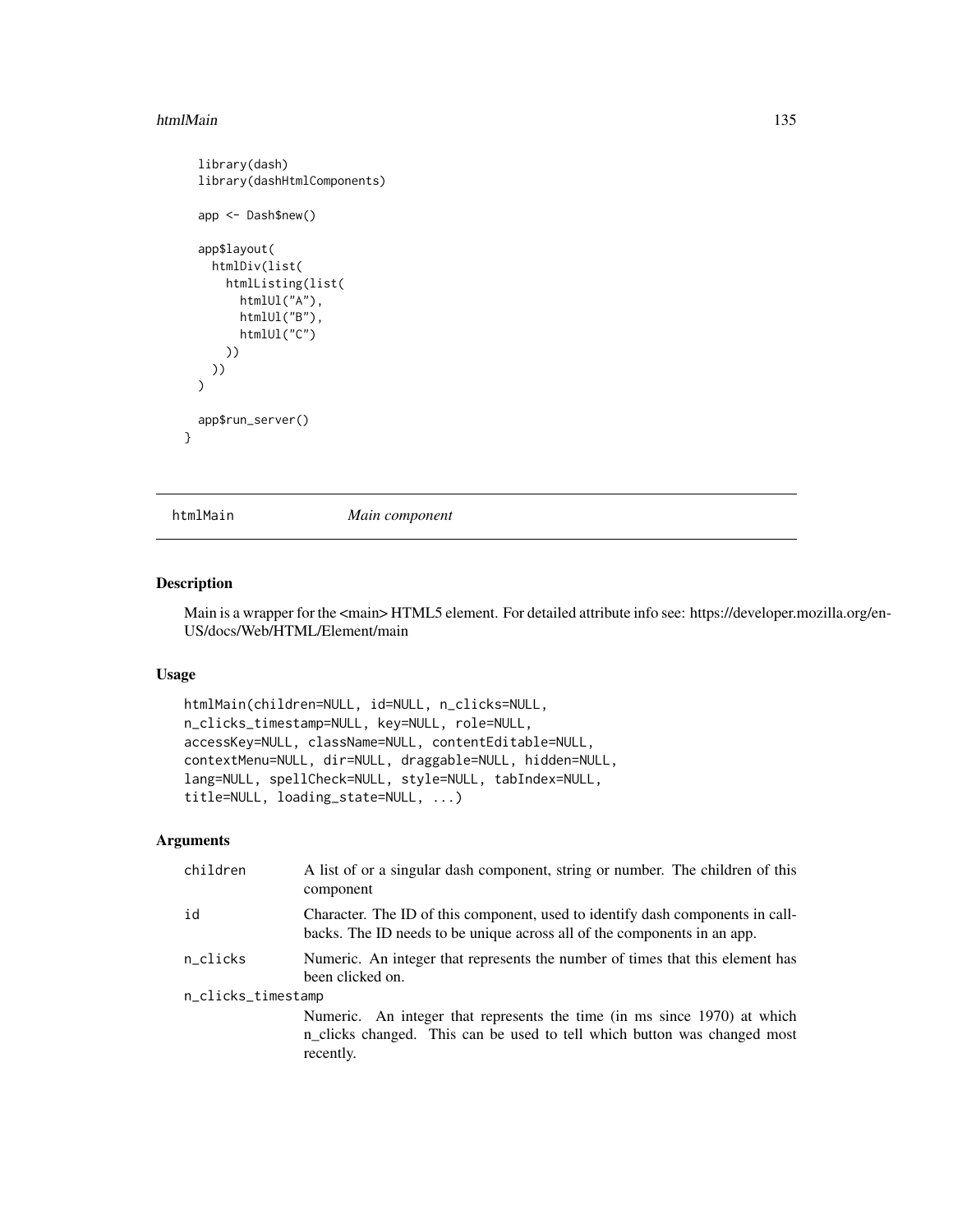| key             | Character. A unique identifier for the component, used to improve performance<br>by React.js while rendering components See https://reactjs.org/docs/lists-and-<br>keys.html for more info                                                                                                                                                                                                                                                      |
|-----------------|-------------------------------------------------------------------------------------------------------------------------------------------------------------------------------------------------------------------------------------------------------------------------------------------------------------------------------------------------------------------------------------------------------------------------------------------------|
| role            | Character. The ARIA role attribute                                                                                                                                                                                                                                                                                                                                                                                                              |
| accessKey       | Character. Keyboard shortcut to activate or add focus to the element.                                                                                                                                                                                                                                                                                                                                                                           |
| className       | Character. Often used with CSS to style elements with common properties.                                                                                                                                                                                                                                                                                                                                                                        |
| contentEditable |                                                                                                                                                                                                                                                                                                                                                                                                                                                 |
|                 | Character. Indicates whether the element's content is editable.                                                                                                                                                                                                                                                                                                                                                                                 |
| contextMenu     | Character. Defines the ID of a <menu> element which will serve as the element's<br/>context menu.</menu>                                                                                                                                                                                                                                                                                                                                        |
| dir             | Character. Defines the text direction. Allowed values are ltr (Left-To-Right) or<br>rtl (Right-To-Left)                                                                                                                                                                                                                                                                                                                                         |
| draggable       | Character. Defines whether the element can be dragged.                                                                                                                                                                                                                                                                                                                                                                                          |
| hidden          | A value equal to: 'hidden', 'hidden'   logical. Prevents rendering of given ele-<br>ment, while keeping child elements, e.g. script elements, active.                                                                                                                                                                                                                                                                                           |
| lang            | Character. Defines the language used in the element.                                                                                                                                                                                                                                                                                                                                                                                            |
| spellCheck      | Character. Indicates whether spell checking is allowed for the element.                                                                                                                                                                                                                                                                                                                                                                         |
| style           | Named list. Defines CSS styles which will override styles previously set.                                                                                                                                                                                                                                                                                                                                                                       |
| tabIndex        | Character. Overrides the browser's default tab order and follows the one speci-<br>fied instead.                                                                                                                                                                                                                                                                                                                                                |
| title           | Character. Text to be displayed in a tooltip when hovering over the element.                                                                                                                                                                                                                                                                                                                                                                    |
| loading_state   | Lists containing elements 'is_loading', 'prop_name', 'component_name'. those<br>elements have the following types: - is_loading (logical; optional): determines if<br>the component is loading or not - prop_name (character; optional): holds which<br>property is loading - component_name (character; optional): holds the name of<br>the component that is loading. Object that holds the loading state object coming<br>from dash-renderer |
| $\cdots$        | wildcards allowed have the form: "data-*', 'aria-*''                                                                                                                                                                                                                                                                                                                                                                                            |

named list of JSON elements corresponding to React.js properties and their values

```
if (interactive() && require(dash)) {
  library(dash)
  library(dashHtmlComponents)
  app <- Dash$new()
  app$layout(
   htmlDiv(list(
     htmlMain(
       list(htmlH1("Benjamin Franklin"),
```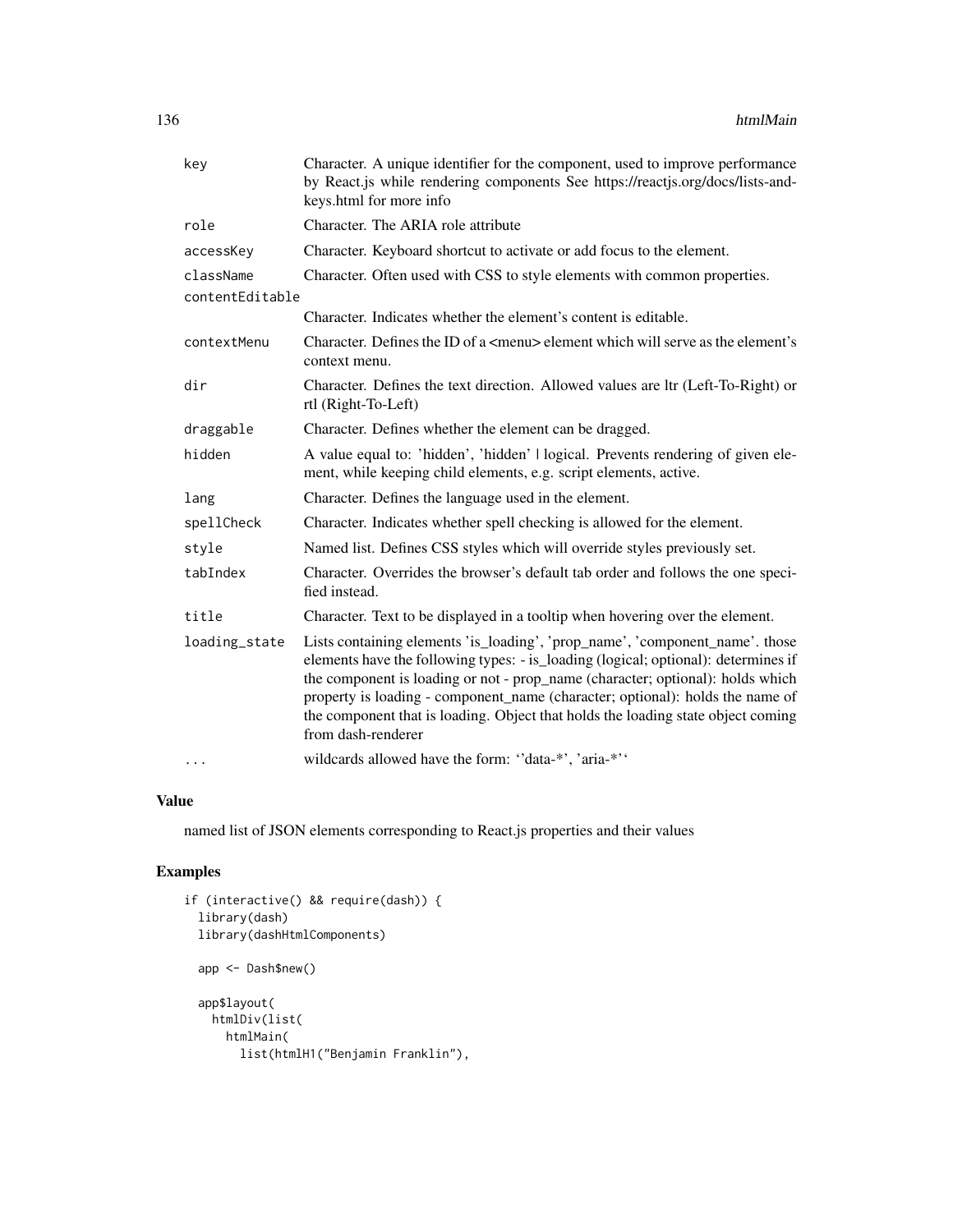## htmlMapEl 137

```
htmlP("Benjamin Franklin was an American polymath
                  and one of the Founding Fathers of the United States.
                  Franklin was a leading author, printer, political theorist,
                  politician, Freemason, postmaster, scientist, inventor,
                  humorist, civic activist, statesman, and diplomat."))
     )
   ))
 \mathcal{L}app$run_server()
}
```
htmlMapEl *MapEl component*

#### Description

MapEl is a wrapper for the <map> HTML5 element. For detailed attribute info see: https://developer.mozilla.org/en-US/docs/Web/HTML/Element/map

#### Usage

```
htmlMapEl(children=NULL, id=NULL, n_clicks=NULL,
n_clicks_timestamp=NULL, key=NULL, role=NULL, name=NULL,
accessKey=NULL, className=NULL, contentEditable=NULL,
contextMenu=NULL, dir=NULL, draggable=NULL, hidden=NULL,
lang=NULL, spellCheck=NULL, style=NULL, tabIndex=NULL,
title=NULL, loading_state=NULL, ...)
```

| children           | A list of or a singular dash component, string or number. The children of this<br>component                                                                                                |
|--------------------|--------------------------------------------------------------------------------------------------------------------------------------------------------------------------------------------|
| id                 | Character. The ID of this component, used to identify dash components in call-<br>backs. The ID needs to be unique across all of the components in an app.                                 |
| n_clicks           | Numeric. An integer that represents the number of times that this element has<br>been clicked on.                                                                                          |
| n_clicks_timestamp |                                                                                                                                                                                            |
|                    | Numeric. An integer that represents the time (in ms since 1970) at which<br>n_clicks changed. This can be used to tell which button was changed most<br>recently.                          |
| key                | Character. A unique identifier for the component, used to improve performance<br>by React.js while rendering components See https://reactjs.org/docs/lists-and-<br>keys.html for more info |
| role               | Character. The ARIA role attribute                                                                                                                                                         |
| name               | Character. Name of the element. For example used by the server to identify the<br>fields in form submits.                                                                                  |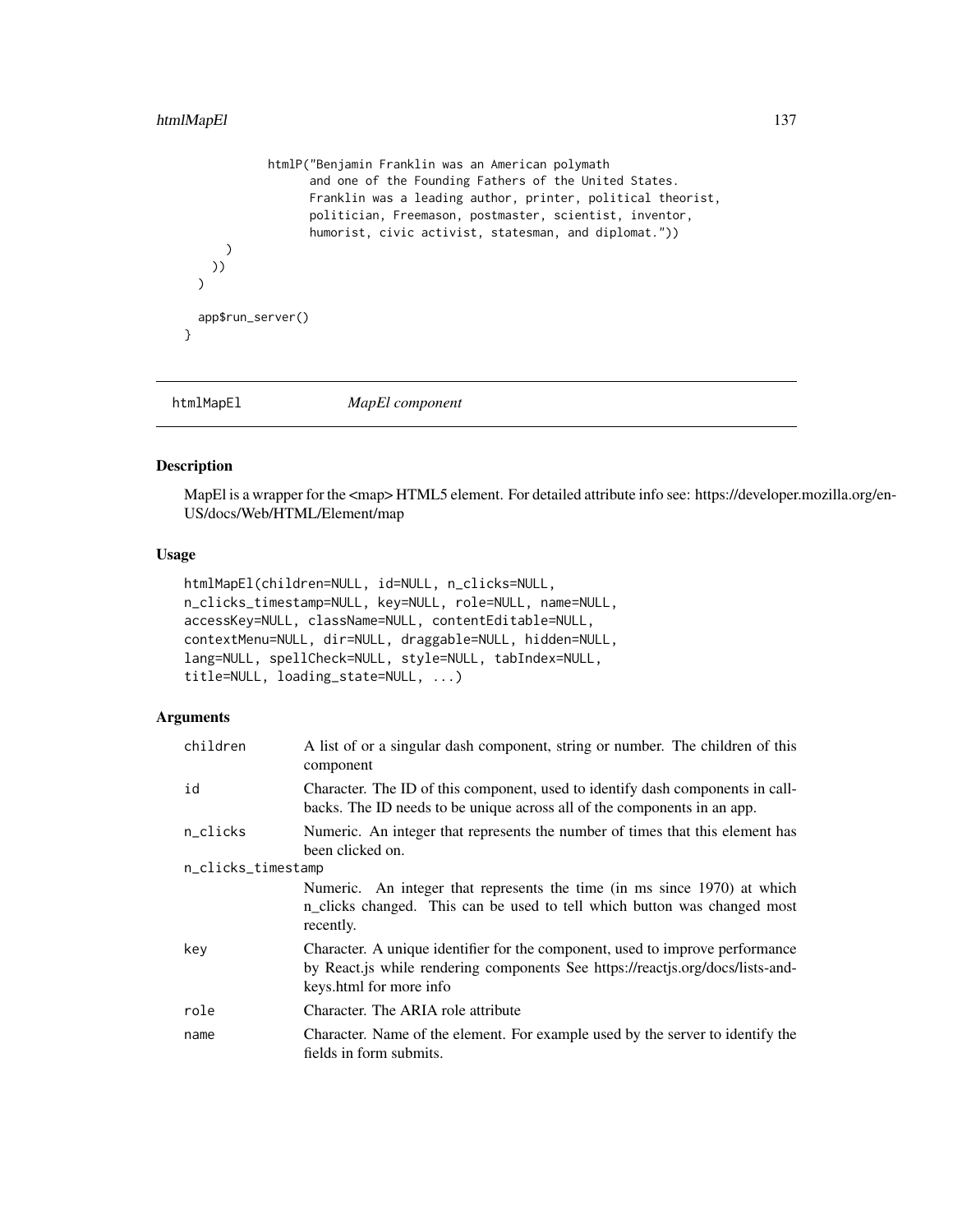| accessKey       | Character. Keyboard shortcut to activate or add focus to the element.                                                                                                                                                                                                                                                                                                                                                                           |
|-----------------|-------------------------------------------------------------------------------------------------------------------------------------------------------------------------------------------------------------------------------------------------------------------------------------------------------------------------------------------------------------------------------------------------------------------------------------------------|
| className       | Character. Often used with CSS to style elements with common properties.                                                                                                                                                                                                                                                                                                                                                                        |
| contentEditable |                                                                                                                                                                                                                                                                                                                                                                                                                                                 |
|                 | Character. Indicates whether the element's content is editable.                                                                                                                                                                                                                                                                                                                                                                                 |
| contextMenu     | Character. Defines the ID of a $\leq$ menu> element which will serve as the element's<br>context menu.                                                                                                                                                                                                                                                                                                                                          |
| dir             | Character. Defines the text direction. Allowed values are ltr (Left-To-Right) or<br>rtl (Right-To-Left)                                                                                                                                                                                                                                                                                                                                         |
| draggable       | Character. Defines whether the element can be dragged.                                                                                                                                                                                                                                                                                                                                                                                          |
| hidden          | A value equal to: 'hidden', 'hidden'   logical. Prevents rendering of given ele-<br>ment, while keeping child elements, e.g. script elements, active.                                                                                                                                                                                                                                                                                           |
| lang            | Character. Defines the language used in the element.                                                                                                                                                                                                                                                                                                                                                                                            |
| spellCheck      | Character. Indicates whether spell checking is allowed for the element.                                                                                                                                                                                                                                                                                                                                                                         |
| style           | Named list. Defines CSS styles which will override styles previously set.                                                                                                                                                                                                                                                                                                                                                                       |
| tabIndex        | Character. Overrides the browser's default tab order and follows the one speci-<br>fied instead.                                                                                                                                                                                                                                                                                                                                                |
| title           | Character. Text to be displayed in a tooltip when hovering over the element.                                                                                                                                                                                                                                                                                                                                                                    |
| loading_state   | Lists containing elements 'is_loading', 'prop_name', 'component_name'. those<br>elements have the following types: - is_loading (logical; optional): determines if<br>the component is loading or not - prop_name (character; optional): holds which<br>property is loading - component_name (character; optional): holds the name of<br>the component that is loading. Object that holds the loading state object coming<br>from dash-renderer |
| $\cdots$        | wildcards allowed have the form: "data-*', 'aria-*''                                                                                                                                                                                                                                                                                                                                                                                            |

named list of JSON elements corresponding to React.js properties and their values

```
# The URL below has been chunked to comply with CRAN
# requirements; the use of file.path is optional and not required
# for this component.
if (interactive() && require(dash)) {
  app$layout(
   htmlDiv(list(
      htmlImg(src = file.path('https://upload.wikimedia.org',
              'wikipedia/commons/0/0c',
              'PIA17351-ApparentSizes-MarsDeimosPhobos-EarthMoon.jpg',
             fsep = '/'),
             useMap = '#image-map'),
      htmlMapEl(list(
       htmlArea(target='_blank',
               alt='Deimos',
               title='Deimos',
```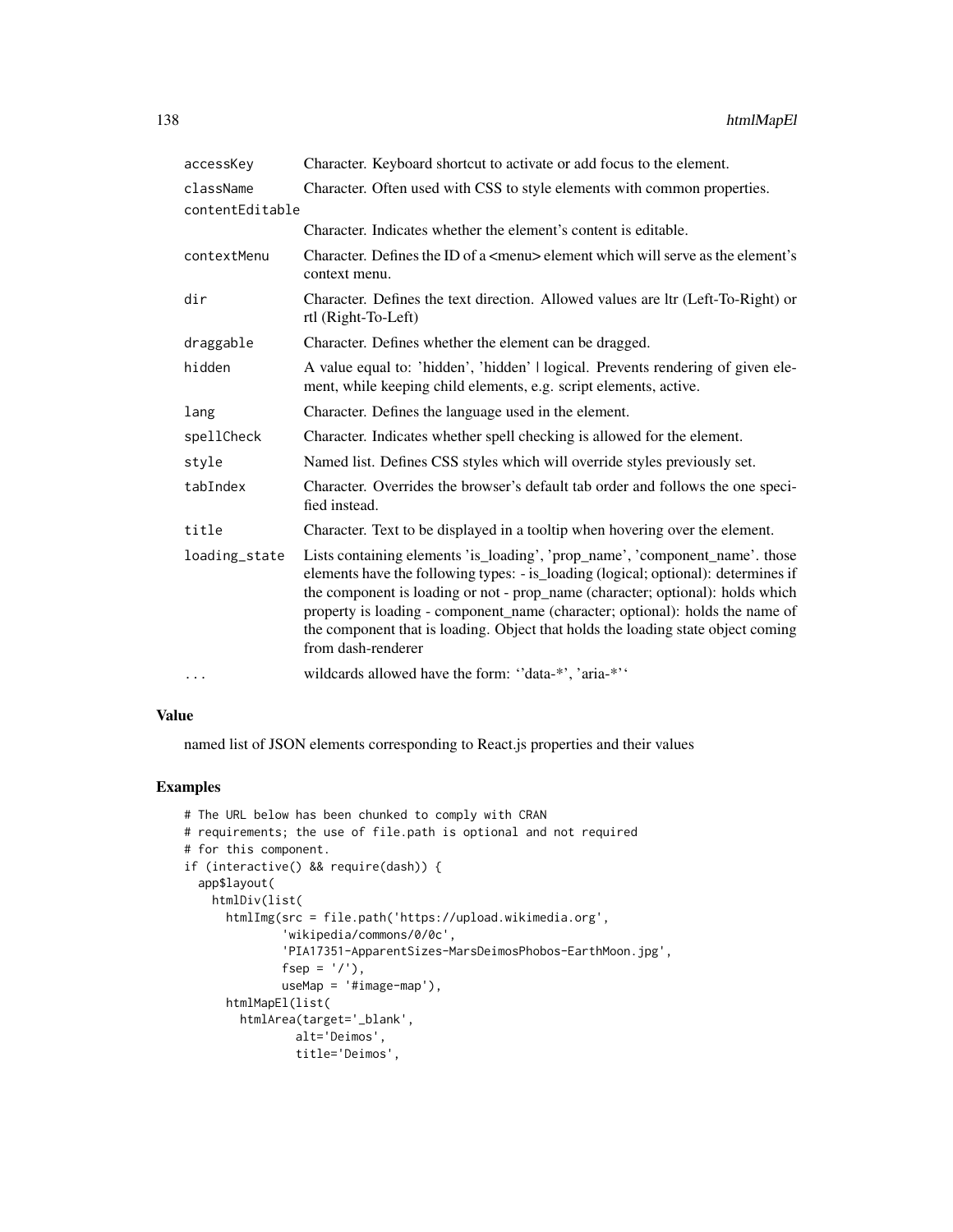#### htmlMark 139

```
href='https://en.wikipedia.org/wiki/Deimos_(moon)',
                coords='5,114,32,147',
                shape='rect'),
        htmlArea(target='_blank',
                alt='Phobos',
                title='Phobos',
                href='https://en.wikipedia.org/wiki/Phobos_(moon)',
                coords='113,196,32,103',
                shape='rect'),
        htmlArea(target='_blank',
                alt='Moon',
                title='Moon',
                href='https://en.wikipedia.org/wiki/Moon',
                coords='127,285,294,1',
                shape='rect')
        ),
        name = 'image-map'
      ),
      htmlDiv(children = 'Click on the image to visit a Wikipedia article',
              id = 'object-name')
      )
   )
 \lambdaapp$run_server()
}
```
htmlMark *Mark component*

# Description

Mark is a wrapper for the  $\langle$ mark>HTML5 element. For detailed attribute info see: https://developer.mozilla.org/en-US/docs/Web/HTML/Element/mark

#### Usage

```
htmlMark(children=NULL, id=NULL, n_clicks=NULL,
n_clicks_timestamp=NULL, key=NULL, role=NULL,
accessKey=NULL, className=NULL, contentEditable=NULL,
contextMenu=NULL, dir=NULL, draggable=NULL, hidden=NULL,
lang=NULL, spellCheck=NULL, style=NULL, tabIndex=NULL,
title=NULL, loading_state=NULL, ...)
```

| children | A list of or a singular dash component, string or number. The children of this |
|----------|--------------------------------------------------------------------------------|
|          | component                                                                      |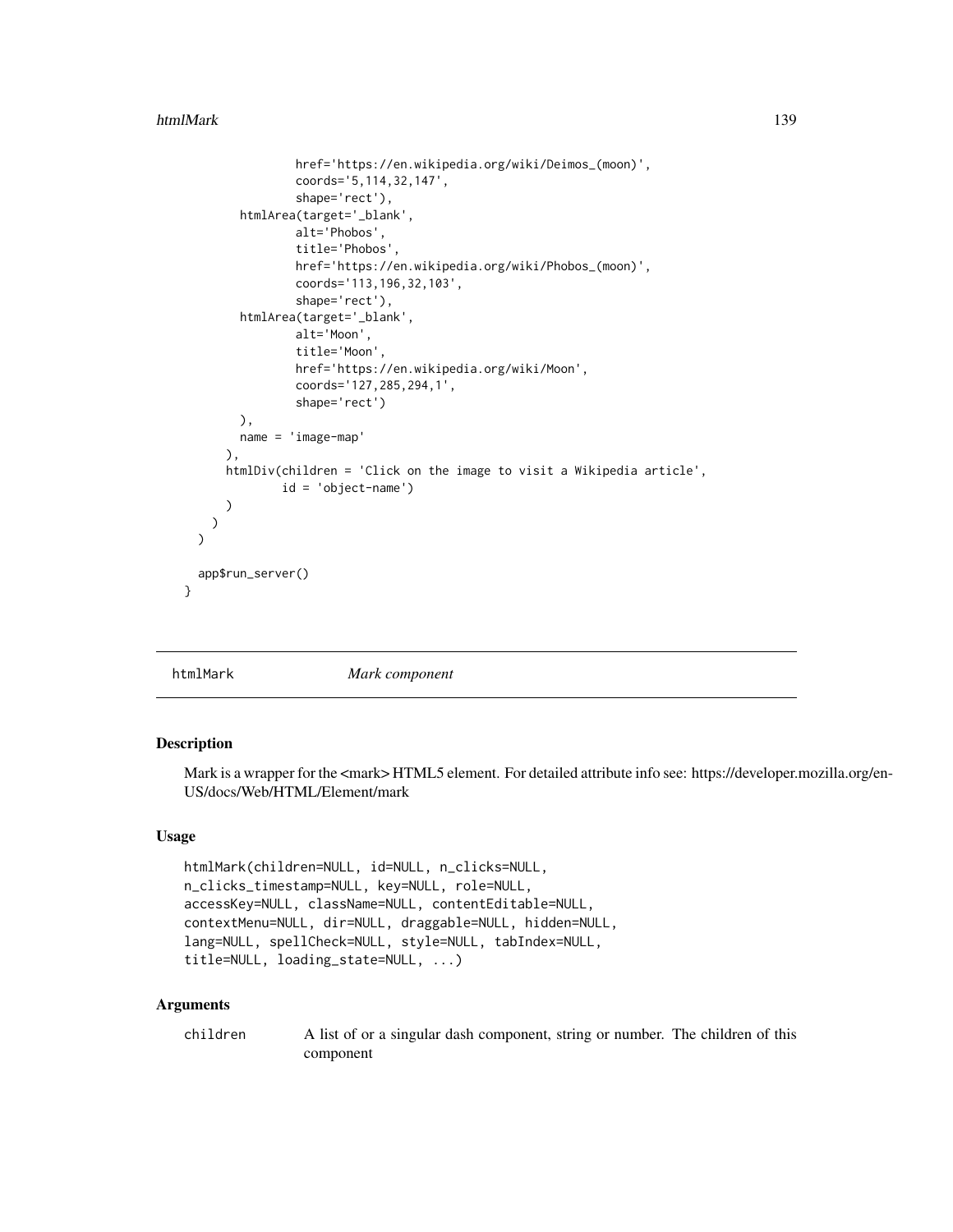| id                 | Character. The ID of this component, used to identify dash components in call-<br>backs. The ID needs to be unique across all of the components in an app.                                                                                                                                                                                                                                                                                                    |
|--------------------|---------------------------------------------------------------------------------------------------------------------------------------------------------------------------------------------------------------------------------------------------------------------------------------------------------------------------------------------------------------------------------------------------------------------------------------------------------------|
| n_clicks           | Numeric. An integer that represents the number of times that this element has<br>been clicked on.                                                                                                                                                                                                                                                                                                                                                             |
| n_clicks_timestamp |                                                                                                                                                                                                                                                                                                                                                                                                                                                               |
|                    | Numeric. An integer that represents the time (in ms since 1970) at which<br>n_clicks changed. This can be used to tell which button was changed most<br>recently.                                                                                                                                                                                                                                                                                             |
| key                | Character. A unique identifier for the component, used to improve performance<br>by React.js while rendering components See https://reactjs.org/docs/lists-and-<br>keys.html for more info                                                                                                                                                                                                                                                                    |
| role               | Character. The ARIA role attribute                                                                                                                                                                                                                                                                                                                                                                                                                            |
| accessKey          | Character. Keyboard shortcut to activate or add focus to the element.                                                                                                                                                                                                                                                                                                                                                                                         |
| className          | Character. Often used with CSS to style elements with common properties.                                                                                                                                                                                                                                                                                                                                                                                      |
| contentEditable    |                                                                                                                                                                                                                                                                                                                                                                                                                                                               |
|                    | Character. Indicates whether the element's content is editable.                                                                                                                                                                                                                                                                                                                                                                                               |
| contextMenu        | Character. Defines the ID of a <menu> element which will serve as the element's<br/>context menu.</menu>                                                                                                                                                                                                                                                                                                                                                      |
| dir                | Character. Defines the text direction. Allowed values are ltr (Left-To-Right) or<br>rtl (Right-To-Left)                                                                                                                                                                                                                                                                                                                                                       |
| draggable          | Character. Defines whether the element can be dragged.                                                                                                                                                                                                                                                                                                                                                                                                        |
| hidden             | A value equal to: 'hidden', 'hidden'   logical. Prevents rendering of given ele-<br>ment, while keeping child elements, e.g. script elements, active.                                                                                                                                                                                                                                                                                                         |
| lang               | Character. Defines the language used in the element.                                                                                                                                                                                                                                                                                                                                                                                                          |
| spellCheck         | Character. Indicates whether spell checking is allowed for the element.                                                                                                                                                                                                                                                                                                                                                                                       |
| style              | Named list. Defines CSS styles which will override styles previously set.                                                                                                                                                                                                                                                                                                                                                                                     |
| tabIndex           | Character. Overrides the browser's default tab order and follows the one speci-<br>fied instead.                                                                                                                                                                                                                                                                                                                                                              |
| title              | Character. Text to be displayed in a tooltip when hovering over the element.                                                                                                                                                                                                                                                                                                                                                                                  |
|                    | loading_state Lists containing elements 'is_loading', 'prop_name', 'component_name'. those<br>elements have the following types: - is_loading (logical; optional): determines if<br>the component is loading or not - prop_name (character; optional): holds which<br>property is loading - component_name (character; optional): holds the name of<br>the component that is loading. Object that holds the loading state object coming<br>from dash-renderer |
|                    | wildcards allowed have the form: "data-*', 'aria-*''                                                                                                                                                                                                                                                                                                                                                                                                          |

named list of JSON elements corresponding to React.js properties and their values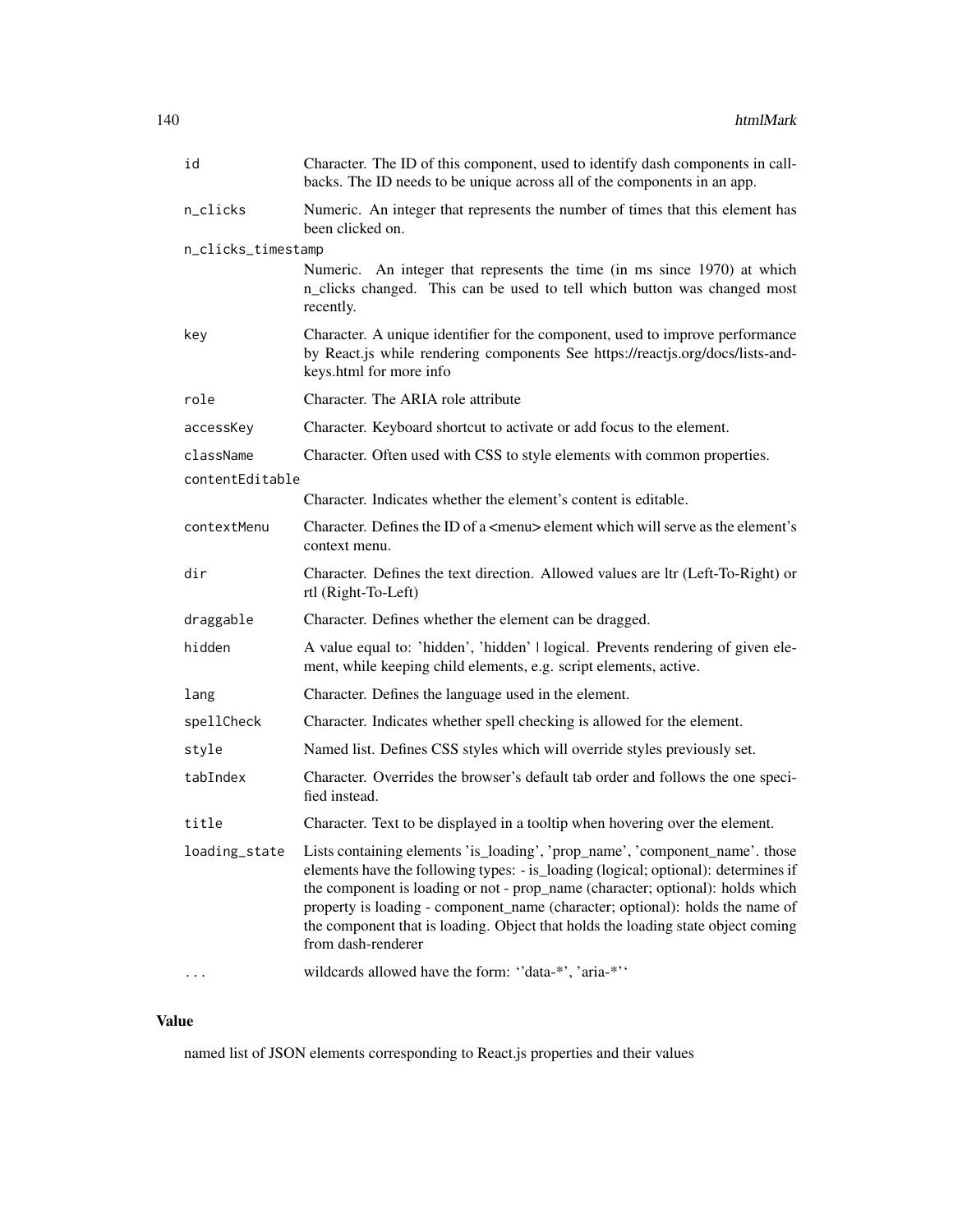# htmlMarquee 141

### Examples

```
if (interactive() && require(dash)) {
 library(dash)
 library(dashHtmlComponents)
 app <- Dash$new()
 app$layout(
   htmlDiv(list(
      htmlP(list(
       htmlMark("Plotly"),
        " develops online data analytics and visualization tools."
      ))
   ))
 \lambdaapp$run_server()
}
```
htmlMarquee *Marquee component*

#### Description

Marquee is a wrapper for the <marquee> HTML5 element. For detailed attribute info see: https://developer.mozilla.org/en-US/docs/Web/HTML/Element/marquee

### Usage

```
htmlMarquee(children=NULL, id=NULL, n_clicks=NULL,
n_clicks_timestamp=NULL, key=NULL, role=NULL, loop=NULL,
accessKey=NULL, className=NULL, contentEditable=NULL,
contextMenu=NULL, dir=NULL, draggable=NULL, hidden=NULL,
lang=NULL, spellCheck=NULL, style=NULL, tabIndex=NULL,
title=NULL, loading_state=NULL, ...)
```

| children           | A list of or a singular dash component, string or number. The children of this<br>component                                                                       |  |
|--------------------|-------------------------------------------------------------------------------------------------------------------------------------------------------------------|--|
| id                 | Character. The ID of this component, used to identify dash components in call-<br>backs. The ID needs to be unique across all of the components in an app.        |  |
| n_clicks           | Numeric. An integer that represents the number of times that this element has<br>been clicked on.                                                                 |  |
| n_clicks_timestamp |                                                                                                                                                                   |  |
|                    | Numeric. An integer that represents the time (in ms since 1970) at which<br>n_clicks changed. This can be used to tell which button was changed most<br>recently. |  |
|                    |                                                                                                                                                                   |  |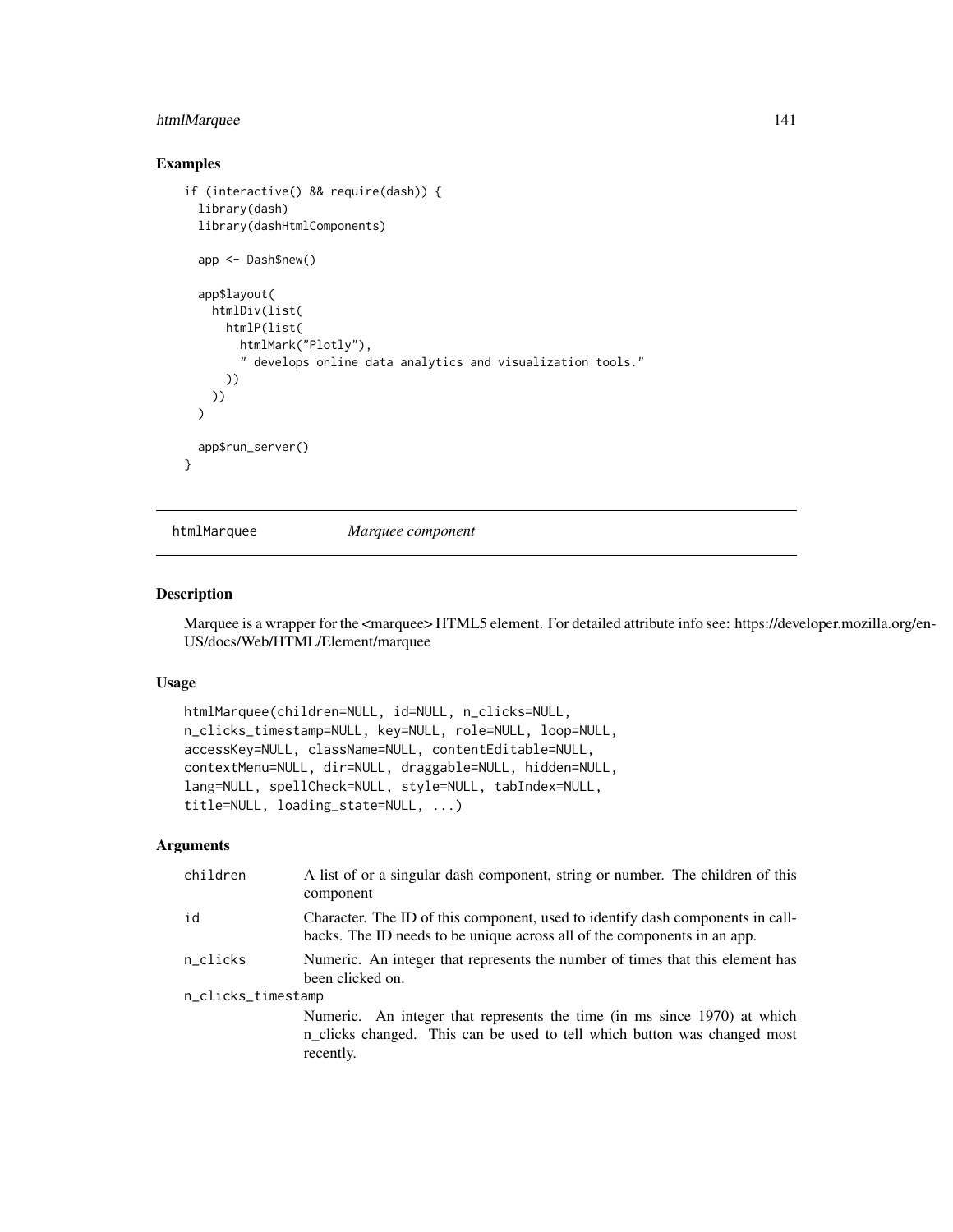| key             | Character. A unique identifier for the component, used to improve performance<br>by React.js while rendering components See https://reactjs.org/docs/lists-and-<br>keys.html for more info                                                                                                                                                                                                                                                      |
|-----------------|-------------------------------------------------------------------------------------------------------------------------------------------------------------------------------------------------------------------------------------------------------------------------------------------------------------------------------------------------------------------------------------------------------------------------------------------------|
| role            | Character. The ARIA role attribute                                                                                                                                                                                                                                                                                                                                                                                                              |
| loop            | A value equal to: 'loop', 'loop'   logical. Indicates whether the media should<br>start playing from the start when it's finished.                                                                                                                                                                                                                                                                                                              |
| accessKey       | Character. Keyboard shortcut to activate or add focus to the element.                                                                                                                                                                                                                                                                                                                                                                           |
| className       | Character. Often used with CSS to style elements with common properties.                                                                                                                                                                                                                                                                                                                                                                        |
| contentEditable | Character. Indicates whether the element's content is editable.                                                                                                                                                                                                                                                                                                                                                                                 |
| contextMenu     | Character. Defines the ID of a <menu> element which will serve as the element's<br/>context menu.</menu>                                                                                                                                                                                                                                                                                                                                        |
| dir             | Character. Defines the text direction. Allowed values are ltr (Left-To-Right) or<br>rtl (Right-To-Left)                                                                                                                                                                                                                                                                                                                                         |
| draggable       | Character. Defines whether the element can be dragged.                                                                                                                                                                                                                                                                                                                                                                                          |
| hidden          | A value equal to: 'hidden', 'hidden'   logical. Prevents rendering of given ele-<br>ment, while keeping child elements, e.g. script elements, active.                                                                                                                                                                                                                                                                                           |
| lang            | Character. Defines the language used in the element.                                                                                                                                                                                                                                                                                                                                                                                            |
| spellCheck      | Character. Indicates whether spell checking is allowed for the element.                                                                                                                                                                                                                                                                                                                                                                         |
| style           | Named list. Defines CSS styles which will override styles previously set.                                                                                                                                                                                                                                                                                                                                                                       |
| tabIndex        | Character. Overrides the browser's default tab order and follows the one speci-<br>fied instead.                                                                                                                                                                                                                                                                                                                                                |
| title           | Character. Text to be displayed in a tooltip when hovering over the element.                                                                                                                                                                                                                                                                                                                                                                    |
| loading_state   | Lists containing elements 'is_loading', 'prop_name', 'component_name'. those<br>elements have the following types: - is_loading (logical; optional): determines if<br>the component is loading or not - prop_name (character; optional): holds which<br>property is loading - component_name (character; optional): holds the name of<br>the component that is loading. Object that holds the loading state object coming<br>from dash-renderer |
| $\cdots$        | wildcards allowed have the form: "data-*', 'aria-*''                                                                                                                                                                                                                                                                                                                                                                                            |

named list of JSON elements corresponding to React.js properties and their values

```
if (interactive() && require(dash)) {
 # This feature is obsolete. It may still work in some
 # browsers, but could stop working at any time. Try to
 # avoid using this component.
 library(dash)
 library(dashHtmlComponents)
```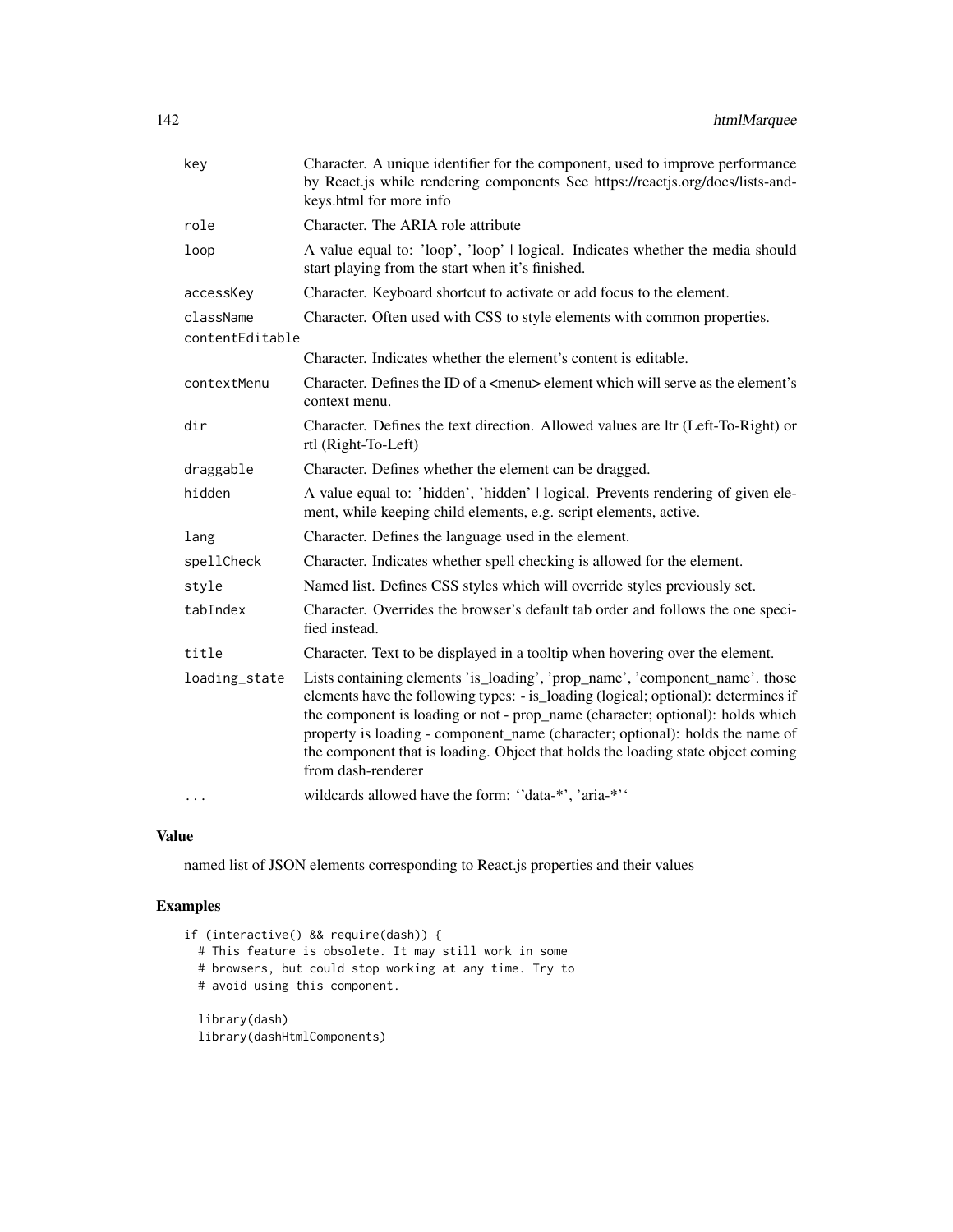#### htmlMeta 143

```
app <- Dash$new()
  app$layout(
    htmlDiv(list(
      htmlMarquee("Here is some sliding text that uses htmlMarquee")
   ))
  \mathcal{L}app$run_server()
}
```
htmlMeta *Meta component*

### Description

Meta is a wrapper for the <meta> HTML5 element. For detailed attribute info see: https://developer.mozilla.org/en-US/docs/Web/HTML/Element/meta

#### Usage

```
htmlMeta(children=NULL, id=NULL, n_clicks=NULL,
n_clicks_timestamp=NULL, key=NULL, role=NULL, charSet=NULL,
content=NULL, httpEquiv=NULL, name=NULL, accessKey=NULL,
className=NULL, contentEditable=NULL, contextMenu=NULL,
dir=NULL, draggable=NULL, hidden=NULL, lang=NULL,
spellCheck=NULL, style=NULL, tabIndex=NULL, title=NULL,
loading_state=NULL, ...)
```

| children           | A list of or a singular dash component, string or number. The children of this<br>component                                                                                                |
|--------------------|--------------------------------------------------------------------------------------------------------------------------------------------------------------------------------------------|
| id                 | Character. The ID of this component, used to identify dash components in call-<br>backs. The ID needs to be unique across all of the components in an app.                                 |
| n_clicks           | Numeric. An integer that represents the number of times that this element has<br>been clicked on.                                                                                          |
| n_clicks_timestamp |                                                                                                                                                                                            |
|                    | Numeric. An integer that represents the time (in ms since 1970) at which<br>n_clicks changed. This can be used to tell which button was changed most<br>recently.                          |
| key                | Character. A unique identifier for the component, used to improve performance<br>by React.js while rendering components See https://reactjs.org/docs/lists-and-<br>keys.html for more info |
| role               | Character. The ARIA role attribute                                                                                                                                                         |
| charSet            | Character. Declares the character encoding of the page or script.                                                                                                                          |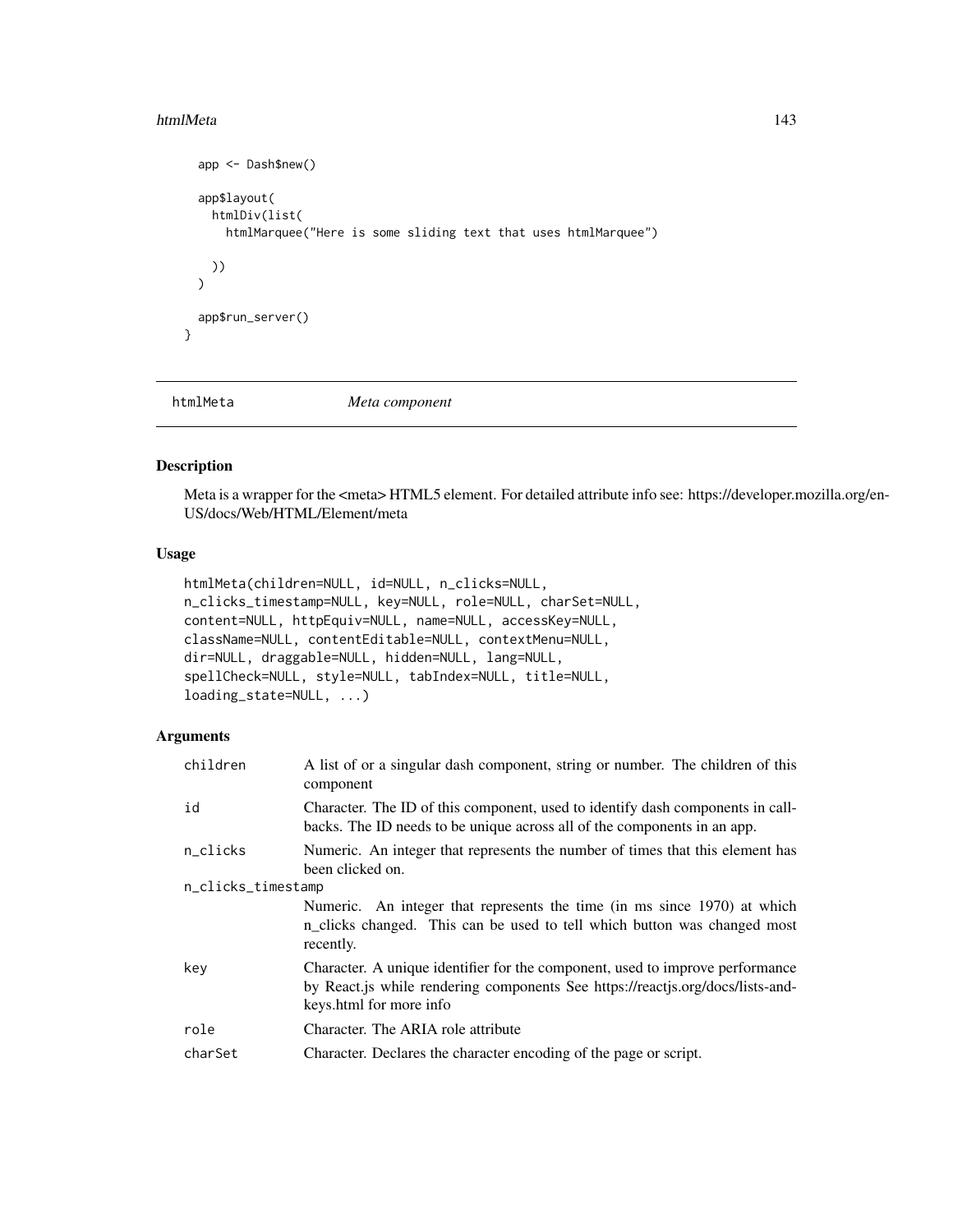| content                      | Character. A value associated with http-equiv or name depending on the context.                                                                                                                                                                                                                                                                                                                                                                 |
|------------------------------|-------------------------------------------------------------------------------------------------------------------------------------------------------------------------------------------------------------------------------------------------------------------------------------------------------------------------------------------------------------------------------------------------------------------------------------------------|
| httpEquiv                    | Character. Defines a pragma directive.                                                                                                                                                                                                                                                                                                                                                                                                          |
| name                         | Character. Name of the element. For example used by the server to identify the<br>fields in form submits.                                                                                                                                                                                                                                                                                                                                       |
| accessKey                    | Character. Keyboard shortcut to activate or add focus to the element.                                                                                                                                                                                                                                                                                                                                                                           |
| className<br>contentEditable | Character. Often used with CSS to style elements with common properties.                                                                                                                                                                                                                                                                                                                                                                        |
|                              | Character. Indicates whether the element's content is editable.                                                                                                                                                                                                                                                                                                                                                                                 |
| contextMenu                  | Character. Defines the ID of a <menu> element which will serve as the element's<br/>context menu.</menu>                                                                                                                                                                                                                                                                                                                                        |
| dir                          | Character. Defines the text direction. Allowed values are ltr (Left-To-Right) or<br>rtl (Right-To-Left)                                                                                                                                                                                                                                                                                                                                         |
| draggable                    | Character. Defines whether the element can be dragged.                                                                                                                                                                                                                                                                                                                                                                                          |
| hidden                       | A value equal to: 'hidden', 'hidden'   logical. Prevents rendering of given ele-<br>ment, while keeping child elements, e.g. script elements, active.                                                                                                                                                                                                                                                                                           |
| lang                         | Character. Defines the language used in the element.                                                                                                                                                                                                                                                                                                                                                                                            |
| spellCheck                   | Character. Indicates whether spell checking is allowed for the element.                                                                                                                                                                                                                                                                                                                                                                         |
| style                        | Named list. Defines CSS styles which will override styles previously set.                                                                                                                                                                                                                                                                                                                                                                       |
| tabIndex                     | Character. Overrides the browser's default tab order and follows the one speci-<br>fied instead.                                                                                                                                                                                                                                                                                                                                                |
| title                        | Character. Text to be displayed in a tooltip when hovering over the element.                                                                                                                                                                                                                                                                                                                                                                    |
| loading_state                | Lists containing elements 'is_loading', 'prop_name', 'component_name'. those<br>elements have the following types: - is_loading (logical; optional): determines if<br>the component is loading or not - prop_name (character; optional): holds which<br>property is loading - component_name (character; optional): holds the name of<br>the component that is loading. Object that holds the loading state object coming<br>from dash-renderer |
| $\cdots$                     | wildcards allowed have the form: "data-*', 'aria-*''                                                                                                                                                                                                                                                                                                                                                                                            |

named list of JSON elements corresponding to React.js properties and their values

```
if (interactive() && require(dash)) {
 library(dash)
 library(dashHtmlComponents)
 app <- Dash$new()
 app$layout(
   htmlDiv(list(
     htmlP("The <meta> tag provides metadata about the HTML document.
           Metadata will not be displayed on the page, but will be machine parsable.
```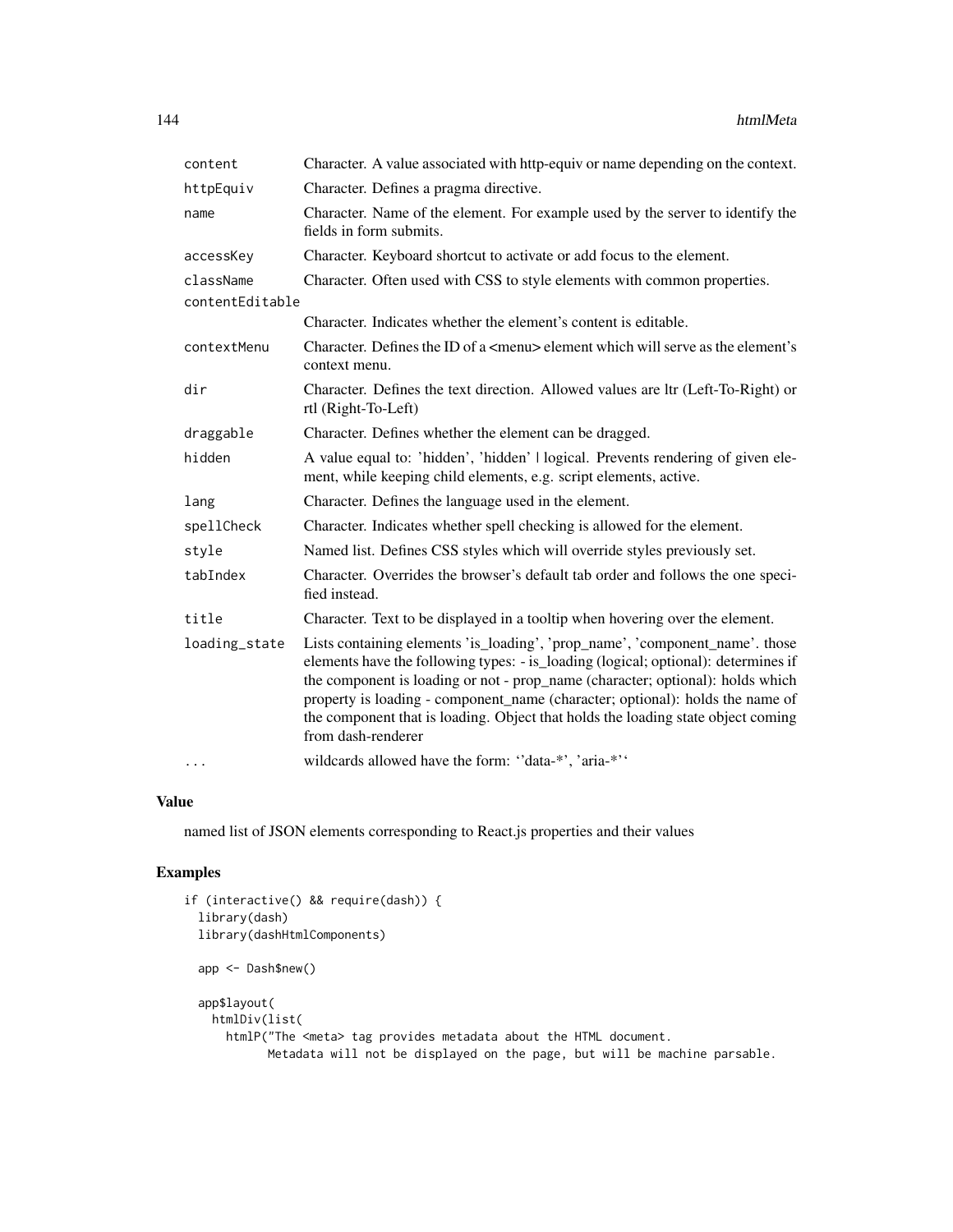#### htmlMeter 145

```
To view meta tag the content of this page can be inspected."),
      htmlMeta(name = "author", content = "Edward Tufte")
   ))
 \lambdaapp$run_server()
}
```
htmlMeter *Meter component*

#### Description

Meter is a wrapper for the <meter> HTML5 element. For detailed attribute info see: https://developer.mozilla.org/en-US/docs/Web/HTML/Element/meter

#### Usage

```
htmlMeter(children=NULL, id=NULL, n_clicks=NULL,
n_clicks_timestamp=NULL, key=NULL, role=NULL, form=NULL,
high=NULL, low=NULL, max=NULL, min=NULL, optimum=NULL,
value=NULL, accessKey=NULL, className=NULL,
contentEditable=NULL, contextMenu=NULL, dir=NULL,
draggable=NULL, hidden=NULL, lang=NULL, spellCheck=NULL,
style=NULL, tabIndex=NULL, title=NULL, loading_state=NULL,
...)
```

| children           | A list of or a singular dash component, string or number. The children of this<br>component                                                                                                |
|--------------------|--------------------------------------------------------------------------------------------------------------------------------------------------------------------------------------------|
| id                 | Character. The ID of this component, used to identify dash components in call-<br>backs. The ID needs to be unique across all of the components in an app.                                 |
| n_clicks           | Numeric. An integer that represents the number of times that this element has<br>been clicked on.                                                                                          |
| n_clicks_timestamp |                                                                                                                                                                                            |
|                    | Numeric. An integer that represents the time (in ms since 1970) at which<br>n_clicks changed. This can be used to tell which button was changed most<br>recently.                          |
| key                | Character. A unique identifier for the component, used to improve performance<br>by React.js while rendering components See https://reactjs.org/docs/lists-and-<br>keys.html for more info |
| role               | Character. The ARIA role attribute                                                                                                                                                         |
| form               | Character. Indicates the form that is the owner of the element.                                                                                                                            |
| high               | Character. Indicates the lower bound of the upper range.                                                                                                                                   |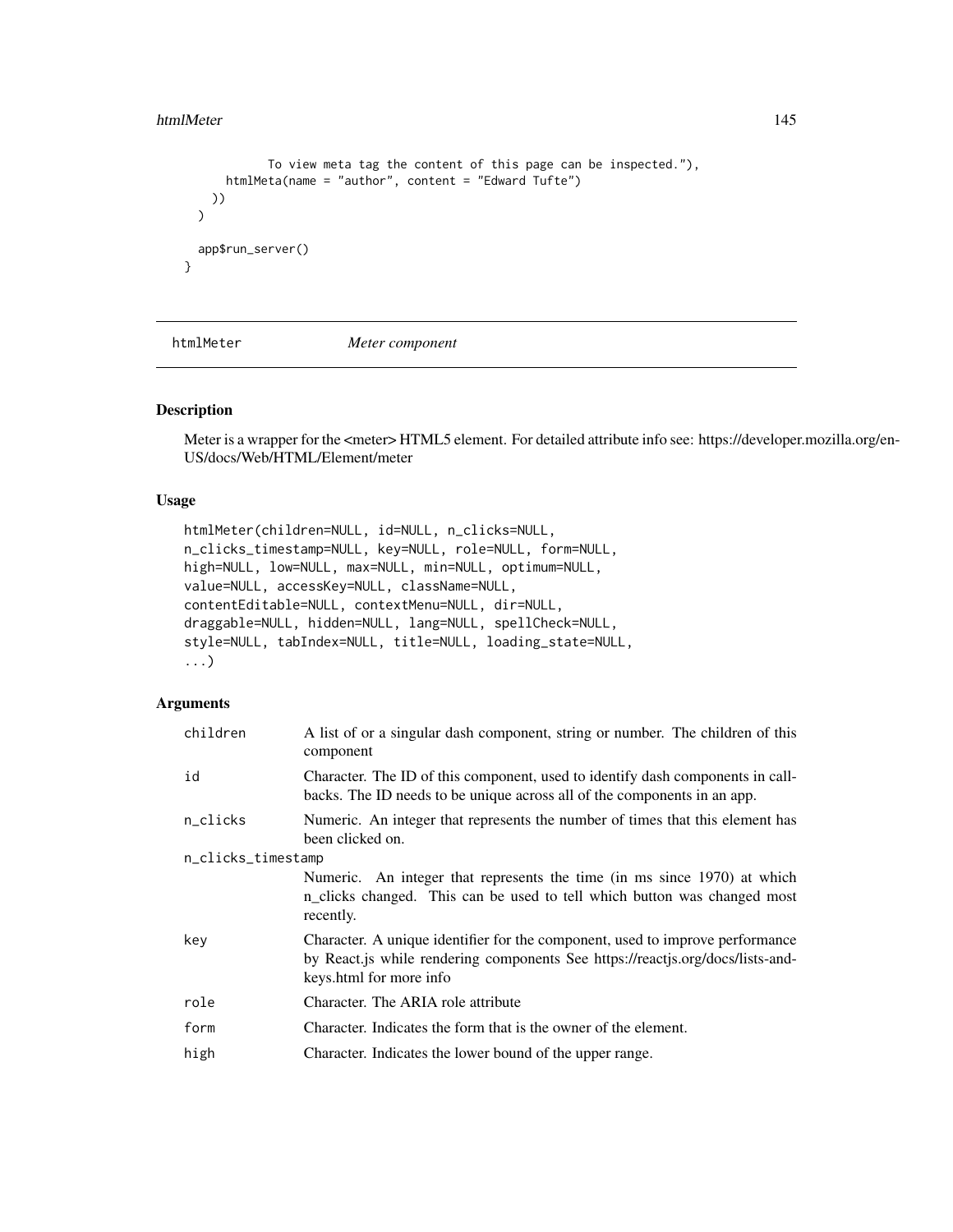| low             | Character. Indicates the upper bound of the lower range.                                                                                                                                                                                                                                                                                                                                                                                        |
|-----------------|-------------------------------------------------------------------------------------------------------------------------------------------------------------------------------------------------------------------------------------------------------------------------------------------------------------------------------------------------------------------------------------------------------------------------------------------------|
| max             | Character   numeric. Indicates the maximum value allowed.                                                                                                                                                                                                                                                                                                                                                                                       |
| min             | Character   numeric. Indicates the minimum value allowed.                                                                                                                                                                                                                                                                                                                                                                                       |
| optimum         | Character. Indicates the optimal numeric value.                                                                                                                                                                                                                                                                                                                                                                                                 |
| value           | Character. Defines a default value which will be displayed in the element on<br>page load.                                                                                                                                                                                                                                                                                                                                                      |
| accessKey       | Character. Keyboard shortcut to activate or add focus to the element.                                                                                                                                                                                                                                                                                                                                                                           |
| className       | Character. Often used with CSS to style elements with common properties.                                                                                                                                                                                                                                                                                                                                                                        |
| contentEditable |                                                                                                                                                                                                                                                                                                                                                                                                                                                 |
|                 | Character. Indicates whether the element's content is editable.                                                                                                                                                                                                                                                                                                                                                                                 |
| contextMenu     | Character. Defines the ID of a <menu> element which will serve as the element's<br/>context menu.</menu>                                                                                                                                                                                                                                                                                                                                        |
| dir             | Character. Defines the text direction. Allowed values are ltr (Left-To-Right) or<br>rtl (Right-To-Left)                                                                                                                                                                                                                                                                                                                                         |
| draggable       | Character. Defines whether the element can be dragged.                                                                                                                                                                                                                                                                                                                                                                                          |
| hidden          | A value equal to: 'hidden', 'hidden'   logical. Prevents rendering of given ele-<br>ment, while keeping child elements, e.g. script elements, active.                                                                                                                                                                                                                                                                                           |
| lang            | Character. Defines the language used in the element.                                                                                                                                                                                                                                                                                                                                                                                            |
| spellCheck      | Character. Indicates whether spell checking is allowed for the element.                                                                                                                                                                                                                                                                                                                                                                         |
| style           | Named list. Defines CSS styles which will override styles previously set.                                                                                                                                                                                                                                                                                                                                                                       |
| tabIndex        | Character. Overrides the browser's default tab order and follows the one speci-<br>fied instead.                                                                                                                                                                                                                                                                                                                                                |
| title           | Character. Text to be displayed in a tooltip when hovering over the element.                                                                                                                                                                                                                                                                                                                                                                    |
| loading_state   | Lists containing elements 'is_loading', 'prop_name', 'component_name'. those<br>elements have the following types: - is_loading (logical; optional): determines if<br>the component is loading or not - prop_name (character; optional): holds which<br>property is loading - component_name (character; optional): holds the name of<br>the component that is loading. Object that holds the loading state object coming<br>from dash-renderer |
| $\ddotsc$       | wildcards allowed have the form: "data-*', 'aria-*''                                                                                                                                                                                                                                                                                                                                                                                            |

named list of JSON elements corresponding to React.js properties and their values

```
if (interactive() && require(dash)) {
  library(dash)
 library(dashHtmlComponents)
  app <- Dash$new()
  app$layout(
```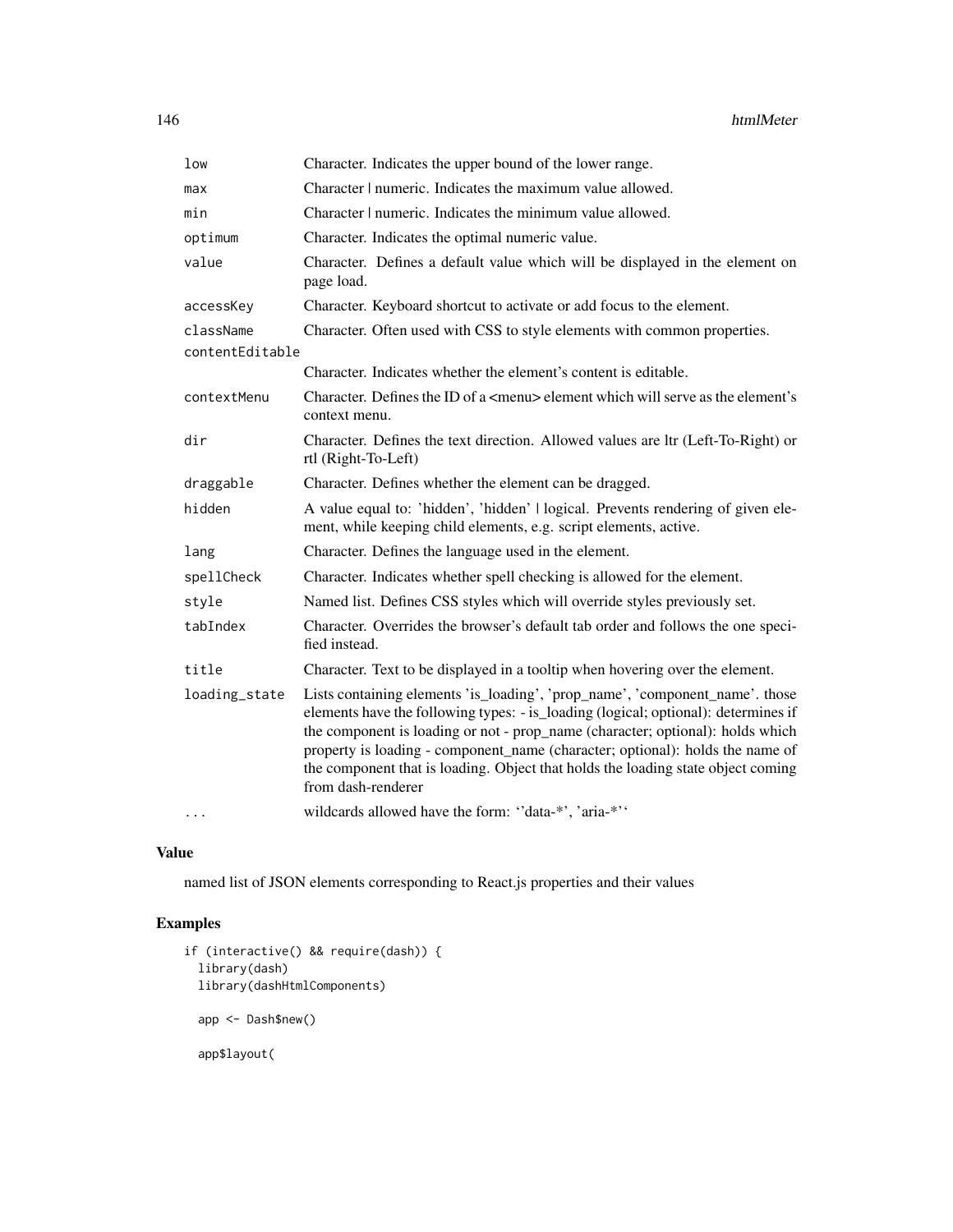#### htmlMulticol 147

```
htmlDiv(list(
      htmlLabel("Sample Level Meter: "),
      htmlMeter(id = "sample-meter",
                min = 0,
                max = 100,low = 33,high = 66,
                optimum = 80,
                 value = 80)
   ))
 \overline{)}app$run_server()
}
```
htmlMulticol *Multicol component*

#### Description

Multicol is a wrapper for the <multicol> HTML5 element. For detailed attribute info see: https://developer.mozilla.org/en-US/docs/Web/HTML/Element/multicol

## Usage

```
htmlMulticol(children=NULL, id=NULL, n_clicks=NULL,
n_clicks_timestamp=NULL, key=NULL, role=NULL,
accessKey=NULL, className=NULL, contentEditable=NULL,
contextMenu=NULL, dir=NULL, draggable=NULL, hidden=NULL,
lang=NULL, spellCheck=NULL, style=NULL, tabIndex=NULL,
title=NULL, loading_state=NULL, ...)
```

| children           | A list of or a singular dash component, string or number. The children of this<br>component                                                                                                |  |
|--------------------|--------------------------------------------------------------------------------------------------------------------------------------------------------------------------------------------|--|
| id                 | Character. The ID of this component, used to identify dash components in call-<br>backs. The ID needs to be unique across all of the components in an app.                                 |  |
| n_clicks           | Numeric. An integer that represents the number of times that this element has<br>been clicked on.                                                                                          |  |
| n_clicks_timestamp |                                                                                                                                                                                            |  |
|                    | Numeric. An integer that represents the time (in ms since 1970) at which<br>n_clicks changed. This can be used to tell which button was changed most<br>recently.                          |  |
| key                | Character. A unique identifier for the component, used to improve performance<br>by React.js while rendering components See https://reactjs.org/docs/lists-and-<br>keys.html for more info |  |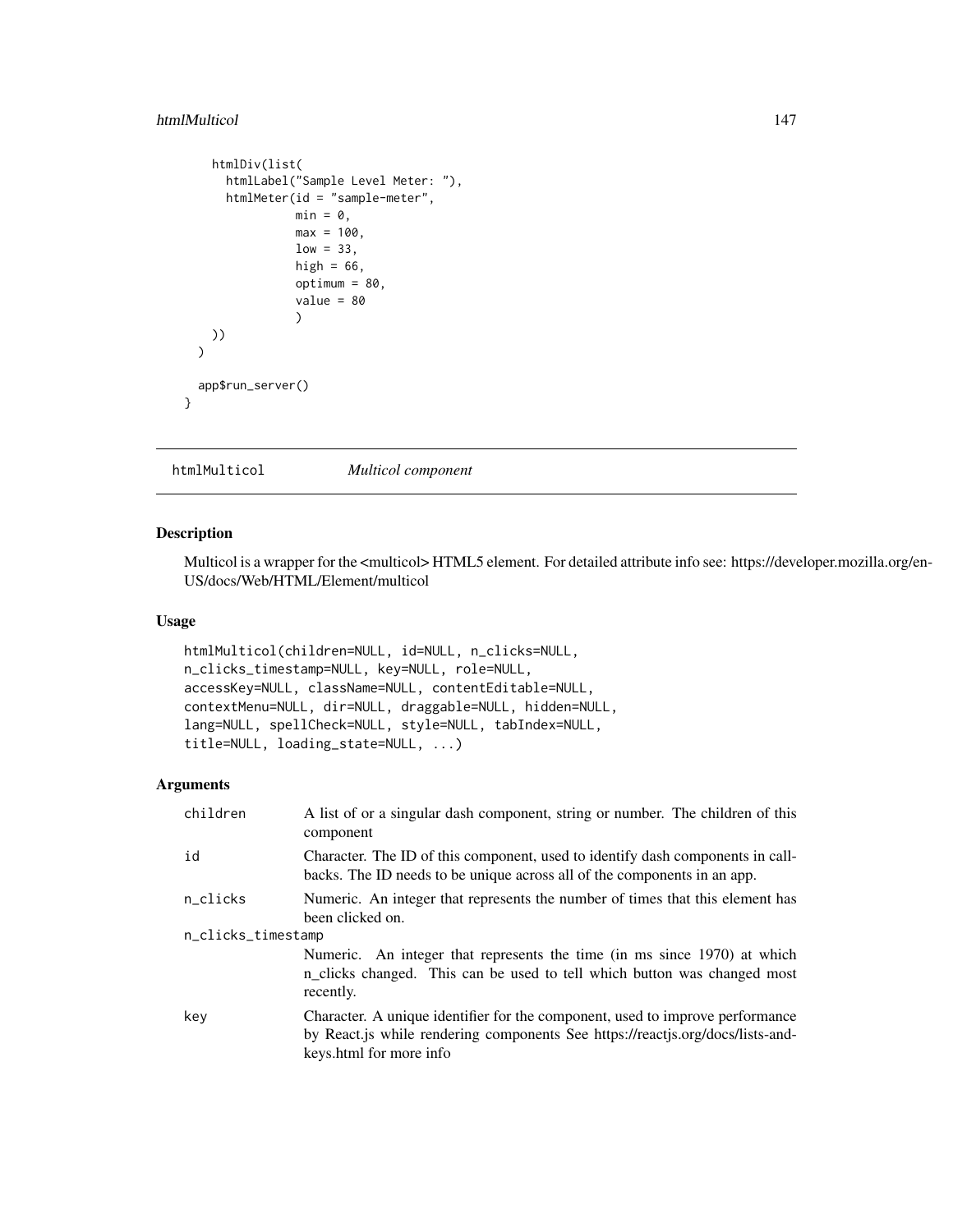| role            | Character. The ARIA role attribute                                                                                                                                                                                                                                                                                                                                                                                                              |
|-----------------|-------------------------------------------------------------------------------------------------------------------------------------------------------------------------------------------------------------------------------------------------------------------------------------------------------------------------------------------------------------------------------------------------------------------------------------------------|
| accessKey       | Character. Keyboard shortcut to activate or add focus to the element.                                                                                                                                                                                                                                                                                                                                                                           |
| className       | Character. Often used with CSS to style elements with common properties.                                                                                                                                                                                                                                                                                                                                                                        |
| contentEditable |                                                                                                                                                                                                                                                                                                                                                                                                                                                 |
|                 | Character. Indicates whether the element's content is editable.                                                                                                                                                                                                                                                                                                                                                                                 |
| contextMenu     | Character. Defines the ID of a $\leq$ menu $\geq$ element which will serve as the element's<br>context menu.                                                                                                                                                                                                                                                                                                                                    |
| dir             | Character. Defines the text direction. Allowed values are ltr (Left-To-Right) or<br>rtl (Right-To-Left)                                                                                                                                                                                                                                                                                                                                         |
| draggable       | Character. Defines whether the element can be dragged.                                                                                                                                                                                                                                                                                                                                                                                          |
| hidden          | A value equal to: 'hidden', 'hidden'   logical. Prevents rendering of given ele-<br>ment, while keeping child elements, e.g. script elements, active.                                                                                                                                                                                                                                                                                           |
| lang            | Character. Defines the language used in the element.                                                                                                                                                                                                                                                                                                                                                                                            |
| spellCheck      | Character. Indicates whether spell checking is allowed for the element.                                                                                                                                                                                                                                                                                                                                                                         |
| style           | Named list. Defines CSS styles which will override styles previously set.                                                                                                                                                                                                                                                                                                                                                                       |
| tabIndex        | Character. Overrides the browser's default tab order and follows the one speci-<br>fied instead.                                                                                                                                                                                                                                                                                                                                                |
| title           | Character. Text to be displayed in a tooltip when hovering over the element.                                                                                                                                                                                                                                                                                                                                                                    |
| loading_state   | Lists containing elements 'is_loading', 'prop_name', 'component_name'. those<br>elements have the following types: - is_loading (logical; optional): determines if<br>the component is loading or not - prop_name (character; optional): holds which<br>property is loading - component_name (character; optional): holds the name of<br>the component that is loading. Object that holds the loading state object coming<br>from dash-renderer |
| .               | wildcards allowed have the form: "data-*', 'aria-*''                                                                                                                                                                                                                                                                                                                                                                                            |

named list of JSON elements corresponding to React.js properties and their values

# Examples

# Warning: The <multicol> tag is obsolete, it might not work as intended. # Try to avoid using it.

htmlNav *Nav component*

# Description

Nav is a wrapper for the <nav> HTML5 element. For detailed attribute info see: https://developer.mozilla.org/en-US/docs/Web/HTML/Element/nav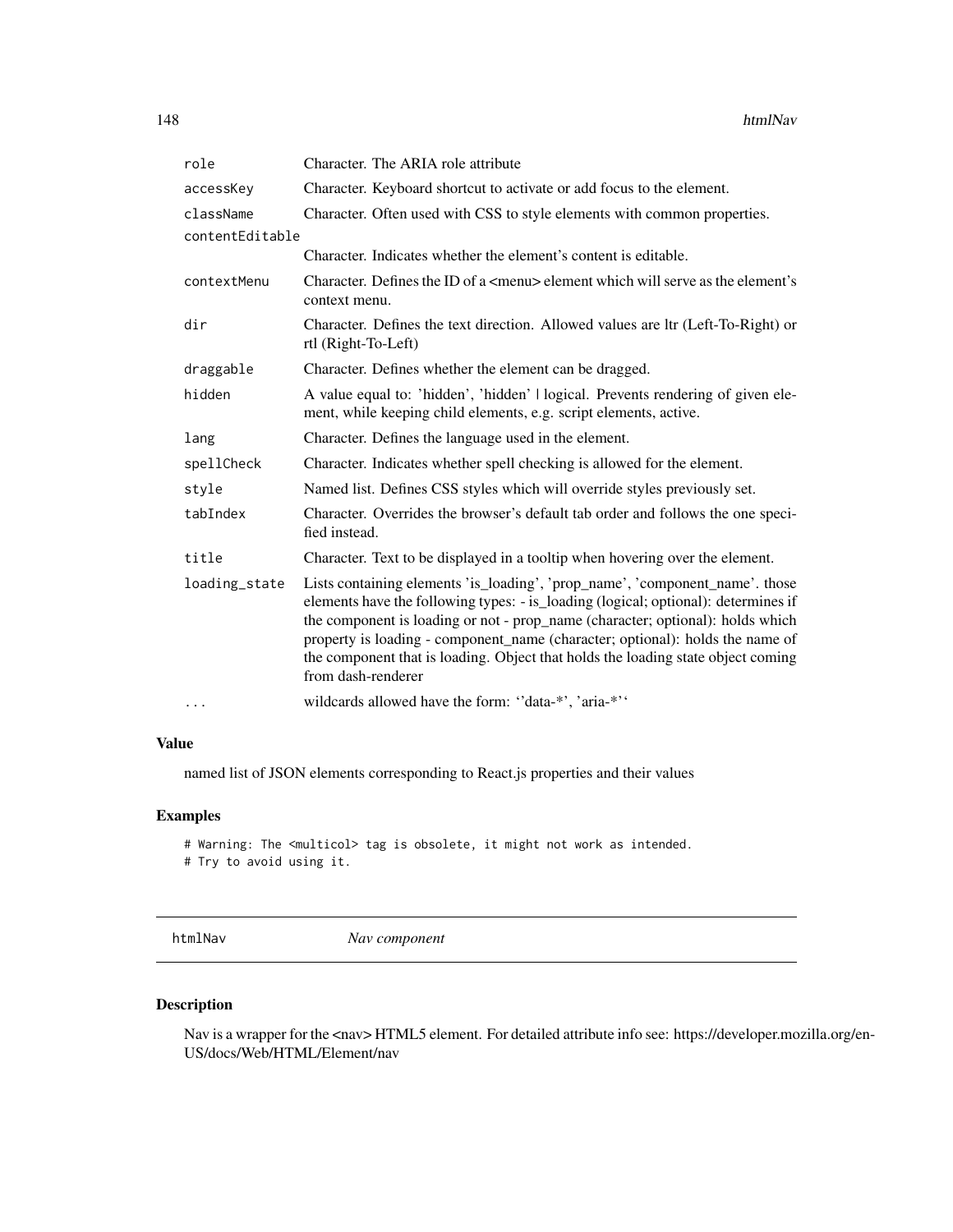#### htmlNav 149

# Usage

```
htmlNav(children=NULL, id=NULL, n_clicks=NULL,
n_clicks_timestamp=NULL, key=NULL, role=NULL,
accessKey=NULL, className=NULL, contentEditable=NULL,
contextMenu=NULL, dir=NULL, draggable=NULL, hidden=NULL,
lang=NULL, spellCheck=NULL, style=NULL, tabIndex=NULL,
title=NULL, loading_state=NULL, ...)
```

| children           | A list of or a singular dash component, string or number. The children of this<br>component                                                                                                |
|--------------------|--------------------------------------------------------------------------------------------------------------------------------------------------------------------------------------------|
| id                 | Character. The ID of this component, used to identify dash components in call-<br>backs. The ID needs to be unique across all of the components in an app.                                 |
| n_clicks           | Numeric. An integer that represents the number of times that this element has<br>been clicked on.                                                                                          |
| n_clicks_timestamp |                                                                                                                                                                                            |
|                    | Numeric. An integer that represents the time (in ms since 1970) at which<br>n_clicks changed. This can be used to tell which button was changed most<br>recently.                          |
| key                | Character. A unique identifier for the component, used to improve performance<br>by React.js while rendering components See https://reactjs.org/docs/lists-and-<br>keys.html for more info |
| role               | Character. The ARIA role attribute                                                                                                                                                         |
| accessKey          | Character. Keyboard shortcut to activate or add focus to the element.                                                                                                                      |
| className          | Character. Often used with CSS to style elements with common properties.                                                                                                                   |
| contentEditable    |                                                                                                                                                                                            |
|                    | Character. Indicates whether the element's content is editable.                                                                                                                            |
| contextMenu        | Character. Defines the ID of a <menu> element which will serve as the element's<br/>context menu.</menu>                                                                                   |
| dir                | Character. Defines the text direction. Allowed values are ltr (Left-To-Right) or<br>rtl (Right-To-Left)                                                                                    |
| draggable          | Character. Defines whether the element can be dragged.                                                                                                                                     |
| hidden             | A value equal to: 'hidden', 'hidden'   logical. Prevents rendering of given ele-<br>ment, while keeping child elements, e.g. script elements, active.                                      |
| lang               | Character. Defines the language used in the element.                                                                                                                                       |
| spellCheck         | Character. Indicates whether spell checking is allowed for the element.                                                                                                                    |
| style              | Named list. Defines CSS styles which will override styles previously set.                                                                                                                  |
| tabIndex           | Character. Overrides the browser's default tab order and follows the one speci-<br>fied instead.                                                                                           |
| title              | Character. Text to be displayed in a tooltip when hovering over the element.                                                                                                               |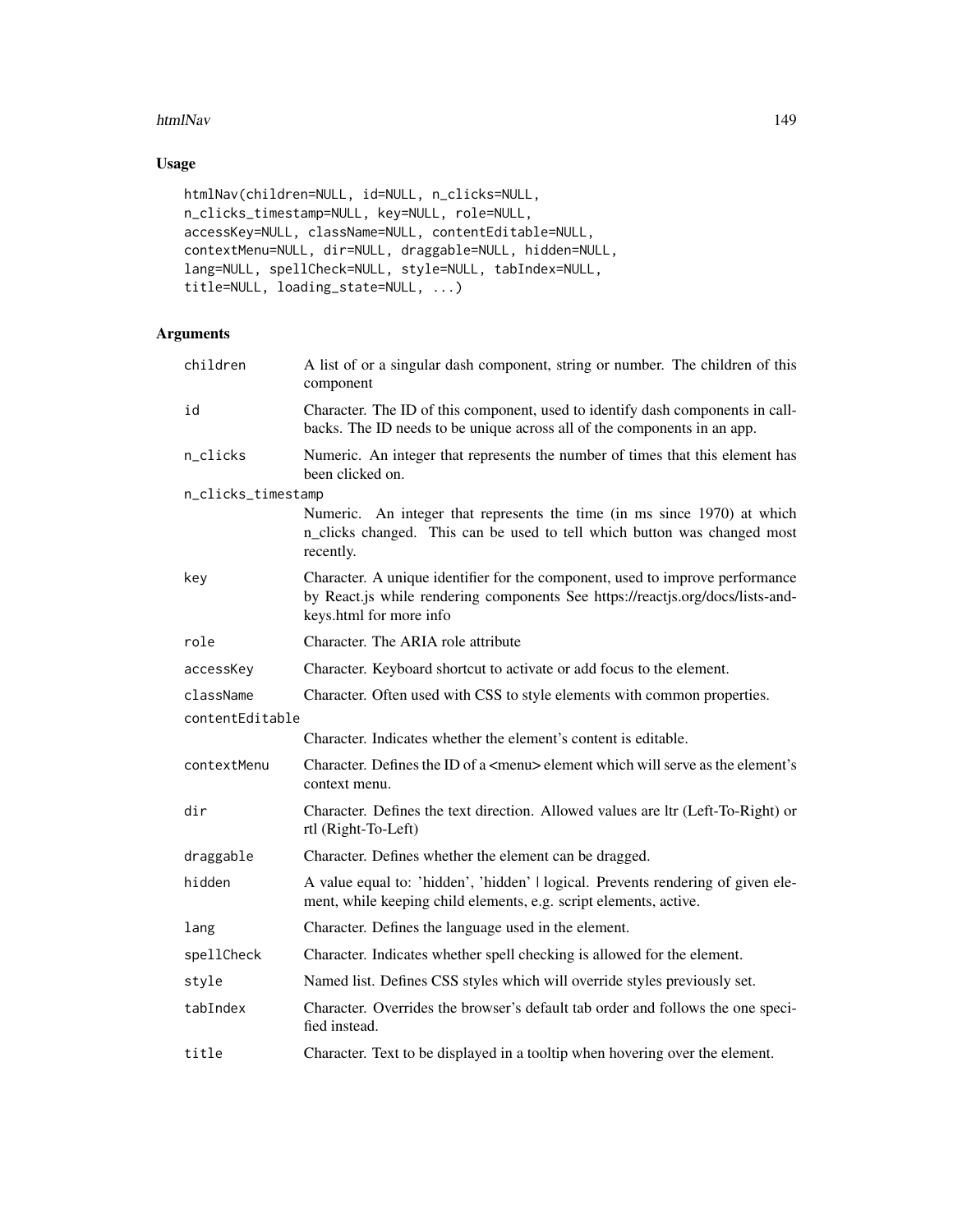| loading_state | Lists containing elements 'is_loading', 'prop_name', 'component_name'. those       |
|---------------|------------------------------------------------------------------------------------|
|               | elements have the following types: - is_loading (logical; optional): determines if |
|               | the component is loading or not - prop_name (character; optional): holds which     |
|               | property is loading - component name (character; optional): holds the name of      |
|               | the component that is loading. Object that holds the loading state object coming   |
|               | from dash-renderer                                                                 |
| $\cdots$      | wildcards allowed have the form: "data-*", 'aria-*"                                |
|               |                                                                                    |

named list of JSON elements corresponding to React.js properties and their values

#### Examples

```
if (interactive() && require(dash)) {
 library(dash)
 library(dashHtmlComponents)
 app <- Dash$new()
 app$layout(
   htmlDiv(list(
     htmlNav(
       list(
         htmlA("Plotly", href = "https://plotly.com/"),
          ">',
         htmlA("Dash", href = "https://plotly.com/dash"),
          ">',
         htmlA("Request Trial", href = "https://go.plotly.com/dash-enterprise-trial")
       )
     )
   ))
 )
 app$run_server()
}
```
htmlNextid *Nextid component*

#### Description

Nextid is a wrapper for the <nextid> HTML5 element. For detailed attribute info see: https://developer.mozilla.org/en-US/docs/Web/HTML/Element/nextid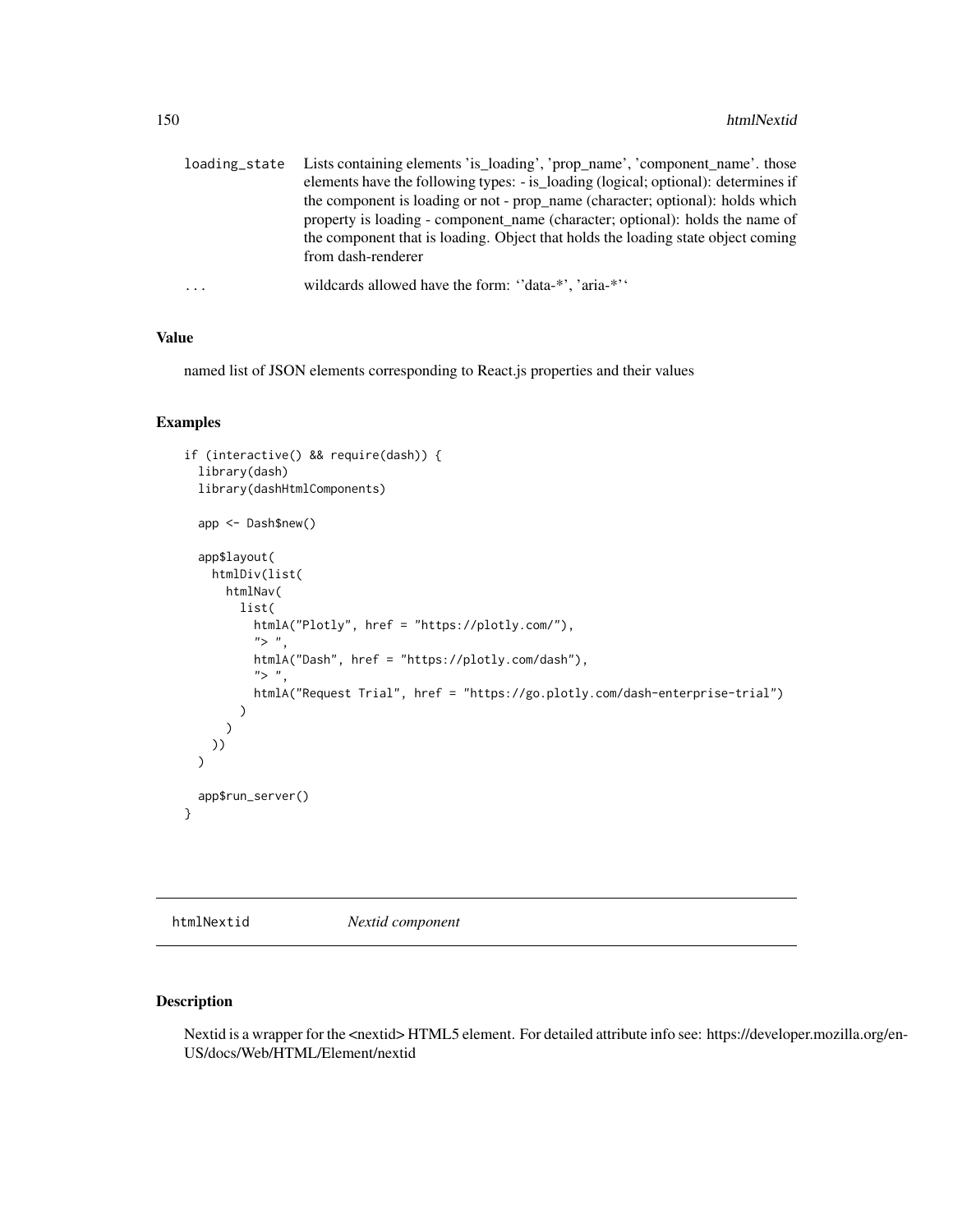#### htmlNextid 151

# Usage

```
htmlNextid(children=NULL, id=NULL, n_clicks=NULL,
n_clicks_timestamp=NULL, key=NULL, role=NULL,
accessKey=NULL, className=NULL, contentEditable=NULL,
contextMenu=NULL, dir=NULL, draggable=NULL, hidden=NULL,
lang=NULL, spellCheck=NULL, style=NULL, tabIndex=NULL,
title=NULL, loading_state=NULL, ...)
```

| children           | A list of or a singular dash component, string or number. The children of this<br>component                                                                                                |
|--------------------|--------------------------------------------------------------------------------------------------------------------------------------------------------------------------------------------|
| id                 | Character. The ID of this component, used to identify dash components in call-<br>backs. The ID needs to be unique across all of the components in an app.                                 |
| n_clicks           | Numeric. An integer that represents the number of times that this element has<br>been clicked on.                                                                                          |
| n_clicks_timestamp |                                                                                                                                                                                            |
|                    | Numeric. An integer that represents the time (in ms since 1970) at which<br>n_clicks changed. This can be used to tell which button was changed most<br>recently.                          |
| key                | Character. A unique identifier for the component, used to improve performance<br>by React.js while rendering components See https://reactjs.org/docs/lists-and-<br>keys.html for more info |
| role               | Character. The ARIA role attribute                                                                                                                                                         |
| accessKey          | Character. Keyboard shortcut to activate or add focus to the element.                                                                                                                      |
| className          | Character. Often used with CSS to style elements with common properties.                                                                                                                   |
| contentEditable    |                                                                                                                                                                                            |
|                    | Character. Indicates whether the element's content is editable.                                                                                                                            |
| contextMenu        | Character. Defines the ID of a <menu> element which will serve as the element's<br/>context menu.</menu>                                                                                   |
| dir                | Character. Defines the text direction. Allowed values are ltr (Left-To-Right) or<br>rtl (Right-To-Left)                                                                                    |
| draggable          | Character. Defines whether the element can be dragged.                                                                                                                                     |
| hidden             | A value equal to: 'hidden', 'hidden'   logical. Prevents rendering of given ele-<br>ment, while keeping child elements, e.g. script elements, active.                                      |
| lang               | Character. Defines the language used in the element.                                                                                                                                       |
| spellCheck         | Character. Indicates whether spell checking is allowed for the element.                                                                                                                    |
| style              | Named list. Defines CSS styles which will override styles previously set.                                                                                                                  |
| tabIndex           | Character. Overrides the browser's default tab order and follows the one speci-<br>fied instead.                                                                                           |
| title              | Character. Text to be displayed in a tooltip when hovering over the element.                                                                                                               |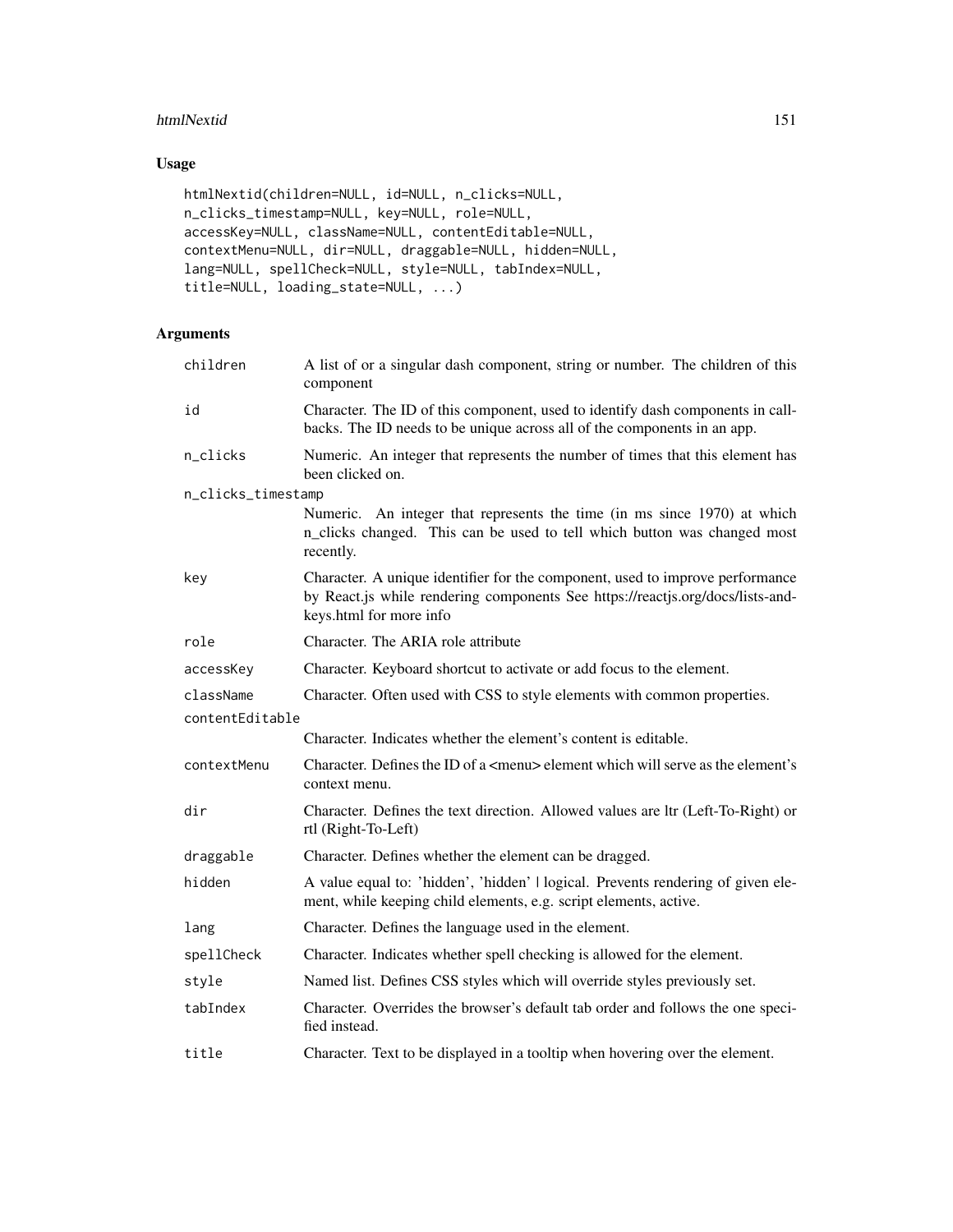| loading_state | Lists containing elements 'is_loading', 'prop_name', 'component_name'. those       |
|---------------|------------------------------------------------------------------------------------|
|               | elements have the following types: - is_loading (logical; optional): determines if |
|               | the component is loading or not - prop_name (character; optional): holds which     |
|               | property is loading - component name (character; optional): holds the name of      |
|               | the component that is loading. Object that holds the loading state object coming   |
|               | from dash-renderer                                                                 |
| $\cdot$       | wildcards allowed have the form: "data-*", 'aria-*"                                |

named list of JSON elements corresponding to React.js properties and their values

#### Examples

# This component is deprecated and its use is no longer recommended.

# The <nextid> tag has been obsolete since HTML Version 3.2.

htmlNobr *Nobr component*

#### Description

Nobr is a wrapper for the <nobr> HTML5 element. For detailed attribute info see: https://developer.mozilla.org/en-US/docs/Web/HTML/Element/nobr

#### Usage

```
htmlNobr(children=NULL, id=NULL, n_clicks=NULL,
n_clicks_timestamp=NULL, key=NULL, role=NULL,
accessKey=NULL, className=NULL, contentEditable=NULL,
contextMenu=NULL, dir=NULL, draggable=NULL, hidden=NULL,
lang=NULL, spellCheck=NULL, style=NULL, tabIndex=NULL,
title=NULL, loading_state=NULL, ...)
```

| id<br>backs. The ID needs to be unique across all of the components in an app.<br>n_clicks<br>been clicked on.<br>n_clicks_timestamp | children | A list of or a singular dash component, string or number. The children of this<br>component |  |
|--------------------------------------------------------------------------------------------------------------------------------------|----------|---------------------------------------------------------------------------------------------|--|
|                                                                                                                                      |          | Character. The ID of this component, used to identify dash components in call-              |  |
|                                                                                                                                      |          | Numeric. An integer that represents the number of times that this element has               |  |
|                                                                                                                                      |          |                                                                                             |  |
|                                                                                                                                      |          | Numeric. An integer that represents the time (in ms since 1970) at which                    |  |
|                                                                                                                                      |          | n_clicks changed. This can be used to tell which button was changed most<br>recently.       |  |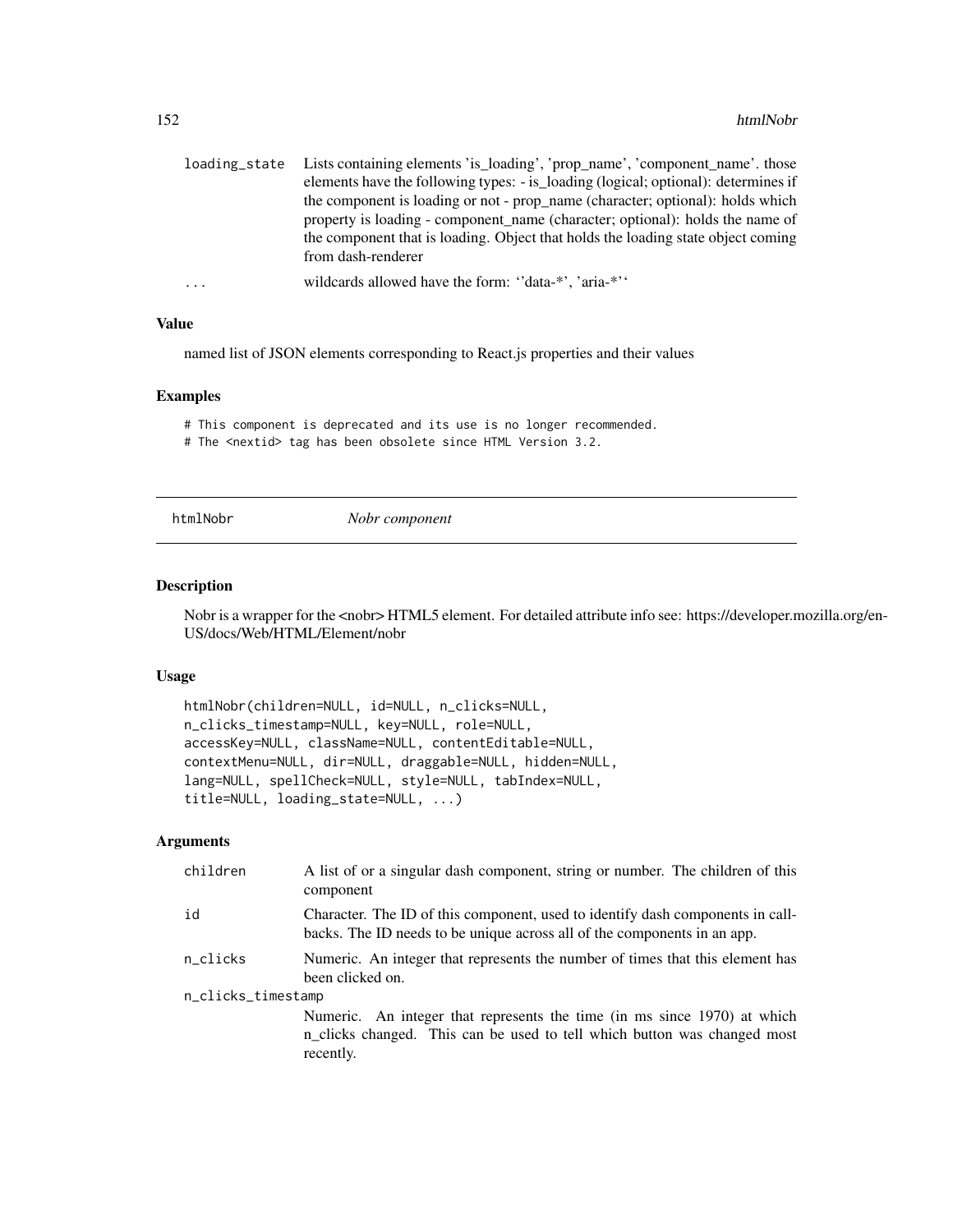#### htmlNobr 153

| key             | Character. A unique identifier for the component, used to improve performance<br>by React.js while rendering components See https://reactjs.org/docs/lists-and-<br>keys.html for more info                                                                                                                                                                                                                                                      |
|-----------------|-------------------------------------------------------------------------------------------------------------------------------------------------------------------------------------------------------------------------------------------------------------------------------------------------------------------------------------------------------------------------------------------------------------------------------------------------|
| role            | Character. The ARIA role attribute                                                                                                                                                                                                                                                                                                                                                                                                              |
| accessKey       | Character. Keyboard shortcut to activate or add focus to the element.                                                                                                                                                                                                                                                                                                                                                                           |
| className       | Character. Often used with CSS to style elements with common properties.                                                                                                                                                                                                                                                                                                                                                                        |
| contentEditable |                                                                                                                                                                                                                                                                                                                                                                                                                                                 |
|                 | Character. Indicates whether the element's content is editable.                                                                                                                                                                                                                                                                                                                                                                                 |
| contextMenu     | Character. Defines the ID of a <menu> element which will serve as the element's<br/>context menu.</menu>                                                                                                                                                                                                                                                                                                                                        |
| dir             | Character. Defines the text direction. Allowed values are ltr (Left-To-Right) or<br>rtl (Right-To-Left)                                                                                                                                                                                                                                                                                                                                         |
| draggable       | Character. Defines whether the element can be dragged.                                                                                                                                                                                                                                                                                                                                                                                          |
| hidden          | A value equal to: 'hidden', 'hidden'   logical. Prevents rendering of given ele-<br>ment, while keeping child elements, e.g. script elements, active.                                                                                                                                                                                                                                                                                           |
| lang            | Character. Defines the language used in the element.                                                                                                                                                                                                                                                                                                                                                                                            |
| spellCheck      | Character. Indicates whether spell checking is allowed for the element.                                                                                                                                                                                                                                                                                                                                                                         |
| style           | Named list. Defines CSS styles which will override styles previously set.                                                                                                                                                                                                                                                                                                                                                                       |
| tabIndex        | Character. Overrides the browser's default tab order and follows the one speci-<br>fied instead.                                                                                                                                                                                                                                                                                                                                                |
| title           | Character. Text to be displayed in a tooltip when hovering over the element.                                                                                                                                                                                                                                                                                                                                                                    |
| loading_state   | Lists containing elements 'is_loading', 'prop_name', 'component_name'. those<br>elements have the following types: - is_loading (logical; optional): determines if<br>the component is loading or not - prop_name (character; optional): holds which<br>property is loading - component_name (character; optional): holds the name of<br>the component that is loading. Object that holds the loading state object coming<br>from dash-renderer |
| $\cdots$        | wildcards allowed have the form: "data-*', 'aria-*''                                                                                                                                                                                                                                                                                                                                                                                            |

#### Value

named list of JSON elements corresponding to React.js properties and their values

```
if (interactive() && require(dash)) {
 library(dash)
 library(dashHtmlComponents)
 app <- Dash$new()
 app$layout(
   htmlDiv(list(
     htmlNobr("Lorem ipsum dolor sit amet,
             consectetur adipiscing elit, sed do eiusmod
```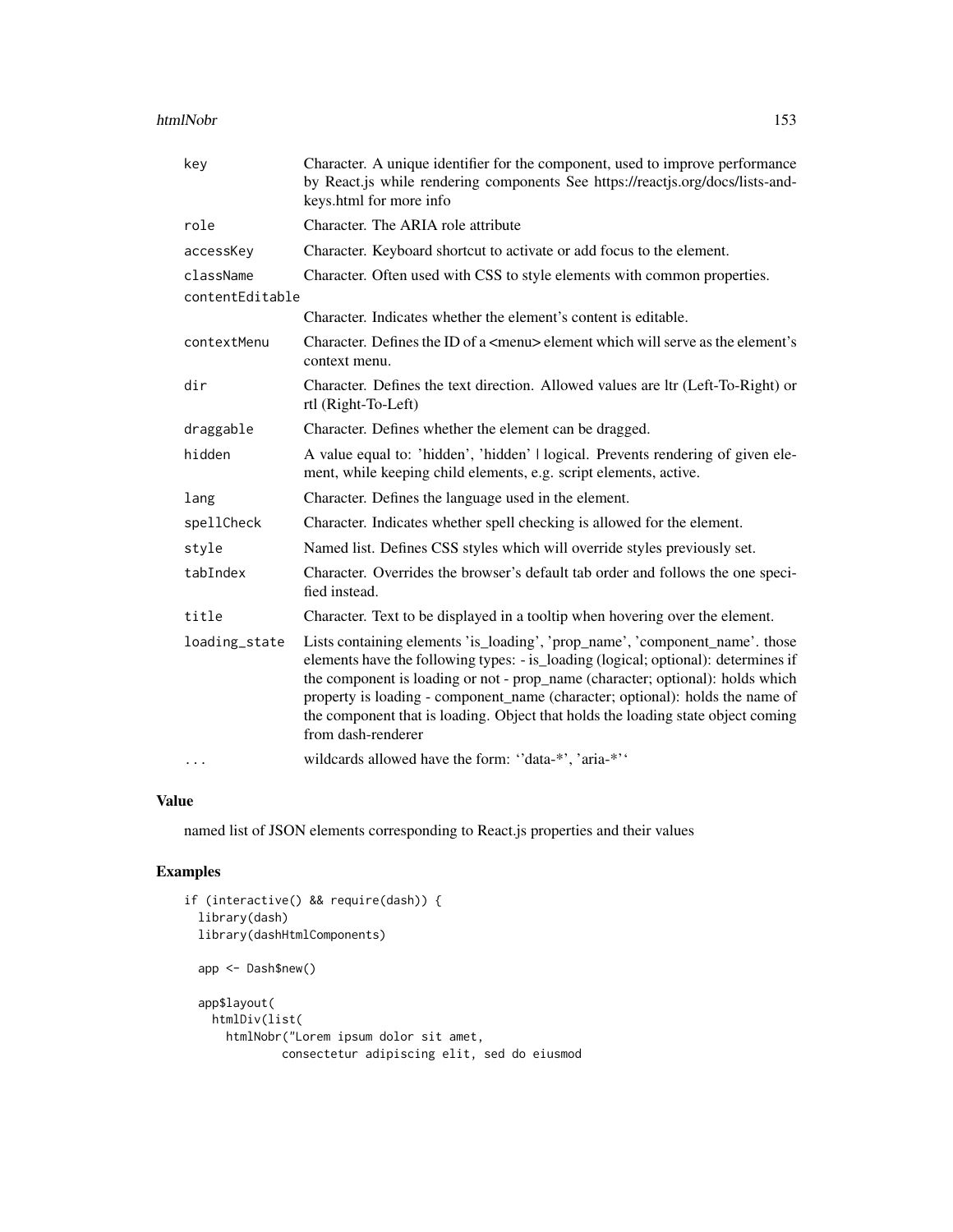```
tempor incididunt ut labore et dolore magna aliqua.
              Ut enim ad minim veniam, quis nostrud exercitation
              ullamco laboris nisi ut aliquip ex ea commodo consequat.
              Duis aute irure dolor in reprehenderit in voluptate
              velit esse cillum dolore eu fugiat nulla pariatur.
              Excepteur sint occaecat cupidatat non proident,
              sunt in culpa qui officia deserunt mollit anim id est laborum."
     )
   ))
 \lambdaapp$run_server()
}
```
htmlNoscript *Noscript component*

### Description

Noscript is a wrapper for the <noscript> HTML5 element. For detailed attribute info see: https://developer.mozilla.org/en-US/docs/Web/HTML/Element/noscript

#### Usage

```
htmlNoscript(children=NULL, id=NULL, n_clicks=NULL,
n_clicks_timestamp=NULL, key=NULL, role=NULL,
accessKey=NULL, className=NULL, contentEditable=NULL,
contextMenu=NULL, dir=NULL, draggable=NULL, hidden=NULL,
lang=NULL, spellCheck=NULL, style=NULL, tabIndex=NULL,
title=NULL, loading_state=NULL, ...)
```

| children           | A list of or a singular dash component, string or number. The children of this<br>component                                                                                                |  |
|--------------------|--------------------------------------------------------------------------------------------------------------------------------------------------------------------------------------------|--|
| id                 | Character. The ID of this component, used to identify dash components in call-<br>backs. The ID needs to be unique across all of the components in an app.                                 |  |
| n_clicks           | Numeric. An integer that represents the number of times that this element has<br>been clicked on.                                                                                          |  |
| n_clicks_timestamp |                                                                                                                                                                                            |  |
|                    | Numeric. An integer that represents the time (in ms since 1970) at which<br>n_clicks changed. This can be used to tell which button was changed most<br>recently.                          |  |
| key                | Character. A unique identifier for the component, used to improve performance<br>by React.js while rendering components See https://reactjs.org/docs/lists-and-<br>keys.html for more info |  |
| role               | Character. The ARIA role attribute                                                                                                                                                         |  |
|                    |                                                                                                                                                                                            |  |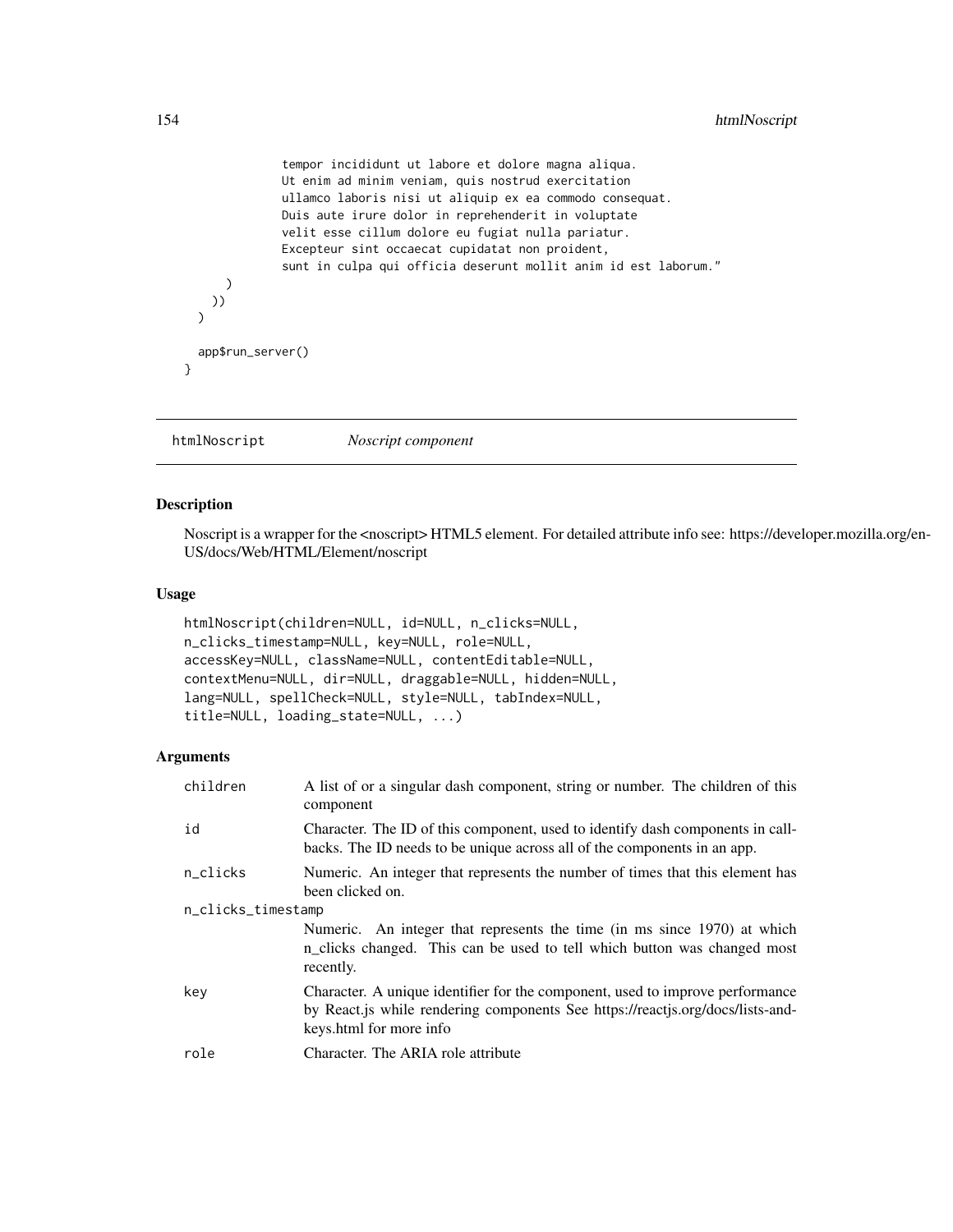| accessKey       | Character. Keyboard shortcut to activate or add focus to the element.                                                                                                                                                                                                                                                                                                                                                                           |
|-----------------|-------------------------------------------------------------------------------------------------------------------------------------------------------------------------------------------------------------------------------------------------------------------------------------------------------------------------------------------------------------------------------------------------------------------------------------------------|
| className       | Character. Often used with CSS to style elements with common properties.                                                                                                                                                                                                                                                                                                                                                                        |
| contentEditable |                                                                                                                                                                                                                                                                                                                                                                                                                                                 |
|                 | Character. Indicates whether the element's content is editable.                                                                                                                                                                                                                                                                                                                                                                                 |
| contextMenu     | Character. Defines the ID of a $\leq$ menu $\geq$ element which will serve as the element's<br>context menu.                                                                                                                                                                                                                                                                                                                                    |
| dir             | Character. Defines the text direction. Allowed values are ltr (Left-To-Right) or<br>rtl (Right-To-Left)                                                                                                                                                                                                                                                                                                                                         |
| draggable       | Character. Defines whether the element can be dragged.                                                                                                                                                                                                                                                                                                                                                                                          |
| hidden          | A value equal to: 'hidden', 'hidden'   logical. Prevents rendering of given ele-<br>ment, while keeping child elements, e.g. script elements, active.                                                                                                                                                                                                                                                                                           |
| lang            | Character. Defines the language used in the element.                                                                                                                                                                                                                                                                                                                                                                                            |
| spellCheck      | Character. Indicates whether spell checking is allowed for the element.                                                                                                                                                                                                                                                                                                                                                                         |
| style           | Named list. Defines CSS styles which will override styles previously set.                                                                                                                                                                                                                                                                                                                                                                       |
| tabIndex        | Character. Overrides the browser's default tab order and follows the one speci-<br>fied instead.                                                                                                                                                                                                                                                                                                                                                |
| title           | Character. Text to be displayed in a tooltip when hovering over the element.                                                                                                                                                                                                                                                                                                                                                                    |
| loading_state   | Lists containing elements 'is_loading', 'prop_name', 'component_name'. those<br>elements have the following types: - is_loading (logical; optional): determines if<br>the component is loading or not - prop_name (character; optional): holds which<br>property is loading - component_name (character; optional): holds the name of<br>the component that is loading. Object that holds the loading state object coming<br>from dash-renderer |
| $\cdots$        | wildcards allowed have the form: "data-*', 'aria-*''                                                                                                                                                                                                                                                                                                                                                                                            |

named list of JSON elements corresponding to React.js properties and their values

# Examples

# This component may be used in the index template to define

- # alternate content in browsers which have disabled scripts,
- # or in which scripts are not supported.

htmlObjectEl *ObjectEl component*

### Description

ObjectEl is a wrapper for the <object> HTML5 element. For detailed attribute info see: https://developer.mozilla.org/en-US/docs/Web/HTML/Element/object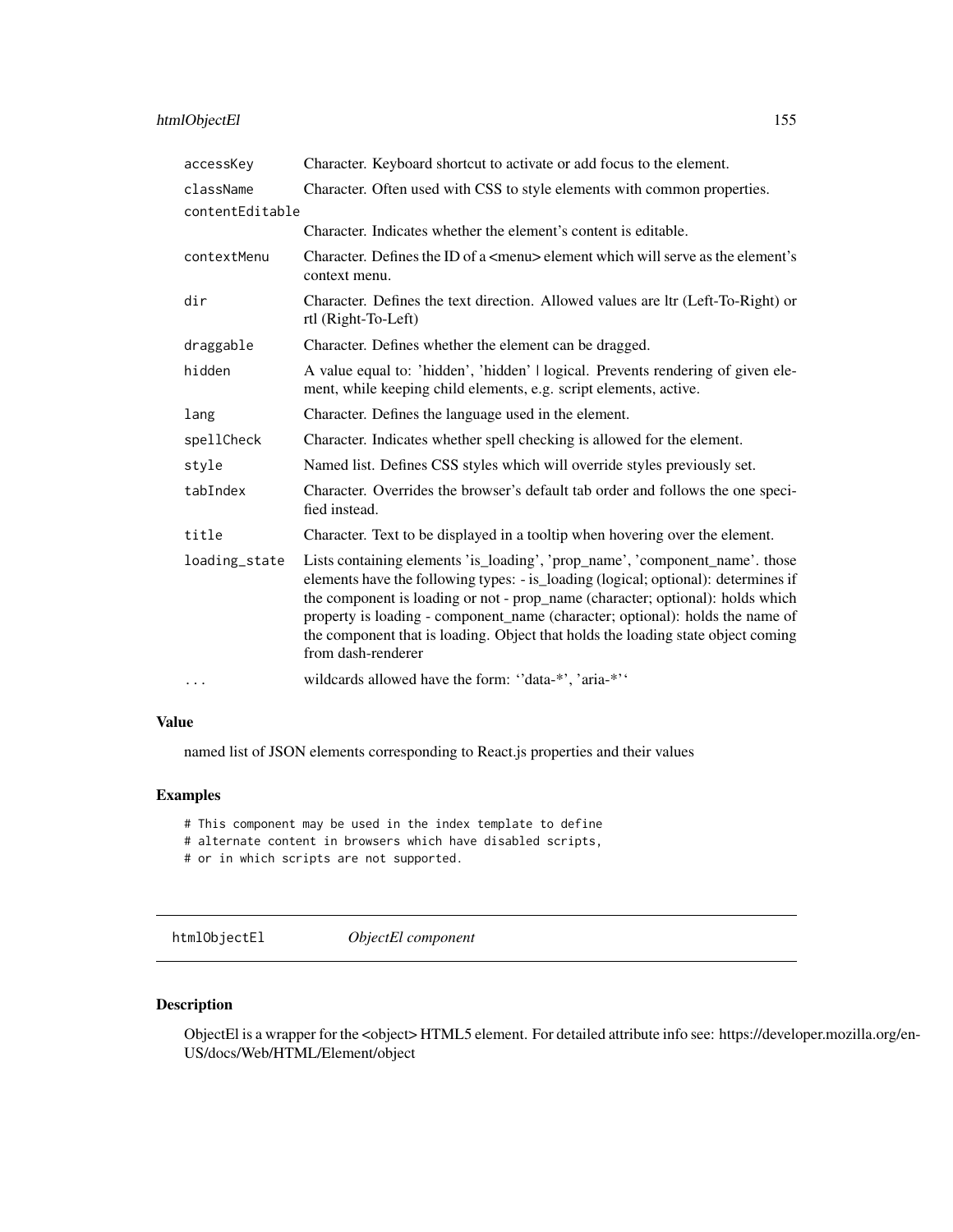# Usage

```
htmlObjectEl(children=NULL, id=NULL, n_clicks=NULL,
n_clicks_timestamp=NULL, key=NULL, role=NULL, form=NULL,
height=NULL, name=NULL, type=NULL, useMap=NULL, width=NULL,
accessKey=NULL, className=NULL, contentEditable=NULL,
contextMenu=NULL, dir=NULL, draggable=NULL, hidden=NULL,
lang=NULL, spellCheck=NULL, style=NULL, tabIndex=NULL,
title=NULL, loading_state=NULL, ...)
```

| children           | A list of or a singular dash component, string or number. The children of this<br>component                                                                                                                                                                                |  |
|--------------------|----------------------------------------------------------------------------------------------------------------------------------------------------------------------------------------------------------------------------------------------------------------------------|--|
| id                 | Character. The ID of this component, used to identify dash components in call-<br>backs. The ID needs to be unique across all of the components in an app.                                                                                                                 |  |
| n_clicks           | Numeric. An integer that represents the number of times that this element has<br>been clicked on.                                                                                                                                                                          |  |
| n_clicks_timestamp |                                                                                                                                                                                                                                                                            |  |
|                    | Numeric. An integer that represents the time (in ms since 1970) at which<br>n_clicks changed. This can be used to tell which button was changed most<br>recently.                                                                                                          |  |
| key                | Character. A unique identifier for the component, used to improve performance<br>by React.js while rendering components See https://reactjs.org/docs/lists-and-<br>keys.html for more info                                                                                 |  |
| role               | Character. The ARIA role attribute                                                                                                                                                                                                                                         |  |
| form               | Character. Indicates the form that is the owner of the element.                                                                                                                                                                                                            |  |
| height             | Character   numeric. Specifies the height of elements listed here. For all other<br>elements, use the CSS height property. Note: In some instances, such as <div>,<br/>this is a legacy attribute, in which case the CSS height property should be used<br/>instead.</div> |  |
| name               | Character. Name of the element. For example used by the server to identify the<br>fields in form submits.                                                                                                                                                                  |  |
| type               | Character. Defines the type of the element.                                                                                                                                                                                                                                |  |
| useMap             | Character.                                                                                                                                                                                                                                                                 |  |
| width              | Character   numeric. For the elements listed here, this establishes the element's<br>width. Note: For all other instances, such as <div>, this is a legacy attribute, in<br/>which case the CSS width property should be used instead.</div>                               |  |
| accessKey          | Character. Keyboard shortcut to activate or add focus to the element.                                                                                                                                                                                                      |  |
| className          | Character. Often used with CSS to style elements with common properties.                                                                                                                                                                                                   |  |
| contentEditable    |                                                                                                                                                                                                                                                                            |  |
|                    | Character. Indicates whether the element's content is editable.                                                                                                                                                                                                            |  |
| contextMenu        | Character. Defines the ID of a <menu> element which will serve as the element's<br/>context menu.</menu>                                                                                                                                                                   |  |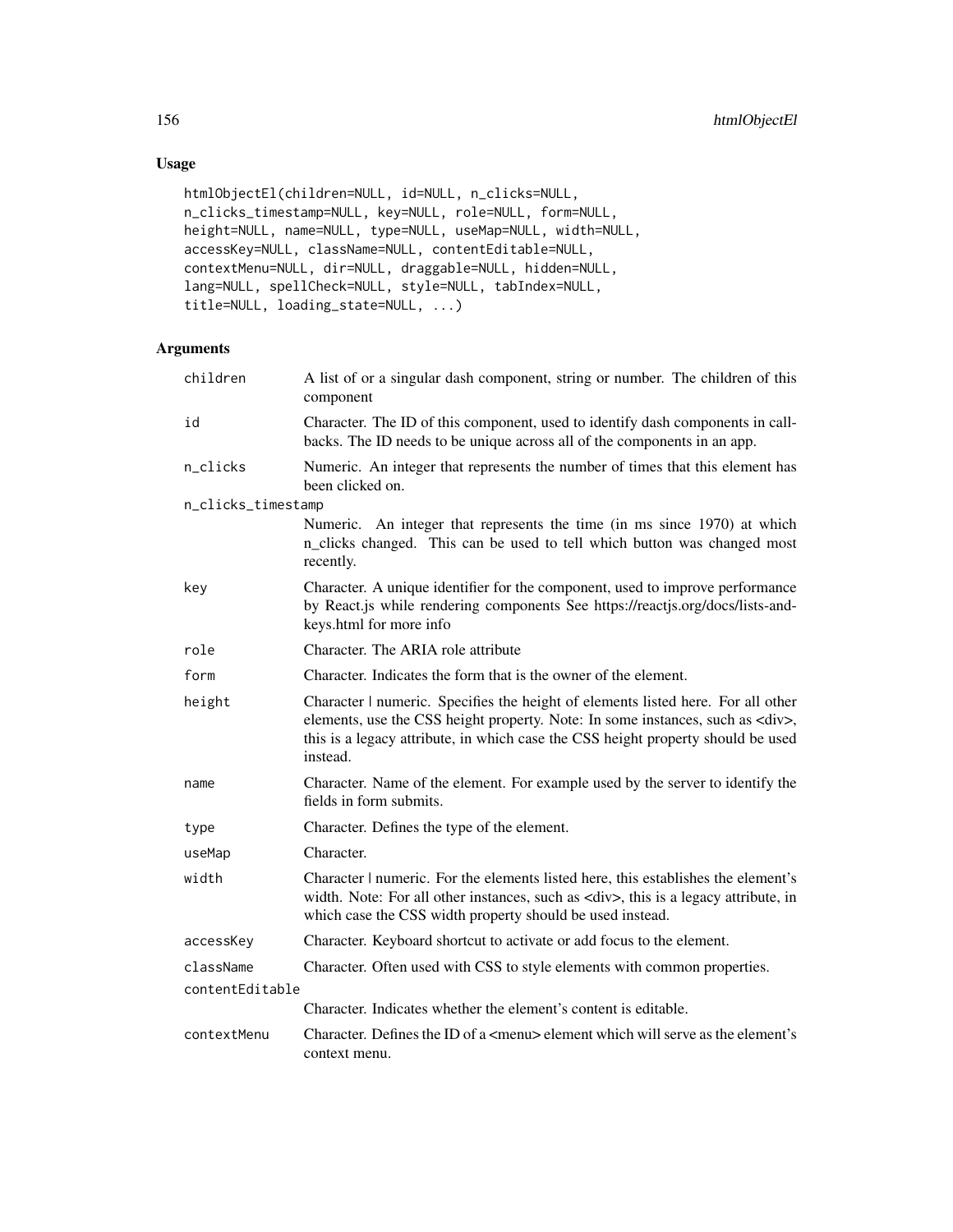# htmlObjectEl 157

| dir           | Character. Defines the text direction. Allowed values are ltr (Left-To-Right) or<br>rtl (Right-To-Left)                                                                                                                                                                                                                                                                                                                                         |
|---------------|-------------------------------------------------------------------------------------------------------------------------------------------------------------------------------------------------------------------------------------------------------------------------------------------------------------------------------------------------------------------------------------------------------------------------------------------------|
| draggable     | Character. Defines whether the element can be dragged.                                                                                                                                                                                                                                                                                                                                                                                          |
| hidden        | A value equal to: 'hidden', 'hidden'   logical. Prevents rendering of given ele-<br>ment, while keeping child elements, e.g. script elements, active.                                                                                                                                                                                                                                                                                           |
| lang          | Character. Defines the language used in the element.                                                                                                                                                                                                                                                                                                                                                                                            |
| spellCheck    | Character. Indicates whether spell checking is allowed for the element.                                                                                                                                                                                                                                                                                                                                                                         |
| style         | Named list. Defines CSS styles which will override styles previously set.                                                                                                                                                                                                                                                                                                                                                                       |
| tabIndex      | Character. Overrides the browser's default tab order and follows the one speci-<br>fied instead.                                                                                                                                                                                                                                                                                                                                                |
| title         | Character. Text to be displayed in a tooltip when hovering over the element.                                                                                                                                                                                                                                                                                                                                                                    |
| loading_state | Lists containing elements 'is_loading', 'prop_name', 'component_name'. those<br>elements have the following types: - is_loading (logical; optional): determines if<br>the component is loading or not - prop_name (character; optional): holds which<br>property is loading - component_name (character; optional): holds the name of<br>the component that is loading. Object that holds the loading state object coming<br>from dash-renderer |
| .             | wildcards allowed have the form: "data-*", 'aria-*"                                                                                                                                                                                                                                                                                                                                                                                             |

#### Value

named list of JSON elements corresponding to React.js properties and their values

```
if (interactive() && require(dash)) {
 # Note that htmlObjectEl generates the <object> HTML element;
 # for more information, please visit the link in this
 # component's description.
 library(dash)
 library(dashHtmlComponents)
 app <- Dash$new()
 app$layout(
   htmlDiv(list(
     htmlObjectEl(
       width = 100,
       height = 97
       #data = "https://i.postimg.cc/tJd8PSVf/Plotly-logo-01-square.png"
     )
   ))
 \lambdaapp$run_server()
}
```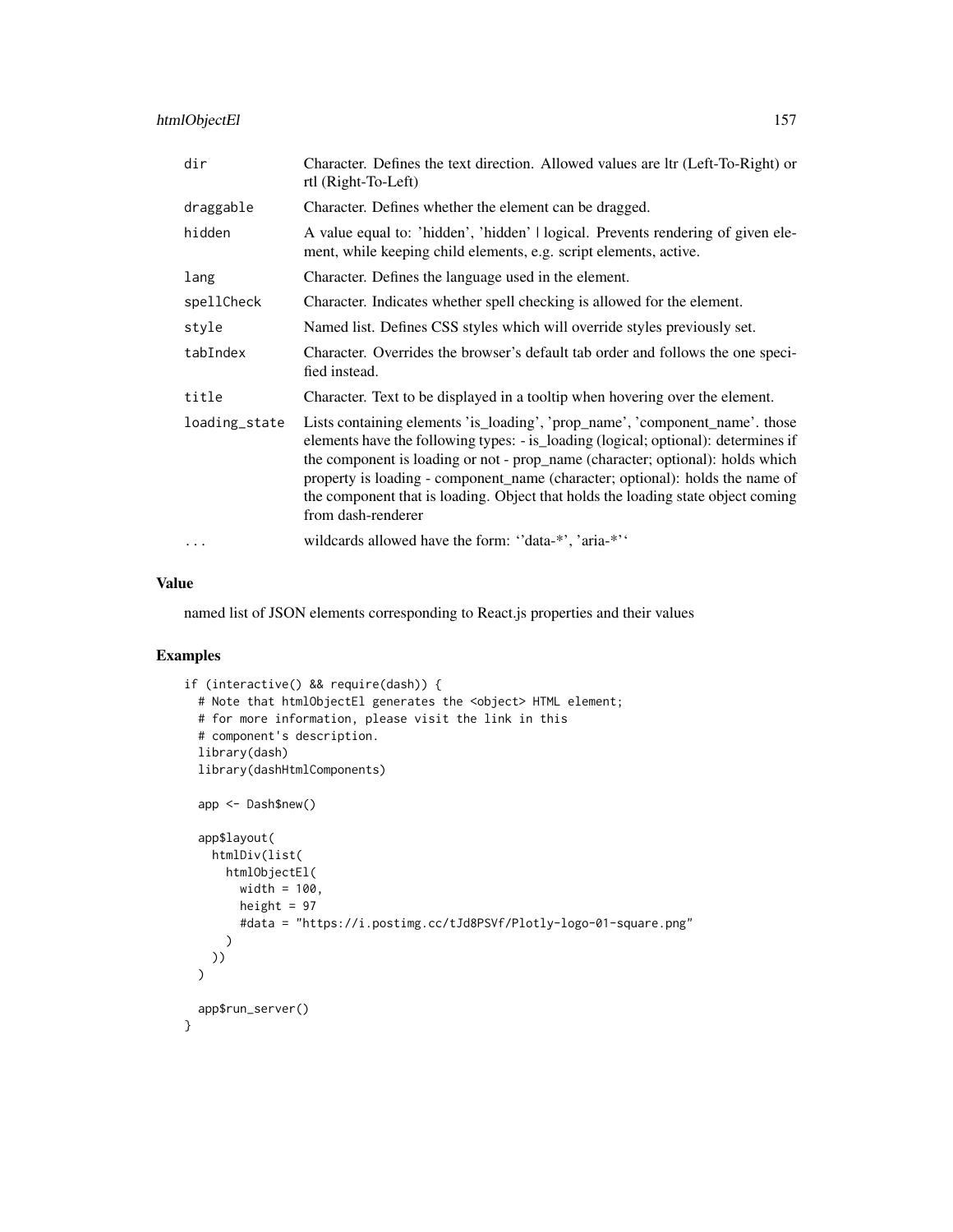### Description

Ol is a wrapper for the <ol> HTML5 element. For detailed attribute info see: https://developer.mozilla.org/en-US/docs/Web/HTML/Element/ol

### Usage

```
htmlOl(children=NULL, id=NULL, n_clicks=NULL,
n_clicks_timestamp=NULL, key=NULL, role=NULL, reversed=NULL,
start=NULL, accessKey=NULL, className=NULL,
contentEditable=NULL, contextMenu=NULL, dir=NULL,
draggable=NULL, hidden=NULL, lang=NULL, spellCheck=NULL,
style=NULL, tabIndex=NULL, title=NULL, loading_state=NULL,
...)
```

| children           | A list of or a singular dash component, string or number. The children of this<br>component                                                                                                |
|--------------------|--------------------------------------------------------------------------------------------------------------------------------------------------------------------------------------------|
| id                 | Character. The ID of this component, used to identify dash components in call-<br>backs. The ID needs to be unique across all of the components in an app.                                 |
| n_clicks           | Numeric. An integer that represents the number of times that this element has<br>been clicked on.                                                                                          |
| n_clicks_timestamp |                                                                                                                                                                                            |
|                    | Numeric. An integer that represents the time (in ms since 1970) at which<br>n_clicks changed. This can be used to tell which button was changed most<br>recently.                          |
| key                | Character. A unique identifier for the component, used to improve performance<br>by React.js while rendering components See https://reactjs.org/docs/lists-and-<br>keys.html for more info |
| role               | Character. The ARIA role attribute                                                                                                                                                         |
| reversed           | A value equal to: 'reversed', 'reversed'   logical. Indicates whether the list<br>should be displayed in a descending order instead of a ascending.                                        |
| start              | Character. Defines the first number if other than 1.                                                                                                                                       |
| accessKey          | Character. Keyboard shortcut to activate or add focus to the element.                                                                                                                      |
| className          | Character. Often used with CSS to style elements with common properties.                                                                                                                   |
| contentEditable    |                                                                                                                                                                                            |
|                    | Character. Indicates whether the element's content is editable.                                                                                                                            |
| contextMenu        | Character. Defines the ID of a $\leq$ menu $\geq$ element which will serve as the element's<br>context menu.                                                                               |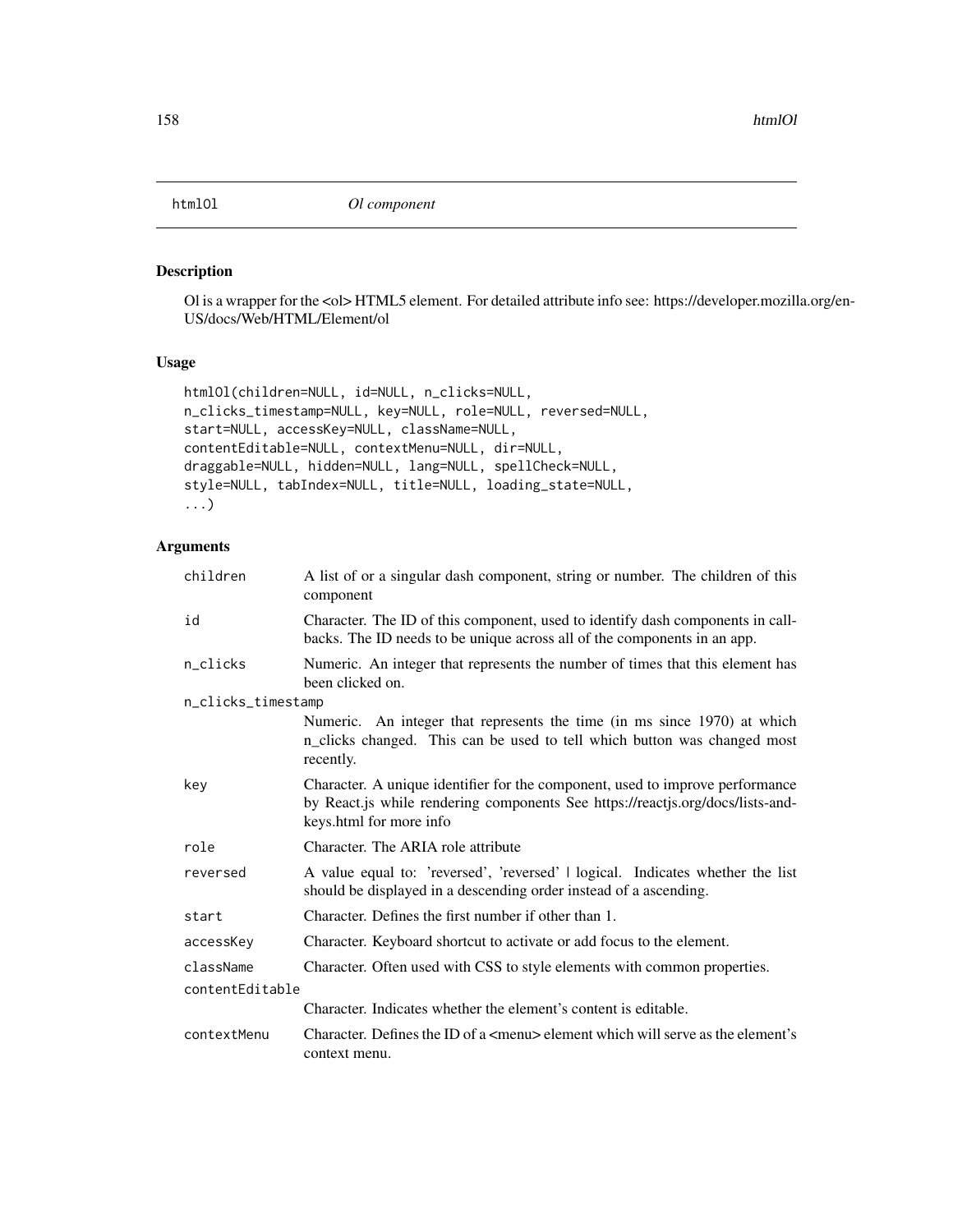htmlOl the contract of the contract of the contract of the contract of the contract of the contract of the contract of the contract of the contract of the contract of the contract of the contract of the contract of the con

| dir           | Character. Defines the text direction. Allowed values are ltr (Left-To-Right) or<br>rtl (Right-To-Left)                                                                                                                                                                                                                                                                                                                                         |
|---------------|-------------------------------------------------------------------------------------------------------------------------------------------------------------------------------------------------------------------------------------------------------------------------------------------------------------------------------------------------------------------------------------------------------------------------------------------------|
| draggable     | Character. Defines whether the element can be dragged.                                                                                                                                                                                                                                                                                                                                                                                          |
| hidden        | A value equal to: 'hidden', 'hidden'   logical. Prevents rendering of given ele-<br>ment, while keeping child elements, e.g. script elements, active.                                                                                                                                                                                                                                                                                           |
| lang          | Character. Defines the language used in the element.                                                                                                                                                                                                                                                                                                                                                                                            |
| spellCheck    | Character. Indicates whether spell checking is allowed for the element.                                                                                                                                                                                                                                                                                                                                                                         |
| style         | Named list. Defines CSS styles which will override styles previously set.                                                                                                                                                                                                                                                                                                                                                                       |
| tabIndex      | Character. Overrides the browser's default tab order and follows the one speci-<br>fied instead.                                                                                                                                                                                                                                                                                                                                                |
| title         | Character. Text to be displayed in a tooltip when hovering over the element.                                                                                                                                                                                                                                                                                                                                                                    |
| loading_state | Lists containing elements 'is_loading', 'prop_name', 'component_name'. those<br>elements have the following types: - is_loading (logical; optional): determines if<br>the component is loading or not - prop_name (character; optional): holds which<br>property is loading - component_name (character; optional): holds the name of<br>the component that is loading. Object that holds the loading state object coming<br>from dash-renderer |
|               | wildcards allowed have the form: "data-*', 'aria-*''                                                                                                                                                                                                                                                                                                                                                                                            |

## Value

named list of JSON elements corresponding to React.js properties and their values

```
if (interactive() && require(dash)) {
  library(dash)
  library(dashHtmlComponents)
  app <- Dash$new()
  app$layout(
   htmlDiv(list(
     htmlOl(list(
       htmlLi("Un"),
       htmlLi("Deux"),
        htmlLi("Trois")
     ))
    ))
  )
 app$run_server()
}
```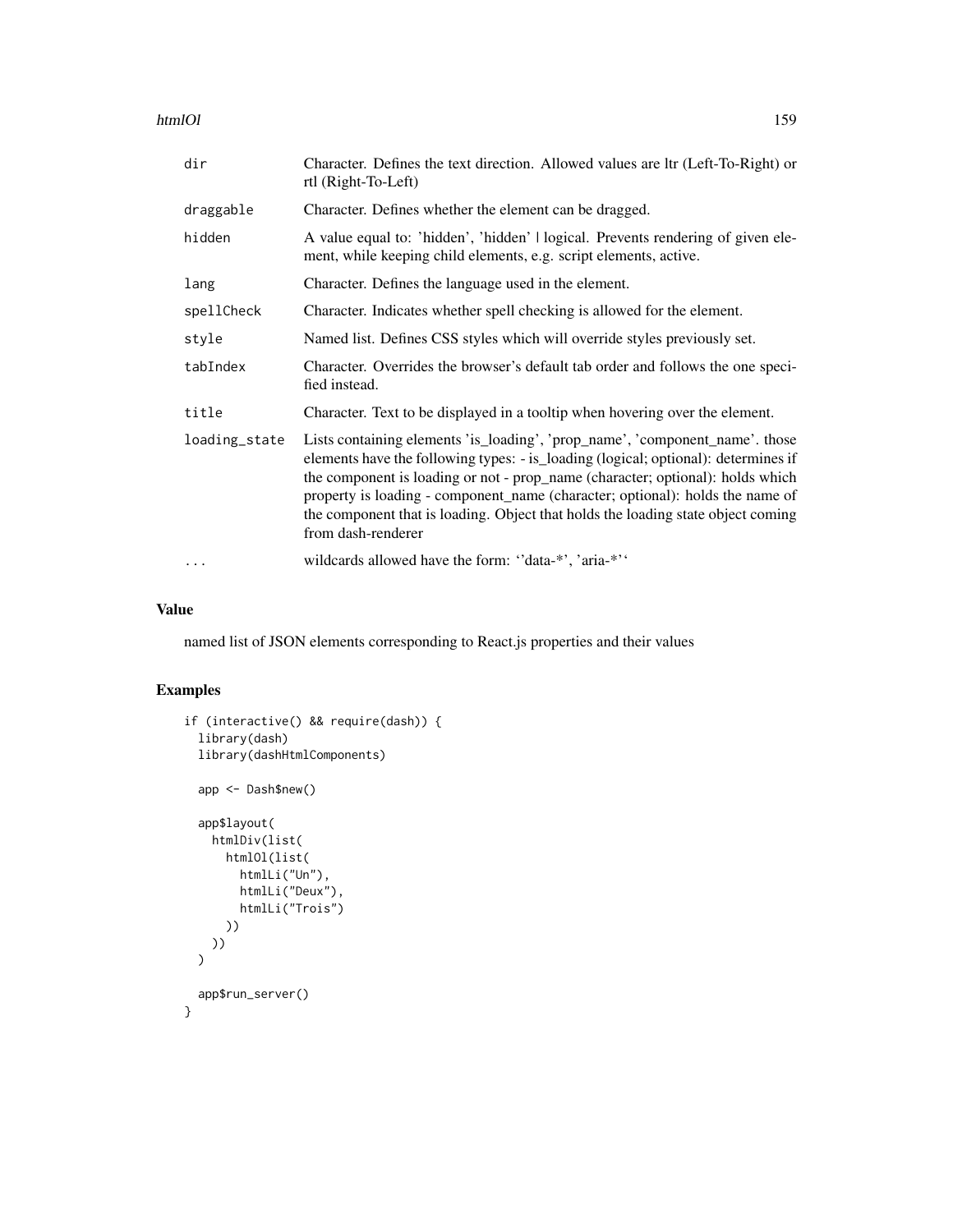### Description

Optgroup is a wrapper for the <optgroup> HTML5 element. For detailed attribute info see: https://developer.mozilla.org/en-US/docs/Web/HTML/Element/optgroup

### Usage

```
htmlOptgroup(children=NULL, id=NULL, n_clicks=NULL,
n_clicks_timestamp=NULL, key=NULL, role=NULL, disabled=NULL,
label=NULL, accessKey=NULL, className=NULL,
contentEditable=NULL, contextMenu=NULL, dir=NULL,
draggable=NULL, hidden=NULL, lang=NULL, spellCheck=NULL,
style=NULL, tabIndex=NULL, title=NULL, loading_state=NULL,
...)
```

| children           | A list of or a singular dash component, string or number. The children of this<br>component                                                                                                |
|--------------------|--------------------------------------------------------------------------------------------------------------------------------------------------------------------------------------------|
| id                 | Character. The ID of this component, used to identify dash components in call-<br>backs. The ID needs to be unique across all of the components in an app.                                 |
| n_clicks           | Numeric. An integer that represents the number of times that this element has<br>been clicked on.                                                                                          |
| n_clicks_timestamp |                                                                                                                                                                                            |
|                    | Numeric. An integer that represents the time (in ms since 1970) at which<br>n_clicks changed. This can be used to tell which button was changed most<br>recently.                          |
| key                | Character. A unique identifier for the component, used to improve performance<br>by React.js while rendering components See https://reactjs.org/docs/lists-and-<br>keys.html for more info |
| role               | Character. The ARIA role attribute                                                                                                                                                         |
| disabled           | A value equal to: 'disabled', 'disabled'   logical. Indicates whether the user can<br>interact with the element.                                                                           |
| label              | Character. Specifies a user-readable title of the element.                                                                                                                                 |
| accessKey          | Character. Keyboard shortcut to activate or add focus to the element.                                                                                                                      |
| className          | Character. Often used with CSS to style elements with common properties.                                                                                                                   |
| contentEditable    |                                                                                                                                                                                            |
|                    | Character. Indicates whether the element's content is editable.                                                                                                                            |
| contextMenu        | Character. Defines the ID of a $\leq$ menu $\geq$ element which will serve as the element's<br>context menu.                                                                               |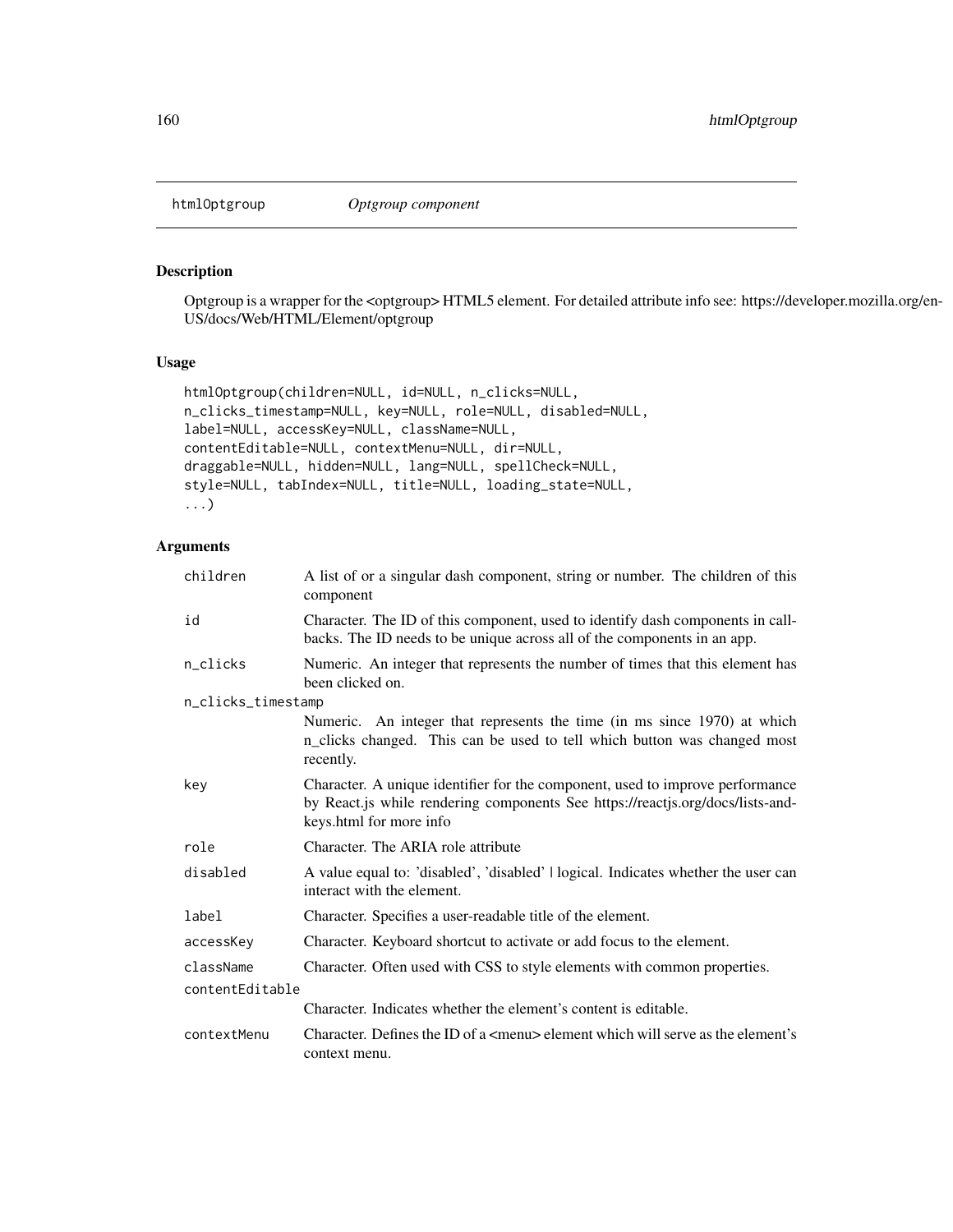### htmlOptgroup 161

| dir           | Character. Defines the text direction. Allowed values are ltr (Left-To-Right) or<br>rtl (Right-To-Left)                                                                                                                                                                                                                                                                                                                                         |
|---------------|-------------------------------------------------------------------------------------------------------------------------------------------------------------------------------------------------------------------------------------------------------------------------------------------------------------------------------------------------------------------------------------------------------------------------------------------------|
| draggable     | Character. Defines whether the element can be dragged.                                                                                                                                                                                                                                                                                                                                                                                          |
| hidden        | A value equal to: 'hidden', 'hidden'   logical. Prevents rendering of given ele-<br>ment, while keeping child elements, e.g. script elements, active.                                                                                                                                                                                                                                                                                           |
| lang          | Character. Defines the language used in the element.                                                                                                                                                                                                                                                                                                                                                                                            |
| spellCheck    | Character. Indicates whether spell checking is allowed for the element.                                                                                                                                                                                                                                                                                                                                                                         |
| style         | Named list. Defines CSS styles which will override styles previously set.                                                                                                                                                                                                                                                                                                                                                                       |
| tabIndex      | Character. Overrides the browser's default tab order and follows the one speci-<br>fied instead.                                                                                                                                                                                                                                                                                                                                                |
| title         | Character. Text to be displayed in a tooltip when hovering over the element.                                                                                                                                                                                                                                                                                                                                                                    |
| loading_state | Lists containing elements 'is_loading', 'prop_name', 'component_name'. those<br>elements have the following types: - is_loading (logical; optional): determines if<br>the component is loading or not - prop_name (character; optional): holds which<br>property is loading - component_name (character; optional): holds the name of<br>the component that is loading. Object that holds the loading state object coming<br>from dash-renderer |
| $\cdots$      | wildcards allowed have the form: "data-*", 'aria-*"                                                                                                                                                                                                                                                                                                                                                                                             |

#### Value

named list of JSON elements corresponding to React.js properties and their values

```
if (interactive() && require(dash)) {
 library(dash)
 library(dashHtmlComponents)
 app <- Dash$new()
 app$layout(
   htmlDiv(list(
     htmlLabel(
       htmlFor = "option-select", "Please select car brand/model: "
     ),
     htmlSelect(id = "option-select", list(
     htmlOptgroup("Audi"), #label = "Audi"
     htmlOption("TT"),
     htmlOption("A4"),
     htmlOptgroup("BMW"), #label = "BMW"
     htmlOption("3 Series"),
     htmlOption("5 Series")
     ))
   ))
 \lambdaapp$run_server()
}
```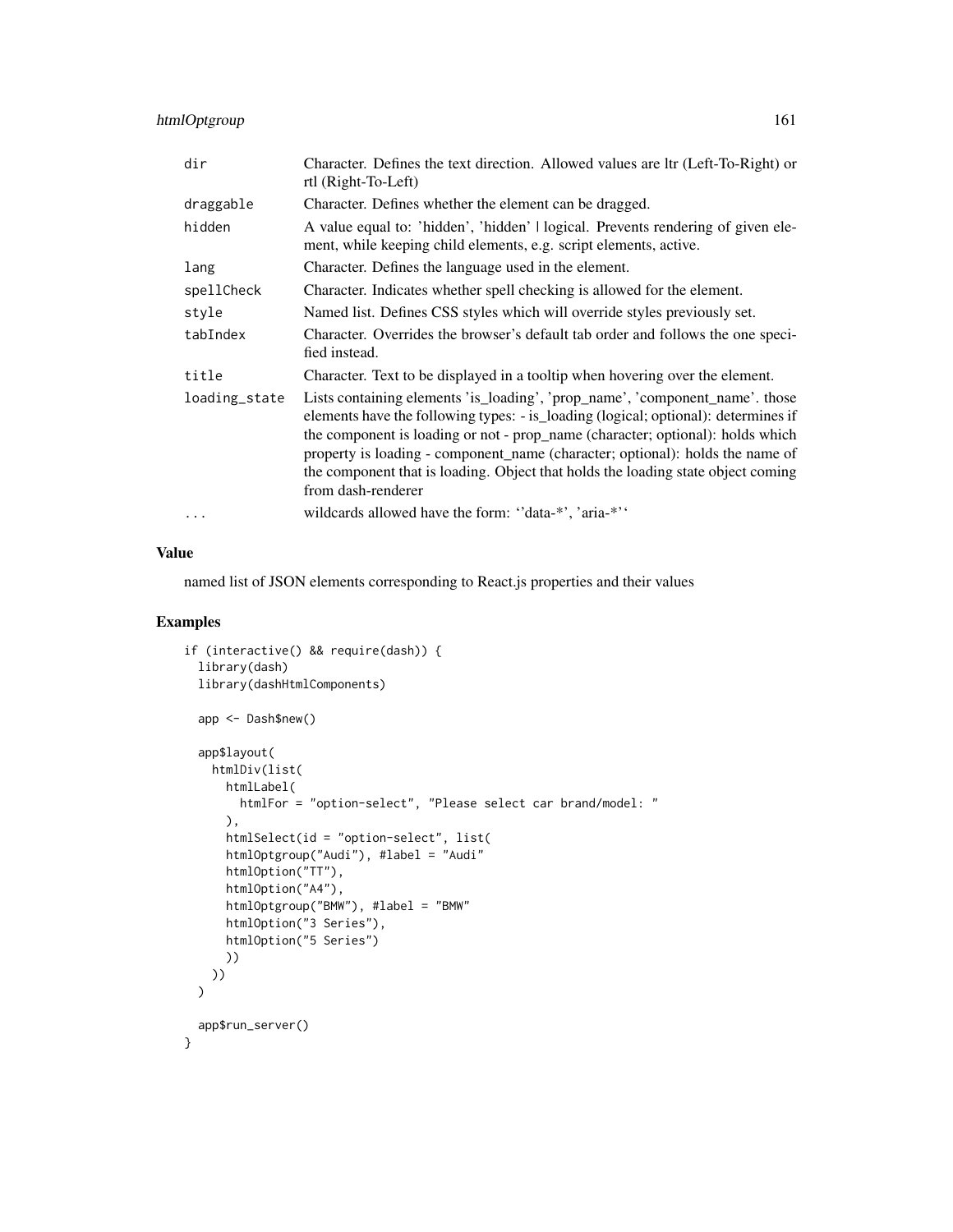#### Description

Option is a wrapper for the <option> HTML5 element. For detailed attribute info see: https://developer.mozilla.org/en-US/docs/Web/HTML/Element/option

### Usage

```
htmlOption(children=NULL, id=NULL, n_clicks=NULL,
n_clicks_timestamp=NULL, key=NULL, role=NULL, disabled=NULL,
label=NULL, selected=NULL, value=NULL, accessKey=NULL,
className=NULL, contentEditable=NULL, contextMenu=NULL,
dir=NULL, draggable=NULL, hidden=NULL, lang=NULL,
spellCheck=NULL, style=NULL, tabIndex=NULL, title=NULL,
loading_state=NULL, ...)
```

| children           | A list of or a singular dash component, string or number. The children of this<br>component                                                                                                |
|--------------------|--------------------------------------------------------------------------------------------------------------------------------------------------------------------------------------------|
| id                 | Character. The ID of this component, used to identify dash components in call-<br>backs. The ID needs to be unique across all of the components in an app.                                 |
| n_clicks           | Numeric. An integer that represents the number of times that this element has<br>been clicked on.                                                                                          |
| n_clicks_timestamp |                                                                                                                                                                                            |
|                    | Numeric. An integer that represents the time (in ms since 1970) at which<br>n_clicks changed. This can be used to tell which button was changed most<br>recently.                          |
| key                | Character. A unique identifier for the component, used to improve performance<br>by React.js while rendering components See https://reactjs.org/docs/lists-and-<br>keys.html for more info |
| role               | Character. The ARIA role attribute                                                                                                                                                         |
| disabled           | A value equal to: 'disabled', 'disabled'   logical. Indicates whether the user can<br>interact with the element.                                                                           |
| label              | Character. Specifies a user-readable title of the element.                                                                                                                                 |
| selected           | A value equal to: 'selected', 'selected'   logical. Defines a value which will be<br>selected on page load.                                                                                |
| value              | Character. Defines a default value which will be displayed in the element on<br>page load.                                                                                                 |
| accessKey          | Character. Keyboard shortcut to activate or add focus to the element.                                                                                                                      |
| className          | Character. Often used with CSS to style elements with common properties.                                                                                                                   |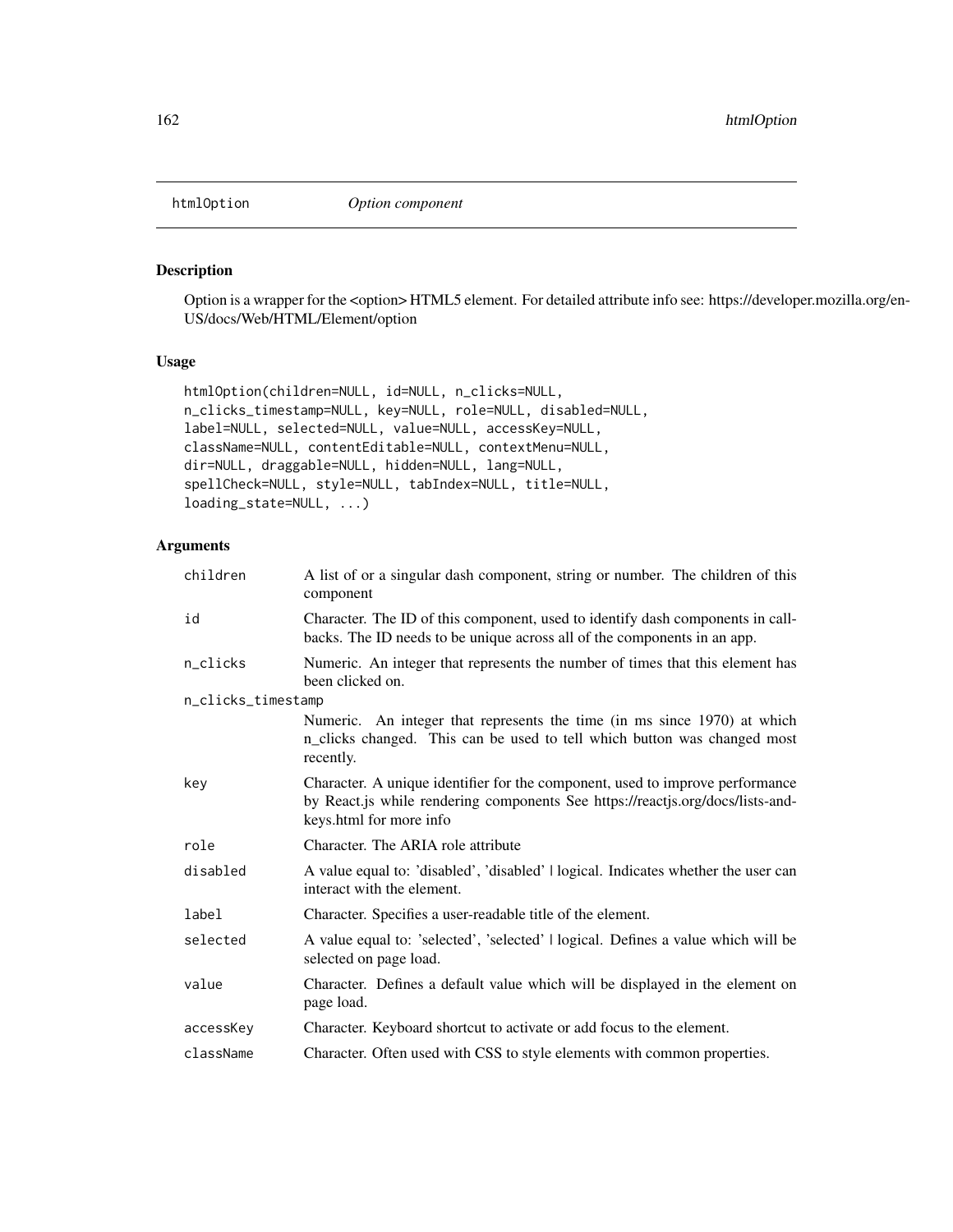# htmlOption 163

| contentEditable |                                                                                                                                                                                                                                                                                                                                                                                                                                                 |
|-----------------|-------------------------------------------------------------------------------------------------------------------------------------------------------------------------------------------------------------------------------------------------------------------------------------------------------------------------------------------------------------------------------------------------------------------------------------------------|
|                 | Character. Indicates whether the element's content is editable.                                                                                                                                                                                                                                                                                                                                                                                 |
| contextMenu     | Character. Defines the ID of a $\leq$ menu> element which will serve as the element's<br>context menu.                                                                                                                                                                                                                                                                                                                                          |
| dir             | Character. Defines the text direction. Allowed values are ltr (Left-To-Right) or<br>rtl (Right-To-Left)                                                                                                                                                                                                                                                                                                                                         |
| draggable       | Character. Defines whether the element can be dragged.                                                                                                                                                                                                                                                                                                                                                                                          |
| hidden          | A value equal to: 'hidden', 'hidden'   logical. Prevents rendering of given ele-<br>ment, while keeping child elements, e.g. script elements, active.                                                                                                                                                                                                                                                                                           |
| lang            | Character. Defines the language used in the element.                                                                                                                                                                                                                                                                                                                                                                                            |
| spellCheck      | Character. Indicates whether spell checking is allowed for the element.                                                                                                                                                                                                                                                                                                                                                                         |
| style           | Named list. Defines CSS styles which will override styles previously set.                                                                                                                                                                                                                                                                                                                                                                       |
| tabIndex        | Character. Overrides the browser's default tab order and follows the one speci-<br>fied instead.                                                                                                                                                                                                                                                                                                                                                |
| title           | Character. Text to be displayed in a tooltip when hovering over the element.                                                                                                                                                                                                                                                                                                                                                                    |
| loading_state   | Lists containing elements 'is_loading', 'prop_name', 'component_name'. those<br>elements have the following types: - is_loading (logical; optional): determines if<br>the component is loading or not - prop_name (character; optional): holds which<br>property is loading - component_name (character; optional): holds the name of<br>the component that is loading. Object that holds the loading state object coming<br>from dash-renderer |
| $\cdots$        | wildcards allowed have the form: "data-*', 'aria-*''                                                                                                                                                                                                                                                                                                                                                                                            |

### Value

named list of JSON elements corresponding to React.js properties and their values

```
if (interactive() && require(dash)) {
 library(dash)
 library(dashHtmlComponents)
 app <- Dash$new()
 app$layout(
   htmlDiv(list(
     htmlSelect(list(
       htmlOption("d'Artagnan"),
       htmlOption("Athos"),
       htmlOption("Porthos"),
        htmlOption("Aramis")
     ))
   ))
 \overline{)}app$run_server()
}
```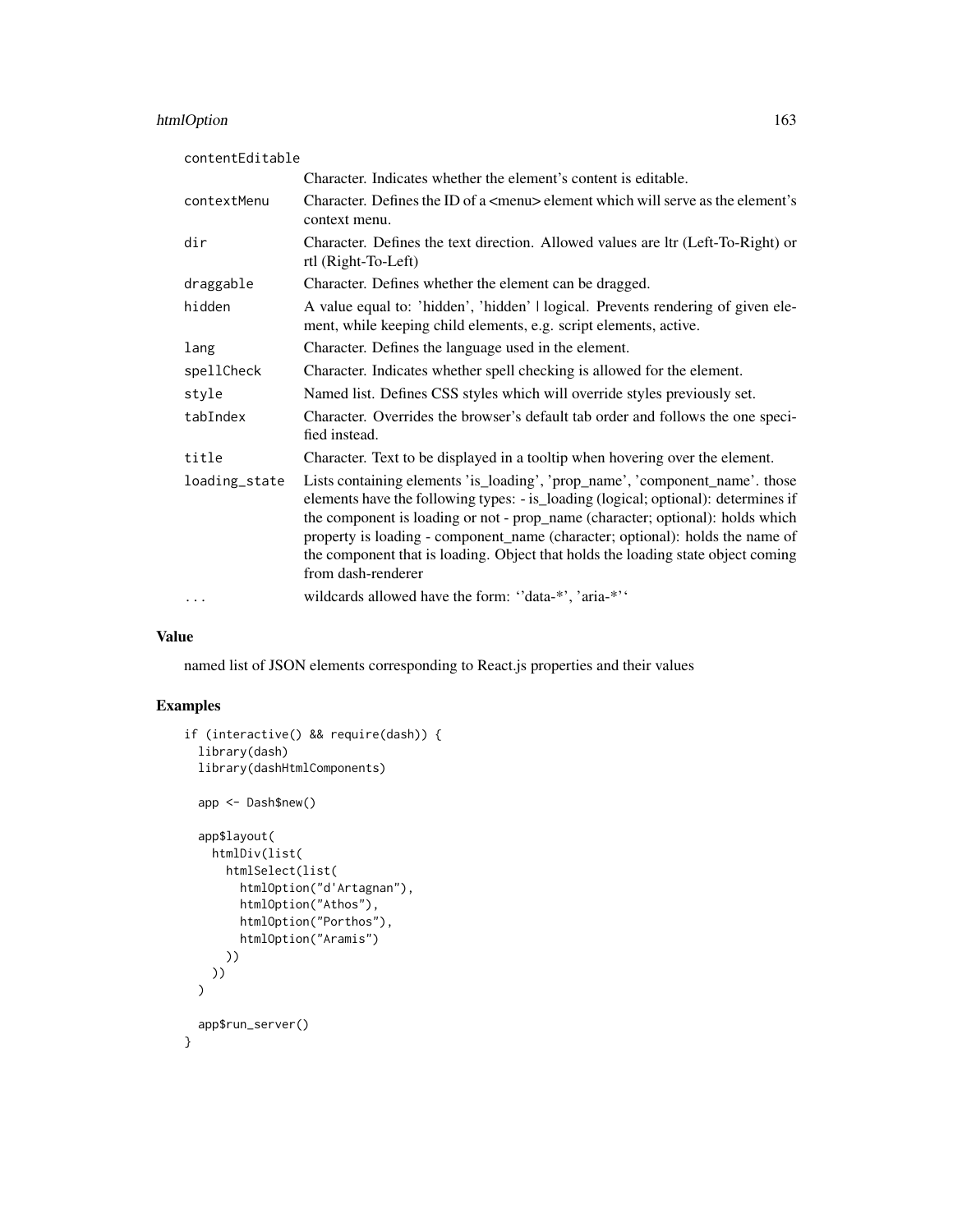#### Description

Output is a wrapper for the <output> HTML5 element. For detailed attribute info see: https://developer.mozilla.org/en-US/docs/Web/HTML/Element/output

### Usage

```
htmlOutput(children=NULL, id=NULL, n_clicks=NULL,
n_clicks_timestamp=NULL, key=NULL, role=NULL, htmlFor=NULL,
form=NULL, name=NULL, accessKey=NULL, className=NULL,
contentEditable=NULL, contextMenu=NULL, dir=NULL,
draggable=NULL, hidden=NULL, lang=NULL, spellCheck=NULL,
style=NULL, tabIndex=NULL, title=NULL, loading_state=NULL,
...)
```

| children           | A list of or a singular dash component, string or number. The children of this<br>component                                                                                                |
|--------------------|--------------------------------------------------------------------------------------------------------------------------------------------------------------------------------------------|
| id                 | Character. The ID of this component, used to identify dash components in call-<br>backs. The ID needs to be unique across all of the components in an app.                                 |
| n_clicks           | Numeric. An integer that represents the number of times that this element has<br>been clicked on.                                                                                          |
| n_clicks_timestamp |                                                                                                                                                                                            |
|                    | Numeric. An integer that represents the time (in ms since 1970) at which<br>n_clicks changed. This can be used to tell which button was changed most<br>recently.                          |
| key                | Character. A unique identifier for the component, used to improve performance<br>by React.js while rendering components See https://reactjs.org/docs/lists-and-<br>keys.html for more info |
| role               | Character. The ARIA role attribute                                                                                                                                                         |
| htmlFor            | Character. Describes elements which belongs to this one.                                                                                                                                   |
| form               | Character. Indicates the form that is the owner of the element.                                                                                                                            |
| name               | Character. Name of the element. For example used by the server to identify the<br>fields in form submits.                                                                                  |
| accessKey          | Character. Keyboard shortcut to activate or add focus to the element.                                                                                                                      |
| className          | Character. Often used with CSS to style elements with common properties.                                                                                                                   |
| contentEditable    |                                                                                                                                                                                            |
|                    | Character. Indicates whether the element's content is editable.                                                                                                                            |
| contextMenu        | Character. Defines the ID of a $\leq$ menu $\geq$ element which will serve as the element's<br>context menu.                                                                               |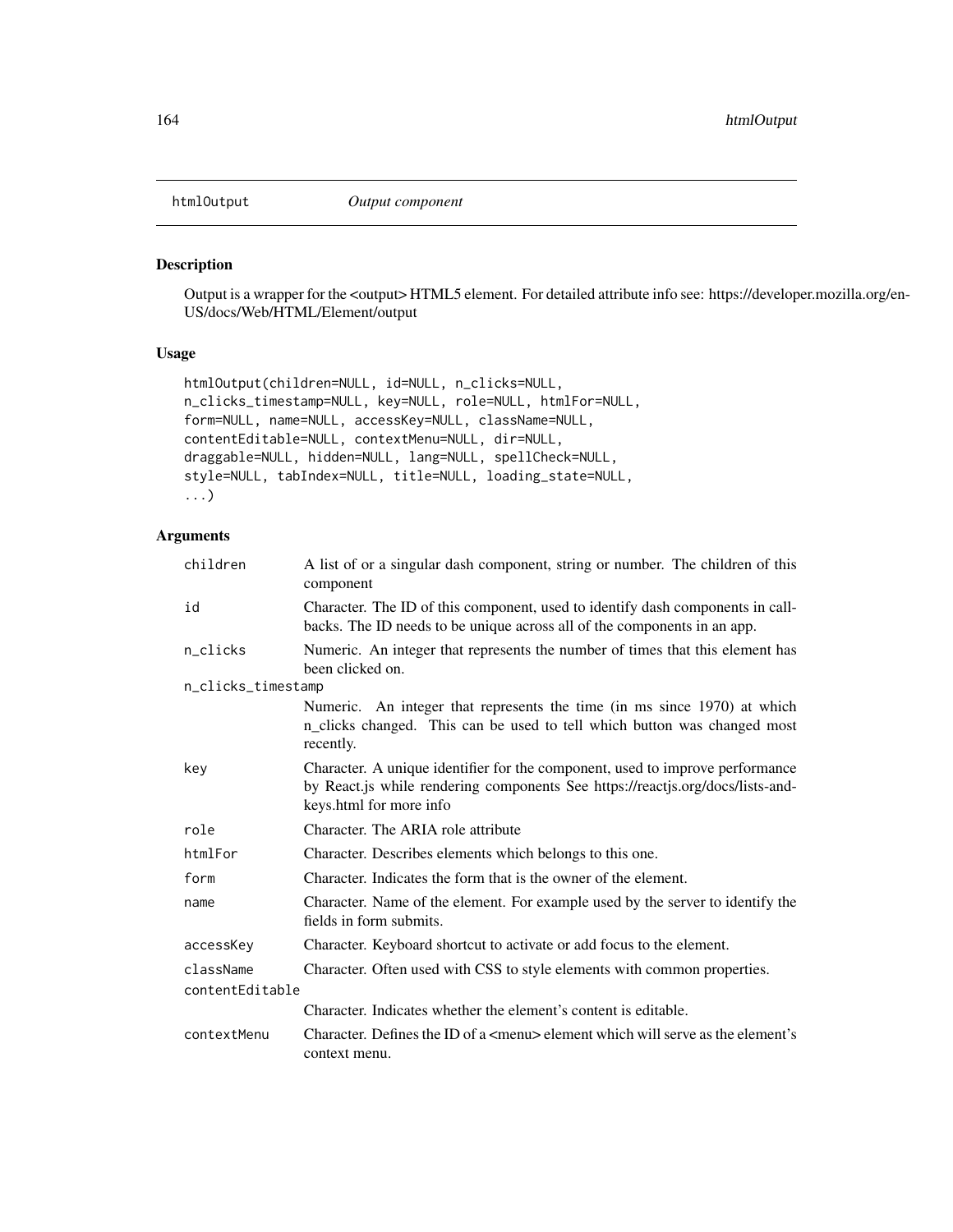htmlP 165

| dir           | Character. Defines the text direction. Allowed values are ltr (Left-To-Right) or<br>rtl (Right-To-Left)                                                                                                                                                                                                                                                                                                                                         |
|---------------|-------------------------------------------------------------------------------------------------------------------------------------------------------------------------------------------------------------------------------------------------------------------------------------------------------------------------------------------------------------------------------------------------------------------------------------------------|
| draggable     | Character. Defines whether the element can be dragged.                                                                                                                                                                                                                                                                                                                                                                                          |
| hidden        | A value equal to: 'hidden', 'hidden'   logical. Prevents rendering of given ele-<br>ment, while keeping child elements, e.g. script elements, active.                                                                                                                                                                                                                                                                                           |
| lang          | Character. Defines the language used in the element.                                                                                                                                                                                                                                                                                                                                                                                            |
| spellCheck    | Character. Indicates whether spell checking is allowed for the element.                                                                                                                                                                                                                                                                                                                                                                         |
| style         | Named list. Defines CSS styles which will override styles previously set.                                                                                                                                                                                                                                                                                                                                                                       |
| tabIndex      | Character. Overrides the browser's default tab order and follows the one speci-<br>fied instead.                                                                                                                                                                                                                                                                                                                                                |
| title         | Character. Text to be displayed in a tooltip when hovering over the element.                                                                                                                                                                                                                                                                                                                                                                    |
| loading_state | Lists containing elements 'is_loading', 'prop_name', 'component_name'. those<br>elements have the following types: - is_loading (logical; optional): determines if<br>the component is loading or not - prop_name (character; optional): holds which<br>property is loading - component_name (character; optional): holds the name of<br>the component that is loading. Object that holds the loading state object coming<br>from dash-renderer |
|               | wildcards allowed have the form: "data-*", 'aria-*"                                                                                                                                                                                                                                                                                                                                                                                             |

### Value

named list of JSON elements corresponding to React.js properties and their values

#### Examples

# This component works with htmlForm and htmlInput

# and may be used to present the result of an

# executed script.

htmlP *P component*

#### Description

P is a wrapper for the <p> HTML5 element. For detailed attribute info see: https://developer.mozilla.org/en-US/docs/Web/HTML/Element/p

## Usage

```
htmlP(children=NULL, id=NULL, n_clicks=NULL,
n_clicks_timestamp=NULL, key=NULL, role=NULL,
accessKey=NULL, className=NULL, contentEditable=NULL,
contextMenu=NULL, dir=NULL, draggable=NULL, hidden=NULL,
lang=NULL, spellCheck=NULL, style=NULL, tabIndex=NULL,
title=NULL, loading_state=NULL, ...)
```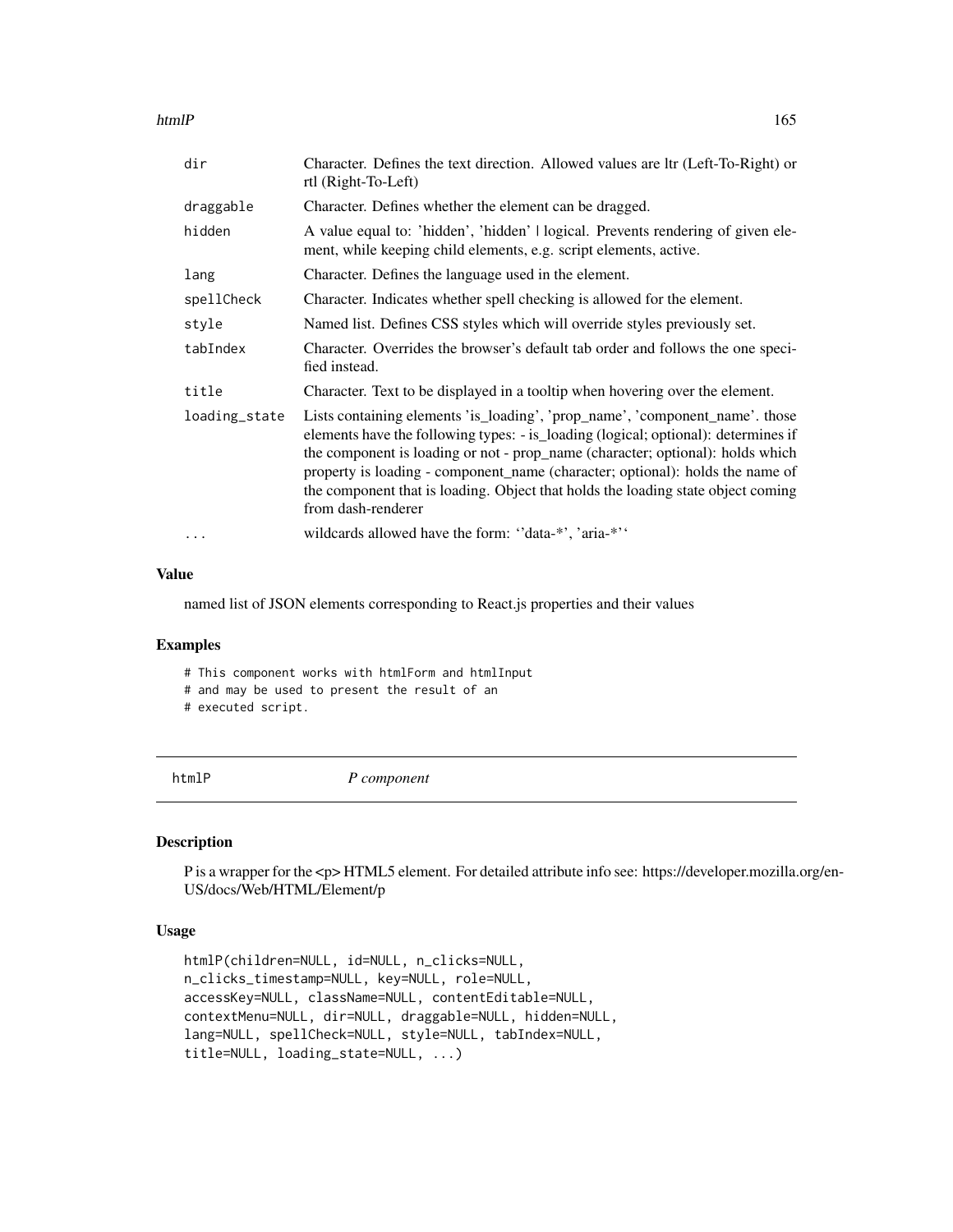# Arguments

| children           | A list of or a singular dash component, string or number. The children of this<br>component                                                                                                                                                                                                                                                                                                                                                     |
|--------------------|-------------------------------------------------------------------------------------------------------------------------------------------------------------------------------------------------------------------------------------------------------------------------------------------------------------------------------------------------------------------------------------------------------------------------------------------------|
| id                 | Character. The ID of this component, used to identify dash components in call-<br>backs. The ID needs to be unique across all of the components in an app.                                                                                                                                                                                                                                                                                      |
| n_clicks           | Numeric. An integer that represents the number of times that this element has<br>been clicked on.                                                                                                                                                                                                                                                                                                                                               |
| n_clicks_timestamp |                                                                                                                                                                                                                                                                                                                                                                                                                                                 |
|                    | Numeric. An integer that represents the time (in ms since 1970) at which<br>n_clicks changed. This can be used to tell which button was changed most<br>recently.                                                                                                                                                                                                                                                                               |
| key                | Character. A unique identifier for the component, used to improve performance<br>by React.js while rendering components See https://reactjs.org/docs/lists-and-<br>keys.html for more info                                                                                                                                                                                                                                                      |
| role               | Character. The ARIA role attribute                                                                                                                                                                                                                                                                                                                                                                                                              |
| accessKey          | Character. Keyboard shortcut to activate or add focus to the element.                                                                                                                                                                                                                                                                                                                                                                           |
| className          | Character. Often used with CSS to style elements with common properties.                                                                                                                                                                                                                                                                                                                                                                        |
| contentEditable    |                                                                                                                                                                                                                                                                                                                                                                                                                                                 |
|                    | Character. Indicates whether the element's content is editable.                                                                                                                                                                                                                                                                                                                                                                                 |
| contextMenu        | Character. Defines the ID of a <menu> element which will serve as the element's<br/>context menu.</menu>                                                                                                                                                                                                                                                                                                                                        |
| dir                | Character. Defines the text direction. Allowed values are ltr (Left-To-Right) or<br>rtl (Right-To-Left)                                                                                                                                                                                                                                                                                                                                         |
| draggable          | Character. Defines whether the element can be dragged.                                                                                                                                                                                                                                                                                                                                                                                          |
| hidden             | A value equal to: 'hidden', 'hidden'   logical. Prevents rendering of given ele-<br>ment, while keeping child elements, e.g. script elements, active.                                                                                                                                                                                                                                                                                           |
| lang               | Character. Defines the language used in the element.                                                                                                                                                                                                                                                                                                                                                                                            |
| spellCheck         | Character. Indicates whether spell checking is allowed for the element.                                                                                                                                                                                                                                                                                                                                                                         |
| style              | Named list. Defines CSS styles which will override styles previously set.                                                                                                                                                                                                                                                                                                                                                                       |
| tabIndex           | Character. Overrides the browser's default tab order and follows the one speci-<br>fied instead.                                                                                                                                                                                                                                                                                                                                                |
| title              | Character. Text to be displayed in a tooltip when hovering over the element.                                                                                                                                                                                                                                                                                                                                                                    |
| loading_state      | Lists containing elements 'is_loading', 'prop_name', 'component_name'. those<br>elements have the following types: - is_loading (logical; optional): determines if<br>the component is loading or not - prop_name (character; optional): holds which<br>property is loading - component_name (character; optional): holds the name of<br>the component that is loading. Object that holds the loading state object coming<br>from dash-renderer |
|                    | wildcards allowed have the form: "data-*', 'aria-*''                                                                                                                                                                                                                                                                                                                                                                                            |

# Value

named list of JSON elements corresponding to React.js properties and their values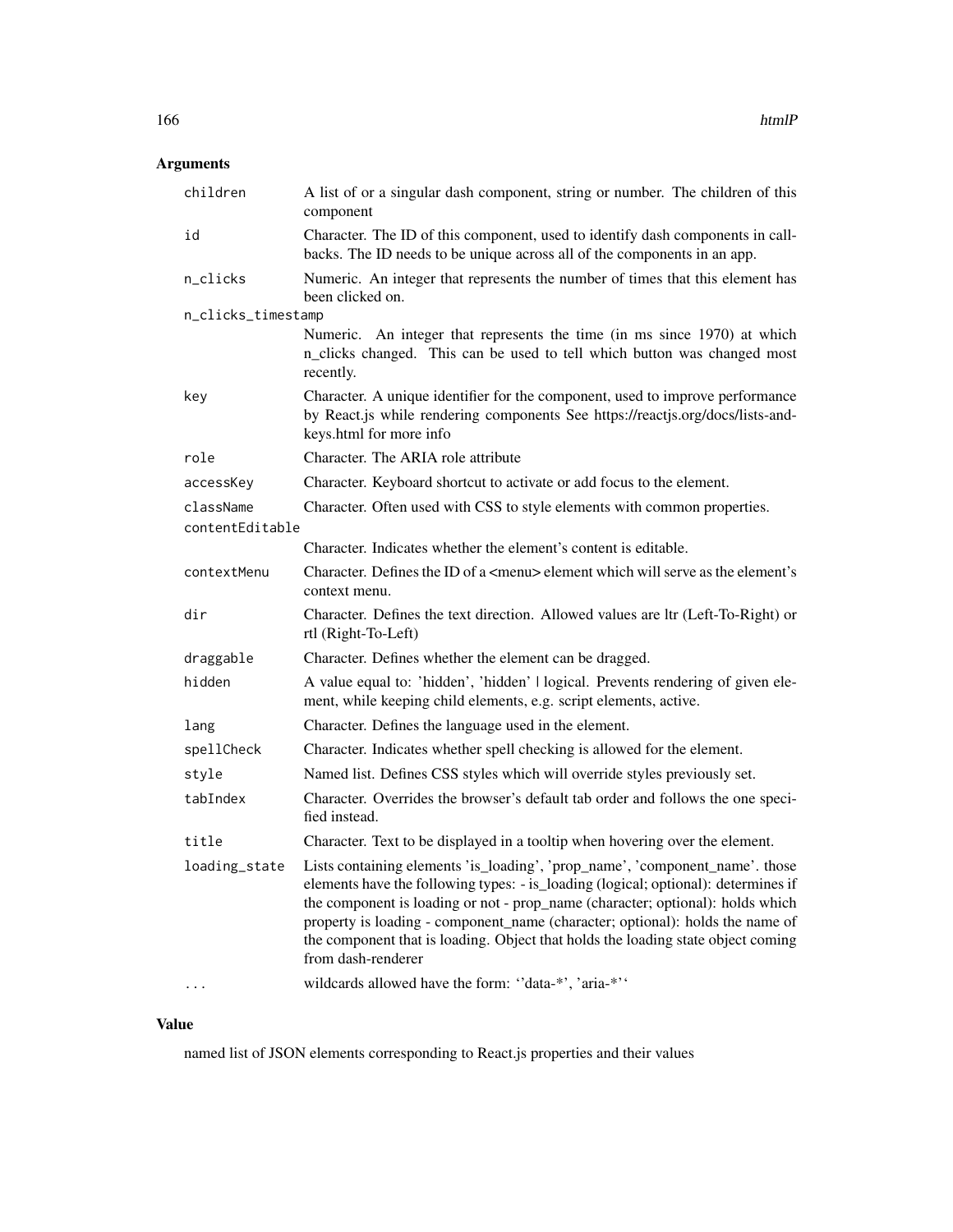#### htmlParam 167

### Examples

```
if (interactive() && require(dash)) {
 library(dash)
 library(dashHtmlComponents)
 app <- Dash$new()
 app$layout(
   htmlDiv(list(
     htmlP("The <p> tag defines a paragraph.")
   ))
 \lambdaapp$run_server()
}
```
htmlParam *Param component*

#### Description

Param is a wrapper for the <param> HTML5 element. For detailed attribute info see: https://developer.mozilla.org/en-US/docs/Web/HTML/Element/param

#### Usage

```
htmlParam(children=NULL, id=NULL, n_clicks=NULL,
n_clicks_timestamp=NULL, key=NULL, role=NULL, name=NULL,
value=NULL, accessKey=NULL, className=NULL,
contentEditable=NULL, contextMenu=NULL, dir=NULL,
draggable=NULL, hidden=NULL, lang=NULL, spellCheck=NULL,
style=NULL, tabIndex=NULL, title=NULL, loading_state=NULL,
...)
```

| children           | A list of or a singular dash component, string or number. The children of this<br>component                                                                       |  |
|--------------------|-------------------------------------------------------------------------------------------------------------------------------------------------------------------|--|
| id                 | Character. The ID of this component, used to identify dash components in call-<br>backs. The ID needs to be unique across all of the components in an app.        |  |
| n_clicks           | Numeric. An integer that represents the number of times that this element has<br>been clicked on.                                                                 |  |
| n_clicks_timestamp |                                                                                                                                                                   |  |
|                    | Numeric. An integer that represents the time (in ms since 1970) at which<br>n_clicks changed. This can be used to tell which button was changed most<br>recently. |  |
|                    |                                                                                                                                                                   |  |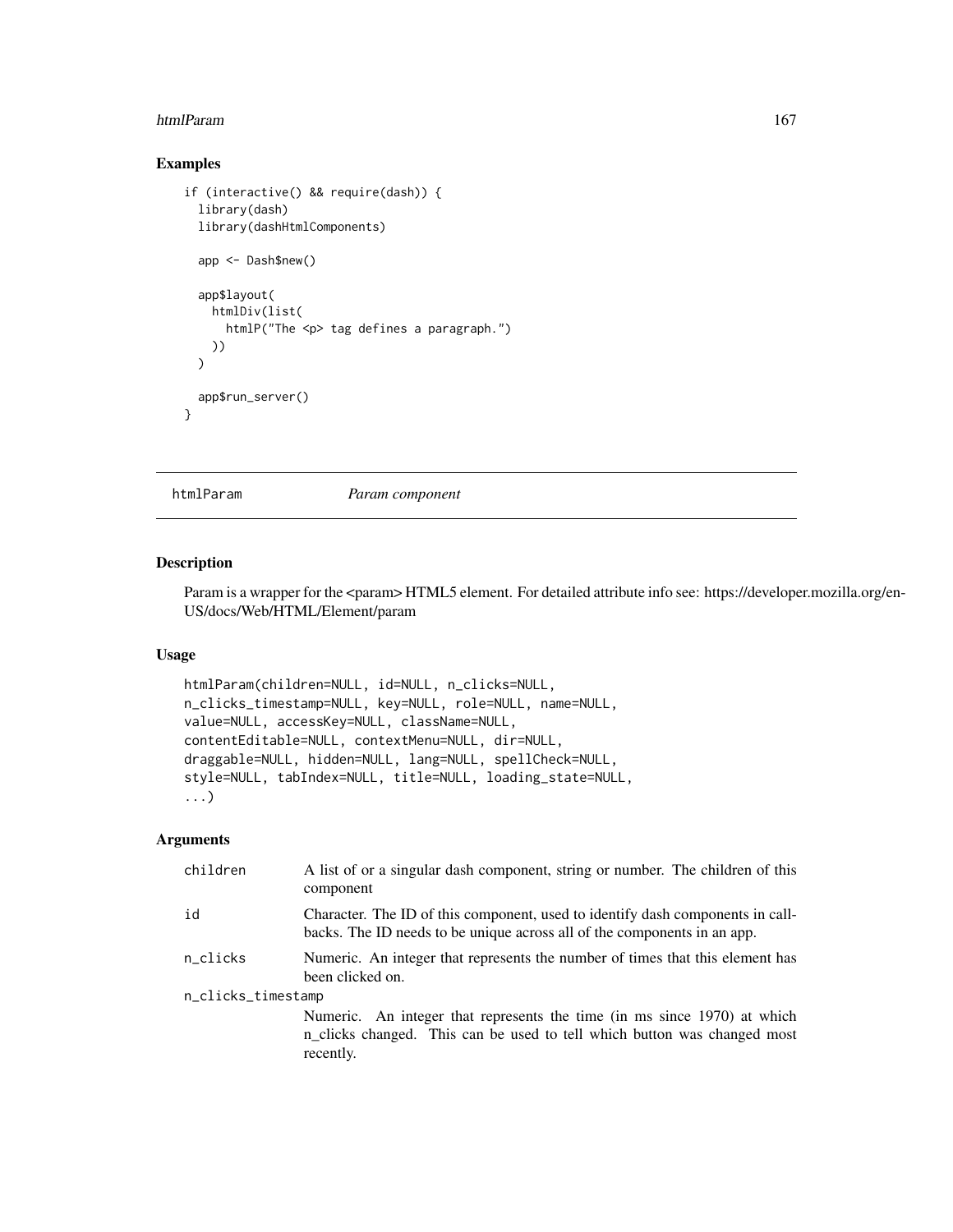| key             | Character. A unique identifier for the component, used to improve performance<br>by React.js while rendering components See https://reactjs.org/docs/lists-and-<br>keys.html for more info                                                                                                                                                                                                                                                      |
|-----------------|-------------------------------------------------------------------------------------------------------------------------------------------------------------------------------------------------------------------------------------------------------------------------------------------------------------------------------------------------------------------------------------------------------------------------------------------------|
| role            | Character. The ARIA role attribute                                                                                                                                                                                                                                                                                                                                                                                                              |
| name            | Character. Name of the element. For example used by the server to identify the<br>fields in form submits.                                                                                                                                                                                                                                                                                                                                       |
| value           | Character. Defines a default value which will be displayed in the element on<br>page load.                                                                                                                                                                                                                                                                                                                                                      |
| accessKey       | Character. Keyboard shortcut to activate or add focus to the element.                                                                                                                                                                                                                                                                                                                                                                           |
| className       | Character. Often used with CSS to style elements with common properties.                                                                                                                                                                                                                                                                                                                                                                        |
| contentEditable |                                                                                                                                                                                                                                                                                                                                                                                                                                                 |
|                 | Character. Indicates whether the element's content is editable.                                                                                                                                                                                                                                                                                                                                                                                 |
| contextMenu     | Character. Defines the ID of a <menu> element which will serve as the element's<br/>context menu.</menu>                                                                                                                                                                                                                                                                                                                                        |
| dir             | Character. Defines the text direction. Allowed values are ltr (Left-To-Right) or<br>rtl (Right-To-Left)                                                                                                                                                                                                                                                                                                                                         |
| draggable       | Character. Defines whether the element can be dragged.                                                                                                                                                                                                                                                                                                                                                                                          |
| hidden          | A value equal to: 'hidden', 'hidden'   logical. Prevents rendering of given ele-<br>ment, while keeping child elements, e.g. script elements, active.                                                                                                                                                                                                                                                                                           |
| lang            | Character. Defines the language used in the element.                                                                                                                                                                                                                                                                                                                                                                                            |
| spellCheck      | Character. Indicates whether spell checking is allowed for the element.                                                                                                                                                                                                                                                                                                                                                                         |
| style           | Named list. Defines CSS styles which will override styles previously set.                                                                                                                                                                                                                                                                                                                                                                       |
| tabIndex        | Character. Overrides the browser's default tab order and follows the one speci-<br>fied instead.                                                                                                                                                                                                                                                                                                                                                |
| title           | Character. Text to be displayed in a tooltip when hovering over the element.                                                                                                                                                                                                                                                                                                                                                                    |
| loading_state   | Lists containing elements 'is_loading', 'prop_name', 'component_name'. those<br>elements have the following types: - is_loading (logical; optional): determines if<br>the component is loading or not - prop_name (character; optional): holds which<br>property is loading - component_name (character; optional): holds the name of<br>the component that is loading. Object that holds the loading state object coming<br>from dash-renderer |
|                 | wildcards allowed have the form: "data-*', 'aria-*''                                                                                                                                                                                                                                                                                                                                                                                            |

named list of JSON elements corresponding to React.js properties and their values

```
if (interactive() && require(dash)) {
 library(dash)
 library(dashHtmlComponents)
  app <- Dash$new()
```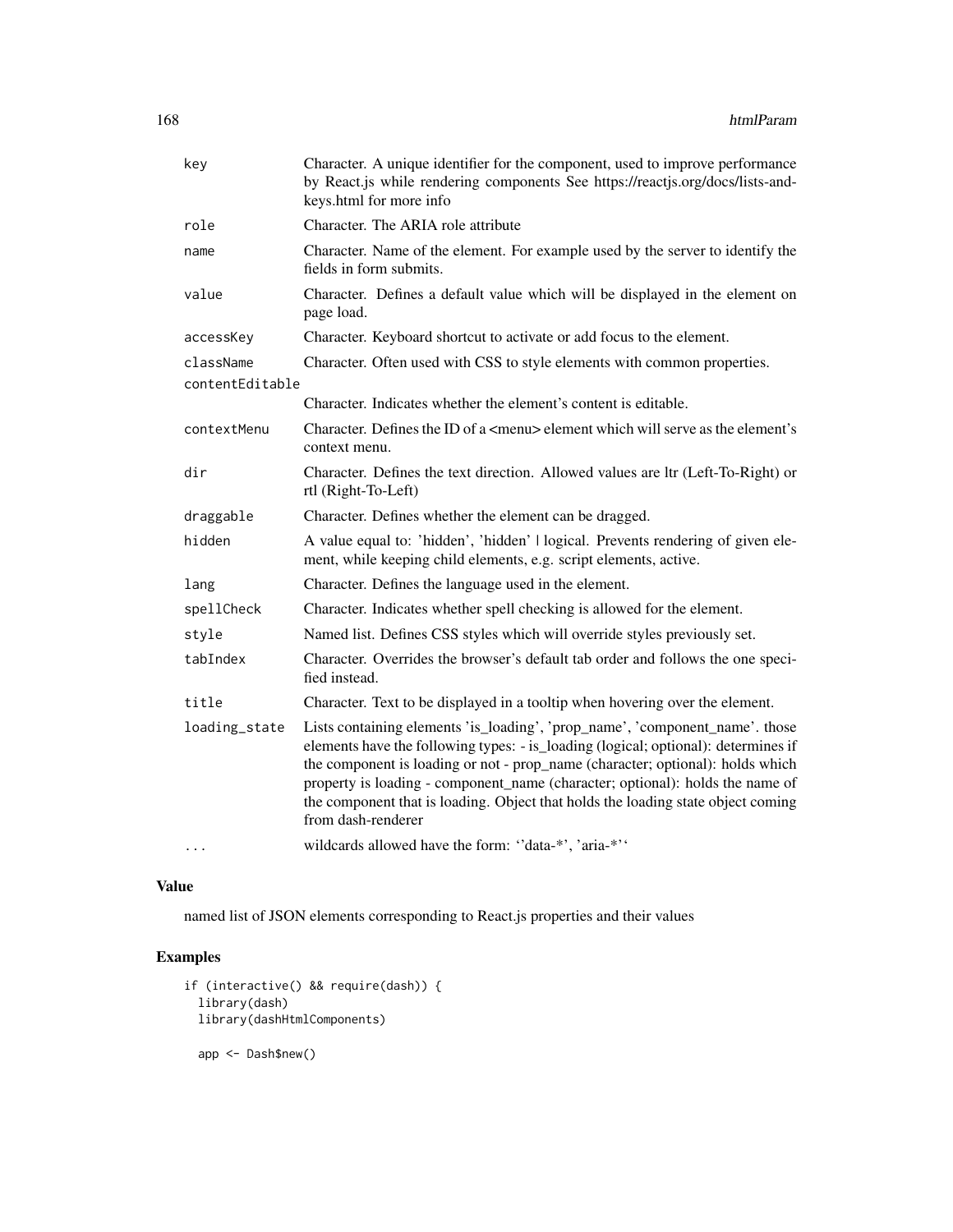#### htmlPicture 2008 2009 2012 2022 2023 2024 2022 2023 2024 2022 2023 2024 2022 2023 2024 2022 2023 2024 2022 202

```
app$layout(
   htmlDiv(list(
      htmlP("The <param> element is used to specify the parameters that apply to
      plugin-powered content embedded with an <object> element.
      Read more: https://developer.mozilla.org/en-US/docs/Web/HTML/Element/param"),
      htmlObjectEl(
       #data = "link-to-data-file"
       htmlParam(name = "controller", value = TRUE)
      )
   ))
 \lambdaapp$run_server()
}
```
htmlPicture *Picture component*

#### Description

Picture is a wrapper for the <picture> HTML5 element. For detailed attribute info see: https://developer.mozilla.org/en-US/docs/Web/HTML/Element/picture

#### Usage

```
htmlPicture(children=NULL, id=NULL, n_clicks=NULL,
n_clicks_timestamp=NULL, key=NULL, role=NULL,
accessKey=NULL, className=NULL, contentEditable=NULL,
contextMenu=NULL, dir=NULL, draggable=NULL, hidden=NULL,
lang=NULL, spellCheck=NULL, style=NULL, tabIndex=NULL,
title=NULL, loading_state=NULL, ...)
```

| children           | A list of or a singular dash component, string or number. The children of this<br>component                                                                                                |  |
|--------------------|--------------------------------------------------------------------------------------------------------------------------------------------------------------------------------------------|--|
| id                 | Character. The ID of this component, used to identify dash components in call-<br>backs. The ID needs to be unique across all of the components in an app.                                 |  |
| n_clicks           | Numeric. An integer that represents the number of times that this element has<br>been clicked on.                                                                                          |  |
| n_clicks_timestamp |                                                                                                                                                                                            |  |
|                    | Numeric. An integer that represents the time (in ms since 1970) at which<br>n_clicks changed. This can be used to tell which button was changed most<br>recently.                          |  |
| key                | Character. A unique identifier for the component, used to improve performance<br>by React.js while rendering components See https://reactjs.org/docs/lists-and-<br>keys.html for more info |  |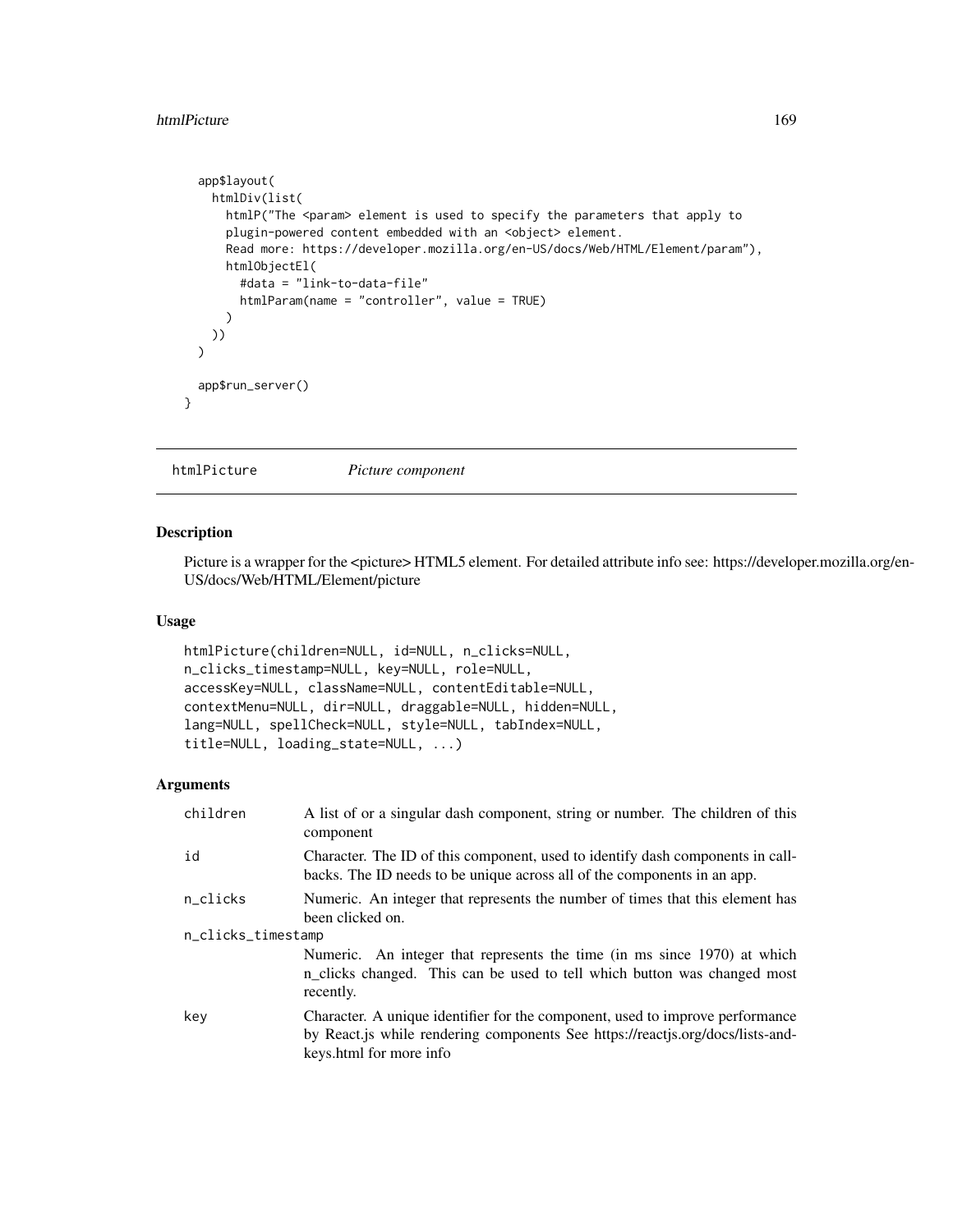| role            | Character. The ARIA role attribute                                                                                                                                                                                                                                                                                                                                                                                                              |
|-----------------|-------------------------------------------------------------------------------------------------------------------------------------------------------------------------------------------------------------------------------------------------------------------------------------------------------------------------------------------------------------------------------------------------------------------------------------------------|
| accessKey       | Character. Keyboard shortcut to activate or add focus to the element.                                                                                                                                                                                                                                                                                                                                                                           |
| className       | Character. Often used with CSS to style elements with common properties.                                                                                                                                                                                                                                                                                                                                                                        |
| contentEditable |                                                                                                                                                                                                                                                                                                                                                                                                                                                 |
|                 | Character. Indicates whether the element's content is editable.                                                                                                                                                                                                                                                                                                                                                                                 |
| contextMenu     | Character. Defines the ID of a $\leq$ menu $\geq$ element which will serve as the element's<br>context menu.                                                                                                                                                                                                                                                                                                                                    |
| dir             | Character. Defines the text direction. Allowed values are ltr (Left-To-Right) or<br>rtl (Right-To-Left)                                                                                                                                                                                                                                                                                                                                         |
| draggable       | Character. Defines whether the element can be dragged.                                                                                                                                                                                                                                                                                                                                                                                          |
| hidden          | A value equal to: 'hidden', 'hidden'   logical. Prevents rendering of given ele-<br>ment, while keeping child elements, e.g. script elements, active.                                                                                                                                                                                                                                                                                           |
| lang            | Character. Defines the language used in the element.                                                                                                                                                                                                                                                                                                                                                                                            |
| spellCheck      | Character. Indicates whether spell checking is allowed for the element.                                                                                                                                                                                                                                                                                                                                                                         |
| style           | Named list. Defines CSS styles which will override styles previously set.                                                                                                                                                                                                                                                                                                                                                                       |
| tabIndex        | Character. Overrides the browser's default tab order and follows the one speci-<br>fied instead.                                                                                                                                                                                                                                                                                                                                                |
| title           | Character. Text to be displayed in a tooltip when hovering over the element.                                                                                                                                                                                                                                                                                                                                                                    |
| loading_state   | Lists containing elements 'is_loading', 'prop_name', 'component_name'. those<br>elements have the following types: - is_loading (logical; optional): determines if<br>the component is loading or not - prop_name (character; optional): holds which<br>property is loading - component_name (character; optional): holds the name of<br>the component that is loading. Object that holds the loading state object coming<br>from dash-renderer |
| $\cdots$        | wildcards allowed have the form: "data-*', 'aria-*''                                                                                                                                                                                                                                                                                                                                                                                            |

named list of JSON elements corresponding to React.js properties and their values

```
# The URL below has been chunked to comply with CRAN
# requirements; the use of file.path is optional and not required
# for this component.
if (interactive() && require(dash)) {
  library(dash)
  library(dashHtmlComponents)
  app <- Dash$new()
  app$layout(
   htmlDiv(list(
     htmlPicture(list(
       htmlSource(srcSet = file.path("https://upload.wikimedia.org",
                                      "wikipedia/commons/a/a7",
```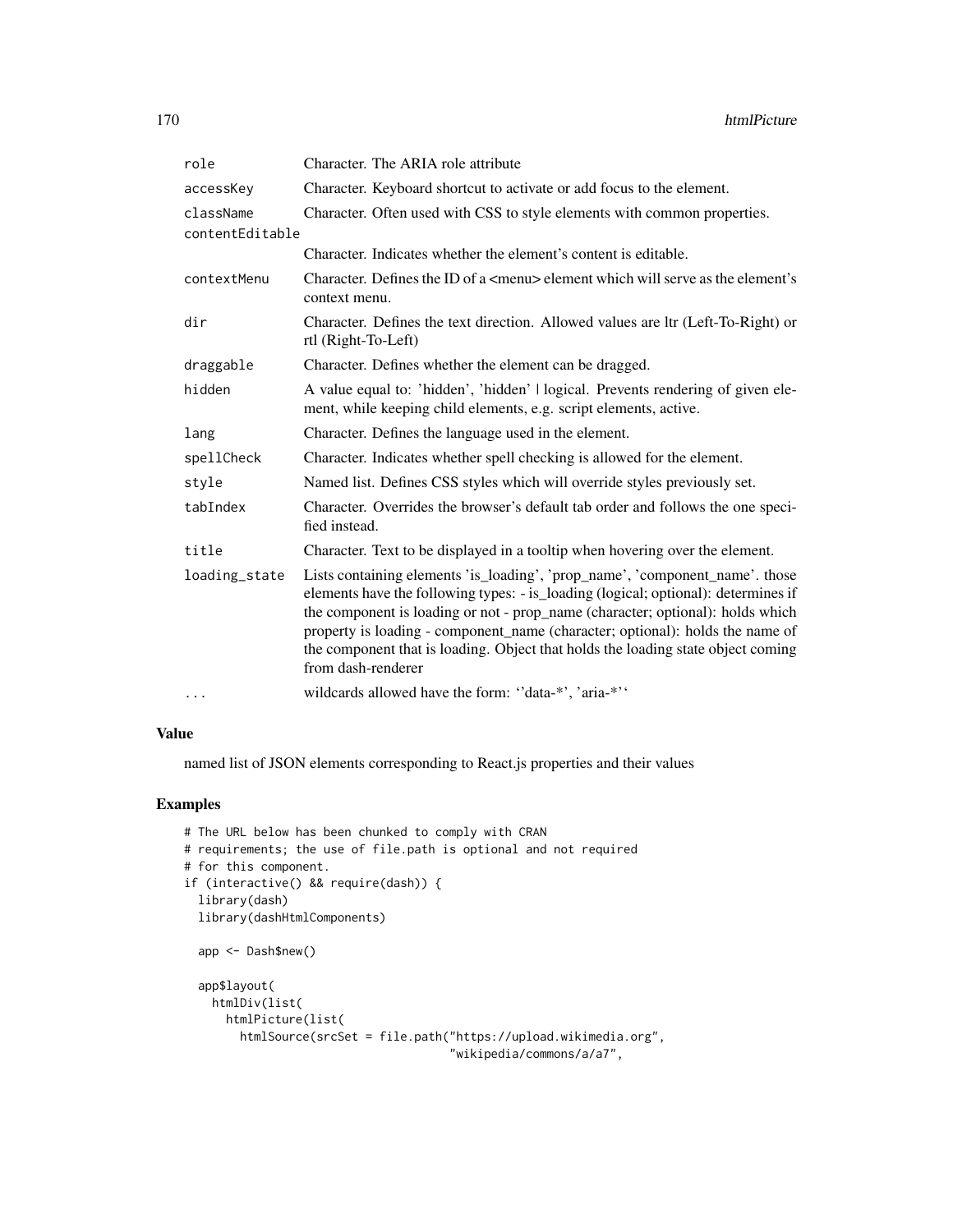```
"Winter_and_the_City.jpg",
                                     fsep = ''/"),
                media = "(min-width: 800px)"),
      htmlImg(src = file.path("https://upload.wikimedia.org",
                                     "wikipedia/commons/5/56",
                                     "Summer_and_the_City.jpg",
                                     fsep = "('"),
      htmlP("Resize screen to see image changing...")
    ))
 ))
)
app$run_server()
```
htmlPlaintext *Plaintext component*

#### Description

}

Plaintext is a wrapper for the <plaintext> HTML5 element. For detailed attribute info see: https://developer.mozilla.org/en-US/docs/Web/HTML/Element/plaintext

#### Usage

```
htmlPlaintext(children=NULL, id=NULL, n_clicks=NULL,
n_clicks_timestamp=NULL, key=NULL, role=NULL,
accessKey=NULL, className=NULL, contentEditable=NULL,
contextMenu=NULL, dir=NULL, draggable=NULL, hidden=NULL,
lang=NULL, spellCheck=NULL, style=NULL, tabIndex=NULL,
title=NULL, loading_state=NULL, ...)
```

| children           | A list of or a singular dash component, string or number. The children of this<br>component                                                                                                |  |
|--------------------|--------------------------------------------------------------------------------------------------------------------------------------------------------------------------------------------|--|
| id                 | Character. The ID of this component, used to identify dash components in call-<br>backs. The ID needs to be unique across all of the components in an app.                                 |  |
| n_clicks           | Numeric. An integer that represents the number of times that this element has<br>been clicked on.                                                                                          |  |
| n_clicks_timestamp |                                                                                                                                                                                            |  |
|                    | Numeric. An integer that represents the time (in ms since 1970) at which<br>n_clicks changed. This can be used to tell which button was changed most<br>recently.                          |  |
| key                | Character. A unique identifier for the component, used to improve performance<br>by React.js while rendering components See https://reactjs.org/docs/lists-and-<br>keys.html for more info |  |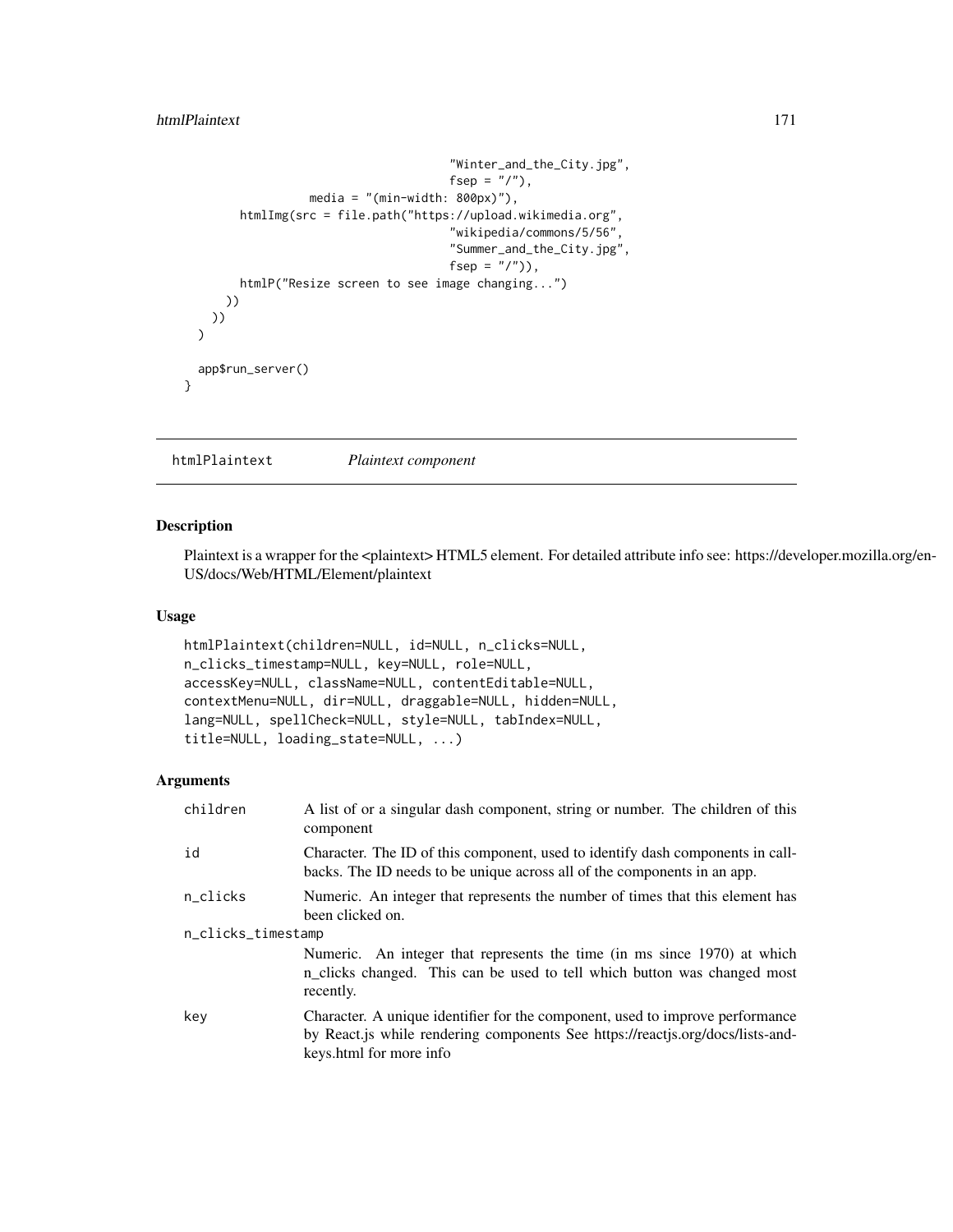| role            | Character. The ARIA role attribute                                                                                                                                                                                                                                                                                                                                                                                                              |
|-----------------|-------------------------------------------------------------------------------------------------------------------------------------------------------------------------------------------------------------------------------------------------------------------------------------------------------------------------------------------------------------------------------------------------------------------------------------------------|
| accessKey       | Character. Keyboard shortcut to activate or add focus to the element.                                                                                                                                                                                                                                                                                                                                                                           |
| className       | Character. Often used with CSS to style elements with common properties.                                                                                                                                                                                                                                                                                                                                                                        |
| contentEditable |                                                                                                                                                                                                                                                                                                                                                                                                                                                 |
|                 | Character. Indicates whether the element's content is editable.                                                                                                                                                                                                                                                                                                                                                                                 |
| contextMenu     | Character. Defines the ID of a $\leq$ menu $\geq$ element which will serve as the element's<br>context menu.                                                                                                                                                                                                                                                                                                                                    |
| dir             | Character. Defines the text direction. Allowed values are ltr (Left-To-Right) or<br>rtl (Right-To-Left)                                                                                                                                                                                                                                                                                                                                         |
| draggable       | Character. Defines whether the element can be dragged.                                                                                                                                                                                                                                                                                                                                                                                          |
| hidden          | A value equal to: 'hidden', 'hidden'   logical. Prevents rendering of given ele-<br>ment, while keeping child elements, e.g. script elements, active.                                                                                                                                                                                                                                                                                           |
| lang            | Character. Defines the language used in the element.                                                                                                                                                                                                                                                                                                                                                                                            |
| spellCheck      | Character. Indicates whether spell checking is allowed for the element.                                                                                                                                                                                                                                                                                                                                                                         |
| style           | Named list. Defines CSS styles which will override styles previously set.                                                                                                                                                                                                                                                                                                                                                                       |
| tabIndex        | Character. Overrides the browser's default tab order and follows the one speci-<br>fied instead.                                                                                                                                                                                                                                                                                                                                                |
| title           | Character. Text to be displayed in a tooltip when hovering over the element.                                                                                                                                                                                                                                                                                                                                                                    |
| loading_state   | Lists containing elements 'is_loading', 'prop_name', 'component_name'. those<br>elements have the following types: - is_loading (logical; optional): determines if<br>the component is loading or not - prop_name (character; optional): holds which<br>property is loading - component_name (character; optional): holds the name of<br>the component that is loading. Object that holds the loading state object coming<br>from dash-renderer |
| $\cdots$        | wildcards allowed have the form: "data-*', 'aria-*''                                                                                                                                                                                                                                                                                                                                                                                            |

named list of JSON elements corresponding to React.js properties and their values

```
if (interactive() && require(dash)) {
 # Warning: The <plaintext> tag is obsolete,
 # it might not work as intended.
 # Use the <pre> tag instead.
 library(dash)
 library(dashHtmlComponents)
 app <- Dash$new()
 app$layout(
   htmlDiv(list(
     htmlPlaintext(),
     htmlBr(),
```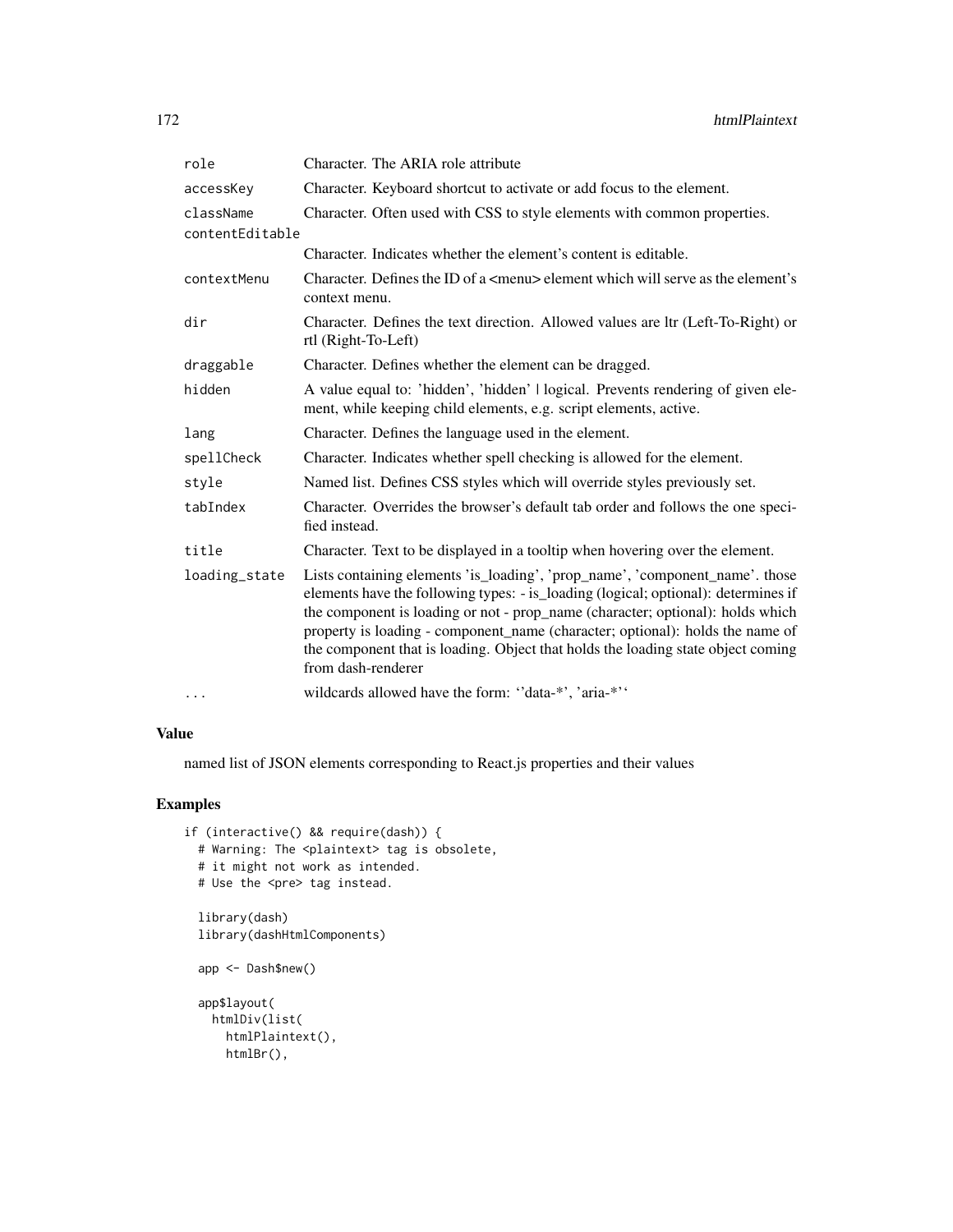#### htmlPre that the contract of the contract of the contract of the contract of the contract of the contract of the contract of the contract of the contract of the contract of the contract of the contract of the contract of t

```
htmlH4("The HTML Plaintext Element (<plaintext>) renders everything following
          the start tag as raw text, ignoring any following HTML. There is no closing tag,
            since everything after it is considered raw text.")
   ))
 \mathcal{L}app$run_server()
}
```
htmlPre *Pre component*

### Description

Pre is a wrapper for the <pre> HTML5 element. For detailed attribute info see: https://developer.mozilla.org/en-US/docs/Web/HTML/Element/pre

#### Usage

```
htmlPre(children=NULL, id=NULL, n_clicks=NULL,
n_clicks_timestamp=NULL, key=NULL, role=NULL,
accessKey=NULL, className=NULL, contentEditable=NULL,
contextMenu=NULL, dir=NULL, draggable=NULL, hidden=NULL,
lang=NULL, spellCheck=NULL, style=NULL, tabIndex=NULL,
title=NULL, loading_state=NULL, ...)
```
### Arguments

| children           | A list of or a singular dash component, string or number. The children of this<br>component                                                                                                |
|--------------------|--------------------------------------------------------------------------------------------------------------------------------------------------------------------------------------------|
| id                 | Character. The ID of this component, used to identify dash components in call-<br>backs. The ID needs to be unique across all of the components in an app.                                 |
| n_clicks           | Numeric. An integer that represents the number of times that this element has<br>been clicked on.                                                                                          |
| n_clicks_timestamp |                                                                                                                                                                                            |
|                    | Numeric. An integer that represents the time (in ms since 1970) at which<br>n_clicks changed. This can be used to tell which button was changed most<br>recently.                          |
| key                | Character. A unique identifier for the component, used to improve performance<br>by React.js while rendering components See https://reactjs.org/docs/lists-and-<br>keys.html for more info |
| role               | Character. The ARIA role attribute                                                                                                                                                         |
| accessKey          | Character. Keyboard shortcut to activate or add focus to the element.                                                                                                                      |
| className          | Character. Often used with CSS to style elements with common properties.                                                                                                                   |
| contentEditable    |                                                                                                                                                                                            |
|                    | Character. Indicates whether the element's content is editable.                                                                                                                            |

Character. Indicates whether the element's content is editable.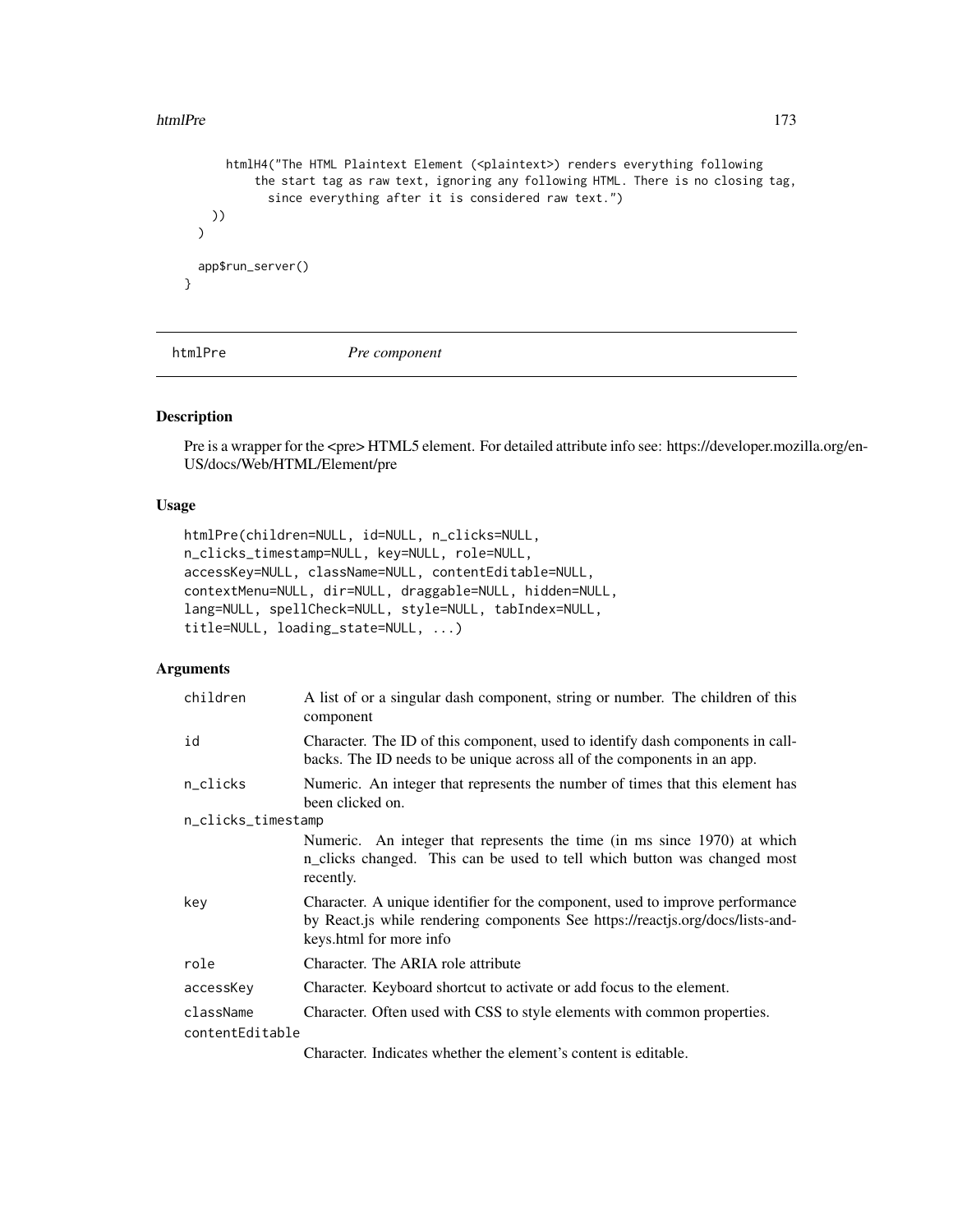| contextMenu   | Character. Defines the ID of a $\leq$ menu $\geq$ element which will serve as the element's<br>context menu.                                                                                                                                                                                                                                                                                                                                    |
|---------------|-------------------------------------------------------------------------------------------------------------------------------------------------------------------------------------------------------------------------------------------------------------------------------------------------------------------------------------------------------------------------------------------------------------------------------------------------|
| dir           | Character. Defines the text direction. Allowed values are ltr (Left-To-Right) or<br>rtl (Right-To-Left)                                                                                                                                                                                                                                                                                                                                         |
| draggable     | Character. Defines whether the element can be dragged.                                                                                                                                                                                                                                                                                                                                                                                          |
| hidden        | A value equal to: 'hidden', 'hidden'   logical. Prevents rendering of given ele-<br>ment, while keeping child elements, e.g. script elements, active.                                                                                                                                                                                                                                                                                           |
| lang          | Character. Defines the language used in the element.                                                                                                                                                                                                                                                                                                                                                                                            |
| spellCheck    | Character. Indicates whether spell checking is allowed for the element.                                                                                                                                                                                                                                                                                                                                                                         |
| style         | Named list. Defines CSS styles which will override styles previously set.                                                                                                                                                                                                                                                                                                                                                                       |
| tabIndex      | Character. Overrides the browser's default tab order and follows the one speci-<br>fied instead.                                                                                                                                                                                                                                                                                                                                                |
| title         | Character. Text to be displayed in a tooltip when hovering over the element.                                                                                                                                                                                                                                                                                                                                                                    |
| loading_state | Lists containing elements 'is_loading', 'prop_name', 'component_name'. those<br>elements have the following types: - is_loading (logical; optional): determines if<br>the component is loading or not - prop_name (character; optional): holds which<br>property is loading - component_name (character; optional): holds the name of<br>the component that is loading. Object that holds the loading state object coming<br>from dash-renderer |
| $\cdots$      | wildcards allowed have the form: "data-*', 'aria-*''                                                                                                                                                                                                                                                                                                                                                                                            |

named list of JSON elements corresponding to React.js properties and their values

```
if (interactive() && require(dash)) {
  library(dash)
  library(dashHtmlComponents)
  app <- Dash$new()
  app$layout(
    htmlDiv(list(
      htmlPre(
        ^{\prime}Text in a <pre> element is displayed
        in a fixed-width font (usually Courier),
        and it preserves both spaces and line breaks.
        "
      )
   ))
  \lambdaapp$run_server()
}
```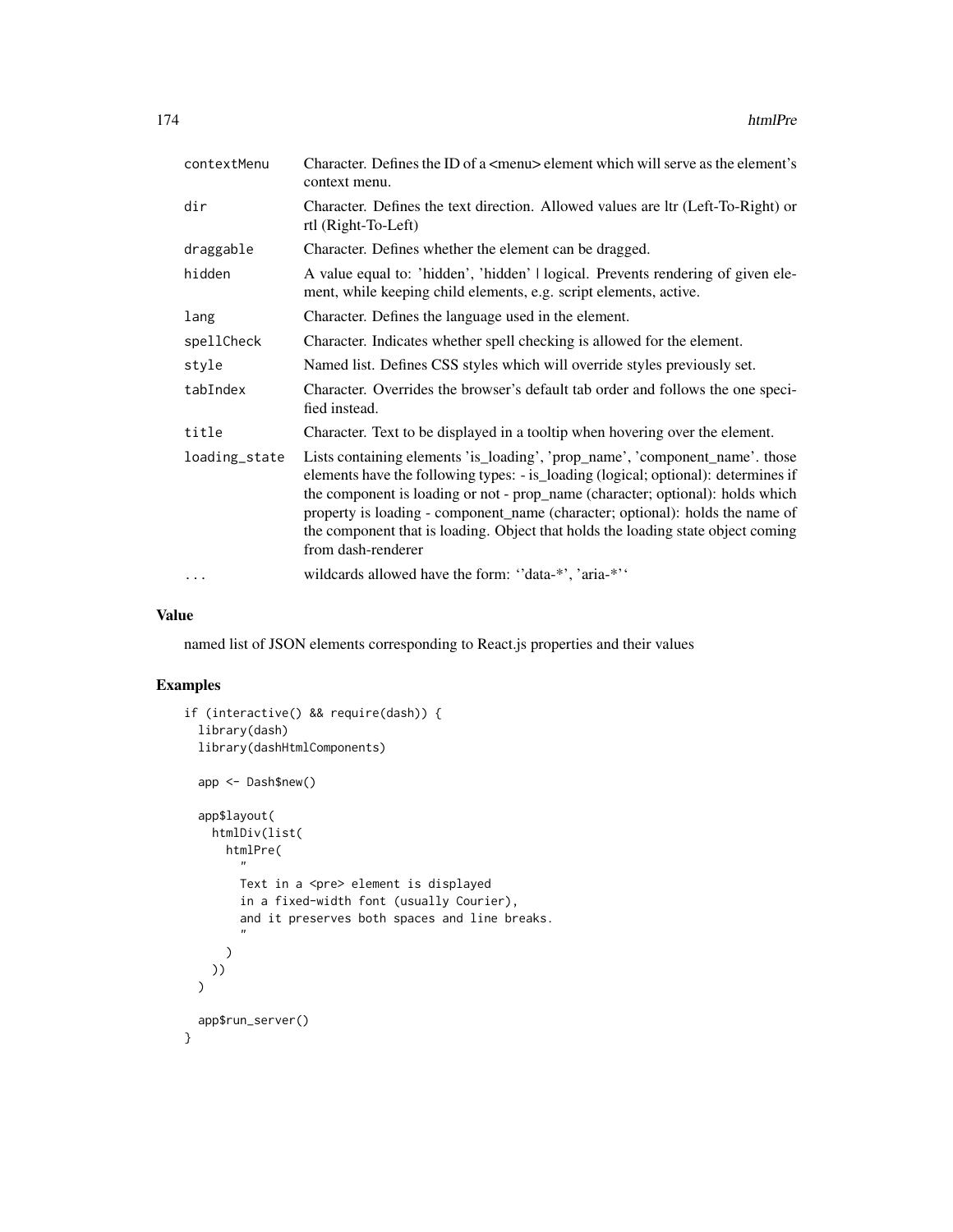htmlProgress *Progress component*

### Description

Progress is a wrapper for the <progress> HTML5 element. For detailed attribute info see: https://developer.mozilla.org/en-US/docs/Web/HTML/Element/progress

#### Usage

```
htmlProgress(children=NULL, id=NULL, n_clicks=NULL,
n_clicks_timestamp=NULL, key=NULL, role=NULL, form=NULL,
max=NULL, value=NULL, accessKey=NULL, className=NULL,
contentEditable=NULL, contextMenu=NULL, dir=NULL,
draggable=NULL, hidden=NULL, lang=NULL, spellCheck=NULL,
style=NULL, tabIndex=NULL, title=NULL, loading_state=NULL,
...)
```

| children           | A list of or a singular dash component, string or number. The children of this<br>component                                                                                                |  |
|--------------------|--------------------------------------------------------------------------------------------------------------------------------------------------------------------------------------------|--|
| id                 | Character. The ID of this component, used to identify dash components in call-<br>backs. The ID needs to be unique across all of the components in an app.                                 |  |
| n_clicks           | Numeric. An integer that represents the number of times that this element has<br>been clicked on.                                                                                          |  |
| n_clicks_timestamp |                                                                                                                                                                                            |  |
|                    | Numeric. An integer that represents the time (in ms since 1970) at which<br>n_clicks changed. This can be used to tell which button was changed most<br>recently.                          |  |
| key                | Character. A unique identifier for the component, used to improve performance<br>by React.js while rendering components See https://reactjs.org/docs/lists-and-<br>keys.html for more info |  |
| role               | Character. The ARIA role attribute                                                                                                                                                         |  |
| form               | Character. Indicates the form that is the owner of the element.                                                                                                                            |  |
| max                | Character   numeric. Indicates the maximum value allowed.                                                                                                                                  |  |
| value              | Character. Defines a default value which will be displayed in the element on<br>page load.                                                                                                 |  |
| accessKey          | Character. Keyboard shortcut to activate or add focus to the element.                                                                                                                      |  |
| className          | Character. Often used with CSS to style elements with common properties.                                                                                                                   |  |
| contentEditable    |                                                                                                                                                                                            |  |
|                    | Character. Indicates whether the element's content is editable.                                                                                                                            |  |
| contextMenu        | Character. Defines the ID of a <menu> element which will serve as the element's<br/>context menu.</menu>                                                                                   |  |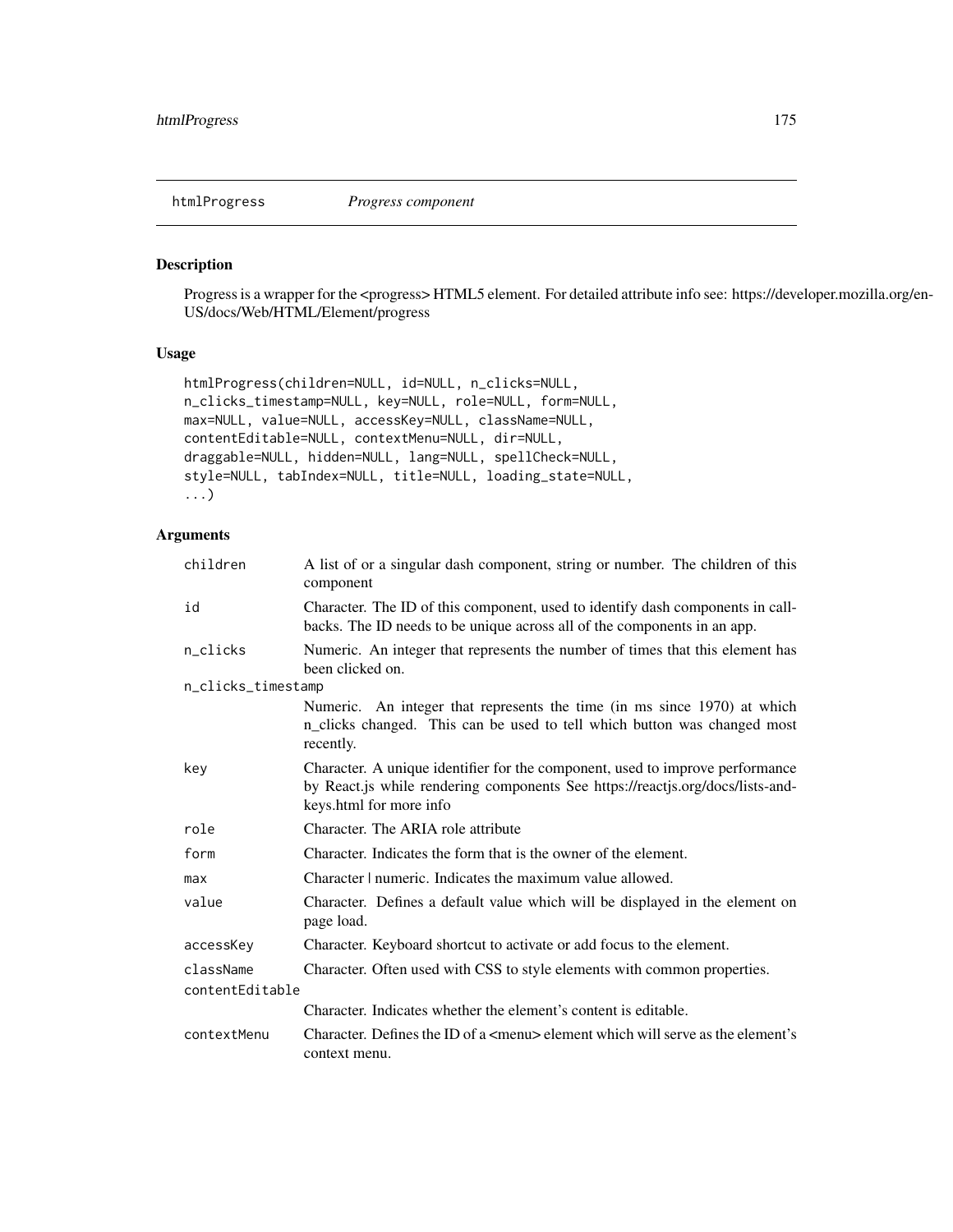| dir           | Character. Defines the text direction. Allowed values are ltr (Left-To-Right) or<br>rtl (Right-To-Left)                                                                                                                                                                                                                                                                                                                                         |
|---------------|-------------------------------------------------------------------------------------------------------------------------------------------------------------------------------------------------------------------------------------------------------------------------------------------------------------------------------------------------------------------------------------------------------------------------------------------------|
| draggable     | Character. Defines whether the element can be dragged.                                                                                                                                                                                                                                                                                                                                                                                          |
| hidden        | A value equal to: 'hidden', 'hidden'   logical. Prevents rendering of given ele-<br>ment, while keeping child elements, e.g. script elements, active.                                                                                                                                                                                                                                                                                           |
| lang          | Character. Defines the language used in the element.                                                                                                                                                                                                                                                                                                                                                                                            |
| spellCheck    | Character. Indicates whether spell checking is allowed for the element.                                                                                                                                                                                                                                                                                                                                                                         |
| style         | Named list. Defines CSS styles which will override styles previously set.                                                                                                                                                                                                                                                                                                                                                                       |
| tabIndex      | Character. Overrides the browser's default tab order and follows the one speci-<br>fied instead.                                                                                                                                                                                                                                                                                                                                                |
| title         | Character. Text to be displayed in a tooltip when hovering over the element.                                                                                                                                                                                                                                                                                                                                                                    |
| loading_state | Lists containing elements 'is_loading', 'prop_name', 'component_name'. those<br>elements have the following types: - is_loading (logical; optional): determines if<br>the component is loading or not - prop_name (character; optional): holds which<br>property is loading - component_name (character; optional): holds the name of<br>the component that is loading. Object that holds the loading state object coming<br>from dash-renderer |
| $\cdots$      | wildcards allowed have the form: "data-*', 'aria-*''                                                                                                                                                                                                                                                                                                                                                                                            |

named list of JSON elements corresponding to React.js properties and their values

```
if (interactive() && require(dash)) {
 library(dash)
 library(dashHtmlComponents)
  app <- Dash$new()
  app$layout(
    htmlDiv(list(
     htmlP("Below is an example of htmlProgress"),
      htmlProgress(value = 80, max = 100)
   ))
  \mathcal{L}app$run_server()
}
```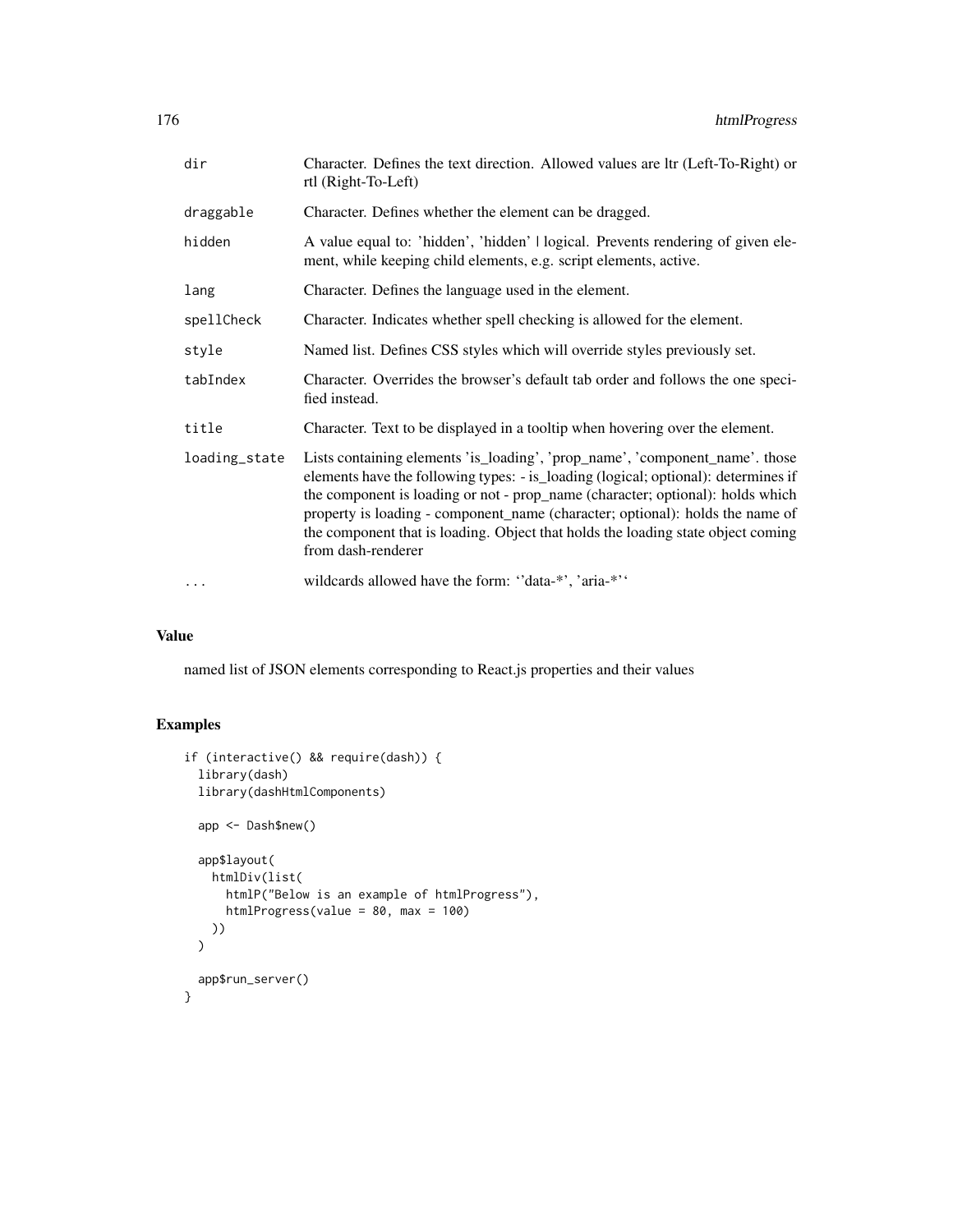### Description

Q is a wrapper for the <q> HTML5 element. For detailed attribute info see: https://developer.mozilla.org/en-US/docs/Web/HTML/Element/q

### Usage

```
htmlQ(children=NULL, id=NULL, n_clicks=NULL,
n_clicks_timestamp=NULL, key=NULL, role=NULL, cite=NULL,
accessKey=NULL, className=NULL, contentEditable=NULL,
contextMenu=NULL, dir=NULL, draggable=NULL, hidden=NULL,
lang=NULL, spellCheck=NULL, style=NULL, tabIndex=NULL,
title=NULL, loading_state=NULL, ...)
```

| children           | A list of or a singular dash component, string or number. The children of this<br>component                                                                                                |  |
|--------------------|--------------------------------------------------------------------------------------------------------------------------------------------------------------------------------------------|--|
| id                 | Character. The ID of this component, used to identify dash components in call-<br>backs. The ID needs to be unique across all of the components in an app.                                 |  |
| n_clicks           | Numeric. An integer that represents the number of times that this element has<br>been clicked on.                                                                                          |  |
| n_clicks_timestamp |                                                                                                                                                                                            |  |
|                    | Numeric. An integer that represents the time (in ms since 1970) at which<br>n_clicks changed. This can be used to tell which button was changed most<br>recently.                          |  |
| key                | Character. A unique identifier for the component, used to improve performance<br>by React.js while rendering components See https://reactjs.org/docs/lists-and-<br>keys.html for more info |  |
| role               | Character. The ARIA role attribute                                                                                                                                                         |  |
| cite               | Character. Contains a URI which points to the source of the quote or change.                                                                                                               |  |
| accessKey          | Character. Keyboard shortcut to activate or add focus to the element.                                                                                                                      |  |
| className          | Character. Often used with CSS to style elements with common properties.                                                                                                                   |  |
| contentEditable    |                                                                                                                                                                                            |  |
|                    | Character. Indicates whether the element's content is editable.                                                                                                                            |  |
| contextMenu        | Character. Defines the ID of a $\leq$ menu $\geq$ element which will serve as the element's<br>context menu.                                                                               |  |
| dir                | Character. Defines the text direction. Allowed values are ltr (Left-To-Right) or<br>rtl (Right-To-Left)                                                                                    |  |
| draggable          | Character. Defines whether the element can be dragged.                                                                                                                                     |  |
|                    |                                                                                                                                                                                            |  |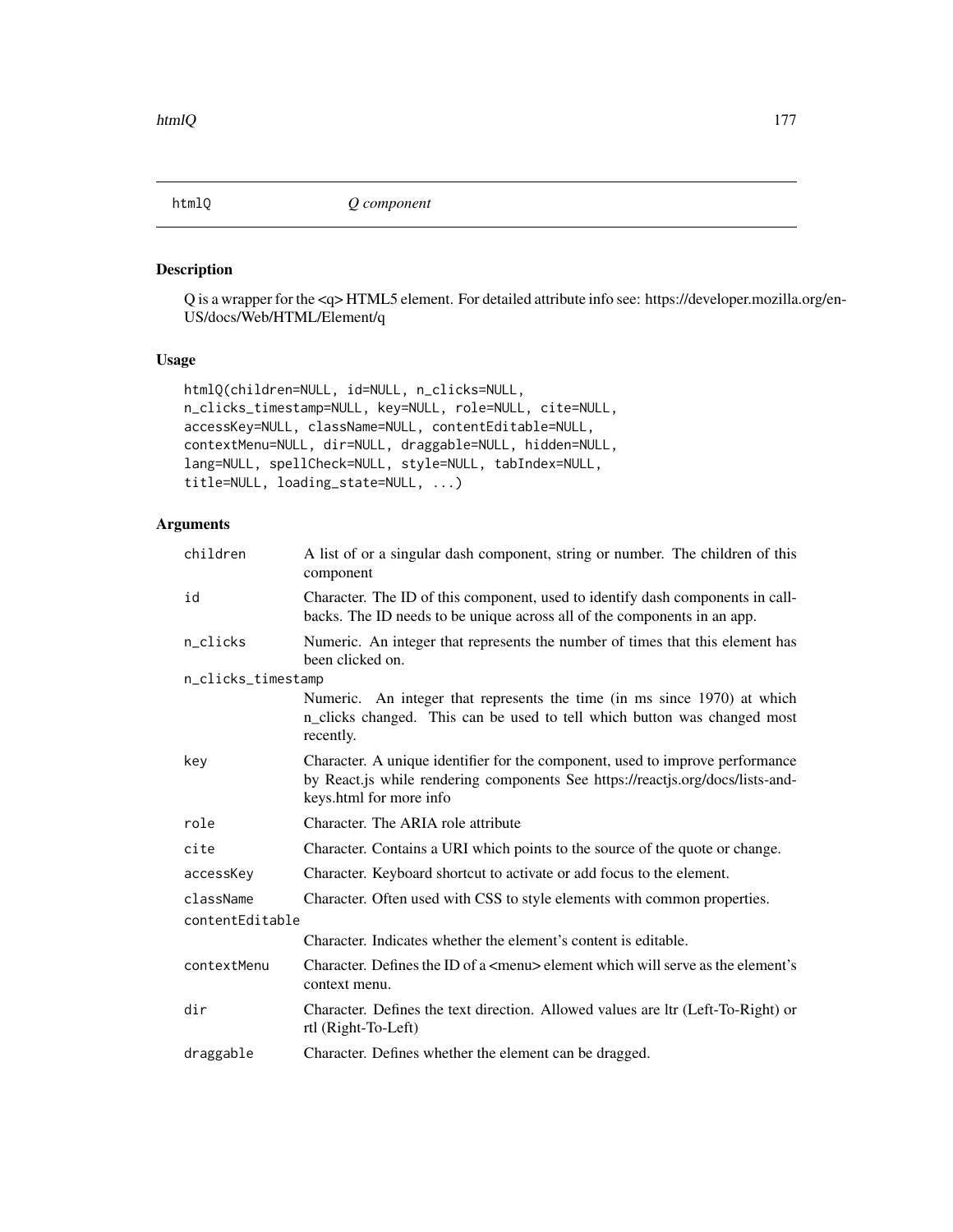| hidden        | A value equal to: 'hidden', 'hidden'   logical. Prevents rendering of given ele-<br>ment, while keeping child elements, e.g. script elements, active.                                                                                                                                                                                                                                                                                           |
|---------------|-------------------------------------------------------------------------------------------------------------------------------------------------------------------------------------------------------------------------------------------------------------------------------------------------------------------------------------------------------------------------------------------------------------------------------------------------|
| lang          | Character. Defines the language used in the element.                                                                                                                                                                                                                                                                                                                                                                                            |
| spellCheck    | Character. Indicates whether spell checking is allowed for the element.                                                                                                                                                                                                                                                                                                                                                                         |
| style         | Named list. Defines CSS styles which will override styles previously set.                                                                                                                                                                                                                                                                                                                                                                       |
| tabIndex      | Character. Overrides the browser's default tab order and follows the one speci-<br>fied instead.                                                                                                                                                                                                                                                                                                                                                |
| title         | Character. Text to be displayed in a tooltip when hovering over the element.                                                                                                                                                                                                                                                                                                                                                                    |
| loading_state | Lists containing elements 'is_loading', 'prop_name', 'component_name'. those<br>elements have the following types: - is loading (logical; optional): determines if<br>the component is loading or not - prop_name (character; optional): holds which<br>property is loading - component name (character; optional): holds the name of<br>the component that is loading. Object that holds the loading state object coming<br>from dash-renderer |
| .             | wildcards allowed have the form: "data-*", 'aria-*"                                                                                                                                                                                                                                                                                                                                                                                             |

named list of JSON elements corresponding to React.js properties and their values

# Examples

```
if (interactive() && require(dash)) {
  library(dash)
  library(dashHtmlComponents)
  app <- Dash$new()
  app$layout(
    htmlDiv(list(
      htmlP(list(
      "The <q> tag defines a short quotation: ",
      htmlQ("This example text is wrapped in htmlQ")
      ))
   ))
  \overline{\phantom{a}}app$run_server()
}
```
htmlRb *Rb component*

### Description

Rb is a wrapper for the <rb> HTML5 element. For detailed attribute info see: https://developer.mozilla.org/en-US/docs/Web/HTML/Element/rb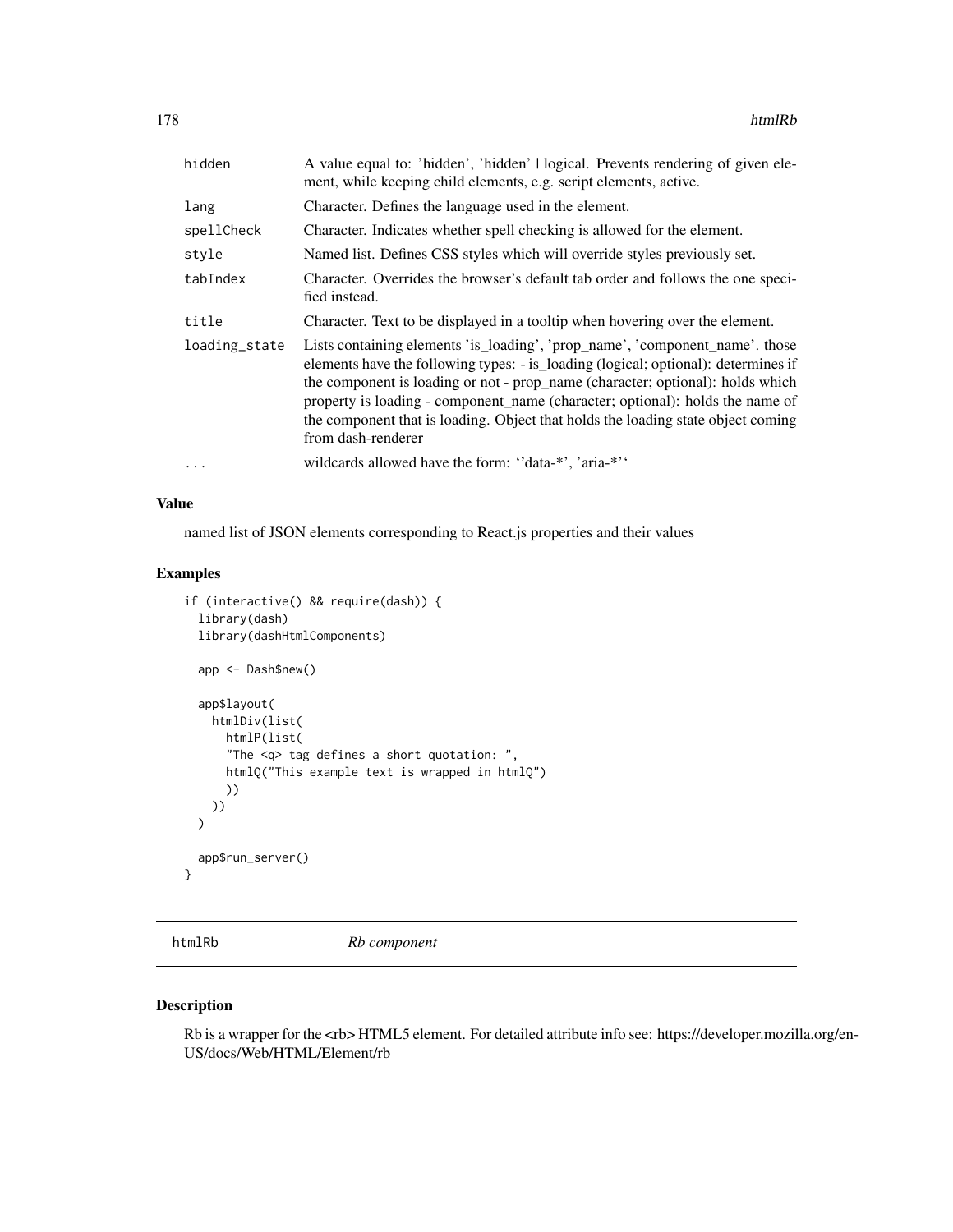#### htmlRb 179

# Usage

```
htmlRb(children=NULL, id=NULL, n_clicks=NULL,
n_clicks_timestamp=NULL, key=NULL, role=NULL,
accessKey=NULL, className=NULL, contentEditable=NULL,
contextMenu=NULL, dir=NULL, draggable=NULL, hidden=NULL,
lang=NULL, spellCheck=NULL, style=NULL, tabIndex=NULL,
title=NULL, loading_state=NULL, ...)
```

| children           | A list of or a singular dash component, string or number. The children of this<br>component                                                                                                |  |
|--------------------|--------------------------------------------------------------------------------------------------------------------------------------------------------------------------------------------|--|
| id                 | Character. The ID of this component, used to identify dash components in call-<br>backs. The ID needs to be unique across all of the components in an app.                                 |  |
| n_clicks           | Numeric. An integer that represents the number of times that this element has<br>been clicked on.                                                                                          |  |
| n_clicks_timestamp |                                                                                                                                                                                            |  |
|                    | Numeric. An integer that represents the time (in ms since 1970) at which<br>n_clicks changed. This can be used to tell which button was changed most<br>recently.                          |  |
| key                | Character. A unique identifier for the component, used to improve performance<br>by React.js while rendering components See https://reactjs.org/docs/lists-and-<br>keys.html for more info |  |
| role               | Character. The ARIA role attribute                                                                                                                                                         |  |
| accessKey          | Character. Keyboard shortcut to activate or add focus to the element.                                                                                                                      |  |
| className          | Character. Often used with CSS to style elements with common properties.                                                                                                                   |  |
| contentEditable    |                                                                                                                                                                                            |  |
|                    | Character. Indicates whether the element's content is editable.                                                                                                                            |  |
| contextMenu        | Character. Defines the ID of a <menu> element which will serve as the element's<br/>context menu.</menu>                                                                                   |  |
| dir                | Character. Defines the text direction. Allowed values are ltr (Left-To-Right) or<br>rtl (Right-To-Left)                                                                                    |  |
| draggable          | Character. Defines whether the element can be dragged.                                                                                                                                     |  |
| hidden             | A value equal to: 'hidden', 'hidden'   logical. Prevents rendering of given ele-<br>ment, while keeping child elements, e.g. script elements, active.                                      |  |
| lang               | Character. Defines the language used in the element.                                                                                                                                       |  |
| spellCheck         | Character. Indicates whether spell checking is allowed for the element.                                                                                                                    |  |
| style              | Named list. Defines CSS styles which will override styles previously set.                                                                                                                  |  |
| tabIndex           | Character. Overrides the browser's default tab order and follows the one speci-<br>fied instead.                                                                                           |  |
| title              | Character. Text to be displayed in a tooltip when hovering over the element.                                                                                                               |  |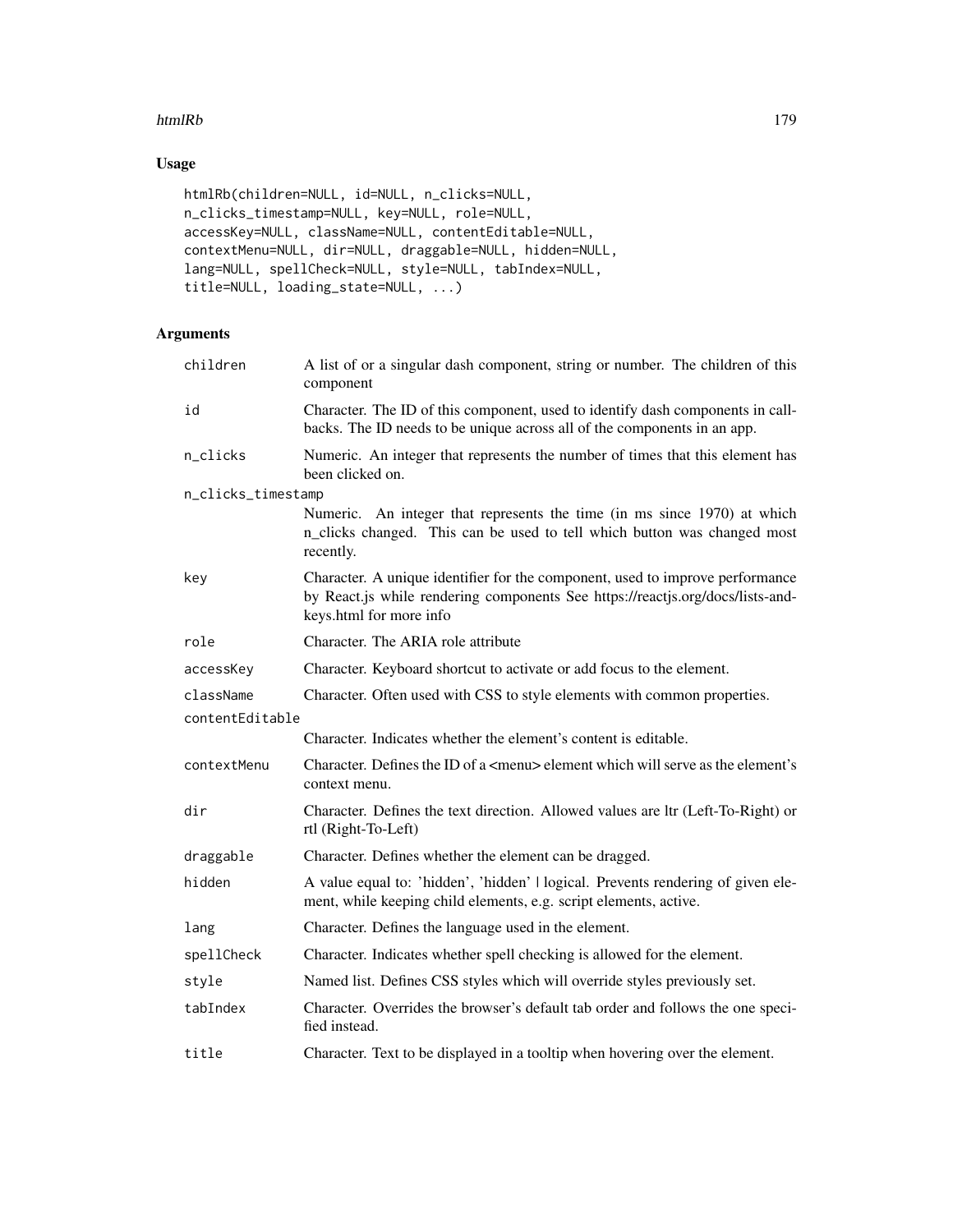|   | loading_state Lists containing elements 'is_loading', 'prop_name', 'component_name'. those |
|---|--------------------------------------------------------------------------------------------|
|   | elements have the following types: - is_loading (logical; optional): determines if         |
|   | the component is loading or not - prop_name (character; optional): holds which             |
|   | property is loading - component name (character; optional): holds the name of              |
|   | the component that is loading. Object that holds the loading state object coming           |
|   | from dash-renderer                                                                         |
| . | wildcards allowed have the form: "data-*", 'aria-*"                                        |

named list of JSON elements corresponding to React.js properties and their values

#### Examples

```
if (interactive() && require(dash)) {
 library(dash)
 library(dashHtmlComponents)
 app <- Dash$new()
 app$layout(
   htmlDiv(list(
      htmlRuby(list(
        "\U{6f22}",
        htmlRp("("),
        htmlRt("kan"),
        htmlRp(")")
      )),
      htmlRuby(list(
        "\U{5b57}",
        htmlRp("("),
        htmlRt("ji"),
        htmlRp(")")
      ))
   ))
 \mathcal{L}app$run_server()
}
```
htmlRp *Rp component*

### Description

Rp is a wrapper for the <rp> HTML5 element. For detailed attribute info see: https://developer.mozilla.org/en-US/docs/Web/HTML/Element/rp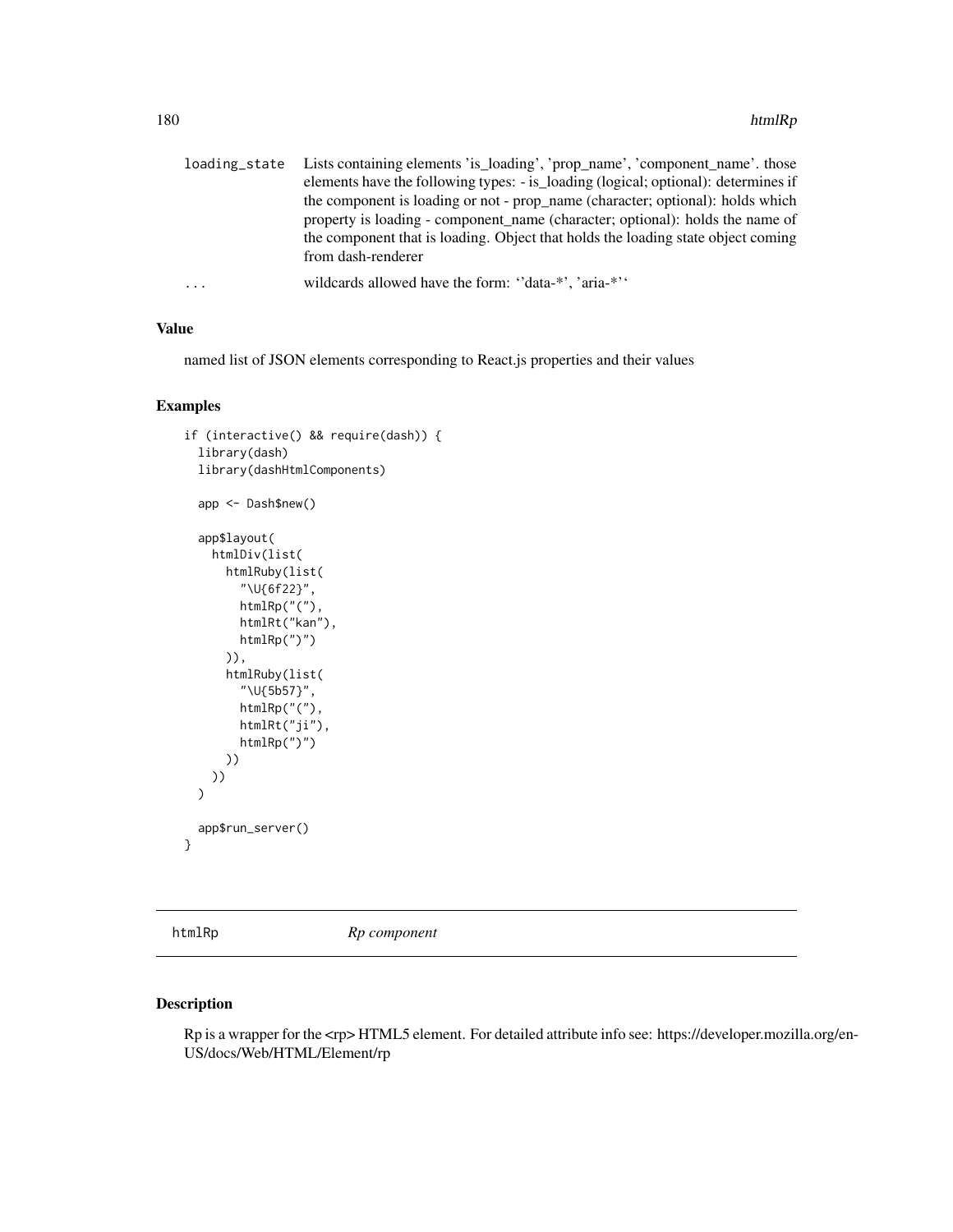### htmlRp  $\mu$  181

# Usage

```
htmlRp(children=NULL, id=NULL, n_clicks=NULL,
n_clicks_timestamp=NULL, key=NULL, role=NULL,
accessKey=NULL, className=NULL, contentEditable=NULL,
contextMenu=NULL, dir=NULL, draggable=NULL, hidden=NULL,
lang=NULL, spellCheck=NULL, style=NULL, tabIndex=NULL,
title=NULL, loading_state=NULL, ...)
```

| children           | A list of or a singular dash component, string or number. The children of this<br>component                                                                                                |
|--------------------|--------------------------------------------------------------------------------------------------------------------------------------------------------------------------------------------|
| id                 | Character. The ID of this component, used to identify dash components in call-<br>backs. The ID needs to be unique across all of the components in an app.                                 |
| n_clicks           | Numeric. An integer that represents the number of times that this element has<br>been clicked on.                                                                                          |
| n_clicks_timestamp |                                                                                                                                                                                            |
|                    | Numeric. An integer that represents the time (in ms since 1970) at which<br>n_clicks changed. This can be used to tell which button was changed most<br>recently.                          |
| key                | Character. A unique identifier for the component, used to improve performance<br>by React.js while rendering components See https://reactjs.org/docs/lists-and-<br>keys.html for more info |
| role               | Character. The ARIA role attribute                                                                                                                                                         |
| accessKey          | Character. Keyboard shortcut to activate or add focus to the element.                                                                                                                      |
| className          | Character. Often used with CSS to style elements with common properties.                                                                                                                   |
| contentEditable    |                                                                                                                                                                                            |
|                    | Character. Indicates whether the element's content is editable.                                                                                                                            |
| contextMenu        | Character. Defines the ID of a $\leq$ menu $\geq$ element which will serve as the element's<br>context menu.                                                                               |
| dir                | Character. Defines the text direction. Allowed values are ltr (Left-To-Right) or<br>rtl (Right-To-Left)                                                                                    |
| draggable          | Character. Defines whether the element can be dragged.                                                                                                                                     |
| hidden             | A value equal to: 'hidden', 'hidden'   logical. Prevents rendering of given ele-<br>ment, while keeping child elements, e.g. script elements, active.                                      |
| lang               | Character. Defines the language used in the element.                                                                                                                                       |
| spellCheck         | Character. Indicates whether spell checking is allowed for the element.                                                                                                                    |
| style              | Named list. Defines CSS styles which will override styles previously set.                                                                                                                  |
| tabIndex           | Character. Overrides the browser's default tab order and follows the one speci-<br>fied instead.                                                                                           |
| title              | Character. Text to be displayed in a tooltip when hovering over the element.                                                                                                               |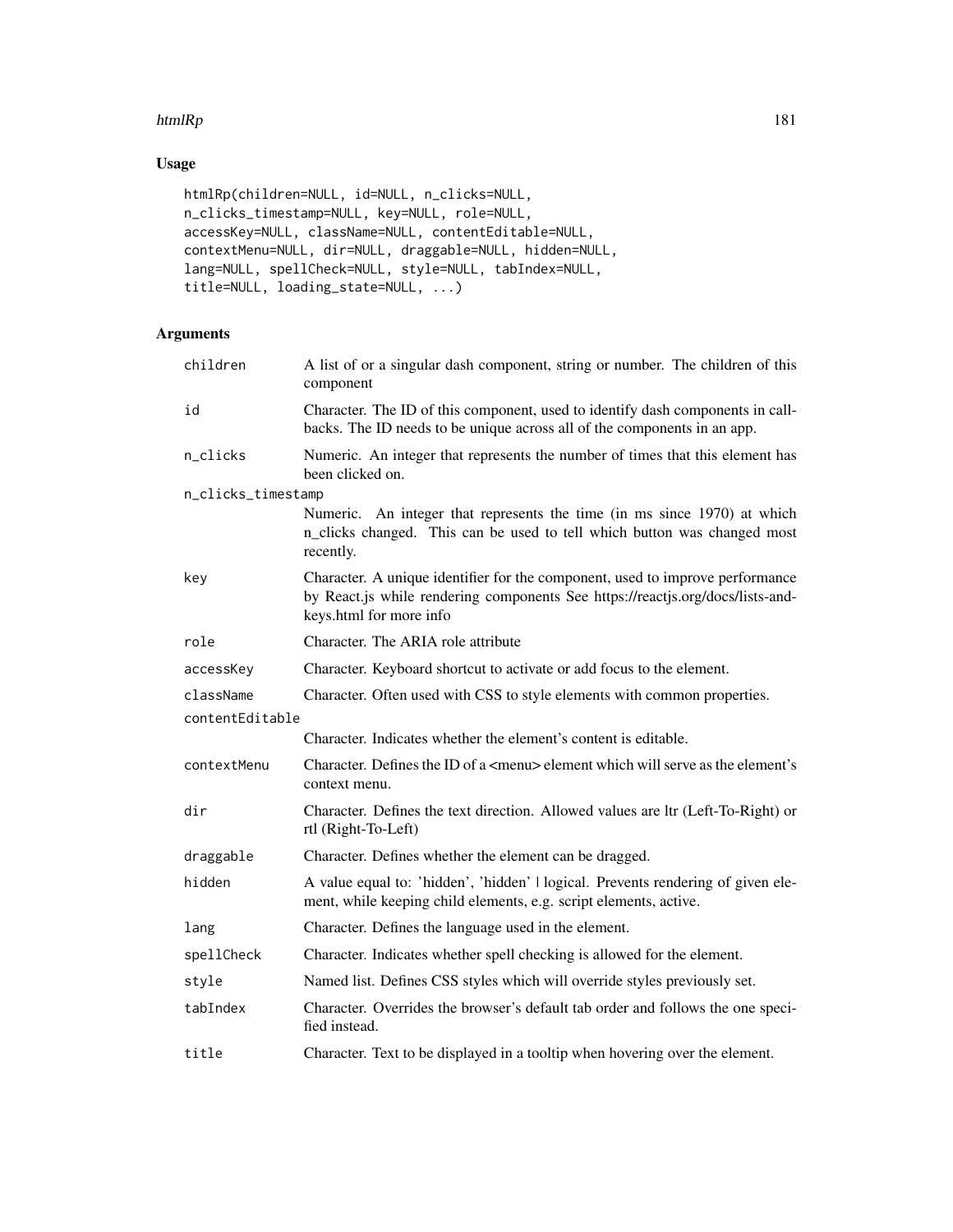| loading state | Lists containing elements 'is_loading', 'prop_name', 'component_name'. those       |
|---------------|------------------------------------------------------------------------------------|
|               | elements have the following types: - is_loading (logical; optional): determines if |
|               | the component is loading or not - prop_name (character; optional): holds which     |
|               | property is loading - component name (character; optional): holds the name of      |
|               | the component that is loading. Object that holds the loading state object coming   |
|               | from dash-renderer                                                                 |
| $\ddots$      | wildcards allowed have the form: "data-*", 'aria-*"                                |

named list of JSON elements corresponding to React.js properties and their values

## Examples

```
if (interactive() && require(dash)) {
 library(dash)
 library(dashHtmlComponents)
 app <- Dash$new()
 app$layout(
   htmlDiv(list(
      htmlRuby(list(
        "\U{6f22}",
        htmlRp("("),
        htmlRt("kan"),
        htmlRp(")")
      )),
      htmlRuby(list(
        "\U{5b57}",
        htmlRp("("),
        htmlRt("ji"),
        htmlRp(")")
     ))
   ))
 \mathcal{L}app$run_server()
}
```
htmlRt *Rt component*

# Description

Rt is a wrapper for the <rt> HTML5 element. For detailed attribute info see: https://developer.mozilla.org/en-US/docs/Web/HTML/Element/rt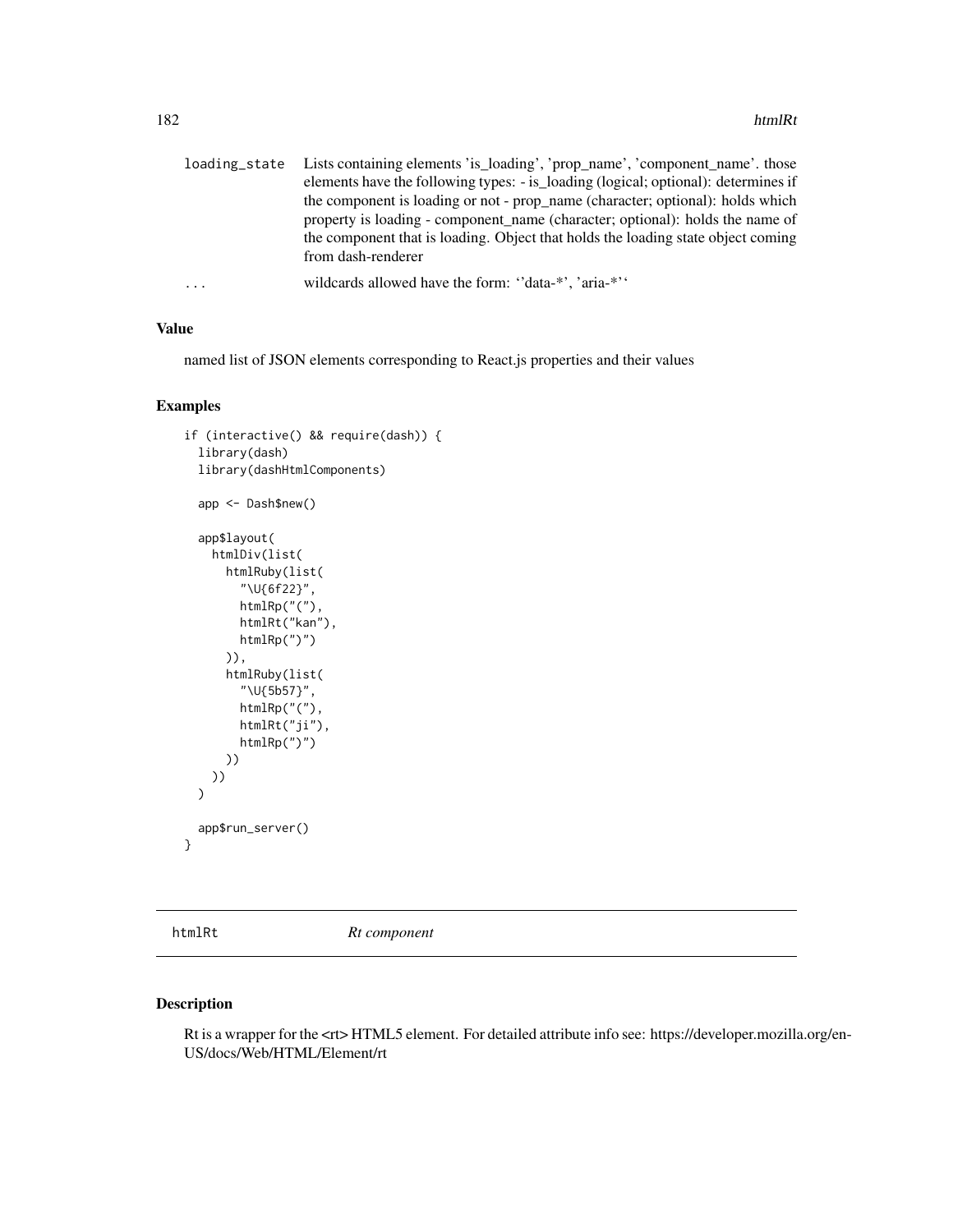### htmlRt 183

# Usage

```
htmlRt(children=NULL, id=NULL, n_clicks=NULL,
n_clicks_timestamp=NULL, key=NULL, role=NULL,
accessKey=NULL, className=NULL, contentEditable=NULL,
contextMenu=NULL, dir=NULL, draggable=NULL, hidden=NULL,
lang=NULL, spellCheck=NULL, style=NULL, tabIndex=NULL,
title=NULL, loading_state=NULL, ...)
```

| children           | A list of or a singular dash component, string or number. The children of this<br>component                                                                                                |
|--------------------|--------------------------------------------------------------------------------------------------------------------------------------------------------------------------------------------|
| id                 | Character. The ID of this component, used to identify dash components in call-<br>backs. The ID needs to be unique across all of the components in an app.                                 |
| n_clicks           | Numeric. An integer that represents the number of times that this element has<br>been clicked on.                                                                                          |
| n_clicks_timestamp |                                                                                                                                                                                            |
|                    | Numeric. An integer that represents the time (in ms since 1970) at which<br>n_clicks changed. This can be used to tell which button was changed most<br>recently.                          |
| key                | Character. A unique identifier for the component, used to improve performance<br>by React.js while rendering components See https://reactjs.org/docs/lists-and-<br>keys.html for more info |
| role               | Character. The ARIA role attribute                                                                                                                                                         |
| accessKey          | Character. Keyboard shortcut to activate or add focus to the element.                                                                                                                      |
| className          | Character. Often used with CSS to style elements with common properties.                                                                                                                   |
| contentEditable    |                                                                                                                                                                                            |
|                    | Character. Indicates whether the element's content is editable.                                                                                                                            |
| contextMenu        | Character. Defines the ID of a <menu> element which will serve as the element's<br/>context menu.</menu>                                                                                   |
| dir                | Character. Defines the text direction. Allowed values are ltr (Left-To-Right) or<br>rtl (Right-To-Left)                                                                                    |
| draggable          | Character. Defines whether the element can be dragged.                                                                                                                                     |
| hidden             | A value equal to: 'hidden', 'hidden'   logical. Prevents rendering of given ele-<br>ment, while keeping child elements, e.g. script elements, active.                                      |
| lang               | Character. Defines the language used in the element.                                                                                                                                       |
| spellCheck         | Character. Indicates whether spell checking is allowed for the element.                                                                                                                    |
| style              | Named list. Defines CSS styles which will override styles previously set.                                                                                                                  |
| tabIndex           | Character. Overrides the browser's default tab order and follows the one speci-<br>fied instead.                                                                                           |
| title              | Character. Text to be displayed in a tooltip when hovering over the element.                                                                                                               |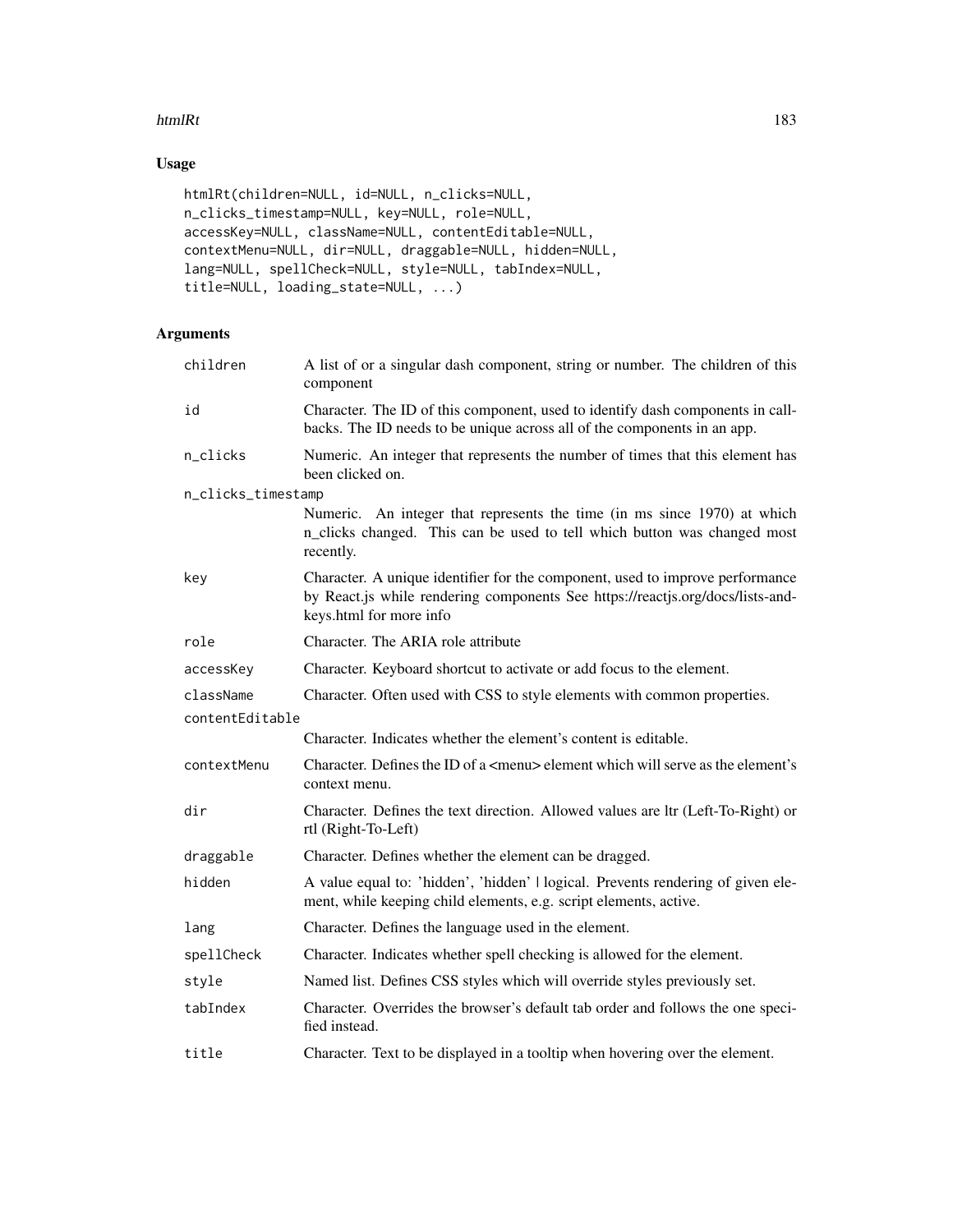|   | loading_state Lists containing elements 'is_loading', 'prop_name', 'component_name'. those |
|---|--------------------------------------------------------------------------------------------|
|   | elements have the following types: - is_loading (logical; optional): determines if         |
|   | the component is loading or not - prop_name (character; optional): holds which             |
|   | property is loading - component name (character; optional): holds the name of              |
|   | the component that is loading. Object that holds the loading state object coming           |
|   | from dash-renderer                                                                         |
| . | wildcards allowed have the form: "data-*", 'aria-*"                                        |

named list of JSON elements corresponding to React.js properties and their values

### Examples

```
if (interactive() && require(dash)) {
 library(dash)
 library(dashHtmlComponents)
 app <- Dash$new()
 app$layout(
   htmlDiv(list(
      htmlRuby(list(
        "\U{6f22}",
        htmlRp("("),
        htmlRt("kan"),
        htmlRp(")")
      )),
      htmlRuby(list(
        "\U{5b57}",
        htmlRp("("),
        htmlRt("ji"),
        htmlRp(")")
     ))
   ))
 \mathcal{L}app$run_server()
}
```
htmlRtc *Rtc component*

# Description

Rtc is a wrapper for the <rtc> HTML5 element. For detailed attribute info see: https://developer.mozilla.org/en-US/docs/Web/HTML/Element/rtc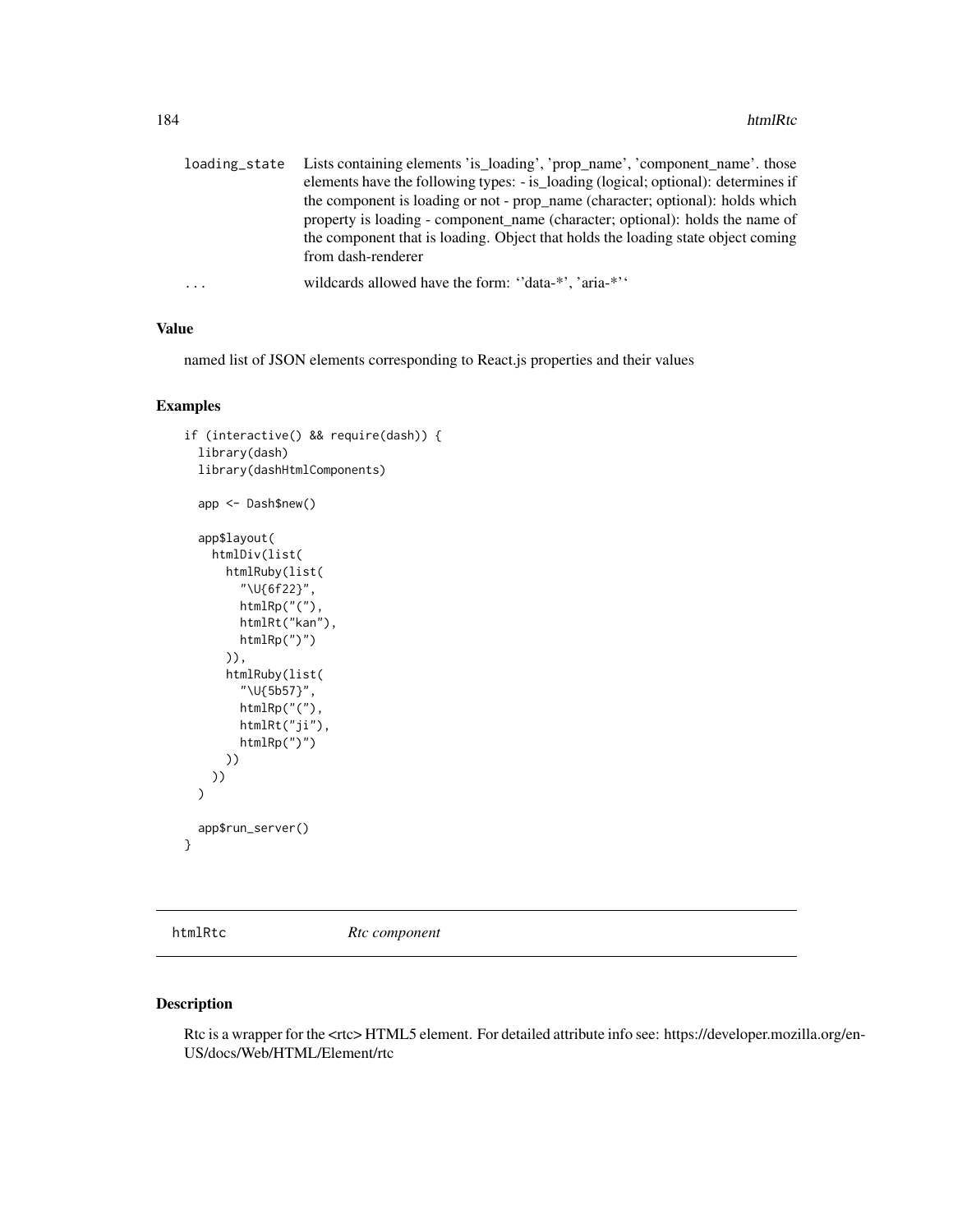### htmlRtc 185

# Usage

```
htmlRtc(children=NULL, id=NULL, n_clicks=NULL,
n_clicks_timestamp=NULL, key=NULL, role=NULL,
accessKey=NULL, className=NULL, contentEditable=NULL,
contextMenu=NULL, dir=NULL, draggable=NULL, hidden=NULL,
lang=NULL, spellCheck=NULL, style=NULL, tabIndex=NULL,
title=NULL, loading_state=NULL, ...)
```

| children           | A list of or a singular dash component, string or number. The children of this<br>component                                                                                                |
|--------------------|--------------------------------------------------------------------------------------------------------------------------------------------------------------------------------------------|
| id                 | Character. The ID of this component, used to identify dash components in call-<br>backs. The ID needs to be unique across all of the components in an app.                                 |
| n_clicks           | Numeric. An integer that represents the number of times that this element has<br>been clicked on.                                                                                          |
| n_clicks_timestamp |                                                                                                                                                                                            |
|                    | Numeric. An integer that represents the time (in ms since 1970) at which<br>n_clicks changed. This can be used to tell which button was changed most<br>recently.                          |
| key                | Character. A unique identifier for the component, used to improve performance<br>by React.js while rendering components See https://reactjs.org/docs/lists-and-<br>keys.html for more info |
| role               | Character. The ARIA role attribute                                                                                                                                                         |
| accessKey          | Character. Keyboard shortcut to activate or add focus to the element.                                                                                                                      |
| className          | Character. Often used with CSS to style elements with common properties.                                                                                                                   |
| contentEditable    |                                                                                                                                                                                            |
|                    | Character. Indicates whether the element's content is editable.                                                                                                                            |
| contextMenu        | Character. Defines the ID of a <menu> element which will serve as the element's<br/>context menu.</menu>                                                                                   |
| dir                | Character. Defines the text direction. Allowed values are ltr (Left-To-Right) or<br>rtl (Right-To-Left)                                                                                    |
| draggable          | Character. Defines whether the element can be dragged.                                                                                                                                     |
| hidden             | A value equal to: 'hidden', 'hidden'   logical. Prevents rendering of given ele-<br>ment, while keeping child elements, e.g. script elements, active.                                      |
| lang               | Character. Defines the language used in the element.                                                                                                                                       |
| spellCheck         | Character. Indicates whether spell checking is allowed for the element.                                                                                                                    |
| style              | Named list. Defines CSS styles which will override styles previously set.                                                                                                                  |
| tabIndex           | Character. Overrides the browser's default tab order and follows the one speci-<br>fied instead.                                                                                           |
| title              | Character. Text to be displayed in a tooltip when hovering over the element.                                                                                                               |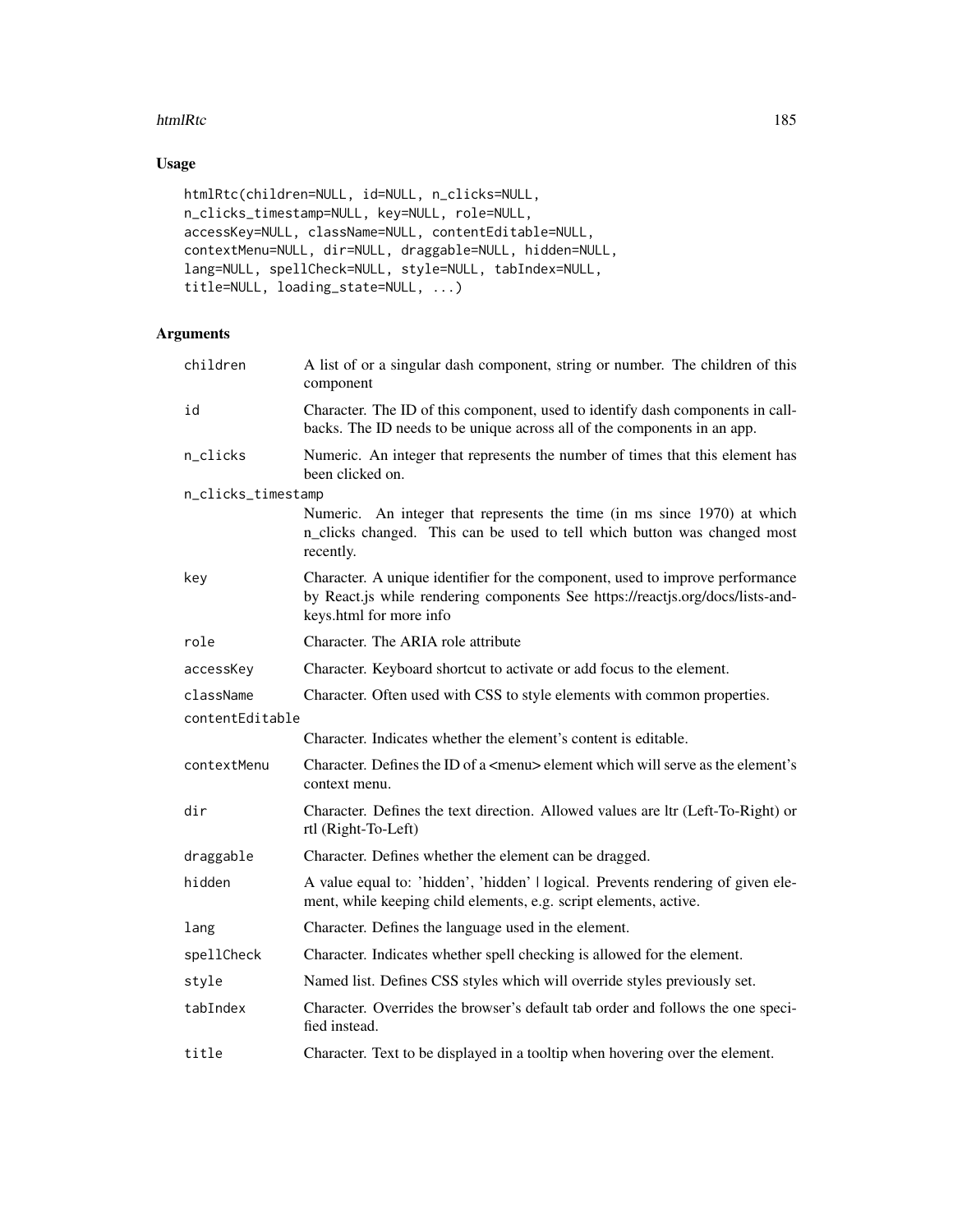|   | loading_state Lists containing elements 'is_loading', 'prop_name', 'component_name'. those |
|---|--------------------------------------------------------------------------------------------|
|   | elements have the following types: - is_loading (logical; optional): determines if         |
|   | the component is loading or not - prop_name (character; optional): holds which             |
|   | property is loading - component name (character; optional): holds the name of              |
|   | the component that is loading. Object that holds the loading state object coming           |
|   | from dash-renderer                                                                         |
| . | wildcards allowed have the form: "data-*", 'aria-*"                                        |

named list of JSON elements corresponding to React.js properties and their values

#### Examples

```
if (interactive() && require(dash)) {
 library(dash)
 library(dashHtmlComponents)
 app <- Dash$new()
 app$layout(
   htmlDiv(list(
     htmlRuby(list(
        "\U2661",
        htmlRtc(htmlRt("Heart"))
     ))
   ))
 \mathcal{L}app$run_server()
}
```
htmlRuby *Ruby component*

#### Description

Ruby is a wrapper for the <ruby> HTML5 element. For detailed attribute info see: https://developer.mozilla.org/en-US/docs/Web/HTML/Element/ruby

### Usage

```
htmlRuby(children=NULL, id=NULL, n_clicks=NULL,
n_clicks_timestamp=NULL, key=NULL, role=NULL,
accessKey=NULL, className=NULL, contentEditable=NULL,
contextMenu=NULL, dir=NULL, draggable=NULL, hidden=NULL,
lang=NULL, spellCheck=NULL, style=NULL, tabIndex=NULL,
title=NULL, loading_state=NULL, ...)
```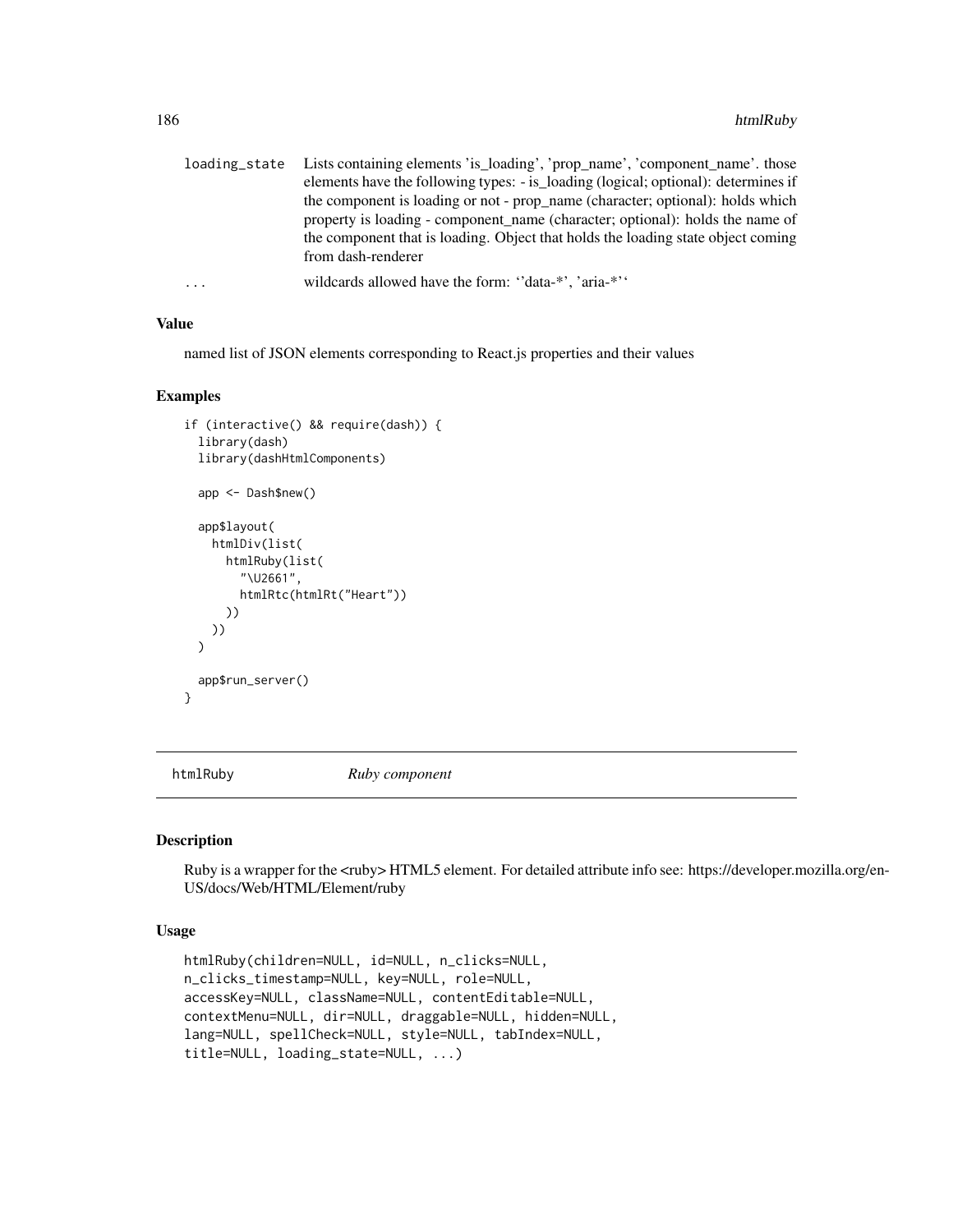### htmlRuby 187

# Arguments

| children           | A list of or a singular dash component, string or number. The children of this<br>component                                                                                                                                                                                                                                                                                                                                                     |
|--------------------|-------------------------------------------------------------------------------------------------------------------------------------------------------------------------------------------------------------------------------------------------------------------------------------------------------------------------------------------------------------------------------------------------------------------------------------------------|
| id                 | Character. The ID of this component, used to identify dash components in call-<br>backs. The ID needs to be unique across all of the components in an app.                                                                                                                                                                                                                                                                                      |
| n_clicks           | Numeric. An integer that represents the number of times that this element has<br>been clicked on.                                                                                                                                                                                                                                                                                                                                               |
| n_clicks_timestamp |                                                                                                                                                                                                                                                                                                                                                                                                                                                 |
|                    | Numeric. An integer that represents the time (in ms since 1970) at which<br>n_clicks changed. This can be used to tell which button was changed most<br>recently.                                                                                                                                                                                                                                                                               |
| key                | Character. A unique identifier for the component, used to improve performance<br>by React.js while rendering components See https://reactjs.org/docs/lists-and-<br>keys.html for more info                                                                                                                                                                                                                                                      |
| role               | Character. The ARIA role attribute                                                                                                                                                                                                                                                                                                                                                                                                              |
| accessKey          | Character. Keyboard shortcut to activate or add focus to the element.                                                                                                                                                                                                                                                                                                                                                                           |
| className          | Character. Often used with CSS to style elements with common properties.                                                                                                                                                                                                                                                                                                                                                                        |
| contentEditable    |                                                                                                                                                                                                                                                                                                                                                                                                                                                 |
|                    | Character. Indicates whether the element's content is editable.                                                                                                                                                                                                                                                                                                                                                                                 |
| contextMenu        | Character. Defines the ID of a <menu> element which will serve as the element's<br/>context menu.</menu>                                                                                                                                                                                                                                                                                                                                        |
| dir                | Character. Defines the text direction. Allowed values are ltr (Left-To-Right) or<br>rtl (Right-To-Left)                                                                                                                                                                                                                                                                                                                                         |
| draggable          | Character. Defines whether the element can be dragged.                                                                                                                                                                                                                                                                                                                                                                                          |
| hidden             | A value equal to: 'hidden', 'hidden'   logical. Prevents rendering of given ele-<br>ment, while keeping child elements, e.g. script elements, active.                                                                                                                                                                                                                                                                                           |
| lang               | Character. Defines the language used in the element.                                                                                                                                                                                                                                                                                                                                                                                            |
| spellCheck         | Character. Indicates whether spell checking is allowed for the element.                                                                                                                                                                                                                                                                                                                                                                         |
| style              | Named list. Defines CSS styles which will override styles previously set.                                                                                                                                                                                                                                                                                                                                                                       |
| tabIndex           | Character. Overrides the browser's default tab order and follows the one speci-<br>fied instead.                                                                                                                                                                                                                                                                                                                                                |
| title              | Character. Text to be displayed in a tooltip when hovering over the element.                                                                                                                                                                                                                                                                                                                                                                    |
| loading_state      | Lists containing elements 'is_loading', 'prop_name', 'component_name'. those<br>elements have the following types: - is_loading (logical; optional): determines if<br>the component is loading or not - prop_name (character; optional): holds which<br>property is loading - component_name (character; optional): holds the name of<br>the component that is loading. Object that holds the loading state object coming<br>from dash-renderer |
|                    | wildcards allowed have the form: "data-*', 'aria-*''                                                                                                                                                                                                                                                                                                                                                                                            |

# Value

named list of JSON elements corresponding to React.js properties and their values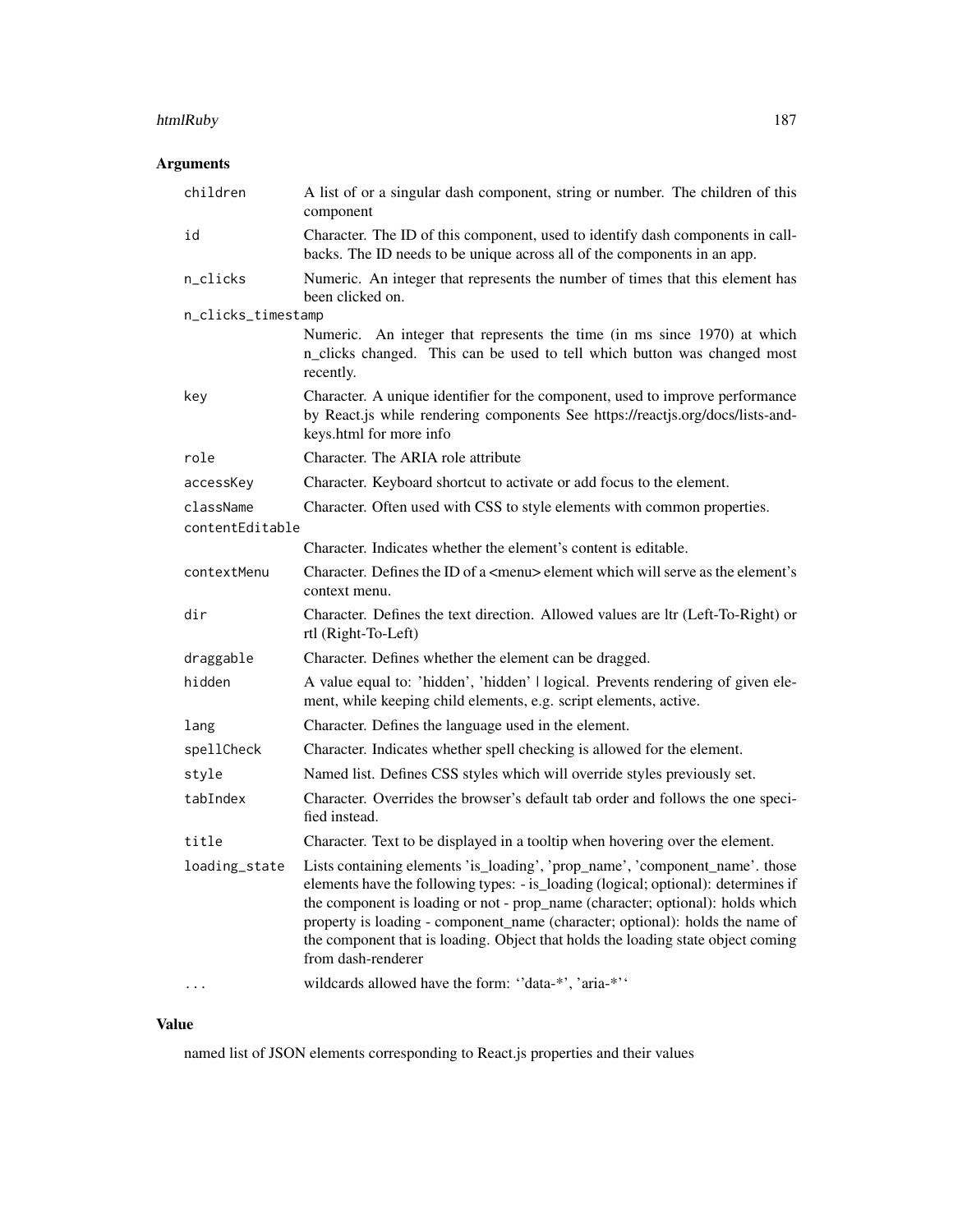188 htmlS

## Examples

```
if (interactive() && require(dash)) {
 library(dash)
 library(dashHtmlComponents)
 app <- Dash$new()
 app$layout(
   htmlDiv(list(
     htmlRuby("\U{54d0}")
   ))
 \lambdaapp$run_server()
}
```
htmlS *S component*

### Description

S is a wrapper for the <s> HTML5 element. For detailed attribute info see: https://developer.mozilla.org/en-US/docs/Web/HTML/Element/s

## Usage

```
htmlS(children=NULL, id=NULL, n_clicks=NULL,
n_clicks_timestamp=NULL, key=NULL, role=NULL,
accessKey=NULL, className=NULL, contentEditable=NULL,
contextMenu=NULL, dir=NULL, draggable=NULL, hidden=NULL,
lang=NULL, spellCheck=NULL, style=NULL, tabIndex=NULL,
title=NULL, loading_state=NULL, ...)
```

| children           | A list of or a singular dash component, string or number. The children of this<br>component                                                                                                |  |
|--------------------|--------------------------------------------------------------------------------------------------------------------------------------------------------------------------------------------|--|
| id                 | Character. The ID of this component, used to identify dash components in call-<br>backs. The ID needs to be unique across all of the components in an app.                                 |  |
| n_clicks           | Numeric. An integer that represents the number of times that this element has<br>been clicked on.                                                                                          |  |
| n_clicks_timestamp |                                                                                                                                                                                            |  |
|                    | Numeric. An integer that represents the time (in ms since 1970) at which<br>n_clicks changed. This can be used to tell which button was changed most<br>recently.                          |  |
| kev                | Character. A unique identifier for the component, used to improve performance<br>by React.js while rendering components See https://reactjs.org/docs/lists-and-<br>keys.html for more info |  |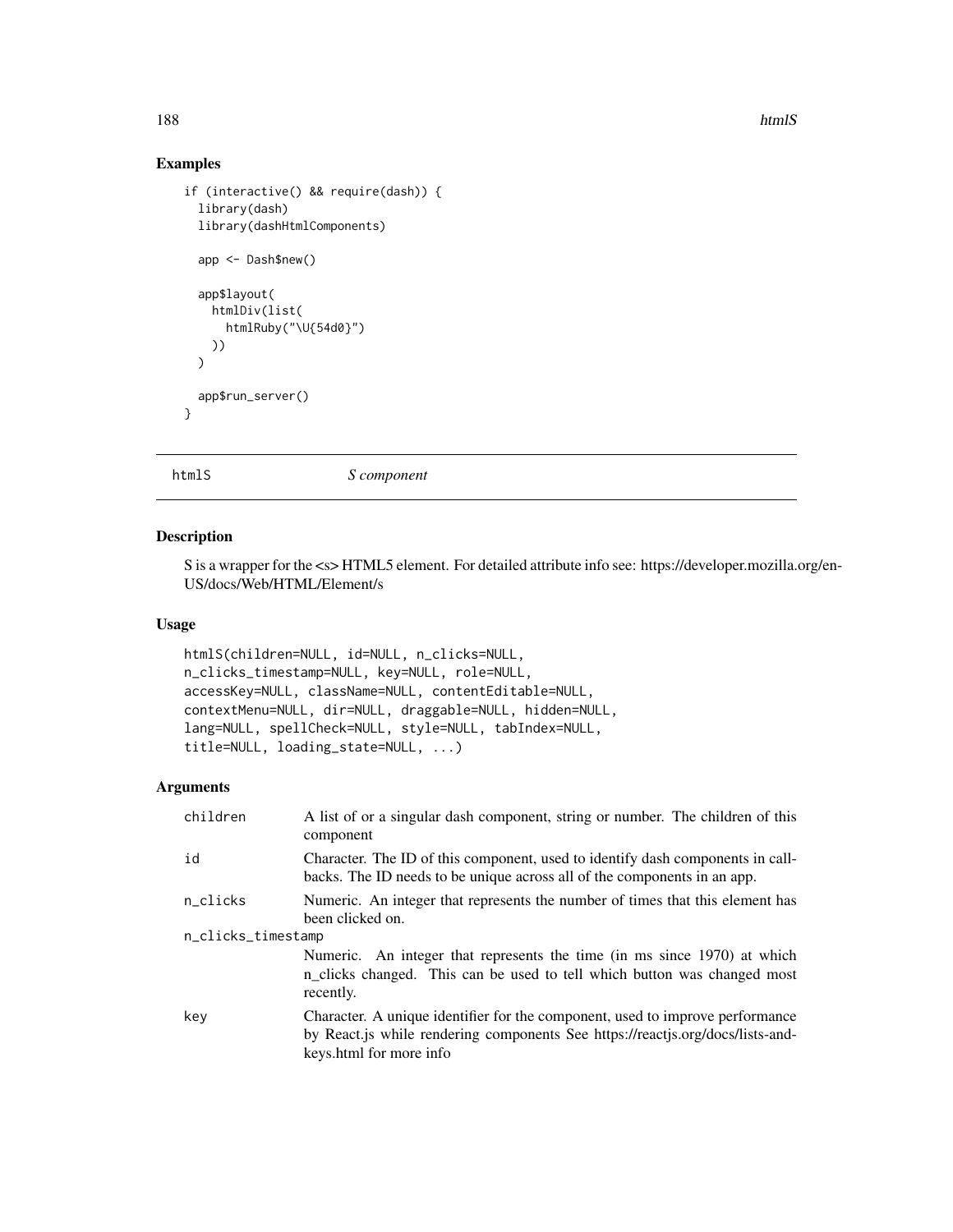#### htmlS and the set of the set of the set of the set of the set of the set of the set of the set of the set of the set of the set of the set of the set of the set of the set of the set of the set of the set of the set of the

| role                         | Character. The ARIA role attribute                                                                                                                                                                                                                                                                                                                                                                                                              |
|------------------------------|-------------------------------------------------------------------------------------------------------------------------------------------------------------------------------------------------------------------------------------------------------------------------------------------------------------------------------------------------------------------------------------------------------------------------------------------------|
| accessKey                    | Character. Keyboard shortcut to activate or add focus to the element.                                                                                                                                                                                                                                                                                                                                                                           |
| className<br>contentEditable | Character. Often used with CSS to style elements with common properties.                                                                                                                                                                                                                                                                                                                                                                        |
|                              | Character. Indicates whether the element's content is editable.                                                                                                                                                                                                                                                                                                                                                                                 |
| contextMenu                  | Character. Defines the ID of a <menu> element which will serve as the element's<br/>context menu.</menu>                                                                                                                                                                                                                                                                                                                                        |
| dir                          | Character. Defines the text direction. Allowed values are ltr (Left-To-Right) or<br>rtl (Right-To-Left)                                                                                                                                                                                                                                                                                                                                         |
| draggable                    | Character. Defines whether the element can be dragged.                                                                                                                                                                                                                                                                                                                                                                                          |
| hidden                       | A value equal to: 'hidden', 'hidden'   logical. Prevents rendering of given ele-<br>ment, while keeping child elements, e.g. script elements, active.                                                                                                                                                                                                                                                                                           |
| lang                         | Character. Defines the language used in the element.                                                                                                                                                                                                                                                                                                                                                                                            |
| spellCheck                   | Character. Indicates whether spell checking is allowed for the element.                                                                                                                                                                                                                                                                                                                                                                         |
| style                        | Named list. Defines CSS styles which will override styles previously set.                                                                                                                                                                                                                                                                                                                                                                       |
| tabIndex                     | Character. Overrides the browser's default tab order and follows the one speci-<br>fied instead.                                                                                                                                                                                                                                                                                                                                                |
| title                        | Character. Text to be displayed in a tooltip when hovering over the element.                                                                                                                                                                                                                                                                                                                                                                    |
| loading_state                | Lists containing elements 'is_loading', 'prop_name', 'component_name'. those<br>elements have the following types: - is_loading (logical; optional): determines if<br>the component is loading or not - prop_name (character; optional): holds which<br>property is loading - component_name (character; optional): holds the name of<br>the component that is loading. Object that holds the loading state object coming<br>from dash-renderer |
| $\cdots$                     | wildcards allowed have the form: "data-*', 'aria-*''                                                                                                                                                                                                                                                                                                                                                                                            |

### Value

named list of JSON elements corresponding to React.js properties and their values

## Examples

```
if (interactive() && require(dash)) {
 library(dash)
 library(dashHtmlComponents)
 app <- Dash$new()
 app$layout(
   htmlDiv(list(
     htmlS("htmlS generates strikethrough text"),
     htmlP(),
      htmlB("htmlB generates bold text")
   ))
 \mathcal{L}app$run_server()
}
```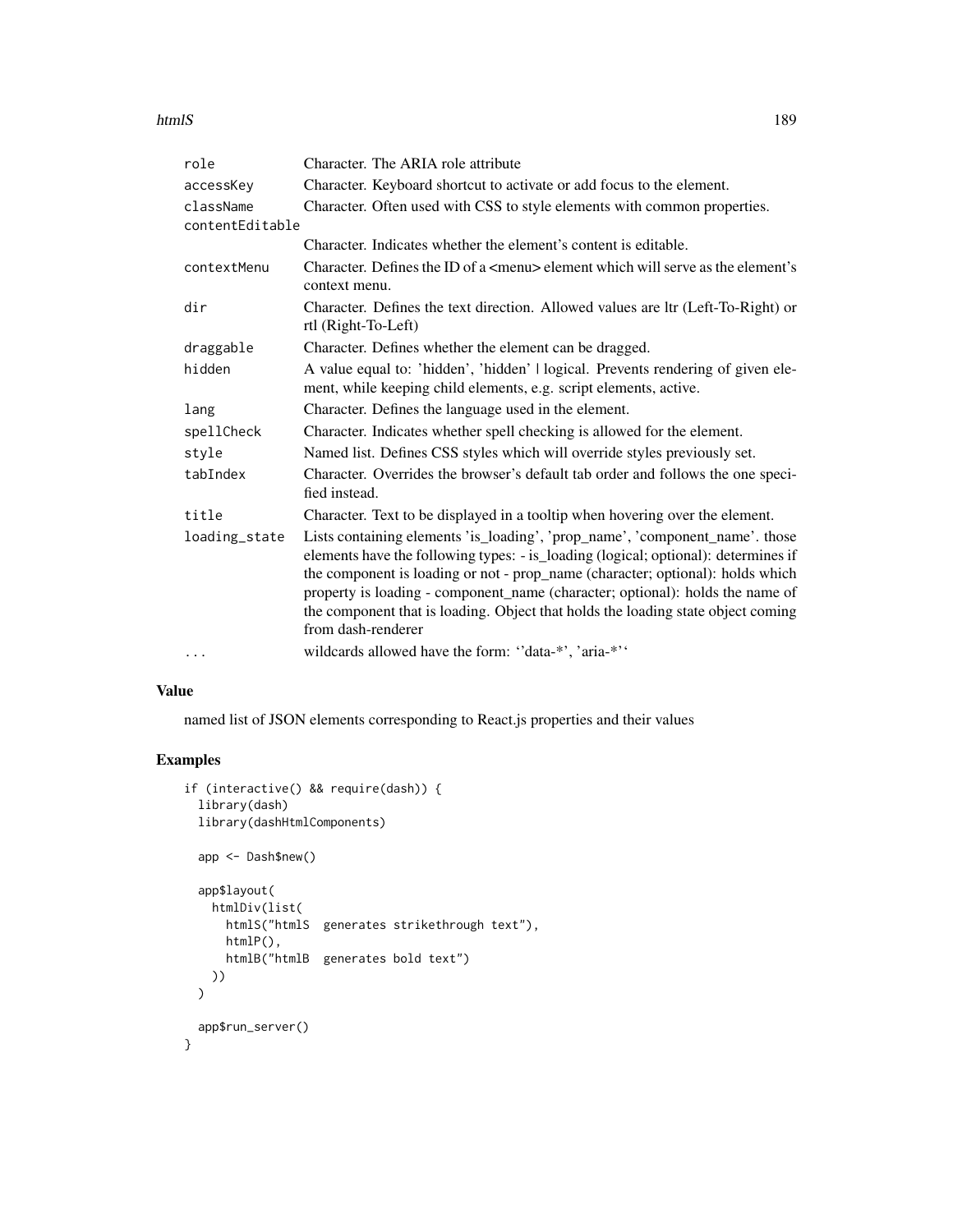### Description

Samp is a wrapper for the <samp> HTML5 element. For detailed attribute info see: https://developer.mozilla.org/en-US/docs/Web/HTML/Element/samp

## Usage

```
htmlSamp(children=NULL, id=NULL, n_clicks=NULL,
n_clicks_timestamp=NULL, key=NULL, role=NULL,
accessKey=NULL, className=NULL, contentEditable=NULL,
contextMenu=NULL, dir=NULL, draggable=NULL, hidden=NULL,
lang=NULL, spellCheck=NULL, style=NULL, tabIndex=NULL,
title=NULL, loading_state=NULL, ...)
```

| children           | A list of or a singular dash component, string or number. The children of this<br>component                                                                                                |  |
|--------------------|--------------------------------------------------------------------------------------------------------------------------------------------------------------------------------------------|--|
| id                 | Character. The ID of this component, used to identify dash components in call-<br>backs. The ID needs to be unique across all of the components in an app.                                 |  |
| n_clicks           | Numeric. An integer that represents the number of times that this element has<br>been clicked on.                                                                                          |  |
| n_clicks_timestamp |                                                                                                                                                                                            |  |
|                    | Numeric. An integer that represents the time (in ms since 1970) at which<br>n_clicks changed. This can be used to tell which button was changed most<br>recently.                          |  |
| key                | Character. A unique identifier for the component, used to improve performance<br>by React.js while rendering components See https://reactjs.org/docs/lists-and-<br>keys.html for more info |  |
| role               | Character. The ARIA role attribute                                                                                                                                                         |  |
| accessKey          | Character. Keyboard shortcut to activate or add focus to the element.                                                                                                                      |  |
| className          | Character. Often used with CSS to style elements with common properties.                                                                                                                   |  |
| contentEditable    |                                                                                                                                                                                            |  |
|                    | Character. Indicates whether the element's content is editable.                                                                                                                            |  |
| contextMenu        | Character. Defines the ID of a $\leq$ menu $\geq$ element which will serve as the element's<br>context menu.                                                                               |  |
| dir                | Character. Defines the text direction. Allowed values are ltr (Left-To-Right) or<br>rtl (Right-To-Left)                                                                                    |  |
| draggable          | Character. Defines whether the element can be dragged.                                                                                                                                     |  |
| hidden             | A value equal to: 'hidden', 'hidden'   logical. Prevents rendering of given ele-<br>ment, while keeping child elements, e.g. script elements, active.                                      |  |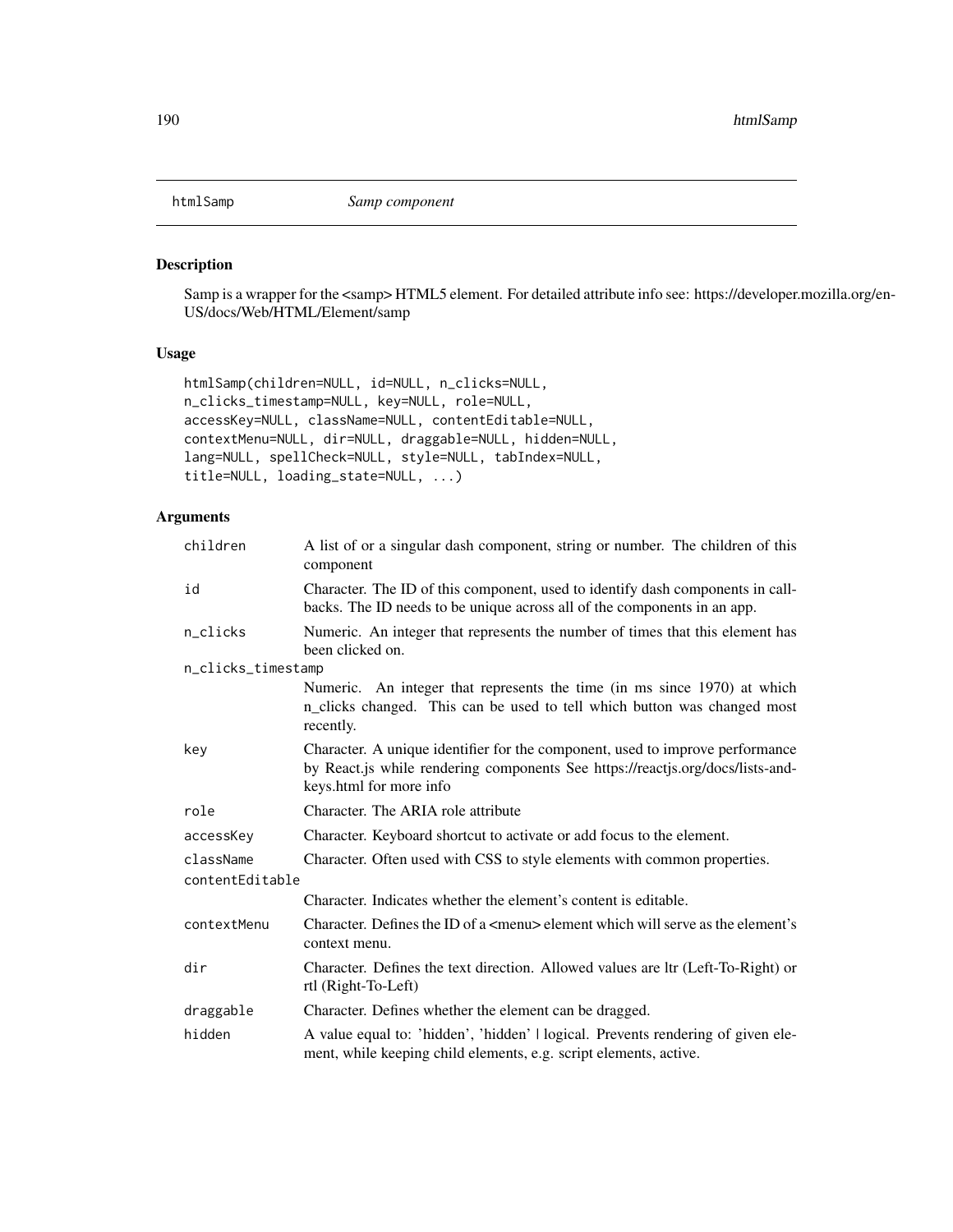## htmlScript 191

| lang          | Character. Defines the language used in the element.                                                                                                                                                                                                                                                                                                                                                                                            |
|---------------|-------------------------------------------------------------------------------------------------------------------------------------------------------------------------------------------------------------------------------------------------------------------------------------------------------------------------------------------------------------------------------------------------------------------------------------------------|
| spellCheck    | Character. Indicates whether spell checking is allowed for the element.                                                                                                                                                                                                                                                                                                                                                                         |
| style         | Named list. Defines CSS styles which will override styles previously set.                                                                                                                                                                                                                                                                                                                                                                       |
| tabIndex      | Character. Overrides the browser's default tab order and follows the one speci-<br>fied instead.                                                                                                                                                                                                                                                                                                                                                |
| title         | Character. Text to be displayed in a tooltip when hovering over the element.                                                                                                                                                                                                                                                                                                                                                                    |
| loading_state | Lists containing elements 'is_loading', 'prop_name', 'component_name'. those<br>elements have the following types: - is_loading (logical; optional): determines if<br>the component is loading or not - prop_name (character; optional): holds which<br>property is loading - component_name (character; optional): holds the name of<br>the component that is loading. Object that holds the loading state object coming<br>from dash-renderer |
| $\ddots$      | wildcards allowed have the form: "data-*', 'aria-*''                                                                                                                                                                                                                                                                                                                                                                                            |

### Value

named list of JSON elements corresponding to React.js properties and their values

# Examples

```
if (interactive() && require(dash)) {
 library(dash)
 library(dashHtmlComponents)
 app <- Dash$new()
 app$layout(
   htmlDiv(list(
      htmlSamp("htmlSamp formats text to computer program output.")
   ))
 \mathcal{L}app$run_server()
}
```
htmlScript *Script component*

# Description

Script is a wrapper for the <script> HTML5 element. For detailed attribute info see: https://developer.mozilla.org/en-US/docs/Web/HTML/Element/script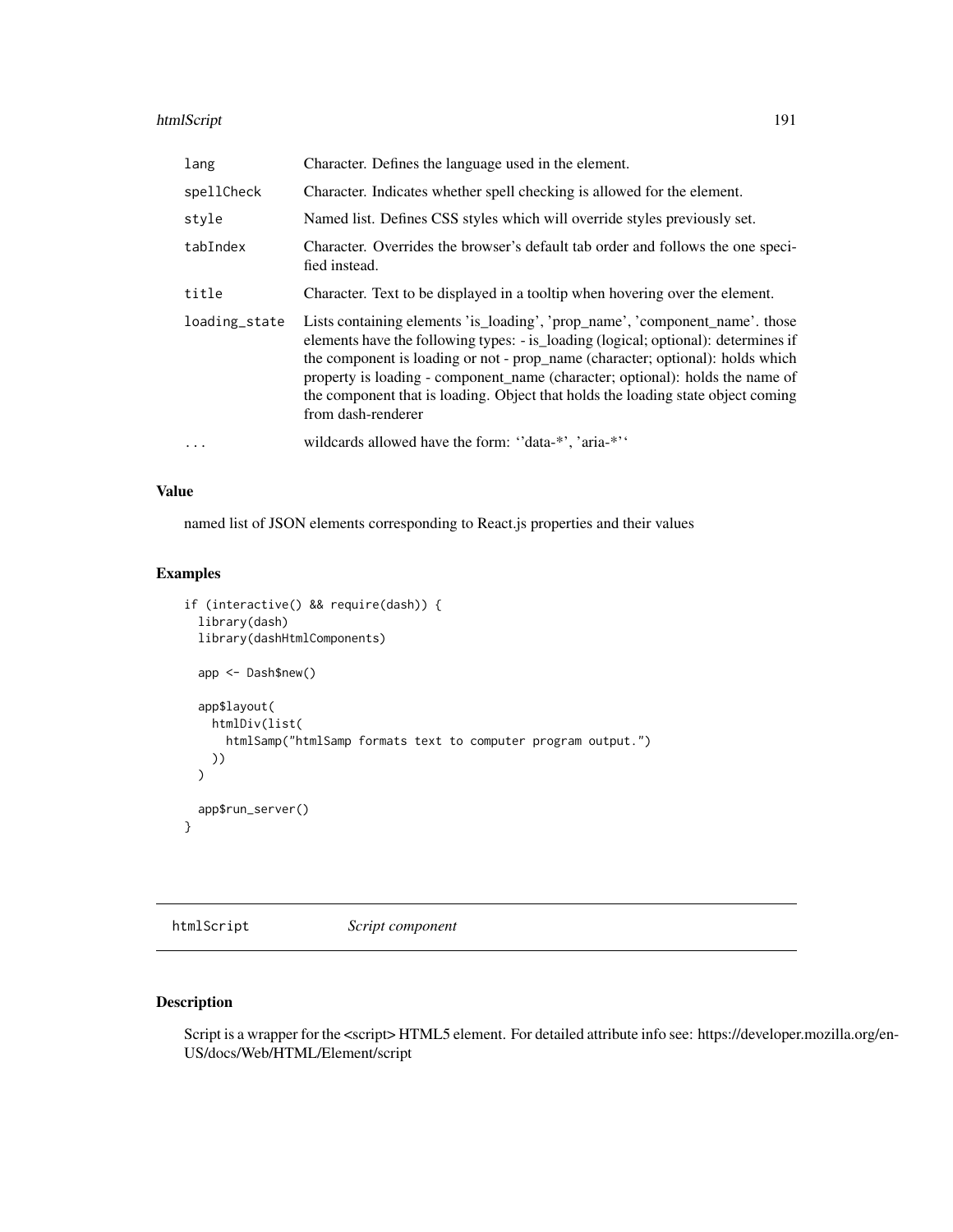# Usage

```
htmlScript(children=NULL, id=NULL, n_clicks=NULL,
n_clicks_timestamp=NULL, key=NULL, role=NULL, async=NULL,
charSet=NULL, crossOrigin=NULL, defer=NULL, integrity=NULL,
src=NULL, type=NULL, accessKey=NULL, className=NULL,
contentEditable=NULL, contextMenu=NULL, dir=NULL,
draggable=NULL, hidden=NULL, lang=NULL, spellCheck=NULL,
style=NULL, tabIndex=NULL, title=NULL, loading_state=NULL,
...)
```

| children           | A list of or a singular dash component, string or number. The children of this<br>component                                                                                                |
|--------------------|--------------------------------------------------------------------------------------------------------------------------------------------------------------------------------------------|
| id                 | Character. The ID of this component, used to identify dash components in call-<br>backs. The ID needs to be unique across all of the components in an app.                                 |
| n_clicks           | Numeric. An integer that represents the number of times that this element has<br>been clicked on.                                                                                          |
| n_clicks_timestamp |                                                                                                                                                                                            |
|                    | Numeric. An integer that represents the time (in ms since 1970) at which<br>n_clicks changed. This can be used to tell which button was changed most<br>recently.                          |
| key                | Character. A unique identifier for the component, used to improve performance<br>by React.js while rendering components See https://reactjs.org/docs/lists-and-<br>keys.html for more info |
| role               | Character. The ARIA role attribute                                                                                                                                                         |
| async              | A value equal to: 'async', 'async'   logical. Executes the script asynchronously.                                                                                                          |
| charSet            | Character. Declares the character encoding of the page or script.                                                                                                                          |
| crossOrigin        | Character. How the element handles cross-origin requests                                                                                                                                   |
| defer              | A value equal to: 'defer', 'defer'   logical. Indicates that the script should be<br>executed after the page has been parsed.                                                              |
| integrity          | Character. Specifies a Subresource Integrity value that allows browsers to verify<br>what they fetch.                                                                                      |
| src                | Character. The URL of the embeddable content.                                                                                                                                              |
| type               | Character. Defines the type of the element.                                                                                                                                                |
| accessKey          | Character. Keyboard shortcut to activate or add focus to the element.                                                                                                                      |
| className          | Character. Often used with CSS to style elements with common properties.                                                                                                                   |
| contentEditable    |                                                                                                                                                                                            |
|                    | Character. Indicates whether the element's content is editable.                                                                                                                            |
| contextMenu        | Character. Defines the ID of a $\leq$ menu> element which will serve as the element's<br>context menu.                                                                                     |
| dir                | Character. Defines the text direction. Allowed values are ltr (Left-To-Right) or<br>rtl (Right-To-Left)                                                                                    |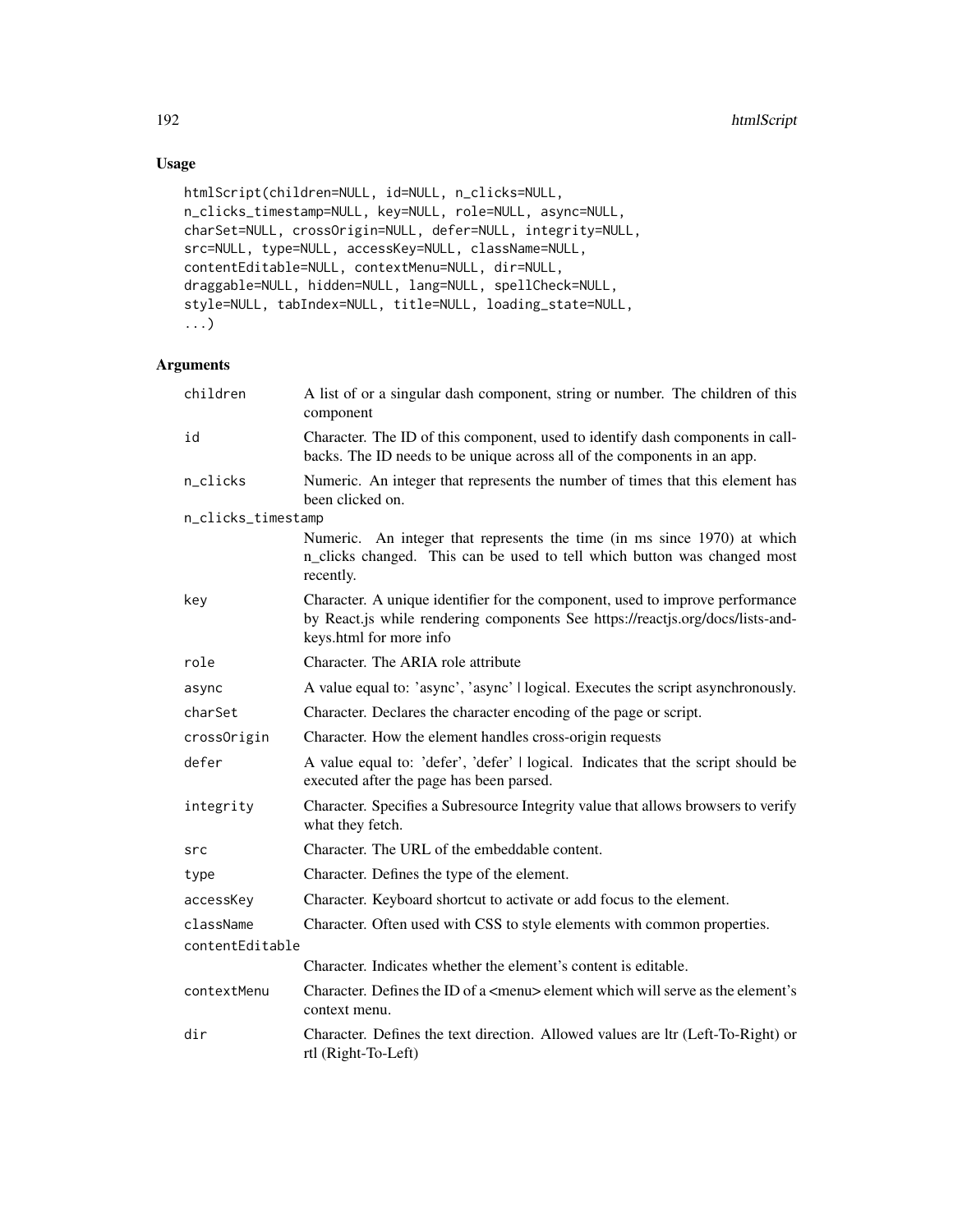#### htmlSection 193

| draggable     | Character. Defines whether the element can be dragged.                                                                                                                                                                                                                                                                                                                                                                                          |
|---------------|-------------------------------------------------------------------------------------------------------------------------------------------------------------------------------------------------------------------------------------------------------------------------------------------------------------------------------------------------------------------------------------------------------------------------------------------------|
| hidden        | A value equal to: 'hidden', 'hidden'   logical. Prevents rendering of given ele-<br>ment, while keeping child elements, e.g. script elements, active.                                                                                                                                                                                                                                                                                           |
| lang          | Character. Defines the language used in the element.                                                                                                                                                                                                                                                                                                                                                                                            |
| spellCheck    | Character. Indicates whether spell checking is allowed for the element.                                                                                                                                                                                                                                                                                                                                                                         |
| style         | Named list. Defines CSS styles which will override styles previously set.                                                                                                                                                                                                                                                                                                                                                                       |
| tabIndex      | Character. Overrides the browser's default tab order and follows the one speci-<br>fied instead.                                                                                                                                                                                                                                                                                                                                                |
| title         | Character. Text to be displayed in a tooltip when hovering over the element.                                                                                                                                                                                                                                                                                                                                                                    |
| loading_state | Lists containing elements 'is_loading', 'prop_name', 'component_name'. those<br>elements have the following types: - is_loading (logical; optional): determines if<br>the component is loading or not - prop_name (character; optional): holds which<br>property is loading - component_name (character; optional): holds the name of<br>the component that is loading. Object that holds the loading state object coming<br>from dash-renderer |
| .             | wildcards allowed have the form: "data-*", 'aria-*"                                                                                                                                                                                                                                                                                                                                                                                             |

#### Value

named list of JSON elements corresponding to React.js properties and their values

#### Examples

# This component is retained for compatibility reasons, but we suggest # using Dash's capability for embedding scripts within the assets folder # instead.

htmlSection *Section component*

## Description

Section is a wrapper for the <section> HTML5 element. For detailed attribute info see: https://developer.mozilla.org/en-US/docs/Web/HTML/Element/section

### Usage

```
htmlSection(children=NULL, id=NULL, n_clicks=NULL,
n_clicks_timestamp=NULL, key=NULL, role=NULL,
accessKey=NULL, className=NULL, contentEditable=NULL,
contextMenu=NULL, dir=NULL, draggable=NULL, hidden=NULL,
lang=NULL, spellCheck=NULL, style=NULL, tabIndex=NULL,
title=NULL, loading_state=NULL, ...)
```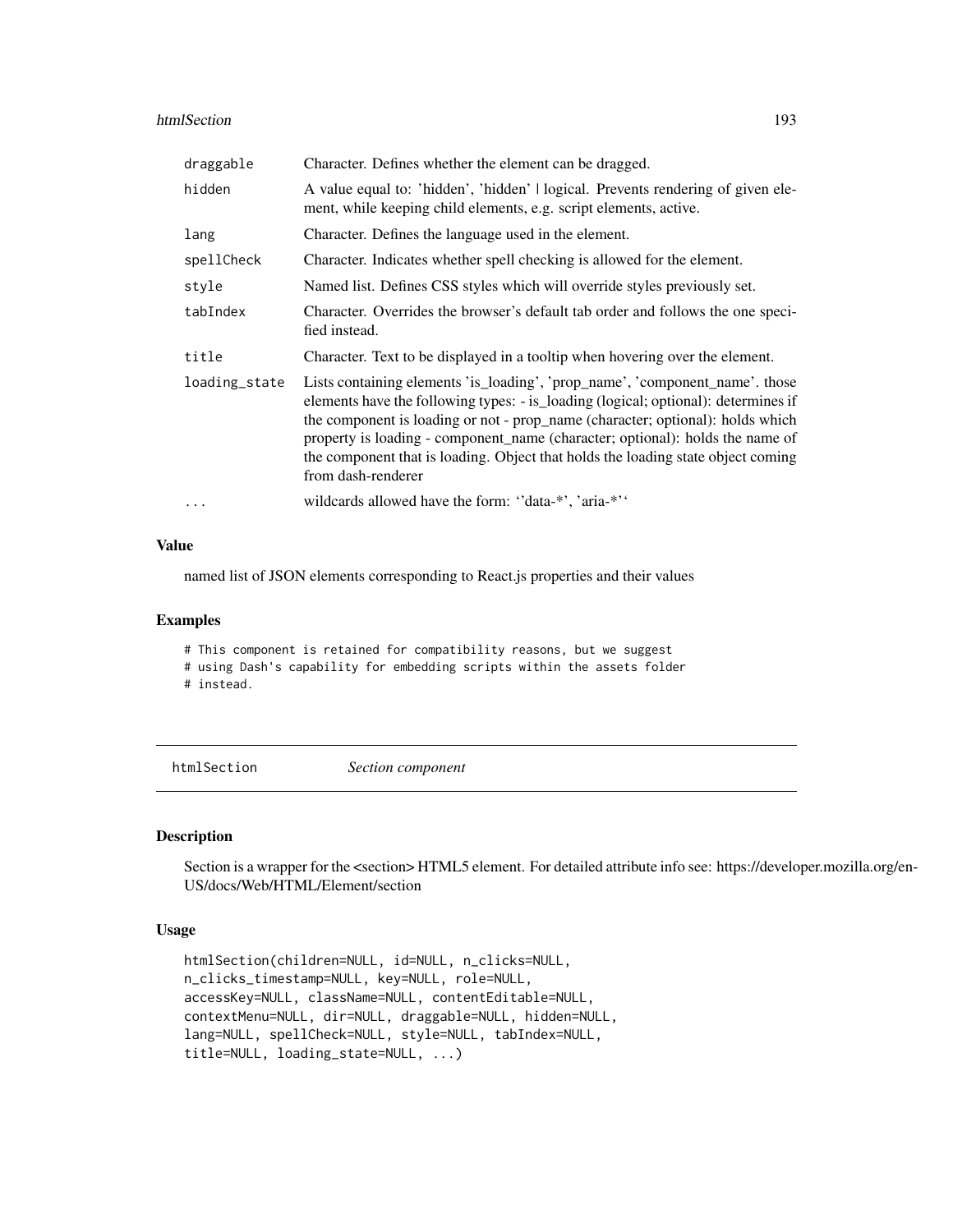# Arguments

| children           | A list of or a singular dash component, string or number. The children of this<br>component                                                                                                                                                                                                                                                                                                                                                     |
|--------------------|-------------------------------------------------------------------------------------------------------------------------------------------------------------------------------------------------------------------------------------------------------------------------------------------------------------------------------------------------------------------------------------------------------------------------------------------------|
| id                 | Character. The ID of this component, used to identify dash components in call-<br>backs. The ID needs to be unique across all of the components in an app.                                                                                                                                                                                                                                                                                      |
| n_clicks           | Numeric. An integer that represents the number of times that this element has<br>been clicked on.                                                                                                                                                                                                                                                                                                                                               |
| n_clicks_timestamp |                                                                                                                                                                                                                                                                                                                                                                                                                                                 |
|                    | Numeric. An integer that represents the time (in ms since 1970) at which<br>n_clicks changed. This can be used to tell which button was changed most<br>recently.                                                                                                                                                                                                                                                                               |
| key                | Character. A unique identifier for the component, used to improve performance<br>by React.js while rendering components See https://reactjs.org/docs/lists-and-<br>keys.html for more info                                                                                                                                                                                                                                                      |
| role               | Character. The ARIA role attribute                                                                                                                                                                                                                                                                                                                                                                                                              |
| accessKey          | Character. Keyboard shortcut to activate or add focus to the element.                                                                                                                                                                                                                                                                                                                                                                           |
| className          | Character. Often used with CSS to style elements with common properties.                                                                                                                                                                                                                                                                                                                                                                        |
| contentEditable    |                                                                                                                                                                                                                                                                                                                                                                                                                                                 |
|                    | Character. Indicates whether the element's content is editable.                                                                                                                                                                                                                                                                                                                                                                                 |
| contextMenu        | Character. Defines the ID of a <menu> element which will serve as the element's<br/>context menu.</menu>                                                                                                                                                                                                                                                                                                                                        |
| dir                | Character. Defines the text direction. Allowed values are ltr (Left-To-Right) or<br>rtl (Right-To-Left)                                                                                                                                                                                                                                                                                                                                         |
| draggable          | Character. Defines whether the element can be dragged.                                                                                                                                                                                                                                                                                                                                                                                          |
| hidden             | A value equal to: 'hidden', 'hidden'   logical. Prevents rendering of given ele-<br>ment, while keeping child elements, e.g. script elements, active.                                                                                                                                                                                                                                                                                           |
| lang               | Character. Defines the language used in the element.                                                                                                                                                                                                                                                                                                                                                                                            |
| spellCheck         | Character. Indicates whether spell checking is allowed for the element.                                                                                                                                                                                                                                                                                                                                                                         |
| style              | Named list. Defines CSS styles which will override styles previously set.                                                                                                                                                                                                                                                                                                                                                                       |
| tabIndex           | Character. Overrides the browser's default tab order and follows the one speci-<br>fied instead.                                                                                                                                                                                                                                                                                                                                                |
| title              | Character. Text to be displayed in a tooltip when hovering over the element.                                                                                                                                                                                                                                                                                                                                                                    |
| loading_state      | Lists containing elements 'is_loading', 'prop_name', 'component_name'. those<br>elements have the following types: - is_loading (logical; optional): determines if<br>the component is loading or not - prop_name (character; optional): holds which<br>property is loading - component_name (character; optional): holds the name of<br>the component that is loading. Object that holds the loading state object coming<br>from dash-renderer |
|                    | wildcards allowed have the form: "data-*', 'aria-*''                                                                                                                                                                                                                                                                                                                                                                                            |

# Value

named list of JSON elements corresponding to React.js properties and their values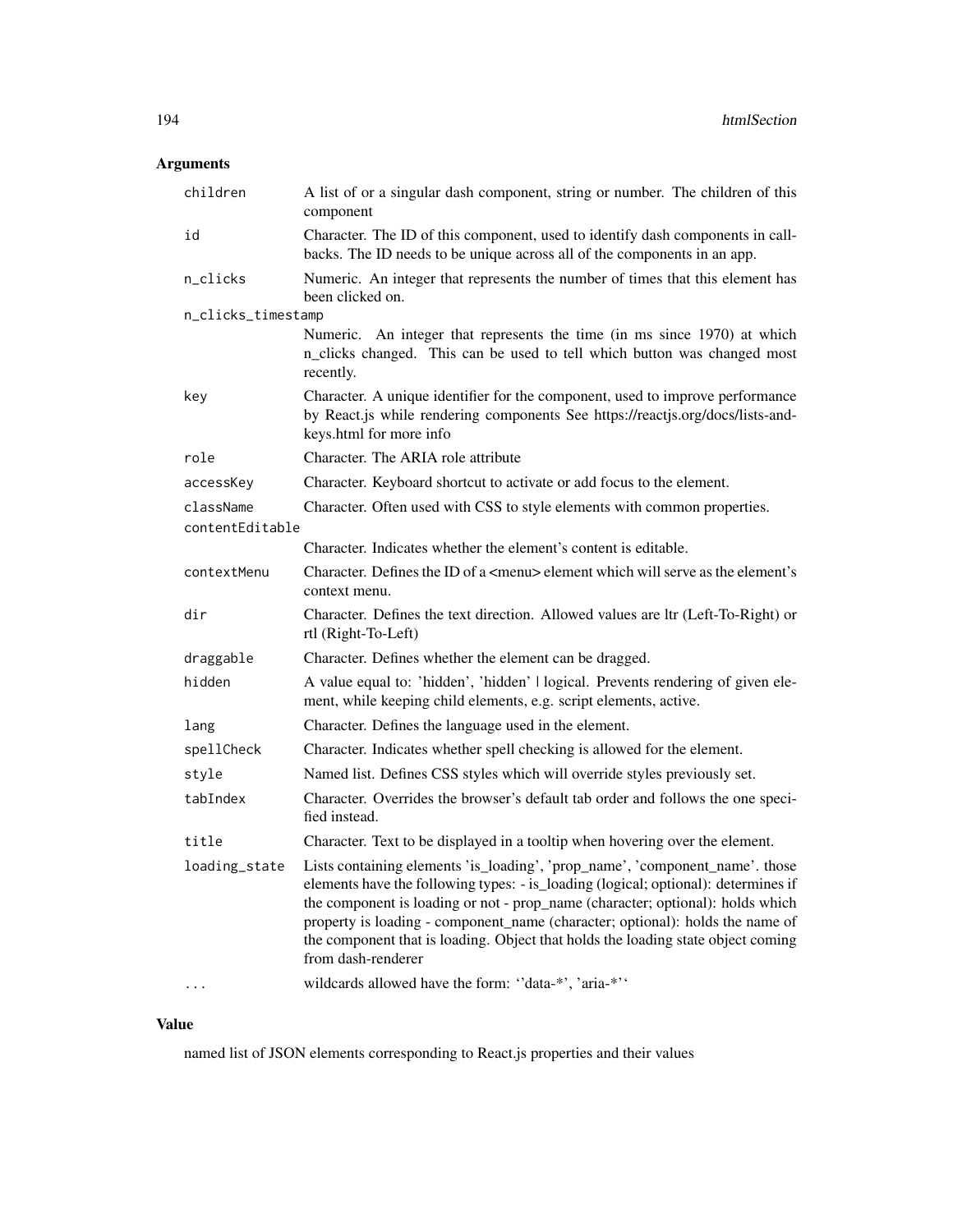#### htmlSelect 195

## Examples

```
if (interactive() && require(dash)) {
 library(dash)
 library(dashHtmlComponents)
 app <- Dash$new()
 app$layout(
   htmlDiv(list(
      htmlSection(
       children = list(
          htmlH1("This is a section title"),
          htmlDiv("This is some text within a section")
        )
      )
      \lambda)
 \lambdaapp$run_server()
}
```
htmlSelect *Select component*

### Description

Select is a wrapper for the <select> HTML5 element. For detailed attribute info see: https://developer.mozilla.org/en-US/docs/Web/HTML/Element/select

## Usage

```
htmlSelect(children=NULL, id=NULL, n_clicks=NULL,
n_clicks_timestamp=NULL, key=NULL, role=NULL,
autoComplete=NULL, autoFocus=NULL, disabled=NULL, form=NULL,
multiple=NULL, name=NULL, required=NULL, size=NULL,
accessKey=NULL, className=NULL, contentEditable=NULL,
contextMenu=NULL, dir=NULL, draggable=NULL, hidden=NULL,
lang=NULL, spellCheck=NULL, style=NULL, tabIndex=NULL,
title=NULL, loading_state=NULL, ...)
```

| children | A list of or a singular dash component, string or number. The children of this<br>component                                                                |
|----------|------------------------------------------------------------------------------------------------------------------------------------------------------------|
| id       | Character. The ID of this component, used to identify dash components in call-<br>backs. The ID needs to be unique across all of the components in an app. |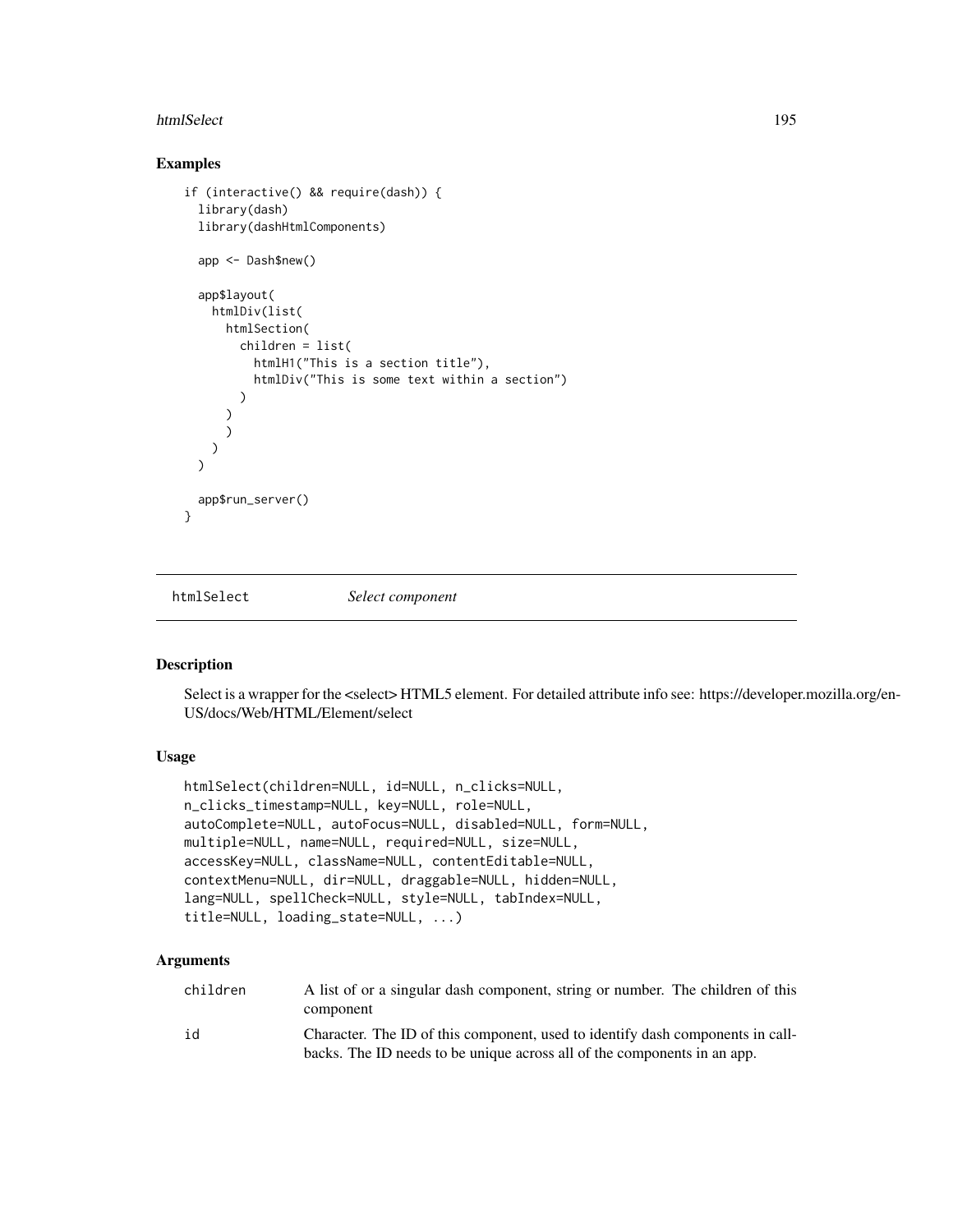| n_clicks           | Numeric. An integer that represents the number of times that this element has<br>been clicked on.                                                                                          |
|--------------------|--------------------------------------------------------------------------------------------------------------------------------------------------------------------------------------------|
| n_clicks_timestamp |                                                                                                                                                                                            |
|                    | Numeric. An integer that represents the time (in ms since 1970) at which<br>n_clicks changed. This can be used to tell which button was changed most<br>recently.                          |
| key                | Character. A unique identifier for the component, used to improve performance<br>by React.js while rendering components See https://reactjs.org/docs/lists-and-<br>keys.html for more info |
| role               | Character. The ARIA role attribute                                                                                                                                                         |
| autoComplete       | Character. Indicates whether controls in this form can by default have their<br>values automatically completed by the browser.                                                             |
| autoFocus          | A value equal to: 'autofocus', 'autofocus', 'autofocus'   logical. The element<br>should be automatically focused after the page loaded.                                                   |
| disabled           | A value equal to: 'disabled', 'disabled'   logical. Indicates whether the user can<br>interact with the element.                                                                           |
| form               | Character. Indicates the form that is the owner of the element.                                                                                                                            |
| multiple           | A value equal to: 'multiple', 'multiple'   logical. Indicates whether multiple<br>values can be entered in an input of the type email or file.                                             |
| name               | Character. Name of the element. For example used by the server to identify the<br>fields in form submits.                                                                                  |
| required           | A value equal to: 'required', 'required'   logical. Indicates whether this element<br>is required to fill out or not.                                                                      |
| size               | Character   numeric. Defines the width of the element (in pixels). If the ele-<br>ment's type attribute is text or password then it's the number of characters.                            |
| accessKey          | Character. Keyboard shortcut to activate or add focus to the element.                                                                                                                      |
| className          | Character. Often used with CSS to style elements with common properties.                                                                                                                   |
| contentEditable    |                                                                                                                                                                                            |
|                    | Character. Indicates whether the element's content is editable.                                                                                                                            |
| contextMenu        | Character. Defines the ID of a <menu> element which will serve as the element's<br/>context menu.</menu>                                                                                   |
| dir                | Character. Defines the text direction. Allowed values are ltr (Left-To-Right) or<br>rtl (Right-To-Left)                                                                                    |
| draggable          | Character. Defines whether the element can be dragged.                                                                                                                                     |
| hidden             | A value equal to: 'hidden', 'hidden'   logical. Prevents rendering of given ele-<br>ment, while keeping child elements, e.g. script elements, active.                                      |
| lang               | Character. Defines the language used in the element.                                                                                                                                       |
| spellCheck         | Character. Indicates whether spell checking is allowed for the element.                                                                                                                    |
| style              | Named list. Defines CSS styles which will override styles previously set.                                                                                                                  |
| tabIndex           | Character. Overrides the browser's default tab order and follows the one speci-<br>fied instead.                                                                                           |
| title              | Character. Text to be displayed in a tooltip when hovering over the element.                                                                                                               |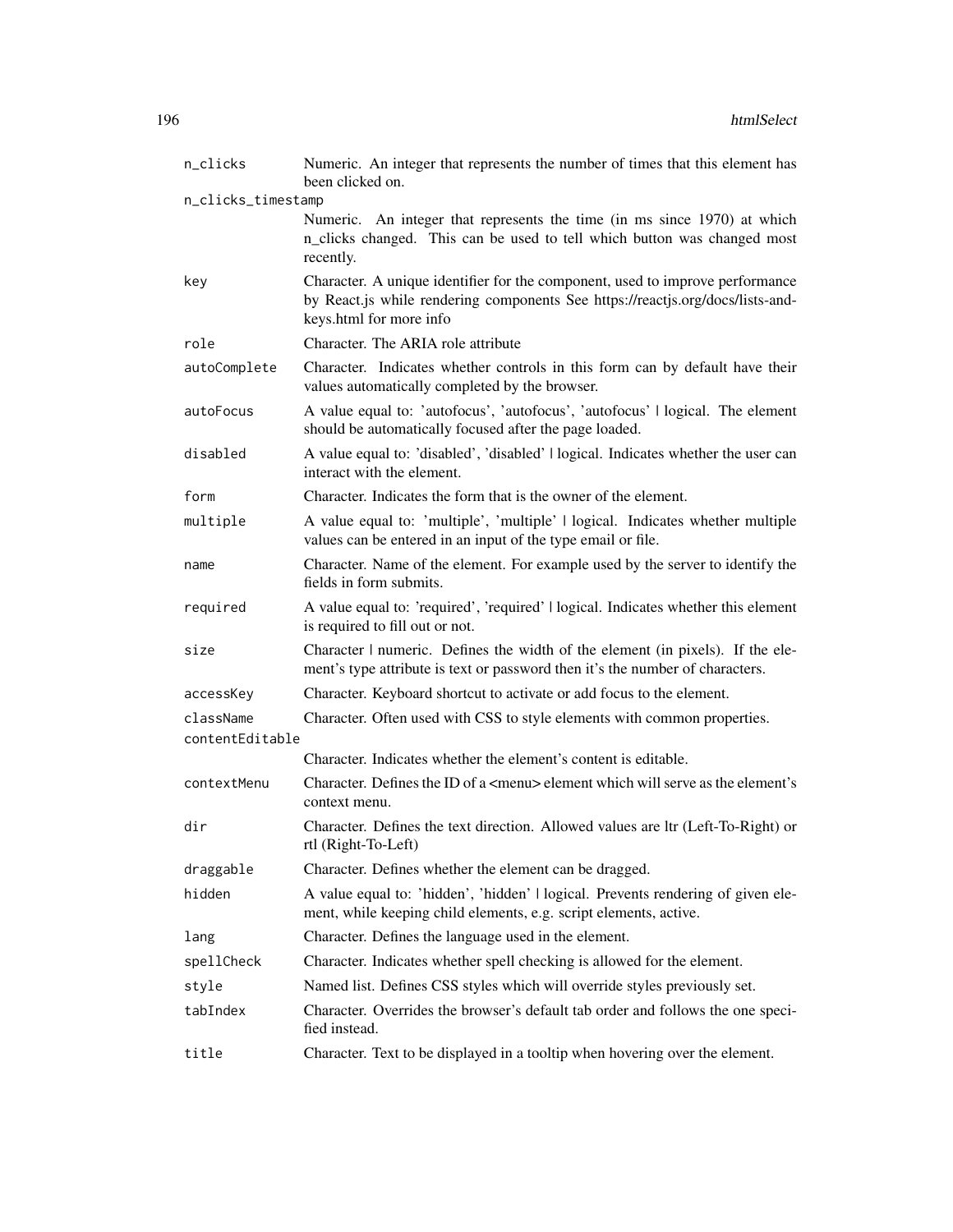#### htmlShadow 197

| loading_state | Lists containing elements 'is_loading', 'prop_name', 'component_name'. those       |
|---------------|------------------------------------------------------------------------------------|
|               | elements have the following types: - is_loading (logical; optional): determines if |
|               | the component is loading or not - prop_name (character; optional): holds which     |
|               | property is loading - component name (character; optional): holds the name of      |
|               | the component that is loading. Object that holds the loading state object coming   |
|               | from dash-renderer                                                                 |
| $\cdots$      | wildcards allowed have the form: "data-*", 'aria-*"                                |

#### Value

named list of JSON elements corresponding to React.js properties and their values

### Examples

```
if (interactive() && require(dash)) {
 library(dash)
 library(dashHtmlComponents)
 app <- Dash$new()
 app$layout(
   htmlDiv(list(
     htmlSelect(
       children = list(
          htmlOption("This is an option in htmlSelect"),
          htmlOption("But you might want to check out dccDropdown as well"),
          htmlOption("dccDropdown is part of the dashCoreComponents library")
       )
      )
     )
   )
 \lambdaapp$run_server()
}
```
htmlShadow *Shadow component*

# Description

Shadow is a wrapper for the <shadow> HTML5 element. For detailed attribute info see: https://developer.mozilla.org/en-US/docs/Web/HTML/Element/shadow

### Usage

```
htmlShadow(children=NULL, id=NULL, n_clicks=NULL,
n_clicks_timestamp=NULL, key=NULL, role=NULL,
accessKey=NULL, className=NULL, contentEditable=NULL,
```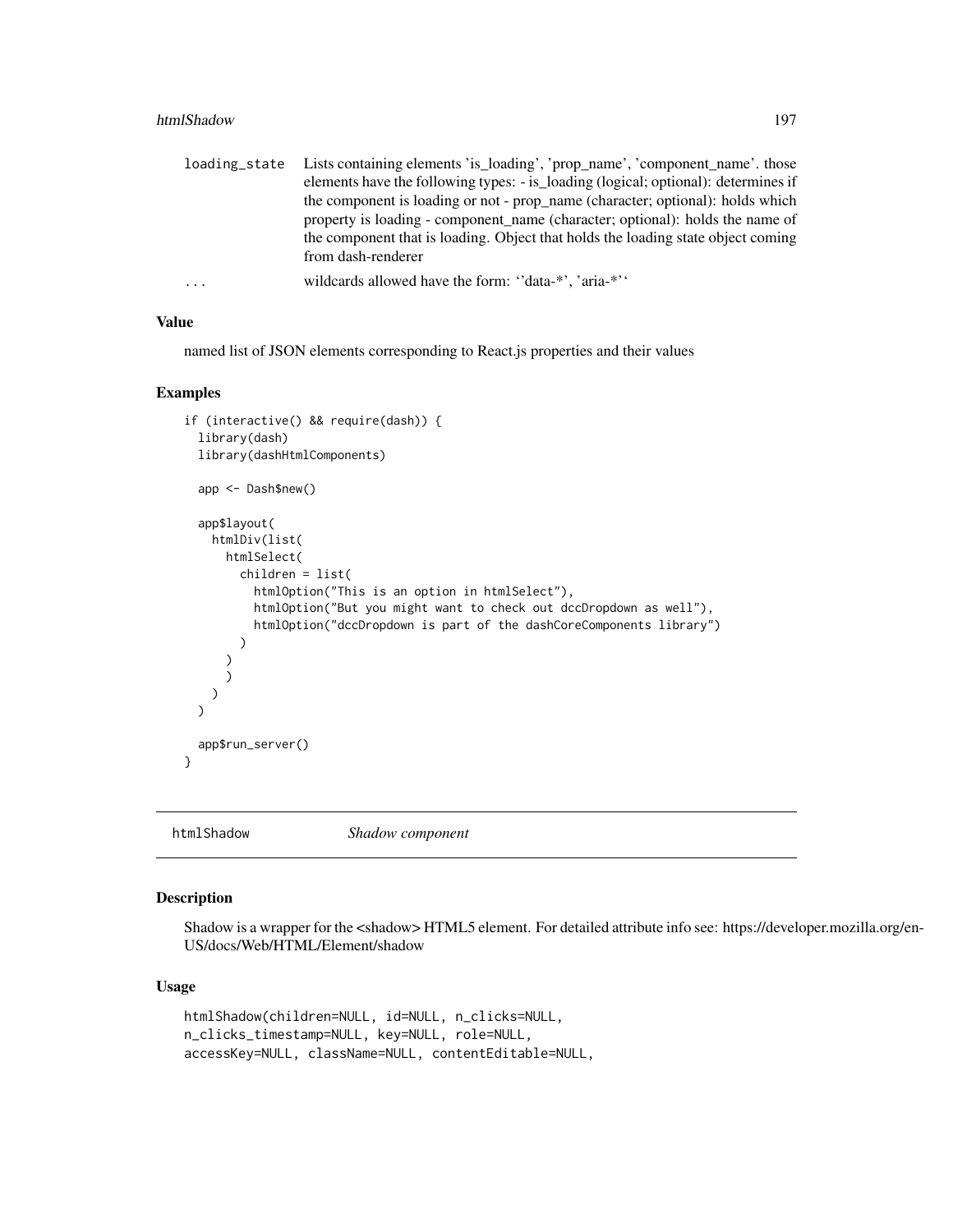```
contextMenu=NULL, dir=NULL, draggable=NULL, hidden=NULL,
lang=NULL, spellCheck=NULL, style=NULL, tabIndex=NULL,
title=NULL, loading_state=NULL, ...)
```

| children           | A list of or a singular dash component, string or number. The children of this<br>component                                                                                                                                                                                                                                                                                                                                                     |
|--------------------|-------------------------------------------------------------------------------------------------------------------------------------------------------------------------------------------------------------------------------------------------------------------------------------------------------------------------------------------------------------------------------------------------------------------------------------------------|
| id                 | Character. The ID of this component, used to identify dash components in call-<br>backs. The ID needs to be unique across all of the components in an app.                                                                                                                                                                                                                                                                                      |
| n_clicks           | Numeric. An integer that represents the number of times that this element has<br>been clicked on.                                                                                                                                                                                                                                                                                                                                               |
| n_clicks_timestamp |                                                                                                                                                                                                                                                                                                                                                                                                                                                 |
|                    | Numeric. An integer that represents the time (in ms since 1970) at which<br>n_clicks changed. This can be used to tell which button was changed most<br>recently.                                                                                                                                                                                                                                                                               |
| key                | Character. A unique identifier for the component, used to improve performance<br>by React.js while rendering components See https://reactjs.org/docs/lists-and-<br>keys.html for more info                                                                                                                                                                                                                                                      |
| role               | Character. The ARIA role attribute                                                                                                                                                                                                                                                                                                                                                                                                              |
| accessKey          | Character. Keyboard shortcut to activate or add focus to the element.                                                                                                                                                                                                                                                                                                                                                                           |
| className          | Character. Often used with CSS to style elements with common properties.                                                                                                                                                                                                                                                                                                                                                                        |
| contentEditable    |                                                                                                                                                                                                                                                                                                                                                                                                                                                 |
|                    | Character. Indicates whether the element's content is editable.                                                                                                                                                                                                                                                                                                                                                                                 |
| contextMenu        | Character. Defines the ID of a <menu> element which will serve as the element's<br/>context menu.</menu>                                                                                                                                                                                                                                                                                                                                        |
| dir                | Character. Defines the text direction. Allowed values are ltr (Left-To-Right) or<br>rtl (Right-To-Left)                                                                                                                                                                                                                                                                                                                                         |
| draggable          | Character. Defines whether the element can be dragged.                                                                                                                                                                                                                                                                                                                                                                                          |
| hidden             | A value equal to: 'hidden', 'hidden'   logical. Prevents rendering of given ele-<br>ment, while keeping child elements, e.g. script elements, active.                                                                                                                                                                                                                                                                                           |
| lang               | Character. Defines the language used in the element.                                                                                                                                                                                                                                                                                                                                                                                            |
| spellCheck         | Character. Indicates whether spell checking is allowed for the element.                                                                                                                                                                                                                                                                                                                                                                         |
| style              | Named list. Defines CSS styles which will override styles previously set.                                                                                                                                                                                                                                                                                                                                                                       |
| tabIndex           | Character. Overrides the browser's default tab order and follows the one speci-<br>fied instead.                                                                                                                                                                                                                                                                                                                                                |
| title              | Character. Text to be displayed in a tooltip when hovering over the element.                                                                                                                                                                                                                                                                                                                                                                    |
| loading_state      | Lists containing elements 'is_loading', 'prop_name', 'component_name'. those<br>elements have the following types: - is_loading (logical; optional): determines if<br>the component is loading or not - prop_name (character; optional): holds which<br>property is loading - component_name (character; optional): holds the name of<br>the component that is loading. Object that holds the loading state object coming<br>from dash-renderer |
|                    | wildcards allowed have the form: "data-*', 'aria-*''                                                                                                                                                                                                                                                                                                                                                                                            |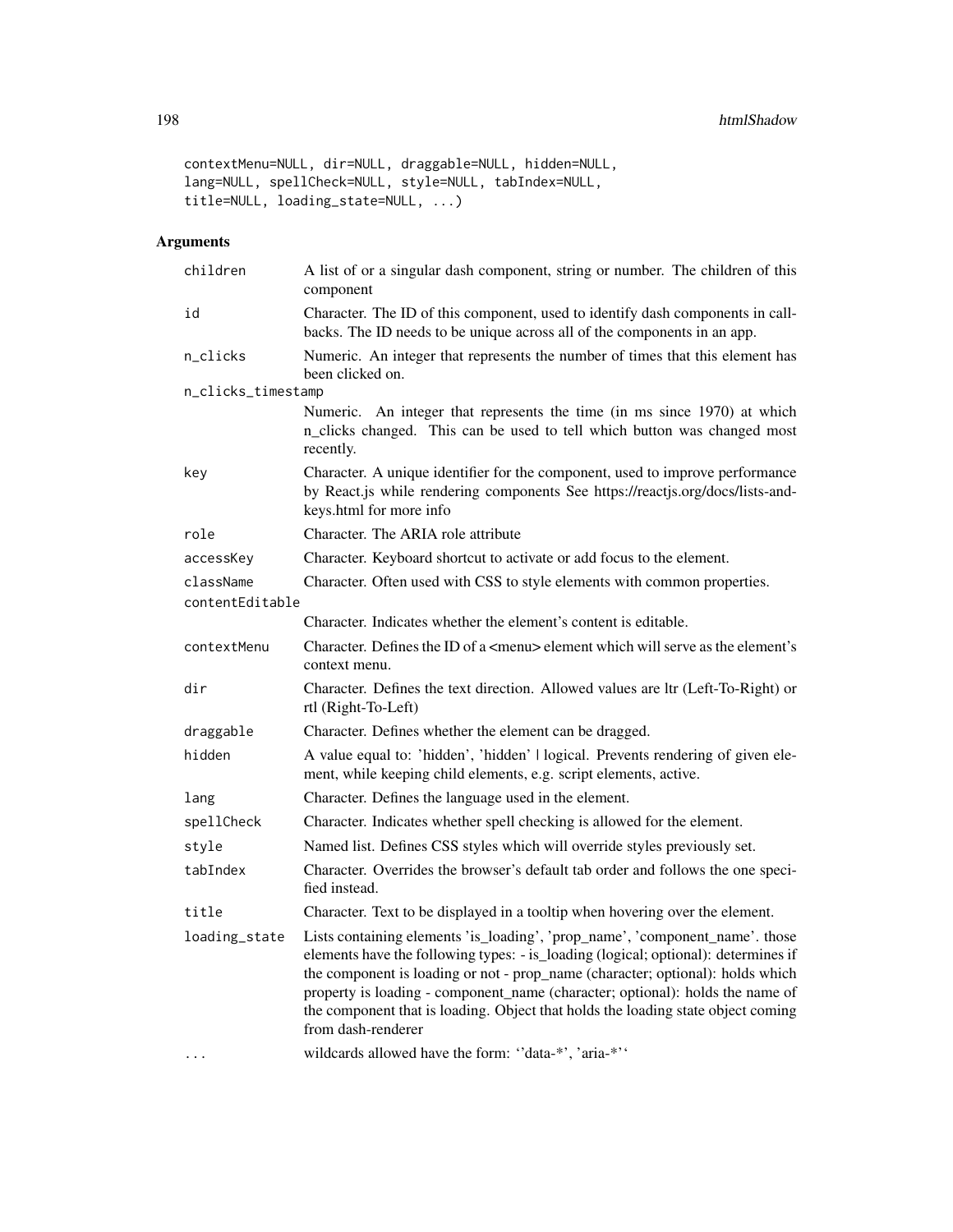#### htmlSlot 199

### Value

named list of JSON elements corresponding to React.js properties and their values

#### Examples

# The Shadow element requires a browser that supports # Web Components. It is experimental and should be used # with caution; it is now considered an obsolete element # within the Web Components suite. It is retained here # solely for backwards compatibility reasons. # # For more information, please see the MDN link above.

htmlSlot *Slot component*

# Description

Slot is a wrapper for the <slot> HTML5 element. For detailed attribute info see: https://developer.mozilla.org/en-US/docs/Web/HTML/Element/slot

## Usage

```
htmlSlot(children=NULL, id=NULL, n_clicks=NULL,
n_clicks_timestamp=NULL, key=NULL, role=NULL,
accessKey=NULL, className=NULL, contentEditable=NULL,
contextMenu=NULL, dir=NULL, draggable=NULL, hidden=NULL,
lang=NULL, spellCheck=NULL, style=NULL, tabIndex=NULL,
title=NULL, loading_state=NULL, ...)
```

| children           | A list of or a singular dash component, string or number. The children of this<br>component                                                                                                |  |
|--------------------|--------------------------------------------------------------------------------------------------------------------------------------------------------------------------------------------|--|
| id                 | Character. The ID of this component, used to identify dash components in call-<br>backs. The ID needs to be unique across all of the components in an app.                                 |  |
| n_clicks           | Numeric. An integer that represents the number of times that this element has<br>been clicked on.                                                                                          |  |
| n_clicks_timestamp |                                                                                                                                                                                            |  |
|                    | Numeric. An integer that represents the time (in ms since 1970) at which<br>n_clicks changed. This can be used to tell which button was changed most<br>recently.                          |  |
| key                | Character. A unique identifier for the component, used to improve performance<br>by React.js while rendering components See https://reactjs.org/docs/lists-and-<br>keys.html for more info |  |
| role               | Character. The ARIA role attribute                                                                                                                                                         |  |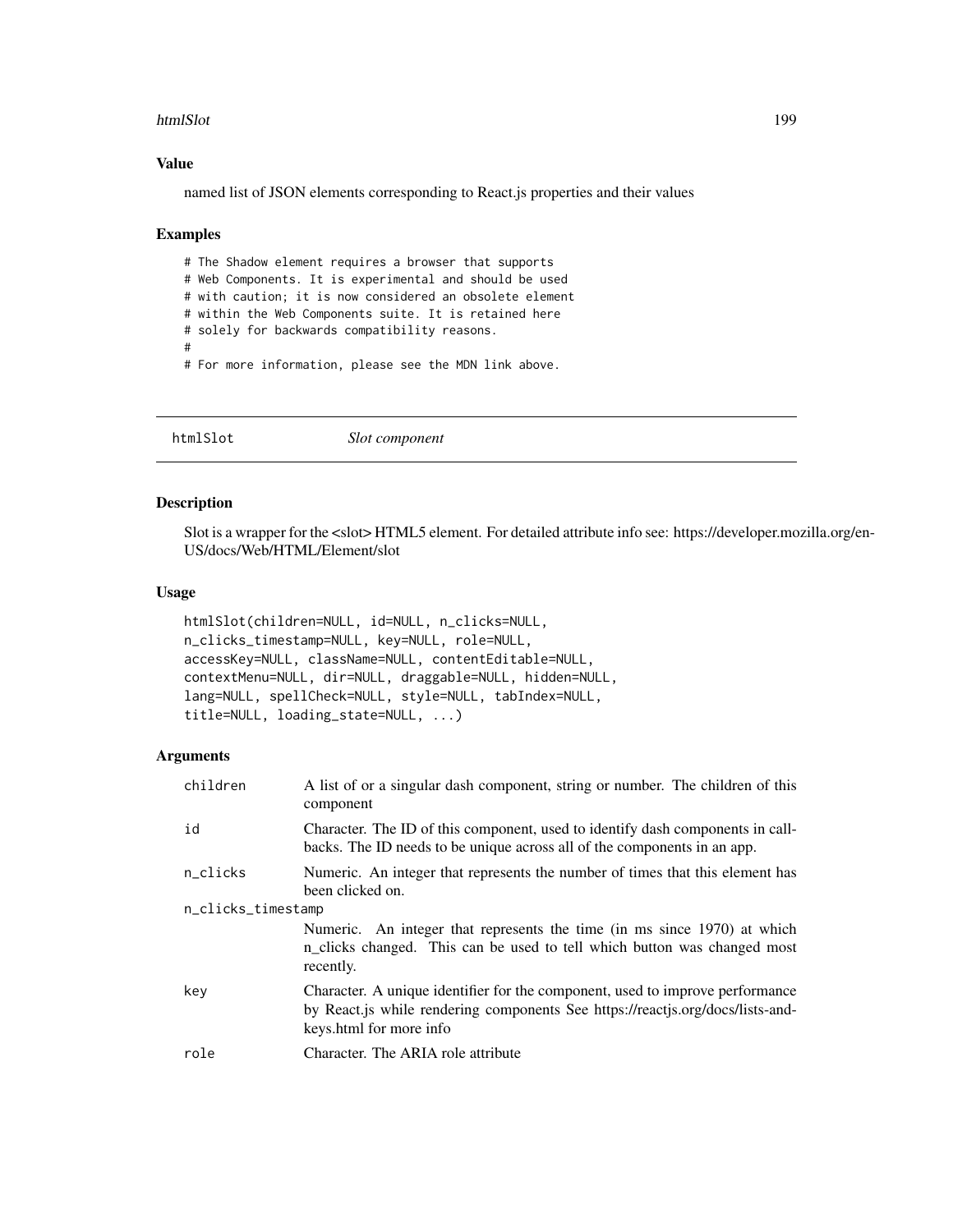| accessKey       | Character. Keyboard shortcut to activate or add focus to the element.                                                                                                                                                                                                                                                                                                                                                                           |
|-----------------|-------------------------------------------------------------------------------------------------------------------------------------------------------------------------------------------------------------------------------------------------------------------------------------------------------------------------------------------------------------------------------------------------------------------------------------------------|
| className       | Character. Often used with CSS to style elements with common properties.                                                                                                                                                                                                                                                                                                                                                                        |
| contentEditable |                                                                                                                                                                                                                                                                                                                                                                                                                                                 |
|                 | Character. Indicates whether the element's content is editable.                                                                                                                                                                                                                                                                                                                                                                                 |
| contextMenu     | Character. Defines the ID of a <menu> element which will serve as the element's<br/>context menu.</menu>                                                                                                                                                                                                                                                                                                                                        |
| dir             | Character. Defines the text direction. Allowed values are ltr (Left-To-Right) or<br>rtl (Right-To-Left)                                                                                                                                                                                                                                                                                                                                         |
| draggable       | Character. Defines whether the element can be dragged.                                                                                                                                                                                                                                                                                                                                                                                          |
| hidden          | A value equal to: 'hidden', 'hidden'   logical. Prevents rendering of given ele-<br>ment, while keeping child elements, e.g. script elements, active.                                                                                                                                                                                                                                                                                           |
| lang            | Character. Defines the language used in the element.                                                                                                                                                                                                                                                                                                                                                                                            |
| spellCheck      | Character. Indicates whether spell checking is allowed for the element.                                                                                                                                                                                                                                                                                                                                                                         |
| style           | Named list. Defines CSS styles which will override styles previously set.                                                                                                                                                                                                                                                                                                                                                                       |
| tabIndex        | Character. Overrides the browser's default tab order and follows the one speci-<br>fied instead.                                                                                                                                                                                                                                                                                                                                                |
| title           | Character. Text to be displayed in a tooltip when hovering over the element.                                                                                                                                                                                                                                                                                                                                                                    |
| loading_state   | Lists containing elements 'is_loading', 'prop_name', 'component_name'. those<br>elements have the following types: - is_loading (logical; optional): determines if<br>the component is loading or not - prop_name (character; optional): holds which<br>property is loading - component_name (character; optional): holds the name of<br>the component that is loading. Object that holds the loading state object coming<br>from dash-renderer |
| $\cdots$        | wildcards allowed have the form: "data-*', 'aria-*''                                                                                                                                                                                                                                                                                                                                                                                            |

named list of JSON elements corresponding to React.js properties and their values

# Examples

```
# Please see https://mdn.github.io/web-components-examples/element-details/
```

```
# and https://github.com/mdn/web-components-examples/tree/master/element-details
```
# for a useful example of this element (with accompanying JavaScript) in action.

htmlSmall *Small component*

## Description

Small is a wrapper for the <small>HTML5 element. For detailed attribute info see: https://developer.mozilla.org/en-US/docs/Web/HTML/Element/small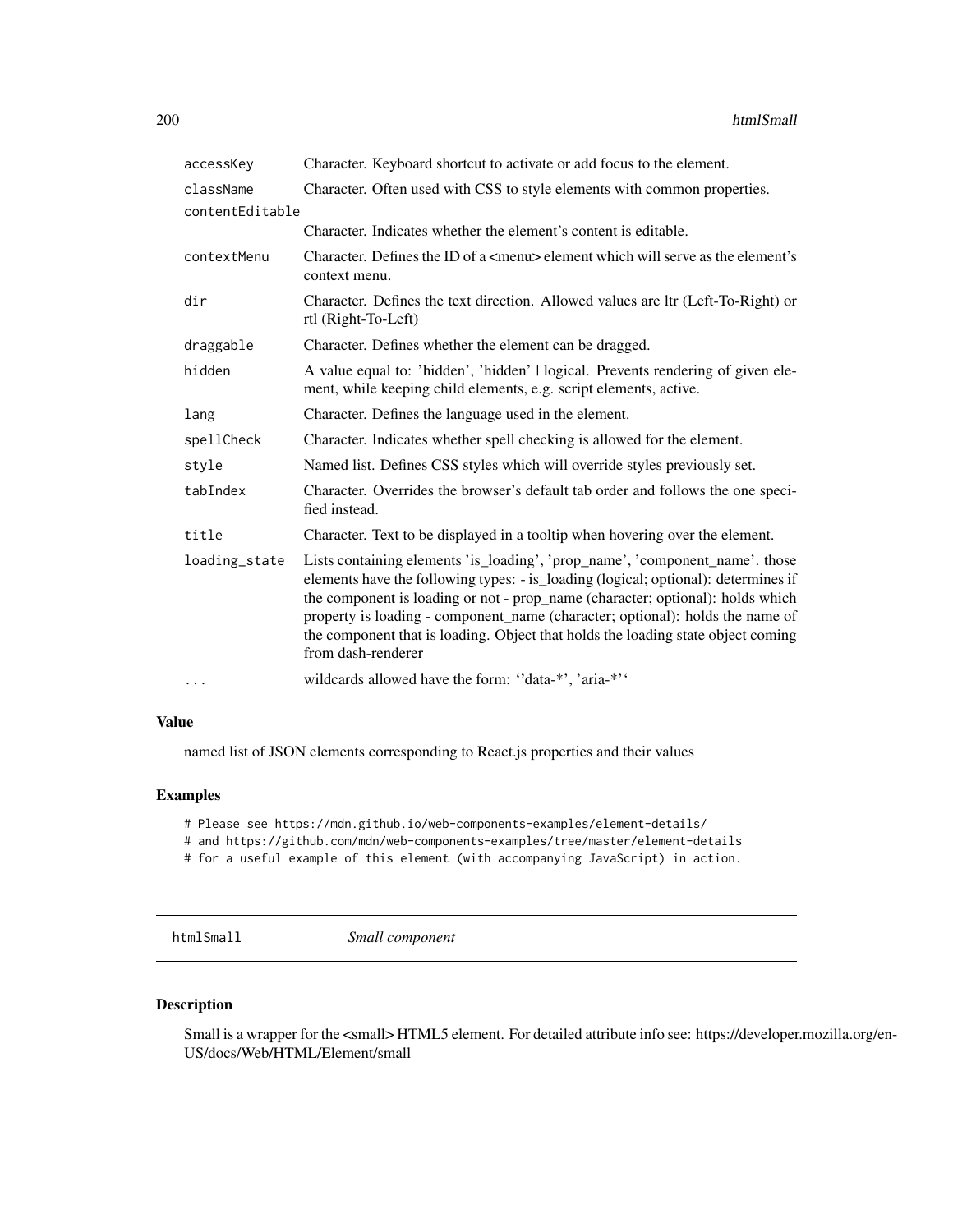### htmlSmall 201

# Usage

```
htmlSmall(children=NULL, id=NULL, n_clicks=NULL,
n_clicks_timestamp=NULL, key=NULL, role=NULL,
accessKey=NULL, className=NULL, contentEditable=NULL,
contextMenu=NULL, dir=NULL, draggable=NULL, hidden=NULL,
lang=NULL, spellCheck=NULL, style=NULL, tabIndex=NULL,
title=NULL, loading_state=NULL, ...)
```

| children           | A list of or a singular dash component, string or number. The children of this<br>component                                                                                                |
|--------------------|--------------------------------------------------------------------------------------------------------------------------------------------------------------------------------------------|
| id                 | Character. The ID of this component, used to identify dash components in call-<br>backs. The ID needs to be unique across all of the components in an app.                                 |
| n_clicks           | Numeric. An integer that represents the number of times that this element has<br>been clicked on.                                                                                          |
| n_clicks_timestamp |                                                                                                                                                                                            |
|                    | Numeric. An integer that represents the time (in ms since 1970) at which<br>n_clicks changed. This can be used to tell which button was changed most<br>recently.                          |
| key                | Character. A unique identifier for the component, used to improve performance<br>by React.js while rendering components See https://reactjs.org/docs/lists-and-<br>keys.html for more info |
| role               | Character. The ARIA role attribute                                                                                                                                                         |
| accessKey          | Character. Keyboard shortcut to activate or add focus to the element.                                                                                                                      |
| className          | Character. Often used with CSS to style elements with common properties.                                                                                                                   |
| contentEditable    |                                                                                                                                                                                            |
|                    | Character. Indicates whether the element's content is editable.                                                                                                                            |
| contextMenu        | Character. Defines the ID of a <menu> element which will serve as the element's<br/>context menu.</menu>                                                                                   |
| dir                | Character. Defines the text direction. Allowed values are ltr (Left-To-Right) or<br>rtl (Right-To-Left)                                                                                    |
| draggable          | Character. Defines whether the element can be dragged.                                                                                                                                     |
| hidden             | A value equal to: 'hidden', 'hidden'   logical. Prevents rendering of given ele-<br>ment, while keeping child elements, e.g. script elements, active.                                      |
| lang               | Character. Defines the language used in the element.                                                                                                                                       |
| spellCheck         | Character. Indicates whether spell checking is allowed for the element.                                                                                                                    |
| style              | Named list. Defines CSS styles which will override styles previously set.                                                                                                                  |
| tabIndex           | Character. Overrides the browser's default tab order and follows the one speci-<br>fied instead.                                                                                           |
| title              | Character. Text to be displayed in a tooltip when hovering over the element.                                                                                                               |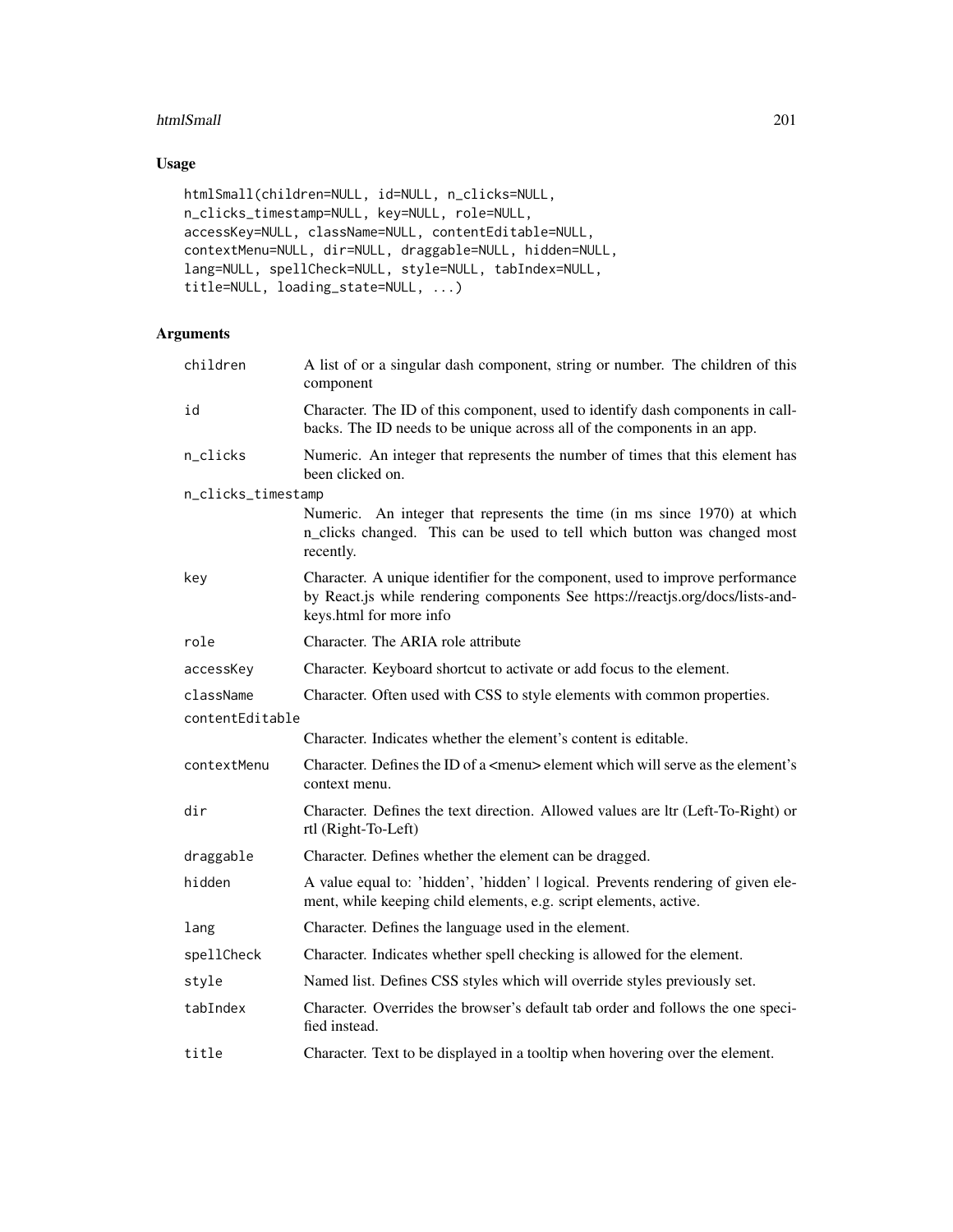|   | loading_state Lists containing elements 'is_loading', 'prop_name', 'component_name'. those |
|---|--------------------------------------------------------------------------------------------|
|   | elements have the following types: - is_loading (logical; optional): determines if         |
|   | the component is loading or not - prop_name (character; optional): holds which             |
|   | property is loading - component name (character; optional): holds the name of              |
|   | the component that is loading. Object that holds the loading state object coming           |
|   | from dash-renderer                                                                         |
| . | wildcards allowed have the form: "data-*", 'aria-*"                                        |

named list of JSON elements corresponding to React.js properties and their values

### Examples

```
if (interactive() && require(dash)) {
 library(dash)
 library(dashHtmlComponents)
 app <- Dash$new()
 app$layout(
   htmlDiv(list(
      "This is normal text",
     htmlBr(),
     htmlSmall("And this is text in an htmlSmall component")
      )
   )
 \lambdaapp$run_server()
}
```
htmlSource *Source component*

#### Description

Source is a wrapper for the <source> HTML5 element. For detailed attribute info see: https://developer.mozilla.org/en-US/docs/Web/HTML/Element/source

#### Usage

```
htmlSource(children=NULL, id=NULL, n_clicks=NULL,
n_clicks_timestamp=NULL, key=NULL, role=NULL, media=NULL,
sizes=NULL, src=NULL, srcSet=NULL, type=NULL,
accessKey=NULL, className=NULL, contentEditable=NULL,
contextMenu=NULL, dir=NULL, draggable=NULL, hidden=NULL,
lang=NULL, spellCheck=NULL, style=NULL, tabIndex=NULL,
title=NULL, loading_state=NULL, ...)
```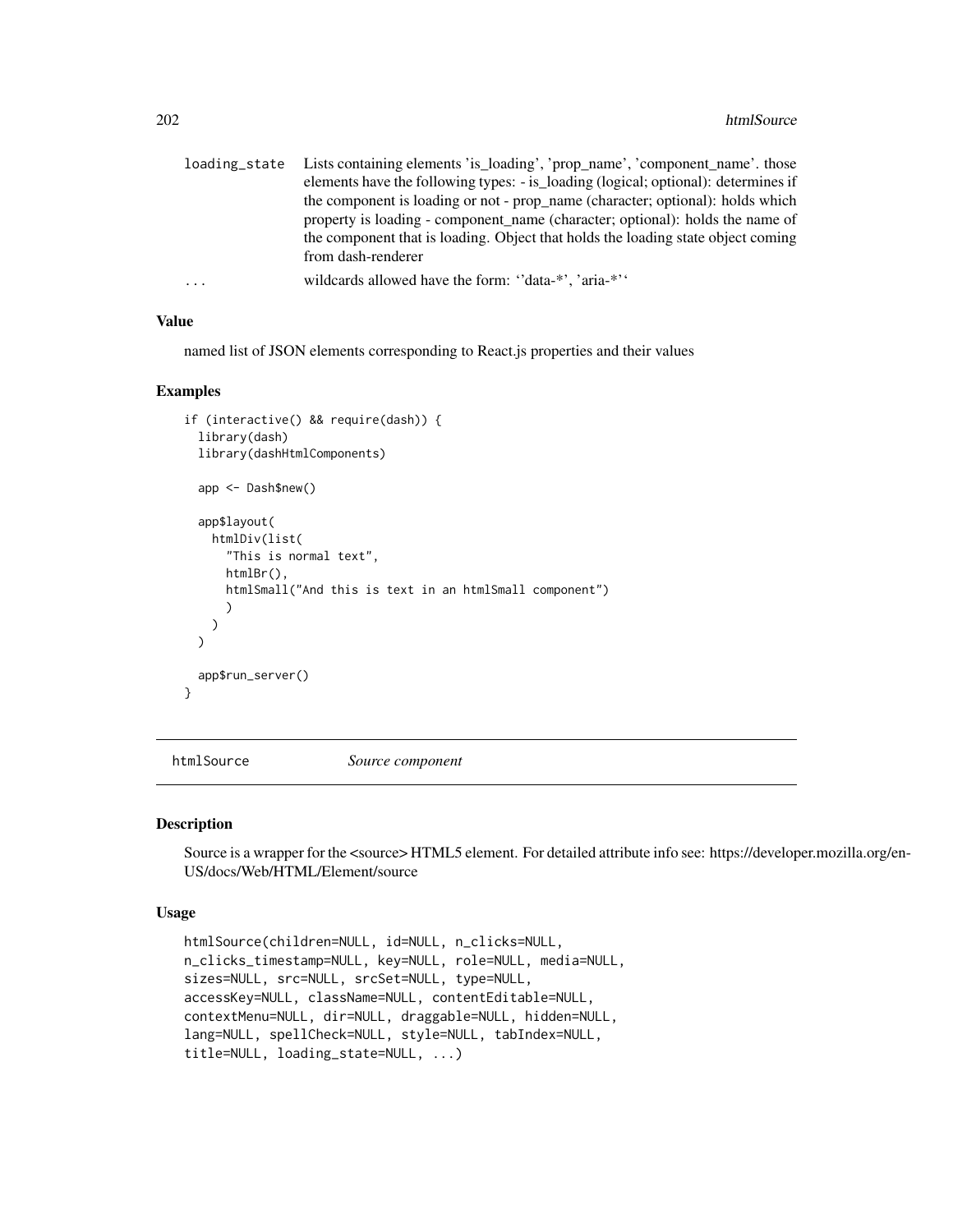# htmlSource 203

| children                     | A list of or a singular dash component, string or number. The children of this<br>component                                                                                                                                                                                                                                                                                                                                                     |
|------------------------------|-------------------------------------------------------------------------------------------------------------------------------------------------------------------------------------------------------------------------------------------------------------------------------------------------------------------------------------------------------------------------------------------------------------------------------------------------|
| id                           | Character. The ID of this component, used to identify dash components in call-<br>backs. The ID needs to be unique across all of the components in an app.                                                                                                                                                                                                                                                                                      |
| n_clicks                     | Numeric. An integer that represents the number of times that this element has<br>been clicked on.                                                                                                                                                                                                                                                                                                                                               |
| n_clicks_timestamp           |                                                                                                                                                                                                                                                                                                                                                                                                                                                 |
|                              | Numeric. An integer that represents the time (in ms since 1970) at which<br>n_clicks changed. This can be used to tell which button was changed most<br>recently.                                                                                                                                                                                                                                                                               |
| key                          | Character. A unique identifier for the component, used to improve performance<br>by React.js while rendering components See https://reactjs.org/docs/lists-and-<br>keys.html for more info                                                                                                                                                                                                                                                      |
| role                         | Character. The ARIA role attribute                                                                                                                                                                                                                                                                                                                                                                                                              |
| media                        | Character. Specifies a hint of the media for which the linked resource was de-<br>signed.                                                                                                                                                                                                                                                                                                                                                       |
| sizes                        | Character.                                                                                                                                                                                                                                                                                                                                                                                                                                      |
| src                          | Character. The URL of the embeddable content.                                                                                                                                                                                                                                                                                                                                                                                                   |
| srcSet                       | Character. One or more responsive image candidates.                                                                                                                                                                                                                                                                                                                                                                                             |
| type                         | Character. Defines the type of the element.                                                                                                                                                                                                                                                                                                                                                                                                     |
| accessKey                    | Character. Keyboard shortcut to activate or add focus to the element.                                                                                                                                                                                                                                                                                                                                                                           |
| className<br>contentEditable | Character. Often used with CSS to style elements with common properties.                                                                                                                                                                                                                                                                                                                                                                        |
|                              | Character. Indicates whether the element's content is editable.                                                                                                                                                                                                                                                                                                                                                                                 |
| contextMenu                  | Character. Defines the ID of a <menu> element which will serve as the element's<br/>context menu.</menu>                                                                                                                                                                                                                                                                                                                                        |
| dir                          | Character. Defines the text direction. Allowed values are ltr (Left-To-Right) or<br>rtl (Right-To-Left)                                                                                                                                                                                                                                                                                                                                         |
| draggable                    | Character. Defines whether the element can be dragged.                                                                                                                                                                                                                                                                                                                                                                                          |
| hidden                       | A value equal to: 'hidden', 'hidden'   logical. Prevents rendering of given ele-<br>ment, while keeping child elements, e.g. script elements, active.                                                                                                                                                                                                                                                                                           |
| lang                         | Character. Defines the language used in the element.                                                                                                                                                                                                                                                                                                                                                                                            |
| spellCheck                   | Character. Indicates whether spell checking is allowed for the element.                                                                                                                                                                                                                                                                                                                                                                         |
| style                        | Named list. Defines CSS styles which will override styles previously set.                                                                                                                                                                                                                                                                                                                                                                       |
| tabIndex                     | Character. Overrides the browser's default tab order and follows the one speci-<br>fied instead.                                                                                                                                                                                                                                                                                                                                                |
| title                        | Character. Text to be displayed in a tooltip when hovering over the element.                                                                                                                                                                                                                                                                                                                                                                    |
| loading_state                | Lists containing elements 'is_loading', 'prop_name', 'component_name'. those<br>elements have the following types: - is_loading (logical; optional): determines if<br>the component is loading or not - prop_name (character; optional): holds which<br>property is loading - component_name (character; optional): holds the name of<br>the component that is loading. Object that holds the loading state object coming<br>from dash-renderer |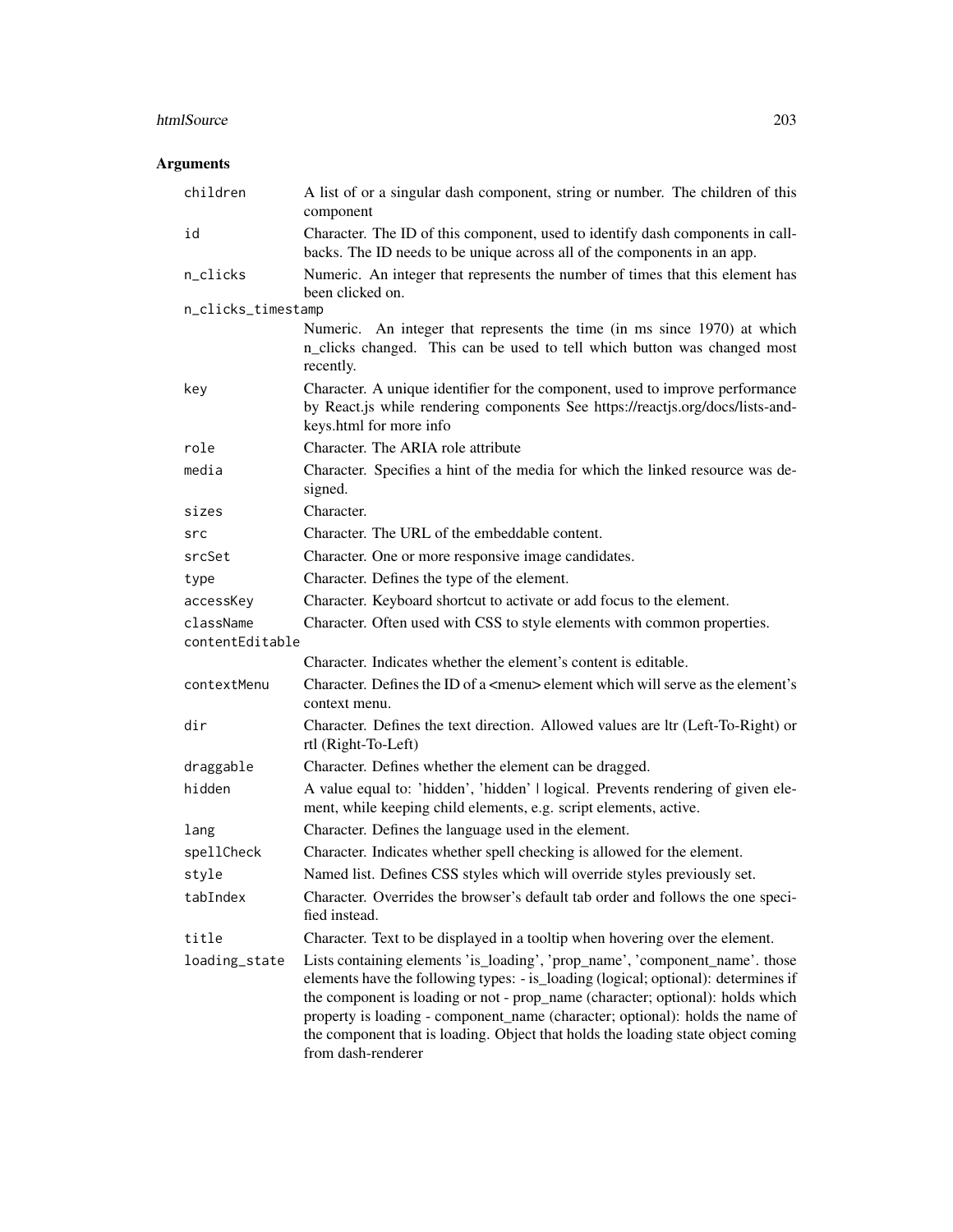... wildcards allowed have the form: ''data-\*', 'aria-\*''

### Value

named list of JSON elements corresponding to React.js properties and their values

### Examples

```
# The URL below has been chunked to comply with CRAN
# requirements; the use of file.path is optional and not required
# for this component.
if (interactive() && require(dash)) {
  library(dash)
  library(dashHtmlComponents)
  app <- Dash$new()
  app$layout(
   htmlDiv(list(
     "Resize your browser window to see the image source change based on the browser width",
        htmlBr(),
        htmlPicture(
          list(
            htmlSource(
              media = "(min-width: 1000px)",
           srcSet = "https://apod.nasa.gov/apod/image/1907/FishheadNebula_Pham_2401.jpg"
            ),
            htmlImg(
              src = "https://apod.nasa.gov/apod/image/1907/ngc3576_campbell_1824.jpg"
            )
         )
       )
     )
   )
  )
  app$run_server()
}
```
htmlSpacer *Spacer component*

### Description

Spacer is a wrapper for the <spacer> HTML5 element. For detailed attribute info see: https://developer.mozilla.org/en-US/docs/Web/HTML/Element/spacer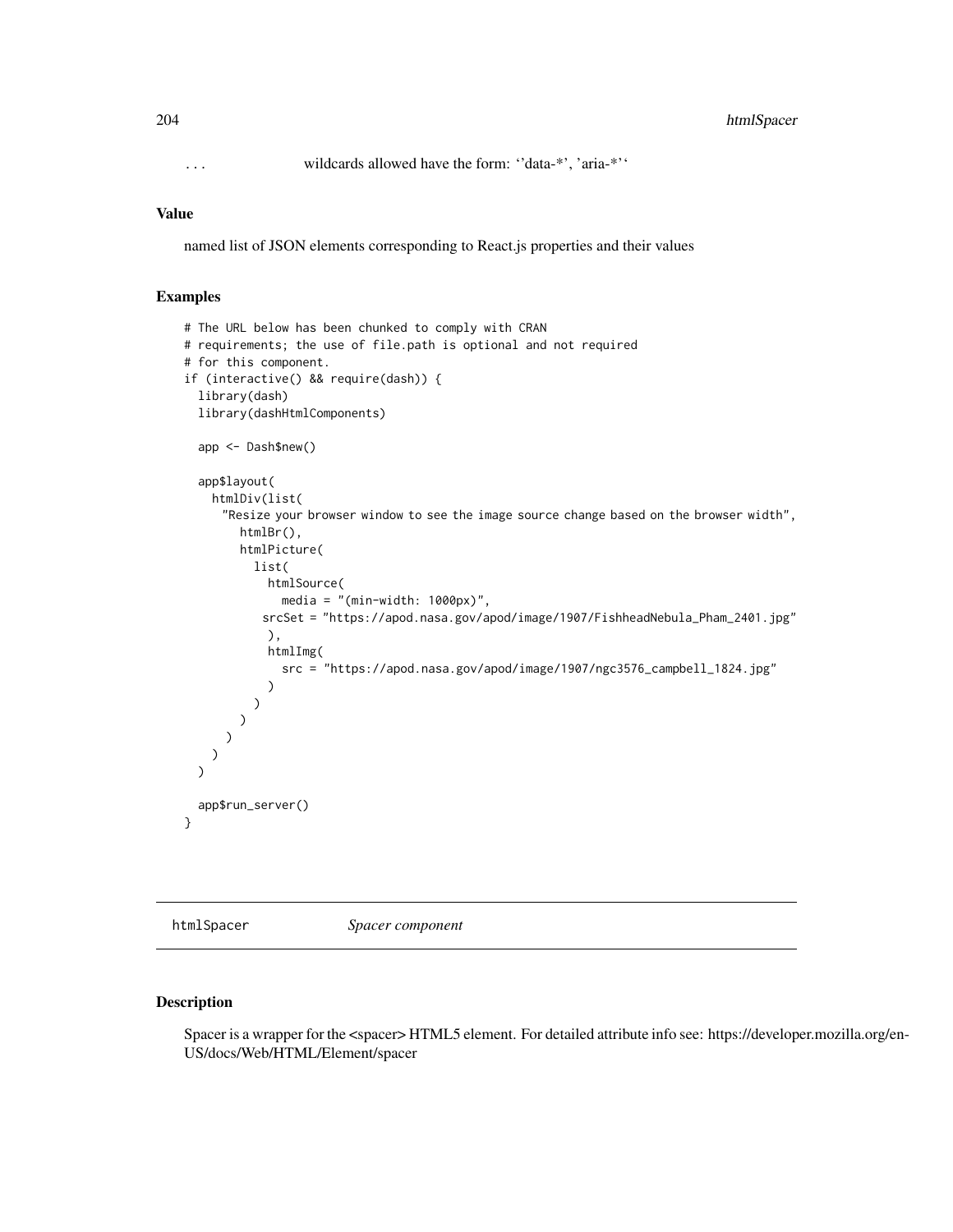# htmlSpacer 205

# Usage

```
htmlSpacer(children=NULL, id=NULL, n_clicks=NULL,
n_clicks_timestamp=NULL, key=NULL, role=NULL,
accessKey=NULL, className=NULL, contentEditable=NULL,
contextMenu=NULL, dir=NULL, draggable=NULL, hidden=NULL,
lang=NULL, spellCheck=NULL, style=NULL, tabIndex=NULL,
title=NULL, loading_state=NULL, ...)
```

| children           | A list of or a singular dash component, string or number. The children of this<br>component                                                                                                |
|--------------------|--------------------------------------------------------------------------------------------------------------------------------------------------------------------------------------------|
| id                 | Character. The ID of this component, used to identify dash components in call-<br>backs. The ID needs to be unique across all of the components in an app.                                 |
| n_clicks           | Numeric. An integer that represents the number of times that this element has<br>been clicked on.                                                                                          |
| n_clicks_timestamp |                                                                                                                                                                                            |
|                    | Numeric. An integer that represents the time (in ms since 1970) at which<br>n_clicks changed. This can be used to tell which button was changed most<br>recently.                          |
| key                | Character. A unique identifier for the component, used to improve performance<br>by React.js while rendering components See https://reactjs.org/docs/lists-and-<br>keys.html for more info |
| role               | Character. The ARIA role attribute                                                                                                                                                         |
| accessKey          | Character. Keyboard shortcut to activate or add focus to the element.                                                                                                                      |
| className          | Character. Often used with CSS to style elements with common properties.                                                                                                                   |
| contentEditable    |                                                                                                                                                                                            |
|                    | Character. Indicates whether the element's content is editable.                                                                                                                            |
| contextMenu        | Character. Defines the ID of a <menu> element which will serve as the element's<br/>context menu.</menu>                                                                                   |
| dir                | Character. Defines the text direction. Allowed values are ltr (Left-To-Right) or<br>rtl (Right-To-Left)                                                                                    |
| draggable          | Character. Defines whether the element can be dragged.                                                                                                                                     |
| hidden             | A value equal to: 'hidden', 'hidden'   logical. Prevents rendering of given ele-<br>ment, while keeping child elements, e.g. script elements, active.                                      |
| lang               | Character. Defines the language used in the element.                                                                                                                                       |
| spellCheck         | Character. Indicates whether spell checking is allowed for the element.                                                                                                                    |
| style              | Named list. Defines CSS styles which will override styles previously set.                                                                                                                  |
| tabIndex           | Character. Overrides the browser's default tab order and follows the one speci-<br>fied instead.                                                                                           |
| title              | Character. Text to be displayed in a tooltip when hovering over the element.                                                                                                               |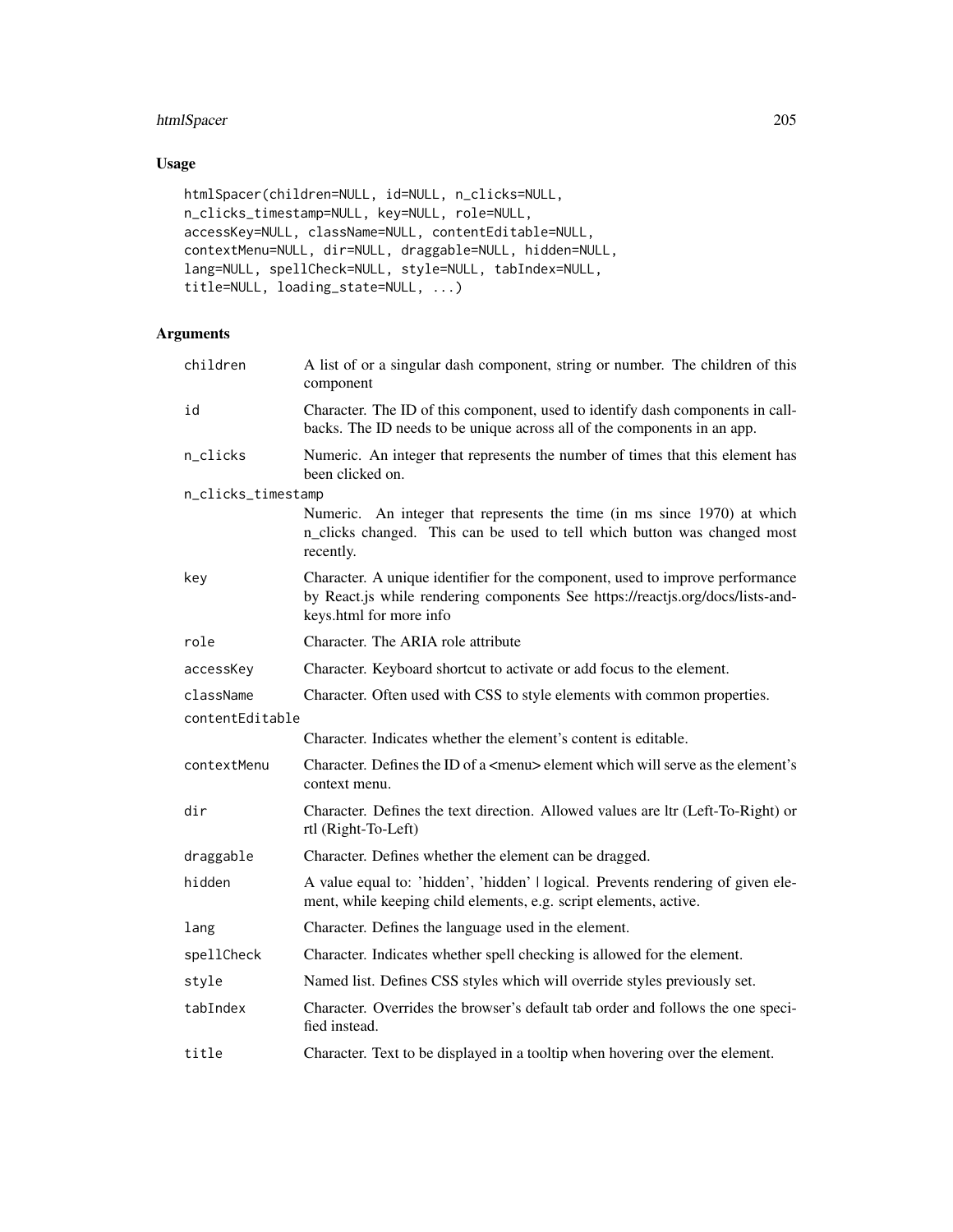| loading state | Lists containing elements 'is_loading', 'prop_name', 'component_name'. those       |
|---------------|------------------------------------------------------------------------------------|
|               | elements have the following types: - is_loading (logical; optional): determines if |
|               | the component is loading or not - prop_name (character; optional): holds which     |
|               | property is loading - component name (character; optional): holds the name of      |
|               | the component that is loading. Object that holds the loading state object coming   |
|               | from dash-renderer                                                                 |
| $\cdots$      | wildcards allowed have the form: "data-*", 'aria-*"                                |

named list of JSON elements corresponding to React.js properties and their values

#### Examples

# This component provides an HTML element that is now obsolete

# and not supported by modern web browsers; it is retained for

# backwards compatibility.

htmlSpan *Span component*

# Description

Span is a wrapper for the <span> HTML5 element. For detailed attribute info see: https://developer.mozilla.org/en-US/docs/Web/HTML/Element/span

#### Usage

```
htmlSpan(children=NULL, id=NULL, n_clicks=NULL,
n_clicks_timestamp=NULL, key=NULL, role=NULL,
accessKey=NULL, className=NULL, contentEditable=NULL,
contextMenu=NULL, dir=NULL, draggable=NULL, hidden=NULL,
lang=NULL, spellCheck=NULL, style=NULL, tabIndex=NULL,
title=NULL, loading_state=NULL, ...)
```

| children           | A list of or a singular dash component, string or number. The children of this<br>component                                                                       |  |
|--------------------|-------------------------------------------------------------------------------------------------------------------------------------------------------------------|--|
| id                 | Character. The ID of this component, used to identify dash components in call-<br>backs. The ID needs to be unique across all of the components in an app.        |  |
| n_clicks           | Numeric. An integer that represents the number of times that this element has<br>been clicked on.                                                                 |  |
| n_clicks_timestamp |                                                                                                                                                                   |  |
|                    | Numeric. An integer that represents the time (in ms since 1970) at which<br>n_clicks changed. This can be used to tell which button was changed most<br>recently. |  |
|                    |                                                                                                                                                                   |  |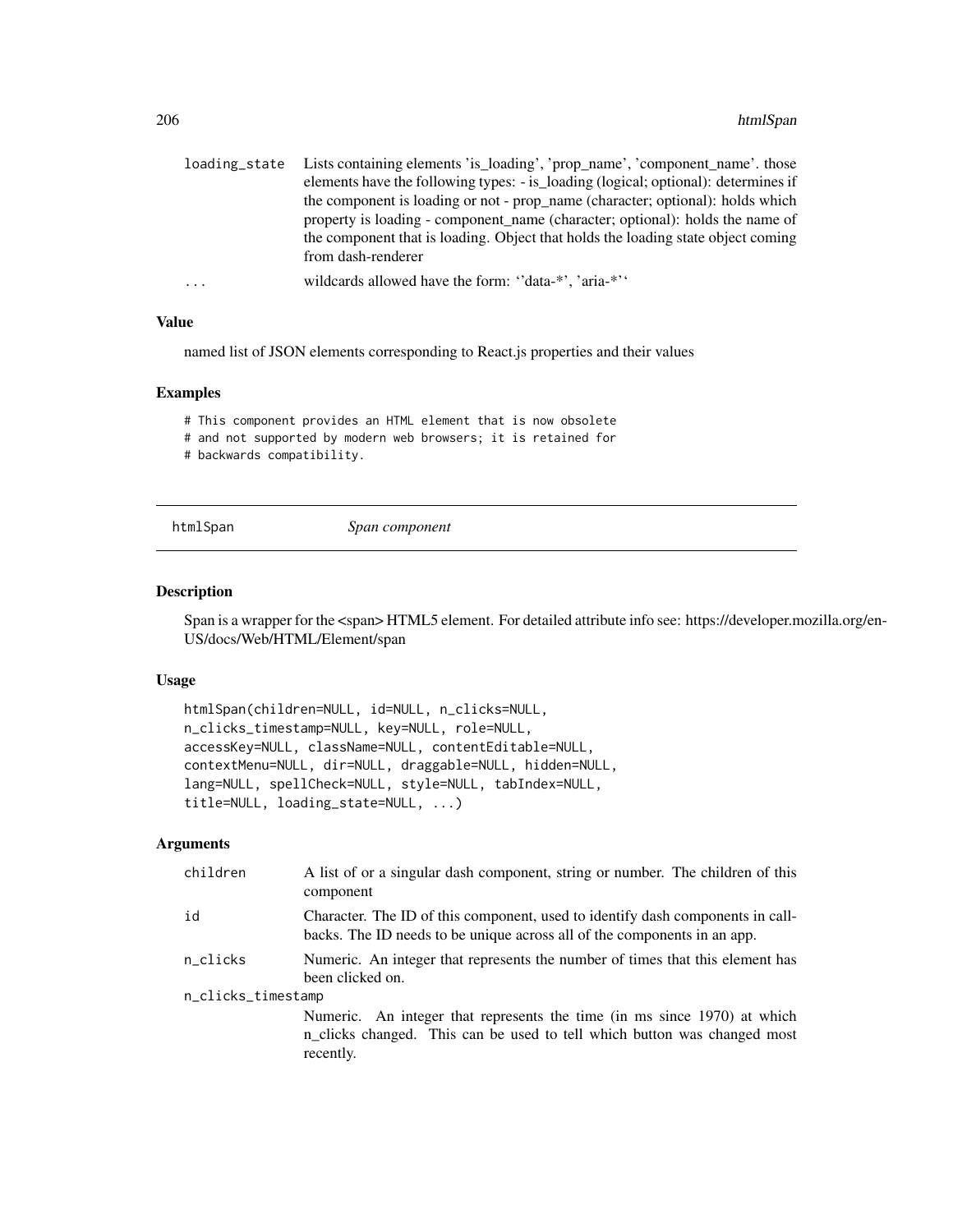### htmlSpan 207

| key             | Character. A unique identifier for the component, used to improve performance<br>by React.js while rendering components See https://reactjs.org/docs/lists-and-<br>keys.html for more info                                                                                                                                                                                                                                                      |
|-----------------|-------------------------------------------------------------------------------------------------------------------------------------------------------------------------------------------------------------------------------------------------------------------------------------------------------------------------------------------------------------------------------------------------------------------------------------------------|
| role            | Character. The ARIA role attribute                                                                                                                                                                                                                                                                                                                                                                                                              |
| accessKey       | Character. Keyboard shortcut to activate or add focus to the element.                                                                                                                                                                                                                                                                                                                                                                           |
| className       | Character. Often used with CSS to style elements with common properties.                                                                                                                                                                                                                                                                                                                                                                        |
| contentEditable |                                                                                                                                                                                                                                                                                                                                                                                                                                                 |
|                 | Character. Indicates whether the element's content is editable.                                                                                                                                                                                                                                                                                                                                                                                 |
| contextMenu     | Character. Defines the ID of a <menu> element which will serve as the element's<br/>context menu.</menu>                                                                                                                                                                                                                                                                                                                                        |
| dir             | Character. Defines the text direction. Allowed values are ltr (Left-To-Right) or<br>rtl (Right-To-Left)                                                                                                                                                                                                                                                                                                                                         |
| draggable       | Character. Defines whether the element can be dragged.                                                                                                                                                                                                                                                                                                                                                                                          |
| hidden          | A value equal to: 'hidden', 'hidden'   logical. Prevents rendering of given ele-<br>ment, while keeping child elements, e.g. script elements, active.                                                                                                                                                                                                                                                                                           |
| lang            | Character. Defines the language used in the element.                                                                                                                                                                                                                                                                                                                                                                                            |
| spellCheck      | Character. Indicates whether spell checking is allowed for the element.                                                                                                                                                                                                                                                                                                                                                                         |
| style           | Named list. Defines CSS styles which will override styles previously set.                                                                                                                                                                                                                                                                                                                                                                       |
| tabIndex        | Character. Overrides the browser's default tab order and follows the one speci-<br>fied instead.                                                                                                                                                                                                                                                                                                                                                |
| title           | Character. Text to be displayed in a tooltip when hovering over the element.                                                                                                                                                                                                                                                                                                                                                                    |
| loading_state   | Lists containing elements 'is_loading', 'prop_name', 'component_name'. those<br>elements have the following types: - is_loading (logical; optional): determines if<br>the component is loading or not - prop_name (character; optional): holds which<br>property is loading - component_name (character; optional): holds the name of<br>the component that is loading. Object that holds the loading state object coming<br>from dash-renderer |
| $\cdots$        | wildcards allowed have the form: "data-*', 'aria-*''                                                                                                                                                                                                                                                                                                                                                                                            |

# Value

named list of JSON elements corresponding to React.js properties and their values

# Examples

```
if (interactive() && require(dash)) {
  library(dash)
  library(dashHtmlComponents)
  app <- Dash$new()
  app$layout(
   htmlDiv(list(
      "This is some text",
     htmlBr(),
```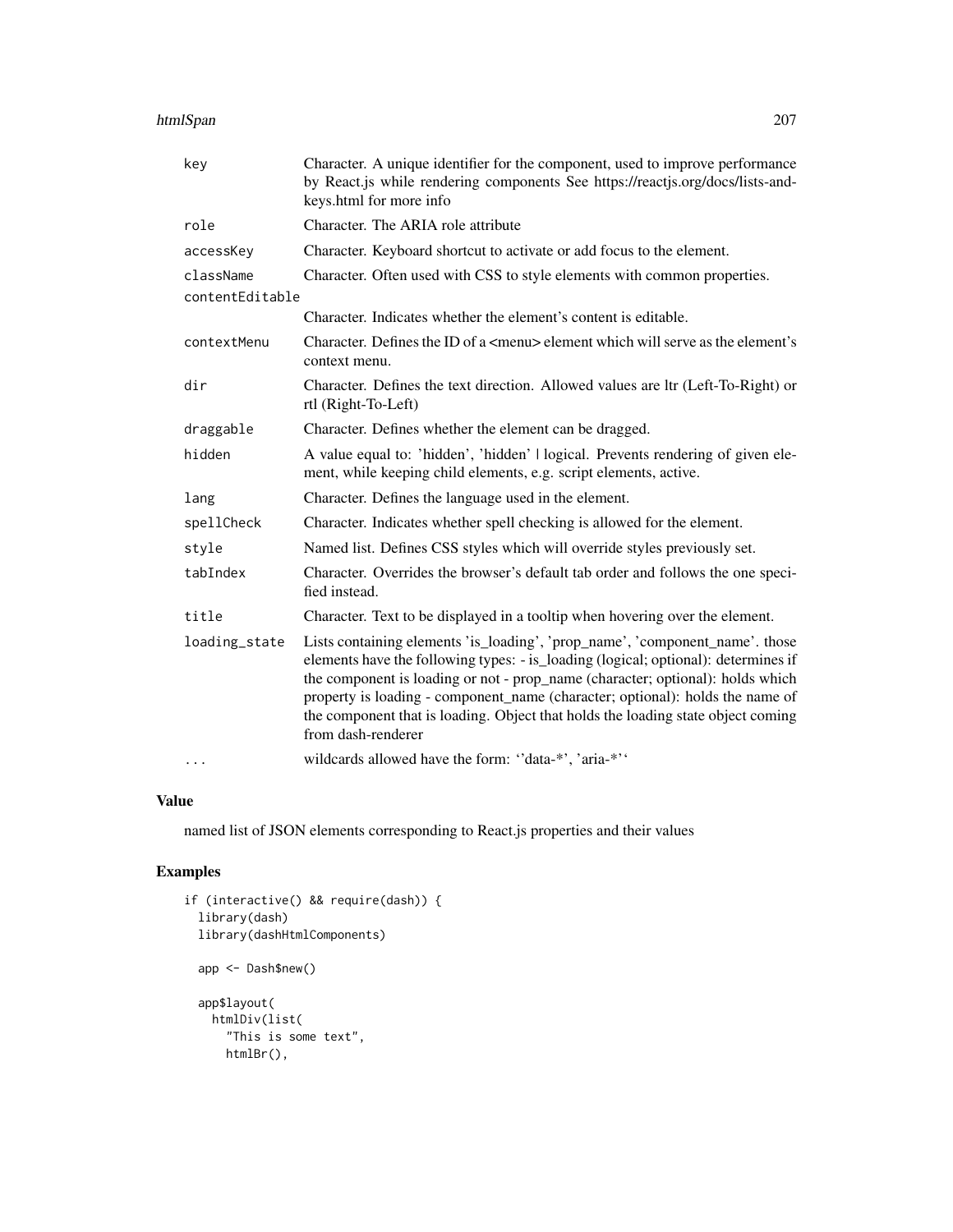```
htmlSpan(
        children = "And some text within an italicized span",
        style = list(fontStyle = "italic")
      )
      )
    )
  \mathcal{L}app$run_server()
}
```
htmlStrike *Strike component*

### Description

Strike is a wrapper for the <strike> HTML5 element. For detailed attribute info see: https://developer.mozilla.org/en-US/docs/Web/HTML/Element/strike

# Usage

```
htmlStrike(children=NULL, id=NULL, n_clicks=NULL,
n_clicks_timestamp=NULL, key=NULL, role=NULL,
accessKey=NULL, className=NULL, contentEditable=NULL,
contextMenu=NULL, dir=NULL, draggable=NULL, hidden=NULL,
lang=NULL, spellCheck=NULL, style=NULL, tabIndex=NULL,
title=NULL, loading_state=NULL, ...)
```

| children           | A list of or a singular dash component, string or number. The children of this<br>component                                                                                                |
|--------------------|--------------------------------------------------------------------------------------------------------------------------------------------------------------------------------------------|
| id                 | Character. The ID of this component, used to identify dash components in call-<br>backs. The ID needs to be unique across all of the components in an app.                                 |
| n_clicks           | Numeric. An integer that represents the number of times that this element has<br>been clicked on.                                                                                          |
| n_clicks_timestamp |                                                                                                                                                                                            |
|                    | Numeric. An integer that represents the time (in ms since 1970) at which<br>n_clicks changed. This can be used to tell which button was changed most<br>recently.                          |
| key                | Character. A unique identifier for the component, used to improve performance<br>by React.js while rendering components See https://reactjs.org/docs/lists-and-<br>keys.html for more info |
| role               | Character. The ARIA role attribute                                                                                                                                                         |
| accessKey          | Character. Keyboard shortcut to activate or add focus to the element.                                                                                                                      |
| className          | Character. Often used with CSS to style elements with common properties.                                                                                                                   |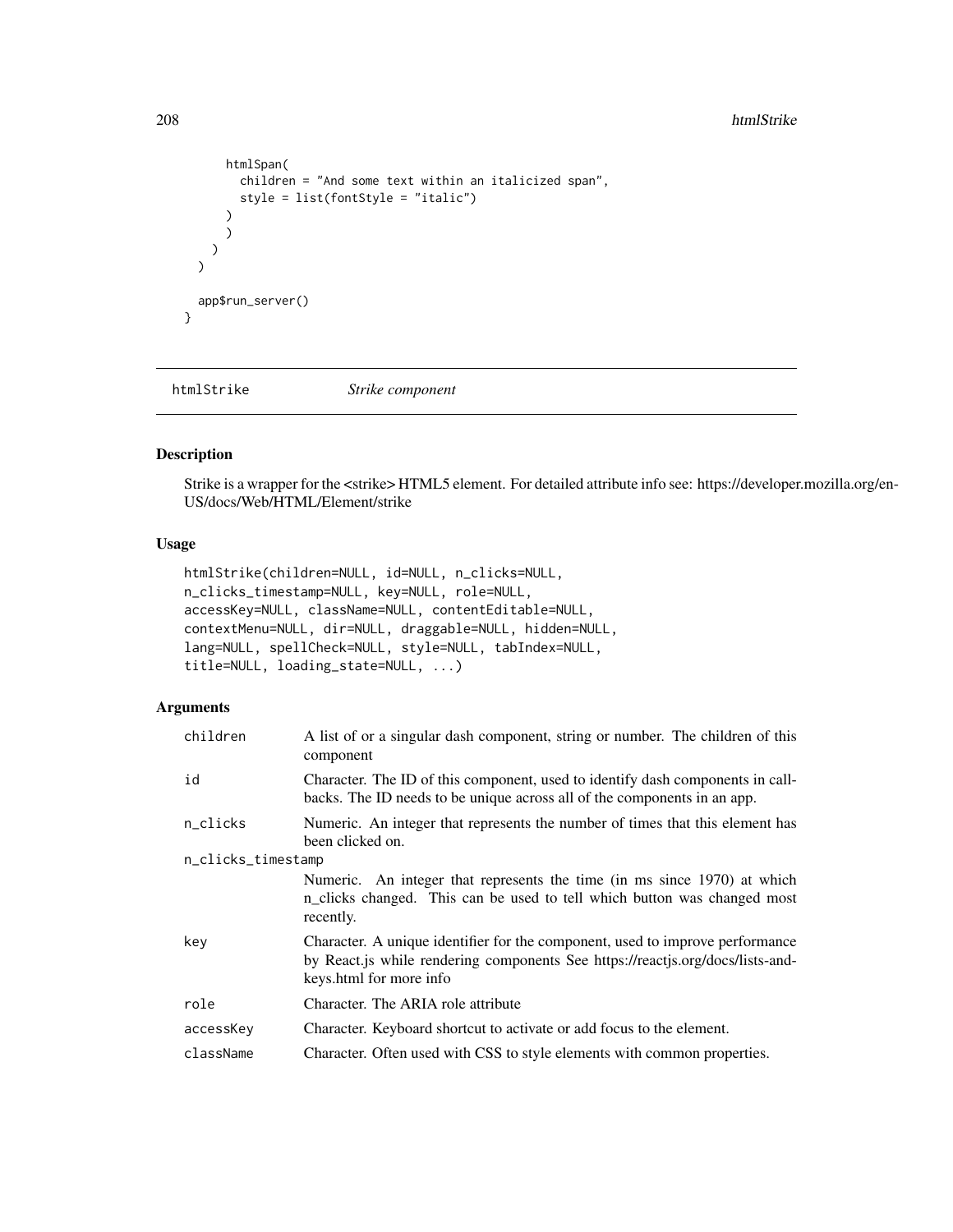#### htmlStrike 209

| contentEditable |                                                                                                                                                                                                                                                                                                                                                                                                                                                 |
|-----------------|-------------------------------------------------------------------------------------------------------------------------------------------------------------------------------------------------------------------------------------------------------------------------------------------------------------------------------------------------------------------------------------------------------------------------------------------------|
|                 | Character. Indicates whether the element's content is editable.                                                                                                                                                                                                                                                                                                                                                                                 |
| contextMenu     | Character. Defines the ID of a <menu> element which will serve as the element's<br/>context menu.</menu>                                                                                                                                                                                                                                                                                                                                        |
| dir             | Character. Defines the text direction. Allowed values are ltr (Left-To-Right) or<br>rtl (Right-To-Left)                                                                                                                                                                                                                                                                                                                                         |
| draggable       | Character. Defines whether the element can be dragged.                                                                                                                                                                                                                                                                                                                                                                                          |
| hidden          | A value equal to: 'hidden', 'hidden'   logical. Prevents rendering of given ele-<br>ment, while keeping child elements, e.g. script elements, active.                                                                                                                                                                                                                                                                                           |
| lang            | Character. Defines the language used in the element.                                                                                                                                                                                                                                                                                                                                                                                            |
| spellCheck      | Character. Indicates whether spell checking is allowed for the element.                                                                                                                                                                                                                                                                                                                                                                         |
| style           | Named list. Defines CSS styles which will override styles previously set.                                                                                                                                                                                                                                                                                                                                                                       |
| tabIndex        | Character. Overrides the browser's default tab order and follows the one speci-<br>fied instead.                                                                                                                                                                                                                                                                                                                                                |
| title           | Character. Text to be displayed in a tooltip when hovering over the element.                                                                                                                                                                                                                                                                                                                                                                    |
| loading_state   | Lists containing elements 'is_loading', 'prop_name', 'component_name'. those<br>elements have the following types: - is_loading (logical; optional): determines if<br>the component is loading or not - prop_name (character; optional): holds which<br>property is loading - component_name (character; optional): holds the name of<br>the component that is loading. Object that holds the loading state object coming<br>from dash-renderer |
| $\cdots$        | wildcards allowed have the form: "data-*', 'aria-*''                                                                                                                                                                                                                                                                                                                                                                                            |

# Value

named list of JSON elements corresponding to React.js properties and their values

# Examples

```
if (interactive() && require(dash)) {
  library(dash)
  library(dashHtmlComponents)
  app <- Dash$new()
  app$layout(
    htmlDiv(list(
      "This is normal text",
      htmlStrike("Text within an htmlStrike element will be stricken out")
      \lambda)
  \mathcal{L}app$run_server()
}
```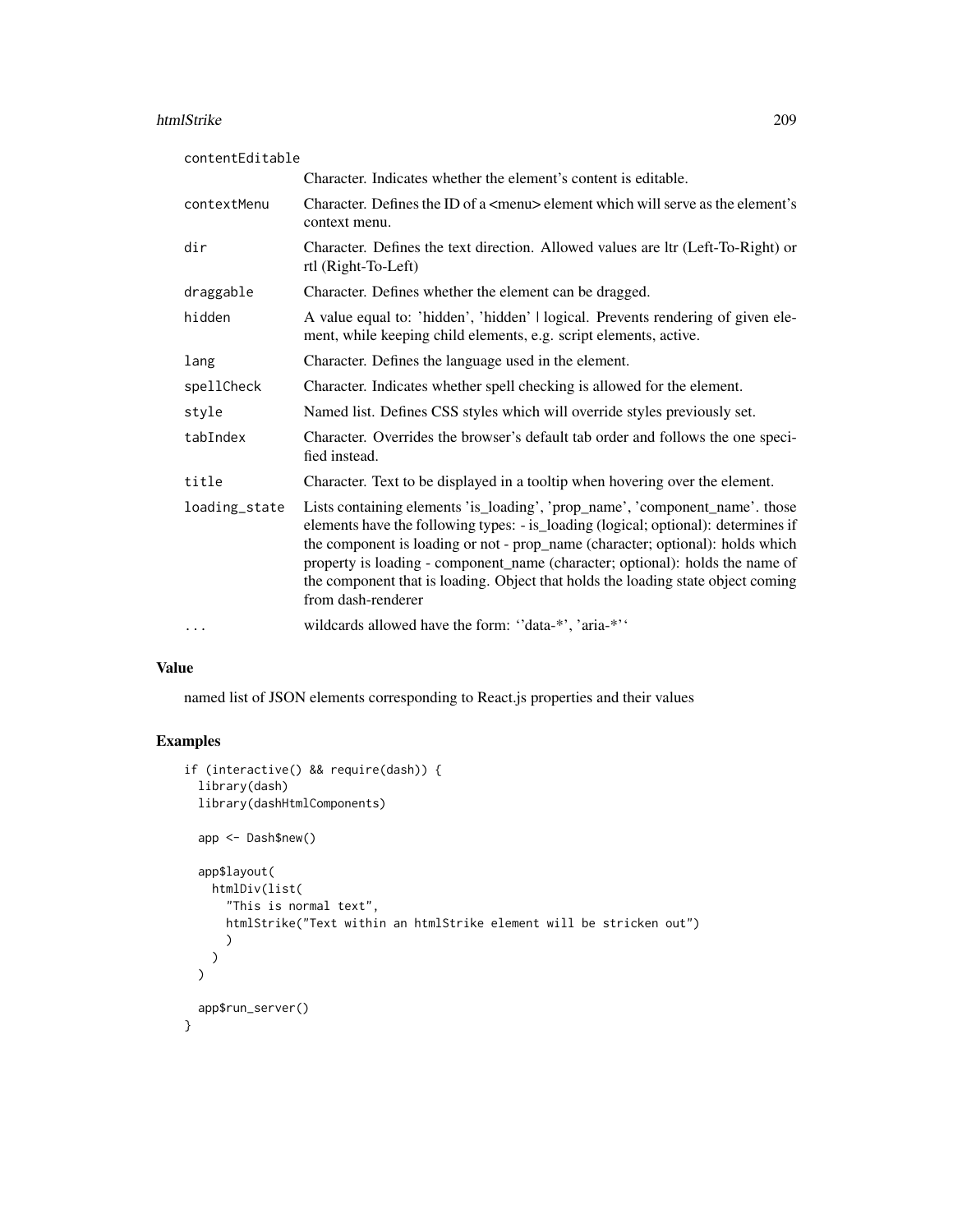### Description

Strong is a wrapper for the <strong> HTML5 element. For detailed attribute info see: https://developer.mozilla.org/en-US/docs/Web/HTML/Element/strong

## Usage

```
htmlStrong(children=NULL, id=NULL, n_clicks=NULL,
n_clicks_timestamp=NULL, key=NULL, role=NULL,
accessKey=NULL, className=NULL, contentEditable=NULL,
contextMenu=NULL, dir=NULL, draggable=NULL, hidden=NULL,
lang=NULL, spellCheck=NULL, style=NULL, tabIndex=NULL,
title=NULL, loading_state=NULL, ...)
```

| children           | A list of or a singular dash component, string or number. The children of this<br>component                                                                                                |
|--------------------|--------------------------------------------------------------------------------------------------------------------------------------------------------------------------------------------|
| id                 | Character. The ID of this component, used to identify dash components in call-<br>backs. The ID needs to be unique across all of the components in an app.                                 |
| n_clicks           | Numeric. An integer that represents the number of times that this element has<br>been clicked on.                                                                                          |
| n_clicks_timestamp |                                                                                                                                                                                            |
|                    | Numeric. An integer that represents the time (in ms since 1970) at which<br>n_clicks changed. This can be used to tell which button was changed most<br>recently.                          |
| key                | Character. A unique identifier for the component, used to improve performance<br>by React.js while rendering components See https://reactjs.org/docs/lists-and-<br>keys.html for more info |
| role               | Character. The ARIA role attribute                                                                                                                                                         |
| accessKey          | Character. Keyboard shortcut to activate or add focus to the element.                                                                                                                      |
| className          | Character. Often used with CSS to style elements with common properties.                                                                                                                   |
| contentEditable    |                                                                                                                                                                                            |
|                    | Character. Indicates whether the element's content is editable.                                                                                                                            |
| contextMenu        | Character. Defines the ID of a <menu> element which will serve as the element's<br/>context menu.</menu>                                                                                   |
| dir                | Character. Defines the text direction. Allowed values are ltr (Left-To-Right) or<br>rtl (Right-To-Left)                                                                                    |
| draggable          | Character. Defines whether the element can be dragged.                                                                                                                                     |
| hidden             | A value equal to: 'hidden', 'hidden'   logical. Prevents rendering of given ele-<br>ment, while keeping child elements, e.g. script elements, active.                                      |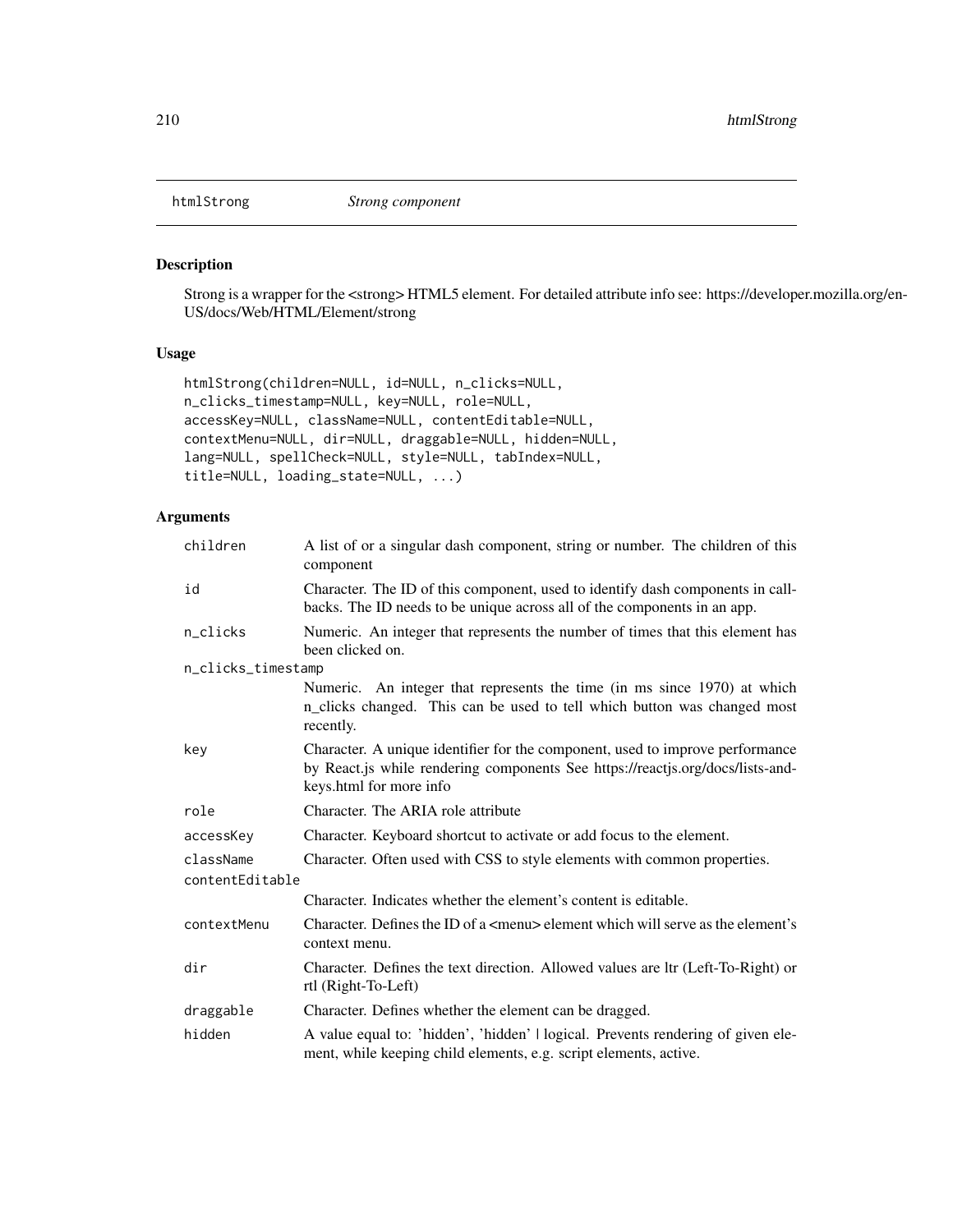### htmlSub 211

| lang          | Character. Defines the language used in the element.                                                                                                                                                                                                                                                                                                                                                                                            |
|---------------|-------------------------------------------------------------------------------------------------------------------------------------------------------------------------------------------------------------------------------------------------------------------------------------------------------------------------------------------------------------------------------------------------------------------------------------------------|
| spellCheck    | Character. Indicates whether spell checking is allowed for the element.                                                                                                                                                                                                                                                                                                                                                                         |
| style         | Named list. Defines CSS styles which will override styles previously set.                                                                                                                                                                                                                                                                                                                                                                       |
| tabIndex      | Character. Overrides the browser's default tab order and follows the one speci-<br>fied instead.                                                                                                                                                                                                                                                                                                                                                |
| title         | Character. Text to be displayed in a tooltip when hovering over the element.                                                                                                                                                                                                                                                                                                                                                                    |
| loading_state | Lists containing elements 'is_loading', 'prop_name', 'component_name'. those<br>elements have the following types: - is_loading (logical; optional): determines if<br>the component is loading or not - prop_name (character; optional): holds which<br>property is loading - component name (character; optional): holds the name of<br>the component that is loading. Object that holds the loading state object coming<br>from dash-renderer |
| $\cdots$      | wildcards allowed have the form: "data-*", 'aria-*"                                                                                                                                                                                                                                                                                                                                                                                             |

### Value

named list of JSON elements corresponding to React.js properties and their values

## Examples

```
if (interactive() && require(dash)) {
 library(dash)
 library(dashHtmlComponents)
 app <- Dash$new()
 app$layout(
   htmlDiv(list(
      "This is normal text",
     htmlBr(),
     htmlStrong("Text within an htmlStrong element will be Bold")
      )
   )
 \lambdaapp$run_server()
}
```
htmlSub *Sub component*

# Description

Sub is a wrapper for the <sub> HTML5 element. For detailed attribute info see: https://developer.mozilla.org/en-US/docs/Web/HTML/Element/sub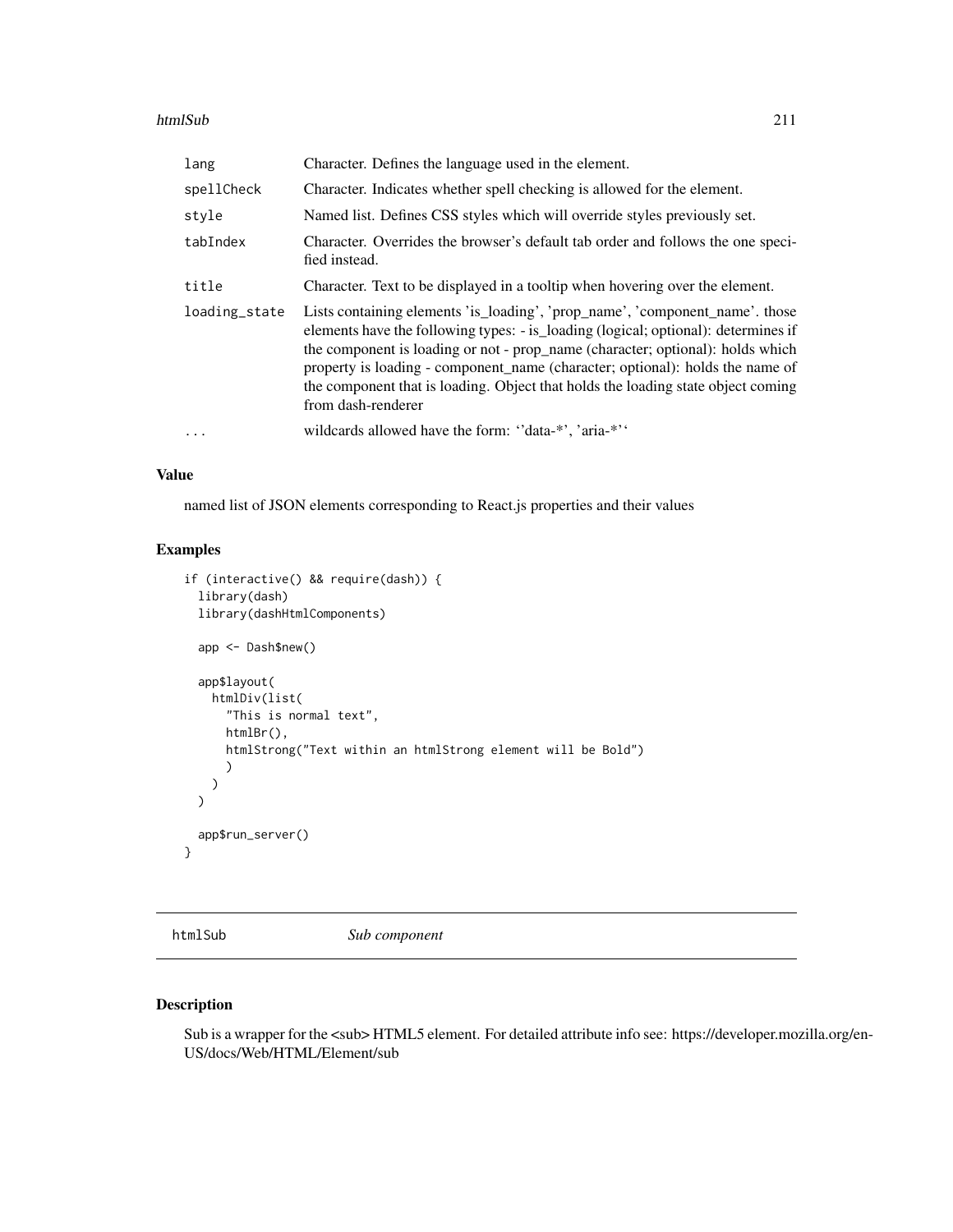# Usage

```
htmlSub(children=NULL, id=NULL, n_clicks=NULL,
n_clicks_timestamp=NULL, key=NULL, role=NULL,
accessKey=NULL, className=NULL, contentEditable=NULL,
contextMenu=NULL, dir=NULL, draggable=NULL, hidden=NULL,
lang=NULL, spellCheck=NULL, style=NULL, tabIndex=NULL,
title=NULL, loading_state=NULL, ...)
```

| children           | A list of or a singular dash component, string or number. The children of this<br>component                                                                                                |
|--------------------|--------------------------------------------------------------------------------------------------------------------------------------------------------------------------------------------|
| id                 | Character. The ID of this component, used to identify dash components in call-<br>backs. The ID needs to be unique across all of the components in an app.                                 |
| n_clicks           | Numeric. An integer that represents the number of times that this element has<br>been clicked on.                                                                                          |
| n_clicks_timestamp |                                                                                                                                                                                            |
|                    | Numeric. An integer that represents the time (in ms since 1970) at which<br>n_clicks changed. This can be used to tell which button was changed most<br>recently.                          |
| key                | Character. A unique identifier for the component, used to improve performance<br>by React.js while rendering components See https://reactjs.org/docs/lists-and-<br>keys.html for more info |
| role               | Character. The ARIA role attribute                                                                                                                                                         |
| accessKey          | Character. Keyboard shortcut to activate or add focus to the element.                                                                                                                      |
| className          | Character. Often used with CSS to style elements with common properties.                                                                                                                   |
| contentEditable    |                                                                                                                                                                                            |
|                    | Character. Indicates whether the element's content is editable.                                                                                                                            |
| contextMenu        | Character. Defines the ID of a <menu> element which will serve as the element's<br/>context menu.</menu>                                                                                   |
| dir                | Character. Defines the text direction. Allowed values are ltr (Left-To-Right) or<br>rtl (Right-To-Left)                                                                                    |
| draggable          | Character. Defines whether the element can be dragged.                                                                                                                                     |
| hidden             | A value equal to: 'hidden', 'hidden'   logical. Prevents rendering of given ele-<br>ment, while keeping child elements, e.g. script elements, active.                                      |
| lang               | Character. Defines the language used in the element.                                                                                                                                       |
| spellCheck         | Character. Indicates whether spell checking is allowed for the element.                                                                                                                    |
| style              | Named list. Defines CSS styles which will override styles previously set.                                                                                                                  |
| tabIndex           | Character. Overrides the browser's default tab order and follows the one speci-<br>fied instead.                                                                                           |
| title              | Character. Text to be displayed in a tooltip when hovering over the element.                                                                                                               |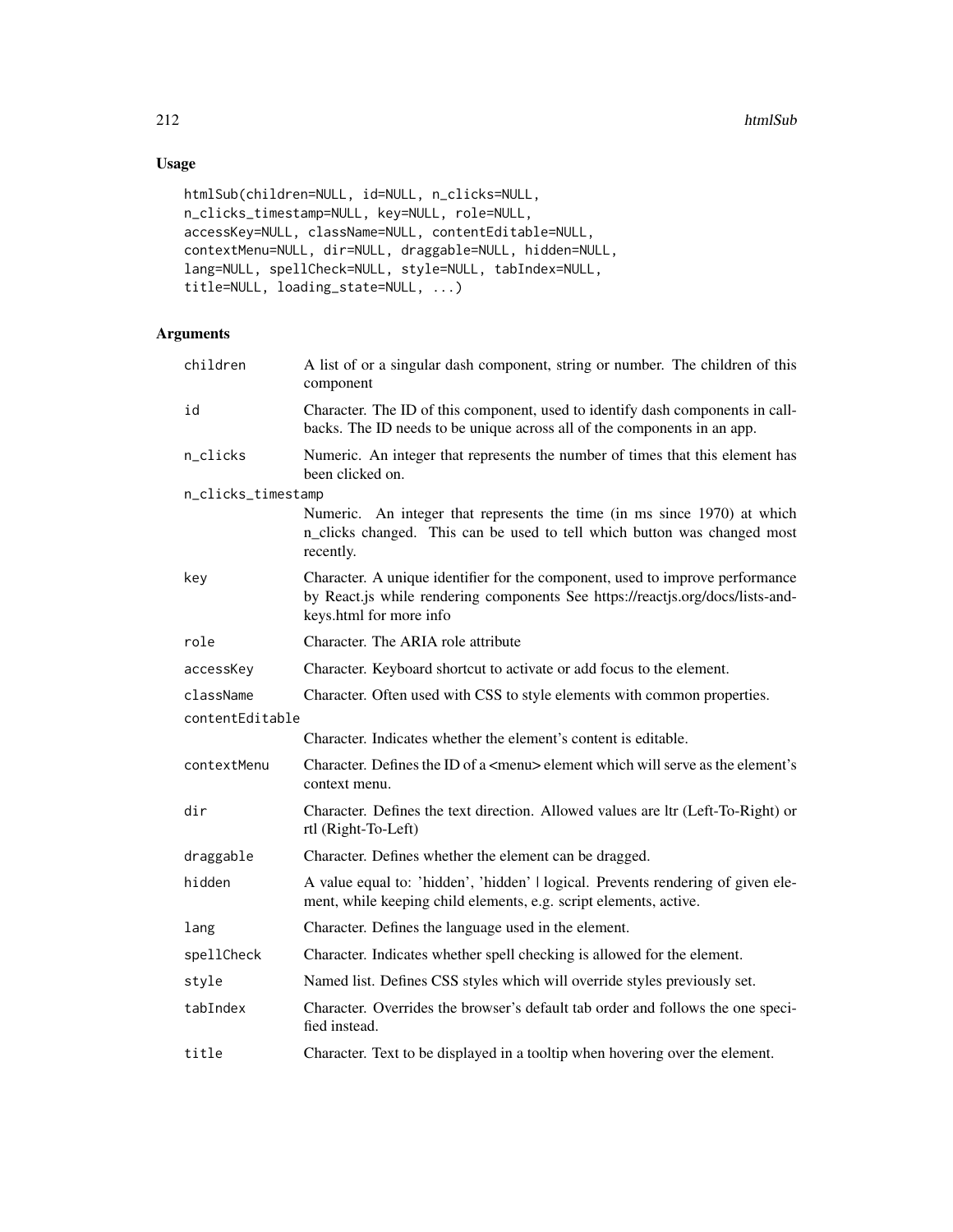### htmlSummary 213

| loading_state | Lists containing elements 'is_loading', 'prop_name', 'component_name'. those       |
|---------------|------------------------------------------------------------------------------------|
|               | elements have the following types: - is_loading (logical; optional): determines if |
|               | the component is loading or not - prop_name (character; optional): holds which     |
|               | property is loading - component name (character; optional): holds the name of      |
|               | the component that is loading. Object that holds the loading state object coming   |
|               | from dash-renderer                                                                 |
| $\cdots$      | wildcards allowed have the form: "data-*", 'aria-*"                                |

#### Value

named list of JSON elements corresponding to React.js properties and their values

### Examples

```
if (interactive() && require(dash)) {
  library(dash)
  library(dashHtmlComponents)
  app <- Dash$new()
  app$layout(
    htmlDiv(list(
      "This is normal text ",
      htmlSub("And this is subscript text within an htmlSub")
      )
    )
  \overline{\phantom{a}}app$run_server()
}
```
htmlSummary *Summary component*

## Description

Summary is a wrapper for the <summary> HTML5 element. For detailed attribute info see: https://developer.mozilla.org/en-US/docs/Web/HTML/Element/summary

### Usage

```
htmlSummary(children=NULL, id=NULL, n_clicks=NULL,
n_clicks_timestamp=NULL, key=NULL, role=NULL,
accessKey=NULL, className=NULL, contentEditable=NULL,
contextMenu=NULL, dir=NULL, draggable=NULL, hidden=NULL,
lang=NULL, spellCheck=NULL, style=NULL, tabIndex=NULL,
title=NULL, loading_state=NULL, ...)
```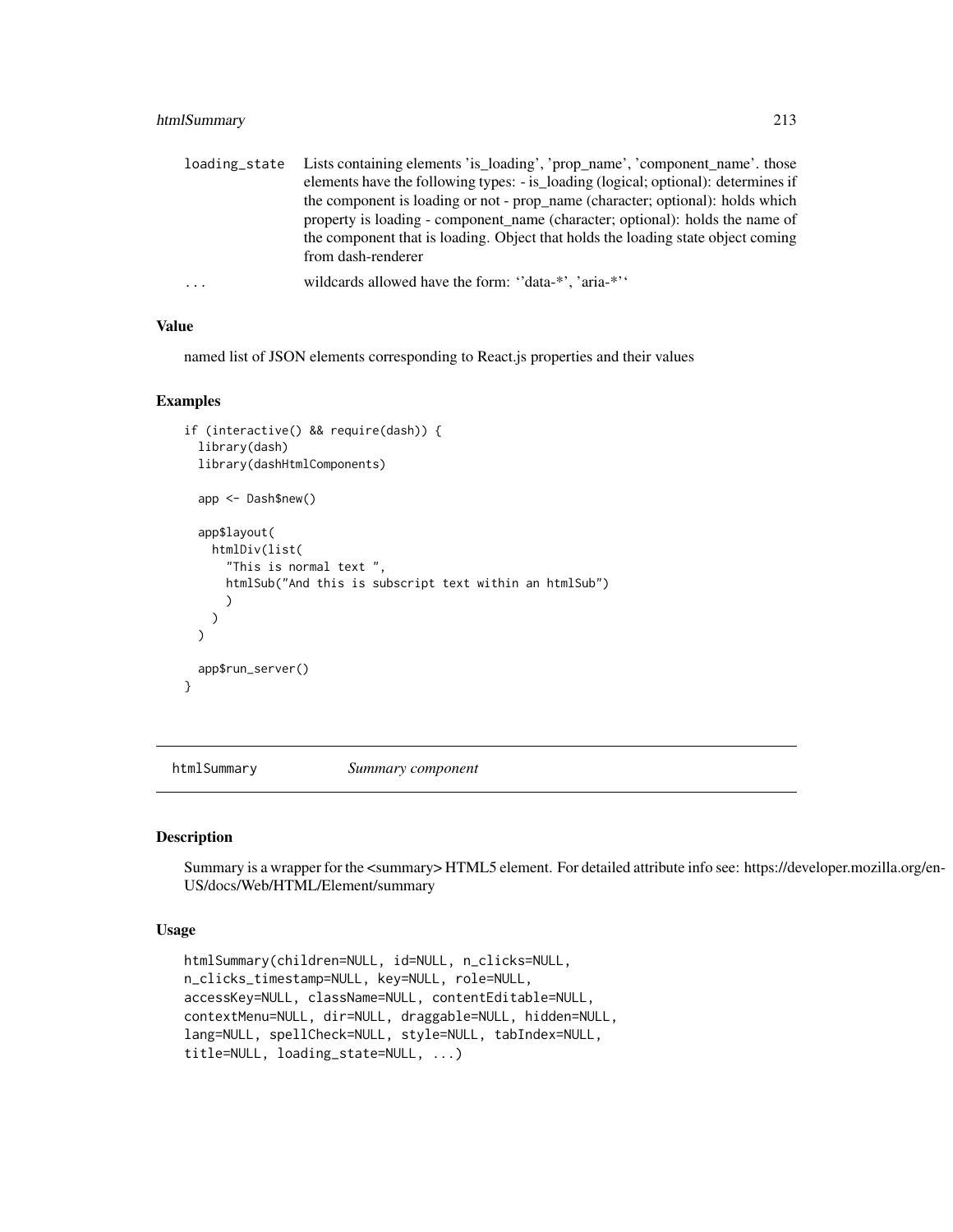# Arguments

| children           | A list of or a singular dash component, string or number. The children of this<br>component                                                                                                                                                                                                                                                                                                                                                     |
|--------------------|-------------------------------------------------------------------------------------------------------------------------------------------------------------------------------------------------------------------------------------------------------------------------------------------------------------------------------------------------------------------------------------------------------------------------------------------------|
| id                 | Character. The ID of this component, used to identify dash components in call-<br>backs. The ID needs to be unique across all of the components in an app.                                                                                                                                                                                                                                                                                      |
| n_clicks           | Numeric. An integer that represents the number of times that this element has<br>been clicked on.                                                                                                                                                                                                                                                                                                                                               |
| n_clicks_timestamp |                                                                                                                                                                                                                                                                                                                                                                                                                                                 |
|                    | Numeric. An integer that represents the time (in ms since 1970) at which<br>n_clicks changed. This can be used to tell which button was changed most<br>recently.                                                                                                                                                                                                                                                                               |
| key                | Character. A unique identifier for the component, used to improve performance<br>by React.js while rendering components See https://reactjs.org/docs/lists-and-<br>keys.html for more info                                                                                                                                                                                                                                                      |
| role               | Character. The ARIA role attribute                                                                                                                                                                                                                                                                                                                                                                                                              |
| accessKey          | Character. Keyboard shortcut to activate or add focus to the element.                                                                                                                                                                                                                                                                                                                                                                           |
| className          | Character. Often used with CSS to style elements with common properties.                                                                                                                                                                                                                                                                                                                                                                        |
| contentEditable    |                                                                                                                                                                                                                                                                                                                                                                                                                                                 |
|                    | Character. Indicates whether the element's content is editable.                                                                                                                                                                                                                                                                                                                                                                                 |
| contextMenu        | Character. Defines the ID of a <menu> element which will serve as the element's<br/>context menu.</menu>                                                                                                                                                                                                                                                                                                                                        |
| dir                | Character. Defines the text direction. Allowed values are ltr (Left-To-Right) or<br>rtl (Right-To-Left)                                                                                                                                                                                                                                                                                                                                         |
| draggable          | Character. Defines whether the element can be dragged.                                                                                                                                                                                                                                                                                                                                                                                          |
| hidden             | A value equal to: 'hidden', 'hidden'   logical. Prevents rendering of given ele-<br>ment, while keeping child elements, e.g. script elements, active.                                                                                                                                                                                                                                                                                           |
| lang               | Character. Defines the language used in the element.                                                                                                                                                                                                                                                                                                                                                                                            |
| spellCheck         | Character. Indicates whether spell checking is allowed for the element.                                                                                                                                                                                                                                                                                                                                                                         |
| style              | Named list. Defines CSS styles which will override styles previously set.                                                                                                                                                                                                                                                                                                                                                                       |
| tabIndex           | Character. Overrides the browser's default tab order and follows the one speci-<br>fied instead.                                                                                                                                                                                                                                                                                                                                                |
| title              | Character. Text to be displayed in a tooltip when hovering over the element.                                                                                                                                                                                                                                                                                                                                                                    |
| loading_state      | Lists containing elements 'is_loading', 'prop_name', 'component_name'. those<br>elements have the following types: - is_loading (logical; optional): determines if<br>the component is loading or not - prop_name (character; optional): holds which<br>property is loading - component_name (character; optional): holds the name of<br>the component that is loading. Object that holds the loading state object coming<br>from dash-renderer |
|                    | wildcards allowed have the form: "data-*', 'aria-*''                                                                                                                                                                                                                                                                                                                                                                                            |

# Value

named list of JSON elements corresponding to React.js properties and their values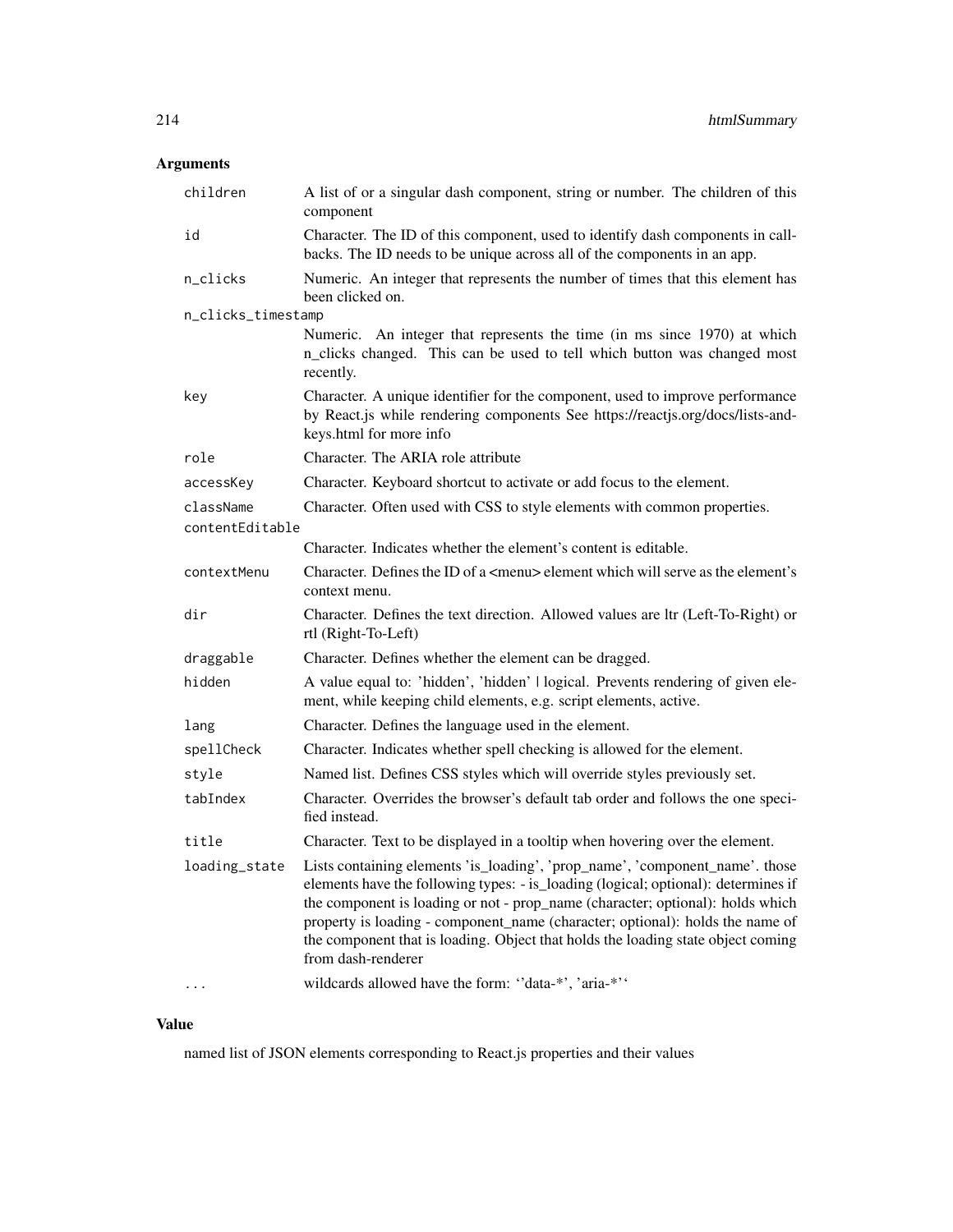#### htmlSup 215

## Examples

```
if (interactive() && require(dash)) {
 library(dash)
 library(dashHtmlComponents)
 app <- Dash$new()
 app$layout(
   htmlDiv(list(
     htmlDetails(
        children = list(
          htmlSummary(
        children = "Within a details element, the summary can act as a clickable description"
          ),
          "And the rest is hidden until the summary is clicked"
        )
      )
     )
   )
 \lambdaapp$run_server()
}
```
htmlSup *Sup component*

## Description

Sup is a wrapper for the  $\langle$ sup>HTML5 element. For detailed attribute info see: https://developer.mozilla.org/en-US/docs/Web/HTML/Element/sup

### Usage

```
htmlSup(children=NULL, id=NULL, n_clicks=NULL,
n_clicks_timestamp=NULL, key=NULL, role=NULL,
accessKey=NULL, className=NULL, contentEditable=NULL,
contextMenu=NULL, dir=NULL, draggable=NULL, hidden=NULL,
lang=NULL, spellCheck=NULL, style=NULL, tabIndex=NULL,
title=NULL, loading_state=NULL, ...)
```

| children | A list of or a singular dash component, string or number. The children of this<br>component                                                                |
|----------|------------------------------------------------------------------------------------------------------------------------------------------------------------|
| id       | Character. The ID of this component, used to identify dash components in call-<br>backs. The ID needs to be unique across all of the components in an app. |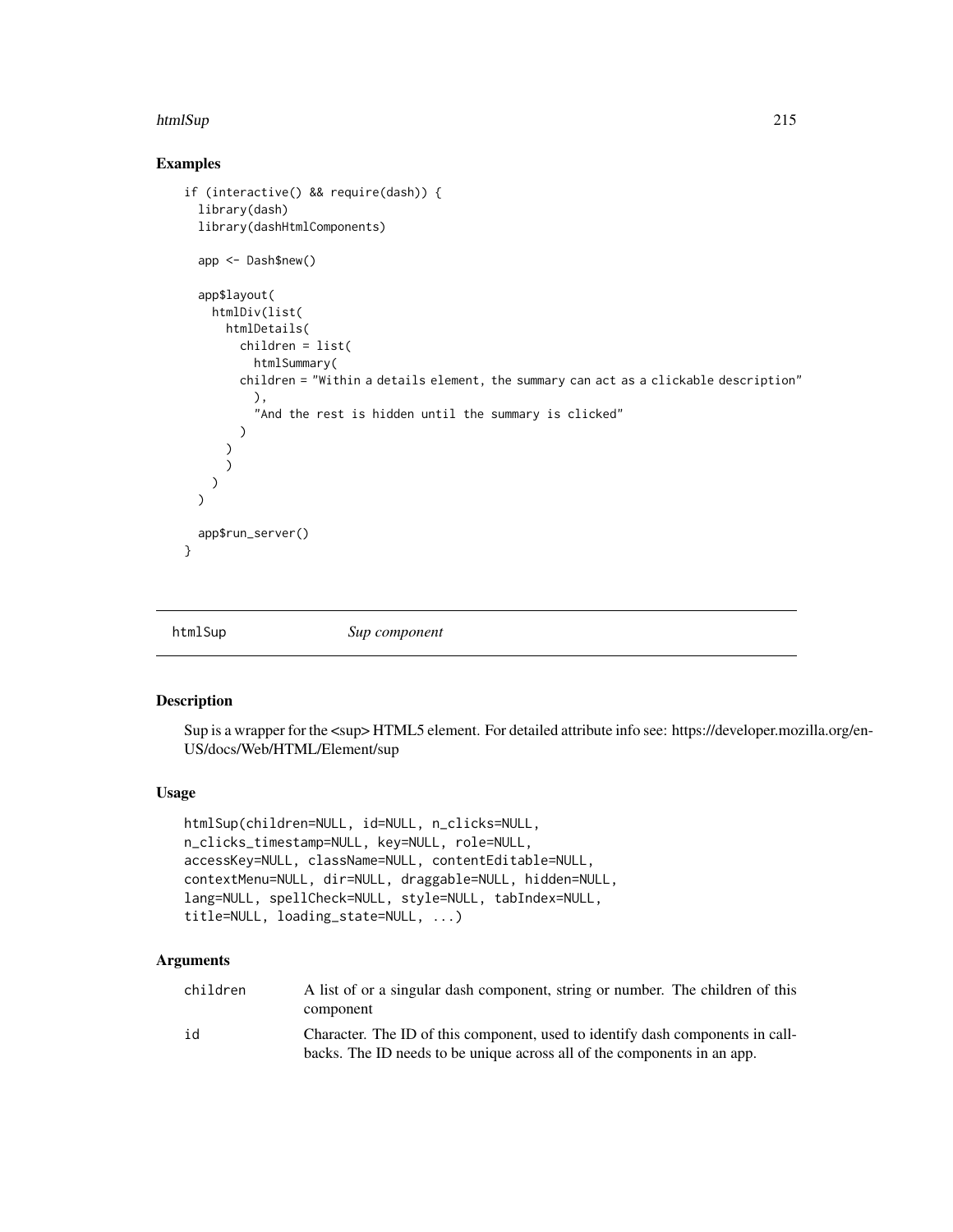| n_clicks           | Numeric. An integer that represents the number of times that this element has<br>been clicked on.                                                                                                                                                                                                                                                                                                                                               |
|--------------------|-------------------------------------------------------------------------------------------------------------------------------------------------------------------------------------------------------------------------------------------------------------------------------------------------------------------------------------------------------------------------------------------------------------------------------------------------|
| n_clicks_timestamp |                                                                                                                                                                                                                                                                                                                                                                                                                                                 |
|                    | Numeric. An integer that represents the time (in ms since 1970) at which<br>n_clicks changed. This can be used to tell which button was changed most<br>recently.                                                                                                                                                                                                                                                                               |
| key                | Character. A unique identifier for the component, used to improve performance<br>by React.js while rendering components See https://reactjs.org/docs/lists-and-<br>keys.html for more info                                                                                                                                                                                                                                                      |
| role               | Character. The ARIA role attribute                                                                                                                                                                                                                                                                                                                                                                                                              |
| accessKey          | Character. Keyboard shortcut to activate or add focus to the element.                                                                                                                                                                                                                                                                                                                                                                           |
| className          | Character. Often used with CSS to style elements with common properties.                                                                                                                                                                                                                                                                                                                                                                        |
| contentEditable    |                                                                                                                                                                                                                                                                                                                                                                                                                                                 |
|                    | Character. Indicates whether the element's content is editable.                                                                                                                                                                                                                                                                                                                                                                                 |
| contextMenu        | Character. Defines the ID of a <menu> element which will serve as the element's<br/>context menu.</menu>                                                                                                                                                                                                                                                                                                                                        |
| dir                | Character. Defines the text direction. Allowed values are ltr (Left-To-Right) or<br>rtl (Right-To-Left)                                                                                                                                                                                                                                                                                                                                         |
| draggable          | Character. Defines whether the element can be dragged.                                                                                                                                                                                                                                                                                                                                                                                          |
| hidden             | A value equal to: 'hidden', 'hidden'   logical. Prevents rendering of given ele-<br>ment, while keeping child elements, e.g. script elements, active.                                                                                                                                                                                                                                                                                           |
| lang               | Character. Defines the language used in the element.                                                                                                                                                                                                                                                                                                                                                                                            |
| spellCheck         | Character. Indicates whether spell checking is allowed for the element.                                                                                                                                                                                                                                                                                                                                                                         |
| style              | Named list. Defines CSS styles which will override styles previously set.                                                                                                                                                                                                                                                                                                                                                                       |
| tabIndex           | Character. Overrides the browser's default tab order and follows the one speci-<br>fied instead.                                                                                                                                                                                                                                                                                                                                                |
| title              | Character. Text to be displayed in a tooltip when hovering over the element.                                                                                                                                                                                                                                                                                                                                                                    |
| loading_state      | Lists containing elements 'is_loading', 'prop_name', 'component_name'. those<br>elements have the following types: - is_loading (logical; optional): determines if<br>the component is loading or not - prop_name (character; optional): holds which<br>property is loading - component_name (character; optional): holds the name of<br>the component that is loading. Object that holds the loading state object coming<br>from dash-renderer |
|                    | wildcards allowed have the form: "data-*', 'aria-*''                                                                                                                                                                                                                                                                                                                                                                                            |

named list of JSON elements corresponding to React.js properties and their values

# Examples

```
if (interactive() && require(dash)) {
 library(dash)
 library(dashHtmlComponents)
```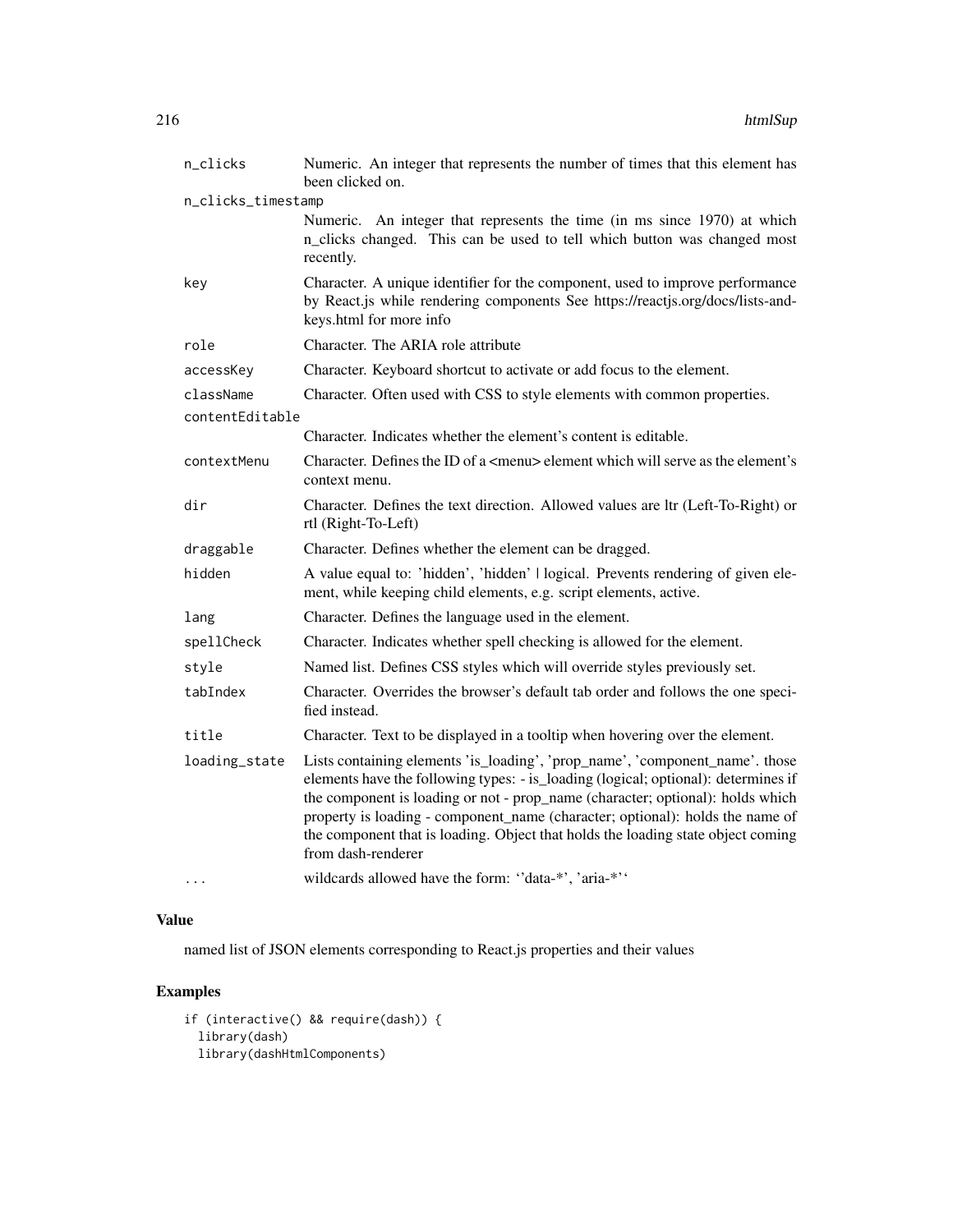#### htmlTable 217

```
app <- Dash$new()
  app$layout(
    htmlDiv(list(
      "This is normal text",
      htmlSup("And this is superscript text within an htmlSup")
      )
   )
  \overline{)}app$run_server()
}
```
htmlTable *Table component*

## Description

Table is a wrapper for the <table> HTML5 element. For detailed attribute info see: https://developer.mozilla.org/en-US/docs/Web/HTML/Element/table

## Usage

```
htmlTable(children=NULL, id=NULL, n_clicks=NULL,
n_clicks_timestamp=NULL, key=NULL, role=NULL, summary=NULL,
accessKey=NULL, className=NULL, contentEditable=NULL,
contextMenu=NULL, dir=NULL, draggable=NULL, hidden=NULL,
lang=NULL, spellCheck=NULL, style=NULL, tabIndex=NULL,
title=NULL, loading_state=NULL, ...)
```

| children           | A list of or a singular dash component, string or number. The children of this<br>component                                                                                                |  |
|--------------------|--------------------------------------------------------------------------------------------------------------------------------------------------------------------------------------------|--|
| id                 | Character. The ID of this component, used to identify dash components in call-<br>backs. The ID needs to be unique across all of the components in an app.                                 |  |
| n_clicks           | Numeric. An integer that represents the number of times that this element has<br>been clicked on.                                                                                          |  |
| n_clicks_timestamp |                                                                                                                                                                                            |  |
|                    | Numeric. An integer that represents the time (in ms since 1970) at which<br>n_clicks changed. This can be used to tell which button was changed most<br>recently.                          |  |
| key                | Character. A unique identifier for the component, used to improve performance<br>by React.js while rendering components See https://reactjs.org/docs/lists-and-<br>keys.html for more info |  |
| role               | Character. The ARIA role attribute                                                                                                                                                         |  |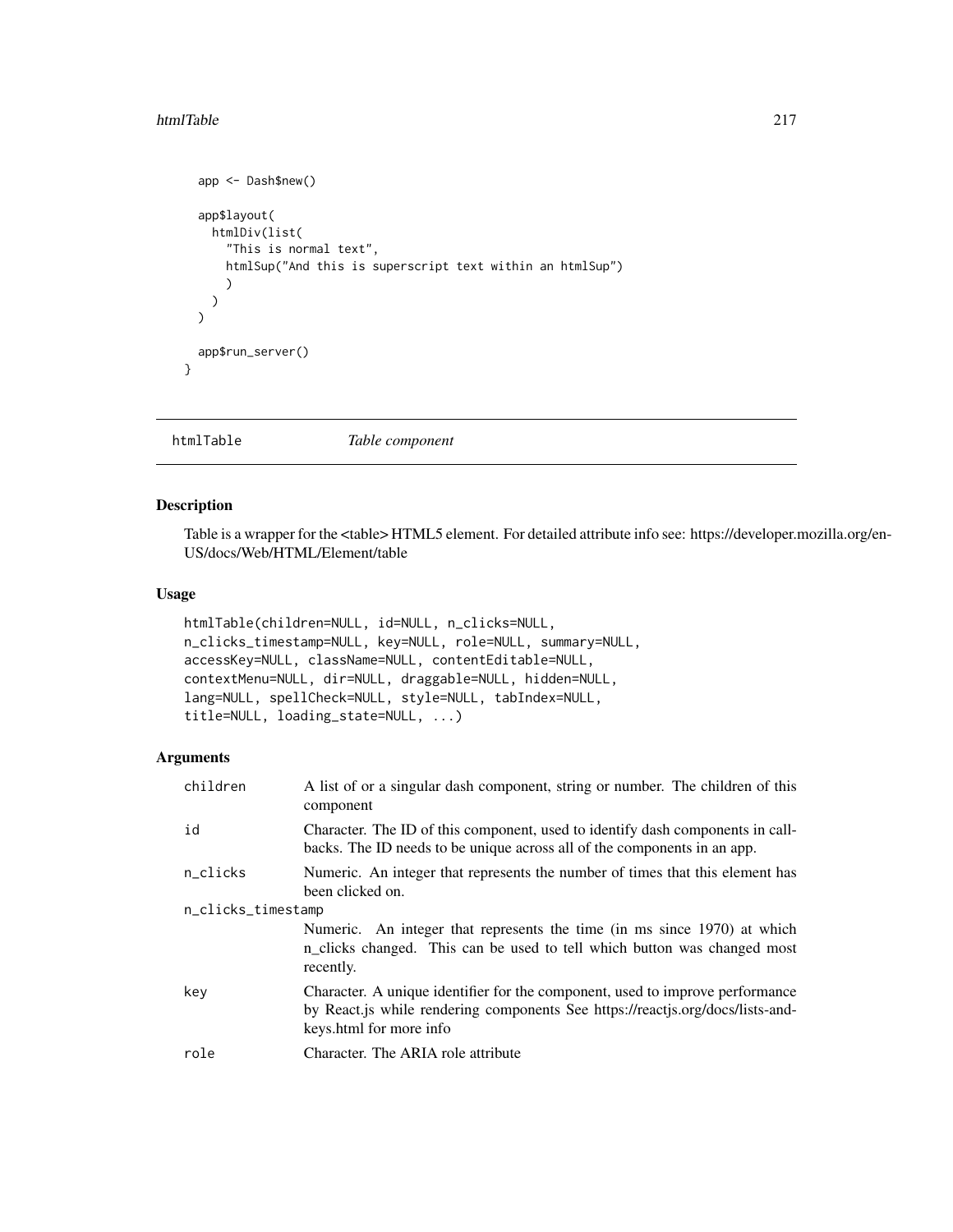| summary         | Character.                                                                                                                                                                                                                                                                                                                                                                                                                                      |
|-----------------|-------------------------------------------------------------------------------------------------------------------------------------------------------------------------------------------------------------------------------------------------------------------------------------------------------------------------------------------------------------------------------------------------------------------------------------------------|
| accessKey       | Character. Keyboard shortcut to activate or add focus to the element.                                                                                                                                                                                                                                                                                                                                                                           |
| className       | Character. Often used with CSS to style elements with common properties.                                                                                                                                                                                                                                                                                                                                                                        |
| contentEditable |                                                                                                                                                                                                                                                                                                                                                                                                                                                 |
|                 | Character. Indicates whether the element's content is editable.                                                                                                                                                                                                                                                                                                                                                                                 |
| contextMenu     | Character. Defines the ID of a $\leq$ menu $\geq$ element which will serve as the element's<br>context menu.                                                                                                                                                                                                                                                                                                                                    |
| dir             | Character. Defines the text direction. Allowed values are ltr (Left-To-Right) or<br>rtl (Right-To-Left)                                                                                                                                                                                                                                                                                                                                         |
| draggable       | Character. Defines whether the element can be dragged.                                                                                                                                                                                                                                                                                                                                                                                          |
| hidden          | A value equal to: 'hidden', 'hidden'   logical. Prevents rendering of given ele-<br>ment, while keeping child elements, e.g. script elements, active.                                                                                                                                                                                                                                                                                           |
| lang            | Character. Defines the language used in the element.                                                                                                                                                                                                                                                                                                                                                                                            |
| spellCheck      | Character. Indicates whether spell checking is allowed for the element.                                                                                                                                                                                                                                                                                                                                                                         |
| style           | Named list. Defines CSS styles which will override styles previously set.                                                                                                                                                                                                                                                                                                                                                                       |
| tabIndex        | Character. Overrides the browser's default tab order and follows the one speci-<br>fied instead.                                                                                                                                                                                                                                                                                                                                                |
| title           | Character. Text to be displayed in a tooltip when hovering over the element.                                                                                                                                                                                                                                                                                                                                                                    |
| loading_state   | Lists containing elements 'is_loading', 'prop_name', 'component_name'. those<br>elements have the following types: - is_loading (logical; optional): determines if<br>the component is loading or not - prop_name (character; optional): holds which<br>property is loading - component_name (character; optional): holds the name of<br>the component that is loading. Object that holds the loading state object coming<br>from dash-renderer |
| $\cdots$        | wildcards allowed have the form: "data-*', 'aria-*''                                                                                                                                                                                                                                                                                                                                                                                            |

## Value

named list of JSON elements corresponding to React.js properties and their values

```
if (interactive() && require(dash)) {
 library(dash)
 library(dashHtmlComponents)
 app <- Dash$new()
 app$layout(
   htmlDiv(list(
     "You can create a table with htmlTable:",
     htmlBr(),
     htmlTable(
       list(
         htmlTr(
           list(
```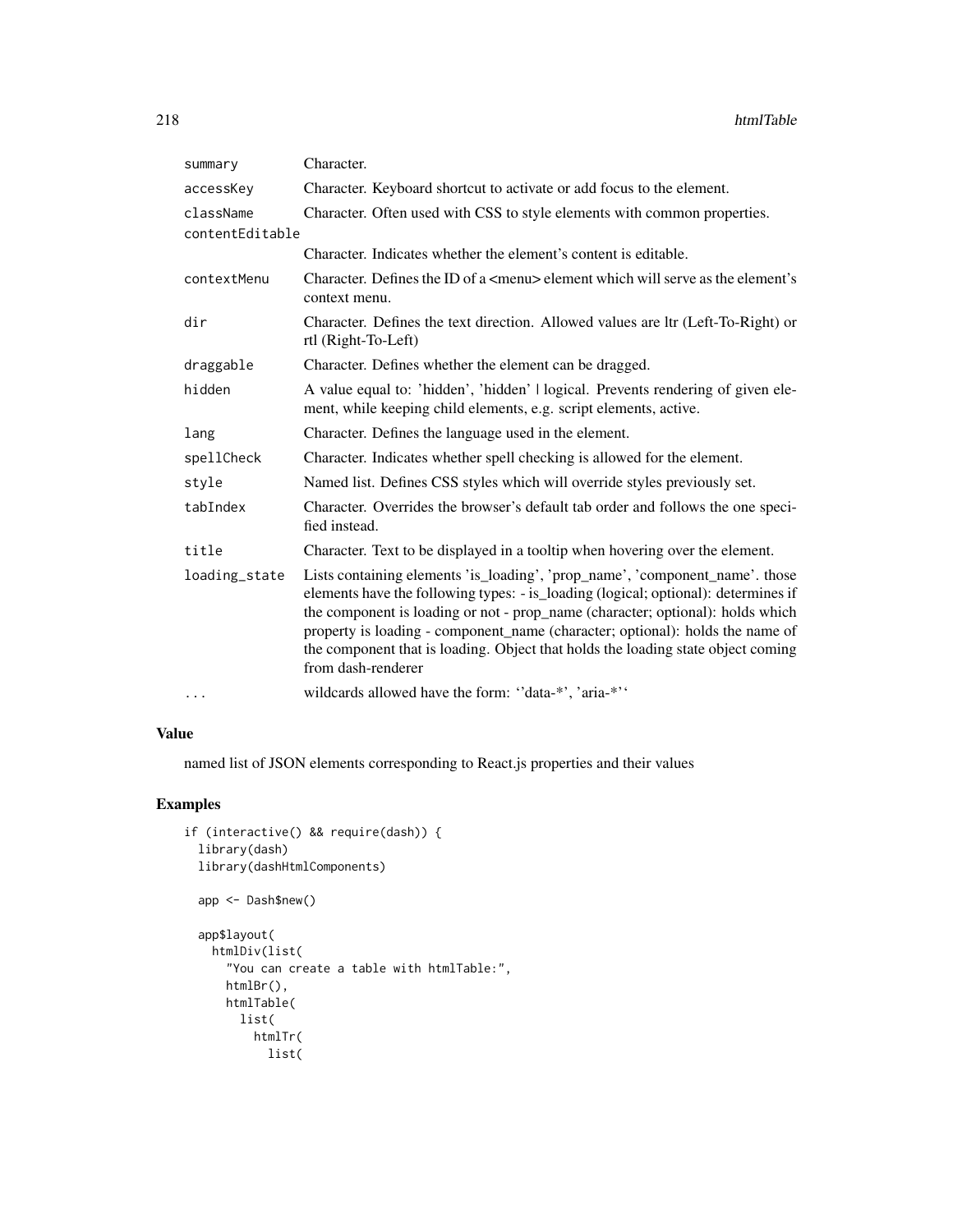## htmlTbody 219

```
htmlTh("Table Header 1"),
               htmlTh("Table Header 2")
            )
          ),
          htmlTr(
            list(
               htmlTd("row 1 under Header 1"),
               htmlTd("row 1 under Header 2")
             \lambda\lambda)
      )
      )
    )
  )
  app$run_server()
}
```
htmlTbody *Tbody component*

## Description

Tbody is a wrapper for the <tbody> HTML5 element. For detailed attribute info see: https://developer.mozilla.org/en-US/docs/Web/HTML/Element/tbody

#### Usage

```
htmlTbody(children=NULL, id=NULL, n_clicks=NULL,
n_clicks_timestamp=NULL, key=NULL, role=NULL,
accessKey=NULL, className=NULL, contentEditable=NULL,
contextMenu=NULL, dir=NULL, draggable=NULL, hidden=NULL,
lang=NULL, spellCheck=NULL, style=NULL, tabIndex=NULL,
title=NULL, loading_state=NULL, ...)
```

| children           | A list of or a singular dash component, string or number. The children of this<br>component                                                                       |  |
|--------------------|-------------------------------------------------------------------------------------------------------------------------------------------------------------------|--|
| id                 | Character. The ID of this component, used to identify dash components in call-<br>backs. The ID needs to be unique across all of the components in an app.        |  |
| n clicks           | Numeric. An integer that represents the number of times that this element has<br>been clicked on.                                                                 |  |
| n_clicks_timestamp |                                                                                                                                                                   |  |
|                    | Numeric. An integer that represents the time (in ms since 1970) at which<br>n_clicks changed. This can be used to tell which button was changed most<br>recently. |  |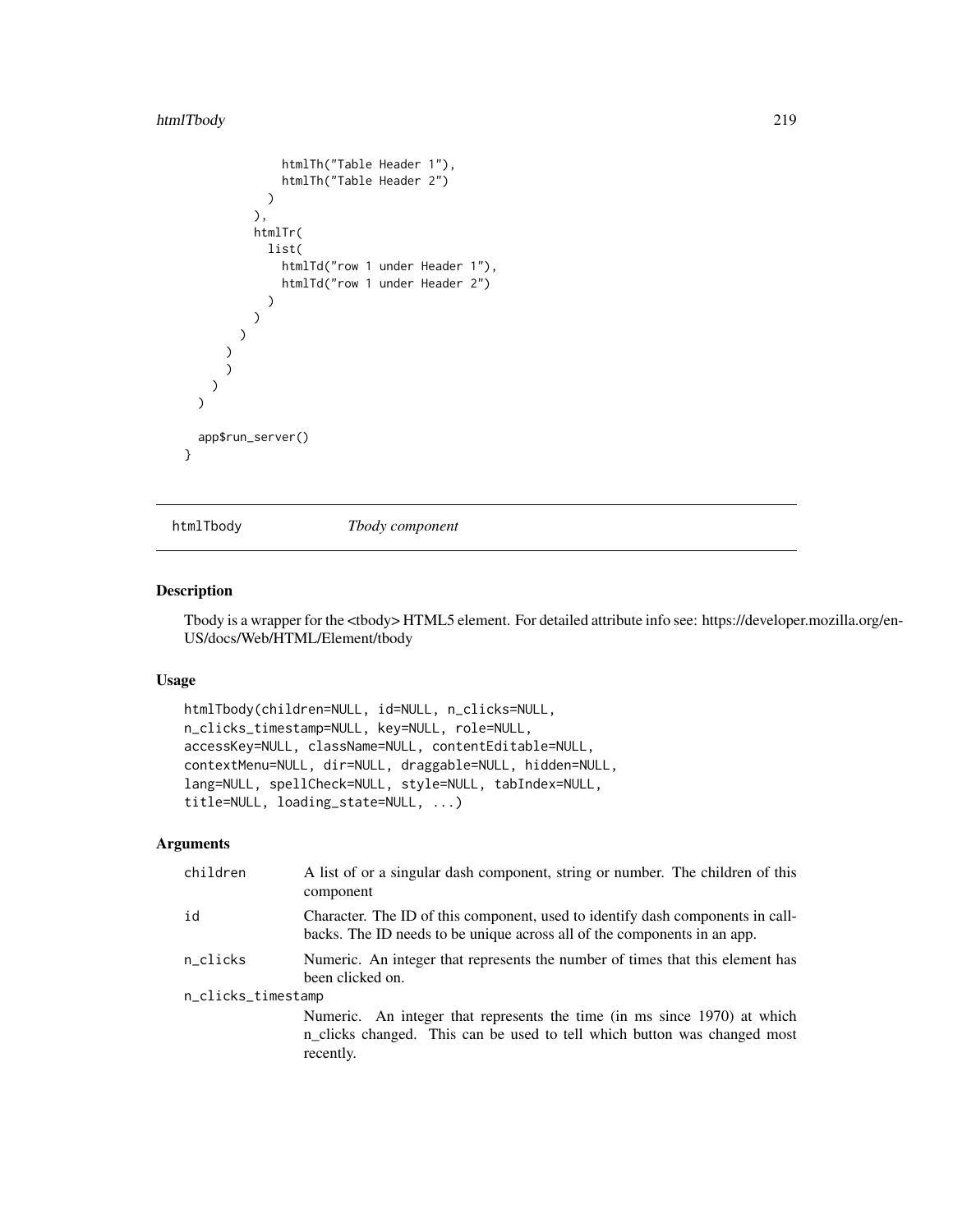| key             | Character. A unique identifier for the component, used to improve performance<br>by React.js while rendering components See https://reactjs.org/docs/lists-and-<br>keys.html for more info                                                                                                                                                                                                                                                      |
|-----------------|-------------------------------------------------------------------------------------------------------------------------------------------------------------------------------------------------------------------------------------------------------------------------------------------------------------------------------------------------------------------------------------------------------------------------------------------------|
| role            | Character. The ARIA role attribute                                                                                                                                                                                                                                                                                                                                                                                                              |
| accessKey       | Character. Keyboard shortcut to activate or add focus to the element.                                                                                                                                                                                                                                                                                                                                                                           |
| className       | Character. Often used with CSS to style elements with common properties.                                                                                                                                                                                                                                                                                                                                                                        |
| contentEditable |                                                                                                                                                                                                                                                                                                                                                                                                                                                 |
|                 | Character. Indicates whether the element's content is editable.                                                                                                                                                                                                                                                                                                                                                                                 |
| contextMenu     | Character. Defines the ID of a <menu> element which will serve as the element's<br/>context menu.</menu>                                                                                                                                                                                                                                                                                                                                        |
| dir             | Character. Defines the text direction. Allowed values are ltr (Left-To-Right) or<br>rtl (Right-To-Left)                                                                                                                                                                                                                                                                                                                                         |
| draggable       | Character. Defines whether the element can be dragged.                                                                                                                                                                                                                                                                                                                                                                                          |
| hidden          | A value equal to: 'hidden', 'hidden'   logical. Prevents rendering of given ele-<br>ment, while keeping child elements, e.g. script elements, active.                                                                                                                                                                                                                                                                                           |
| lang            | Character. Defines the language used in the element.                                                                                                                                                                                                                                                                                                                                                                                            |
| spellCheck      | Character. Indicates whether spell checking is allowed for the element.                                                                                                                                                                                                                                                                                                                                                                         |
| style           | Named list. Defines CSS styles which will override styles previously set.                                                                                                                                                                                                                                                                                                                                                                       |
| tabIndex        | Character. Overrides the browser's default tab order and follows the one speci-<br>fied instead.                                                                                                                                                                                                                                                                                                                                                |
| title           | Character. Text to be displayed in a tooltip when hovering over the element.                                                                                                                                                                                                                                                                                                                                                                    |
| loading_state   | Lists containing elements 'is_loading', 'prop_name', 'component_name'. those<br>elements have the following types: - is_loading (logical; optional): determines if<br>the component is loading or not - prop_name (character; optional): holds which<br>property is loading - component_name (character; optional): holds the name of<br>the component that is loading. Object that holds the loading state object coming<br>from dash-renderer |
| $\cdots$        | wildcards allowed have the form: "data-*', 'aria-*''                                                                                                                                                                                                                                                                                                                                                                                            |

### Value

named list of JSON elements corresponding to React.js properties and their values

```
if (interactive() && require(dash)) {
  library(dash)
  library(dashHtmlComponents)
  app <- Dash$new()
  app$layout(
   htmlDiv(list(
      "Within an htmlTable, htmlTbody specifies rows for the table body",
     htmlBr(),
```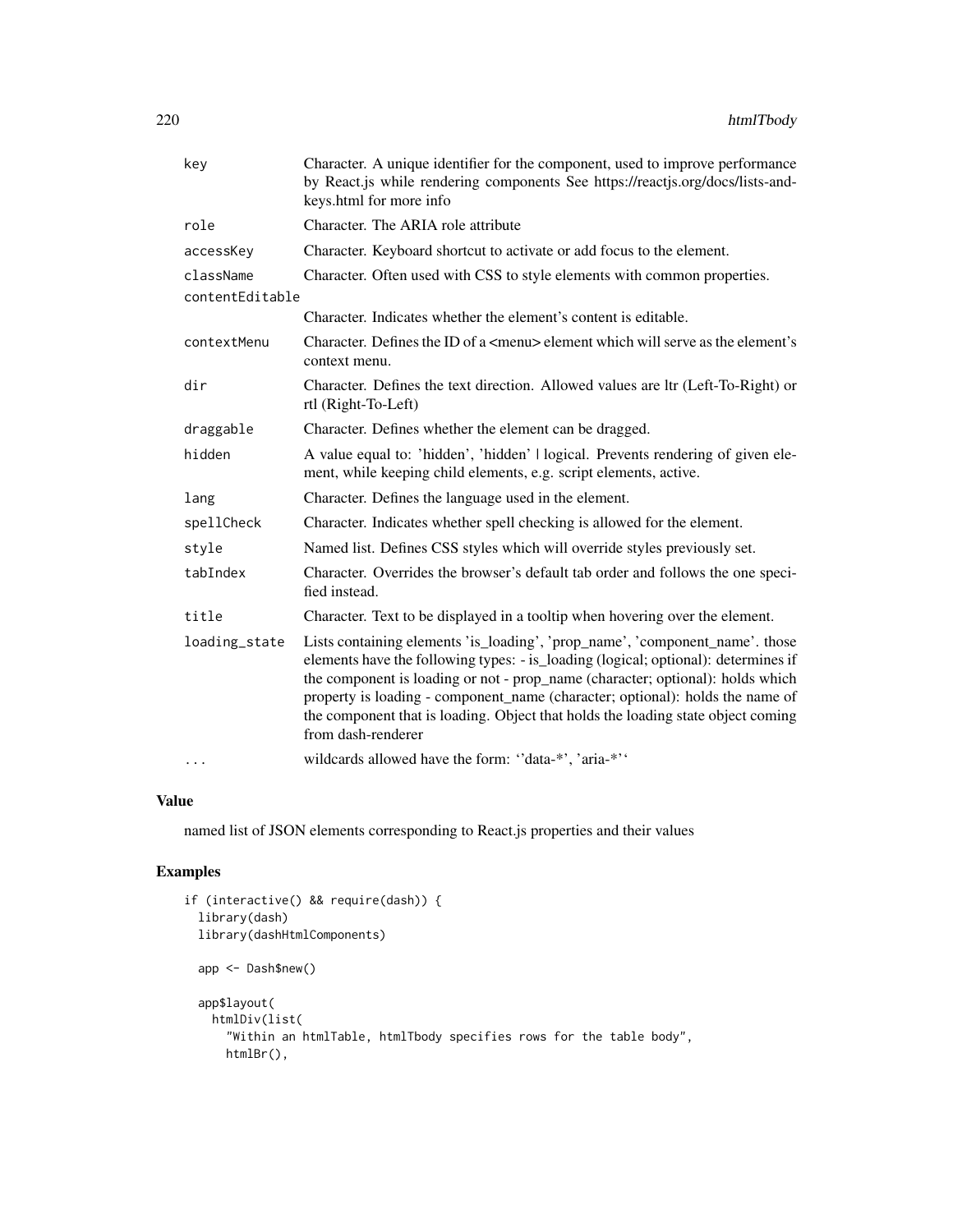#### htmlTd 221

```
htmlTable(
        list(
          htmlThead(
            htmlTr(
               htmlTh("This is in the header of the table")
             \lambda),
          htmlTbody(
             htmlTr(
               htmlTd("This is in the body of the table")
             )
          ),
          htmlTfoot(
             htmlTr(
               htmlTd("This is in the footer of the table")
             )
          )
        )
      \mathcal{L})
    )
  \lambdaapp$run_server()
}
```
htmlTd *Td component*

#### Description

Td is a wrapper for the <td> HTML5 element. For detailed attribute info see: https://developer.mozilla.org/en-US/docs/Web/HTML/Element/td

## Usage

```
htmlTd(children=NULL, id=NULL, n_clicks=NULL,
n_clicks_timestamp=NULL, key=NULL, role=NULL, colSpan=NULL,
headers=NULL, rowSpan=NULL, accessKey=NULL, className=NULL,
contentEditable=NULL, contextMenu=NULL, dir=NULL,
draggable=NULL, hidden=NULL, lang=NULL, spellCheck=NULL,
style=NULL, tabIndex=NULL, title=NULL, loading_state=NULL,
...)
```

| children | A list of or a singular dash component, string or number. The children of this |
|----------|--------------------------------------------------------------------------------|
|          | component                                                                      |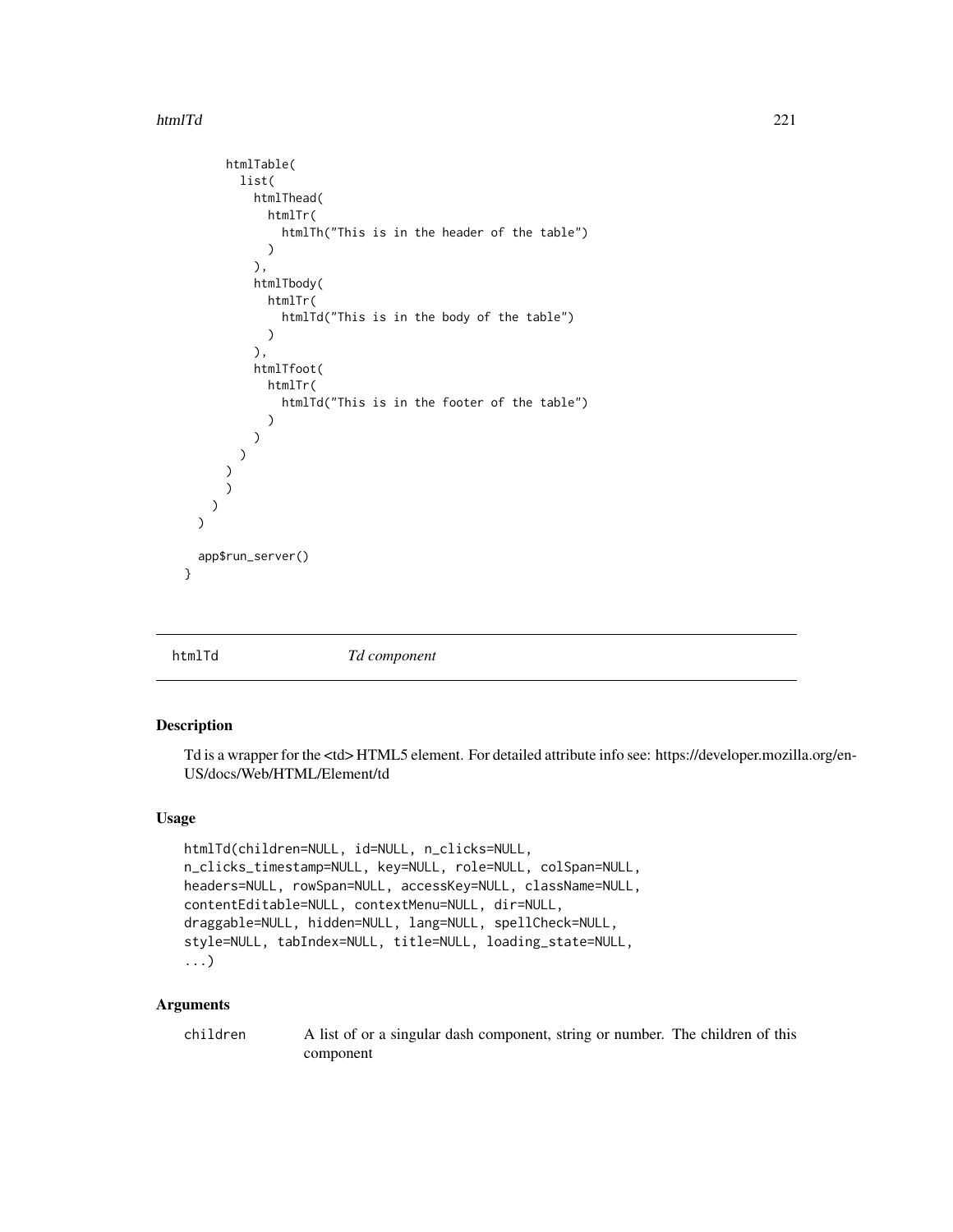| id                 | Character. The ID of this component, used to identify dash components in call-<br>backs. The ID needs to be unique across all of the components in an app.                                                                                                                                                                                                                                                                                      |                                         |
|--------------------|-------------------------------------------------------------------------------------------------------------------------------------------------------------------------------------------------------------------------------------------------------------------------------------------------------------------------------------------------------------------------------------------------------------------------------------------------|-----------------------------------------|
| n_clicks           | Numeric. An integer that represents the number of times that this element has<br>been clicked on.                                                                                                                                                                                                                                                                                                                                               |                                         |
| n_clicks_timestamp |                                                                                                                                                                                                                                                                                                                                                                                                                                                 |                                         |
|                    | Numeric. An integer that represents the time (in ms since 1970) at which<br>n_clicks changed. This can be used to tell which button was changed most<br>recently.                                                                                                                                                                                                                                                                               |                                         |
| key                | Character. A unique identifier for the component, used to improve performance<br>by React.js while rendering components See https://reactjs.org/docs/lists-and-<br>keys.html for more info                                                                                                                                                                                                                                                      |                                         |
| role               | Character. The ARIA role attribute                                                                                                                                                                                                                                                                                                                                                                                                              |                                         |
| colSpan            | Character   numeric. The colspan attribute defines the number of columns a cell<br>should span.                                                                                                                                                                                                                                                                                                                                                 |                                         |
| headers            | Character. IDs of the <th> elements which applies to this element.</th>                                                                                                                                                                                                                                                                                                                                                                         | elements which applies to this element. |
| rowSpan            | Character   numeric. Defines the number of rows a table cell should span over.                                                                                                                                                                                                                                                                                                                                                                  |                                         |
| accessKey          | Character. Keyboard shortcut to activate or add focus to the element.                                                                                                                                                                                                                                                                                                                                                                           |                                         |
| className          | Character. Often used with CSS to style elements with common properties.                                                                                                                                                                                                                                                                                                                                                                        |                                         |
| contentEditable    |                                                                                                                                                                                                                                                                                                                                                                                                                                                 |                                         |
|                    | Character. Indicates whether the element's content is editable.                                                                                                                                                                                                                                                                                                                                                                                 |                                         |
| contextMenu        | Character. Defines the ID of a <menu> element which will serve as the element's<br/>context menu.</menu>                                                                                                                                                                                                                                                                                                                                        |                                         |
| dir                | Character. Defines the text direction. Allowed values are ltr (Left-To-Right) or<br>rtl (Right-To-Left)                                                                                                                                                                                                                                                                                                                                         |                                         |
| draggable          | Character. Defines whether the element can be dragged.                                                                                                                                                                                                                                                                                                                                                                                          |                                         |
| hidden             | A value equal to: 'hidden', 'hidden'   logical. Prevents rendering of given ele-<br>ment, while keeping child elements, e.g. script elements, active.                                                                                                                                                                                                                                                                                           |                                         |
| lang               | Character. Defines the language used in the element.                                                                                                                                                                                                                                                                                                                                                                                            |                                         |
| spellCheck         | Character. Indicates whether spell checking is allowed for the element.                                                                                                                                                                                                                                                                                                                                                                         |                                         |
| style              | Named list. Defines CSS styles which will override styles previously set.                                                                                                                                                                                                                                                                                                                                                                       |                                         |
| tabIndex           | Character. Overrides the browser's default tab order and follows the one speci-<br>fied instead.                                                                                                                                                                                                                                                                                                                                                |                                         |
| title              | Character. Text to be displayed in a tooltip when hovering over the element.                                                                                                                                                                                                                                                                                                                                                                    |                                         |
| loading_state      | Lists containing elements 'is_loading', 'prop_name', 'component_name'. those<br>elements have the following types: - is_loading (logical; optional): determines if<br>the component is loading or not - prop_name (character; optional): holds which<br>property is loading - component_name (character; optional): holds the name of<br>the component that is loading. Object that holds the loading state object coming<br>from dash-renderer |                                         |
|                    | wildcards allowed have the form: "data-*', 'aria-*''                                                                                                                                                                                                                                                                                                                                                                                            |                                         |

# Value

named list of JSON elements corresponding to React.js properties and their values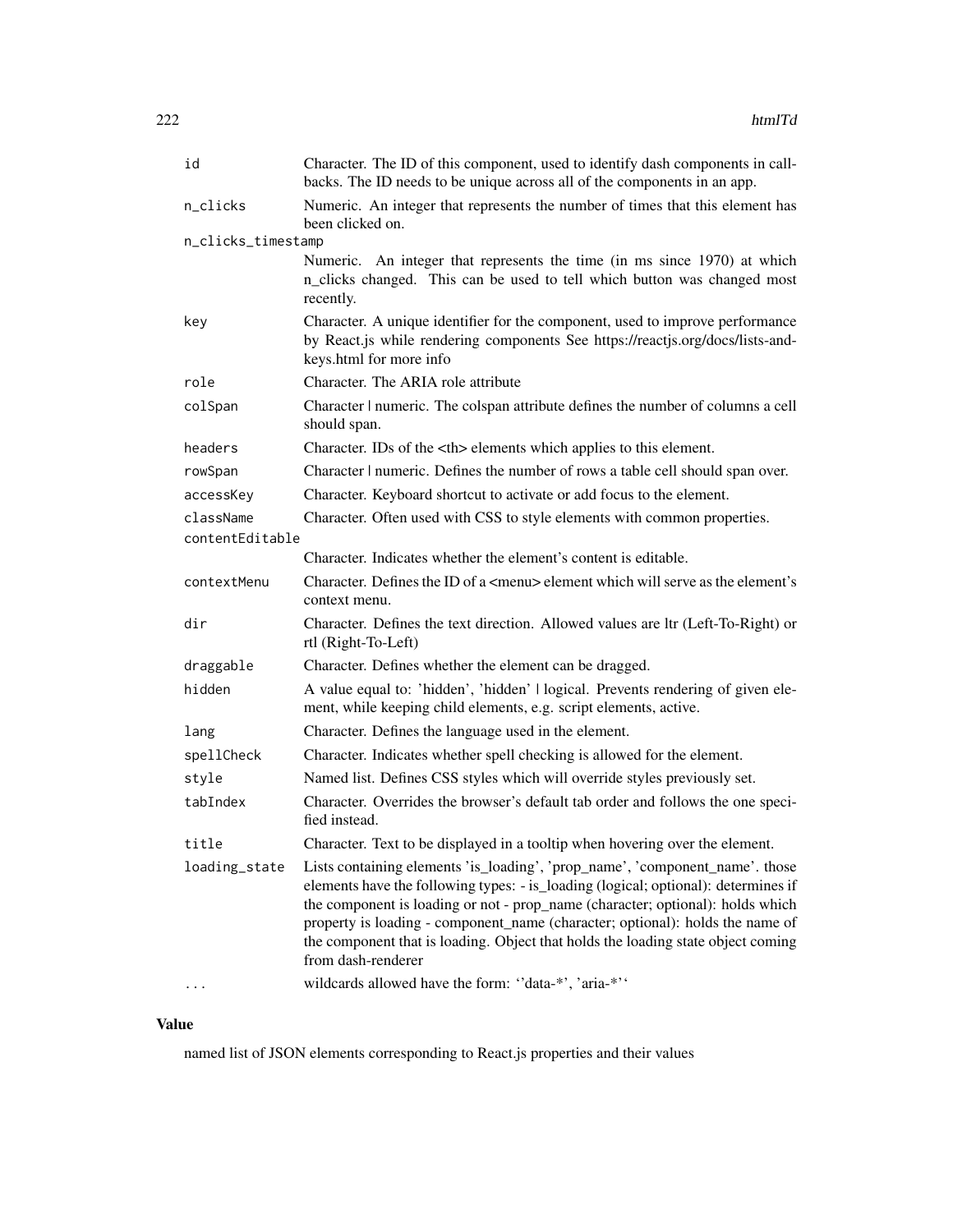## htmlTemplate 223

## Examples

```
if (interactive() && require(dash)) {
 library(dash)
 library(dashHtmlComponents)
 app <- Dash$new()
 app$layout(
   htmlDiv(list(
      "Within an htmlTable, individual cells can be made with htmlTd",
      htmlBr(),
      htmlTable(
       list(
          htmlTr(
            list(
              htmlTh("Header 1"),
              htmlTh("Header 2")
            \lambda),
          htmlTr(
            list(
              htmlTd("this is a cell"),
              htmlTd("this is another cell")
            )
          )
       )
      \lambda)
   )
 )
 app$run_server()
}
```
htmlTemplate *Template component*

#### Description

Template is a wrapper for the <template> HTML5 element. For detailed attribute info see: https://developer.mozilla.org/en-US/docs/Web/HTML/Element/template

## Usage

```
htmlTemplate(children=NULL, id=NULL, n_clicks=NULL,
n_clicks_timestamp=NULL, key=NULL, role=NULL,
accessKey=NULL, className=NULL, contentEditable=NULL,
contextMenu=NULL, dir=NULL, draggable=NULL, hidden=NULL,
lang=NULL, spellCheck=NULL, style=NULL, tabIndex=NULL,
title=NULL, loading_state=NULL, ...)
```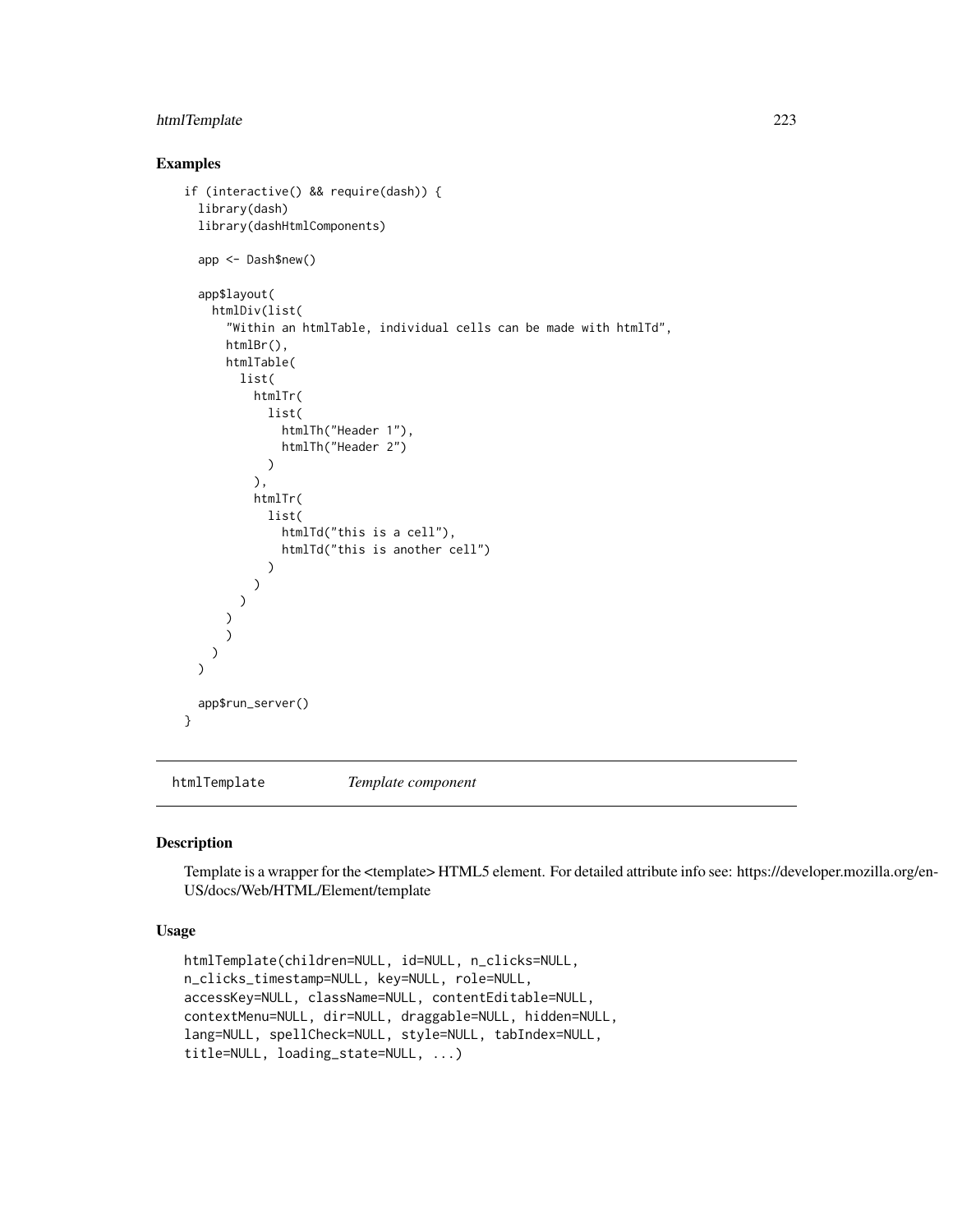# Arguments

| children           | A list of or a singular dash component, string or number. The children of this<br>component                                                                                                                                                                                                                                                                                                                                                     |
|--------------------|-------------------------------------------------------------------------------------------------------------------------------------------------------------------------------------------------------------------------------------------------------------------------------------------------------------------------------------------------------------------------------------------------------------------------------------------------|
| id                 | Character. The ID of this component, used to identify dash components in call-<br>backs. The ID needs to be unique across all of the components in an app.                                                                                                                                                                                                                                                                                      |
| n_clicks           | Numeric. An integer that represents the number of times that this element has<br>been clicked on.                                                                                                                                                                                                                                                                                                                                               |
| n_clicks_timestamp |                                                                                                                                                                                                                                                                                                                                                                                                                                                 |
|                    | Numeric. An integer that represents the time (in ms since 1970) at which<br>n_clicks changed. This can be used to tell which button was changed most<br>recently.                                                                                                                                                                                                                                                                               |
| key                | Character. A unique identifier for the component, used to improve performance<br>by React.js while rendering components See https://reactjs.org/docs/lists-and-<br>keys.html for more info                                                                                                                                                                                                                                                      |
| role               | Character. The ARIA role attribute                                                                                                                                                                                                                                                                                                                                                                                                              |
| accessKey          | Character. Keyboard shortcut to activate or add focus to the element.                                                                                                                                                                                                                                                                                                                                                                           |
| className          | Character. Often used with CSS to style elements with common properties.                                                                                                                                                                                                                                                                                                                                                                        |
| contentEditable    |                                                                                                                                                                                                                                                                                                                                                                                                                                                 |
|                    | Character. Indicates whether the element's content is editable.                                                                                                                                                                                                                                                                                                                                                                                 |
| contextMenu        | Character. Defines the ID of a <menu> element which will serve as the element's<br/>context menu.</menu>                                                                                                                                                                                                                                                                                                                                        |
| dir                | Character. Defines the text direction. Allowed values are ltr (Left-To-Right) or<br>rtl (Right-To-Left)                                                                                                                                                                                                                                                                                                                                         |
| draggable          | Character. Defines whether the element can be dragged.                                                                                                                                                                                                                                                                                                                                                                                          |
| hidden             | A value equal to: 'hidden', 'hidden'   logical. Prevents rendering of given ele-<br>ment, while keeping child elements, e.g. script elements, active.                                                                                                                                                                                                                                                                                           |
| lang               | Character. Defines the language used in the element.                                                                                                                                                                                                                                                                                                                                                                                            |
| spellCheck         | Character. Indicates whether spell checking is allowed for the element.                                                                                                                                                                                                                                                                                                                                                                         |
| stvle              | Named list. Defines CSS styles which will override styles previously set.                                                                                                                                                                                                                                                                                                                                                                       |
| tabIndex           | Character. Overrides the browser's default tab order and follows the one speci-<br>fied instead.                                                                                                                                                                                                                                                                                                                                                |
| title              | Character. Text to be displayed in a tooltip when hovering over the element.                                                                                                                                                                                                                                                                                                                                                                    |
| loading_state      | Lists containing elements 'is_loading', 'prop_name', 'component_name'. those<br>elements have the following types: - is_loading (logical; optional): determines if<br>the component is loading or not - prop_name (character; optional): holds which<br>property is loading - component_name (character; optional): holds the name of<br>the component that is loading. Object that holds the loading state object coming<br>from dash-renderer |
|                    | wildcards allowed have the form: "data-*', 'aria-*''                                                                                                                                                                                                                                                                                                                                                                                            |

# Value

named list of JSON elements corresponding to React.js properties and their values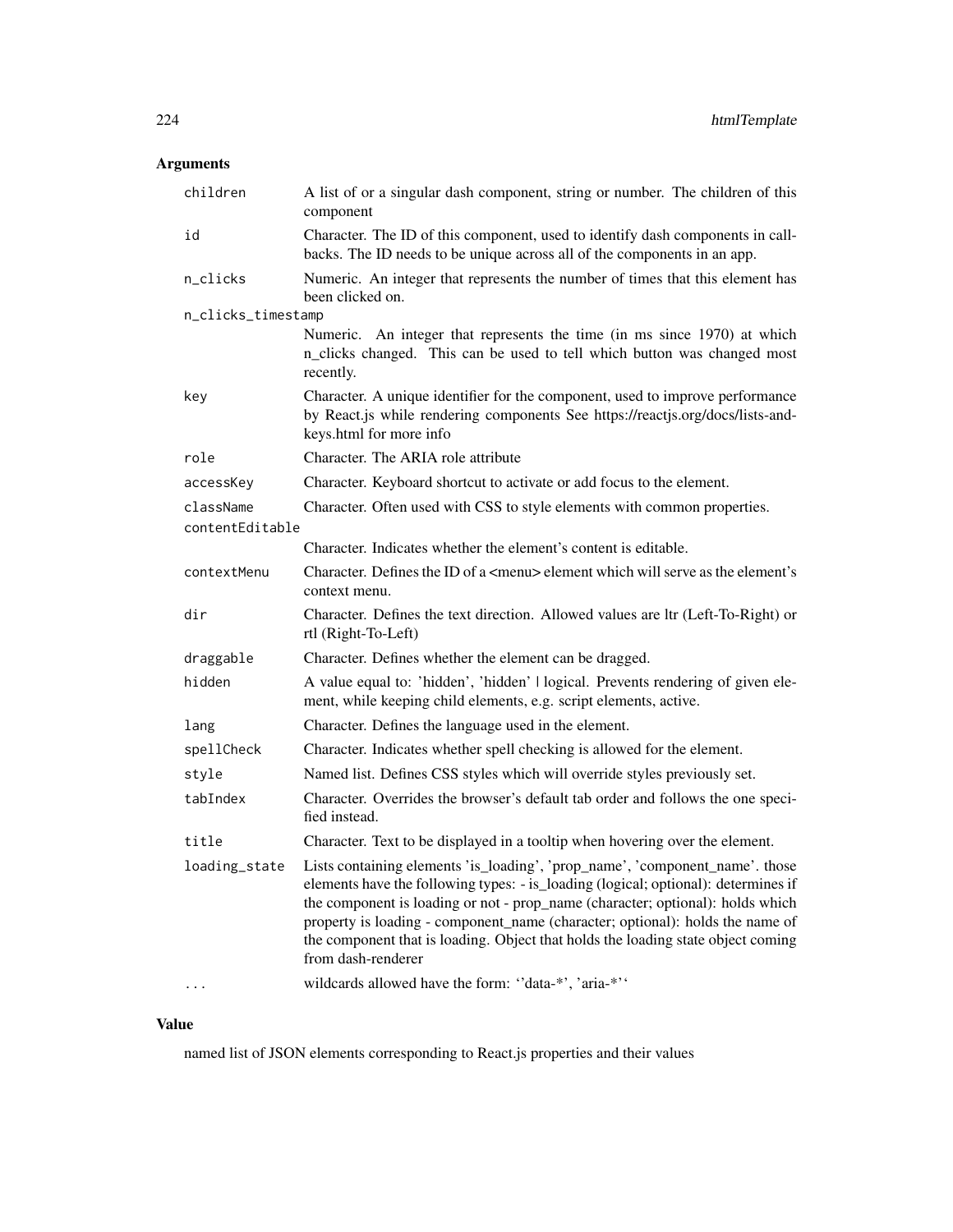#### htmlTextarea 225

### Examples

```
if (interactive() && require(dash)) {
 library(dash)
 library(dashHtmlComponents)
 app <- Dash$new()
 app$layout(
   htmlDiv(list(
      "You can create an HTML template to be populated later via js",
      htmlBr(),
      htmlTable(
       id = "myTable",
       htmlTr(
         list(
            htmlTh("Header 1"),
            htmlTh("Header 2")
         )
       )
      ),
      htmlTemplate(
       id = "myRowTemplate",
       htmlTr(
         list(
            htmlTd(className = "someRowValue"),
            htmlTd()
          )
       )
      )
      )
   )
 )
 app$run_server()
}
```
htmlTextarea *Textarea component*

## Description

Textarea is a wrapper for the <textarea> HTML5 element. For detailed attribute info see: https://developer.mozilla.org/en-US/docs/Web/HTML/Element/textarea

### Usage

```
htmlTextarea(children=NULL, id=NULL, n_clicks=NULL,
n_clicks_timestamp=NULL, key=NULL, role=NULL,
autoComplete=NULL, autoFocus=NULL, cols=NULL, disabled=NULL,
```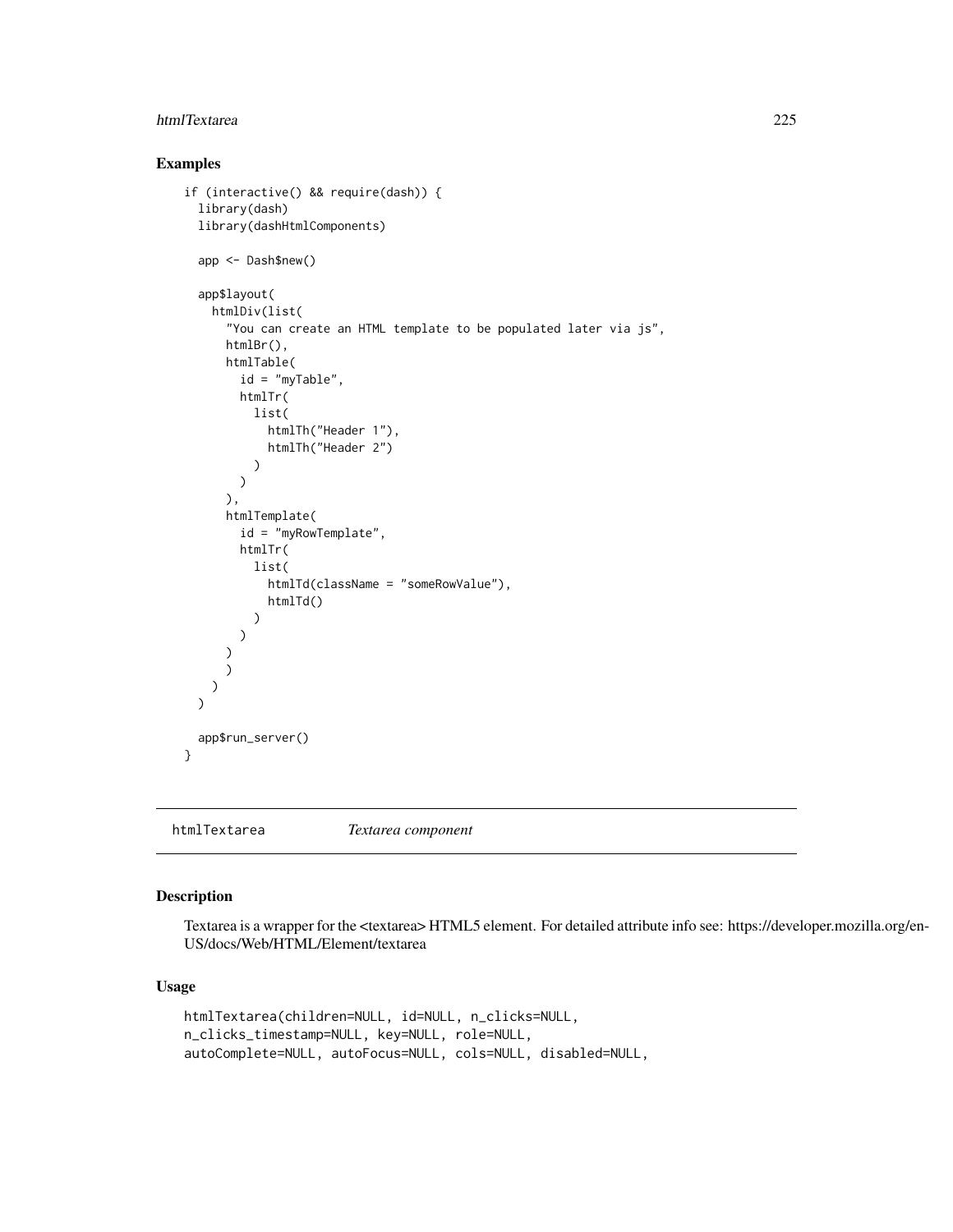```
form=NULL, inputMode=NULL, maxLength=NULL, minLength=NULL,
name=NULL, placeholder=NULL, readOnly=NULL, required=NULL,
rows=NULL, wrap=NULL, accessKey=NULL, className=NULL,
contentEditable=NULL, contextMenu=NULL, dir=NULL,
draggable=NULL, hidden=NULL, lang=NULL, spellCheck=NULL,
style=NULL, tabIndex=NULL, title=NULL, loading_state=NULL,
...)
```

| children           | A list of or a singular dash component, string or number. The children of this<br>component                                                                                                                                                                                                               |
|--------------------|-----------------------------------------------------------------------------------------------------------------------------------------------------------------------------------------------------------------------------------------------------------------------------------------------------------|
| id                 | Character. The ID of this component, used to identify dash components in call-<br>backs. The ID needs to be unique across all of the components in an app.                                                                                                                                                |
| n_clicks           | Numeric. An integer that represents the number of times that this element has<br>been clicked on.                                                                                                                                                                                                         |
| n_clicks_timestamp |                                                                                                                                                                                                                                                                                                           |
|                    | Numeric. An integer that represents the time (in ms since 1970) at which<br>n_clicks changed. This can be used to tell which button was changed most<br>recently.                                                                                                                                         |
| key                | Character. A unique identifier for the component, used to improve performance<br>by React.js while rendering components See https://reactjs.org/docs/lists-and-<br>keys.html for more info                                                                                                                |
| role               | Character. The ARIA role attribute                                                                                                                                                                                                                                                                        |
| autoComplete       | Character. Indicates whether controls in this form can by default have their<br>values automatically completed by the browser.                                                                                                                                                                            |
| autoFocus          | A value equal to: 'autofocus', 'autofocus', 'autofocus'   logical. The element<br>should be automatically focused after the page loaded.                                                                                                                                                                  |
| cols               | Character   numeric. Defines the number of columns in a textarea.                                                                                                                                                                                                                                         |
| disabled           | A value equal to: 'disabled', 'disabled'   logical. Indicates whether the user can<br>interact with the element.                                                                                                                                                                                          |
| form               | Character. Indicates the form that is the owner of the element.                                                                                                                                                                                                                                           |
| inputMode          | Character. Provides a hint as to the type of data that might be entered by the user<br>while editing the element or its contents. The attribute can be used with form<br>controls (such as the value of textarea elements), or in elements in an editing<br>host (e.g., using contenteditable attribute). |
| maxLength          | Character   numeric. Defines the maximum number of characters allowed in the<br>element.                                                                                                                                                                                                                  |
| minLength          | Character   numeric. Defines the minimum number of characters allowed in the<br>element.                                                                                                                                                                                                                  |
| name               | Character. Name of the element. For example used by the server to identify the<br>fields in form submits.                                                                                                                                                                                                 |
| placeholder        | Character. Provides a hint to the user of what can be entered in the field.                                                                                                                                                                                                                               |
| readOnly           | Character. Indicates whether the element can be edited.                                                                                                                                                                                                                                                   |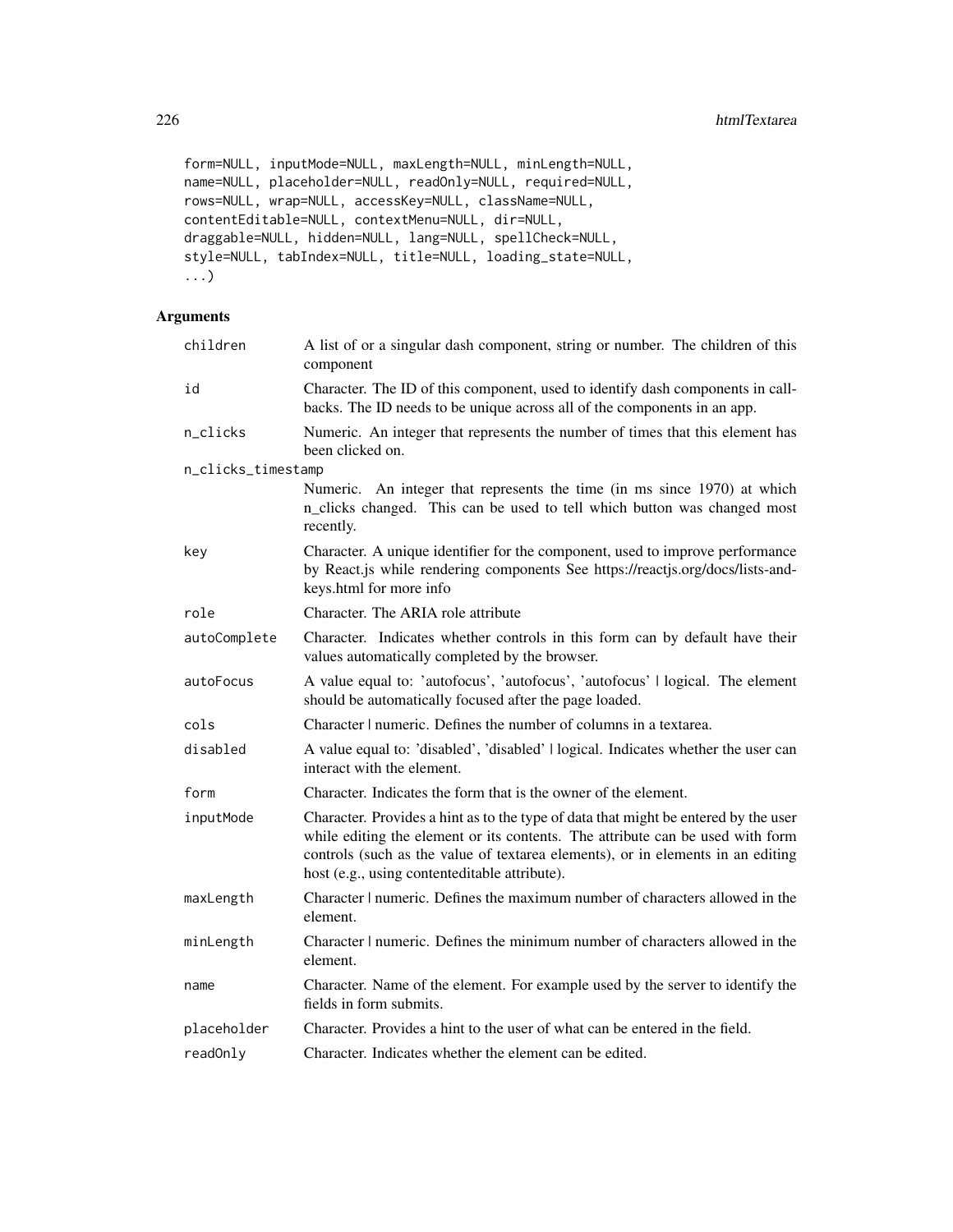| required        | A value equal to: 'required', 'required'   logical. Indicates whether this element<br>is required to fill out or not.                                                                                                                                                                                                                                                                                                                           |
|-----------------|-------------------------------------------------------------------------------------------------------------------------------------------------------------------------------------------------------------------------------------------------------------------------------------------------------------------------------------------------------------------------------------------------------------------------------------------------|
| rows            | Character   numeric. Defines the number of rows in a text area.                                                                                                                                                                                                                                                                                                                                                                                 |
| wrap            | Character. Indicates whether the text should be wrapped.                                                                                                                                                                                                                                                                                                                                                                                        |
| accessKey       | Character. Keyboard shortcut to activate or add focus to the element.                                                                                                                                                                                                                                                                                                                                                                           |
| className       | Character. Often used with CSS to style elements with common properties.                                                                                                                                                                                                                                                                                                                                                                        |
| contentEditable |                                                                                                                                                                                                                                                                                                                                                                                                                                                 |
|                 | Character. Indicates whether the element's content is editable.                                                                                                                                                                                                                                                                                                                                                                                 |
| contextMenu     | Character. Defines the ID of a <menu> element which will serve as the element's<br/>context menu.</menu>                                                                                                                                                                                                                                                                                                                                        |
| dir             | Character. Defines the text direction. Allowed values are ltr (Left-To-Right) or<br>rtl (Right-To-Left)                                                                                                                                                                                                                                                                                                                                         |
| draggable       | Character. Defines whether the element can be dragged.                                                                                                                                                                                                                                                                                                                                                                                          |
| hidden          | A value equal to: 'hidden', 'hidden'   logical. Prevents rendering of given ele-<br>ment, while keeping child elements, e.g. script elements, active.                                                                                                                                                                                                                                                                                           |
| lang            | Character. Defines the language used in the element.                                                                                                                                                                                                                                                                                                                                                                                            |
| spellCheck      | Character. Indicates whether spell checking is allowed for the element.                                                                                                                                                                                                                                                                                                                                                                         |
| style           | Named list. Defines CSS styles which will override styles previously set.                                                                                                                                                                                                                                                                                                                                                                       |
| tabIndex        | Character. Overrides the browser's default tab order and follows the one speci-<br>fied instead.                                                                                                                                                                                                                                                                                                                                                |
| title           | Character. Text to be displayed in a tooltip when hovering over the element.                                                                                                                                                                                                                                                                                                                                                                    |
| loading_state   | Lists containing elements 'is_loading', 'prop_name', 'component_name'. those<br>elements have the following types: - is_loading (logical; optional): determines if<br>the component is loading or not - prop_name (character; optional): holds which<br>property is loading - component_name (character; optional): holds the name of<br>the component that is loading. Object that holds the loading state object coming<br>from dash-renderer |
|                 | wildcards allowed have the form: "data-*', 'aria-*''                                                                                                                                                                                                                                                                                                                                                                                            |

## Value

named list of JSON elements corresponding to React.js properties and their values

```
if (interactive() && require(dash)) {
 library(dash)
 library(dashHtmlComponents)
 app <- Dash$new()
 app$layout(
   htmlDiv(list(
     htmlTextarea(
       rows = 4, cols = 50,
```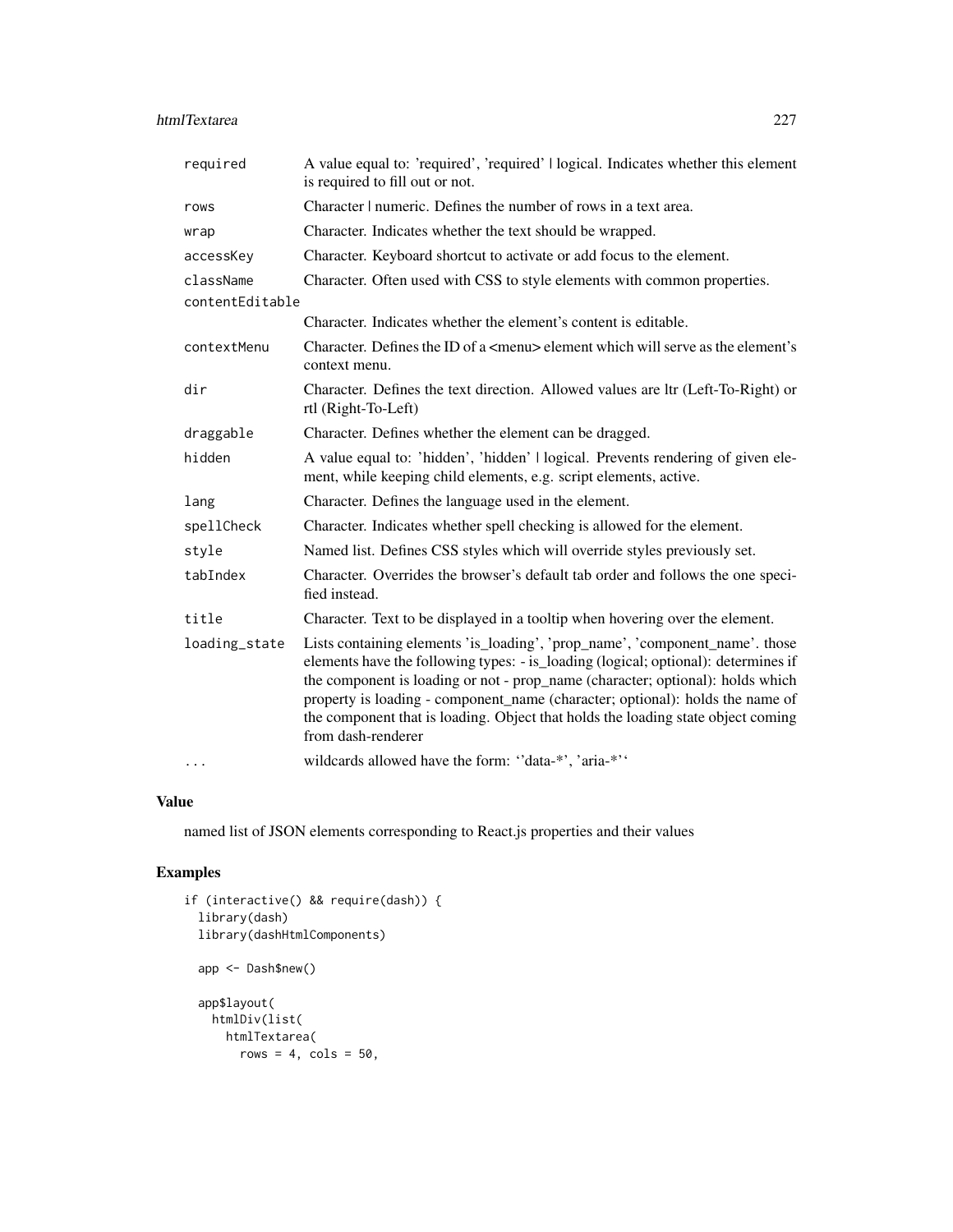```
children = "A text area allows users to input text"
      )
      )
    )
  \mathcal{L}app$run_server()
}
```
htmlTfoot *Tfoot component*

### Description

Tfoot is a wrapper for the <tfoot> HTML5 element. For detailed attribute info see: https://developer.mozilla.org/en-US/docs/Web/HTML/Element/tfoot

## Usage

```
htmlTfoot(children=NULL, id=NULL, n_clicks=NULL,
n_clicks_timestamp=NULL, key=NULL, role=NULL,
accessKey=NULL, className=NULL, contentEditable=NULL,
contextMenu=NULL, dir=NULL, draggable=NULL, hidden=NULL,
lang=NULL, spellCheck=NULL, style=NULL, tabIndex=NULL,
title=NULL, loading_state=NULL, ...)
```

| children           | A list of or a singular dash component, string or number. The children of this<br>component                                                                                                |
|--------------------|--------------------------------------------------------------------------------------------------------------------------------------------------------------------------------------------|
| id                 | Character. The ID of this component, used to identify dash components in call-<br>backs. The ID needs to be unique across all of the components in an app.                                 |
| n_clicks           | Numeric. An integer that represents the number of times that this element has<br>been clicked on.                                                                                          |
| n_clicks_timestamp |                                                                                                                                                                                            |
|                    | Numeric. An integer that represents the time (in ms since 1970) at which<br>n_clicks changed. This can be used to tell which button was changed most<br>recently.                          |
| key                | Character. A unique identifier for the component, used to improve performance<br>by React.js while rendering components See https://reactjs.org/docs/lists-and-<br>keys.html for more info |
| role               | Character. The ARIA role attribute                                                                                                                                                         |
| accessKey          | Character. Keyboard shortcut to activate or add focus to the element.                                                                                                                      |
| className          | Character. Often used with CSS to style elements with common properties.                                                                                                                   |
| contentEditable    |                                                                                                                                                                                            |
|                    | Character. Indicates whether the element's content is editable.                                                                                                                            |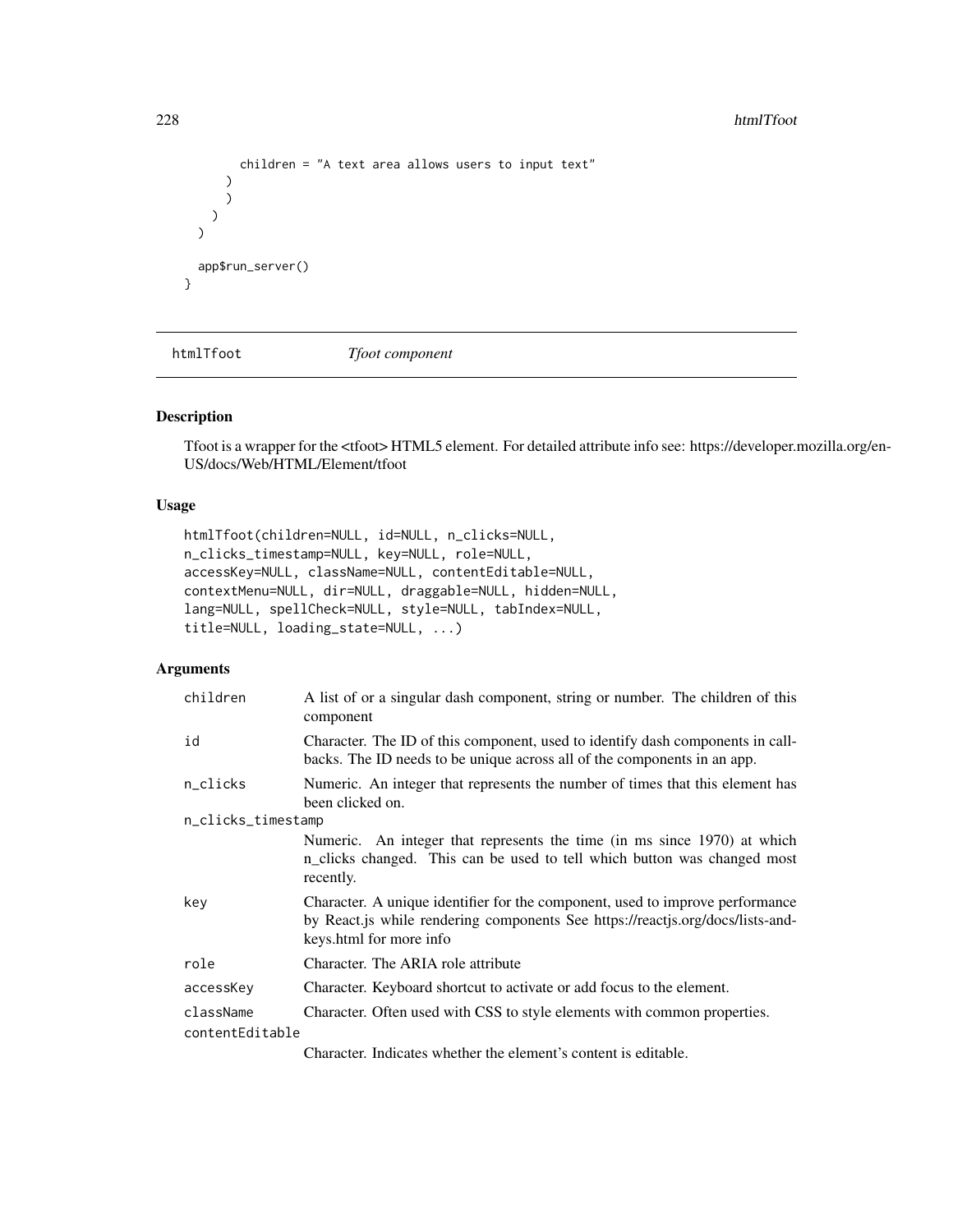#### htmlTfoot 229

| contextMenu   | Character. Defines the ID of a $\leq$ menu> element which will serve as the element's<br>context menu.                                                                                                                                                                                                                                                                                                                                          |
|---------------|-------------------------------------------------------------------------------------------------------------------------------------------------------------------------------------------------------------------------------------------------------------------------------------------------------------------------------------------------------------------------------------------------------------------------------------------------|
| dir           | Character. Defines the text direction. Allowed values are ltr (Left-To-Right) or<br>rtl (Right-To-Left)                                                                                                                                                                                                                                                                                                                                         |
| draggable     | Character. Defines whether the element can be dragged.                                                                                                                                                                                                                                                                                                                                                                                          |
| hidden        | A value equal to: 'hidden', 'hidden'   logical. Prevents rendering of given ele-<br>ment, while keeping child elements, e.g. script elements, active.                                                                                                                                                                                                                                                                                           |
| lang          | Character. Defines the language used in the element.                                                                                                                                                                                                                                                                                                                                                                                            |
| spellCheck    | Character. Indicates whether spell checking is allowed for the element.                                                                                                                                                                                                                                                                                                                                                                         |
| style         | Named list. Defines CSS styles which will override styles previously set.                                                                                                                                                                                                                                                                                                                                                                       |
| tabIndex      | Character. Overrides the browser's default tab order and follows the one speci-<br>fied instead.                                                                                                                                                                                                                                                                                                                                                |
| title         | Character. Text to be displayed in a tooltip when hovering over the element.                                                                                                                                                                                                                                                                                                                                                                    |
| loading_state | Lists containing elements 'is_loading', 'prop_name', 'component_name'. those<br>elements have the following types: - is_loading (logical; optional): determines if<br>the component is loading or not - prop_name (character; optional): holds which<br>property is loading - component_name (character; optional): holds the name of<br>the component that is loading. Object that holds the loading state object coming<br>from dash-renderer |
| $\cdots$      | wildcards allowed have the form: "data-*', 'aria-*''                                                                                                                                                                                                                                                                                                                                                                                            |

#### Value

named list of JSON elements corresponding to React.js properties and their values

```
if (interactive() && require(dash)) {
 library(dash)
 library(dashHtmlComponents)
 app <- Dash$new()
 app$layout(
   htmlDiv(list(
      "Within an htmlTable, you can create footer rows with htmlTfoot",
     htmlBr(),
     htmlTable(
        list(
          htmlThead(
            htmlTr(
              htmlTh("This is in the header of the table")
            \lambda),
          htmlTbody(
            htmlTr(
              htmlTd("This is in the body of the table")
            \mathcal{L}
```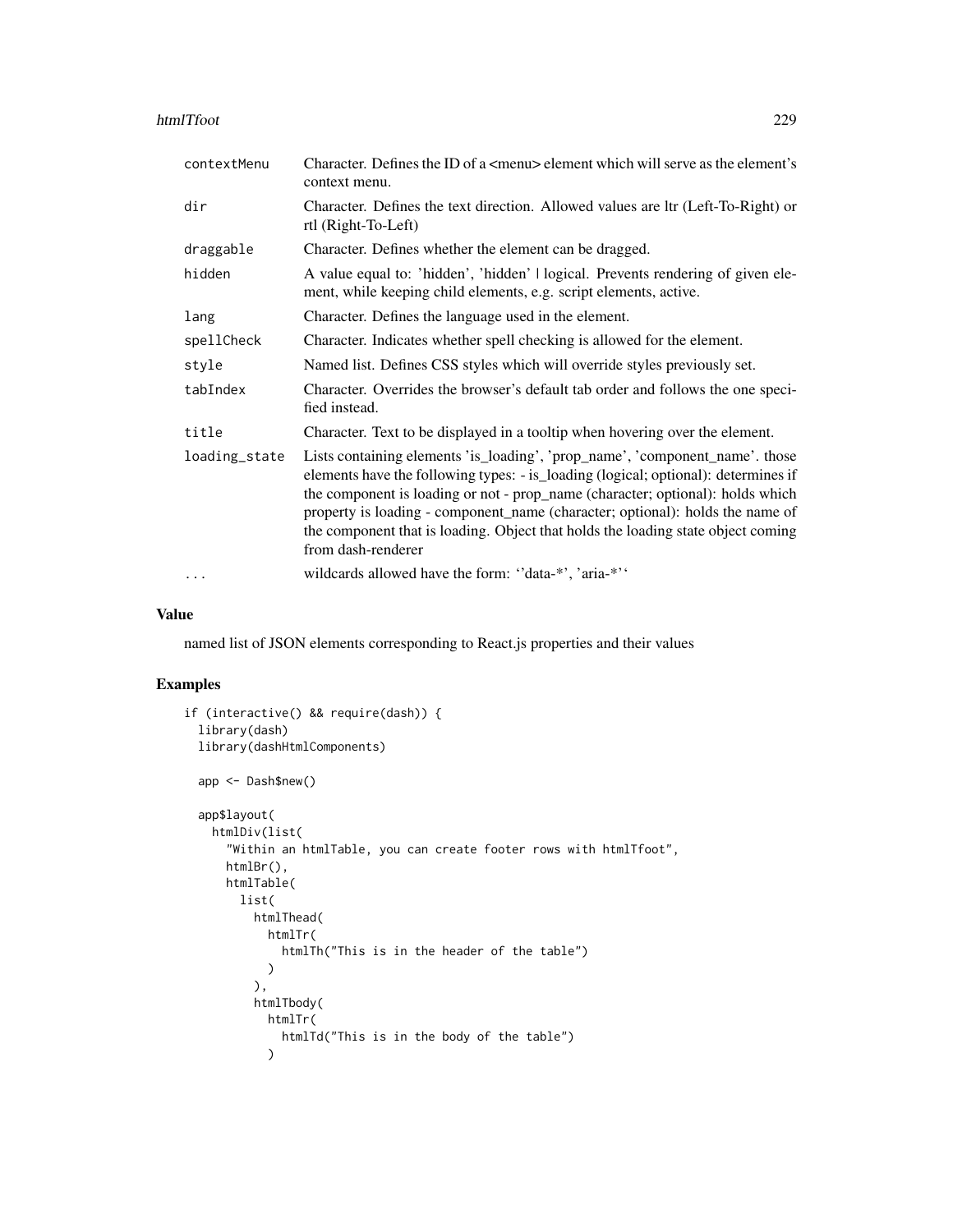#### 230 htmlTh

```
),
          htmlTfoot(
            htmlTr(
              htmlTd("This is in the footer of the table")
            )
          )
        )
       )
      \lambda)
   )
   app$run_server()
 }
htmlTh Th component
```
## Description

Th is a wrapper for the <th> HTML5 element. For detailed attribute info see: https://developer.mozilla.org/en-US/docs/Web/HTML/Element/th

#### Usage

```
htmlTh(children=NULL, id=NULL, n_clicks=NULL,
n_clicks_timestamp=NULL, key=NULL, role=NULL, colSpan=NULL,
headers=NULL, rowSpan=NULL, scope=NULL, accessKey=NULL,
className=NULL, contentEditable=NULL, contextMenu=NULL,
dir=NULL, draggable=NULL, hidden=NULL, lang=NULL,
spellCheck=NULL, style=NULL, tabIndex=NULL, title=NULL,
loading_state=NULL, ...)
```

| children           | A list of or a singular dash component, string or number. The children of this<br>component                                                                                                |  |
|--------------------|--------------------------------------------------------------------------------------------------------------------------------------------------------------------------------------------|--|
| id                 | Character. The ID of this component, used to identify dash components in call-<br>backs. The ID needs to be unique across all of the components in an app.                                 |  |
| n_clicks           | Numeric. An integer that represents the number of times that this element has<br>been clicked on.                                                                                          |  |
| n_clicks_timestamp |                                                                                                                                                                                            |  |
|                    | Numeric. An integer that represents the time (in ms since 1970) at which<br>n_clicks changed. This can be used to tell which button was changed most<br>recently.                          |  |
| key                | Character. A unique identifier for the component, used to improve performance<br>by React.js while rendering components See https://reactjs.org/docs/lists-and-<br>keys.html for more info |  |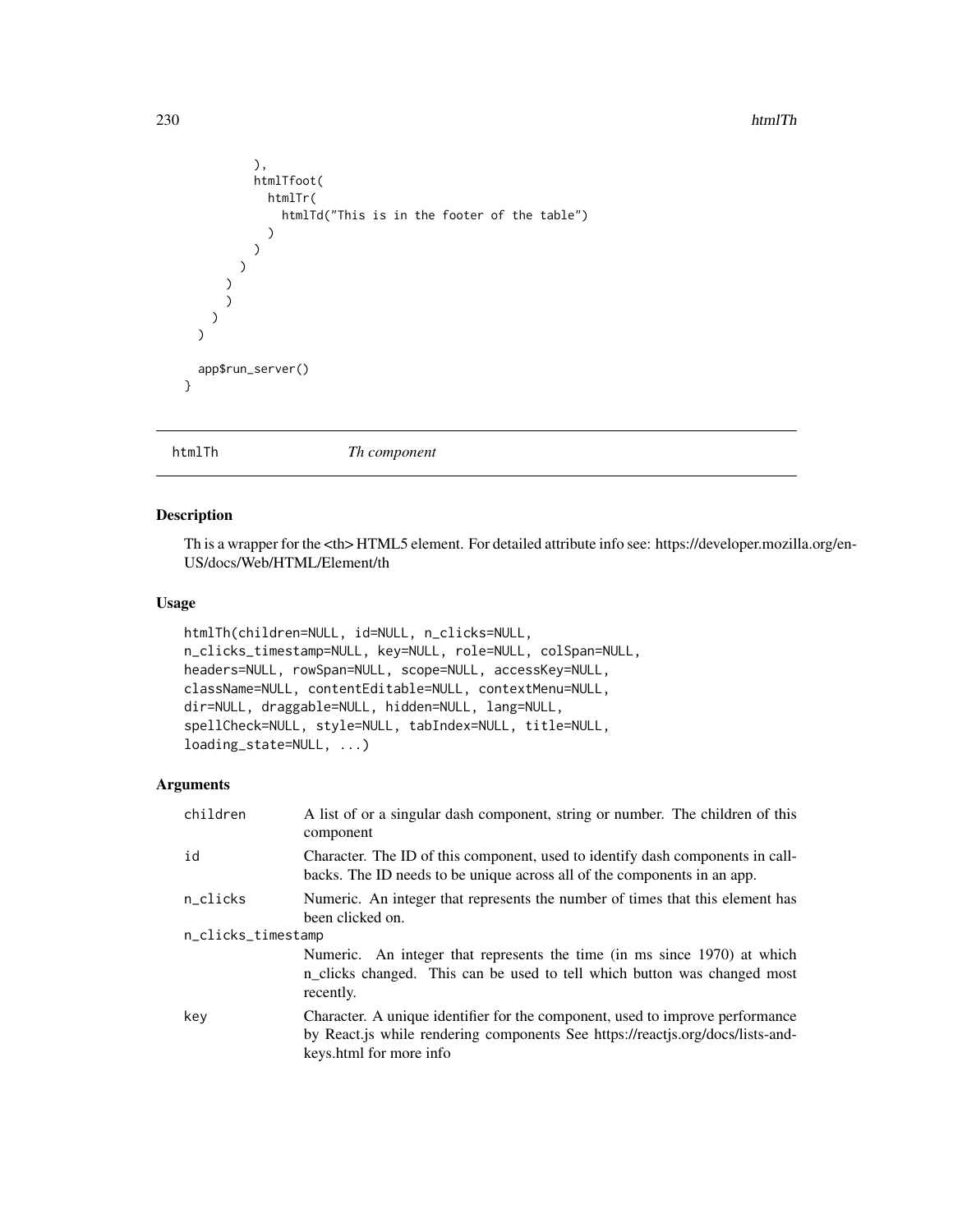#### htmlTh 231

| role            | Character. The ARIA role attribute                                                                                                                                                                                                                                                                                                                                                                                                              |                                         |
|-----------------|-------------------------------------------------------------------------------------------------------------------------------------------------------------------------------------------------------------------------------------------------------------------------------------------------------------------------------------------------------------------------------------------------------------------------------------------------|-----------------------------------------|
| colSpan         | Character   numeric. The colspan attribute defines the number of columns a cell<br>should span.                                                                                                                                                                                                                                                                                                                                                 |                                         |
| headers         | Character. IDs of the <th> elements which applies to this element.</th>                                                                                                                                                                                                                                                                                                                                                                         | elements which applies to this element. |
| rowSpan         | Character   numeric. Defines the number of rows a table cell should span over.                                                                                                                                                                                                                                                                                                                                                                  |                                         |
| scope           | Character. Defines the cells that the header test (defined in the th element) relates<br>to.                                                                                                                                                                                                                                                                                                                                                    |                                         |
| accessKey       | Character. Keyboard shortcut to activate or add focus to the element.                                                                                                                                                                                                                                                                                                                                                                           |                                         |
| className       | Character. Often used with CSS to style elements with common properties.                                                                                                                                                                                                                                                                                                                                                                        |                                         |
| contentEditable |                                                                                                                                                                                                                                                                                                                                                                                                                                                 |                                         |
|                 | Character. Indicates whether the element's content is editable.                                                                                                                                                                                                                                                                                                                                                                                 |                                         |
| contextMenu     | Character. Defines the ID of a <menu> element which will serve as the element's<br/>context menu.</menu>                                                                                                                                                                                                                                                                                                                                        |                                         |
| dir             | Character. Defines the text direction. Allowed values are ltr (Left-To-Right) or<br>rtl (Right-To-Left)                                                                                                                                                                                                                                                                                                                                         |                                         |
| draggable       | Character. Defines whether the element can be dragged.                                                                                                                                                                                                                                                                                                                                                                                          |                                         |
| hidden          | A value equal to: 'hidden', 'hidden'   logical. Prevents rendering of given ele-<br>ment, while keeping child elements, e.g. script elements, active.                                                                                                                                                                                                                                                                                           |                                         |
| lang            | Character. Defines the language used in the element.                                                                                                                                                                                                                                                                                                                                                                                            |                                         |
| spellCheck      | Character. Indicates whether spell checking is allowed for the element.                                                                                                                                                                                                                                                                                                                                                                         |                                         |
| style           | Named list. Defines CSS styles which will override styles previously set.                                                                                                                                                                                                                                                                                                                                                                       |                                         |
| tabIndex        | Character. Overrides the browser's default tab order and follows the one speci-<br>fied instead.                                                                                                                                                                                                                                                                                                                                                |                                         |
| title           | Character. Text to be displayed in a tooltip when hovering over the element.                                                                                                                                                                                                                                                                                                                                                                    |                                         |
| loading_state   | Lists containing elements 'is_loading', 'prop_name', 'component_name'. those<br>elements have the following types: - is_loading (logical; optional): determines if<br>the component is loading or not - prop_name (character; optional): holds which<br>property is loading - component_name (character; optional): holds the name of<br>the component that is loading. Object that holds the loading state object coming<br>from dash-renderer |                                         |
| .               | wildcards allowed have the form: "data-*', 'aria-*''                                                                                                                                                                                                                                                                                                                                                                                            |                                         |

## Value

named list of JSON elements corresponding to React.js properties and their values

```
if (interactive() && require(dash)) {
 library(dash)
 library(dashHtmlComponents)
  app <- Dash$new()
```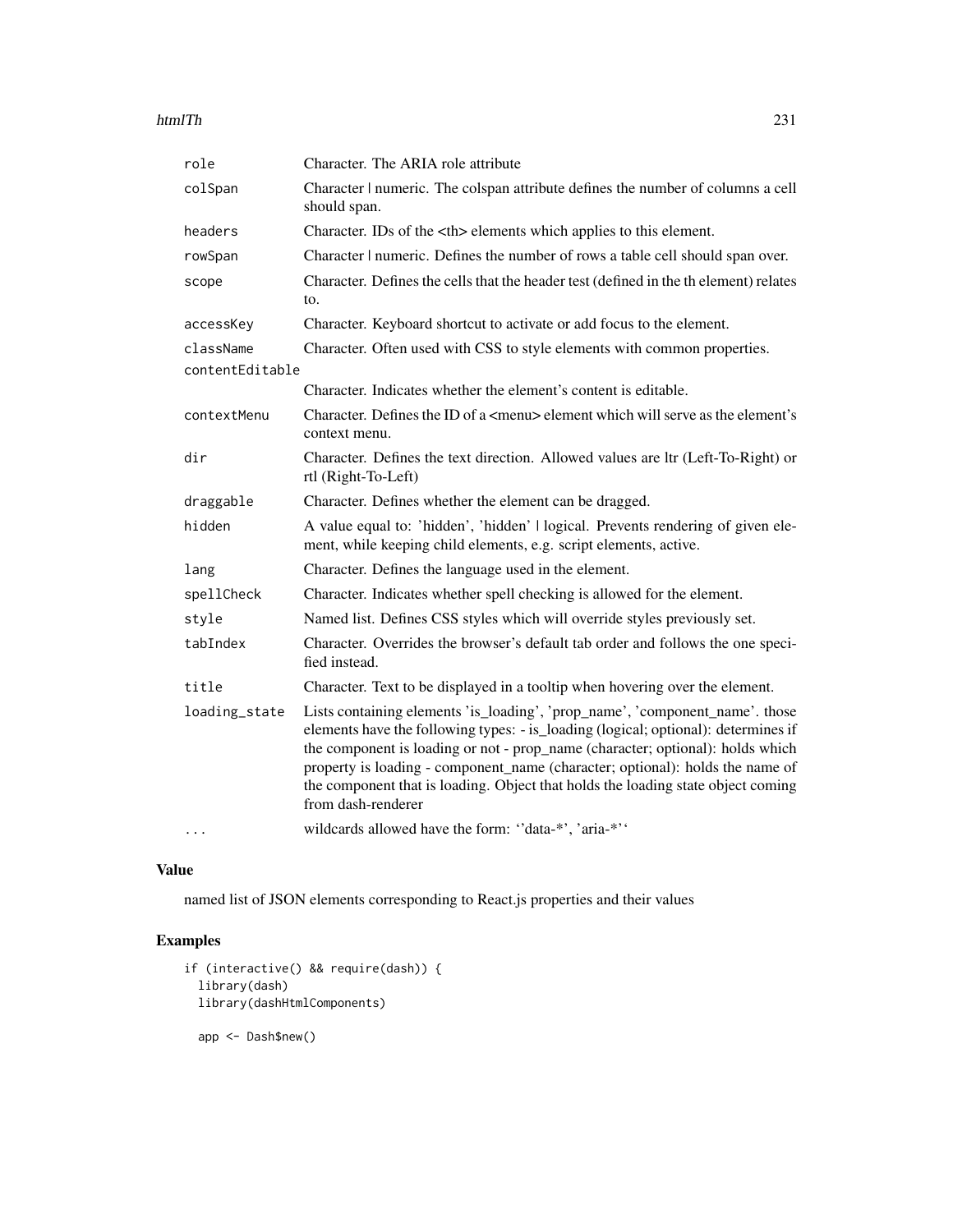```
app$layout(
    htmlDiv(list(
      htmlTable(
        list(
           # the following row contains headers
          htmlTr(
             list(
               htmlTh("Header 1"),
               htmlTh("Header 2")
             )
          )
        \lambda)
      \mathcal{L})
  )
  app$run_server()
}
```
htmlThead *Thead component*

#### Description

Thead is a wrapper for the <thead> HTML5 element. For detailed attribute info see: https://developer.mozilla.org/en-US/docs/Web/HTML/Element/thead

### Usage

```
htmlThead(children=NULL, id=NULL, n_clicks=NULL,
n_clicks_timestamp=NULL, key=NULL, role=NULL,
accessKey=NULL, className=NULL, contentEditable=NULL,
contextMenu=NULL, dir=NULL, draggable=NULL, hidden=NULL,
lang=NULL, spellCheck=NULL, style=NULL, tabIndex=NULL,
title=NULL, loading_state=NULL, ...)
```

| children           | A list of or a singular dash component, string or number. The children of this<br>component                                                                       |  |
|--------------------|-------------------------------------------------------------------------------------------------------------------------------------------------------------------|--|
| id                 | Character. The ID of this component, used to identify dash components in call-<br>backs. The ID needs to be unique across all of the components in an app.        |  |
| n_clicks           | Numeric. An integer that represents the number of times that this element has<br>been clicked on.                                                                 |  |
| n_clicks_timestamp |                                                                                                                                                                   |  |
|                    | Numeric. An integer that represents the time (in ms since 1970) at which<br>n_clicks changed. This can be used to tell which button was changed most<br>recently. |  |
|                    |                                                                                                                                                                   |  |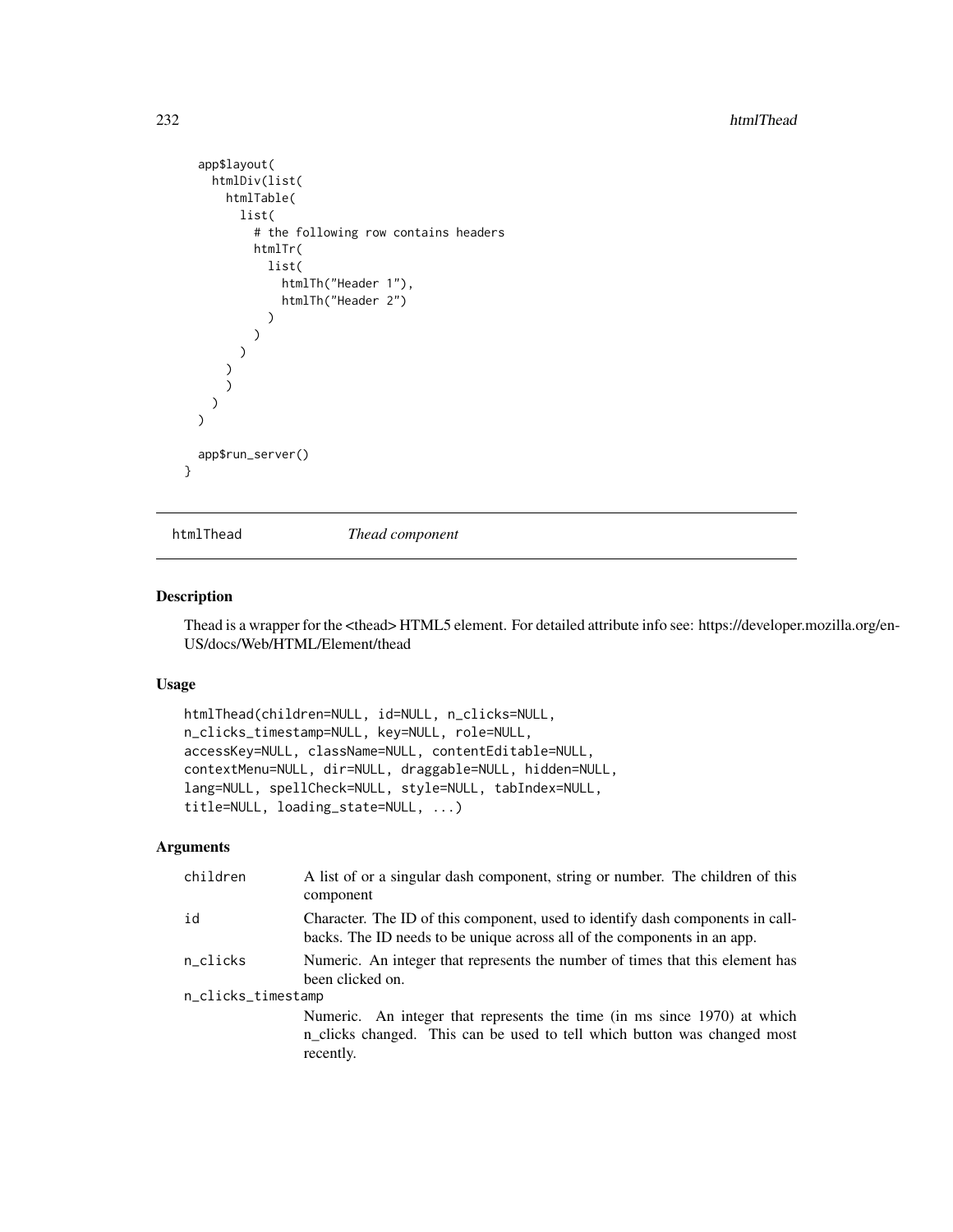| key             | Character. A unique identifier for the component, used to improve performance<br>by React.js while rendering components See https://reactjs.org/docs/lists-and-<br>keys.html for more info                                                                                                                                                                                                                                                      |
|-----------------|-------------------------------------------------------------------------------------------------------------------------------------------------------------------------------------------------------------------------------------------------------------------------------------------------------------------------------------------------------------------------------------------------------------------------------------------------|
| role            | Character. The ARIA role attribute                                                                                                                                                                                                                                                                                                                                                                                                              |
| accessKey       | Character. Keyboard shortcut to activate or add focus to the element.                                                                                                                                                                                                                                                                                                                                                                           |
| className       | Character. Often used with CSS to style elements with common properties.                                                                                                                                                                                                                                                                                                                                                                        |
| contentEditable |                                                                                                                                                                                                                                                                                                                                                                                                                                                 |
|                 | Character. Indicates whether the element's content is editable.                                                                                                                                                                                                                                                                                                                                                                                 |
| contextMenu     | Character. Defines the ID of a <menu> element which will serve as the element's<br/>context menu.</menu>                                                                                                                                                                                                                                                                                                                                        |
| dir             | Character. Defines the text direction. Allowed values are ltr (Left-To-Right) or<br>rtl (Right-To-Left)                                                                                                                                                                                                                                                                                                                                         |
| draggable       | Character. Defines whether the element can be dragged.                                                                                                                                                                                                                                                                                                                                                                                          |
| hidden          | A value equal to: 'hidden', 'hidden'   logical. Prevents rendering of given ele-<br>ment, while keeping child elements, e.g. script elements, active.                                                                                                                                                                                                                                                                                           |
| lang            | Character. Defines the language used in the element.                                                                                                                                                                                                                                                                                                                                                                                            |
| spellCheck      | Character. Indicates whether spell checking is allowed for the element.                                                                                                                                                                                                                                                                                                                                                                         |
| style           | Named list. Defines CSS styles which will override styles previously set.                                                                                                                                                                                                                                                                                                                                                                       |
| tabIndex        | Character. Overrides the browser's default tab order and follows the one speci-<br>fied instead.                                                                                                                                                                                                                                                                                                                                                |
| title           | Character. Text to be displayed in a tooltip when hovering over the element.                                                                                                                                                                                                                                                                                                                                                                    |
| loading_state   | Lists containing elements 'is_loading', 'prop_name', 'component_name'. those<br>elements have the following types: - is_loading (logical; optional): determines if<br>the component is loading or not - prop_name (character; optional): holds which<br>property is loading - component_name (character; optional): holds the name of<br>the component that is loading. Object that holds the loading state object coming<br>from dash-renderer |
| $\cdots$        | wildcards allowed have the form: "data-*', 'aria-*''                                                                                                                                                                                                                                                                                                                                                                                            |

### Value

named list of JSON elements corresponding to React.js properties and their values

```
if (interactive() && require(dash)) {
  library(dash)
  library(dashHtmlComponents)
  app <- Dash$new()
  app$layout(
   htmlDiv(list(
      "Within an htmlTable, you can create a header with htmlThead",
     htmlBr(),
```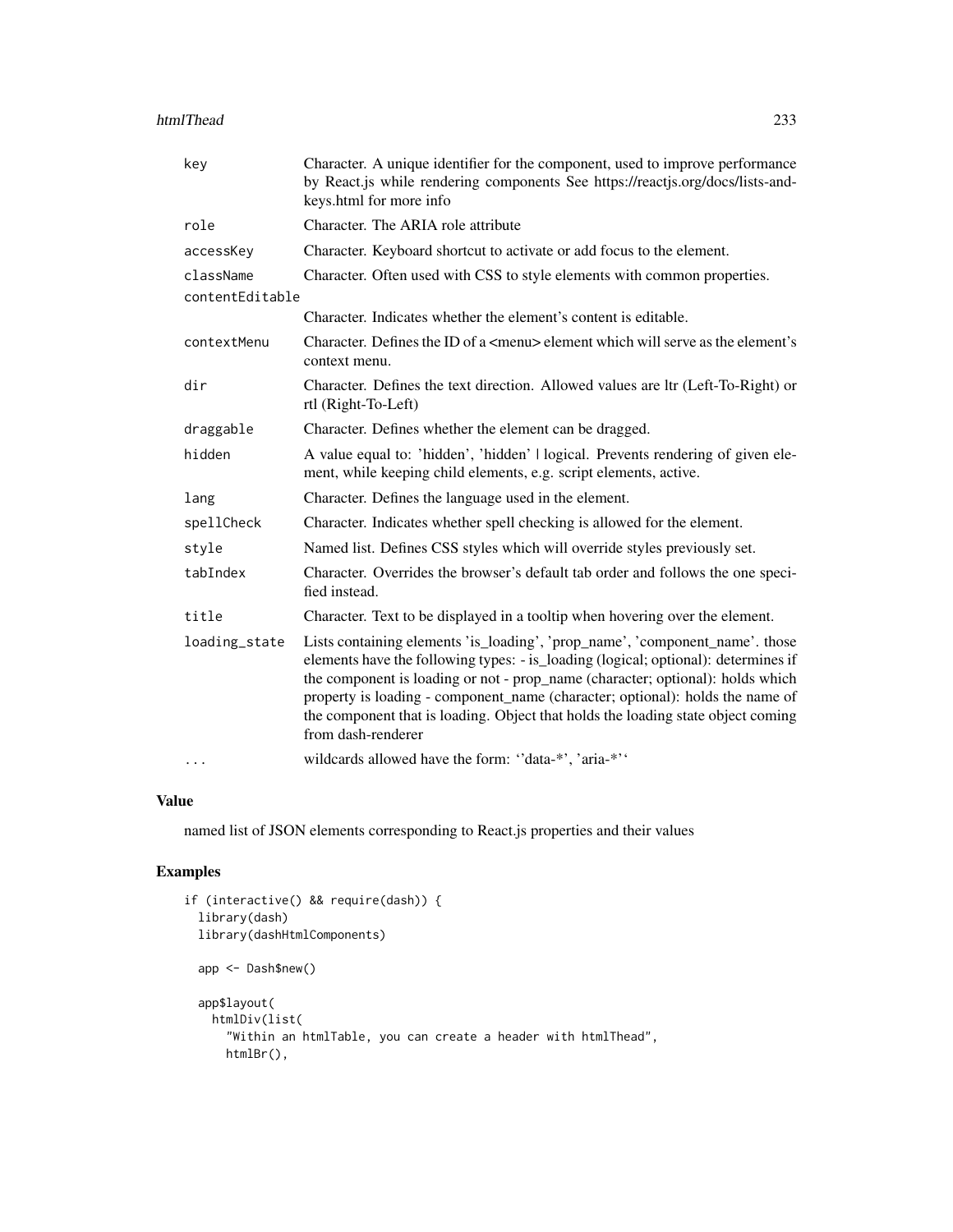```
htmlTable(
        list(
          htmlThead(
            htmlTr(
               htmlTh("This is in the header of the table")
             \lambda),
          htmlTbody(
             htmlTr(
               htmlTd("This is in the body of the table")
             )
          ),
          htmlTfoot(
             htmlTr(
               htmlTd("This is in the footer of the table")
             )
          )
        )
      \mathcal{L})
    )
  \lambdaapp$run_server()
}
```
htmlTime *Time component*

#### Description

Time is a wrapper for the <time> HTML5 element. For detailed attribute info see: https://developer.mozilla.org/en-US/docs/Web/HTML/Element/time

### Usage

```
htmlTime(children=NULL, id=NULL, n_clicks=NULL,
n_clicks_timestamp=NULL, key=NULL, role=NULL, dateTime=NULL,
accessKey=NULL, className=NULL, contentEditable=NULL,
contextMenu=NULL, dir=NULL, draggable=NULL, hidden=NULL,
lang=NULL, spellCheck=NULL, style=NULL, tabIndex=NULL,
title=NULL, loading_state=NULL, ...)
```

| children | A list of or a singular dash component, string or number. The children of this |
|----------|--------------------------------------------------------------------------------|
|          | component                                                                      |
| id       | Character. The ID of this component, used to identify dash components in call- |
|          | backs. The ID needs to be unique across all of the components in an app.       |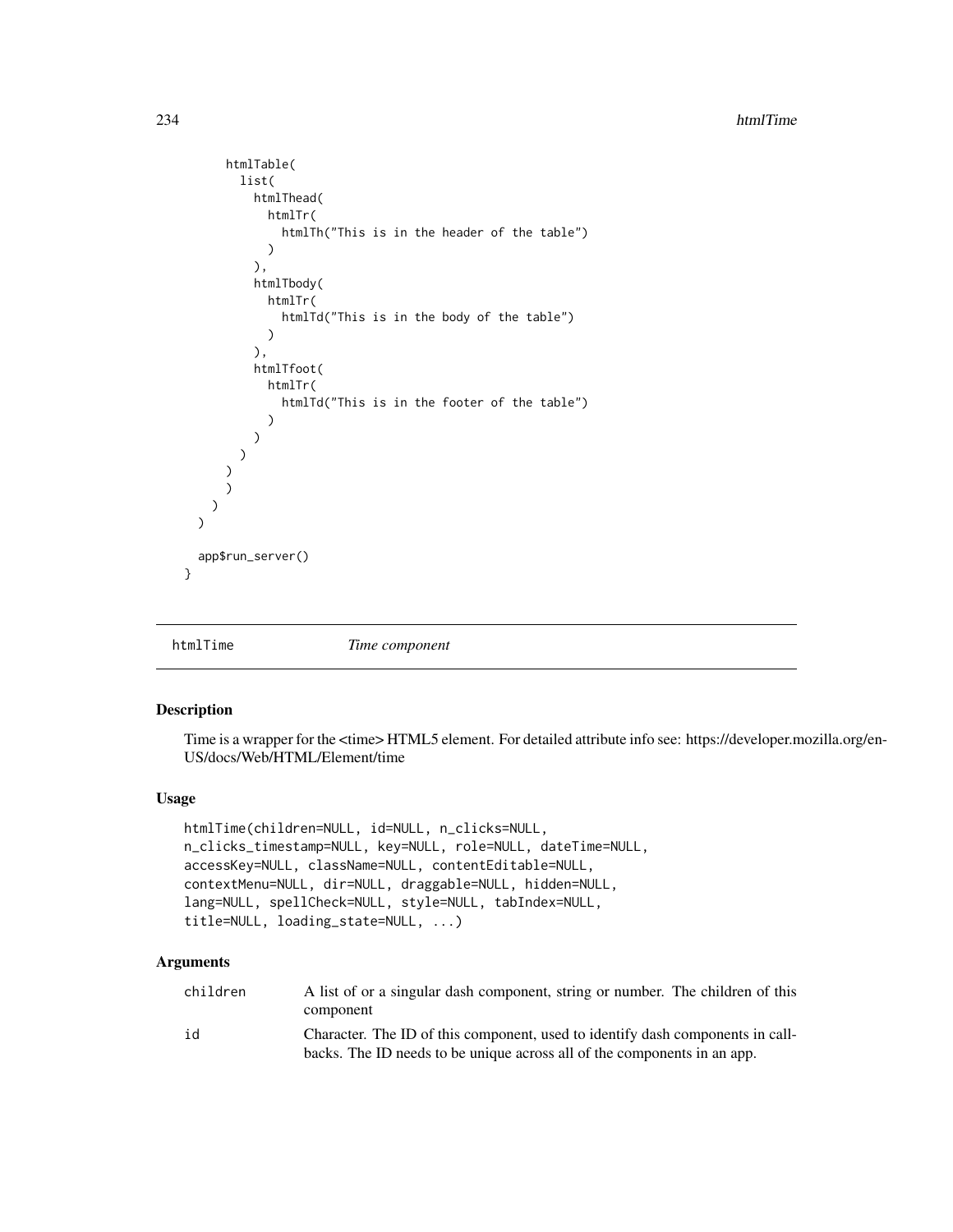#### htmlTime 235

| n_clicks           | Numeric. An integer that represents the number of times that this element has<br>been clicked on.                                                                                                                                                                                                                                                                                                                                               |
|--------------------|-------------------------------------------------------------------------------------------------------------------------------------------------------------------------------------------------------------------------------------------------------------------------------------------------------------------------------------------------------------------------------------------------------------------------------------------------|
| n_clicks_timestamp |                                                                                                                                                                                                                                                                                                                                                                                                                                                 |
|                    | Numeric. An integer that represents the time (in ms since 1970) at which<br>n_clicks changed. This can be used to tell which button was changed most<br>recently.                                                                                                                                                                                                                                                                               |
| key                | Character. A unique identifier for the component, used to improve performance<br>by React.js while rendering components See https://reactjs.org/docs/lists-and-<br>keys.html for more info                                                                                                                                                                                                                                                      |
| role               | Character. The ARIA role attribute                                                                                                                                                                                                                                                                                                                                                                                                              |
| dateTime           | Character. Indicates the date and time associated with the element.                                                                                                                                                                                                                                                                                                                                                                             |
| accessKey          | Character. Keyboard shortcut to activate or add focus to the element.                                                                                                                                                                                                                                                                                                                                                                           |
| className          | Character. Often used with CSS to style elements with common properties.                                                                                                                                                                                                                                                                                                                                                                        |
| contentEditable    |                                                                                                                                                                                                                                                                                                                                                                                                                                                 |
|                    | Character. Indicates whether the element's content is editable.                                                                                                                                                                                                                                                                                                                                                                                 |
| contextMenu        | Character. Defines the ID of a <menu> element which will serve as the element's<br/>context menu.</menu>                                                                                                                                                                                                                                                                                                                                        |
| dir                | Character. Defines the text direction. Allowed values are ltr (Left-To-Right) or<br>rtl (Right-To-Left)                                                                                                                                                                                                                                                                                                                                         |
| draggable          | Character. Defines whether the element can be dragged.                                                                                                                                                                                                                                                                                                                                                                                          |
| hidden             | A value equal to: 'hidden', 'hidden'   logical. Prevents rendering of given ele-<br>ment, while keeping child elements, e.g. script elements, active.                                                                                                                                                                                                                                                                                           |
| lang               | Character. Defines the language used in the element.                                                                                                                                                                                                                                                                                                                                                                                            |
| spellCheck         | Character. Indicates whether spell checking is allowed for the element.                                                                                                                                                                                                                                                                                                                                                                         |
| style              | Named list. Defines CSS styles which will override styles previously set.                                                                                                                                                                                                                                                                                                                                                                       |
| tabIndex           | Character. Overrides the browser's default tab order and follows the one speci-<br>fied instead.                                                                                                                                                                                                                                                                                                                                                |
| title              | Character. Text to be displayed in a tooltip when hovering over the element.                                                                                                                                                                                                                                                                                                                                                                    |
| loading_state      | Lists containing elements 'is_loading', 'prop_name', 'component_name'. those<br>elements have the following types: - is_loading (logical; optional): determines if<br>the component is loading or not - prop_name (character; optional): holds which<br>property is loading - component_name (character; optional): holds the name of<br>the component that is loading. Object that holds the loading state object coming<br>from dash-renderer |
|                    | wildcards allowed have the form: "data-*', 'aria-*''                                                                                                                                                                                                                                                                                                                                                                                            |

# Value

named list of JSON elements corresponding to React.js properties and their values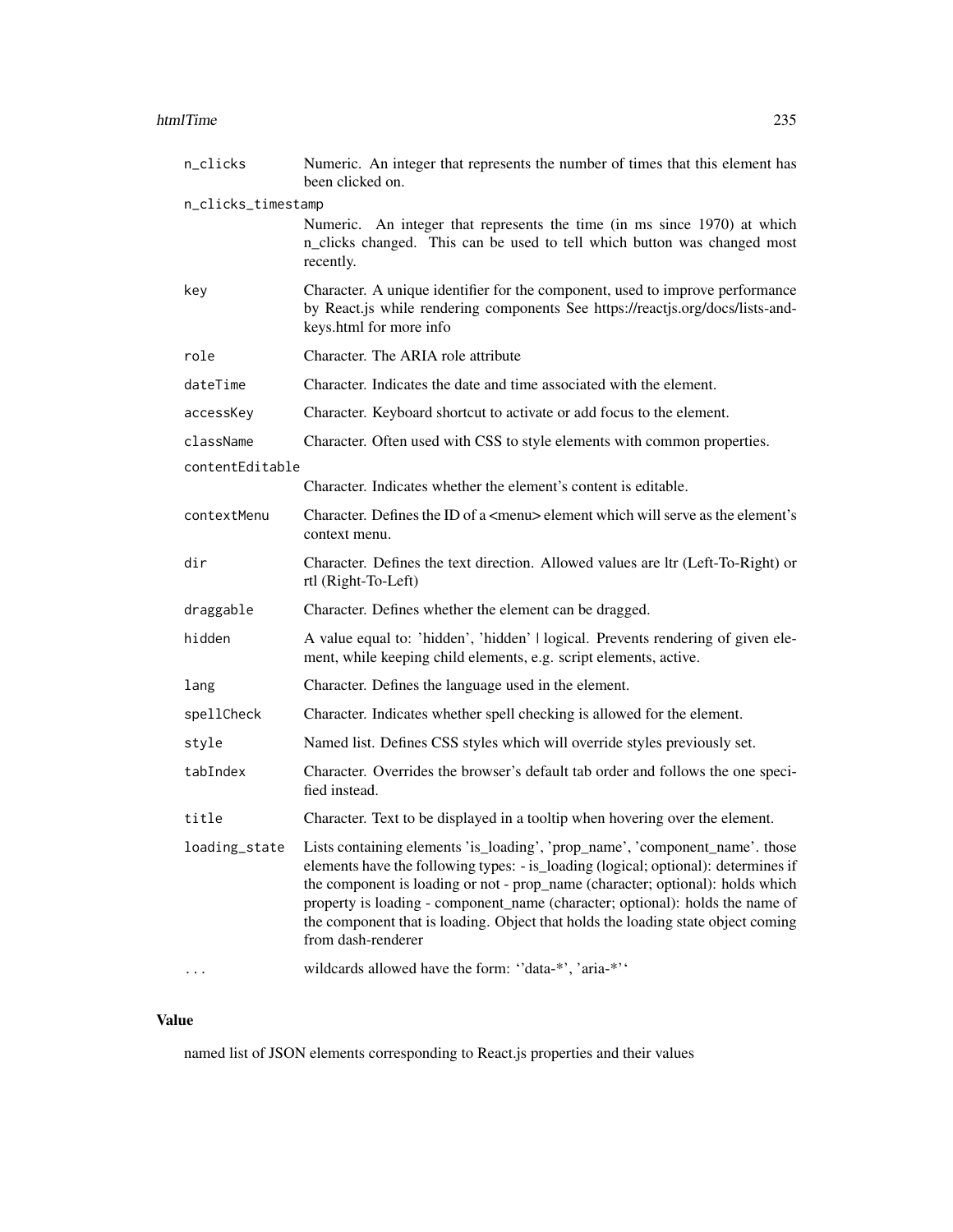## Examples

```
if (interactive() && require(dash)) {
 library(dash)
 library(dashHtmlComponents)
 app <- Dash$new()
 app$layout(
   htmlDiv(list(
     htmlP(
       list(
          "It might be useful to wrap dates like ",
          htmlTime(dateTime = "2019-07-29", children = "July 29th"),
          " in an htmlTime to make your datetime strings machine-readable."
        )
      )
     \lambda)
 \lambdaapp$run_server()
}
```
htmlTitle *Title component*

## Description

Title is a wrapper for the <title> HTML5 element. For detailed attribute info see: https://developer.mozilla.org/en-US/docs/Web/HTML/Element/title

#### Usage

```
htmlTitle(children=NULL, id=NULL, n_clicks=NULL,
n_clicks_timestamp=NULL, key=NULL, role=NULL,
accessKey=NULL, className=NULL, contentEditable=NULL,
contextMenu=NULL, dir=NULL, draggable=NULL, hidden=NULL,
lang=NULL, spellCheck=NULL, style=NULL, tabIndex=NULL,
title=NULL, loading_state=NULL, ...)
```

| children | A list of or a singular dash component, string or number. The children of this<br>component                                                                |
|----------|------------------------------------------------------------------------------------------------------------------------------------------------------------|
| id       | Character. The ID of this component, used to identify dash components in call-<br>backs. The ID needs to be unique across all of the components in an app. |
| n clicks | Numeric. An integer that represents the number of times that this element has<br>been clicked on.                                                          |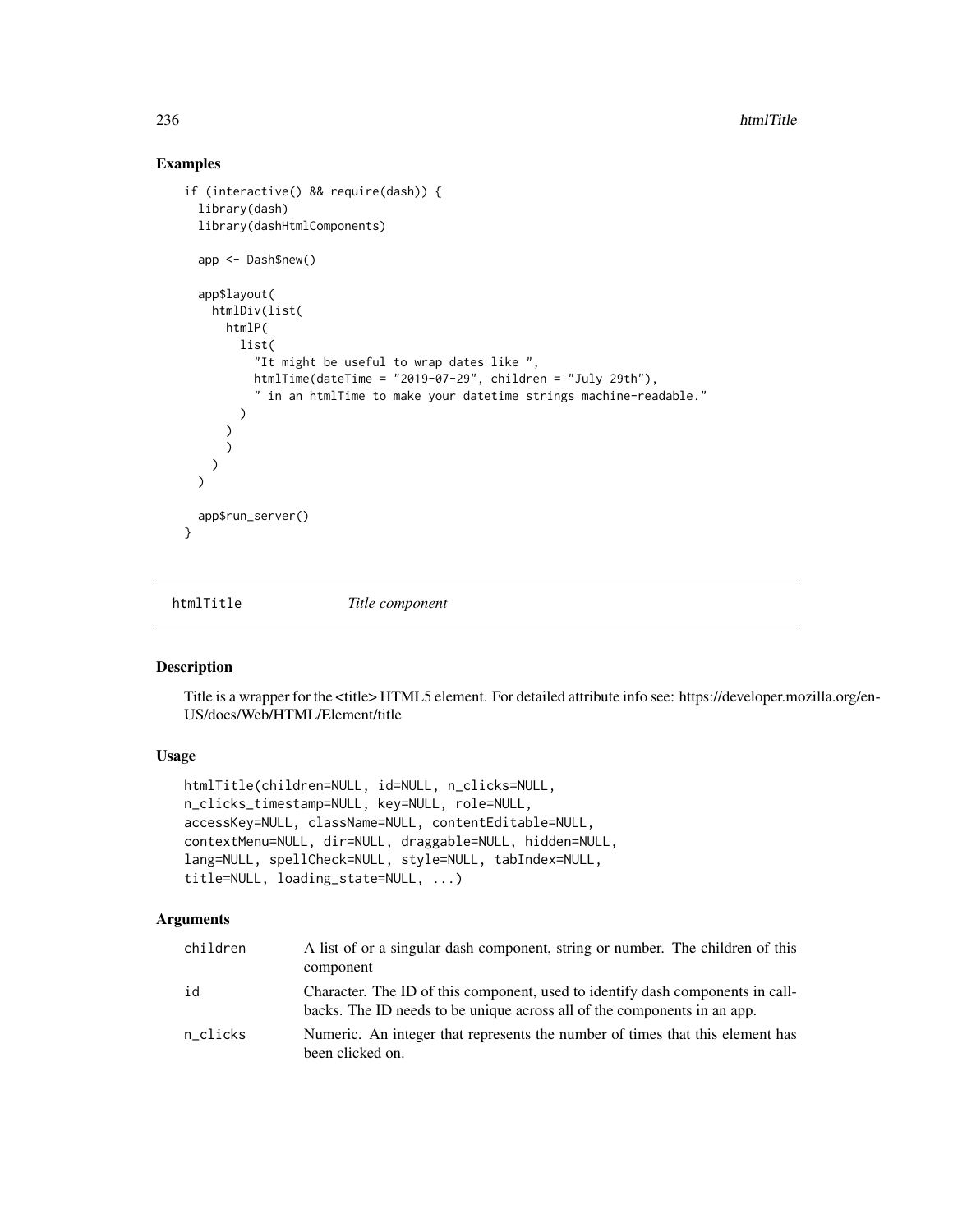#### htmlTitle 237

| n_clicks_timestamp           |                                                                                                                                                                                                                                                                                                                                                                                                                                                 |
|------------------------------|-------------------------------------------------------------------------------------------------------------------------------------------------------------------------------------------------------------------------------------------------------------------------------------------------------------------------------------------------------------------------------------------------------------------------------------------------|
|                              | Numeric. An integer that represents the time (in ms since 1970) at which<br>n_clicks changed. This can be used to tell which button was changed most<br>recently.                                                                                                                                                                                                                                                                               |
| key                          | Character. A unique identifier for the component, used to improve performance<br>by React.js while rendering components See https://reactjs.org/docs/lists-and-<br>keys.html for more info                                                                                                                                                                                                                                                      |
| role                         | Character. The ARIA role attribute                                                                                                                                                                                                                                                                                                                                                                                                              |
| accessKey                    | Character. Keyboard shortcut to activate or add focus to the element.                                                                                                                                                                                                                                                                                                                                                                           |
| className<br>contentEditable | Character. Often used with CSS to style elements with common properties.                                                                                                                                                                                                                                                                                                                                                                        |
|                              | Character. Indicates whether the element's content is editable.                                                                                                                                                                                                                                                                                                                                                                                 |
| contextMenu                  | Character. Defines the ID of a <menu> element which will serve as the element's<br/>context menu.</menu>                                                                                                                                                                                                                                                                                                                                        |
| dir                          | Character. Defines the text direction. Allowed values are ltr (Left-To-Right) or<br>rtl (Right-To-Left)                                                                                                                                                                                                                                                                                                                                         |
| draggable                    | Character. Defines whether the element can be dragged.                                                                                                                                                                                                                                                                                                                                                                                          |
| hidden                       | A value equal to: 'hidden', 'hidden'   logical. Prevents rendering of given ele-<br>ment, while keeping child elements, e.g. script elements, active.                                                                                                                                                                                                                                                                                           |
| lang                         | Character. Defines the language used in the element.                                                                                                                                                                                                                                                                                                                                                                                            |
| spellCheck                   | Character. Indicates whether spell checking is allowed for the element.                                                                                                                                                                                                                                                                                                                                                                         |
| style                        | Named list. Defines CSS styles which will override styles previously set.                                                                                                                                                                                                                                                                                                                                                                       |
| tabIndex                     | Character. Overrides the browser's default tab order and follows the one speci-<br>fied instead.                                                                                                                                                                                                                                                                                                                                                |
| title                        | Character. Text to be displayed in a tooltip when hovering over the element.                                                                                                                                                                                                                                                                                                                                                                    |
| loading_state                | Lists containing elements 'is_loading', 'prop_name', 'component_name'. those<br>elements have the following types: - is_loading (logical; optional): determines if<br>the component is loading or not - prop_name (character; optional): holds which<br>property is loading - component_name (character; optional): holds the name of<br>the component that is loading. Object that holds the loading state object coming<br>from dash-renderer |
|                              | wildcards allowed have the form: "data-*', 'aria-*''                                                                                                                                                                                                                                                                                                                                                                                            |

## Value

named list of JSON elements corresponding to React.js properties and their values

```
# This component's effects will be overridden by the index
# template in Dash for R. We suggest using Dash's API to
# set the page title instead:
#
# app$title('My page title')
```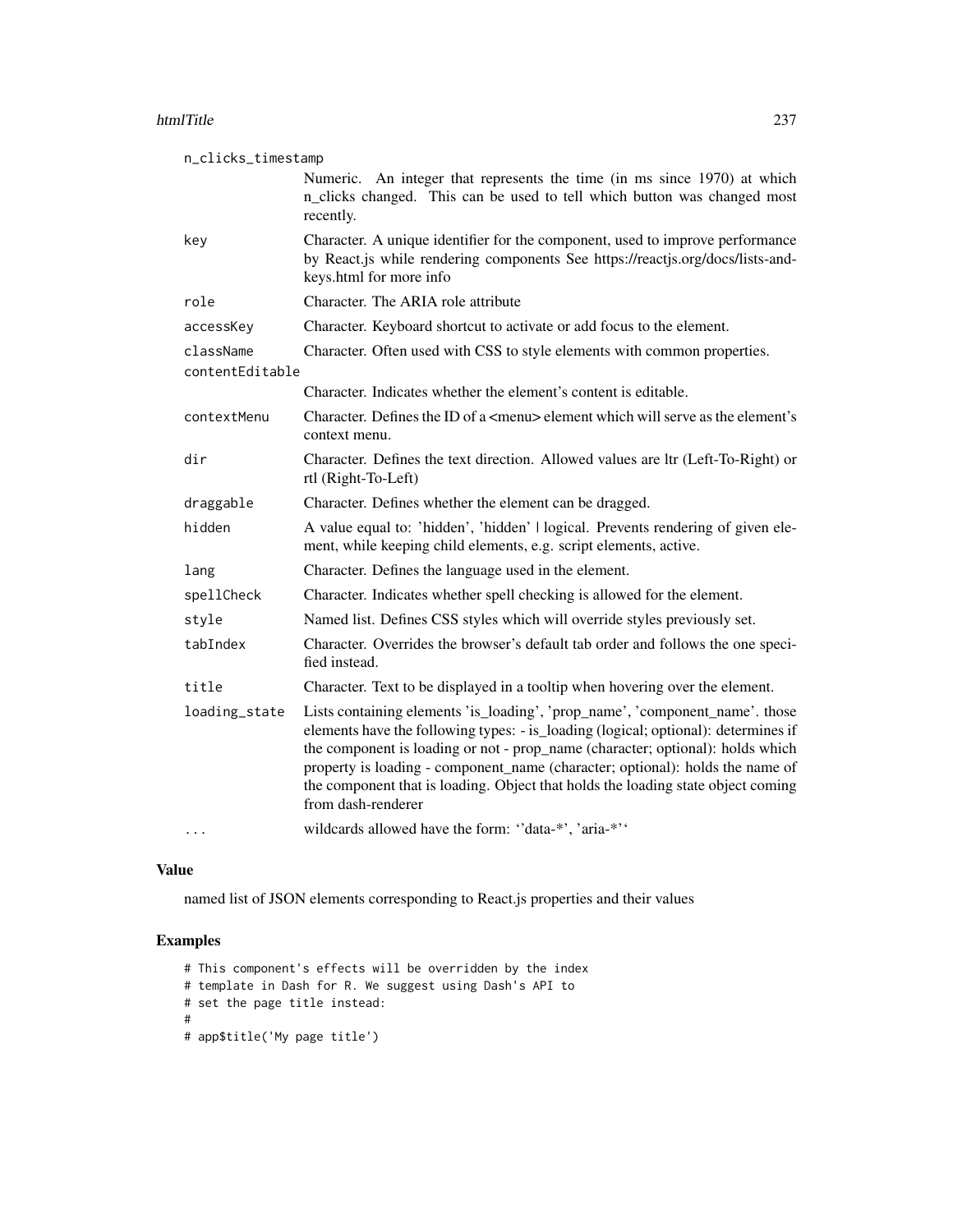## Description

Tr is a wrapper for the <tr> HTML5 element. For detailed attribute info see: https://developer.mozilla.org/en-US/docs/Web/HTML/Element/tr

## Usage

```
htmlTr(children=NULL, id=NULL, n_clicks=NULL,
n_clicks_timestamp=NULL, key=NULL, role=NULL,
accessKey=NULL, className=NULL, contentEditable=NULL,
contextMenu=NULL, dir=NULL, draggable=NULL, hidden=NULL,
lang=NULL, spellCheck=NULL, style=NULL, tabIndex=NULL,
title=NULL, loading_state=NULL, ...)
```

| children           | A list of or a singular dash component, string or number. The children of this<br>component                                                                                                |  |
|--------------------|--------------------------------------------------------------------------------------------------------------------------------------------------------------------------------------------|--|
| id                 | Character. The ID of this component, used to identify dash components in call-<br>backs. The ID needs to be unique across all of the components in an app.                                 |  |
| n_clicks           | Numeric. An integer that represents the number of times that this element has<br>been clicked on.                                                                                          |  |
| n_clicks_timestamp |                                                                                                                                                                                            |  |
|                    | Numeric. An integer that represents the time (in ms since 1970) at which<br>n_clicks changed. This can be used to tell which button was changed most<br>recently.                          |  |
| key                | Character. A unique identifier for the component, used to improve performance<br>by React.js while rendering components See https://reactjs.org/docs/lists-and-<br>keys.html for more info |  |
| role               | Character. The ARIA role attribute                                                                                                                                                         |  |
| accessKey          | Character. Keyboard shortcut to activate or add focus to the element.                                                                                                                      |  |
| className          | Character. Often used with CSS to style elements with common properties.                                                                                                                   |  |
| contentEditable    |                                                                                                                                                                                            |  |
|                    | Character. Indicates whether the element's content is editable.                                                                                                                            |  |
| contextMenu        | Character. Defines the ID of a $\leq$ menu $\geq$ element which will serve as the element's<br>context menu.                                                                               |  |
| dir                | Character. Defines the text direction. Allowed values are ltr (Left-To-Right) or<br>rtl (Right-To-Left)                                                                                    |  |
| draggable          | Character. Defines whether the element can be dragged.                                                                                                                                     |  |
| hidden             | A value equal to: 'hidden', 'hidden'   logical. Prevents rendering of given ele-<br>ment, while keeping child elements, e.g. script elements, active.                                      |  |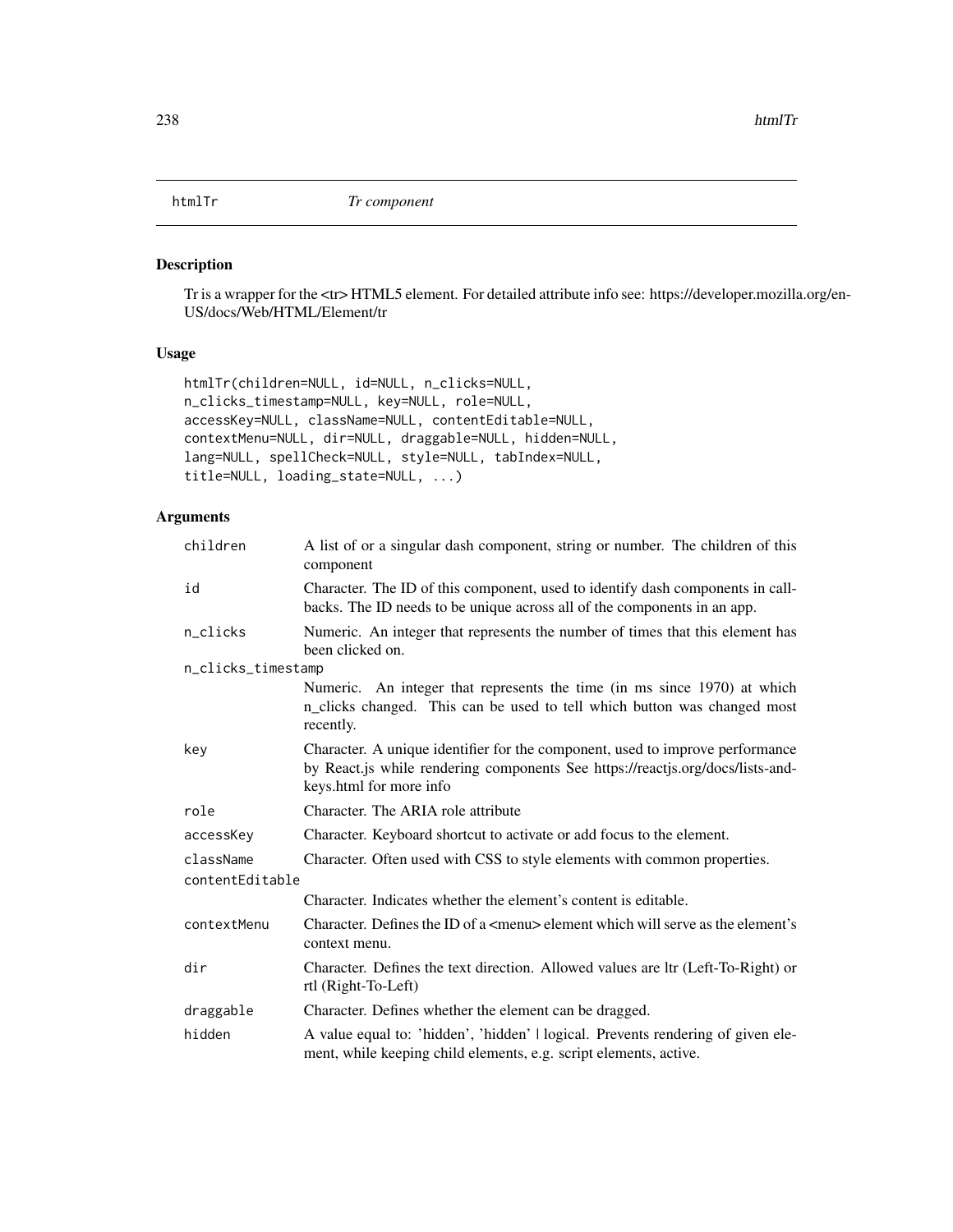#### htmlTr 239

| lang          | Character. Defines the language used in the element.                                                                                                                                                                                                                                                                                                                                                                                            |
|---------------|-------------------------------------------------------------------------------------------------------------------------------------------------------------------------------------------------------------------------------------------------------------------------------------------------------------------------------------------------------------------------------------------------------------------------------------------------|
| spellCheck    | Character. Indicates whether spell checking is allowed for the element.                                                                                                                                                                                                                                                                                                                                                                         |
| style         | Named list. Defines CSS styles which will override styles previously set.                                                                                                                                                                                                                                                                                                                                                                       |
| tabIndex      | Character. Overrides the browser's default tab order and follows the one speci-<br>fied instead.                                                                                                                                                                                                                                                                                                                                                |
| title         | Character. Text to be displayed in a tooltip when hovering over the element.                                                                                                                                                                                                                                                                                                                                                                    |
| loading_state | Lists containing elements 'is_loading', 'prop_name', 'component_name'. those<br>elements have the following types: - is_loading (logical; optional): determines if<br>the component is loading or not - prop_name (character; optional): holds which<br>property is loading - component name (character; optional): holds the name of<br>the component that is loading. Object that holds the loading state object coming<br>from dash-renderer |
| .             | wildcards allowed have the form: "data-*", 'aria-*"                                                                                                                                                                                                                                                                                                                                                                                             |

## Value

named list of JSON elements corresponding to React.js properties and their values

```
if (interactive() && require(dash)) {
  library(dash)
  library(dashHtmlComponents)
  app <- Dash$new()
  app$layout(
   htmlDiv(list(
      "Within an htmlTable, individual rows can be made with htmlTr",
     htmlBr(),
     htmlTable(
        list(
          # the following row contains headers
          htmlTr(
            list(
              htmlTh("Header 1"),
              htmlTh("Header 2")
            )
          ),
          # the following row contains cells
          htmlTr(
            list(
              htmlTd("this is a cell"),
              htmlTd("this is another cell")
            )
          )
        )
      )
      )
    )
```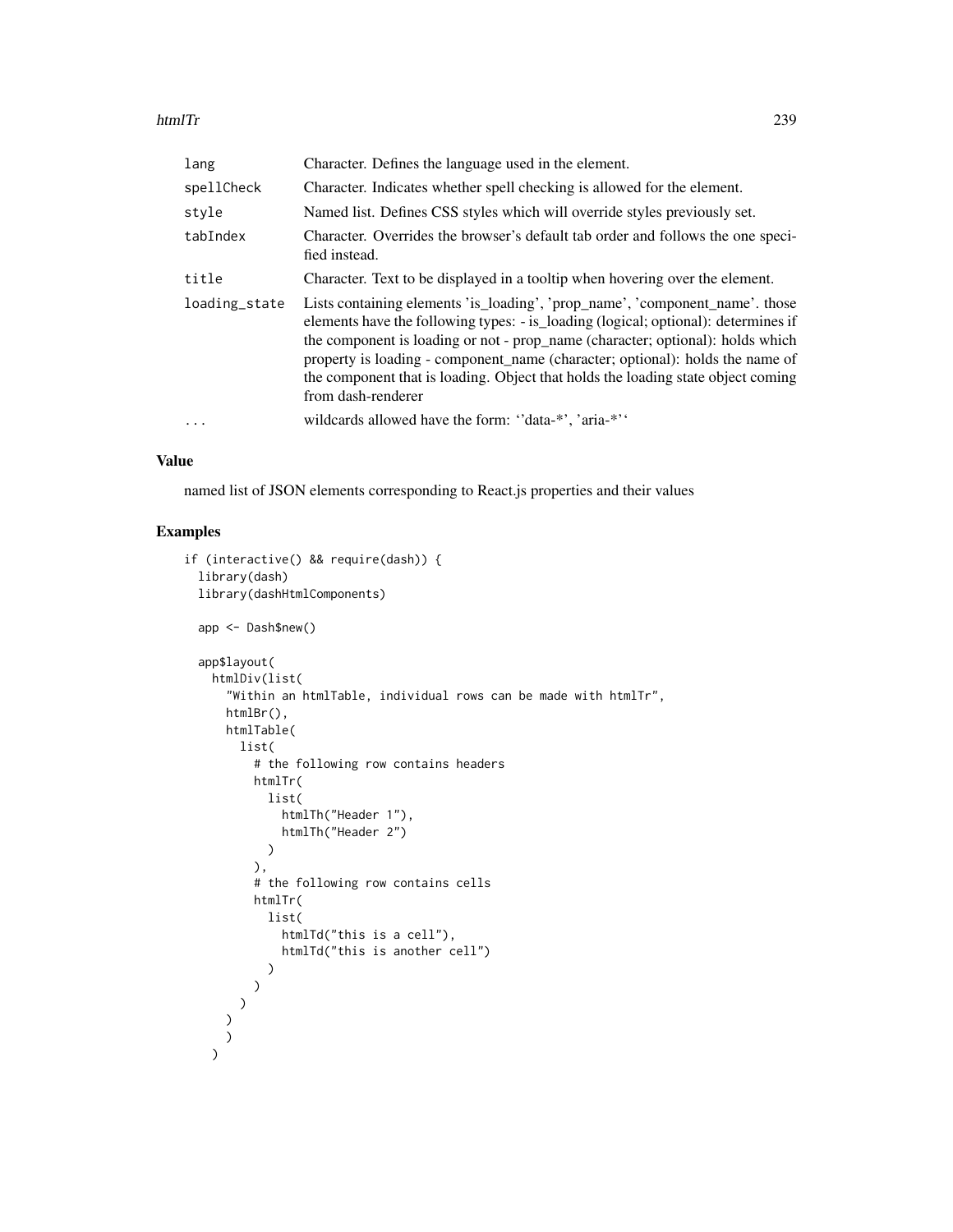```
240 htmlTrack and the control of the control of the control of the control of the control of the control of the control of the control of the control of the control of the control of the control of the control of the contr
```

```
)
 app$run_server()
}
```
htmlTrack *Track component*

#### Description

Track is a wrapper for the <track> HTML5 element. For detailed attribute info see: https://developer.mozilla.org/en-US/docs/Web/HTML/Element/track

## Usage

```
htmlTrack(children=NULL, id=NULL, n_clicks=NULL,
n_clicks_timestamp=NULL, key=NULL, role=NULL, default=NULL,
kind=NULL, label=NULL, src=NULL, srcLang=NULL,
accessKey=NULL, className=NULL, contentEditable=NULL,
contextMenu=NULL, dir=NULL, draggable=NULL, hidden=NULL,
lang=NULL, spellCheck=NULL, style=NULL, tabIndex=NULL,
title=NULL, loading_state=NULL, ...)
```

| children           | A list of or a singular dash component, string or number. The children of this<br>component                                                                                                |
|--------------------|--------------------------------------------------------------------------------------------------------------------------------------------------------------------------------------------|
| id                 | Character. The ID of this component, used to identify dash components in call-<br>backs. The ID needs to be unique across all of the components in an app.                                 |
| n_clicks           | Numeric. An integer that represents the number of times that this element has<br>been clicked on.                                                                                          |
| n_clicks_timestamp |                                                                                                                                                                                            |
|                    | Numeric. An integer that represents the time (in ms since 1970) at which<br>n_clicks changed. This can be used to tell which button was changed most<br>recently.                          |
| key                | Character. A unique identifier for the component, used to improve performance<br>by React.js while rendering components See https://reactjs.org/docs/lists-and-<br>keys.html for more info |
| role               | Character. The ARIA role attribute                                                                                                                                                         |
| default            | A value equal to: 'default', 'default'   logical. Indicates that the track should be<br>enabled unless the user's preferences indicate something different.                                |
| kind               | Character. Specifies the kind of text track.                                                                                                                                               |
| label              | Character. Specifies a user-readable title of the element.                                                                                                                                 |
| src                | Character. The URL of the embeddable content.                                                                                                                                              |
| srcLang            | Character.                                                                                                                                                                                 |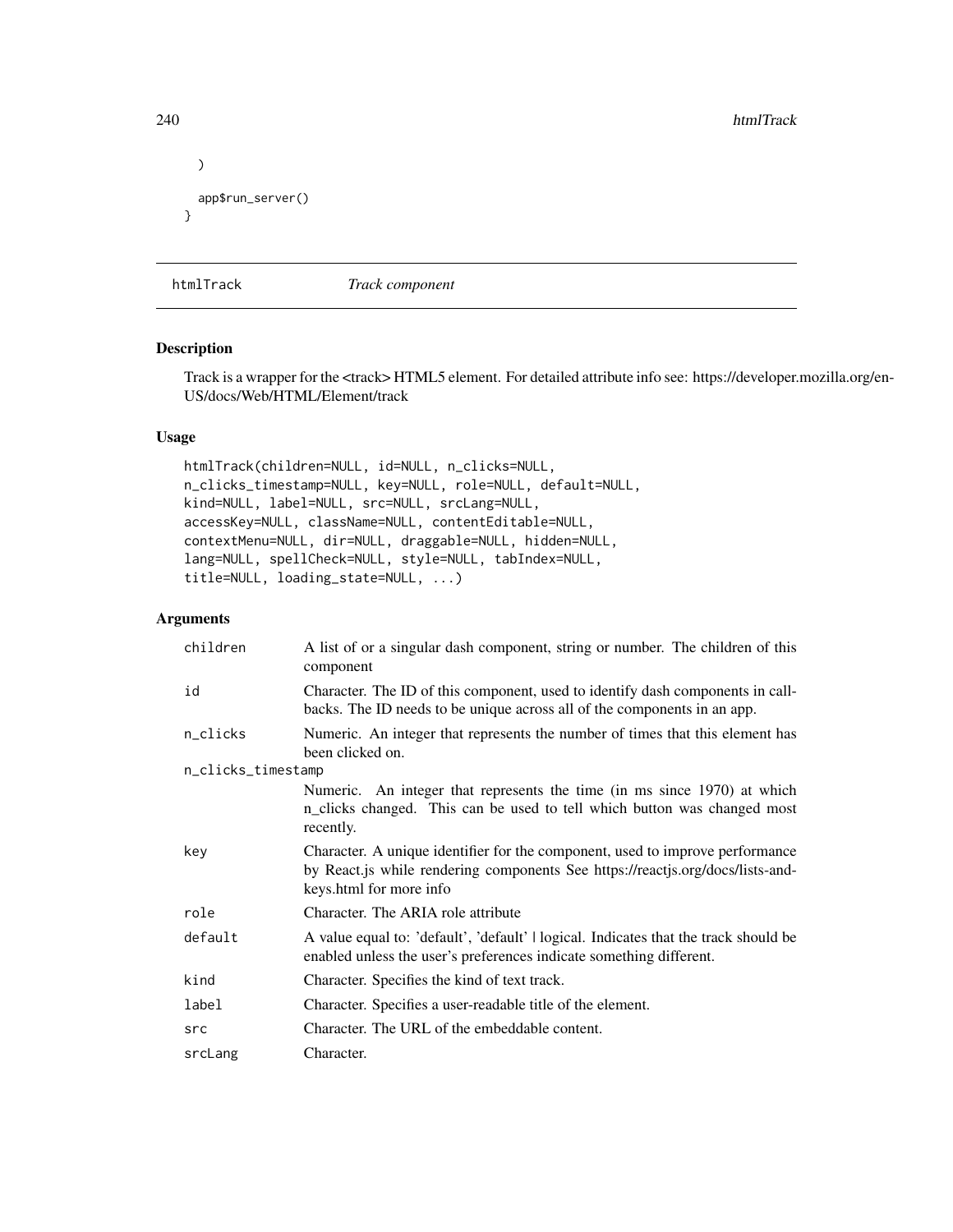#### htmlTrack 241

| accessKey       | Character. Keyboard shortcut to activate or add focus to the element.                                                                                                                                                                                                                                                                                                                                                                           |
|-----------------|-------------------------------------------------------------------------------------------------------------------------------------------------------------------------------------------------------------------------------------------------------------------------------------------------------------------------------------------------------------------------------------------------------------------------------------------------|
| className       | Character. Often used with CSS to style elements with common properties.                                                                                                                                                                                                                                                                                                                                                                        |
| contentEditable |                                                                                                                                                                                                                                                                                                                                                                                                                                                 |
|                 | Character. Indicates whether the element's content is editable.                                                                                                                                                                                                                                                                                                                                                                                 |
| contextMenu     | Character. Defines the ID of a <menu> element which will serve as the element's<br/>context menu.</menu>                                                                                                                                                                                                                                                                                                                                        |
| dir             | Character. Defines the text direction. Allowed values are ltr (Left-To-Right) or<br>rtl (Right-To-Left)                                                                                                                                                                                                                                                                                                                                         |
| draggable       | Character. Defines whether the element can be dragged.                                                                                                                                                                                                                                                                                                                                                                                          |
| hidden          | A value equal to: 'hidden', 'hidden'   logical. Prevents rendering of given ele-<br>ment, while keeping child elements, e.g. script elements, active.                                                                                                                                                                                                                                                                                           |
| lang            | Character. Defines the language used in the element.                                                                                                                                                                                                                                                                                                                                                                                            |
| spellCheck      | Character. Indicates whether spell checking is allowed for the element.                                                                                                                                                                                                                                                                                                                                                                         |
| style           | Named list. Defines CSS styles which will override styles previously set.                                                                                                                                                                                                                                                                                                                                                                       |
| tabIndex        | Character. Overrides the browser's default tab order and follows the one speci-<br>fied instead.                                                                                                                                                                                                                                                                                                                                                |
| title           | Character. Text to be displayed in a tooltip when hovering over the element.                                                                                                                                                                                                                                                                                                                                                                    |
| loading_state   | Lists containing elements 'is_loading', 'prop_name', 'component_name'. those<br>elements have the following types: - is_loading (logical; optional): determines if<br>the component is loading or not - prop_name (character; optional): holds which<br>property is loading - component_name (character; optional): holds the name of<br>the component that is loading. Object that holds the loading state object coming<br>from dash-renderer |
| $\cdots$        | wildcards allowed have the form: "data-*', 'aria-*''                                                                                                                                                                                                                                                                                                                                                                                            |

#### Value

named list of JSON elements corresponding to React.js properties and their values

```
# The URL below has been chunked to comply with CRAN
# requirements; the use of file.path is optional and not required
# for this component.
if (interactive() && require(dash)) {
  library(dash)
  library(dashHtmlComponents)
  app <- Dash$new()
  app$layout(
   htmlDiv(list(
     htmlVideo(children = list(
       htmlSource(src = file.path("https://interactive-examples.mdn.mozilla.net",
                                  "media/examples",
                                  "friday.mp4",
```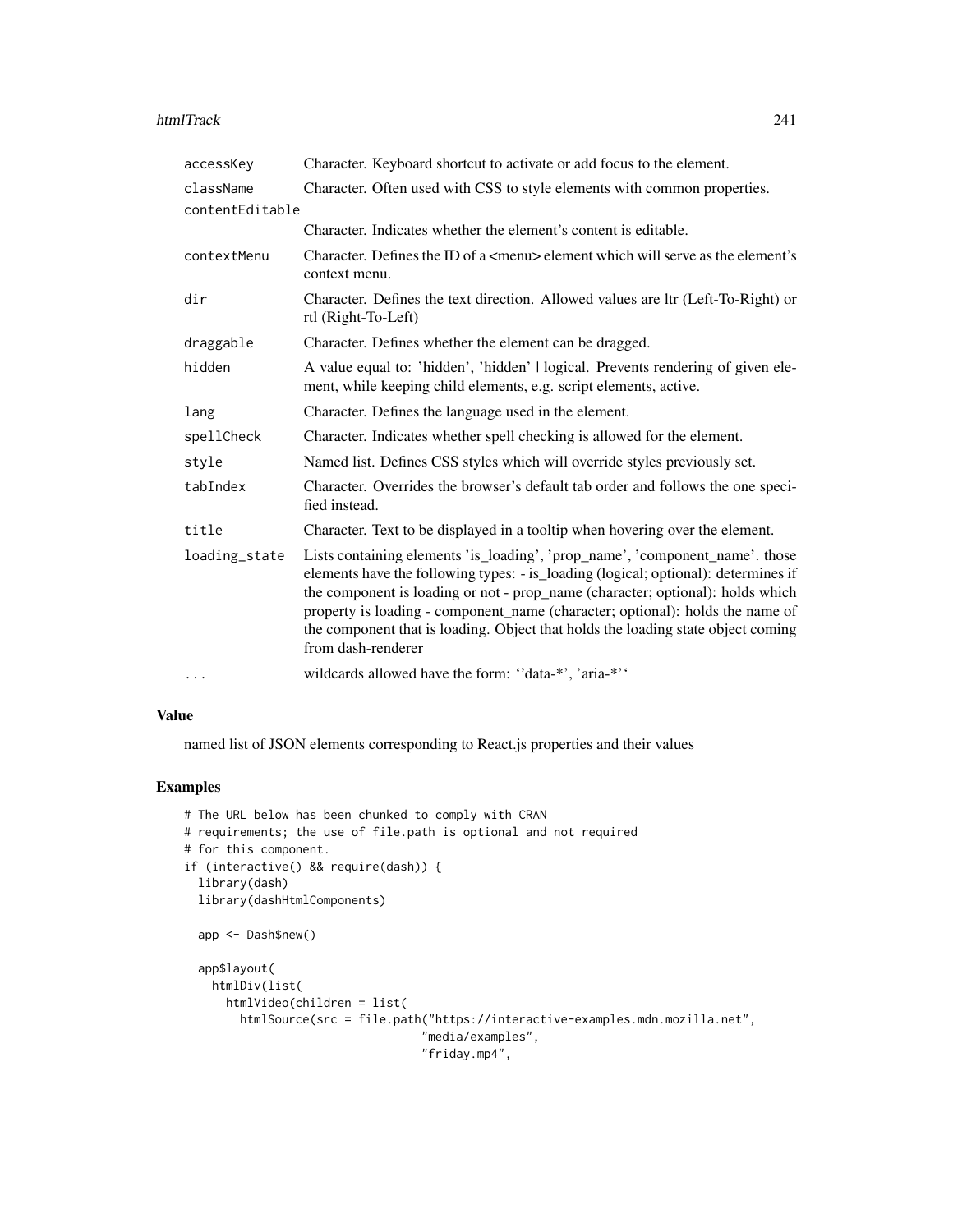```
fsep = ''/"),
                  type = 'video/mp4'),
        htmlTrack(kind = 'captions',
                  srcLang = 'en',
                  src = file.path("https://interactive-examples.mdn.mozilla.net",
                                   "media/examples",
                                   "friday.vtt",
                                   fsep = "/"),
                  default = 'default',
                  label = 'English')
      ),
      controls = TRUE
   )
   )
  )
  )
 app$run_server()
}
```
htmlU *U component*

#### Description

U is a wrapper for the  $\langle u \rangle$ HTML5 element. For detailed attribute info see: https://developer.mozilla.org/en-US/docs/Web/HTML/Element/u

### Usage

```
htmlU(children=NULL, id=NULL, n_clicks=NULL,
n_clicks_timestamp=NULL, key=NULL, role=NULL,
accessKey=NULL, className=NULL, contentEditable=NULL,
contextMenu=NULL, dir=NULL, draggable=NULL, hidden=NULL,
lang=NULL, spellCheck=NULL, style=NULL, tabIndex=NULL,
title=NULL, loading_state=NULL, ...)
```

| children           | A list of or a singular dash component, string or number. The children of this<br>component                                                                       |  |
|--------------------|-------------------------------------------------------------------------------------------------------------------------------------------------------------------|--|
| id                 | Character. The ID of this component, used to identify dash components in call-<br>backs. The ID needs to be unique across all of the components in an app.        |  |
| n_clicks           | Numeric. An integer that represents the number of times that this element has<br>been clicked on.                                                                 |  |
| n_clicks_timestamp |                                                                                                                                                                   |  |
|                    | Numeric. An integer that represents the time (in ms since 1970) at which<br>n_clicks changed. This can be used to tell which button was changed most<br>recently. |  |
|                    |                                                                                                                                                                   |  |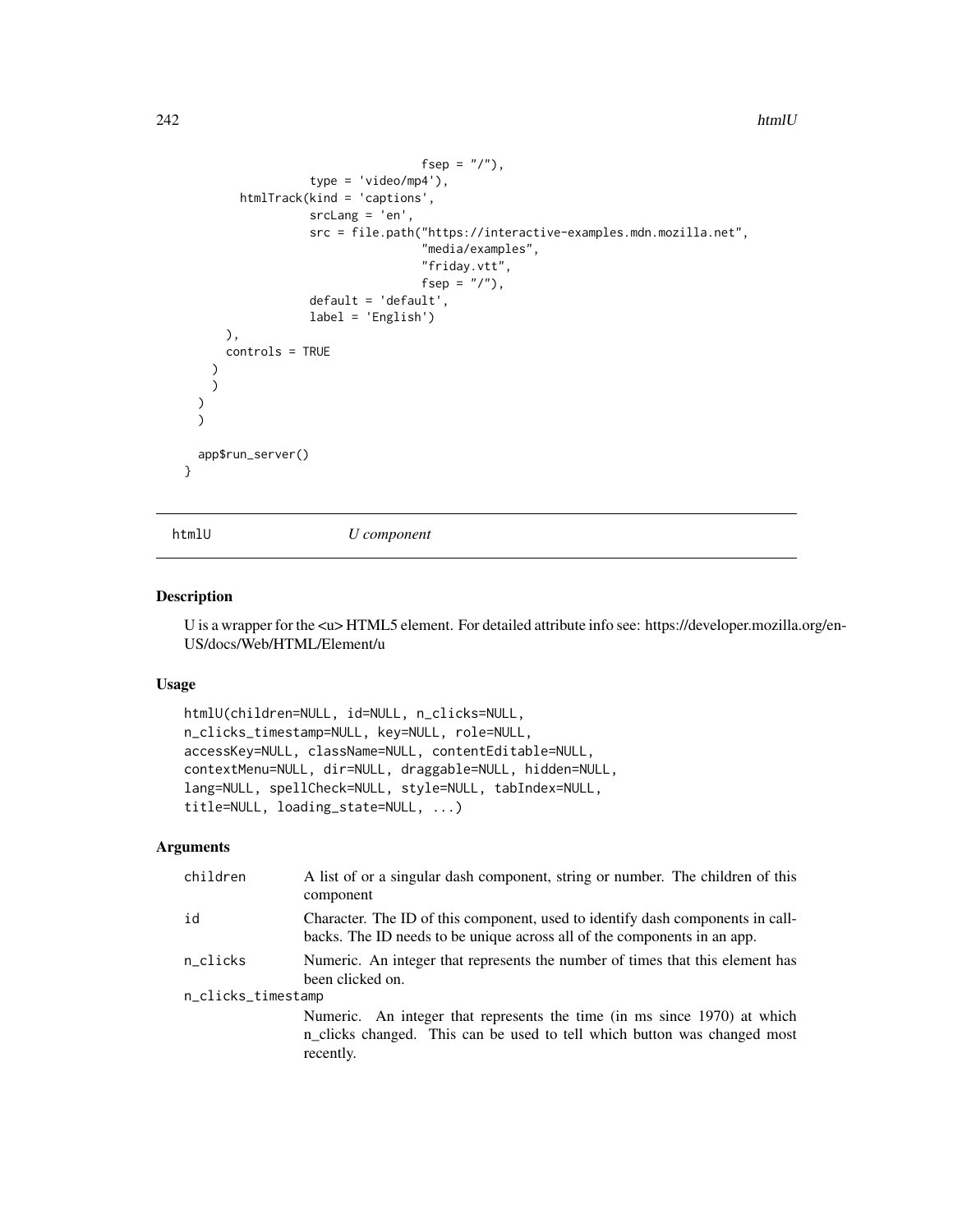### htmlU 243

| key             | Character. A unique identifier for the component, used to improve performance<br>by React.js while rendering components See https://reactjs.org/docs/lists-and-<br>keys.html for more info                                                                                                                                                                                                                                                      |
|-----------------|-------------------------------------------------------------------------------------------------------------------------------------------------------------------------------------------------------------------------------------------------------------------------------------------------------------------------------------------------------------------------------------------------------------------------------------------------|
| role            | Character. The ARIA role attribute                                                                                                                                                                                                                                                                                                                                                                                                              |
| accessKey       | Character. Keyboard shortcut to activate or add focus to the element.                                                                                                                                                                                                                                                                                                                                                                           |
| className       | Character. Often used with CSS to style elements with common properties.                                                                                                                                                                                                                                                                                                                                                                        |
| contentEditable |                                                                                                                                                                                                                                                                                                                                                                                                                                                 |
|                 | Character. Indicates whether the element's content is editable.                                                                                                                                                                                                                                                                                                                                                                                 |
| contextMenu     | Character. Defines the ID of a <menu> element which will serve as the element's<br/>context menu.</menu>                                                                                                                                                                                                                                                                                                                                        |
| dir             | Character. Defines the text direction. Allowed values are ltr (Left-To-Right) or<br>rtl (Right-To-Left)                                                                                                                                                                                                                                                                                                                                         |
| draggable       | Character. Defines whether the element can be dragged.                                                                                                                                                                                                                                                                                                                                                                                          |
| hidden          | A value equal to: 'hidden', 'hidden'   logical. Prevents rendering of given ele-<br>ment, while keeping child elements, e.g. script elements, active.                                                                                                                                                                                                                                                                                           |
| lang            | Character. Defines the language used in the element.                                                                                                                                                                                                                                                                                                                                                                                            |
| spellCheck      | Character. Indicates whether spell checking is allowed for the element.                                                                                                                                                                                                                                                                                                                                                                         |
| style           | Named list. Defines CSS styles which will override styles previously set.                                                                                                                                                                                                                                                                                                                                                                       |
| tabIndex        | Character. Overrides the browser's default tab order and follows the one speci-<br>fied instead.                                                                                                                                                                                                                                                                                                                                                |
| title           | Character. Text to be displayed in a tooltip when hovering over the element.                                                                                                                                                                                                                                                                                                                                                                    |
| loading_state   | Lists containing elements 'is_loading', 'prop_name', 'component_name'. those<br>elements have the following types: - is_loading (logical; optional): determines if<br>the component is loading or not - prop_name (character; optional): holds which<br>property is loading - component_name (character; optional): holds the name of<br>the component that is loading. Object that holds the loading state object coming<br>from dash-renderer |
| $\cdots$        | wildcards allowed have the form: "data-*', 'aria-*''                                                                                                                                                                                                                                                                                                                                                                                            |

### Value

named list of JSON elements corresponding to React.js properties and their values

```
if (interactive() && require(dash)) {
  library(dash)
  library(dashHtmlComponents)
  app <- Dash$new()
  app$layout(
    htmlDiv(list(
      htmlU("Wrap your text in htmlU to have it underlined")
      \mathcal{L}
```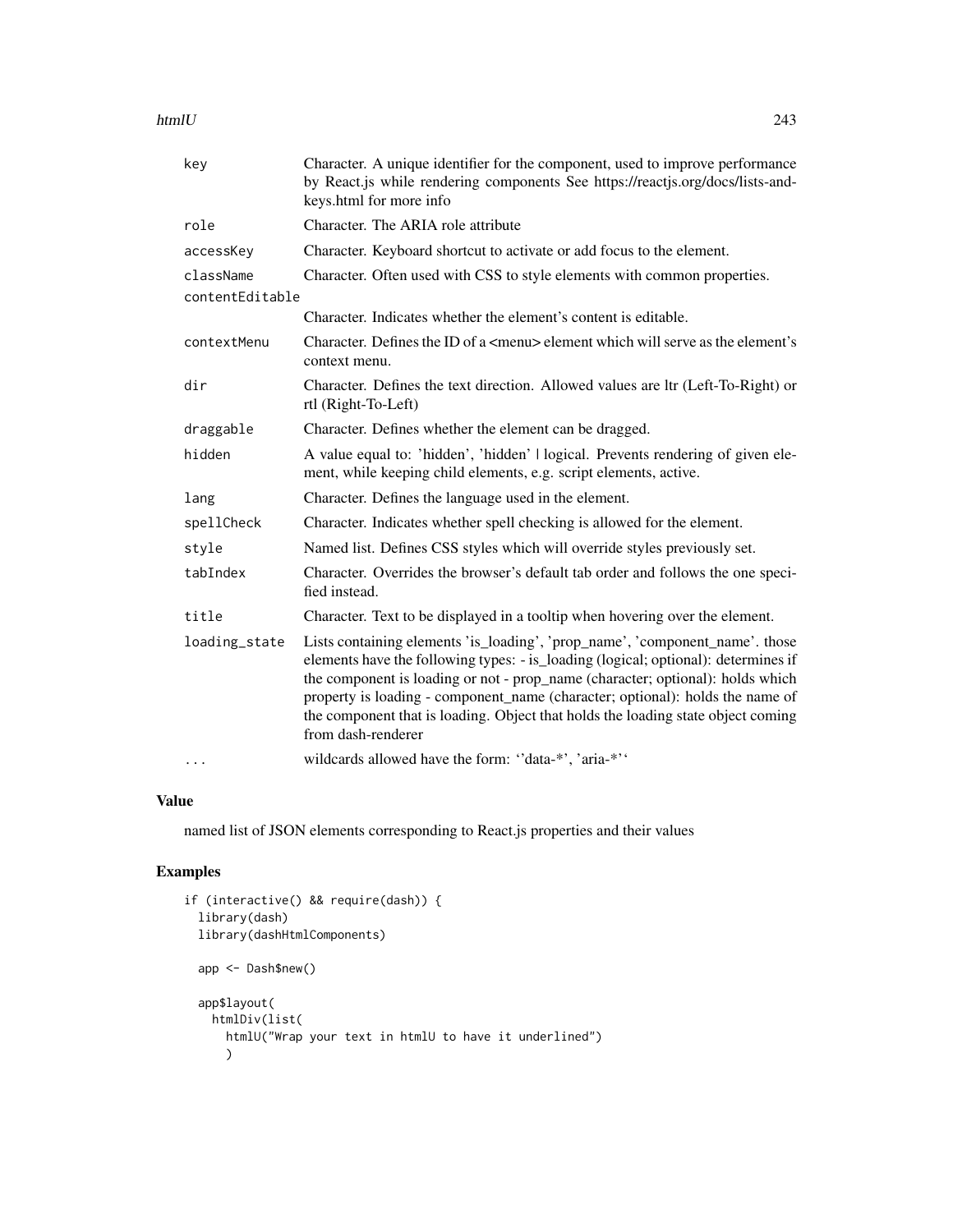```
)
  \mathcal{L}app$run_server()
}
```
htmlUl *Ul component*

### Description

Ul is a wrapper for the <ul> HTML5 element. For detailed attribute info see: https://developer.mozilla.org/en-US/docs/Web/HTML/Element/ul

#### Usage

```
htmlUl(children=NULL, id=NULL, n_clicks=NULL,
n_clicks_timestamp=NULL, key=NULL, role=NULL,
accessKey=NULL, className=NULL, contentEditable=NULL,
contextMenu=NULL, dir=NULL, draggable=NULL, hidden=NULL,
lang=NULL, spellCheck=NULL, style=NULL, tabIndex=NULL,
title=NULL, loading_state=NULL, ...)
```
## Arguments

| children           | A list of or a singular dash component, string or number. The children of this<br>component                                                                                                |
|--------------------|--------------------------------------------------------------------------------------------------------------------------------------------------------------------------------------------|
| id                 | Character. The ID of this component, used to identify dash components in call-<br>backs. The ID needs to be unique across all of the components in an app.                                 |
| n_clicks           | Numeric. An integer that represents the number of times that this element has<br>been clicked on.                                                                                          |
| n_clicks_timestamp |                                                                                                                                                                                            |
|                    | Numeric. An integer that represents the time (in ms since 1970) at which<br>n_clicks changed. This can be used to tell which button was changed most<br>recently.                          |
| key                | Character. A unique identifier for the component, used to improve performance<br>by React.js while rendering components See https://reactjs.org/docs/lists-and-<br>keys.html for more info |
| role               | Character. The ARIA role attribute                                                                                                                                                         |
| accessKey          | Character. Keyboard shortcut to activate or add focus to the element.                                                                                                                      |
| className          | Character. Often used with CSS to style elements with common properties.                                                                                                                   |
| contentEditable    |                                                                                                                                                                                            |
|                    | Character. Indicates whether the element's content is editable.                                                                                                                            |
| contextMenu        | Character. Defines the ID of a $\leq$ menu $\geq$ element which will serve as the element's<br>context menu.                                                                               |

244 htmlUl and the contract of the contract of the contract of the contract of the contract of the contract of the contract of the contract of the contract of the contract of the contract of the contract of the contract of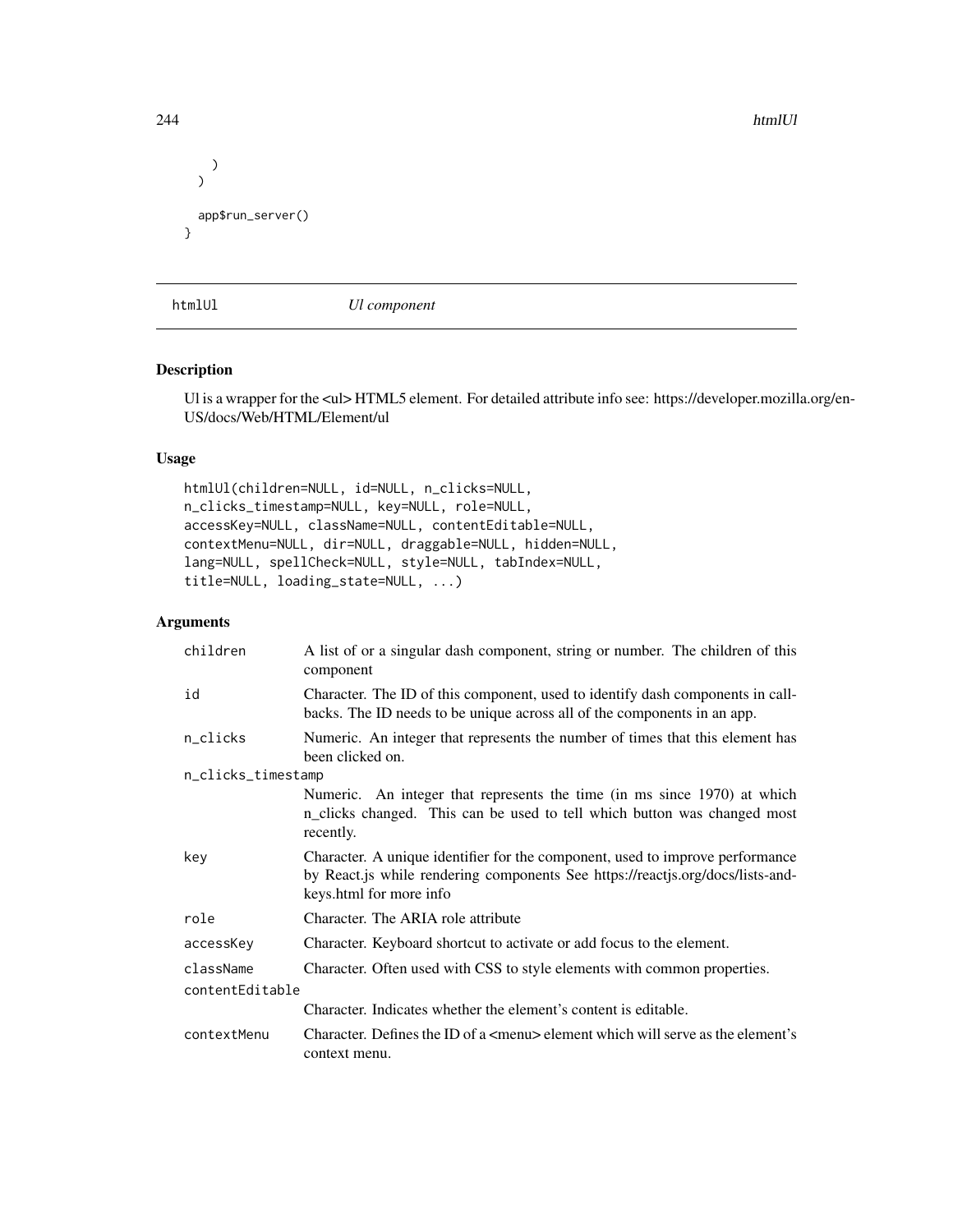htmlUl 245

| dir           | Character. Defines the text direction. Allowed values are ltr (Left-To-Right) or<br>rtl (Right-To-Left)                                                                                                                                                                                                                                                                                                                                         |
|---------------|-------------------------------------------------------------------------------------------------------------------------------------------------------------------------------------------------------------------------------------------------------------------------------------------------------------------------------------------------------------------------------------------------------------------------------------------------|
| draggable     | Character. Defines whether the element can be dragged.                                                                                                                                                                                                                                                                                                                                                                                          |
| hidden        | A value equal to: 'hidden', 'hidden'   logical. Prevents rendering of given ele-<br>ment, while keeping child elements, e.g. script elements, active.                                                                                                                                                                                                                                                                                           |
| lang          | Character. Defines the language used in the element.                                                                                                                                                                                                                                                                                                                                                                                            |
| spellCheck    | Character. Indicates whether spell checking is allowed for the element.                                                                                                                                                                                                                                                                                                                                                                         |
| style         | Named list. Defines CSS styles which will override styles previously set.                                                                                                                                                                                                                                                                                                                                                                       |
| tabIndex      | Character. Overrides the browser's default tab order and follows the one speci-<br>fied instead.                                                                                                                                                                                                                                                                                                                                                |
| title         | Character. Text to be displayed in a tooltip when hovering over the element.                                                                                                                                                                                                                                                                                                                                                                    |
| loading_state | Lists containing elements 'is_loading', 'prop_name', 'component_name'. those<br>elements have the following types: - is_loading (logical; optional): determines if<br>the component is loading or not - prop_name (character; optional): holds which<br>property is loading - component_name (character; optional): holds the name of<br>the component that is loading. Object that holds the loading state object coming<br>from dash-renderer |
| $\cdots$      | wildcards allowed have the form: "data-*", 'aria-*"                                                                                                                                                                                                                                                                                                                                                                                             |

# Value

named list of JSON elements corresponding to React.js properties and their values

```
if (interactive() && require(dash)) {
  library(dash)
  library(dashHtmlComponents)
  app <- Dash$new()
  app$layout(
    htmlDiv(list(
      "You can make an unordered list with htmlUl",
     htmlBr(),
      htmlUl(
        children = list(
          htmlLi("Some item"),
          htmlLi("Some other item")
        )
     )
     )
   )
  \mathcal{L}app$run_server()
}
```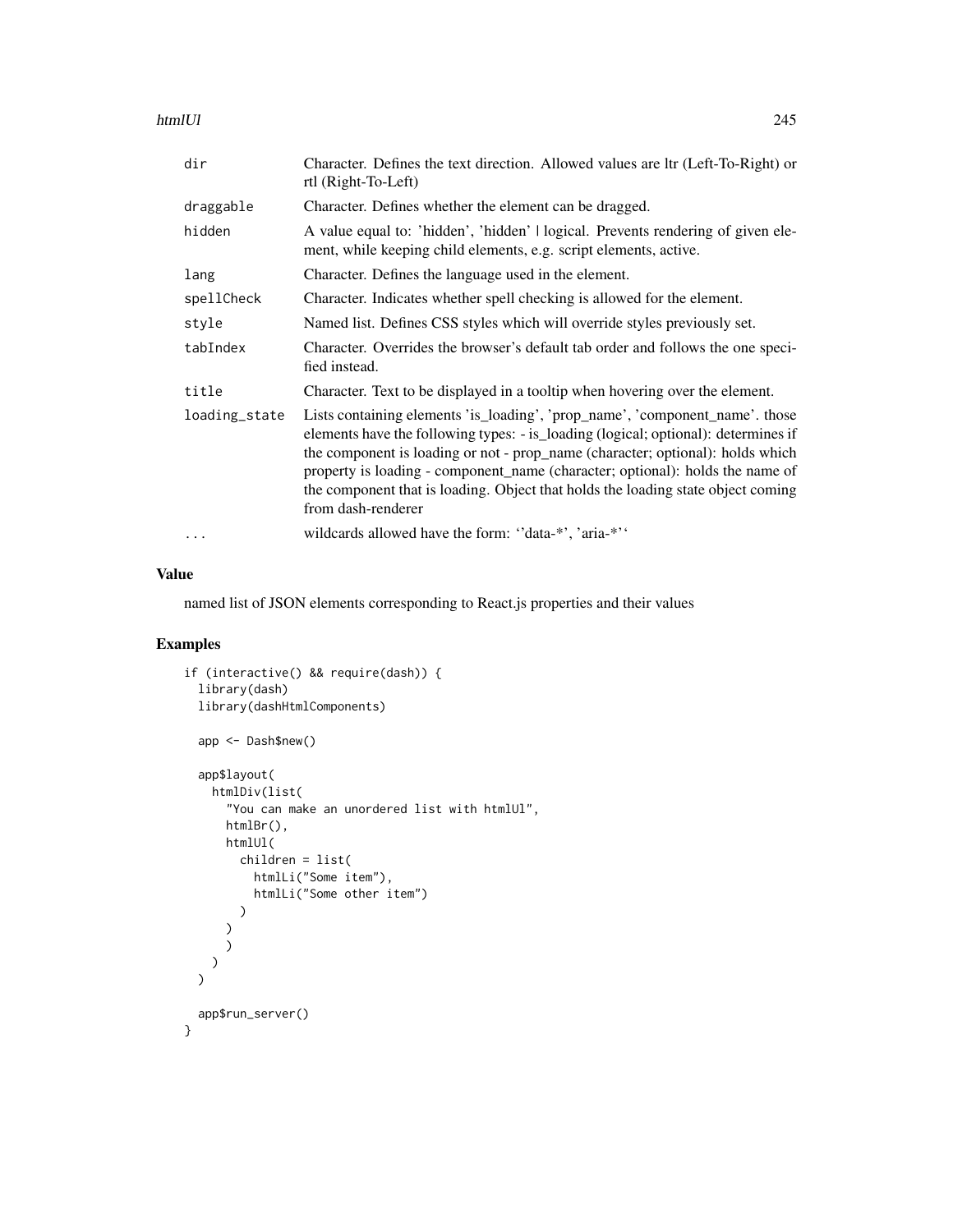## Description

Var is a wrapper for the <var> HTML5 element. For detailed attribute info see: https://developer.mozilla.org/en-US/docs/Web/HTML/Element/var

# Usage

```
htmlVar(children=NULL, id=NULL, n_clicks=NULL,
n_clicks_timestamp=NULL, key=NULL, role=NULL,
accessKey=NULL, className=NULL, contentEditable=NULL,
contextMenu=NULL, dir=NULL, draggable=NULL, hidden=NULL,
lang=NULL, spellCheck=NULL, style=NULL, tabIndex=NULL,
title=NULL, loading_state=NULL, ...)
```

| children           | A list of or a singular dash component, string or number. The children of this<br>component                                                                                                |
|--------------------|--------------------------------------------------------------------------------------------------------------------------------------------------------------------------------------------|
| id                 | Character. The ID of this component, used to identify dash components in call-<br>backs. The ID needs to be unique across all of the components in an app.                                 |
| n_clicks           | Numeric. An integer that represents the number of times that this element has<br>been clicked on.                                                                                          |
| n_clicks_timestamp |                                                                                                                                                                                            |
|                    | Numeric. An integer that represents the time (in ms since 1970) at which<br>n_clicks changed. This can be used to tell which button was changed most<br>recently.                          |
| key                | Character. A unique identifier for the component, used to improve performance<br>by React.js while rendering components See https://reactjs.org/docs/lists-and-<br>keys.html for more info |
| role               | Character. The ARIA role attribute                                                                                                                                                         |
| accessKey          | Character. Keyboard shortcut to activate or add focus to the element.                                                                                                                      |
| className          | Character. Often used with CSS to style elements with common properties.                                                                                                                   |
| contentEditable    |                                                                                                                                                                                            |
|                    | Character. Indicates whether the element's content is editable.                                                                                                                            |
| contextMenu        | Character. Defines the ID of a <menu> element which will serve as the element's<br/>context menu.</menu>                                                                                   |
| dir                | Character. Defines the text direction. Allowed values are ltr (Left-To-Right) or<br>rtl (Right-To-Left)                                                                                    |
| draggable          | Character. Defines whether the element can be dragged.                                                                                                                                     |
| hidden             | A value equal to: 'hidden', 'hidden'   logical. Prevents rendering of given ele-<br>ment, while keeping child elements, e.g. script elements, active.                                      |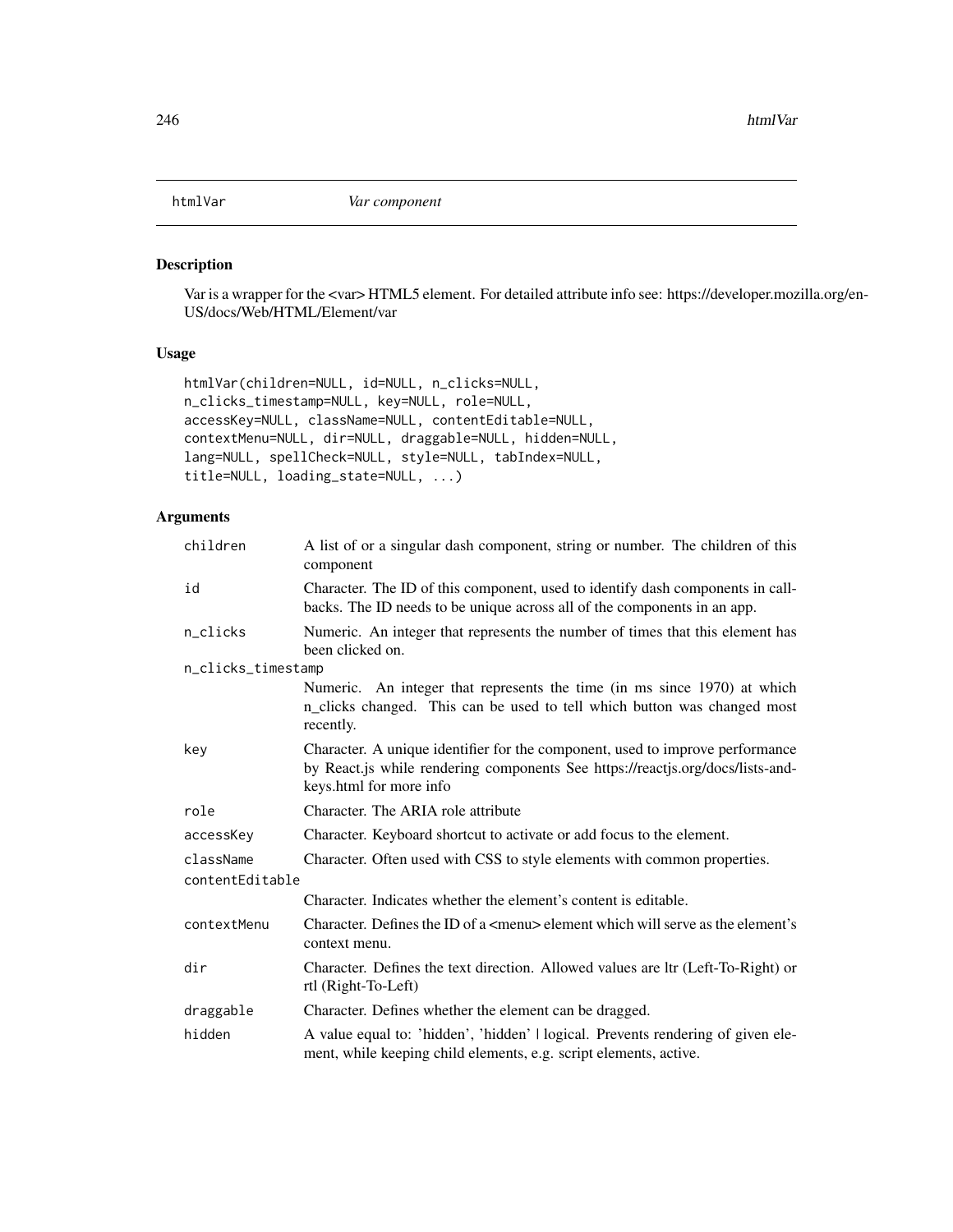#### htmlVideo 247

| lang          | Character. Defines the language used in the element.                                                                                                                                                                                                                                                                                                                                                                                            |
|---------------|-------------------------------------------------------------------------------------------------------------------------------------------------------------------------------------------------------------------------------------------------------------------------------------------------------------------------------------------------------------------------------------------------------------------------------------------------|
| spellCheck    | Character. Indicates whether spell checking is allowed for the element.                                                                                                                                                                                                                                                                                                                                                                         |
| style         | Named list. Defines CSS styles which will override styles previously set.                                                                                                                                                                                                                                                                                                                                                                       |
| tabIndex      | Character. Overrides the browser's default tab order and follows the one speci-<br>fied instead.                                                                                                                                                                                                                                                                                                                                                |
| title         | Character. Text to be displayed in a tooltip when hovering over the element.                                                                                                                                                                                                                                                                                                                                                                    |
| loading_state | Lists containing elements 'is_loading', 'prop_name', 'component_name'. those<br>elements have the following types: - is_loading (logical; optional): determines if<br>the component is loading or not - prop_name (character; optional): holds which<br>property is loading - component name (character; optional): holds the name of<br>the component that is loading. Object that holds the loading state object coming<br>from dash-renderer |
| $\cdots$      | wildcards allowed have the form: "data-*", 'aria-*"                                                                                                                                                                                                                                                                                                                                                                                             |

### Value

named list of JSON elements corresponding to React.js properties and their values

### Examples

```
if (interactive() && require(dash)) {
 library(dash)
 library(dashHtmlComponents)
 app <- Dash$new()
 app$layout(
   htmlDiv(list(
      "You can use htmlVar to represent the name of a variable",
     htmlBr(),
     htmlVar("myVariable")
      )
   )
 \lambdaapp$run_server()
}
```
htmlVideo *Video component*

# Description

Video is a wrapper for the <video> HTML5 element. For detailed attribute info see: https://developer.mozilla.org/en-US/docs/Web/HTML/Element/video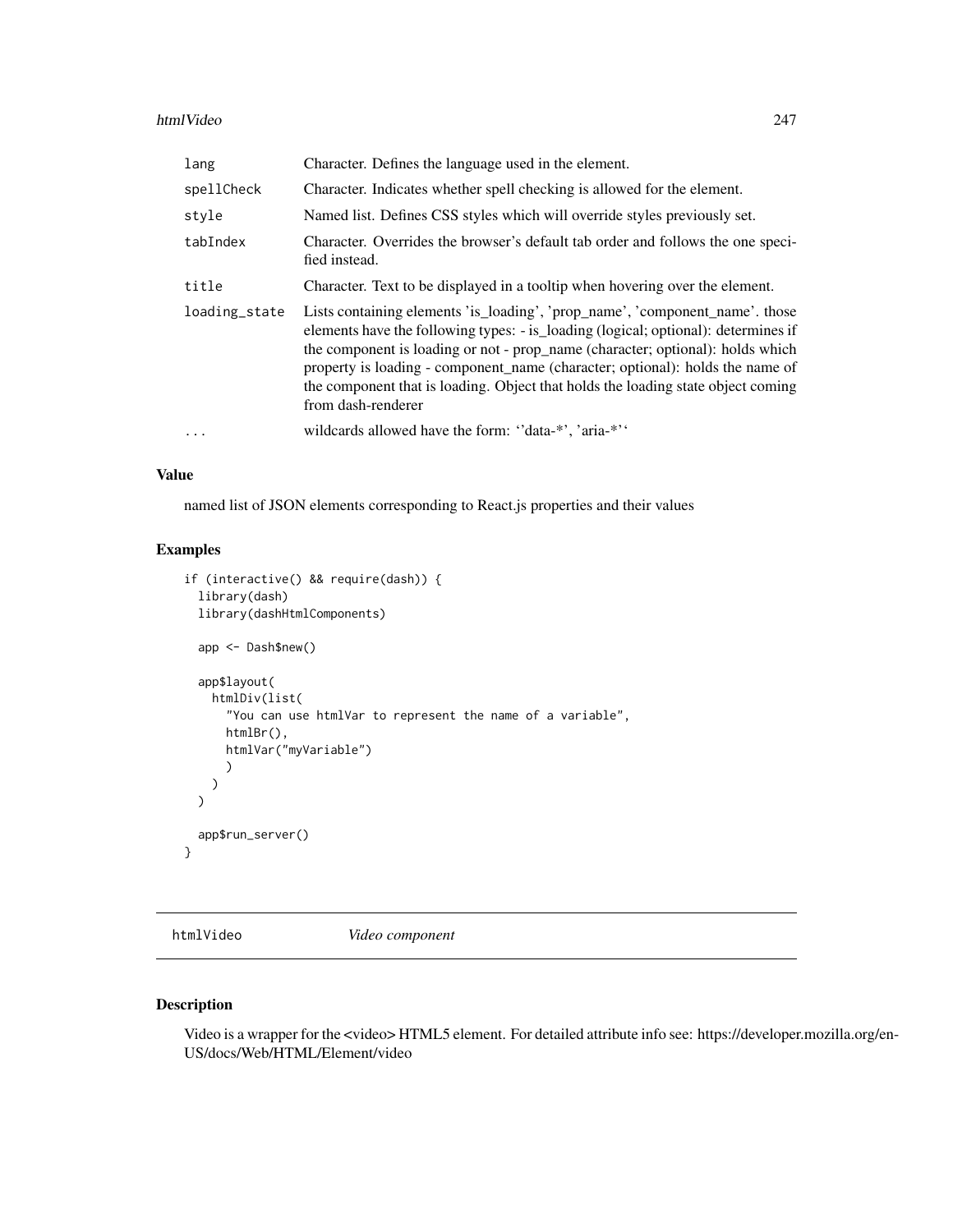# Usage

```
htmlVideo(children=NULL, id=NULL, n_clicks=NULL,
n_clicks_timestamp=NULL, key=NULL, role=NULL, autoPlay=NULL,
controls=NULL, crossOrigin=NULL, height=NULL, loop=NULL,
muted=NULL, poster=NULL, preload=NULL, src=NULL, width=NULL,
accessKey=NULL, className=NULL, contentEditable=NULL,
contextMenu=NULL, dir=NULL, draggable=NULL, hidden=NULL,
lang=NULL, spellCheck=NULL, style=NULL, tabIndex=NULL,
title=NULL, loading_state=NULL, ...)
```

| children           | A list of or a singular dash component, string or number. The children of this<br>component                                                                                                                                                                                |
|--------------------|----------------------------------------------------------------------------------------------------------------------------------------------------------------------------------------------------------------------------------------------------------------------------|
| id                 | Character. The ID of this component, used to identify dash components in call-<br>backs. The ID needs to be unique across all of the components in an app.                                                                                                                 |
| n_clicks           | Numeric. An integer that represents the number of times that this element has<br>been clicked on.                                                                                                                                                                          |
| n_clicks_timestamp |                                                                                                                                                                                                                                                                            |
|                    | Numeric. An integer that represents the time (in ms since 1970) at which<br>n_clicks changed. This can be used to tell which button was changed most<br>recently.                                                                                                          |
| key                | Character. A unique identifier for the component, used to improve performance<br>by React.js while rendering components See https://reactjs.org/docs/lists-and-<br>keys.html for more info                                                                                 |
| role               | Character. The ARIA role attribute                                                                                                                                                                                                                                         |
| autoPlay           | A value equal to: 'autoplay', 'autoplay', 'autoplay'   logical. The audio or video<br>should play as soon as possible.                                                                                                                                                     |
| controls           | A value equal to: 'controls', 'controls'   logical. Indicates whether the browser<br>should show playback controls to the user.                                                                                                                                            |
| crossOrigin        | Character. How the element handles cross-origin requests                                                                                                                                                                                                                   |
| height             | Character   numeric. Specifies the height of elements listed here. For all other<br>elements, use the CSS height property. Note: In some instances, such as <div>,<br/>this is a legacy attribute, in which case the CSS height property should be used<br/>instead.</div> |
| loop               | A value equal to: 'loop', 'loop'   logical. Indicates whether the media should<br>start playing from the start when it's finished.                                                                                                                                         |
| muted              | A value equal to: 'muted', 'muted'   logical. Indicates whether the audio will be<br>initially silenced on page load.                                                                                                                                                      |
| poster             | Character. A URL indicating a poster frame to show until the user plays or<br>seeks.                                                                                                                                                                                       |
| preload            | Character. Indicates whether the whole resource, parts of it or nothing should<br>be preloaded.                                                                                                                                                                            |
| src                | Character. The URL of the embeddable content.                                                                                                                                                                                                                              |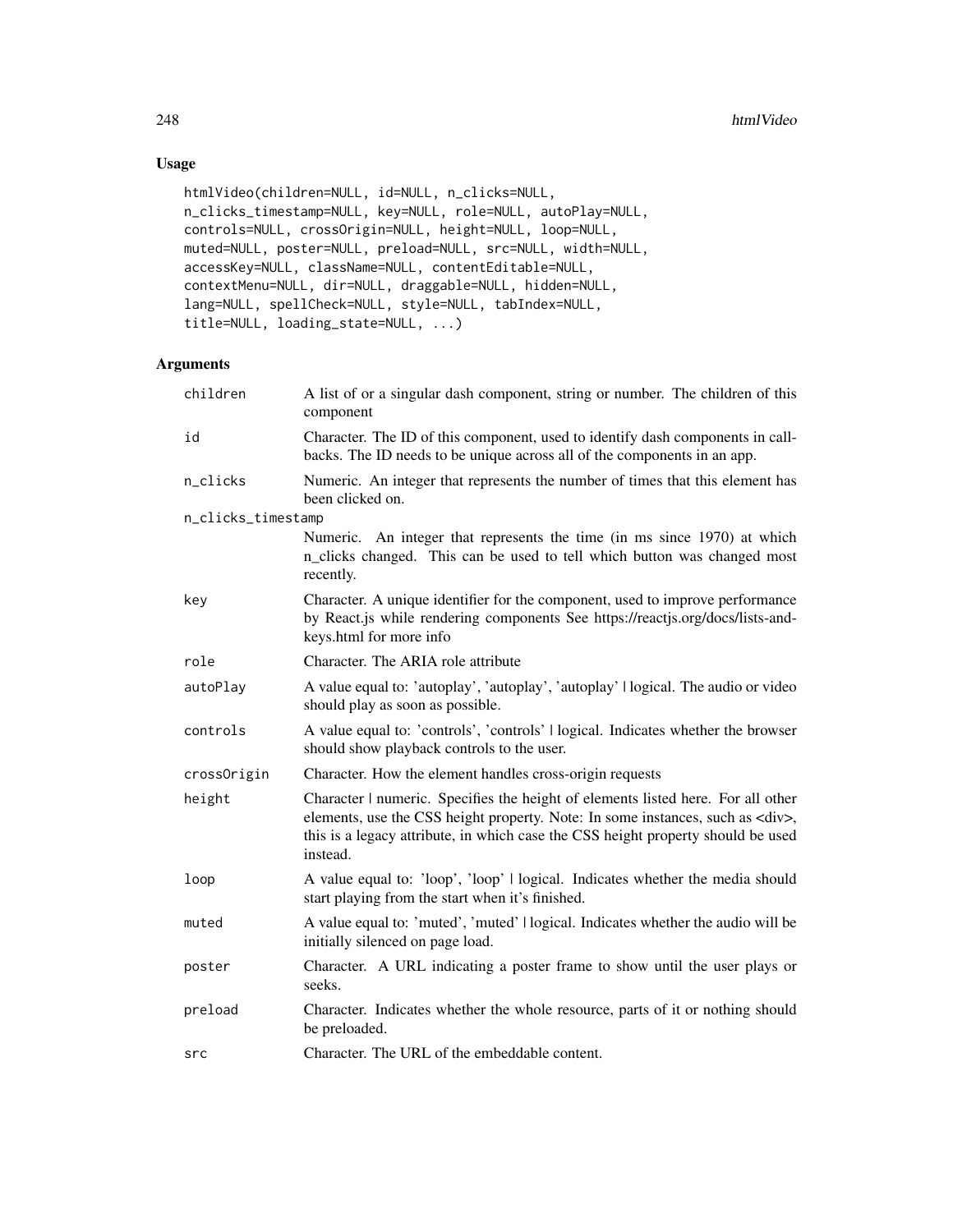#### htmlVideo 249

| width           | Character   numeric. For the elements listed here, this establishes the element's<br>width. Note: For all other instances, such as <div>, this is a legacy attribute, in<br/>which case the CSS width property should be used instead.</div>                                                                                                                                                                                                    |
|-----------------|-------------------------------------------------------------------------------------------------------------------------------------------------------------------------------------------------------------------------------------------------------------------------------------------------------------------------------------------------------------------------------------------------------------------------------------------------|
| accessKey       | Character. Keyboard shortcut to activate or add focus to the element.                                                                                                                                                                                                                                                                                                                                                                           |
| className       | Character. Often used with CSS to style elements with common properties.                                                                                                                                                                                                                                                                                                                                                                        |
| contentEditable |                                                                                                                                                                                                                                                                                                                                                                                                                                                 |
|                 | Character. Indicates whether the element's content is editable.                                                                                                                                                                                                                                                                                                                                                                                 |
| contextMenu     | Character. Defines the ID of a <menu> element which will serve as the element's<br/>context menu.</menu>                                                                                                                                                                                                                                                                                                                                        |
| dir             | Character. Defines the text direction. Allowed values are ltr (Left-To-Right) or<br>rtl (Right-To-Left)                                                                                                                                                                                                                                                                                                                                         |
| draggable       | Character. Defines whether the element can be dragged.                                                                                                                                                                                                                                                                                                                                                                                          |
| hidden          | A value equal to: 'hidden', 'hidden'   logical. Prevents rendering of given ele-<br>ment, while keeping child elements, e.g. script elements, active.                                                                                                                                                                                                                                                                                           |
| lang            | Character. Defines the language used in the element.                                                                                                                                                                                                                                                                                                                                                                                            |
| spellCheck      | Character. Indicates whether spell checking is allowed for the element.                                                                                                                                                                                                                                                                                                                                                                         |
| style           | Named list. Defines CSS styles which will override styles previously set.                                                                                                                                                                                                                                                                                                                                                                       |
| tabIndex        | Character. Overrides the browser's default tab order and follows the one speci-<br>fied instead.                                                                                                                                                                                                                                                                                                                                                |
| title           | Character. Text to be displayed in a tooltip when hovering over the element.                                                                                                                                                                                                                                                                                                                                                                    |
| loading_state   | Lists containing elements 'is_loading', 'prop_name', 'component_name'. those<br>elements have the following types: - is_loading (logical; optional): determines if<br>the component is loading or not - prop_name (character; optional): holds which<br>property is loading - component_name (character; optional): holds the name of<br>the component that is loading. Object that holds the loading state object coming<br>from dash-renderer |
| $\cdots$        | wildcards allowed have the form: "data-*', 'aria-*''                                                                                                                                                                                                                                                                                                                                                                                            |

#### Value

named list of JSON elements corresponding to React.js properties and their values

```
if (interactive() && require(dash)) {
 library(dash)
 library(dashHtmlComponents)
 app <- Dash$new()
 app$layout(
   htmlDiv(list(
     htmlVideo(
       src = file.path('https://ia800303.us.archive.org',
             '18/items/bacteria_friend_and_foe',
             'bacteria_friend_and_foe_512kb.mp4',
```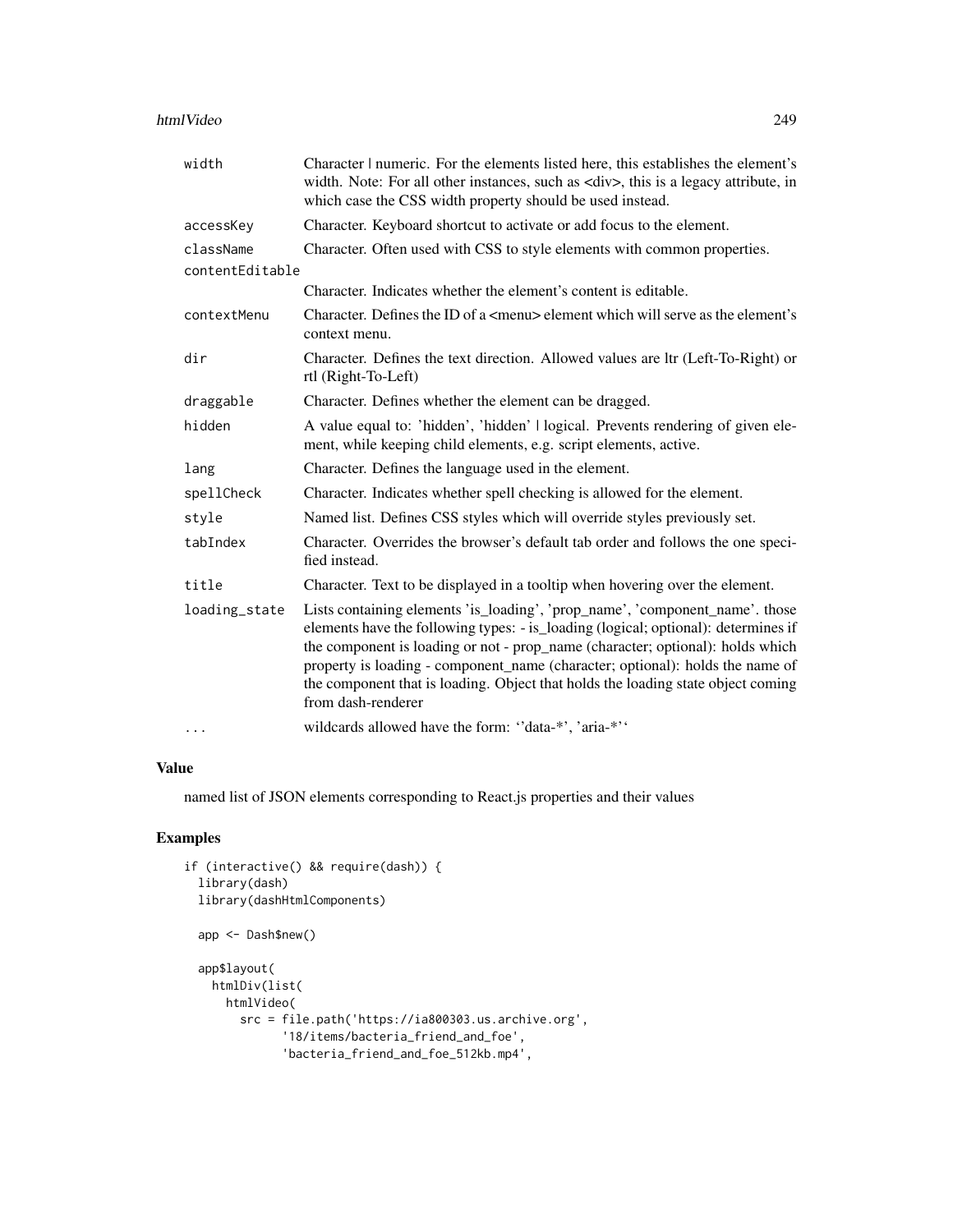#### 250 html Wbr and the control of the control of the control of the control of the control of the control of the control of the control of the control of the control of the control of the control of the control of the contro

```
fsep = '/'),
        controls = TRUE,
         title = "Bacteria: Friend and Foe"
      )
      )
    )
  \mathcal{L}app$run_server()
}
```
htmlWbr *Wbr component*

# Description

Wbr is a wrapper for the <wbr> HTML5 element. For detailed attribute info see: https://developer.mozilla.org/en-US/docs/Web/HTML/Element/wbr

## Usage

```
htmlWbr(children=NULL, id=NULL, n_clicks=NULL,
n_clicks_timestamp=NULL, key=NULL, role=NULL,
accessKey=NULL, className=NULL, contentEditable=NULL,
contextMenu=NULL, dir=NULL, draggable=NULL, hidden=NULL,
lang=NULL, spellCheck=NULL, style=NULL, tabIndex=NULL,
title=NULL, loading_state=NULL, ...)
```

| children           | A list of or a singular dash component, string or number. The children of this<br>component                                                                                                |
|--------------------|--------------------------------------------------------------------------------------------------------------------------------------------------------------------------------------------|
| id                 | Character. The ID of this component, used to identify dash components in call-<br>backs. The ID needs to be unique across all of the components in an app.                                 |
| n_clicks           | Numeric. An integer that represents the number of times that this element has<br>been clicked on.                                                                                          |
| n_clicks_timestamp |                                                                                                                                                                                            |
|                    | Numeric. An integer that represents the time (in ms since 1970) at which<br>n_clicks changed. This can be used to tell which button was changed most<br>recently.                          |
| key                | Character. A unique identifier for the component, used to improve performance<br>by React.js while rendering components See https://reactjs.org/docs/lists-and-<br>keys.html for more info |
| role               | Character. The ARIA role attribute                                                                                                                                                         |
| accessKey          | Character. Keyboard shortcut to activate or add focus to the element.                                                                                                                      |
| className          | Character. Often used with CSS to style elements with common properties.                                                                                                                   |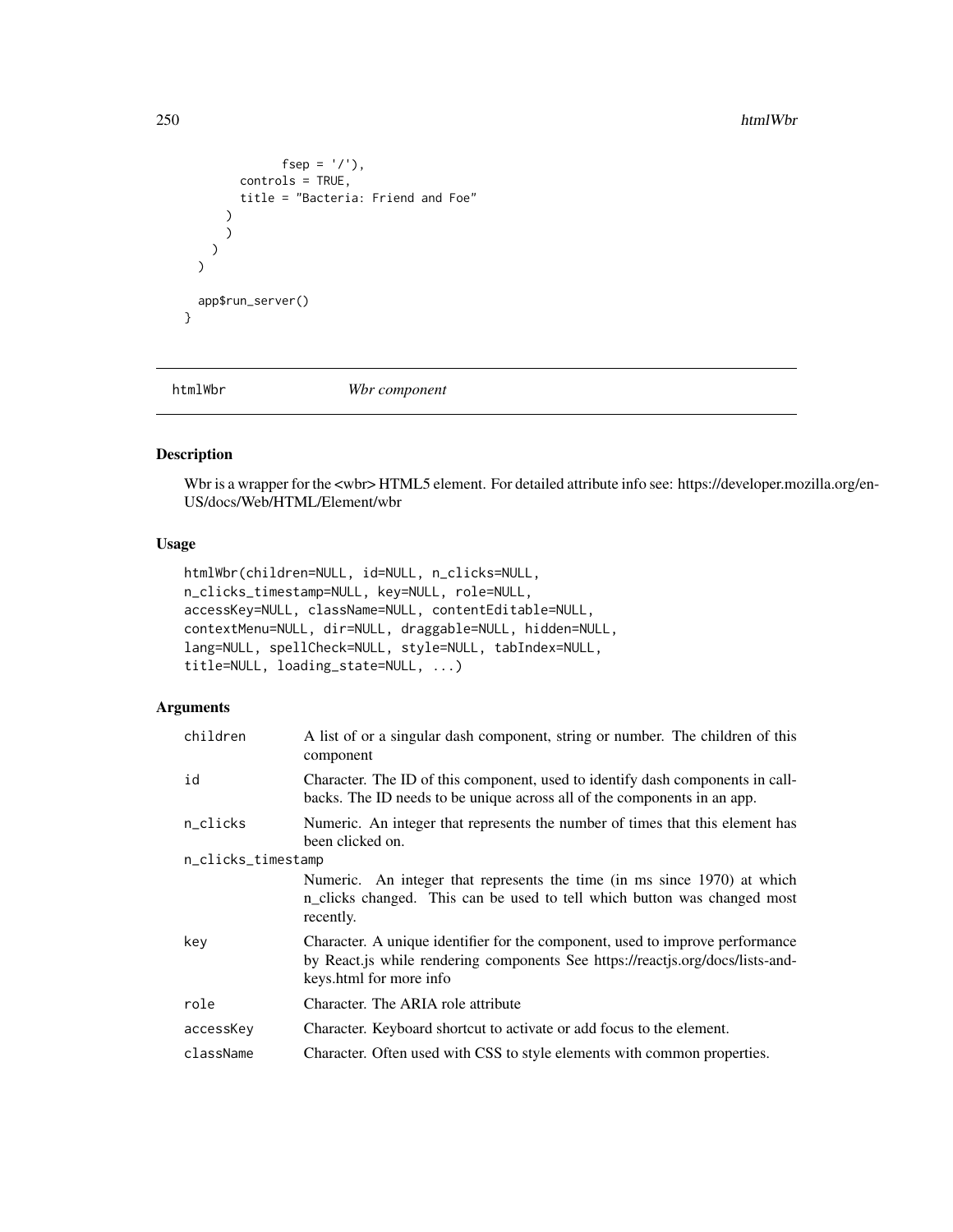#### htmlWbr 251

| contentEditable |                                                                                                                                                                                                                                                                                                                                                                                                                                                 |
|-----------------|-------------------------------------------------------------------------------------------------------------------------------------------------------------------------------------------------------------------------------------------------------------------------------------------------------------------------------------------------------------------------------------------------------------------------------------------------|
|                 | Character. Indicates whether the element's content is editable.                                                                                                                                                                                                                                                                                                                                                                                 |
| contextMenu     | Character. Defines the ID of a $\leq$ menu> element which will serve as the element's<br>context menu.                                                                                                                                                                                                                                                                                                                                          |
| dir             | Character. Defines the text direction. Allowed values are ltr (Left-To-Right) or<br>rtl (Right-To-Left)                                                                                                                                                                                                                                                                                                                                         |
| draggable       | Character. Defines whether the element can be dragged.                                                                                                                                                                                                                                                                                                                                                                                          |
| hidden          | A value equal to: 'hidden', 'hidden'   logical. Prevents rendering of given ele-<br>ment, while keeping child elements, e.g. script elements, active.                                                                                                                                                                                                                                                                                           |
| lang            | Character. Defines the language used in the element.                                                                                                                                                                                                                                                                                                                                                                                            |
| spellCheck      | Character. Indicates whether spell checking is allowed for the element.                                                                                                                                                                                                                                                                                                                                                                         |
| style           | Named list. Defines CSS styles which will override styles previously set.                                                                                                                                                                                                                                                                                                                                                                       |
| tabIndex        | Character. Overrides the browser's default tab order and follows the one speci-<br>fied instead.                                                                                                                                                                                                                                                                                                                                                |
| title           | Character. Text to be displayed in a tooltip when hovering over the element.                                                                                                                                                                                                                                                                                                                                                                    |
| loading_state   | Lists containing elements 'is_loading', 'prop_name', 'component_name'. those<br>elements have the following types: - is_loading (logical; optional): determines if<br>the component is loading or not - prop_name (character; optional): holds which<br>property is loading - component_name (character; optional): holds the name of<br>the component that is loading. Object that holds the loading state object coming<br>from dash-renderer |
| $\cdot$         | wildcards allowed have the form: "data-*", 'aria-*"                                                                                                                                                                                                                                                                                                                                                                                             |

## Value

named list of JSON elements corresponding to React.js properties and their values

```
if (interactive() && require(dash)) {
  library(dash)
  library(dashHtmlComponents)
  app <- Dash$new()
  app$layout(
    htmlDiv(list(
     "In a long string, it might be a good idea to add an htmlWbr to specify word breaks",
     htmlP("Thisverylongstringwithnowhitespaceswon'tlookverygood"),
      htmlWbr(),
      htmlP("butatleastyoucanspecifya'natural'placeforthestringtobebrokenup")
      )
    )
  \mathcal{L}app$run_server()
}
```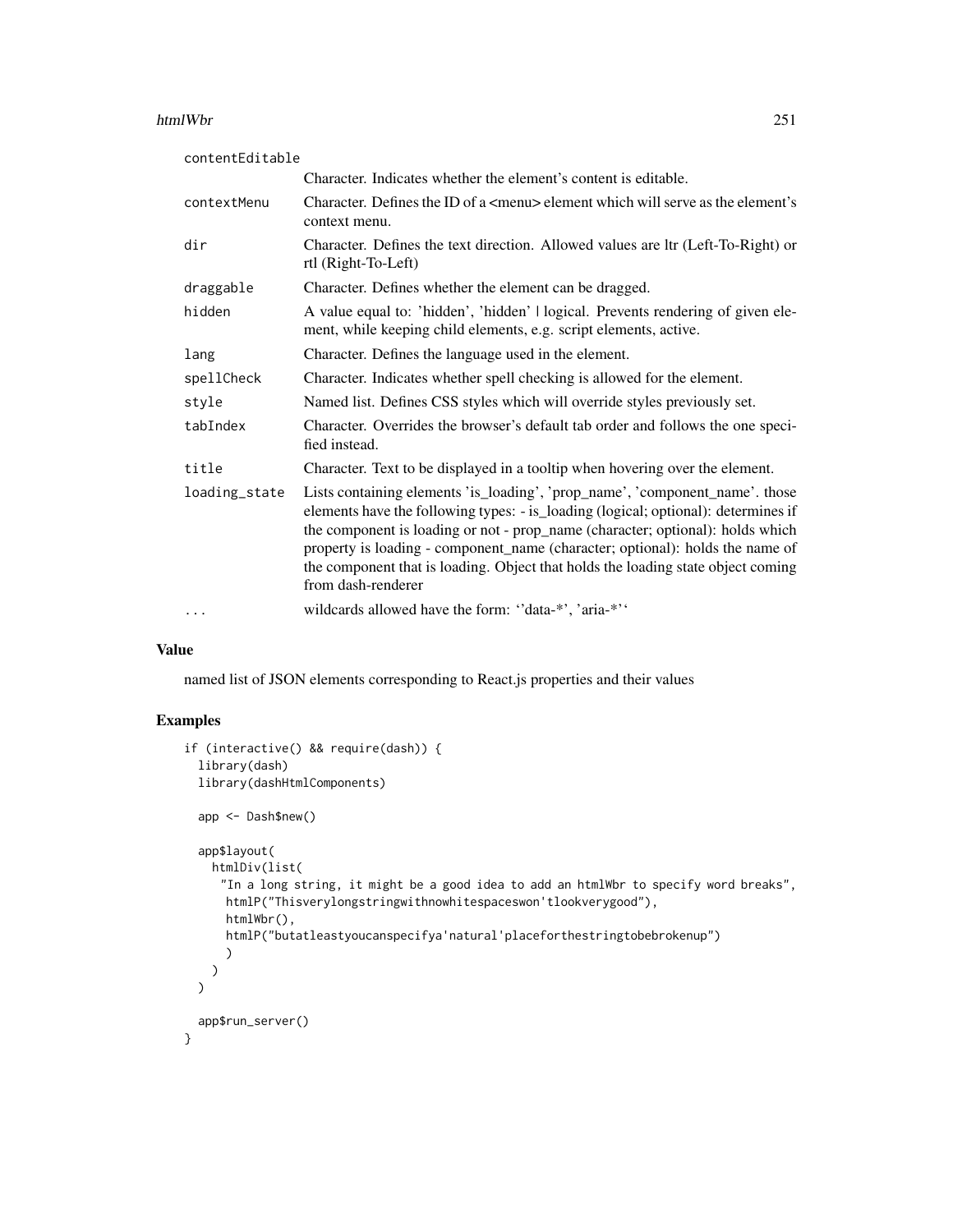## Description

Xmp is a wrapper for the <xmp> HTML5 element. For detailed attribute info see: https://developer.mozilla.org/en-US/docs/Web/HTML/Element/xmp

### Usage

```
htmlXmp(children=NULL, id=NULL, n_clicks=NULL,
n_clicks_timestamp=NULL, key=NULL, role=NULL,
accessKey=NULL, className=NULL, contentEditable=NULL,
contextMenu=NULL, dir=NULL, draggable=NULL, hidden=NULL,
lang=NULL, spellCheck=NULL, style=NULL, tabIndex=NULL,
title=NULL, loading_state=NULL, ...)
```

| children           | A list of or a singular dash component, string or number. The children of this<br>component                                                                                                |
|--------------------|--------------------------------------------------------------------------------------------------------------------------------------------------------------------------------------------|
| id                 | Character. The ID of this component, used to identify dash components in call-<br>backs. The ID needs to be unique across all of the components in an app.                                 |
| n_clicks           | Numeric. An integer that represents the number of times that this element has<br>been clicked on.                                                                                          |
| n_clicks_timestamp |                                                                                                                                                                                            |
|                    | Numeric. An integer that represents the time (in ms since 1970) at which<br>n_clicks changed. This can be used to tell which button was changed most<br>recently.                          |
| key                | Character. A unique identifier for the component, used to improve performance<br>by React.js while rendering components See https://reactjs.org/docs/lists-and-<br>keys.html for more info |
| role               | Character. The ARIA role attribute                                                                                                                                                         |
| accessKey          | Character. Keyboard shortcut to activate or add focus to the element.                                                                                                                      |
| className          | Character. Often used with CSS to style elements with common properties.                                                                                                                   |
| contentEditable    |                                                                                                                                                                                            |
|                    | Character. Indicates whether the element's content is editable.                                                                                                                            |
| contextMenu        | Character. Defines the ID of a $\leq$ menu $\geq$ element which will serve as the element's<br>context menu.                                                                               |
| dir                | Character. Defines the text direction. Allowed values are ltr (Left-To-Right) or<br>rtl (Right-To-Left)                                                                                    |
| draggable          | Character. Defines whether the element can be dragged.                                                                                                                                     |
| hidden             | A value equal to: 'hidden', 'hidden'   logical. Prevents rendering of given ele-<br>ment, while keeping child elements, e.g. script elements, active.                                      |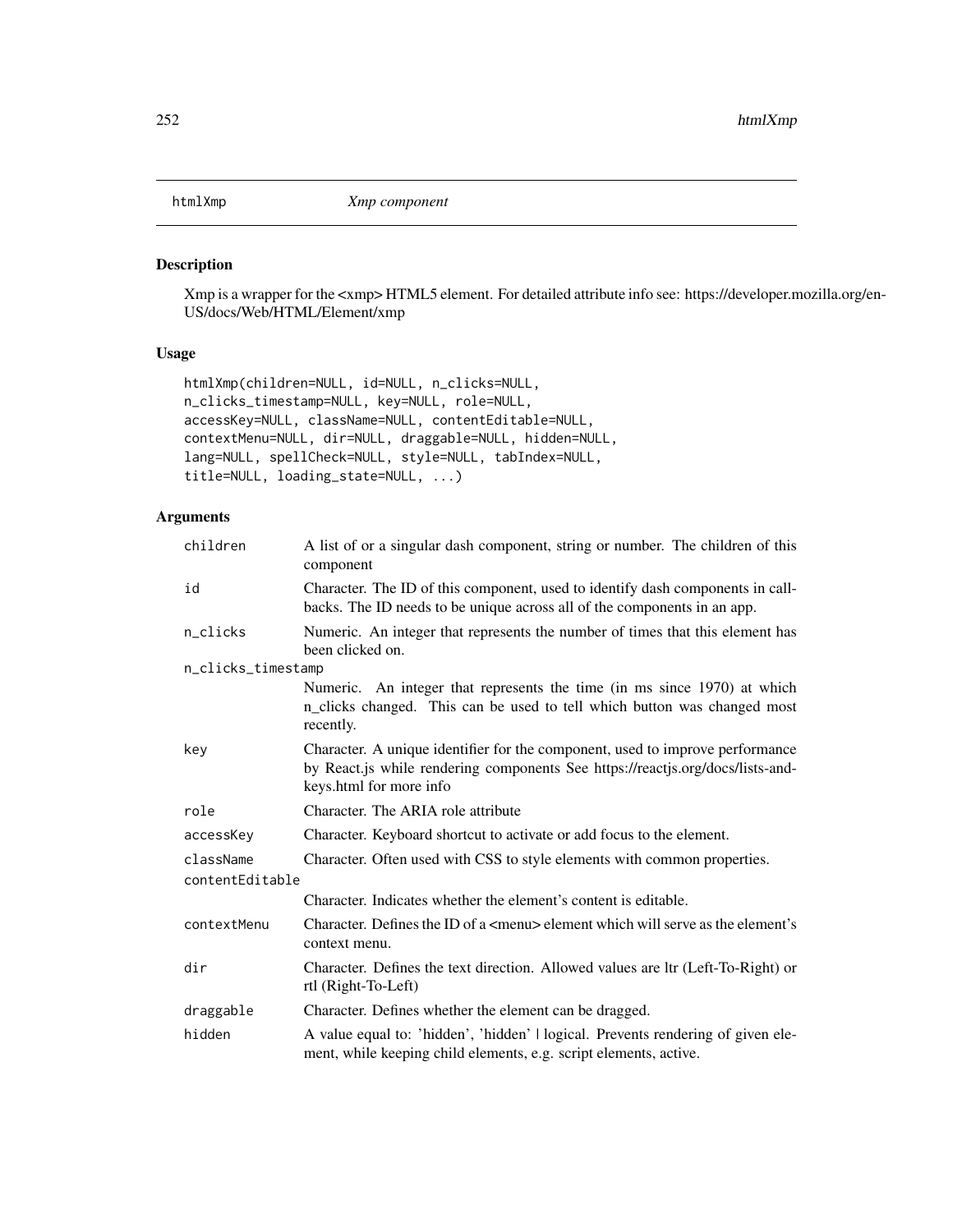### htmlXmp 253

| lang          | Character. Defines the language used in the element.                                                                                                                                                                                                                                                                                                                                                                                            |
|---------------|-------------------------------------------------------------------------------------------------------------------------------------------------------------------------------------------------------------------------------------------------------------------------------------------------------------------------------------------------------------------------------------------------------------------------------------------------|
| spellCheck    | Character. Indicates whether spell checking is allowed for the element.                                                                                                                                                                                                                                                                                                                                                                         |
| style         | Named list. Defines CSS styles which will override styles previously set.                                                                                                                                                                                                                                                                                                                                                                       |
| tabIndex      | Character. Overrides the browser's default tab order and follows the one speci-<br>fied instead.                                                                                                                                                                                                                                                                                                                                                |
| title         | Character. Text to be displayed in a tooltip when hovering over the element.                                                                                                                                                                                                                                                                                                                                                                    |
| loading_state | Lists containing elements 'is_loading', 'prop_name', 'component_name'. those<br>elements have the following types: - is_loading (logical; optional): determines if<br>the component is loading or not - prop_name (character; optional): holds which<br>property is loading - component_name (character; optional): holds the name of<br>the component that is loading. Object that holds the loading state object coming<br>from dash-renderer |
| $\cdot$       | wildcards allowed have the form: "data-*", 'aria-*"                                                                                                                                                                                                                                                                                                                                                                                             |

## Value

named list of JSON elements corresponding to React.js properties and their values

# Examples

```
if (interactive() && require(dash)) {
 library(dash)
 library(dashHtmlComponents)
 app <- Dash$new()
 app$layout(
   htmlDiv(list(
      htmlXmp("xmp elements will be rendered in monospace font"),
      htmlXmp("Note that this element is obsolete in HTML5"),
     htmlA(
        "See this for more details",
       href = "https://developer.mozilla.org/en-US/docs/Web/HTML/Element/xmp"
      )
      )
   )
 \mathcal{L}app$run_server()
}
```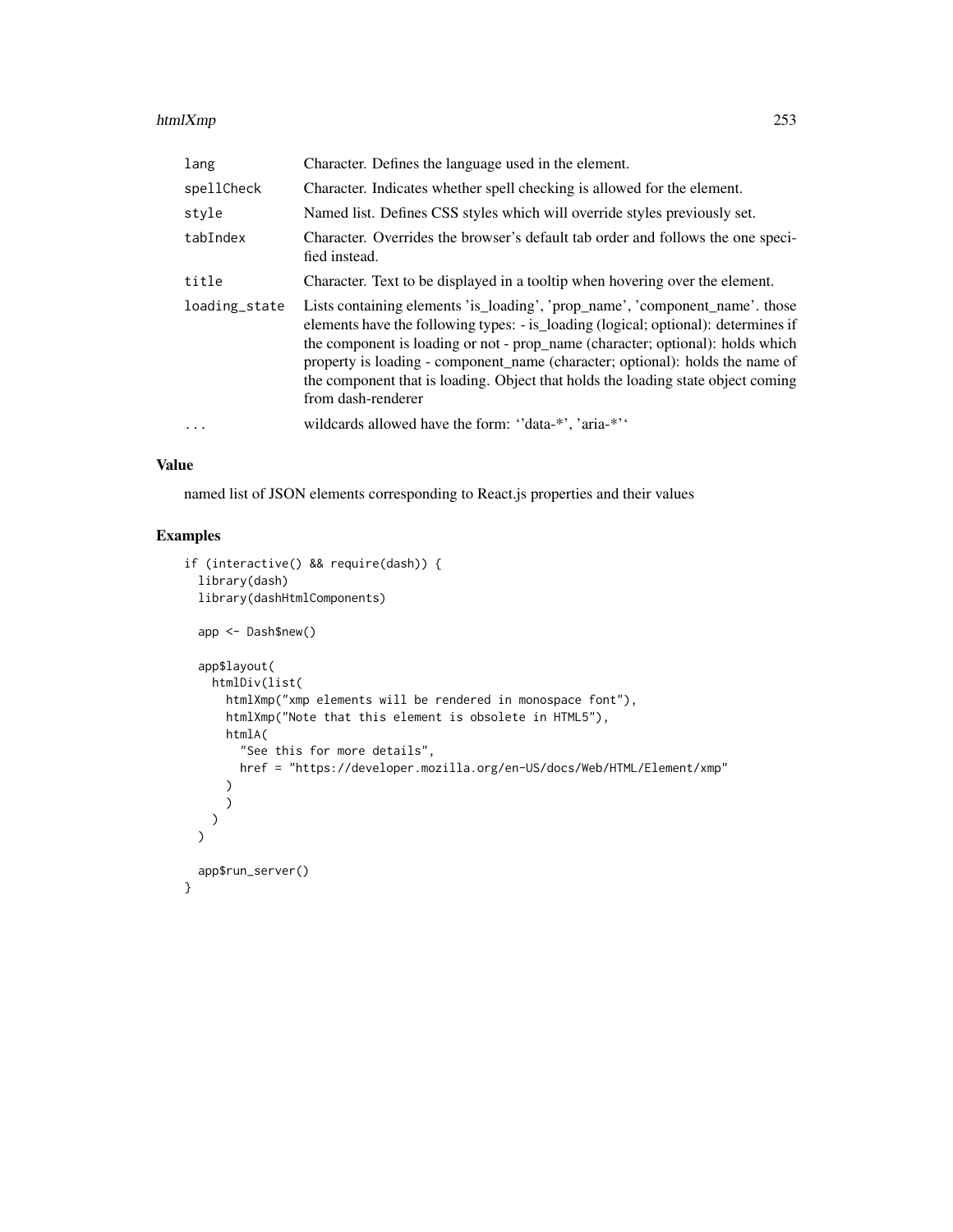# Index

dashHtmlComponents *(*dashHtmlComponents-package*)*, [5](#page-4-0) dashHtmlComponents-package, [5](#page-4-0)

htmlA, [5](#page-4-0) htmlAbbr, [7](#page-6-0)

htmlAcronym, [9](#page-8-0) htmlAddress, [11](#page-10-0) htmlArea, [12](#page-11-0) htmlArticle, [15](#page-14-0) htmlAside, [17](#page-16-0) htmlAudio, [19](#page-18-0) htmlB, [21](#page-20-0) htmlBase, [23](#page-22-0) htmlBasefont, [25](#page-24-0) htmlBdi, [27](#page-26-0) htmlBdo, [28](#page-27-0) htmlBig, [30](#page-29-0) htmlBlink, [32](#page-31-0) htmlBlockquote, [34](#page-33-0) htmlBr, [36](#page-35-0) htmlButton, [38](#page-37-0) htmlCanvas, [40](#page-39-0) htmlCaption, [42](#page-41-0) htmlCenter, [44](#page-43-0) htmlCite, [46](#page-45-0) htmlCode, [48](#page-47-0) htmlCol, [50](#page-49-0) htmlColgroup, [52](#page-51-0) htmlCommand, [54](#page-53-0) htmlContent, [56](#page-55-0) htmlData, [57](#page-56-0) htmlDatalist, [59](#page-58-0) htmlDd, [61](#page-60-0) htmlDel, [63](#page-62-0) htmlDetails, [65](#page-64-0) htmlDfn, [67](#page-66-0) htmlDialog, [69](#page-68-0) htmlDiv, [70](#page-69-0) htmlDl, [72](#page-71-0)

htmlDt, [74](#page-73-0) htmlElement, [76](#page-75-0) htmlEm, [77](#page-76-0) htmlEmbed, [79](#page-78-0) htmlFieldset, [81](#page-80-0) htmlFigcaption, [83](#page-82-0) htmlFigure, [85](#page-84-0) htmlFont, [87](#page-86-0) htmlFooter, [88](#page-87-0) htmlForm, [90](#page-89-0) htmlFrame, [93](#page-92-0) htmlFrameset, [94](#page-93-0) htmlH1, [96](#page-95-0) htmlH2, [98](#page-97-0) htmlH3, [99](#page-98-0) htmlH4, [101](#page-100-0) htmlH5, [103](#page-102-0) htmlH6, [105](#page-104-0) htmlHeader, [107](#page-106-0) htmlHgroup, [109](#page-108-0) htmlHr, [110](#page-109-0) htmlI, [112](#page-111-0) htmlIframe, [114](#page-113-0) htmlImg, [116](#page-115-0) htmlIns, [118](#page-117-0) htmlIsindex, [120](#page-119-0) htmlKbd, [121](#page-120-0) htmlKeygen, [123](#page-122-0) htmlLabel, [125](#page-124-0) htmlLegend, [127](#page-126-0) htmlLi, [129](#page-128-0) htmlLink, [131](#page-130-0) htmlListing, [133](#page-132-0) htmlMain, [135](#page-134-0) htmlMapEl, [137](#page-136-0) htmlMark, [139](#page-138-0) htmlMarquee, [141](#page-140-0) htmlMeta, [143](#page-142-0) htmlMeter, [145](#page-144-0)